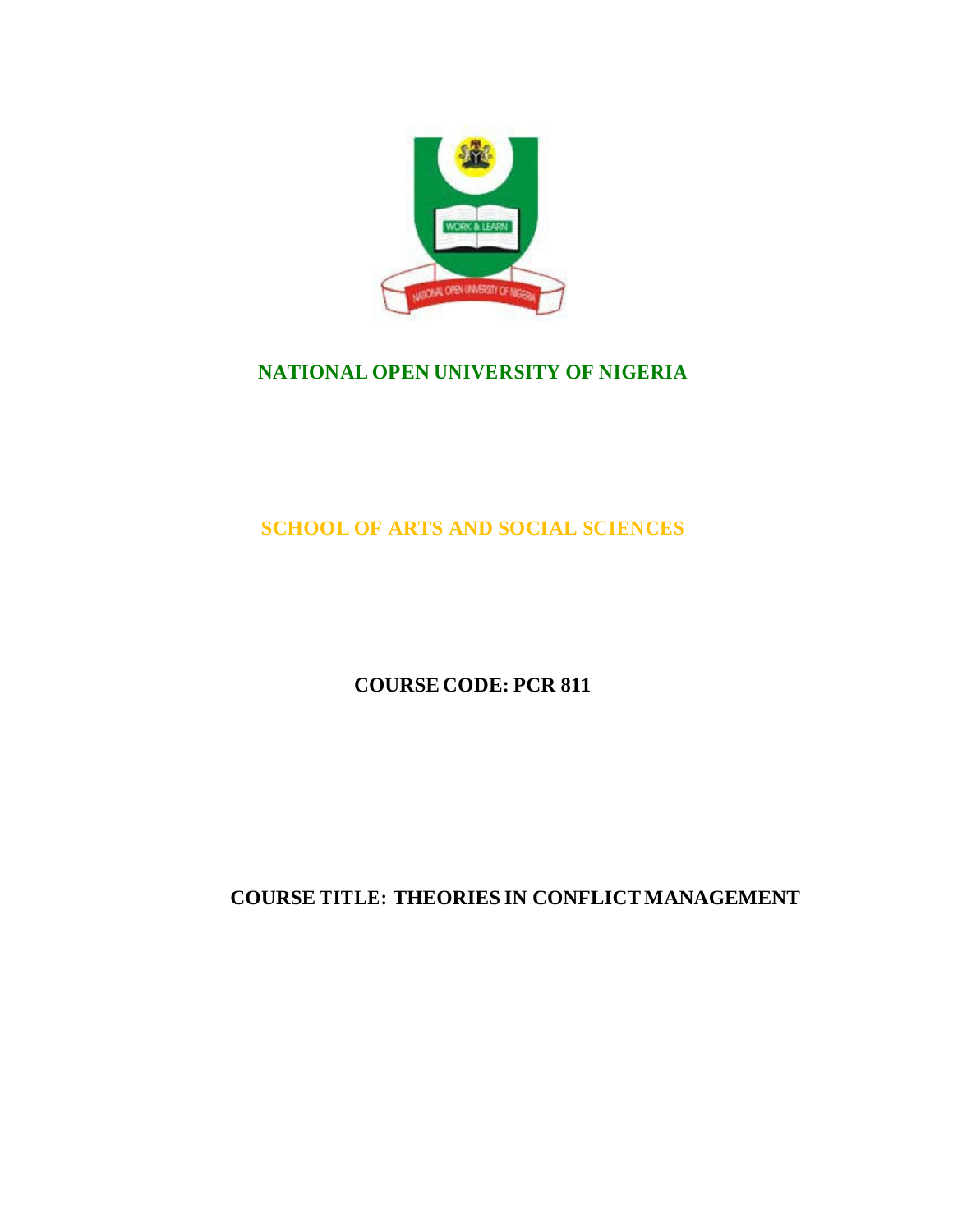# **COURSE GUIDE**

# **PCR 811 THEORIES IN CONFLICT MANAGEMENT**

| <b>Course Developer</b> | Dr. Osita Agbu<br>Nigerian Institute of International Affairs<br>Lagos                                                   |
|-------------------------|--------------------------------------------------------------------------------------------------------------------------|
| Course Writer           | Dr. Emmanuel Remi Aiyede<br>University of Ibadan<br><b>Ibadan</b>                                                        |
| Programme Leader        | Christine I. Ofulue, Ph. D.<br><b>School of Arts and Social Sciences</b><br>National Open University of Nigeria<br>Lagos |
| Course Co-ordinator     | Mr. Oyedolapo B. Durojaye<br><b>School of Arts and Social Sciences</b><br>National Open University of Nigeria<br>Lagos   |



# **NATIONAL OPEN UNIVERSITY OF NIGERIA**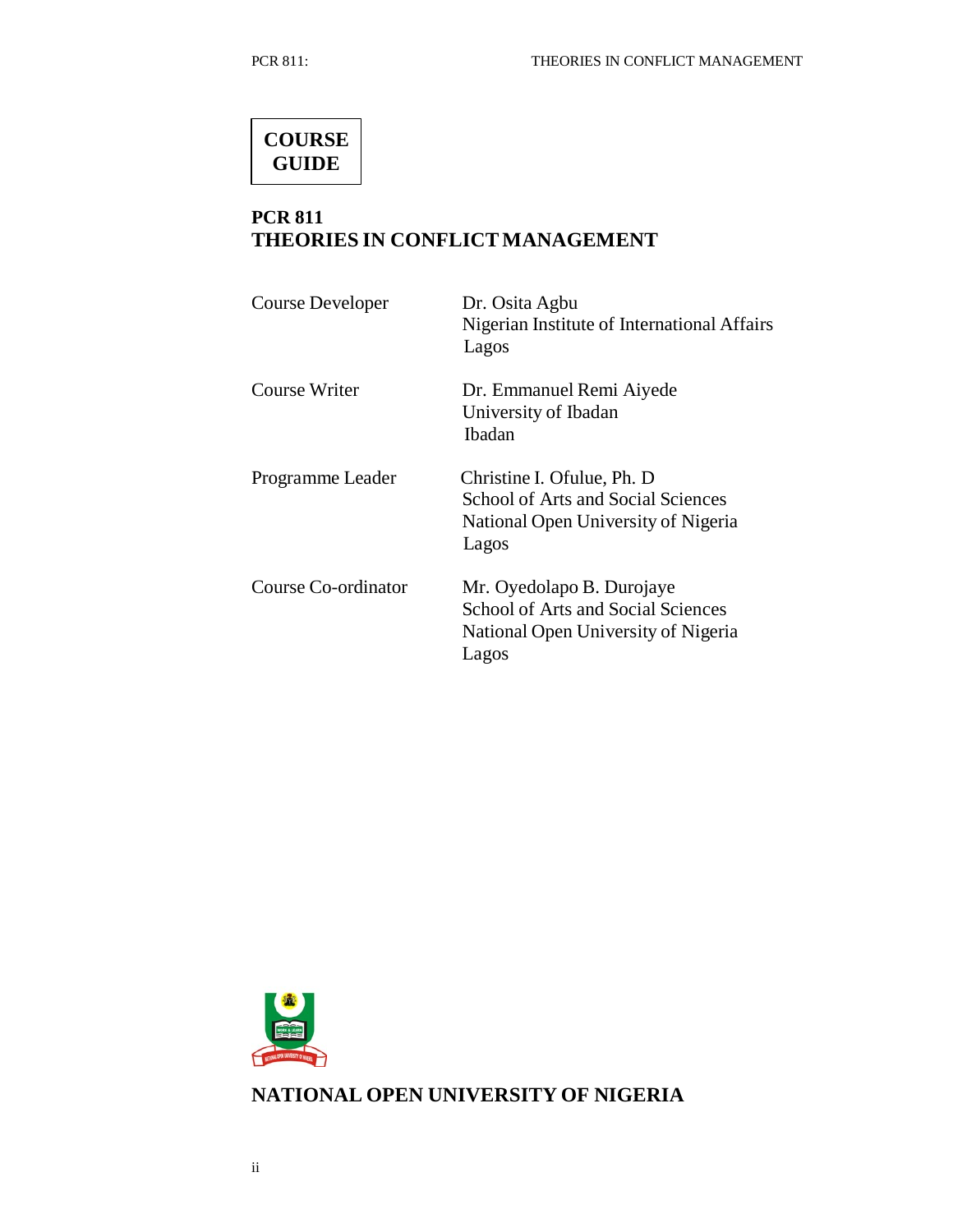National Open University of Nigeria **Headquarters** 14/16 Ahmadu Bello Way Victoria Island Lagos

Abuja Annex 245 Samuel Adesujo Ademulegun Street Central Business District Opposite Arewa Suites Abuja

e-mail: centralinfo@nou.edu.ng URL: www.nou.edu.ng

National Open University of Nigeria 2006

First Printed 2006

ISBN: 978-058-338-6

All Rights Reserved

Printed by …………….. For National Open University of Nigeria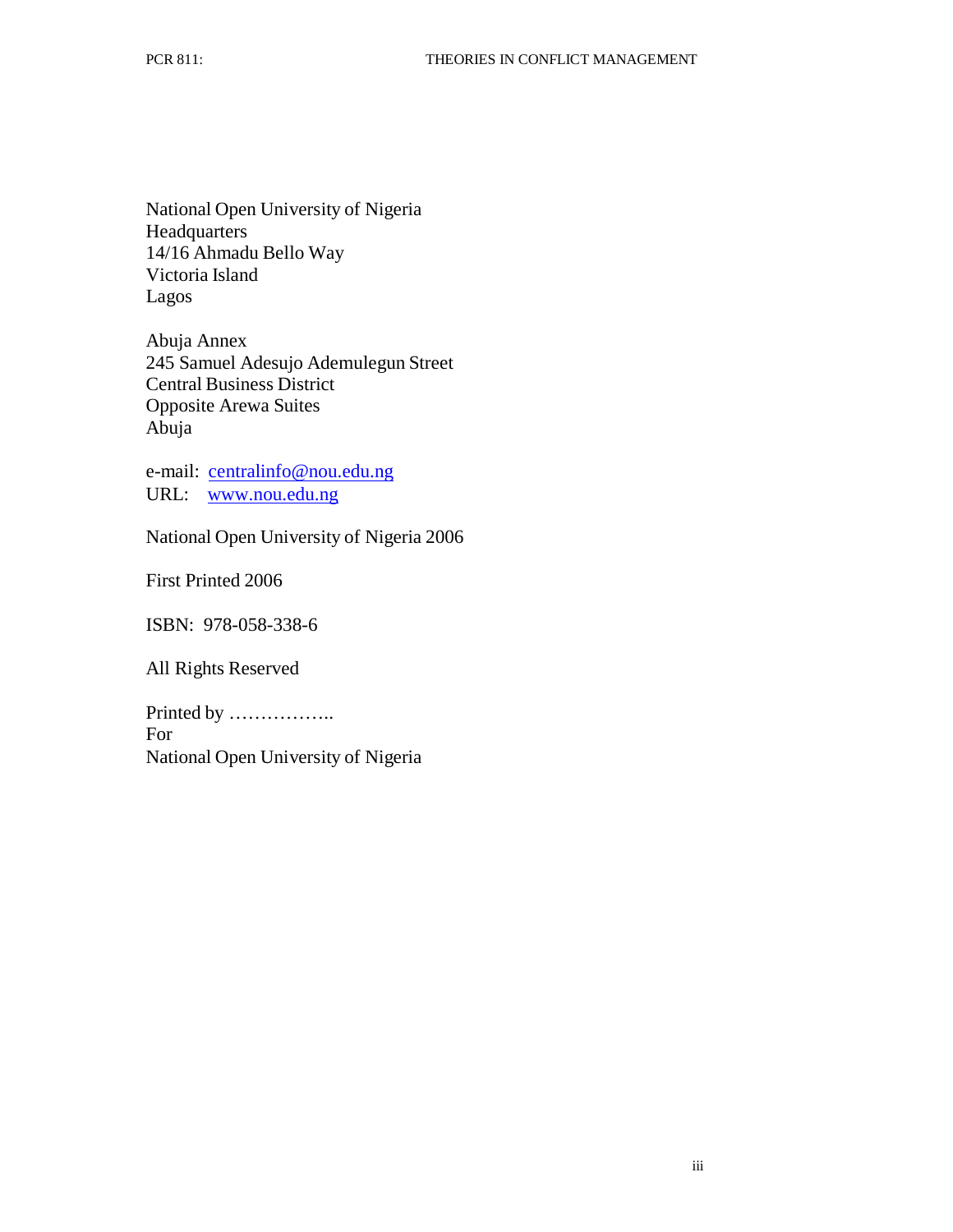# **Content**

| <b>Introduction</b>                  |                |
|--------------------------------------|----------------|
|                                      |                |
|                                      | $1 - 2$        |
|                                      | 2              |
|                                      | $\overline{2}$ |
|                                      | $\overline{2}$ |
|                                      | $2 - 4$        |
|                                      | 4              |
|                                      | 4              |
|                                      | 5              |
|                                      | 5              |
|                                      | 5              |
| How to Get the Most from This Course | $6-8$          |
|                                      | 8              |
|                                      | 9              |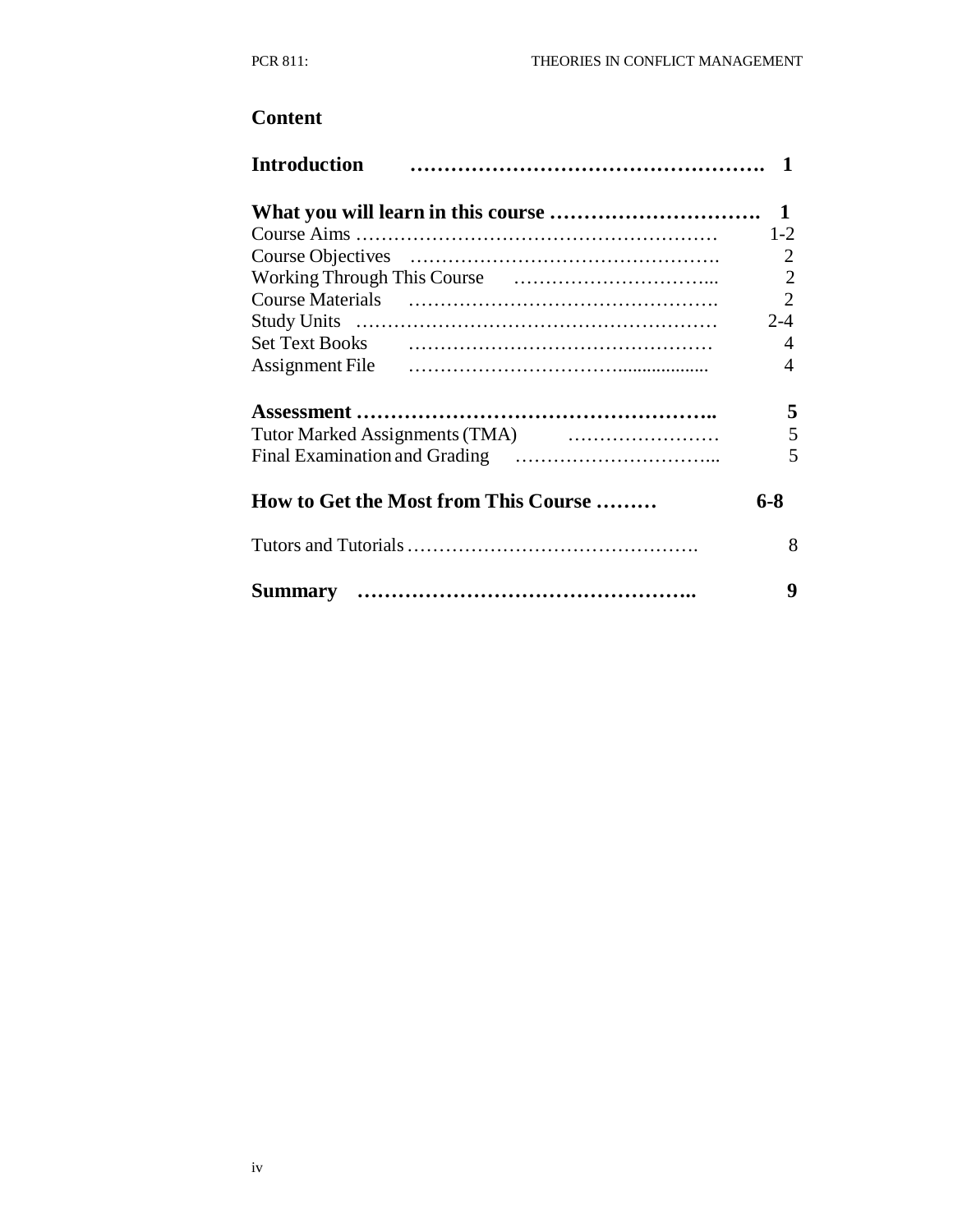#### **Introduction**

Welcome to **PCR 811: Theories in Conflict Management. PCR 811 is a three unit course. It** introduces you to the basic concepts, perspectives and theories of conflict management. It is designed to provide a comprehensive understanding of the major perspectives and theories relating to the management of conflicts at various stages.

#### **What you will learn in this course**

You will explore the processes, and dimensions of conflict management. Important concepts in these processes discussed include: Third party intervention, mediation, negotiation, arbitration and African traditional conflict management forms. It also explores several issues, such as ethnicity, culture, communication, and public policy making and their implications for conflict management. Other issues include disarmament and arms control, preventive and multi-track diplomacy.

As a theoretical course it deals with the various attempts to create taxonomy of conflicts worldwide with special attention on causes and sources of conflicts in Africa. The global framework of conflict management is also dealt with in great detail. These include international and national peace promotion agencies, including non-state actors. Particular attention is paid to the United Nations role in conflict management.

It enables you to understudy conflict management as a part of the larger process of ensuring that man lives in peace, and in order also that conflict is channelled towards positive effects in every human community. It will also provide an overview of the types of conflict management principles that are so essential for dealing with a variety of conflicts that are commonplace in our world today.

This course will be valuable for leaders or anyone planning a career in public or private organizations, non-governmental agencies and community development organizations.

#### **Course Aims**

The aims of this course are to:

- i) Acquaint you with the various concepts used in conflict manage;
- ii) Introduce you to the theory and practices of conflict management;
- iii) Provide you with an appraisal of the content and context of these theories; and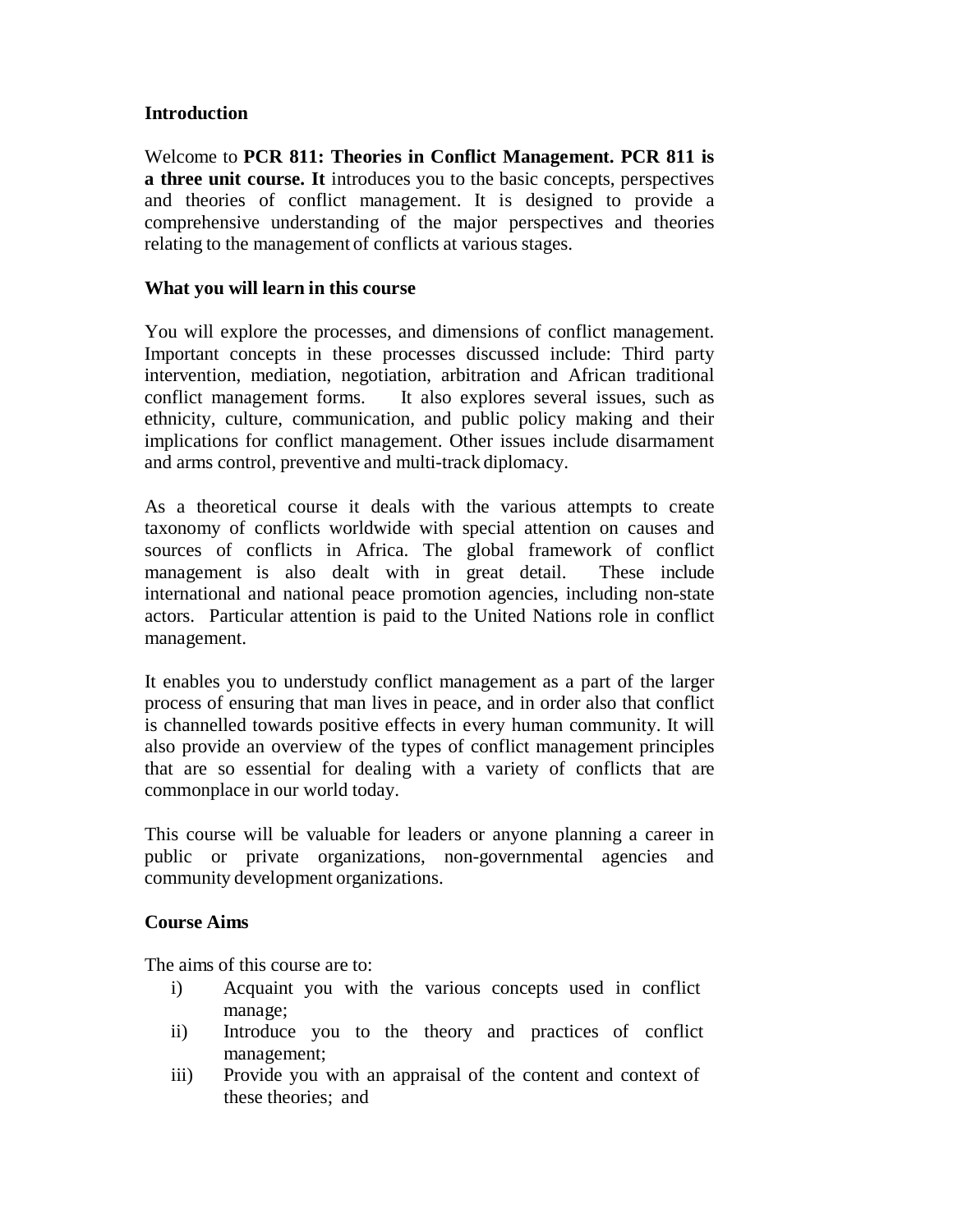iv) Enable you to distinguish between alternative dispute resolution and traditional conflict management processes in Africa.

#### **Course Objectives**

The course seeks to enable you to:

- 1. Identify the basic concepts and theories of conflict management.
- 2. Demonstrate competency in the basic approaches and perspectives in conflict management through written and oral communication.
- 3. Distinguish between appropriate and inappropriate uses of conflict management approaches in a variety of contexts.

#### **Working through the course**

This course guide is written in Modules (Sections) and Units. There are end of unit reviews and examination questions at the end of each unit or Module. You are expected to answer these self review questions unaided. Additional requirements for the course will include an appraisal paper and a final examination. The course guide tells you briefly what the course is all about, what you are expected to know in each unit, what course materials you need to use and how you can work your way through these materials.

#### **The Course Materials**

The main components of the course are:

- 1. The Course Guide
- 2. Study Units
- 3. References
- 4. Assignments
- 5. Presentation Schedule.

#### **Study Units**

There are twenty six study units in this course spread through six modules. These are as follows:

- Unit 1: The Notion of Conflict Management
- Unit 2: Approaches to conflict management
- Unit 3: Conflict management styles
- Unit 4: Communication and Conflict management
- Unit 5: Third Party Intervention
- Unit 6: Mediation
- Unit 7: Negotiation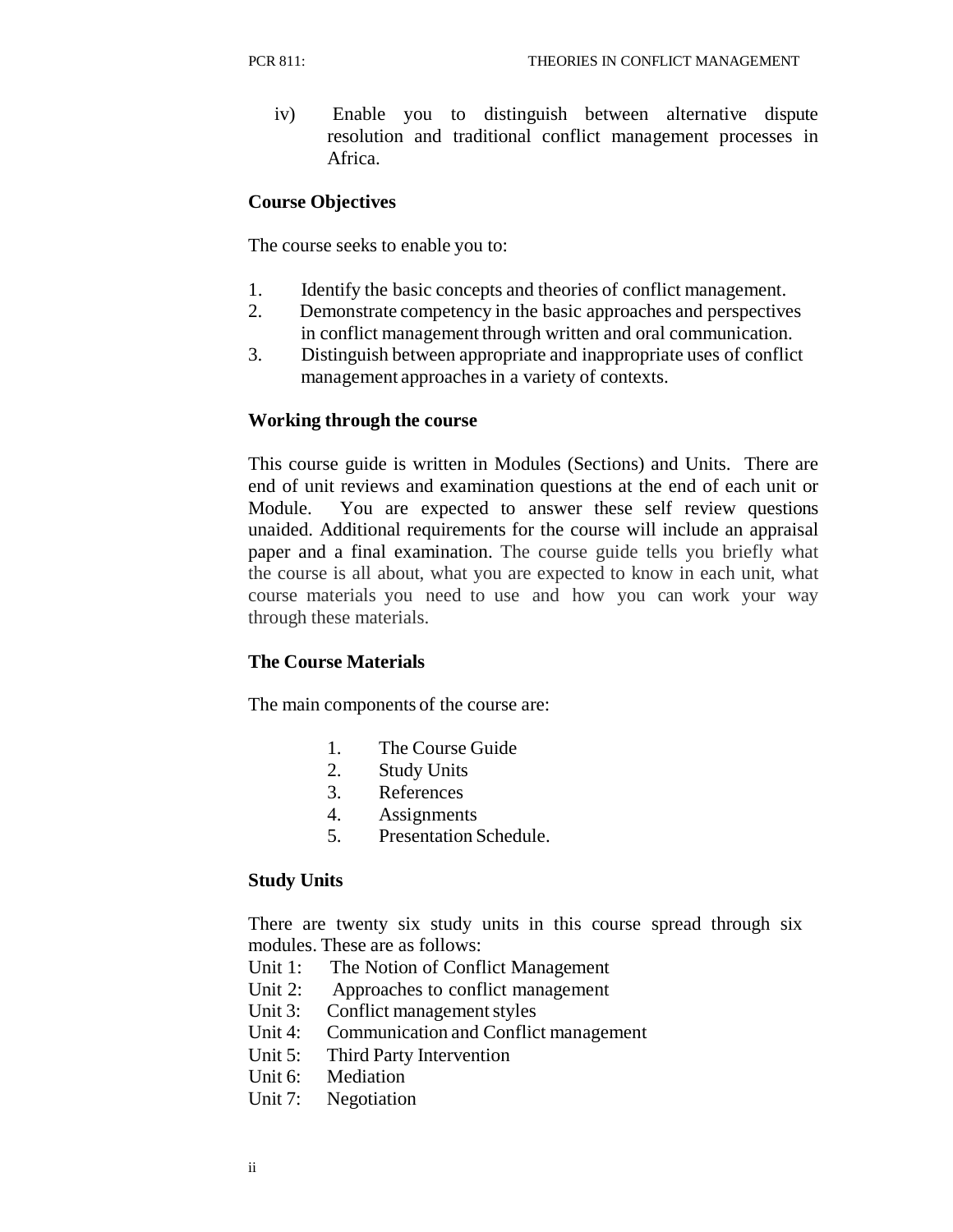- Unit 8: Arbitration
- Unit 9: African Traditional Conflict Management
- Unit 10: Conflict Transformation
- Unit 11: Peace-Building and Early Warning Systems
- Unit 12: Peace-making and Peace Keeping
- Unit 13: Disarmament and Arms Control
- Unit 14: Preventive and Multi-Track Diplomacy
- Unit 15: Post-Conflict Reconstruction
- Unit 16: Ethnicity and Conflict Management
- Unit 17: Culture, Identity and Conflict Management
- Unit 18: Public Policy Making and Conflict Management
- Unit 19: Sources and Causes of Conflicts
- Unit 20: Taxonomy of Causes of conflicts in Africa
- Unit 21: Taxonomy of Conflicts Worldwide
- Unit 22: National, Regional and International Peace Institutions
- Unit 23: United Nations and Peace Initiatives in Conflict Situations
- Unit 24: United Nations Peace Initiatives in Africa
- Unit 25: United Nations intervention Strategies
- Unit 26: Global Civil Society and Post Conflict Reconstruction

As noted earlier, each unit contains a number of self- assessment exercises (SAE). These self-assessment exercises are designed to test you on the materials you have just covered. They will help you to evaluate your progress as well as reinforce your understanding of the material. Together with tutor-marked assignments, these exercises will assist you in achieving the stated learning objectives of the individual units and of the Course.

#### **References/Further Readings**

The following books are suggested for further reading:

Albert (eds) *Community Conflicts in Nigeria: Management, Resolution and Transformation*. Ibadan: Spectrum books.

Coser, L. (1956). *The Functions of Social Conflict.* London: Collier-Macmillan.

Gurr, Ted (1993)*. Minorities at Risk: A Global View of Ethno-political Conflicts. Washington D.C.: United State Institute of Peace.*

Imobighe, T. A. (2003). *The OAU (AU) and OAS in Regional Conflict Management: A Comparative Assessment.* Ibadan: Spectrum Books.

Nnoli, O. (1998). (ed) *Ethnic Conflict in Africa*. Dakar: CODESRIA Books.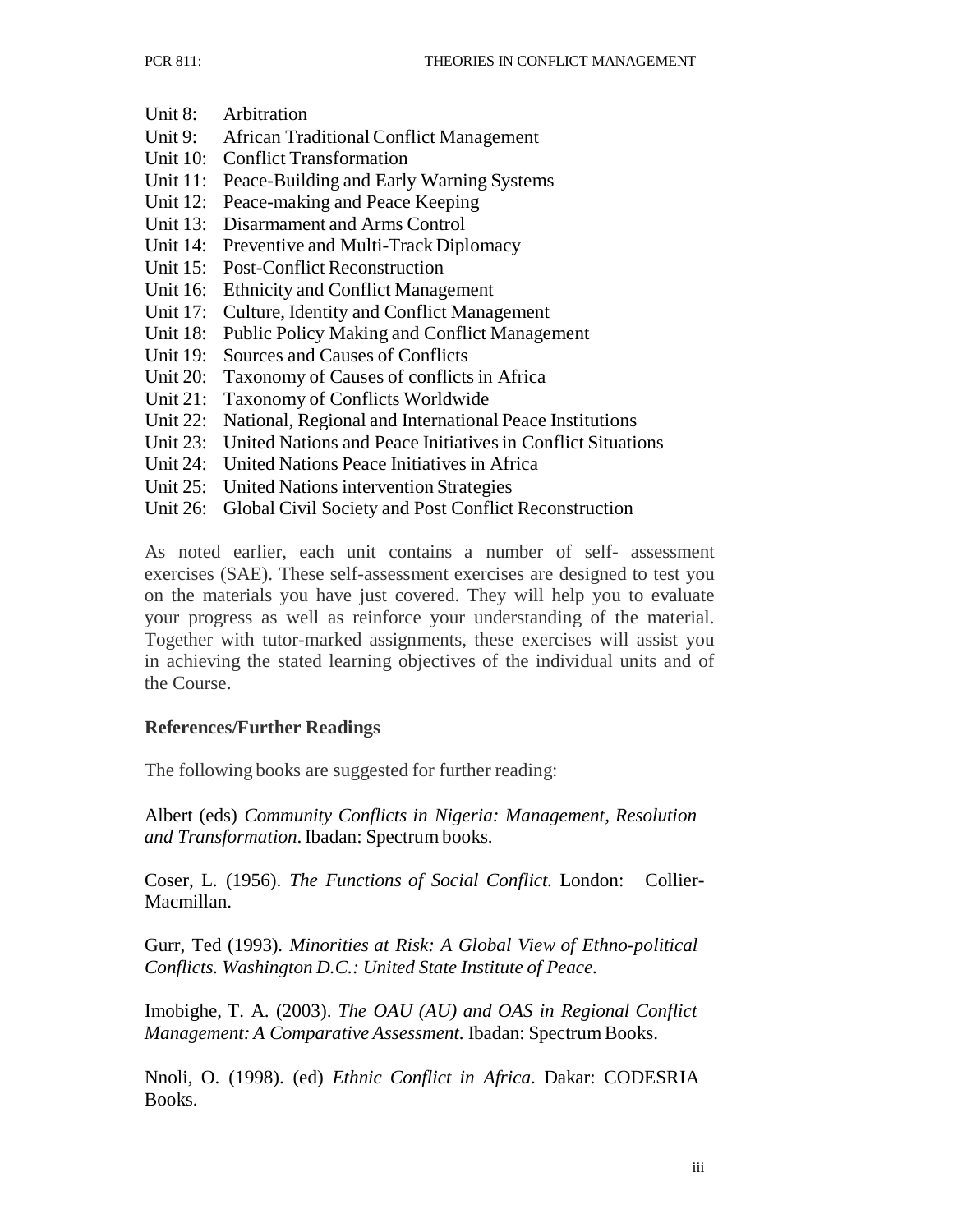Otite, Onigu and O. Albert (eds) *Community conflicts in Nigeria: Management, Resolution and Transformation*. Ibadan: Spectrum books.

Rapaport, A., (1989).*The Origins of Violence: Approaches to the Study of Conflict*, New York: Paragon House.

Ross, M.H. (1993). *The Management of Conflict: Interpretations and Interests in Comparative Perspective*, Yale University Press, New Haven,

Smith, R.S. (1998). *War and Diplomacy in Pre-colonial West Africa*. London: Harper and Row.

Vayrynen, R., (1991). *New Directions in Conflict Theory: Conflict Resolution and Conflict Transformation,* London: Sage Publications.

Young, C. (1979). *The Politics of Cultural Pluralism*. London: University of Wisconsin Press.

Zartman, William. (1989). *Ripe for Resolution: Conflict and Intervention in Africa*. Oxford: Oxford University Press.

#### **Presentation Schedule**

Your course materials give you important dates for the early and timely completion and submission of your TMAs and attending tutorials. You should remember that you are required to submit all your assignments by the stipulated time and date. You should guard against lagging behind in your work.

#### **Assignment File**

In your assignment file, you will find all the details of the works you must submit to your tutor for marking. The marks you obtain for these assignments will count towards the final mark you obtain for this course. Further information on assignments will be found in the Assignment File itself, and later in this Course Guide in the section on assessment.

There are many assignments for this course, with each unit having at least one assignment. These assignments are basically meant to assist you to understand the course.

#### **Assessment**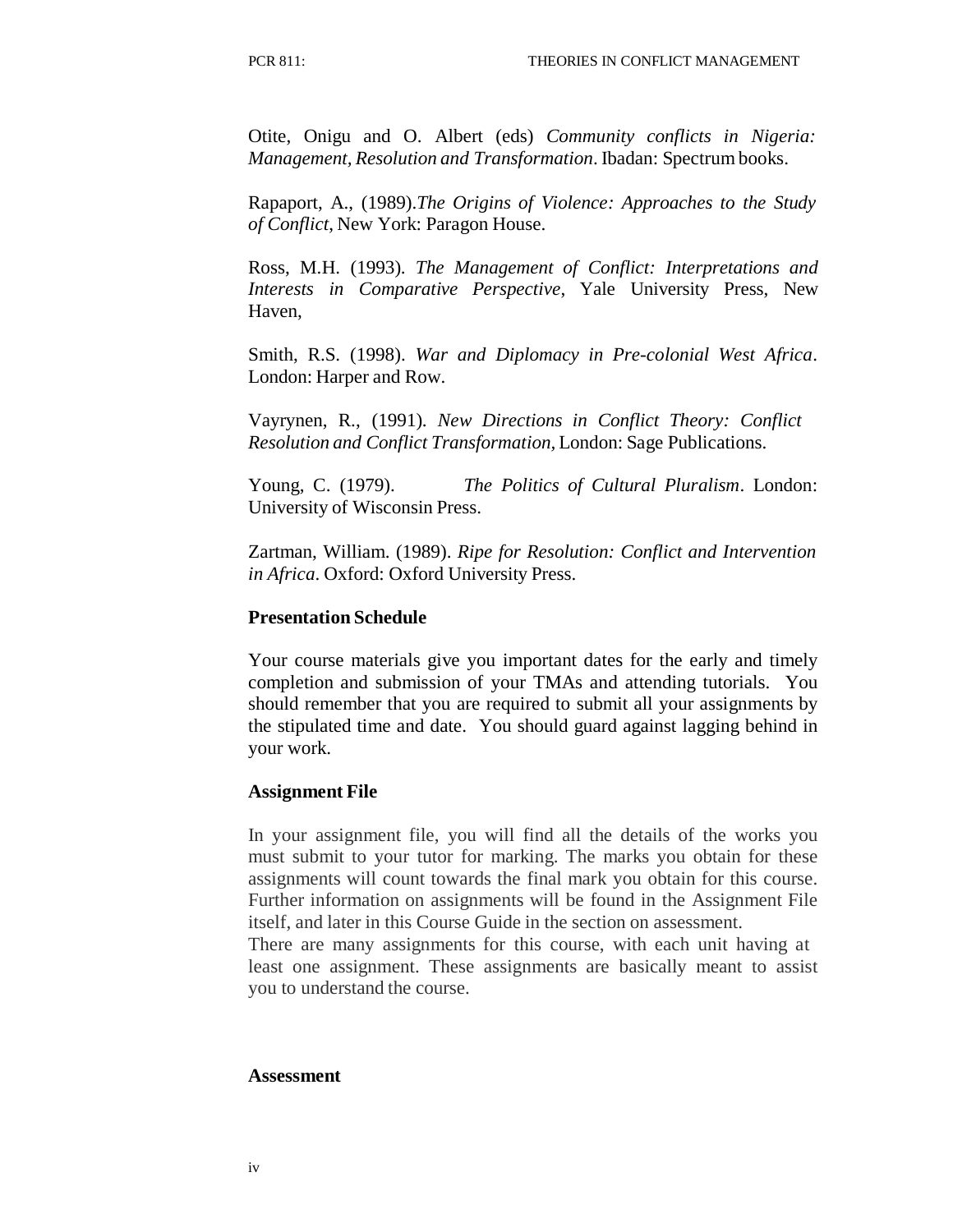There are two aspects to the assessment of this course. First, are the Tutor-Marked Assignments; second, is a written examination.

In tackling these assignments, you are expected to apply the information, knowledge and experience acquired during the course. The assignments must be submitted to your tutor for formal assessment in accordance with the deadlines stated in the Assignment File. The work you submit to your tutor for assessment will account for 30 per cent of your total course mark.

At the end of the course, you will need to sit for a final examination of three hours duration. This examination will account for the other 70 per cent of your total course mark.

#### **Tutor-Marked Assignments (TMAs)**

There are 21 tutor-marked assignments in this course. The best four (that is, the highest four of the 20 marks) will be counted. Each assignment counts for 20 marks but on the average when the four assignments are put together, then each assignment will count 10% towards your total course mark. This implies that the total marks for the best four (4) assignments, will constitute 30% of your total course mark.

The Assignments for the units in this course are contained in the Assignment File. You will be able to complete your assignments from the information and materials contained in your references, reading and study units. However, it is always desirable at this level of your education to research more widely, and demonstrate that you have a very broad and in-dept knowledge of the subject matter.

When each assignment is completed, send it together with a TMA (tutormarked assignment) form to your tutor. Ensure that each assignment reaches your tutor on or before the deadline given in the Assignment File. If, for any reason you cannot complete your work on time, contact your tutor before the assignment is due to discuss the possibility of an extension. Extensions will not be granted after the due date unless there are exceptional circumstances warranting such.

#### **Final Examination and Grading**

The final examination for to **PCR 811: Theories of Conflict Management** will be of three hours' duration and have a value of 70% of the total course grade. The examination will consist of questions, which reflect the practice exercises and tutor-marked assignments, you have previously encountered. All areas of the course will be assessed. Use the time between the completion of the last unit and sitting for the

examination, to revise the entire course. You may find it useful to review your tutor-marked assignments and comment on them before the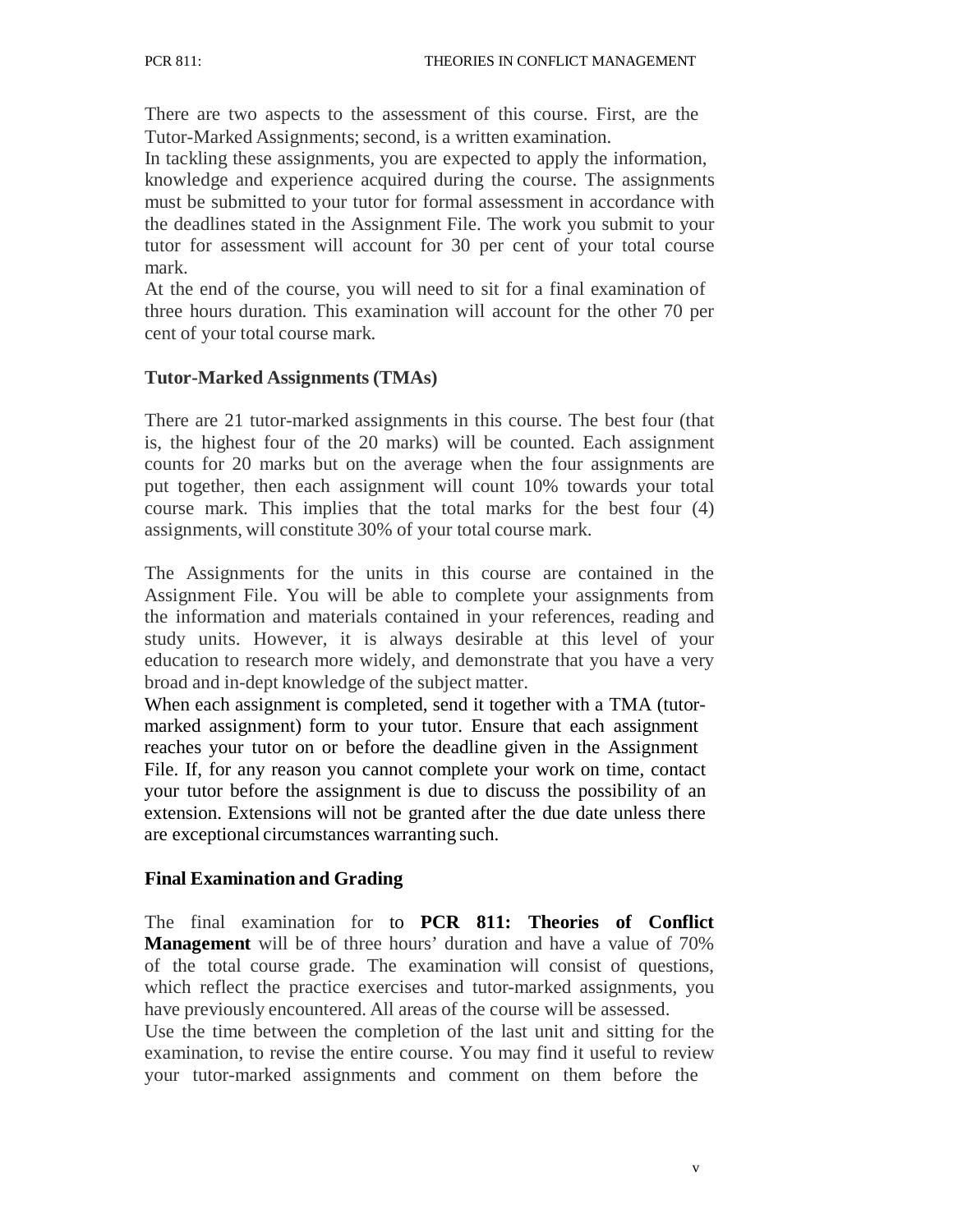examination. The final examination covers information from all aspects of the course.

| <b>ASSESSMENT</b> | <b>MARKS</b>                                                                              |
|-------------------|-------------------------------------------------------------------------------------------|
| Assignments       | Best four marks of the Assignments @10% each (on the<br>$average) = 30\%$ of course marks |
| Final examination | 70% of overall course marks                                                               |
| Total             | 100% of course marks                                                                      |

#### **Course Marking Scheme Table 1: Course marking Scheme**

#### **How to get the most from this Course**

- 1) In distance learning, the study units replace the university lecture. This is one of the great advantages of distance learning; you can read and work through specially designed study materials at your own pace, and at a time and place that suits you best. Think of it as reading the lecture instead of listening to the lecturer. In the same way a lecturer might give you some reading to do, the study units tell you when to read, and which are your text materials or recommended books. You are provided exercises, to do at appropriate points, just as a lecturer might give you an in-class exercise.
- 2) Each of the study units follows a common format. The first item is an introduction to the subject matter of the unit, and how a particular unit is integrated with the other units and the course as a whole. Next to this is a set of learning objectives. These objectives let you know what you should be able to do, by the time you have completed the unit. These learning objectives are meant to guide your study. The moment a unit is finished, you must go back and check whether you have achieved the objectives. If this is made a habit, then you will significantly improve your chances of passing the course.
- 3) The main body of the unit guides you through the required reading from other sources. This will usually be either from your references or from a Reading section.
- 4) The following is a practical strategy for working through the course. If you run into any trouble, telephone your tutor or visit the study centre nearest to you. Remember that your tutor's job is to help you. When you need assistance, do not hesitate to call and ask your tutor to provide it.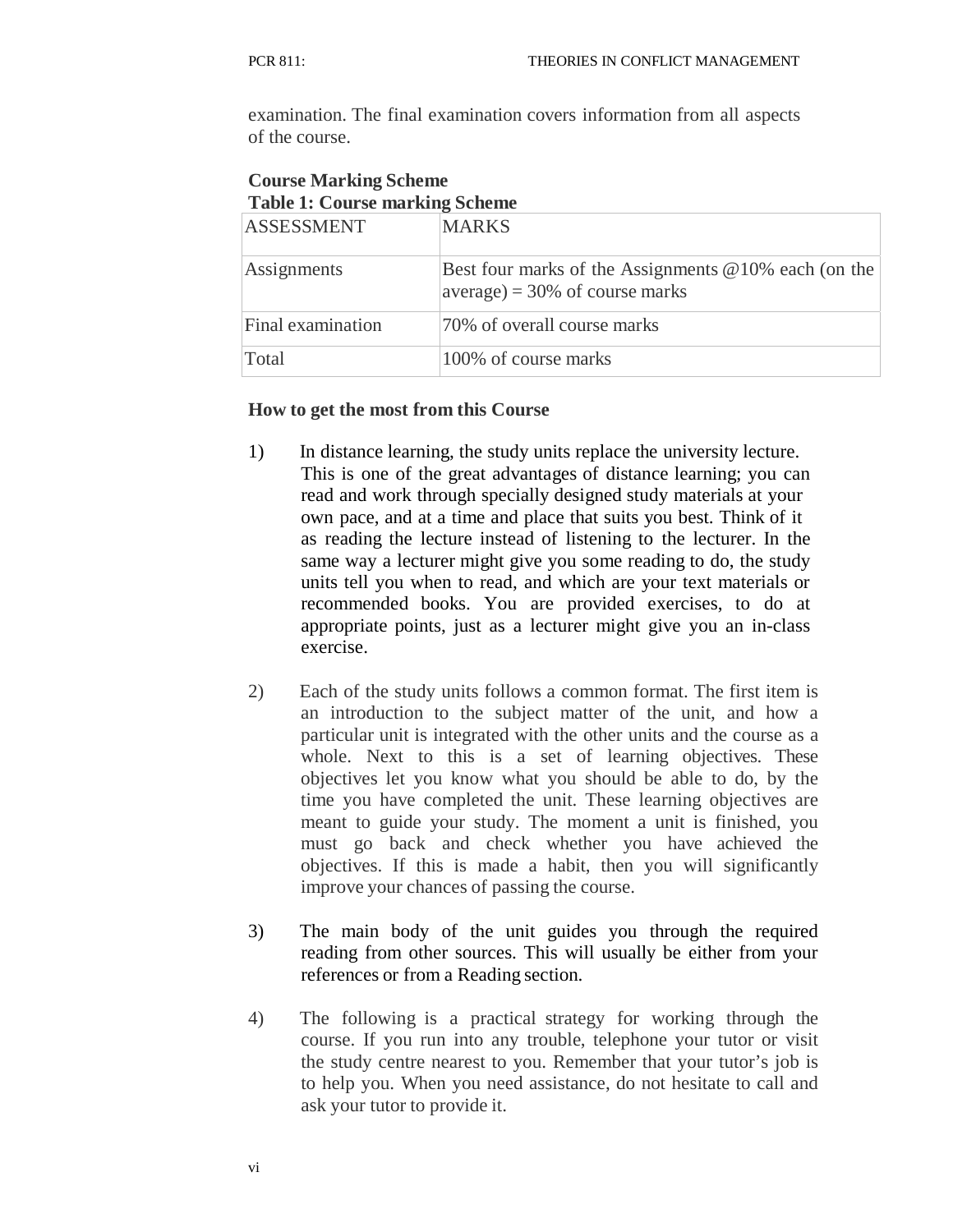- 5) Read this Course Guide thoroughly, it is your first assignment.
- 6) Organise a Study Schedule- Design a 'Course Overview' to guide you through the Course. Note the time you are expected to spend on each unit and how the assignments relate to the units. Important information, e.g. details of your tutorials, and the date of the first day of the Semester is available at the study centre. You need to gather all the information into one place, such as your diary or a wall calendar. Whatever method you choose to use, you should decide on and write in your own dates and schedule of work for each unit.
- 7) Once you have created your own study schedule, do everything to stay faithful to it. The major reason that students fail is that they get behind with their course work. If you get into difficulties with your schedule, please, let your tutor know before it is too late for help.
- 8) Turn to Unit 1, and read the introduction and the objectives for the unit.
- 9) Assemble the study materials. You will need your references and the unit you are studying at any point in time.
- 10) As you work through the unit, you will know what sources to consult for further information.
- 11) Visit your study centre whenever you need up to date information.
- 12) Well before the relevant due dates (about 4 weeks before due dates), visit your study centre for your next required assignment. Keep in mind that you will learn a lot by doing the assignment carefully. They have been designed to help you meet the objectives of the course and, therefore, will help you pass the examination. Submit all assignments not later than the due date.
- 13) Review the objectives for each study unit to confirm that you have achieved them. If you feel unsure about any of the objectives, review the study materials or consult your tutor. When you are confident that you have achieved a unit's objectives, you can start on the next unit. Proceed unit by unit through the course and try to space your study so that you can keep yourself on schedule.
- 14) When you have submitted an assignment to your tutor for marking, do not wait for its return before starting on the next unit. Keep to your schedule. When the Assignment is returned, pay particular attention to your tutor's comments, both on the tutor-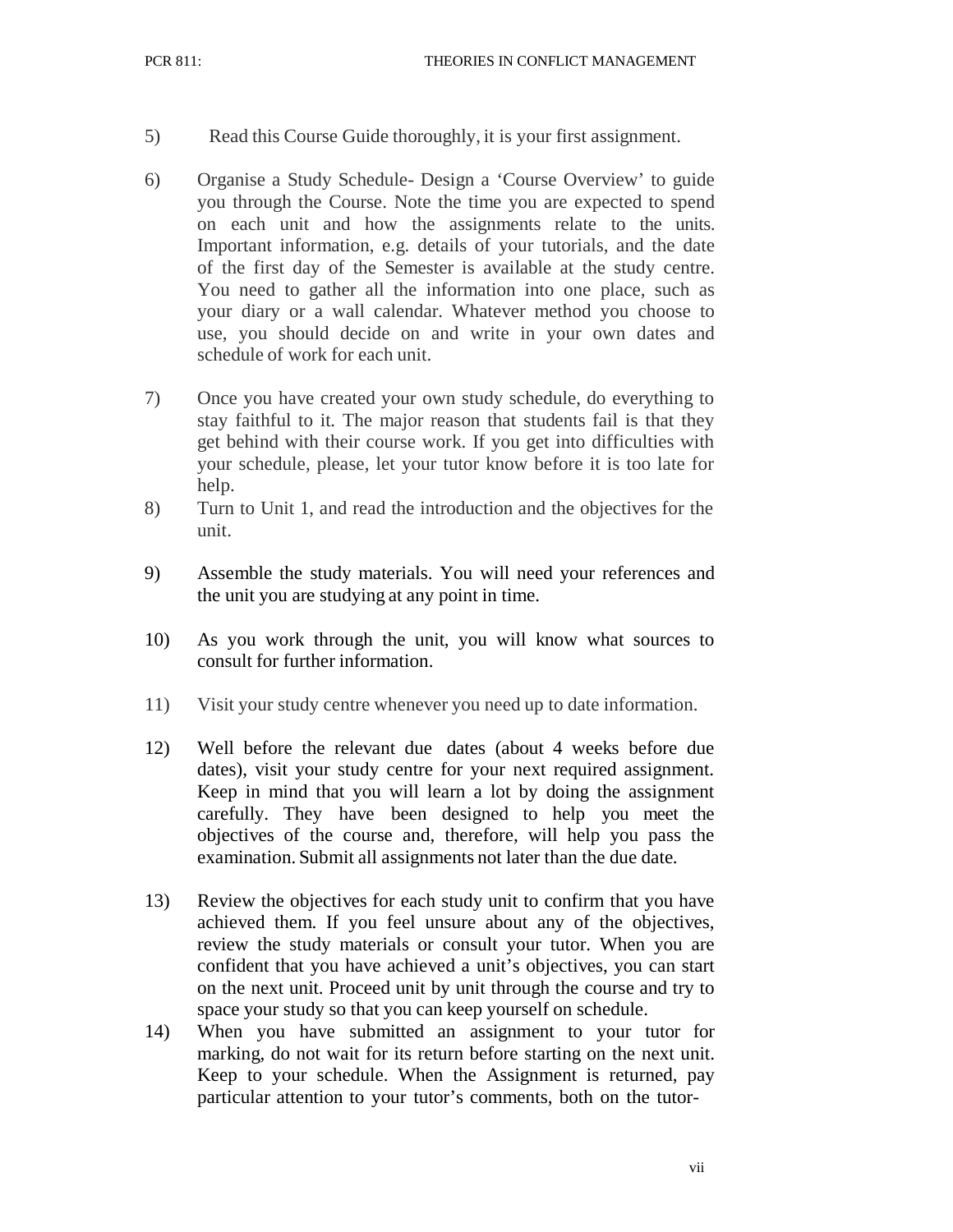marked assignment form and also the written comments on the ordinary assignments.

15) After completing the last unit, review the course and prepare yourself for the final examination. Check that you have achieved the unit objectives (listed at the beginning of each unit) and the course objectives (listed in the Course Guide).

#### **Tutors and Tutorials**

There are 15 hours of tutorials provided in support of this course. However, tutorials are not compulsory, demand driven, and are meant to be problem- solving sessions. You will need to contact your tutor for more information of these tutorials, together with the name and phone number of your tutor.

Your tutor will mark and comment on your assignments, keep a close watch on your progress and on any difficulties you might encounter and provide assistance to you during the course. You must mail your tutormarked assignments to your tutor well before the due date (at least two working days are required). They will be marked by your tutor and returned to you as soon as possible.

Do not hesitate to contact your tutor by telephone, e-mail, or discussion board. The following might be circumstances in which you will find help necessary. Contact your tutor if: –

> You do not understand any part of the study units or the assigned readings.

You have difficulties within the exercises.

You have a question or problem with an assignment, with your tutor's comments on an assignment or with the grading of an assignment.

You should try your best to attend the tutorials if you have problems. This is the only chance to have face-to-face contact with your tutor and ask questions which are answered instantly. You can raise any problem encountered in the course of your study. To gain the maximum benefits from course tutorials, prepare a question list before attending them. You will learn quite a lot from participating in the discussions.

#### **Summary**

PCR 811 aims at equipping you with the skills required in understanding conflict management processes. Upon completion of this course, you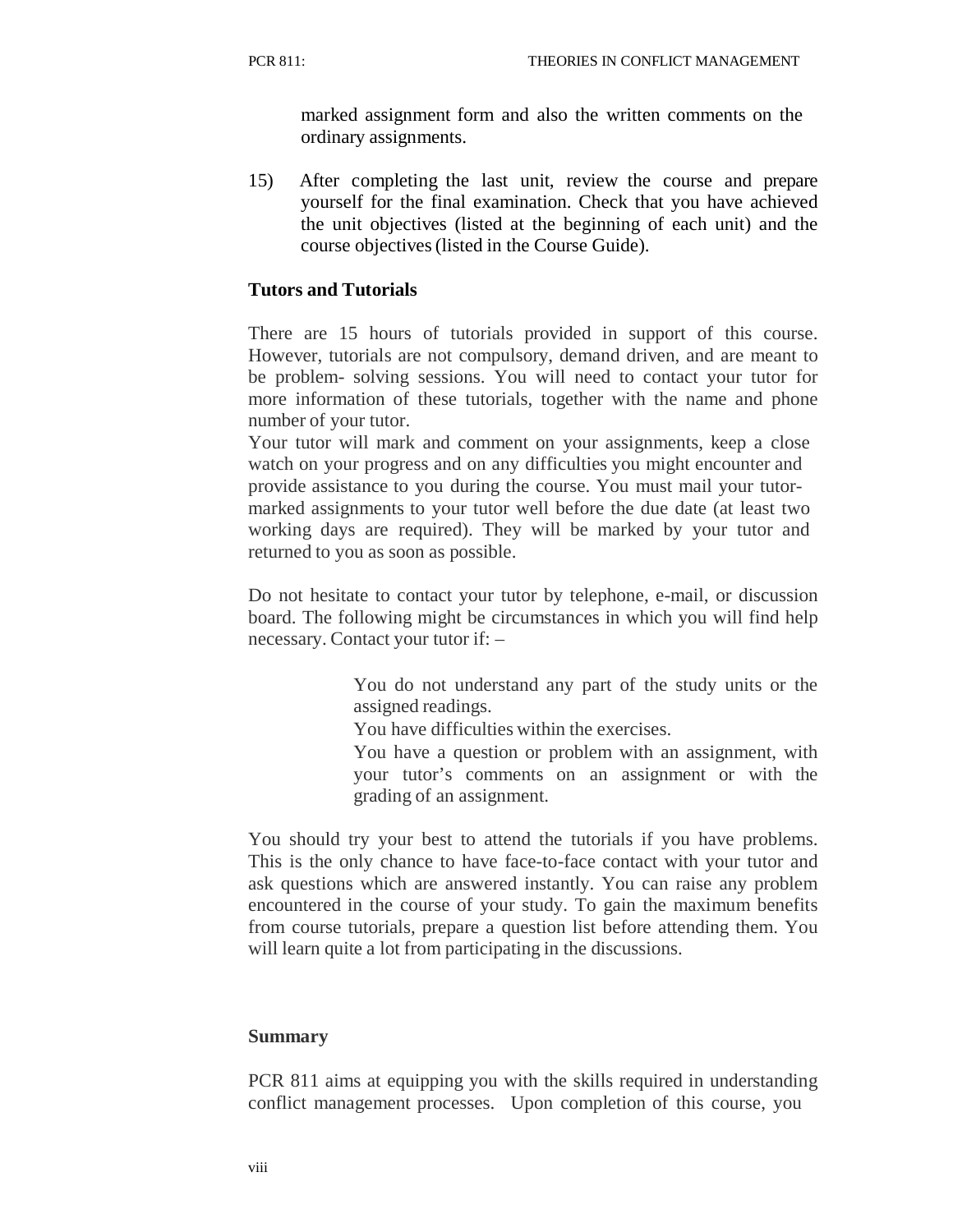should be acquainted with the various concepts, and practices of conflict management. You will also be able to appraise various contexts of You will also be able to appraise various contexts of conflict and the application of theoretical concepts learned.

We wish you success with the course.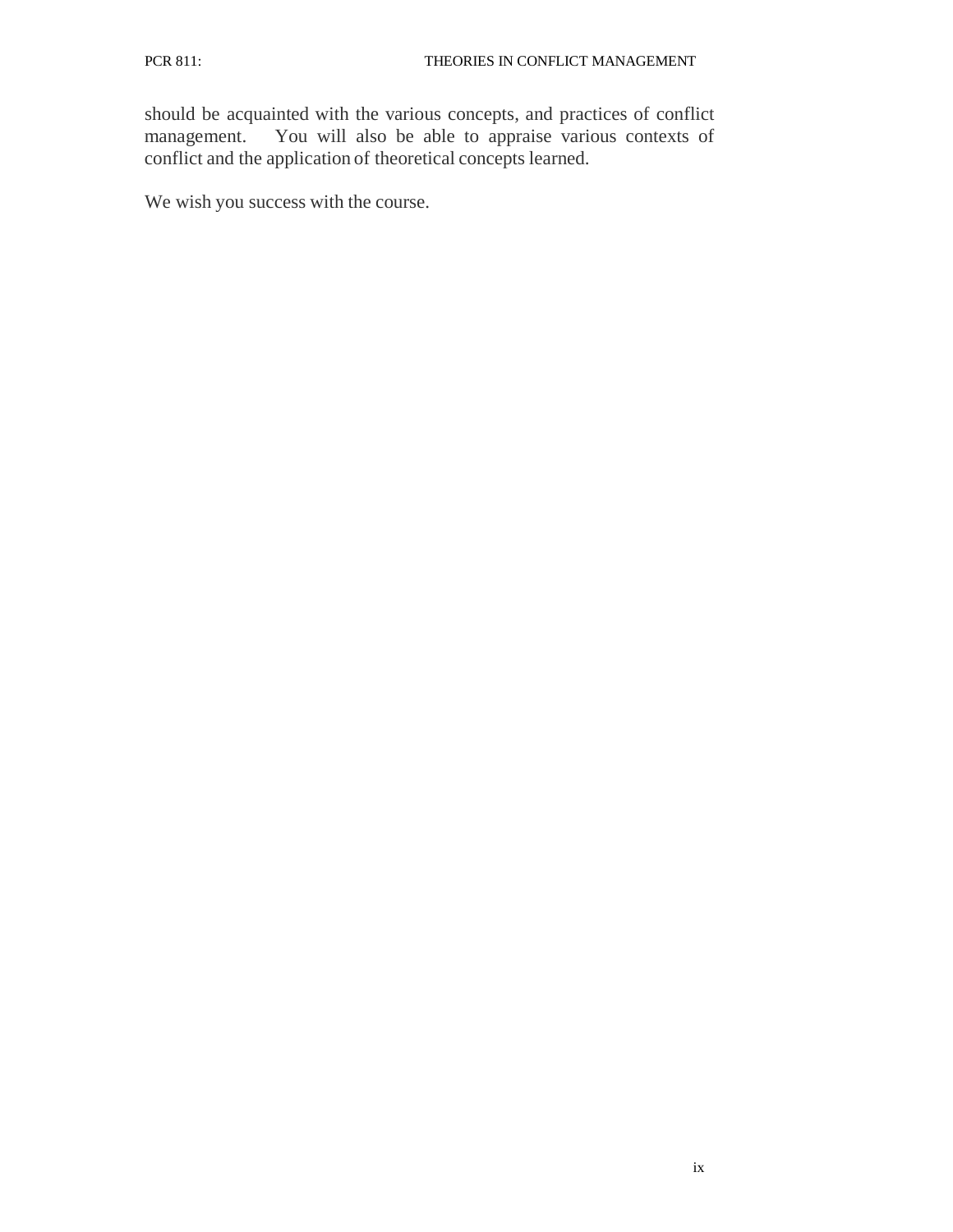| MAIN          |  |
|---------------|--|
| <b>COURSE</b> |  |

| Course Code         | <b>PCR 811</b>                                                                                                  |
|---------------------|-----------------------------------------------------------------------------------------------------------------|
| Course Title        | <b>Theories in Conflict Management</b>                                                                          |
| Course Developer    | Dr. Osita Agbu<br>Nigerian Institute of International Affairs,<br>Lagos                                         |
| Course Writer       | Dr Emmanuel Remi Aiyede<br>Department of Political Science<br>University of Ibadan, Nigeria                     |
| Programme Leader    | Christine I. Ofulue Ph. D<br>School of Arts and Social Sciences<br>National Open University of Nigeria<br>Lagos |
| Course Co-ordinator | Mr. Oyedolapo. B. Durojaye School<br>of Arts and Social Sciences National<br>Open University of Nigeria Lagos   |



**NATIONAL OPEN UNIVERSITY OF NIGERIA**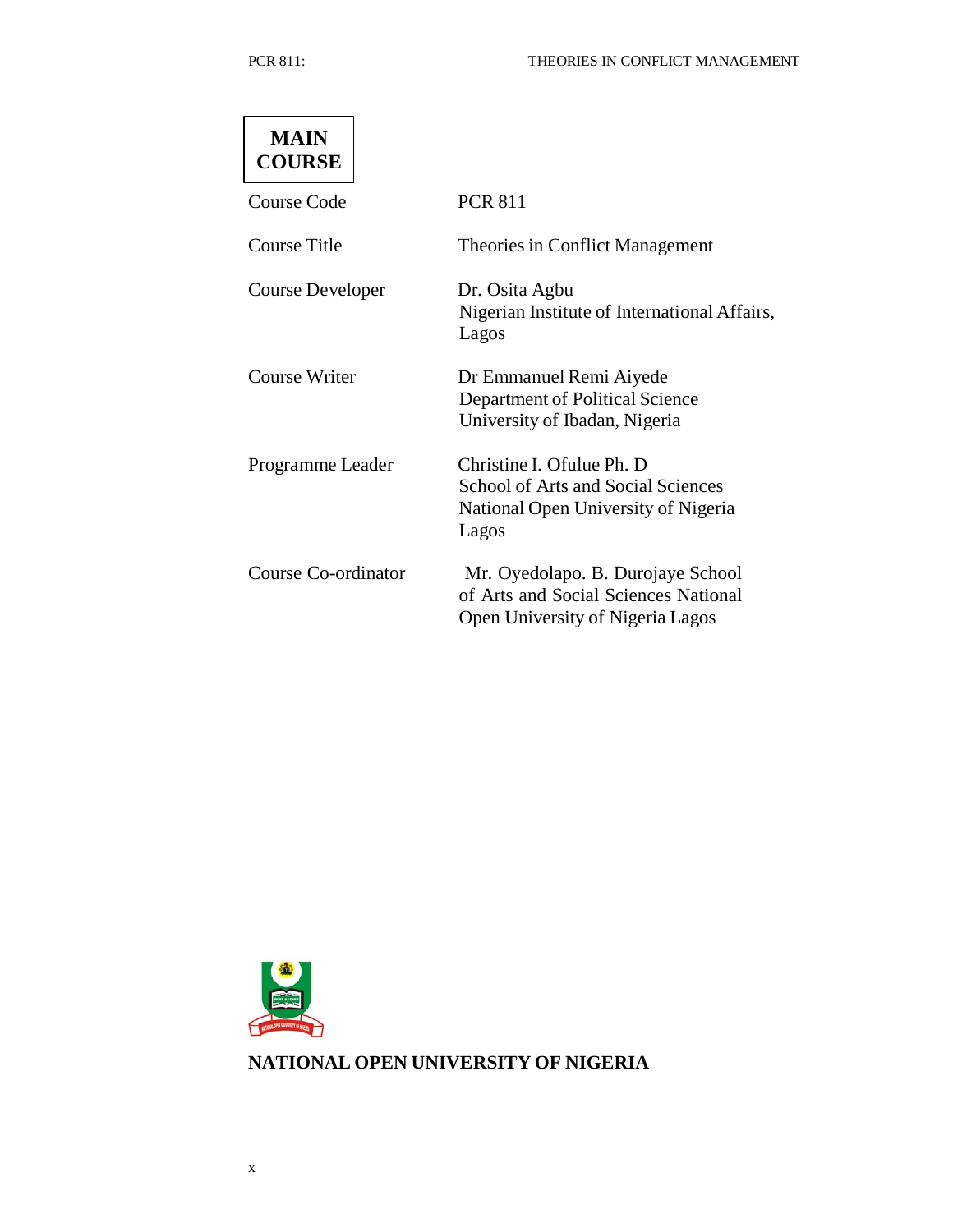National Open University of Nigeria Headquarters 14/16 Ahmadu Bello Way Victoria Island Lagos

Abuja Annex 245 Samuel Adesujo Ademulegun Street Central Business District Opposite Arewa Suites Abuja

e-mail: centralinfo@nou.edu.ng URL: www.nou.edu.ng

National Open University of Nigeria 2006

First Printed 2006

ISBN: 978-058-338-6

All Rights Reserved

Printed by …………….. For National Open University of Nigeria

#### **Table of Content**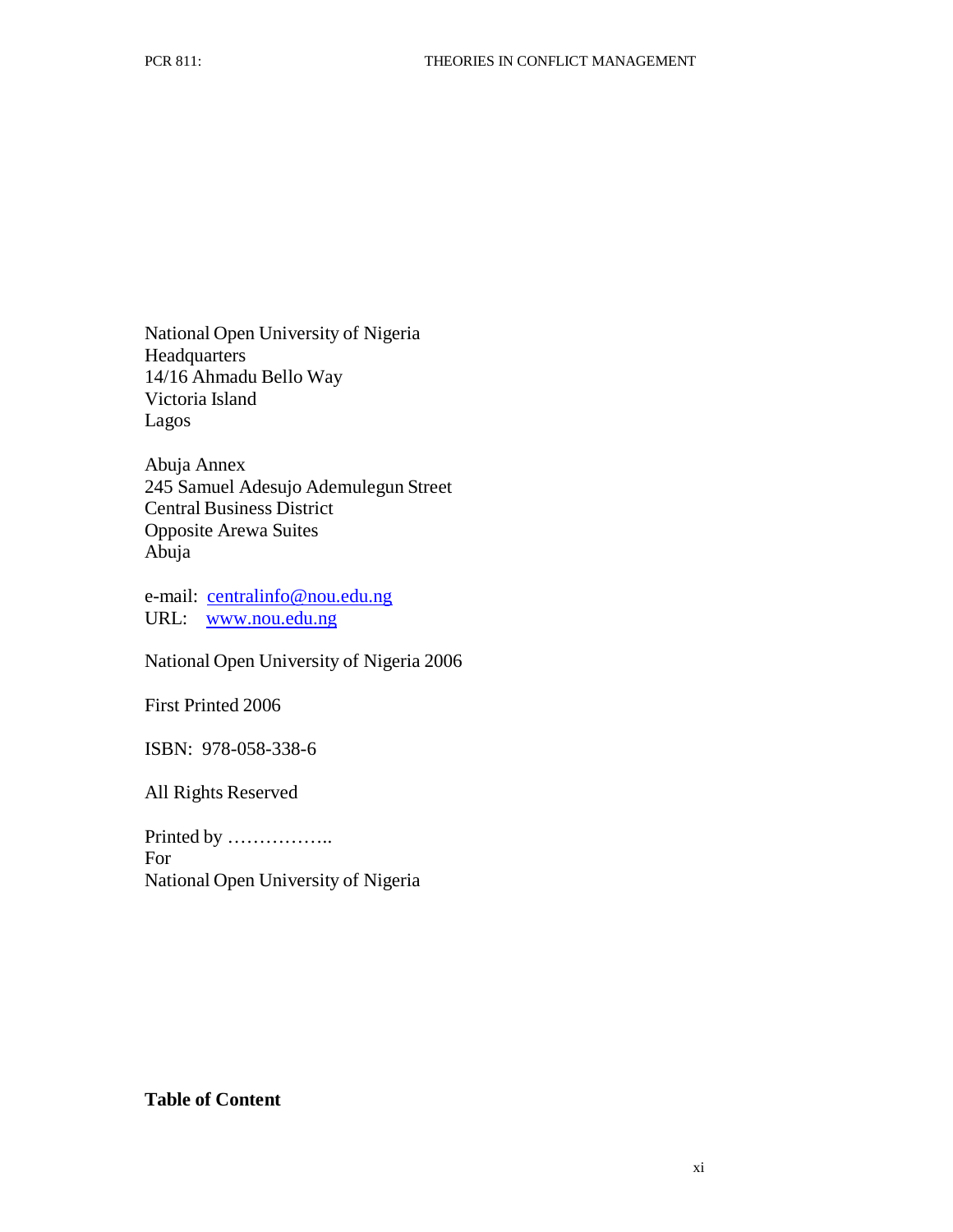Module 1

| <b>Conflict Management: Meaning and Definition</b>  | $\mathbf 1$ |
|-----------------------------------------------------|-------------|
|                                                     |             |
|                                                     |             |
|                                                     |             |
| Unit 4 Communication and Conflict Management13 – 17 |             |

#### Module 2

| <b>Elements of Conflict Management Process</b>           | $\sim$ 18 |
|----------------------------------------------------------|-----------|
|                                                          |           |
|                                                          |           |
|                                                          |           |
|                                                          |           |
| Unit 5 African Traditional Conflict Management $51 - 55$ |           |

#### Module 3

#### **Strategies of Peace Building 56** Unit 1 Conflict Transformation………………………… 56 – 61 Unit 2 Peace Building and Early Warning System........  $62 - 68$ Unit 3 Peacemaking and Peacekeeping………………… 69 – 73 Unit 4 Disarmament and Arms Control………………… 74 – 82 Unit 5 Preventive and Multi-track Diplomacy…………. 83–93

#### Module 4

| <b>Ethnicity, Culture and Conflict Management</b>            | 94 |
|--------------------------------------------------------------|----|
|                                                              |    |
|                                                              |    |
| Unit 3 Culture, Identity and Conflict Management $110 - 113$ |    |
| Unit 4 Policy-making and Conflict Management $114 - 124$     |    |

#### Module 5

| Sources, Causes and Types of Conflict in Africa             | 125 |
|-------------------------------------------------------------|-----|
| Unit 1 Sources and Causes of Conflict in Africa $125 - 133$ |     |
| Unit 2 Taxonomy of Causes of Conflict in Africa $134 - 137$ |     |
|                                                             |     |

Module 6

Page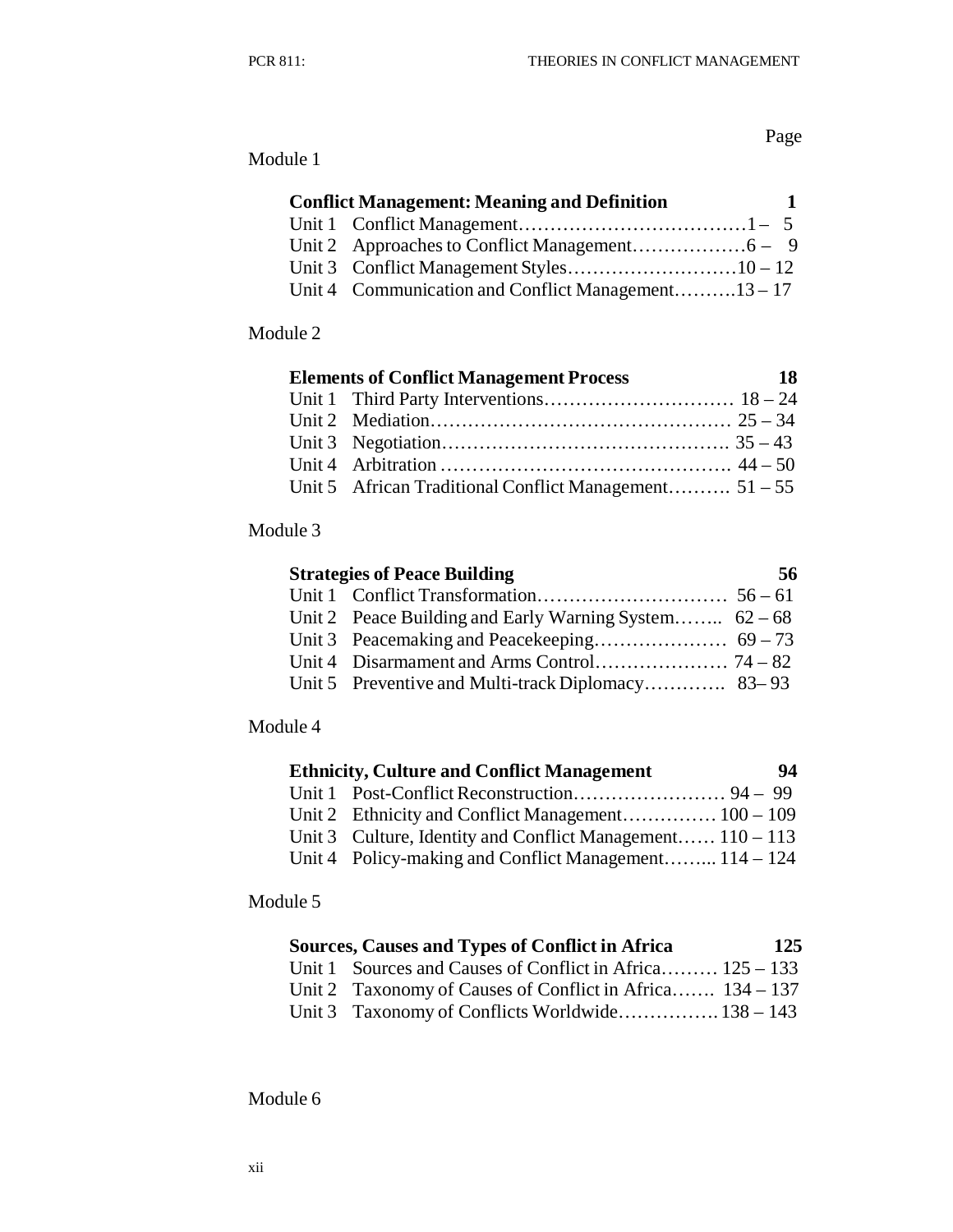# **Global Framework of Conflict Management 144**

| Unit 1 National and International Peace Institutions $144 - 148$ |  |
|------------------------------------------------------------------|--|
| Unit 2 United Nations and Peace Initiatives in Conflict          |  |
|                                                                  |  |
|                                                                  |  |
|                                                                  |  |
| Unit 5 Globalisation, Civil Society and Conflict                 |  |
|                                                                  |  |
|                                                                  |  |

# **Bibliography** 190 – 196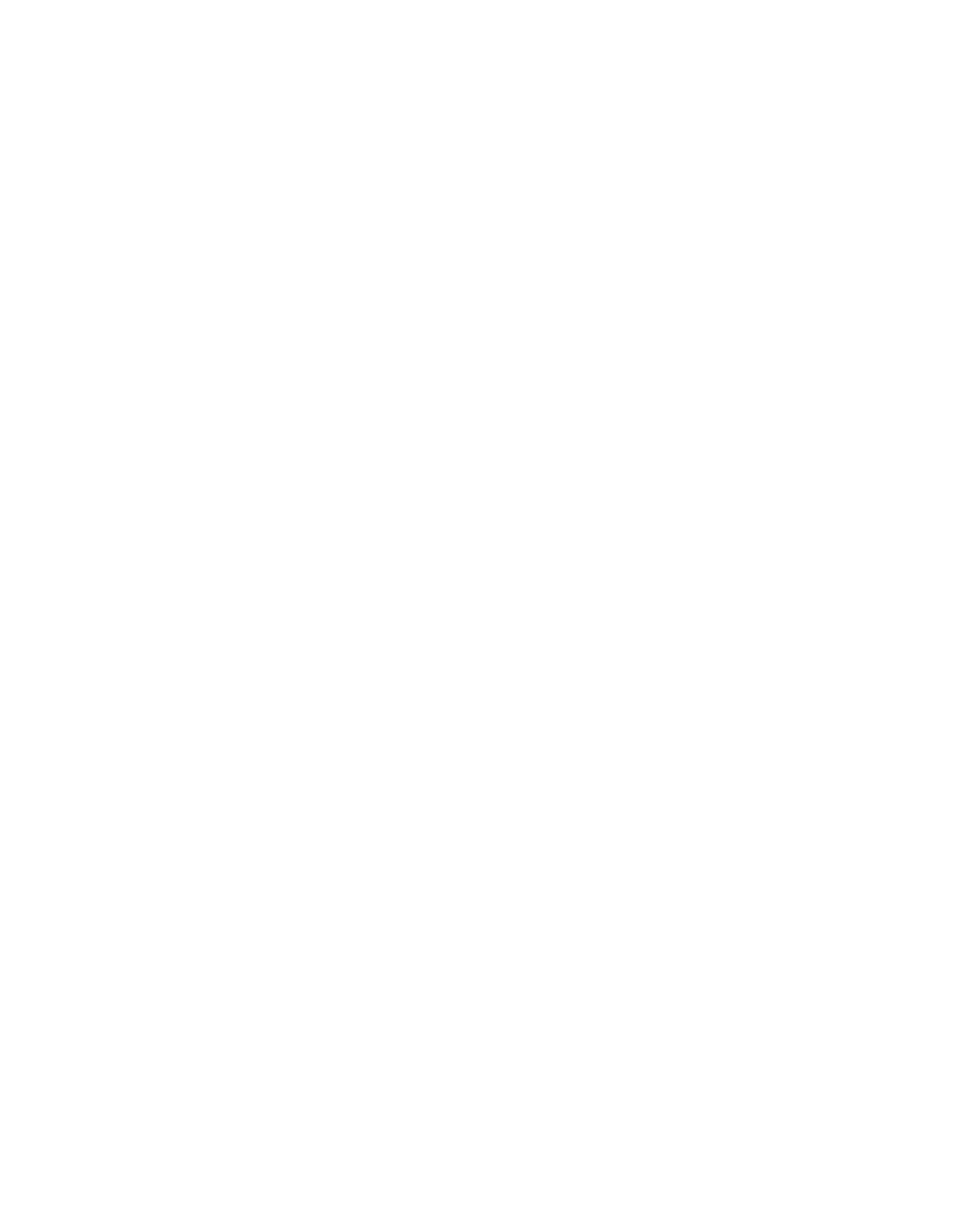# **MODULE 1**

# **CONFLICT MANAGEMENT: MEANING AND DEFINITION**

- Unit 1 The Notion of Conflict Management
- Unit 2 Approaches to Conflict Management
- Unit 3 Conflict Management Styles
- Unit 4 Communication and Conflict Management

# **UNIT 1 THE NOTION OF CONFLICT MANAGEMENT**

### **Table of Contents**

- 1.0 Introduction
- 2.0 Objectives
- 3.0 Main Content
- 3.1 Definition of Conflict Management
- 3.2 Conflict Prevention
- 3.3 Conflict Settlement
- 3.4 Conflict Management
- 3.5 Conflict Resolution
- 3.6 Conflict Management in a globalised World
- 4.0 Conclusion
- 5.0 Summary
- 6.0 Tutor-Marked Assignment
- 7.0 References/Further Readings

# **1.0 INTRODUCTION**

This unit explores the meaning/concepts and objectives of conflict Management

# **2.0 OBJECTIVES**

After reading this unit you should be able to:

- 1. Highlight the basic concepts associated with conflict management;
- 2. Distinguish between conflict prevention, conflict settlement, conflict resolution, and conflict management;
- 3. Identify the various approaches to conflict management; and
- 4. Identify the various conflict management styles.

# **3.0 MAIN CONTENT**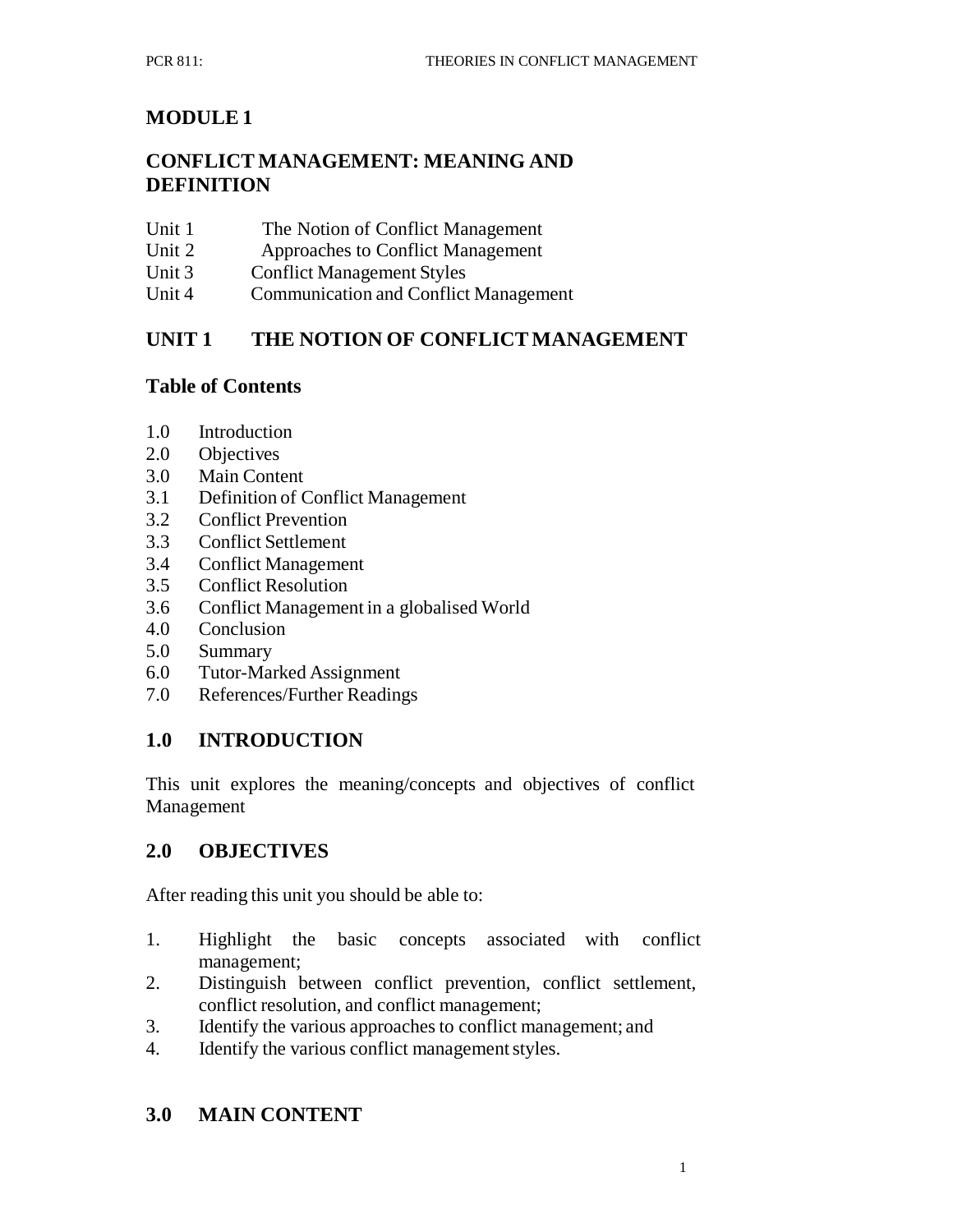# **3.1 Definition**

Conflict management must be viewed as a part of a larger process of ensuring that man lives in peace and in an orderly way, conflict should also be channelled towards positive effect in every human community. In the view of Fisher et al. (2001:7) bringing about peace in a conflict situation is a process, which involves different stages, the best and most crucial of which is conflict transformation. The stages are:

# **3.2 Conflict Prevention**

This aims to prevent the outbreak of violent conflict.

# **3.3 Conflict Settlement**

This aims to end violent behaviour by reaching a peace agreement.

### **3.4 Conflict Management**

This aims to limit and avoid future violence by promoting positive behavioural changes in the parties involved.

# **3.5 Conflict Resolution**

This addresses the causes of conflict and seeks to build a new and lasting relationship between hostile groups.

# **3.6 Conflict Management in a Globalised World**

Conflict management is another way of controlling conflict before or during and after it has occurred. According to Onigu Otite and Albert (1999:11), 'it is more elaborate and wider in conception and application, when necessitated; it involves conflict resolution and transformation. It is more of a long-term arrangement involving institutionalised provisions and regulative procedures for dealing with conflicts wherever they occur.'

This view of the comprehensiveness and institutionalisation involved in conflict management is further stressed by Zartman (1989:8), when he wrote that 'conflict management refers to the elimination, neutralisation of conflict from erupting into crises or to cool a crisis in eruption'.

Over the years the literature on conflict has reflected tensions between conflict management and conflict resolution. Now, however, the two issues seem to have been joined by the general acknowledgement that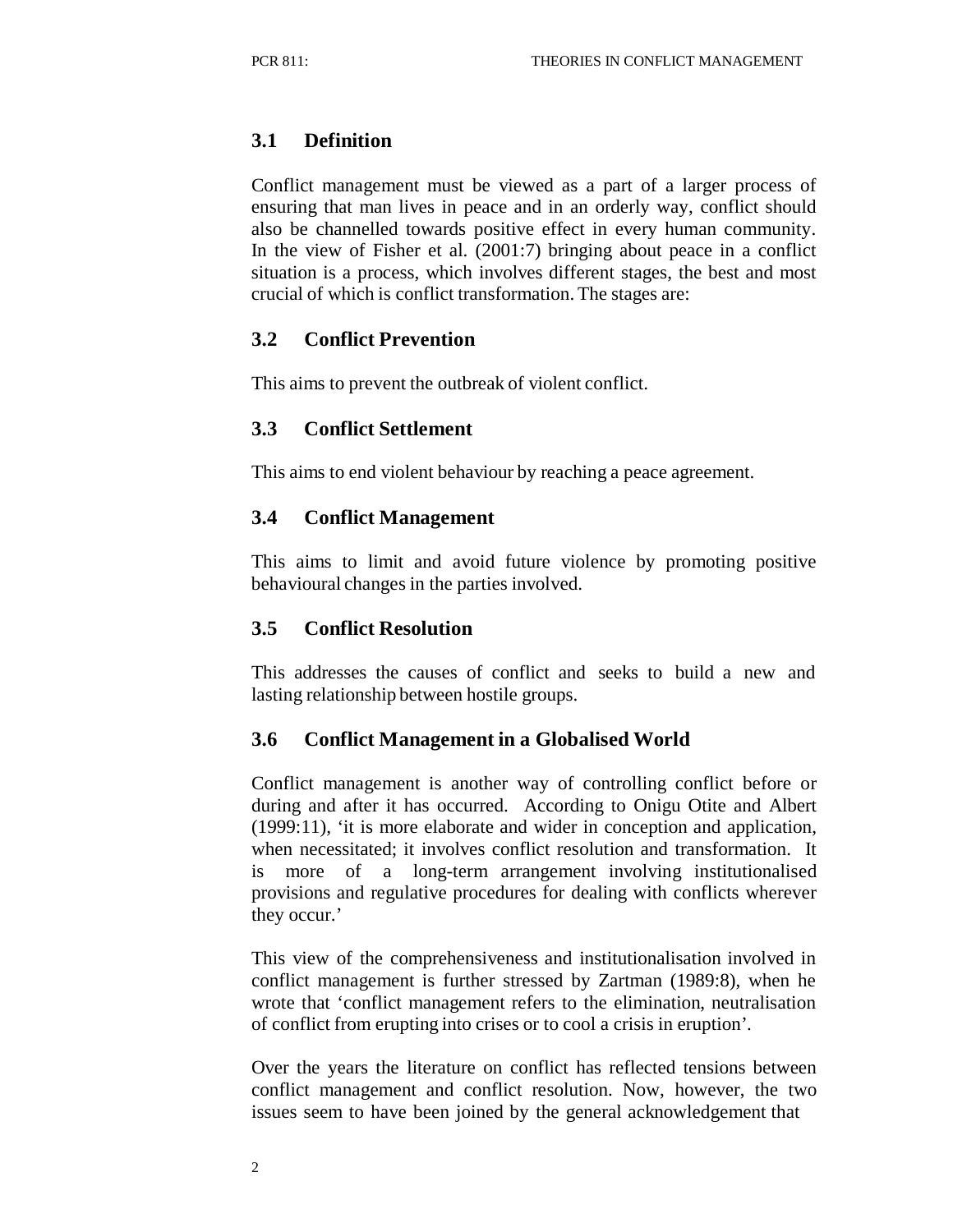the process of conflict management can be an effective route towards conflict resolution. In a related context, it has been suggested that different phases of conflict, e.g., pre-crisis, conflict and post-conflict stages, may require different governance structures and systems. Following the limited amount of literature available on conflict resolution and prevention in the context of governance, this survey has concluded that the structures and systems of governance need not be different during different phases, but rather that the issues that such systems and structures must address will certainly be different.

Four broad sources of conflict have been identified as the test of effective conflict prevention or resolution for governance structures and systems. These four are "deep-rooted conflict", power inequalities and asymmetries, ethnic conflict and multicentrism in a fragmented world. There is a rather substantial literature that suggests practical steps towards developing governance structures and systems that can resolve or prevent conflict. However, the steps between developing structures and systems and actually bringing contending forces or groups "to the table" have many gaps. This is particularly the case when dealing with power inequalities and ethnicity.

There has been relatively little work done to date that relates types of future conflicts that may arise in what has been called a fragmented world order and governance. It is increasingly apparent that states' capacities to govern are being increasingly influenced by externalities. Perhaps even more important, governance for individual states may be judged on the ways that they handle regime issues, regional issues and issues of global governance. To that extent, the ways that governments and governance structures deal with new types of conflict may depend upon their abilities to deal with the externalities as much as "domestic factors."

This survey has identified four broad gaps in the literature. There are few if any works that really bring together governance and conflictrelated issues with issues of development. Secondly, while there is a growing literature on governance systems and ways to address conflict, there is a very real need for a major text that synthesises the disparate lessons of individual cases into some broad sets of conclusions. Thirdly, and related to the first two gaps, there is a dearth of works that go deeply beyond the rhetorical and give practical guidance on ways that governance systems and structures can address power inequality, or asymmetries.

Finally, few if any works, have attempted to bring the major transitions so rapidly transforming the global community into the context of future governance. Nor for that matter, do those few works that give some sense of what the future might hold give any idea of how future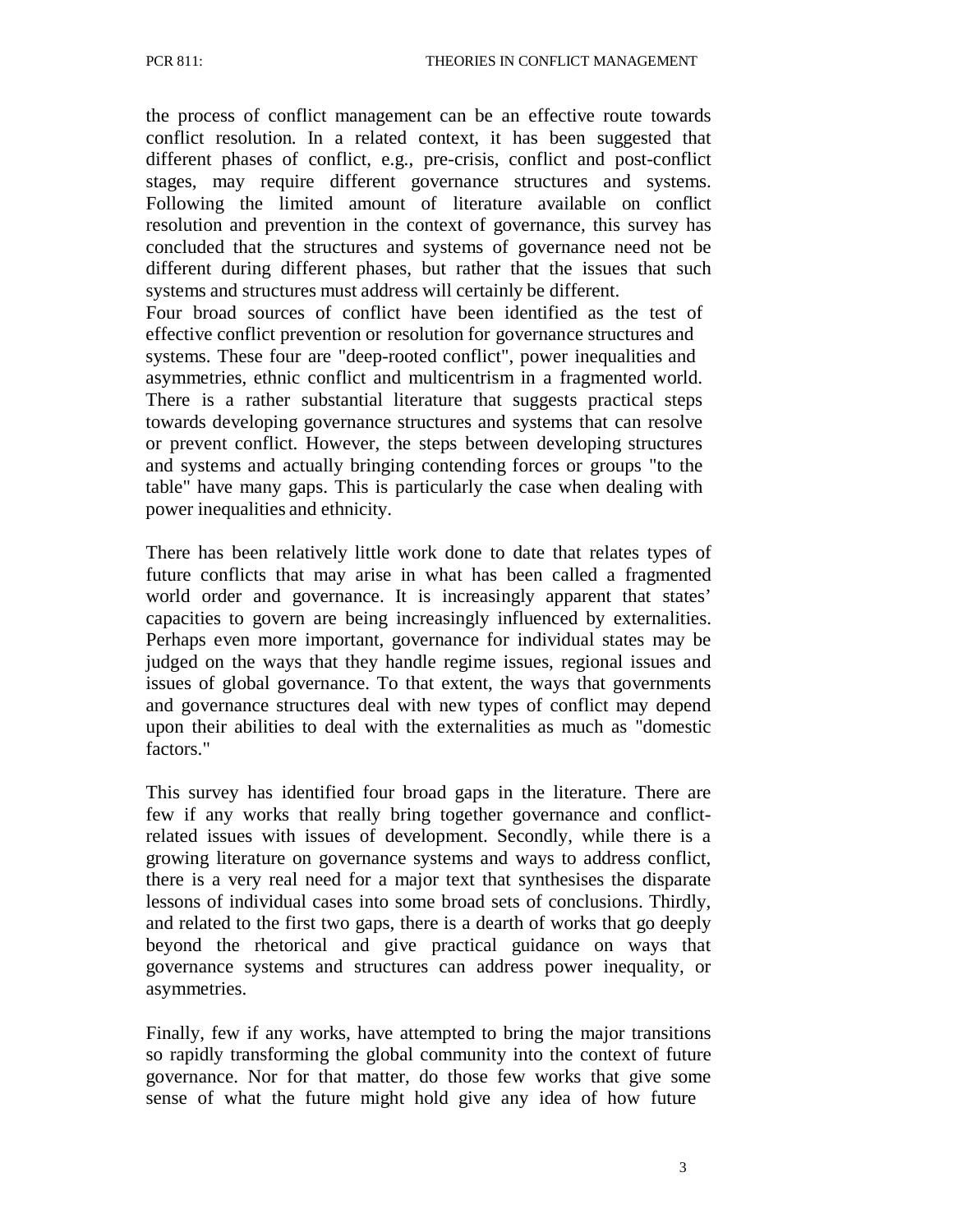governance might relate to future sources of conflict. And, there seems no effort to see what sort of development – as an aspect of governance and perhaps as a means to mitigate conflict – might be required amidst the turbulence of change.

The survey, in the final analysis, underscores the growing importance of ensuring that the concepts, theories and analyses of researchers benefit from the insights, experience and wisdom of practitioners. Practitioners have to feed into the world of the researcher and *vice versa*.

### **4.0 CONCLUSION**

The international system abounds with uncertainties. Some of the most basic assumptions about the nature of governance and conflict are coming under increased scrutiny. One such assumption is that there is a direct correlation between poverty, intra and inter-state violence and systems' collapse. What has been a mainstay of some firmly held beliefs about the very inter-relationship between development, poverty, conflict and governance is being challenged by a number of scholars.

This point is not to open a debate at this stage about which contending views are right or wrong. Rather it is merely to emphasise that there is an ever increasing need to be aware that much so-called conventional wisdom is increasingly uncertain presumptions. To that extent, this survey has attempted to reflect at least some of the alternative concepts and paradigms that frame the present debates.

Perhaps even more important than the contending schools of thought that frame the *present* debate are those that are providing some insights into a future that is rapidly upon us. Rapid change and transitions will be an inherent feature of the international system in the foreseeable future. Here, the survey may give some sense to all who need to understand at least some of the dynamics that underpin these changes and transitions over the coming decades, for inevitably such changes will determine types of potential conflict and violence as well as governance structures in the future.

Yet beyond just informing the debate, the survey should also clearly underscore two inter-related points. In the first place, there is an increasingly urgent need to ensure that the concepts, theories and analyses of researchers benefit from the insights, experience and wisdom of practitioners. There needs to be closer interaction between the two. Hence, the second point is that the practitioner has to feed into the world of the researcher and *vice versa.* This survey suggests areas where conceptually this interaction might best take place.

#### **5.0 SUMMARY**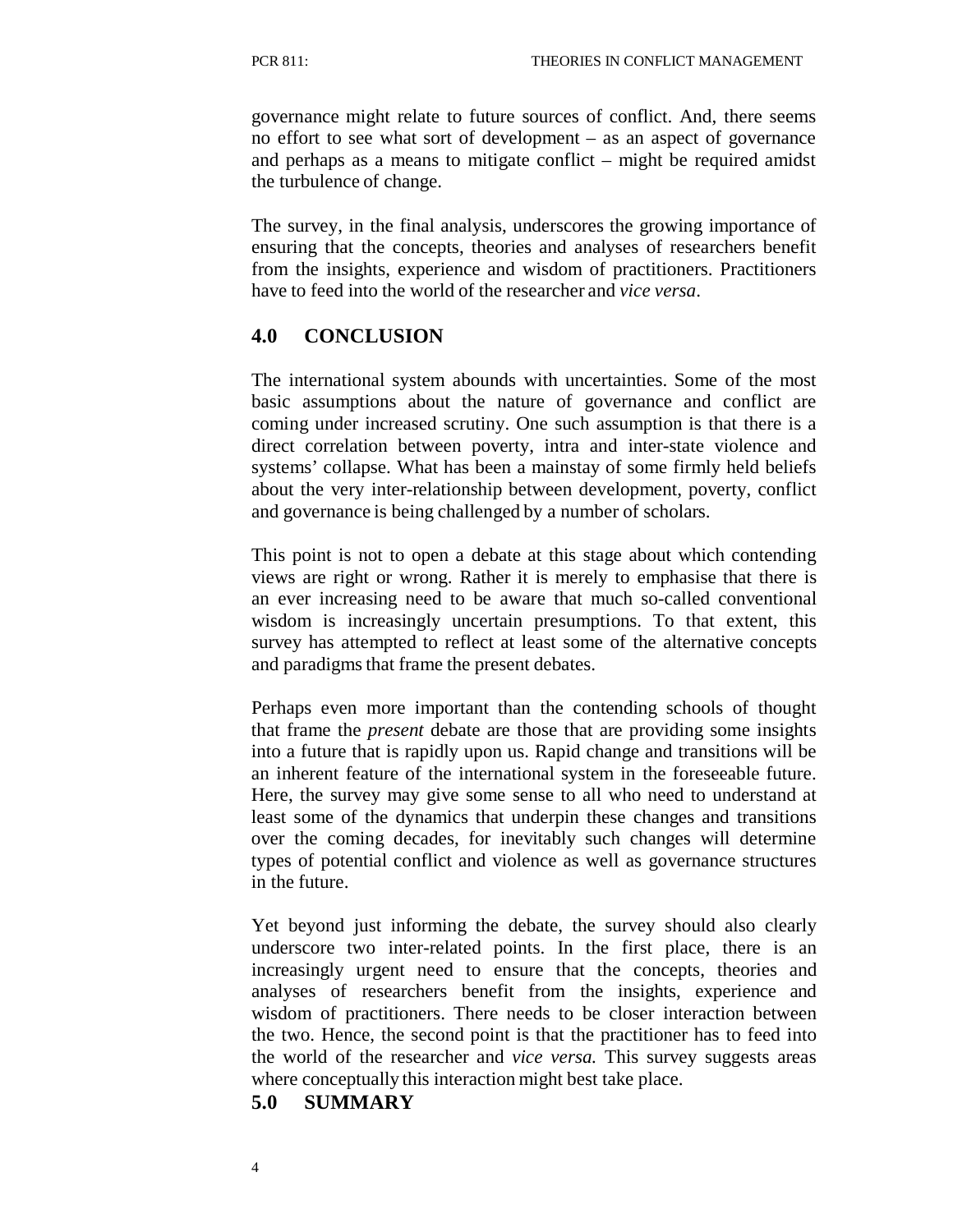In this unit, we have examined definitions of conflict management; its distinguishing characteristics vis a viz conflict resolution, settlement, and prevention. Conflict management was also discussed from the perspective of its causes.

# **6.0 TUTOR MARKED ASSIGNMENTS (TMAS)**

- i) What is conflict management?
- ii) Distinguish between conflict management and conflict resolution.
- iii) Write short notes on the following: Conflict Prevention, Conflict Settlement, Conflict Management, Conflict Resolution.
- iv) What is the emerging focus of the global discourse on conflict management from the perspectives of causes?

### **7.0 REFERENCES/FURTHER READINGS**

- Otite, Onigu and O. Albert (eds) (1999) *Community conflicts in Nigeria: Management, Resolution and Transformation*. Ibadan: Spectrum Books.
- Ross, M.H., (1993) *The Management of Conflict: Interpretations and Interests in Comparative Perspective*, Yale University Press, and New Haven.
- Sandole, D. and Sandole-Staroste, (1987) [eds], *Conflict Management and Problem-Solving: Interpersonal to International Applications*, New York University Press, NY,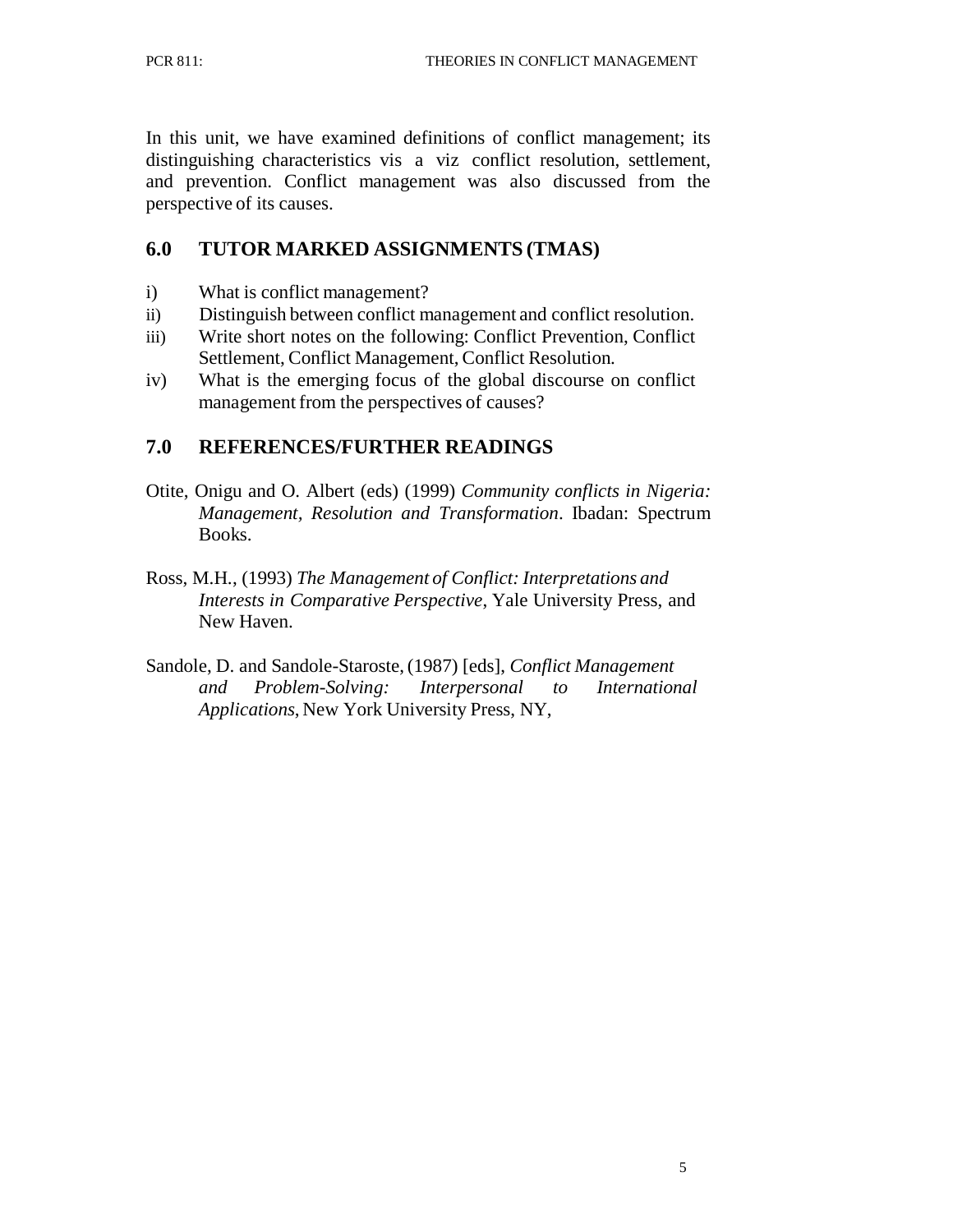# **UNIT 2 APPROACHES TO CONFLICT MANAGEMENT**

#### **Table of Contents**

- 1.0 Introduction
- 2.0 Objectives
- 3.0 Main Content
- 3.1 The Judicial Approach
- 3.2 The power Politics Approach
- 3.3 The Conciliatory Approach
- 4.0 Conclusion
- 5.0 Summary
- 6.0 Tutor-Marked Assignment
- 7.0 References/Further Readings

#### **1.0 INTRODUCTION**

You are expected to become familiar with the various approaches to conflict management as well as appreciate their strengths and weaknesses and possibilities in various conflict situations.

#### **2.0 OBJECTIVES**

After reading this unit you should be able to:

- 1. List the approaches to conflict Management; and
- 2. Explain how they apply to various conflict situations

#### **3.0 MAIN CONTENT**

#### **3.1 The Judicial Approach**

This has to do with conflict management within a legal framework in which a third party is given a sort of "Power of attorney", based on the conflict parties' confidence in the third party, to assume the responsibility of evolving an effective agreement concerning the resolution is hardly arrived at through this approach. This is purely legalistic and is based on legal procedural steps as available within the confine of the laws of the land. Examples are various courts using municipal laws or the International Court of Justice (ICJ) using international arbitration norms. This approach gives a zero-sum and win-lose outcome. Conflict parties are always wary to take the judicial approach because of its unpredictable outcome. The judicial approach is essentially a settlement of dispute by litigation. In the case, the adversaries have no influence in choosing the third party. Only one party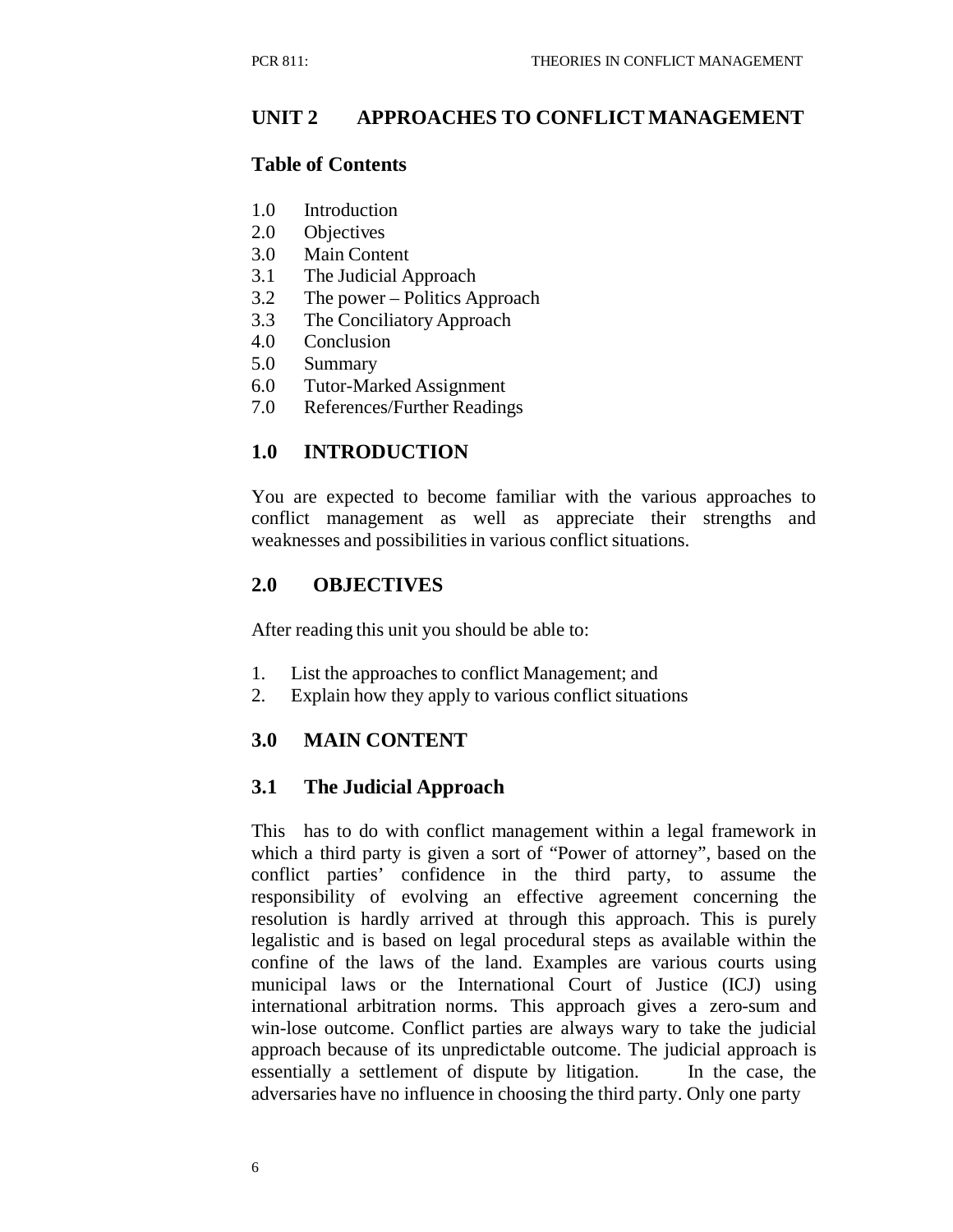s needed for an intervention to occur, and the decision-making authority is a judge.

# **3.2 The Power –Politics Approach**

This is a situation in which the third party takes the initiative to manage a conflict out of concern (personal) bordering on realizing its own broader strategic interests rather than the interest of the parties to the conflict. The third party throws into the conflict its leverage, weight but not confidence, process and impose outcome on the parties. The Cold War era witnessed the superpowers largely managing conflicts among states based on power-politics.

A number tactics used in this regard include "light" tactics as ingratiation, gamesmanship, persuasion, and promises, and "heavy" tactics such as threats and irrevocable commitments. Although increasingly severe contentious tactics are a feature of conflict escalation, contentious tactics are not necessarily destructive. Through ingratiation, one party seeks to make the other party favourable disposed toward them, and so lessen their resistance to yielding. Specific tactics include flattery, agreeing with the other party's opinions, and doing them small favours. Gamesmanship tactics involve "inducing a state of upset or unrest that has the effect of lowering the other resistance to yielding." Ingratiation and gamesmanship both work best when the target is not aware that these tactics are being employed.

Persuasive arguments are overt attempts to induce the other party to lower their aspirations. A party usually argues either that they have a legitimate right to their desired outcome, or that it is in the other party's best interests to lower their aspirations. Promises and threats, seek to induce the other party to act in some particular way, by attaching further consequences (beneficial or harmful) to their actions. The advantages of promises are that they are generally effective, relatively "nice," and may create a sense of indebtedness in the recipient. The drawbacks are that promises cost the promising party whatever reward was offered, recipients may demand more extravagant rewards in the future, or they may be mistaken for bribes. Threats are even more effective than promises, and have lower costs. However, threats tend to evoke counterthreats, increasing hostility and escalating the conflict.

Another tactic involves making an irrevocable commitment to pursuing some potentially mutually harmful course of action. In making an irrevocable commitment, "the locus of control over the outcome of the exchange has been shifted from the shoulders of one Party to those of another, who is now the only one capable of preventing mutual disaster," presumably by choosing to yield. The advantages of this tactic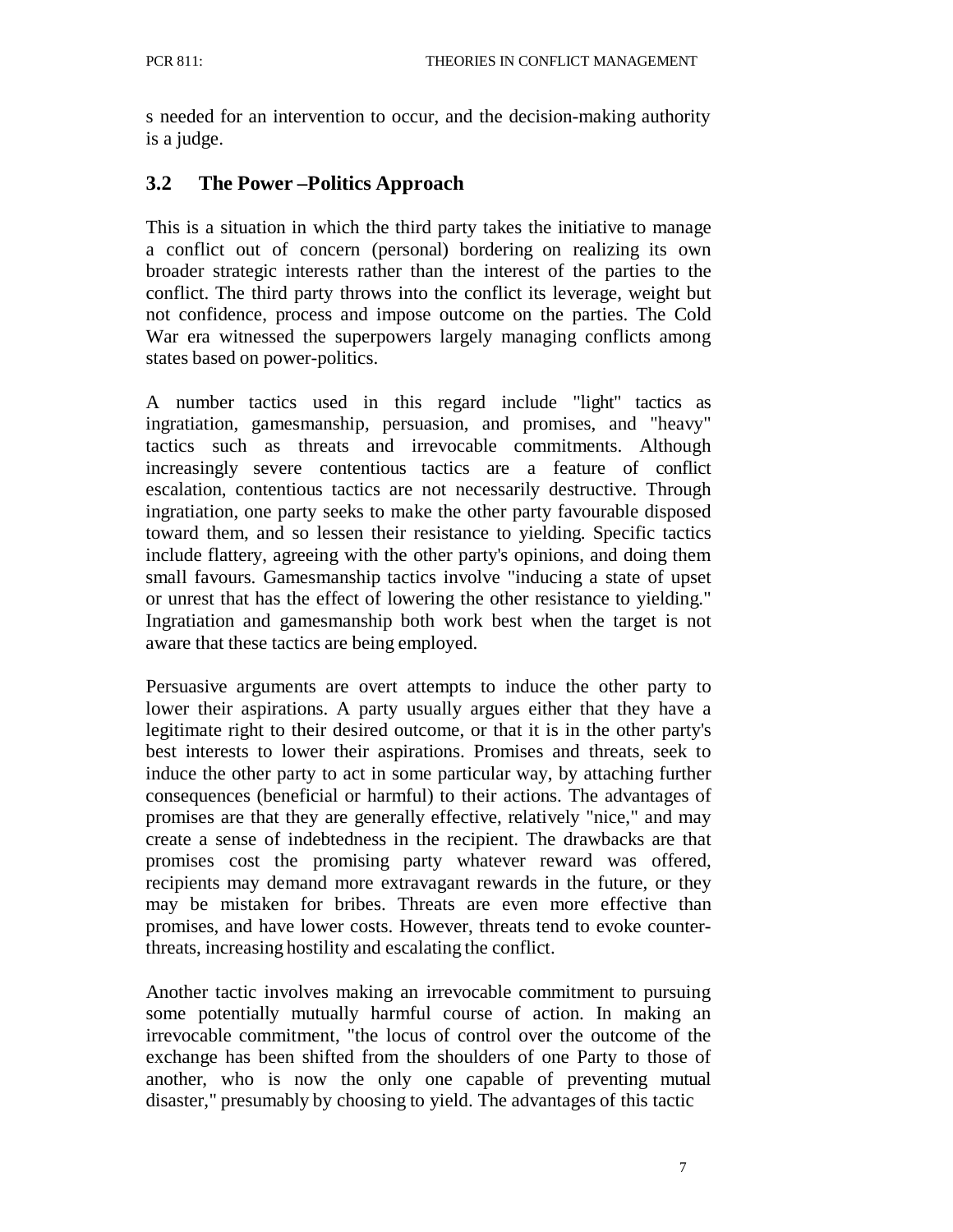are that, it can be effective, and that it does not require much relative power (unlike promising or threatening). The drawbacks, are that it can entail substantial risks, must be used pre-emptively, must be clear and credible, and can foster escalation.

# **3.3 The Conciliatory Approach**

It involves a process in which the third party tries to bring the parties in conflict to agreement through improving communication between them, helping them interpret the issues that divide them, and exploring avenues toward a peaceful settlement. Deep-seated conflicts, especially those involving deep emotions, necessarily require the systematic replacement of negative feelings and perceptions with positive ones and thereby helping the parties in conflict discover some mutuality of interests, which could be capitalized on for the resolution of the conflict.

# **4.0 CONCLUSION**

Within the context of Africa's conflicts, we can see that the categorizations of Albert (1999) and Imobighe (2003) with reference to conflict management approaches have largely been used in responding to conflict in Africa with the exception of problem-solving approach which is the best but least used.

# **5.0 SUMMARY**

In this unit, we have examined the various approaches to conflict management. They include the judicial, power-politics and conciliatory approaches.

# **6.0 TUTOR MARKED ASSIGNMENTS (TMAS)**

- i) What are the basic approaches to conflict management?
- ii) The reconciliatory approach is the most reliable approach to conflict management. Discuss.
- iii) The judicial approach is the longest approach to conflict management in Nigeria. Why is this so?
- iv) How desirable is the use of the power-politics approach to conflict resolution in a world of nuclear arms.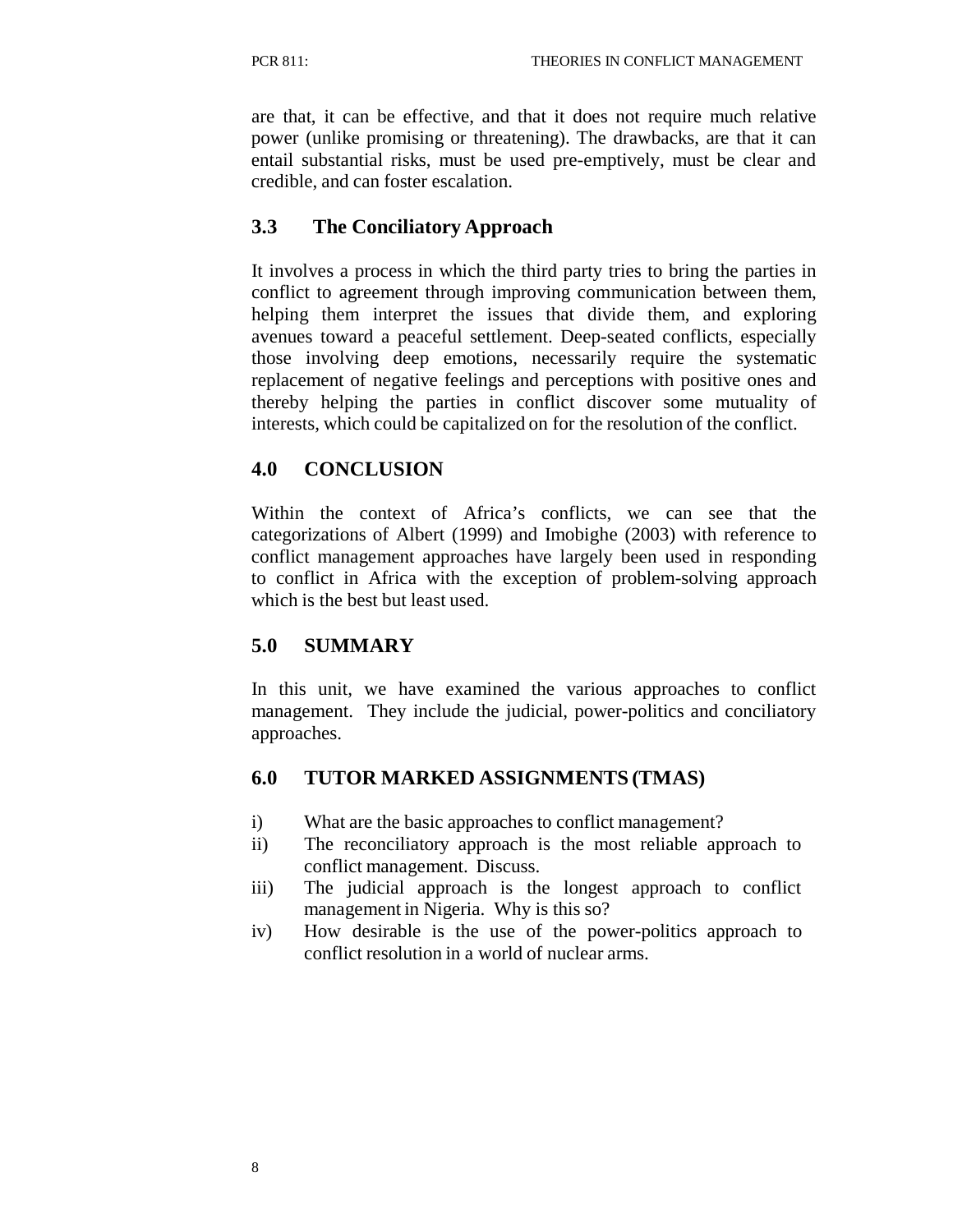#### **7.0 REFERENCES/FURTHER READINGS**

- Albert, I.O (1999). 'New Directions in the Management of Community Conflicts in Nigeria: Insights from the Activities of AAPW' in pp. 34-63, Onigu Otite and O. Albert (eds) *Community conflicts in Nigeria: Management, Resolution and Transformation*. Ibadan: Spectrum books.
- Imobighe, T. A. (2003). *The OAU (AU) and OAS in Regional Conflict Management: A Comparative Assessment.* Ibadan: Spectrum Books.
- Otite, Onigu and O. Albert (eds) (1999) *Community conflicts in Nigeria: Management, Resolution and Transformation*. Ibadan: Spectrum books.
- Rapaport, A., (1989).*The Origins of Violence: Approaches to the Study of Conflict*, New York: Paragon House,
- Vayrynen, R., (1991). *New Directions in Conflict Theory: Conflict Resolution and Conflict Transformation,* London: Sage Publications.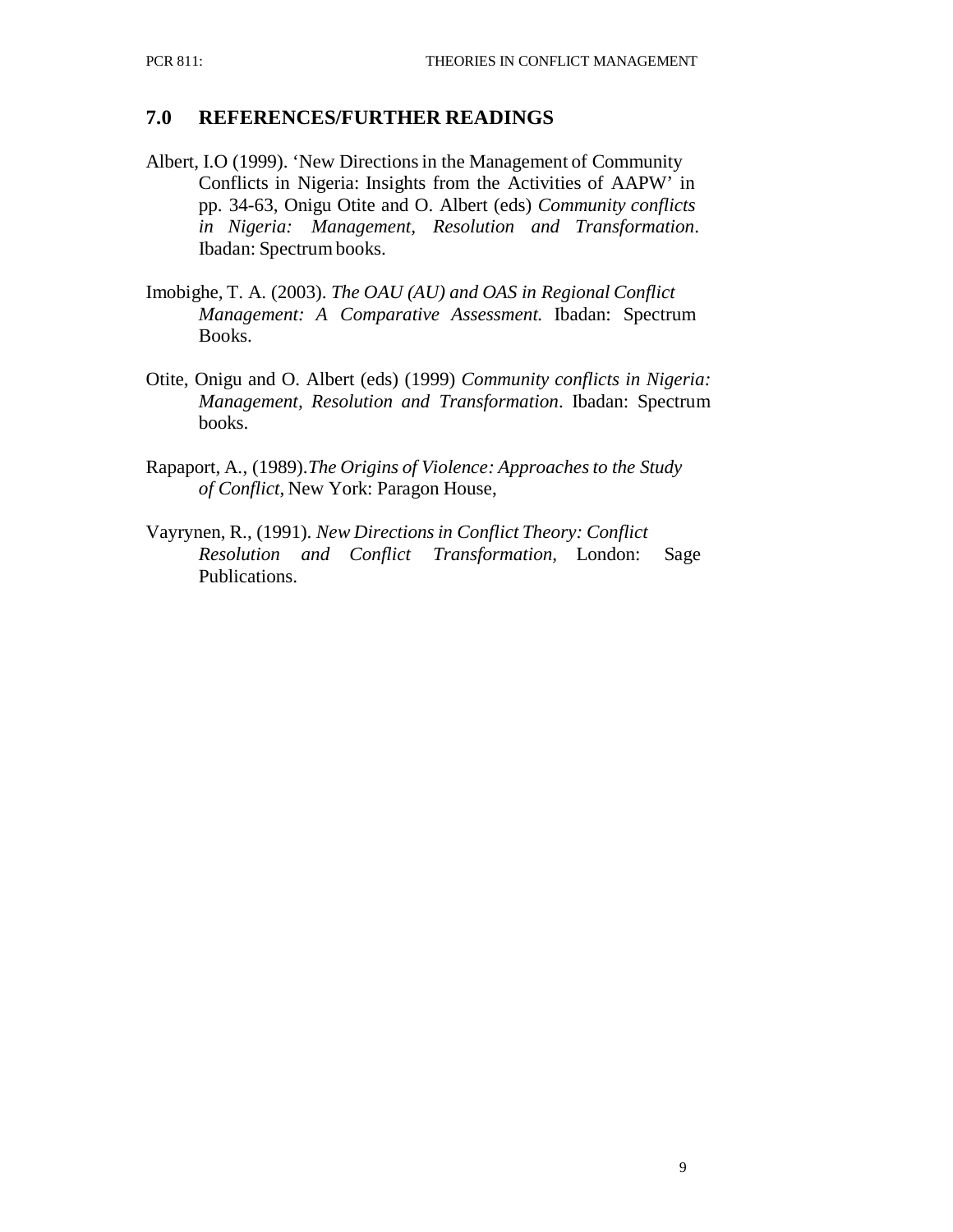# **UNIT 3 CONFLICT MANAGEMENT STYLES**

#### **Table of Contents**

- 1.0 Introduction
- 2.0 Objectives
- 3.0 Main Content
- 3.1 Avoidance
- 3.2 Confrontation
- 3.3 Problem-solving
- 4.0 Conclusion
- 5.0 Summary
- 6.0 Tutor-Marked Assignment
- 7.0 References/Further Readings

#### **1.0 INTRODUCTION**

A conflict management style refers to the various manners in which individuals, especially leadership, handle conflicts within a relationship. According to Albert (1999:34), response to conflicts can come in three major ways: by avoidance, confrontation and problem solving.

#### **2.0 OBJECTIVES**

After reading this unit you should be able to:

- 1. Identify various conflict management styles;
- 2. Explain the implications for peace and achievement of collective goals; and
- 3. Highlight the strengths, weaknesses and possibilities in various styles of conflict management.

#### **3.0 MAIN CONTENT**

#### **3.1 Avoidance**

This refers to "a situation where a group alleging injustice or discrimination is literally ignored or denied recognition by those being accused and those who have the capacity for helping to redress the injustices done to the group".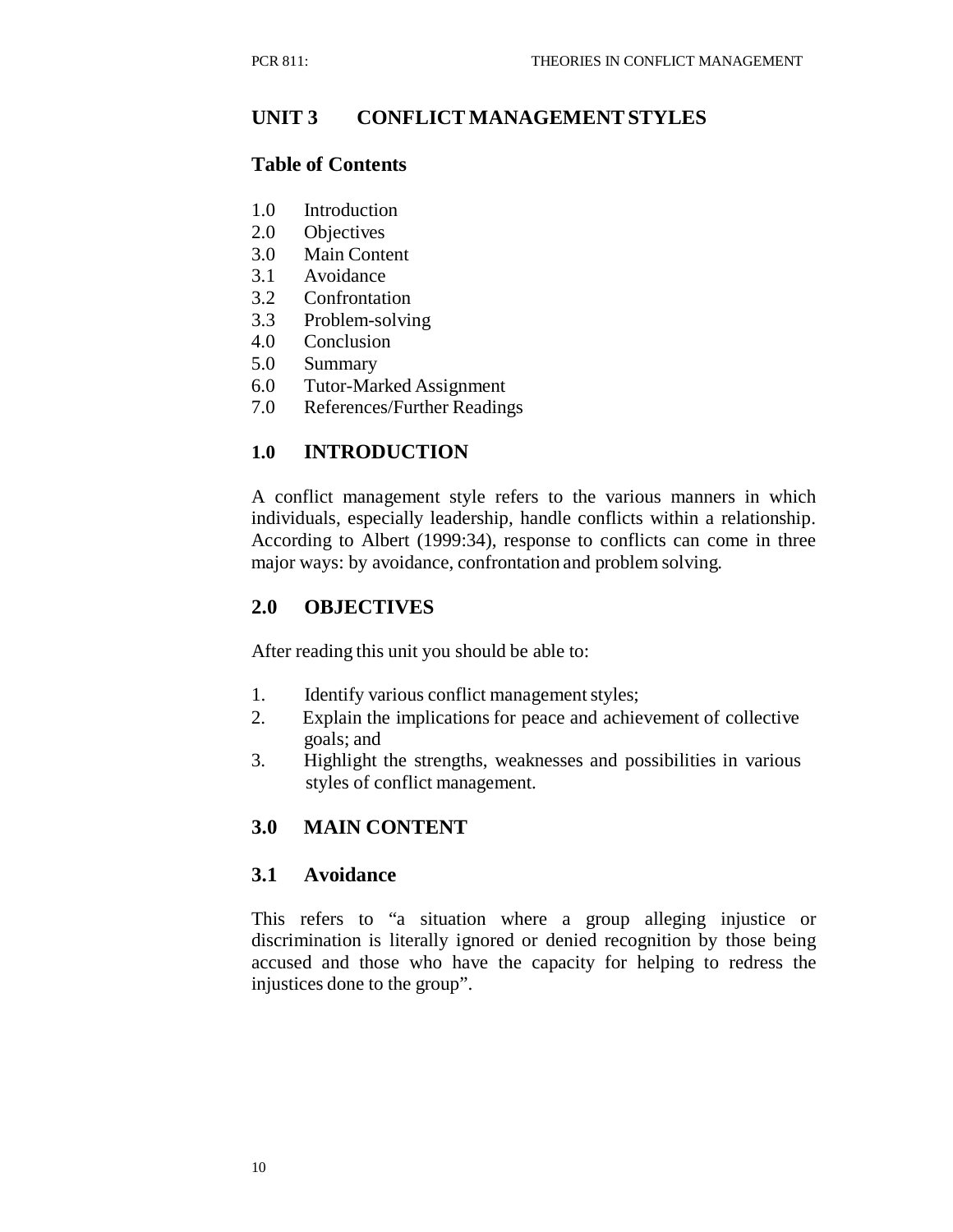# **3.2 Confrontation**

This involves threats, verbal aggression, litigation or physical violence from the "avoided", ignored or "denied" party with the ultimate aim of getting a win-lose outcome.

#### **3.3 Problem – Solving**

This refers to "the situation in which the parties to a conflict, either by themselves or through the assistance of a third party, find solutions to their problems in a cordial environment". Problem-solving procedure is non-judgmental and highly participatory in character. It promotes cooperation between conflict parties who jointly analyse the structure of the conflict and carefully work out strategies for reconciling with each other. Peace and conflict scholars and practitioners consider problem solving the best method of dealing with conflict as its outcomes are usually self-supporting in the sense that it is advantageous to all parties in the conflict.

However, it is pertinent to state that as good and promising as problemsolving approach to conflict resolution is, always difficult for conflict parties to come together to negotiate or for a third party to bring them together for mediation processes. This is largely because of the polarization occasioned by the conflict. Therefore, a lot of time, resources (human and material) and planning see a successful mediation activity through.

It is equally worthy of note that most conflicts that have escalated in Africa, the Liberian Civil war for instance, were confrontational.

From another point of view, it can be said that conflict management strategy to be adopted in a given conflict situation is determined by first, the level of escalation at which the particular conflict is being managed. The level of escalation determines whether the intervener or peacemaker has come to make peace, keep peace or enforce peace. Secondly, conflict management can also be determined by the status of the participants involved in the bargaining process. A conflict could be managed through "negotiation" in which case the conflict parties engage in a direct bargaining in a bid to resolve the conflict, "Mediation"- can also be used. This is conflict management with the help of a (neutral) third party.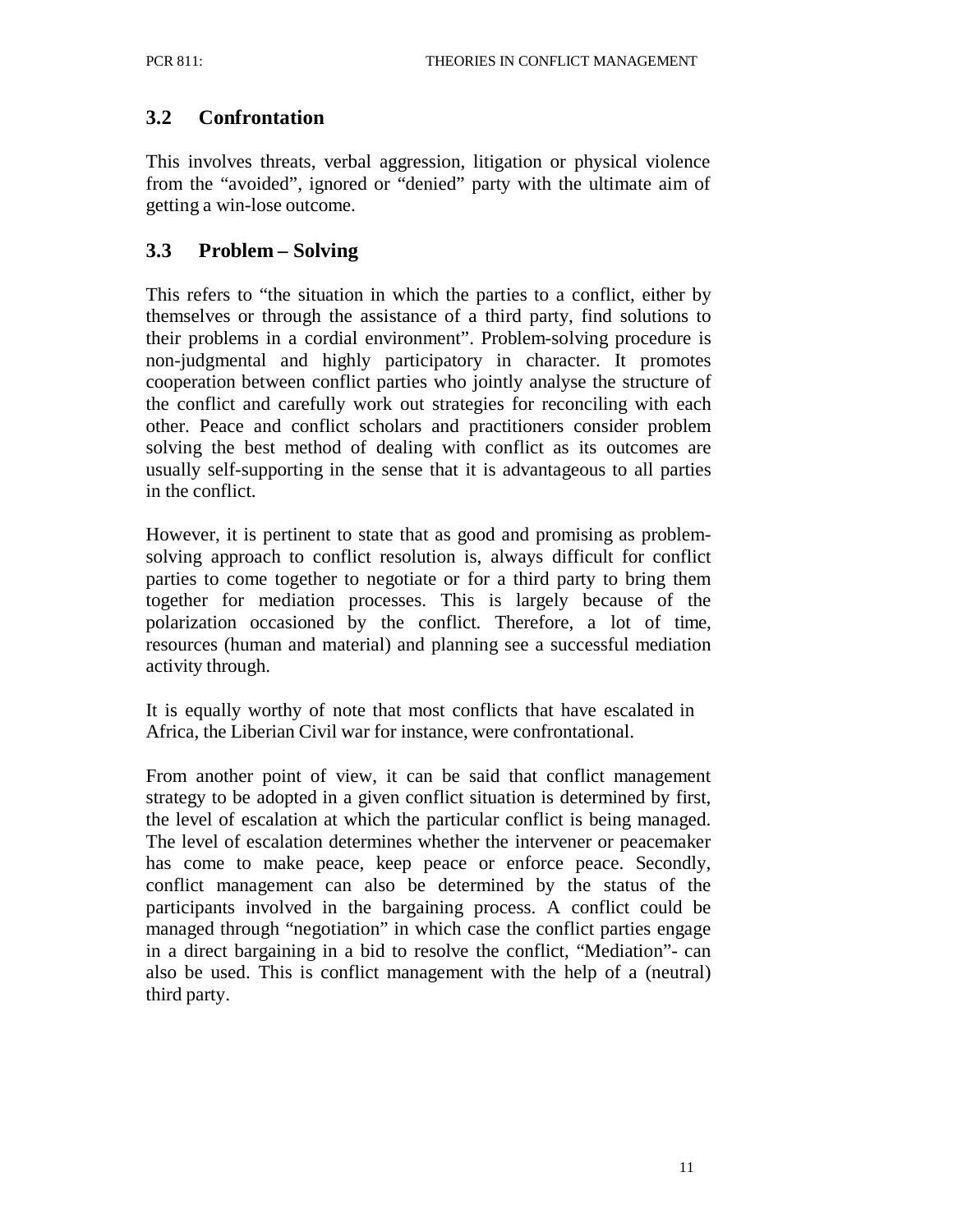### **4.0 CONCLUSION**

Imobighe (2003:4-12) states that Mediation can involve a wide range of activities, including fact finding, message carrying, providing good officers, and serving as an honest broker. He further affirms that mediation can be used in a broader sense to include virtually all form of third party involvement into conflict management. He then classifies third party involvement into three types: the legal or judicial approach; the power- politics approach and the conciliatory approach.

#### **5.0 SUMMARY**

In this unit, we have examined the various conflict management styles and their implications for peace and achievement of collective goals.

#### **6.0 TUTOR MARKED ASSIGNMENTS (TMAS)**

- (i) What do you understand by conflict management styles?
- (ii) Outline the various management styles provided by Albert.
- (iii) Conflict management styles are very important to determining

conflict outcome. Discuss.

(iv) Discuss problem-solving as a conflict management style.

#### **7.0 REFERENCES/FURTHER READINGS**

- Albert, I.O (1999). 'New Directions in the Management of Community Conflicts in Nigeria: Insights from the Activities of AAPW' in pp. 34-63, Onigu Otite and O. Albert (eds) (1999) *Community Conflicts in Nigeria: Management, Resolution and Transformation*. Ibadan: Spectrum Books.
- Imobighe, T. A. (2003). *The OAU (AU) and OAS in Regional Conflict Management: A Comparative Assessment.* Ibadan: Spectrum Books.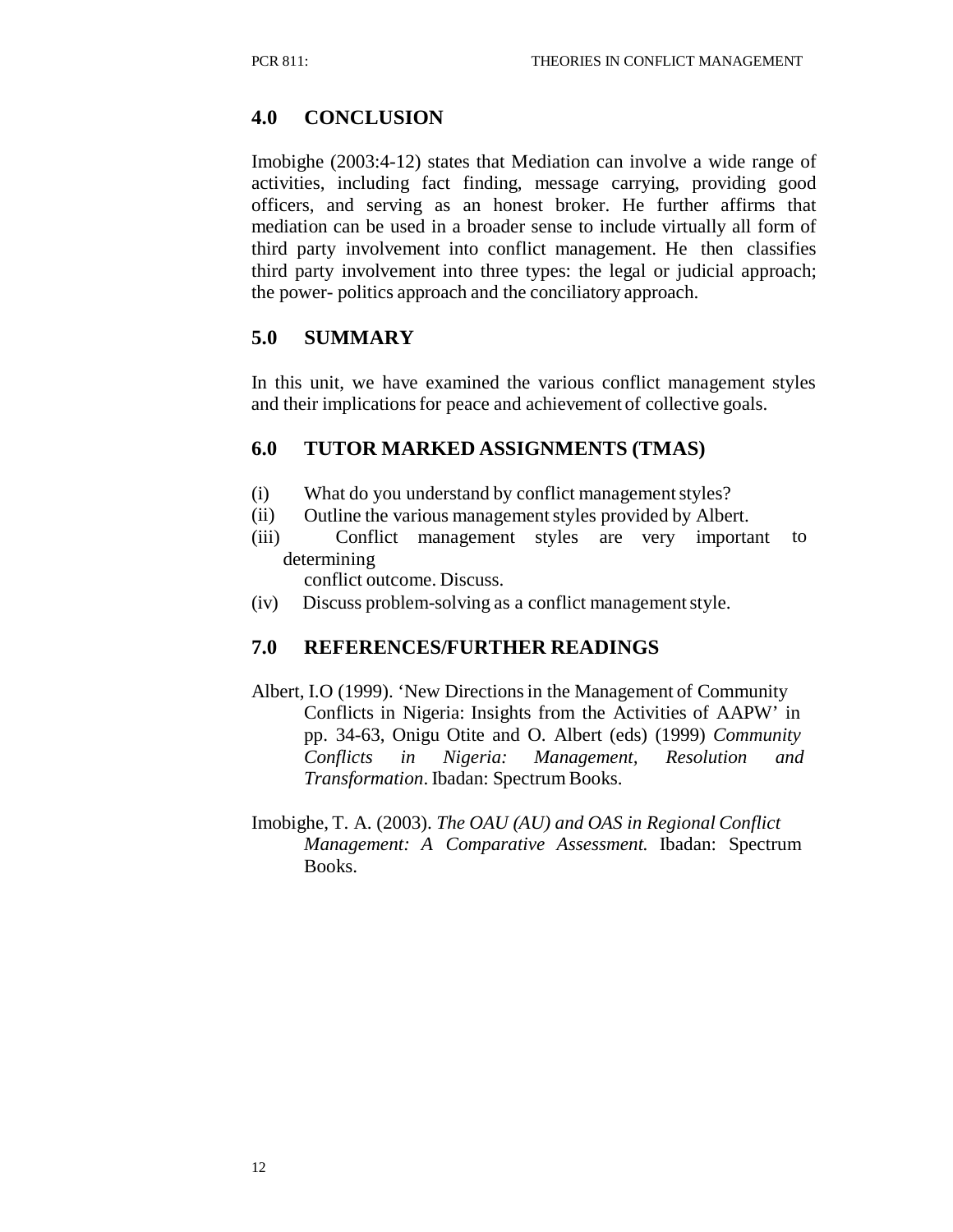# **UNIT 4 COMMUNICATION AND CONFLICT MANAGEMENT**

#### **Table of Contents**

- 1.0 Introduction
- 2.0 Objectives
- 3.0 Main Content
- 3.1 What is Communication?
- 3.2 Communication and Problem solving
- 3.3 Cooperative Communication
- 4.0 Conclusion
- 5.0 Summary
- 6.0 Tutor-Marked Assignment
- 7.0 References/Further Readings

### **1.0 INTRODUCTION**

This unit introduces communication as a critical factor in conflict outbreak and management.

#### **2.0 OBJECTIVES**

At the end of the unit, you should be able to

- 1. Explain the meaning of communication and its centrality to conflict management.
- 2. Highlight the importance of cooperative communication as it relates to various ways and stages of conflict management.

# **3.0 MAIN CONTENT**

#### **3.1 What is Communication?**

Communication is very important to conflict management. According to Wilmot and Hocker (1998) conflict management 'starts from clarification of communication and checking of perception' which involves the following:

- i) speaking out what is on one's mind;
- ii) listening carefully;
- iii) expressing strong feelings appropriately;
- iv) asking questions;
- v) remaining rational;
- vi) maintaining a spirit of give and take;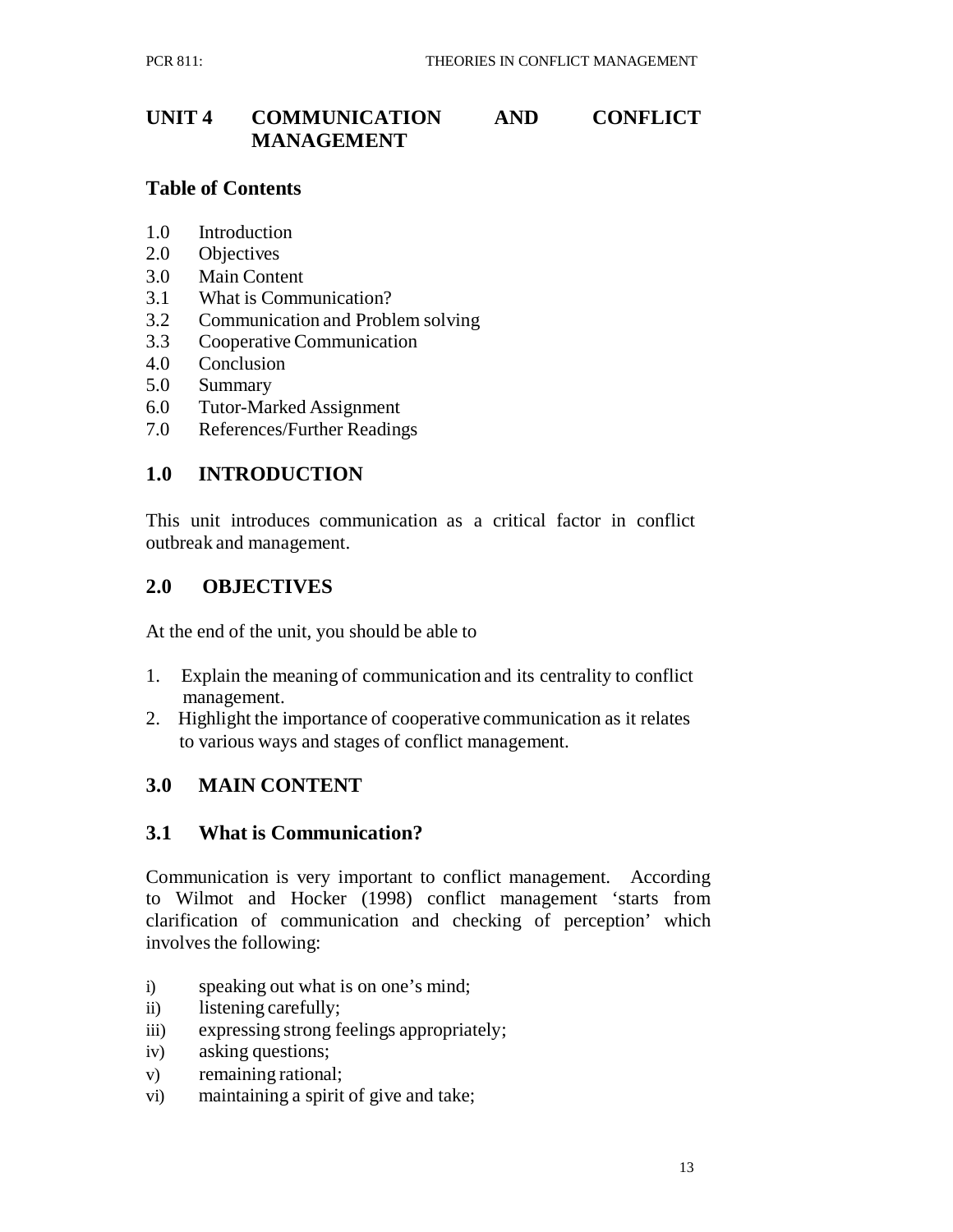- vii) avoiding harmful or inflammatory statements;
- viii) asking directly what is going on;
- ix) telling others one's opinion;
- x) looking for flexible 'shades of grey solutions';
- xi) recognising the power of initiating a cooperative move;
- xii) identifying conflict patterns; and lastly,
- xiii) Engaging in negotiations of agreements and settlements.

The point being made is that conflict management requires a high level of communication skills especially when such managements involve cross-cultural settings.

#### **3.2 Communication and Problem Solving**

When problem solving, parties seek a mutually acceptable solution to their conflict. "The parties or their representatives talk freely to one another. They exchange information about their interests and priorities, work together to identify the true issues dividing them, brainstorm in search of alternatives that bridge their opposing interests, and collectively evaluate these alternatives from the viewpoint of their mutual welfare." Parties may either compromise; agree on a procedure to determine who should win, or develop an integrative solution. Integrative solutions are the most desirable, because they maximize both parties gain, and because they can diminish the parties perception of conflicting interests.

Pruitt and Rubin suggest five techniques for creating integrative options. Parties may "expand the pie" by increasing the available resources. "In non-specific compensation, One Party gets what he or she wants, and the other is repaid in some unrelated coin." In logrolling, parties trade concessions on low priority issues. Cost cutting seeks ways to meet a party's goals with minimal or no cost to the other party. The parties may use bridging to invent new options that substantially satisfy both of their basic interests.

In order to bridge or cost-cut effectively, the parties must have some understanding of the interests that underlie their positions, and of the deeper interests that underlie those interests. Sometimes deeper interests can be reconciled even when superficial interests conflict. "When one seeks the interests underlying divergent positions, one often finds that the issue under consideration has a different meaning to each of the two parties." For instance, one party may be concerned with substance and the others with appearances, or one with the short term and the other with the long term.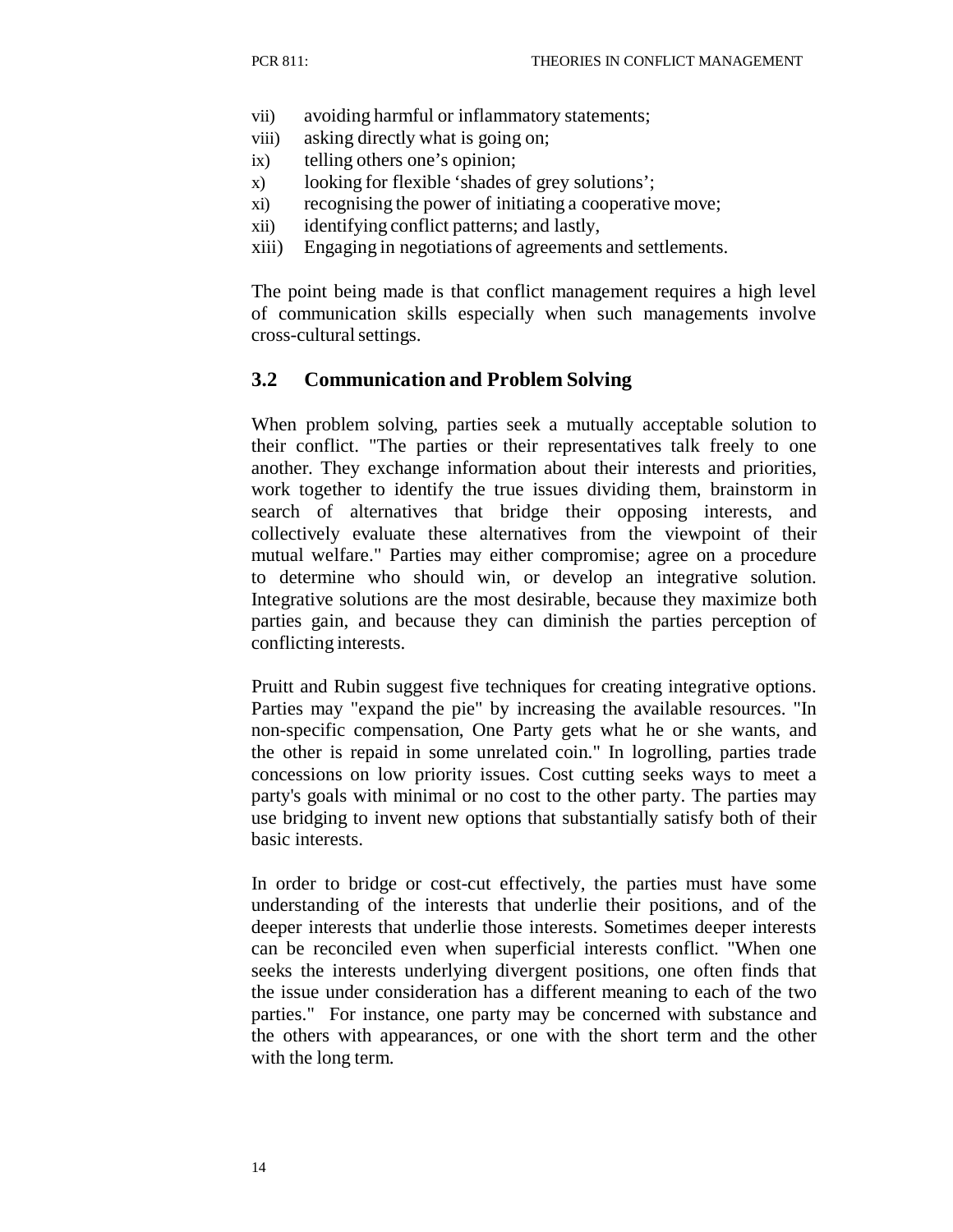The authors suggest a four step problem-solving process. First, parties must clarify and explain the situation, to determine whether there really is a conflict of interests present. Secondly, each party must thoroughly examine their own interests, and set reasonably high aspirations. Third, the parties should solve problems together, using the techniques above, trying to create an integrative solution that satisfies both parties interests. Finally, if no integrative solution can be found, one or both parties must lower their aspirations, and search again for an integrative solution.

Parties must be firm about their basic interests, flexible about how those interests may be satisfied, and remain responsive to the other party's interests. If there are many issues at stake, then the parties will need to develop an agenda. Usually it is best to put the easiest issues first on the agenda. Deciding that no agreement is final until all are allowed for logrolling on the later issues. When issues are very complex, parties may begin by first agreeing on an overarching formula for how talks will proceed. Often, a party's interests are psychologically (but not practically) linked together. Such psychological linkages must be broken down to increase the parties' flexibility and increase the potential for an integrative solution.

There are risks in shifting toward a problem solving strategy when the other side is contending strongly. The strategic shift may be seen as a sign of weakness, and so cause the contending party to intensify their efforts. Raising integrative options may be interpreted as backing off a position. Discussing one's interests may give an advantage to the other party. To minimize these risks, parties often use covert tactics to test the other's interest in shifting towards a joint problem-solving strategy. One such covert tactics is to have back-channel contacts, meeting in informal, private or even secret venues, to explore problem solving. "Intermediaries provide greater protection against image loss and information loss than is found in back-channel meetings, because it is even less clear whether they represent the thinking of the people who sent them." Parties may also use conciliatory signals to invite problem solving. Such signals must be both noticeable, so the other side gets the message, and undeniably, so the first party can save face.

A party may also try overt persuasive tactics to draw the other side into problem solving. The key to effective recruitment is to convey a firm but conciliatory stance toward the others. Parties signal firmness by making a vigorous statement of their interests and having constituents make strong statements, by being unwilling to make unilateral concessions, and by developing a modest amount of threat capability. Careful use of contentious tactics can also signal firmness without triggering escalation. Parties can signal their conciliatory intent by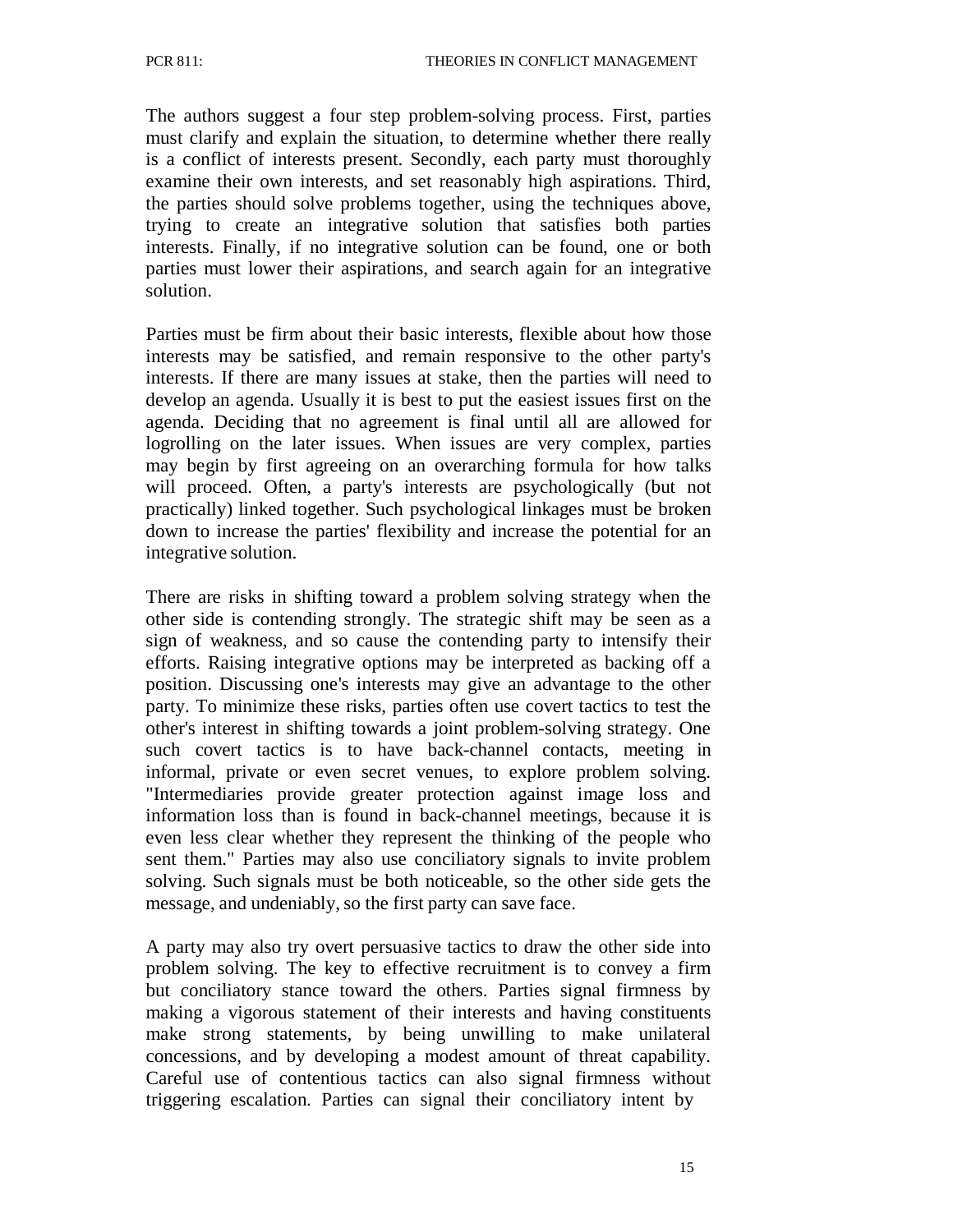expressing their willingness to adopt integrative solutions, by expressing concern for the other party, by keeping the lines of communication open, and by rewarding the other's cooperative gestures. Parties may also make unilateral trust-building initiatives, for instance, by using the Gradual Reduction in Tensions (GRIT) strategy.

# **3.3 Cooperative Communication**

Some ways of communicating, increase friction and anger. Other ways of communication tend to cause people to work WITH us, and not against us. While it is clear that blatant accusations, name-calling and personal attacks are confrontational (the opposite of cooperative), there are many more subtle ways to ruin a communication. To illustrate some of the techniques of cooperative communication, let's take a look at the following sentences:

# "*You never finish the work on time."*

#### *"It seems like you are having some difficulty with the timelines. What can I do to help?"*

Which of these phrases do you think is more likely to elicit a productive dialogue? Clearly the first at least "sounds" antagonistic", while the second doesn't. Another example: *"If you had bothered to read the report, you would know....*"

#### *It might be that the report wasn't clear on those points. Would you like me to explain?*

What are the cooperative rules here? In our first set of examples, the initial statement uses an absolute word "never", and as a result tends to cause the other person to argue. In addition the phrase sounds blaming. The replacement phrase lacks those confrontational characteristics, uses a qualifier "seems", and offers to work together. In the second phrase set, the key word is "bothered", which suggests that the person is lazy, or uncaring, and that is what will be heard. It also is a blaming statement. In the replacement phrase, we introduce another qualifier "might", followed by an offer to solve the problem.

In both phrase sets, the first phrases are likely to create argument and personalized conflict while the replacement phrases are more likely to result in real problem solving.

#### **4.0 CONCLUSION**

Conflict management requires a high level of communication skills especially when such managements involve cross-cultural settings.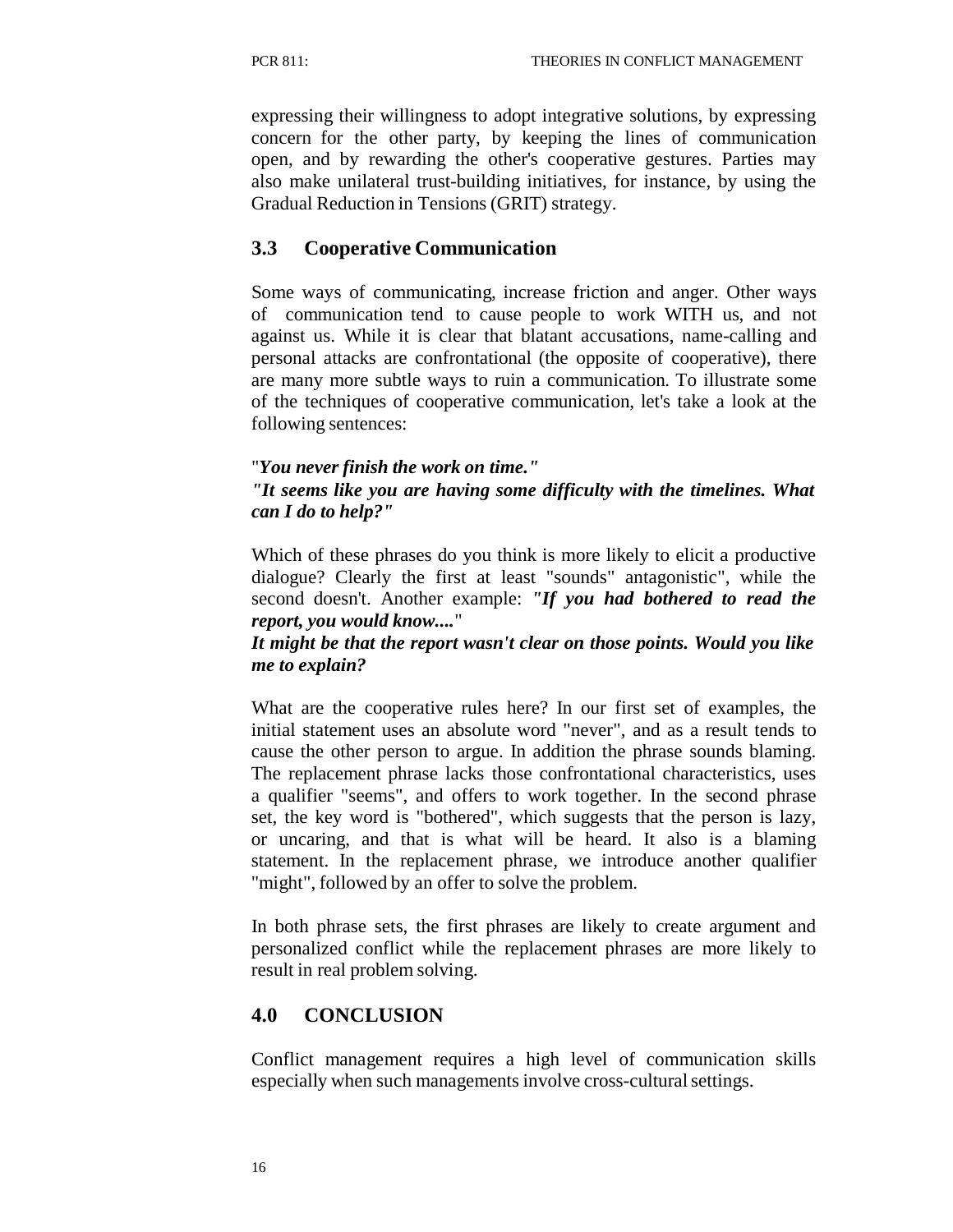# **5.0 SUMMARY**

In this unit, we defined the concepts, communication, communication and problem solving, and cooperative communication. We also stressed the impacts of these concepts on conflict management processes.

# **6.0 TUTOR MARKED ASSIGNMENTS (TMAS)**

- i) What is communication?
- ii) Most conflicts are the result of poor communication. Discuss.
- iii) How important is the manner of communication to conflict resolution?
- iv) What is cooperative communication?

# **7.0 REFERENCES/FURTHER READINGS**

- Pruitt, Dean G. and Jeffrey Z. Rubin. (1986). *Social Conflict: Escalation, Stalemate and Settlement* New York: Random House.
- Ross, M.H. (1993).*The Management of Conflict: Interpretations and Interests in Comparative Perspective.* New Haven: Yale University Press,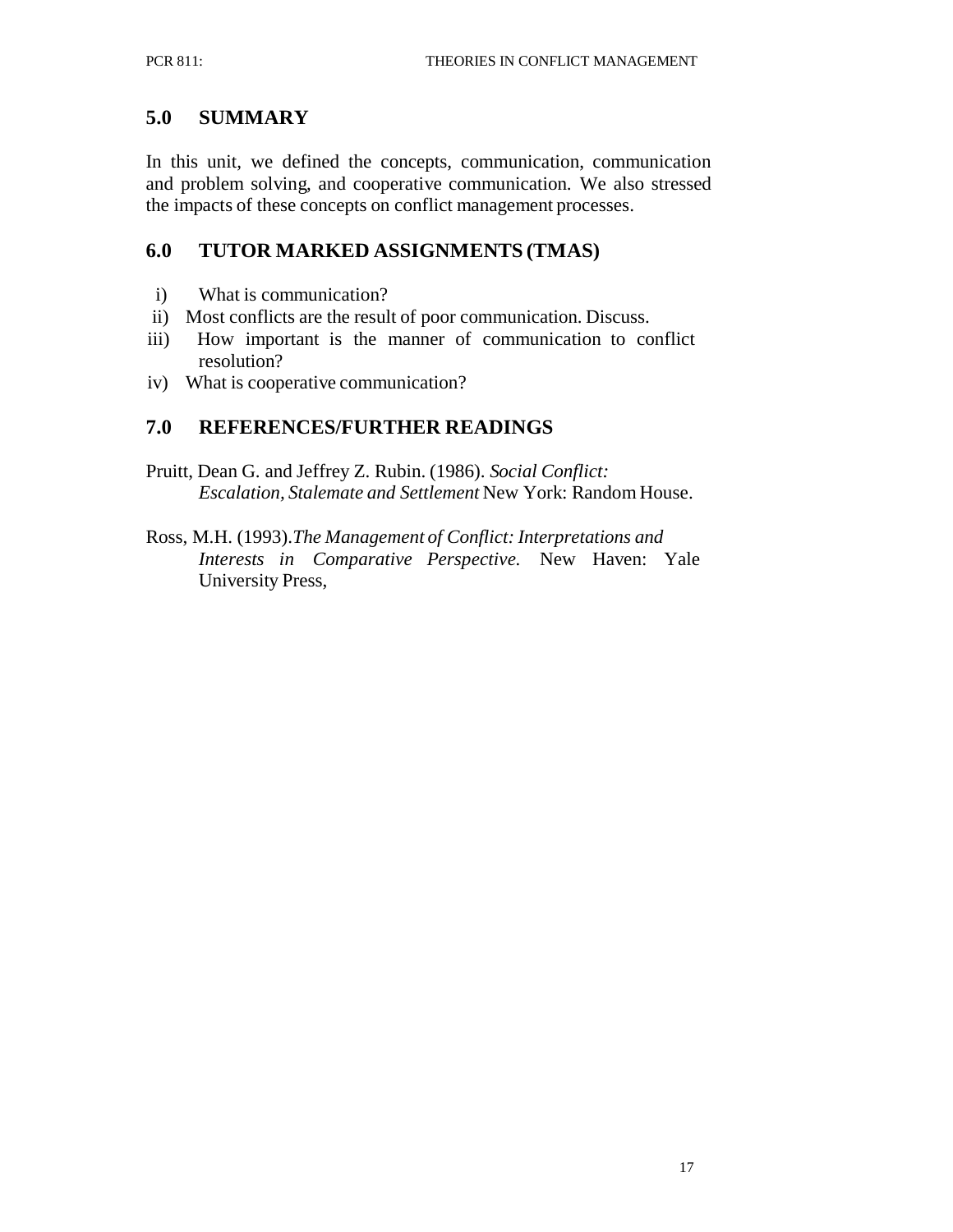# **MODULE 2**

#### **ELEMENTS OF CONFLICT MANAGEMENT PROCESS**

- Unit 1 Third Party Interventions
- Unit 2 Mediation
- Unit 3 Negotiation
- Unit 4 **Arbitration**
- Unit 5 African Traditional Conflict Management

# **UNIT 1 THIRD-PARTY INTERVENTIONS**

### **Table of Contents**

- 1.0 Introduction
- 2.0 Objectives
- 3.0 Main Content
- 3.1 Definition of Third-party Interventions
- 3.2 Role of Third Parties
- 3.3 Forms of Third Parties Intervention
- 3.4 Intervention Types
- 3.5 Factors that influence Intervention Decision
- 3.6 Achieving successful interventions
- 4.0 Conclusion
- 5.0 Summary
- 6.0 Tutor-Marked Assignment
- 7.0 References/Further Readings

# **1.0 INTRODUCTION**

This unit exposes you to third party intervention as encapsulating broad elements of conflict management.

# **2.0 OBJECTIVES**.

At the end of the unit, you should be able to:

- i) Identify the basic elements of third party intervention;
- ii) Explain how third party intervention works;
- iii) Highlight the challenges and ethics of third party intervention;
- iv) List the factors that affect the success of third party intervention.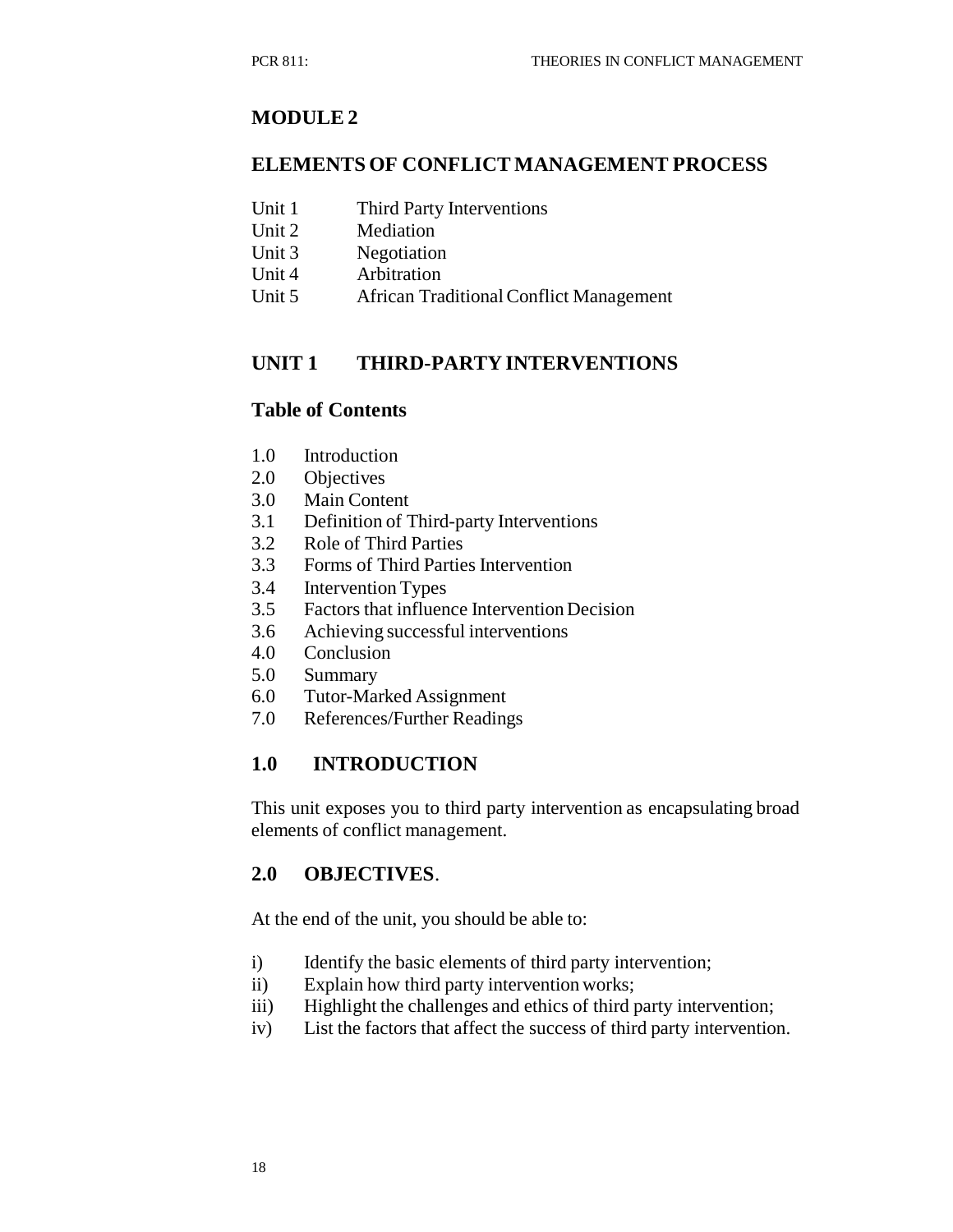# **3.0 MAIN CONTENT**

## **3.1 Definition**

The terms "third party" and "intermediary" are both used to refer to a person or team of people who become involved in a conflict to help the disputing parties manage or resolve it. Third parties might act as consultants, helping one side or both sides analyze the conflict and plan an effective response. Alternatively, they might act as facilitators, arranging meetings, setting agendas, and guiding productive discussions. Facilitators will also usually record what was said, and may write up a short report summarizing the discussions and any agreements that were reached.

A more active and powerful third party role is that of mediator. Mediators, not only facilitate discussions, but they usually impose a structure and process on the discussions that is designed to move the parties towards mutual understanding and win-win agreements. While many different styles of mediations are common, most mediators have the conflicting parties sit down together to explain to each other their views about the nature of the problem and how they think it might best be solved. The mediator often tries to get the disputants to focus on underlying interests (the things they really need or want) more than their initial opening positions (what they initially say they need or want). By clarifying the divergent views and reasons for those views, mediators can usually get the parties to develop a common understanding of the situation, which often yields a solution which satisfies the interests of all parties. While some mediators take a stronger role in option identification and selection than others, mediators do not have the power to impose a solution. At most, they can suggest a solution, which the disputants may or may not accept.

The most powerful third party role is that of an arbitrator. An arbitrator listens to presentations made by both sides, examines written materials and other evidence relating to a case, and then makes a determination of who is right and who is wrong, or how a conflict should be settled. Usually, the arbitrator's decision is binding and cannot be appealed. Thus, the arbitrator is the most powerful type of intermediary. Arbitration works well when the parties simply want a settlement, and do not worry about losing control of the process or the outcome. For parties that want to maintain control, however, the other forms of intervention (mediation or facilitation) are often preferred.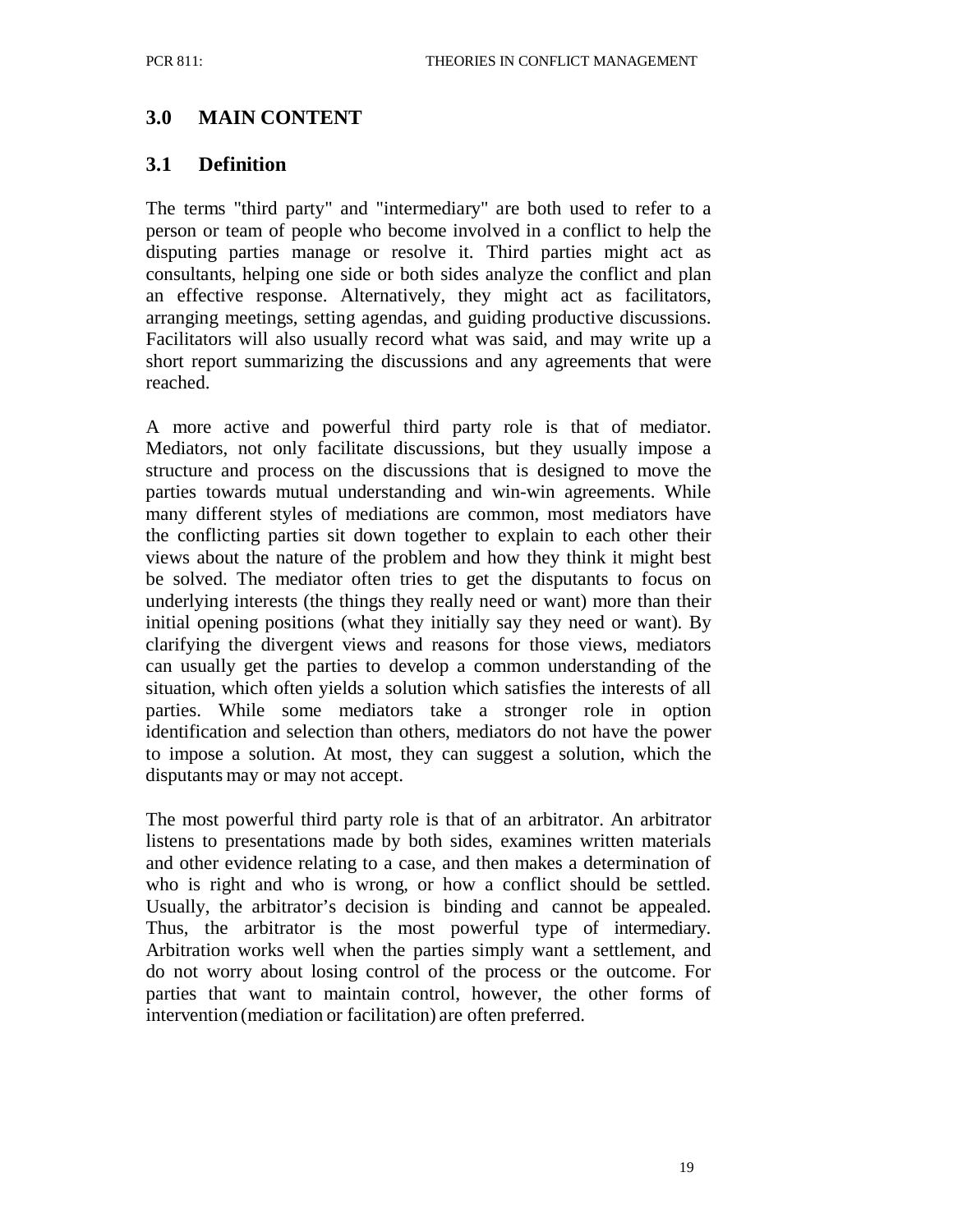# **3.2 Role of Third Parties**

To intervene means "to enter into an ongoing system of relationships, to come between or among persons, groups, or objects for the purpose of helping them..." Agyris (1970:15). Stanley Hoffman describes intervention as "a move by state or an international organization to involve itself in the domestic affair of another state, whether the state consents or not" (Hoffman, 1993:88).

The point about intervention is that it usually involves a third party. Third parties change conflicts, often for the better, just by being present. Third parties can play many roles. They may act formally or informally. They may act as individuals, or as representatives of some larger group. They may be invited to participate by the conflicting parties, or they may intervene spontaneously. Usually an effective third party will be impartial; however there are occasions when a partial role can be helpful. Third parties may be limited to advising the parties, or they may be able to make binding decisions for the parties. They may intervene in conflicts between individuals or between groups. Some third parties will focus on the substance of the dispute, while others focus on improving the conflict process.

## **3.3 Forms of Third Party Intervention**

Pruitt and Rubin describe three effective forms of third-party intervention. First, third parties may intervene to modify the physical or social structure of the conflict. They can facilitate communication, offer a neutral or private venue for talks, impose a timeline and deadlines, contribute resources, and call up public pressure. Second, third parties can change the structure of the issue in a conflict. They can help the parties identify issues and interests, and break psychological linkages. They can help the parties group and order the issues to be addressed. And they can introduce new issues, alternative solutions and superordinate goals. Thus, such intervention can further motivate the conflicting parties to reach an agreement. Third parties help participants save face by accepting responsibility for concessions. They manage parties' emotions and absorb hostility. They can also help sustain the parties' momentum toward a resolution.

## **3.4 Intervention Types**

Generally, nations decide how to intervene based on three factors. The first consideration is the intervening nation's own capabilities and connection to the conflict. Secondly, they consider the status and ripeness of the conflict for resolution. Thirdly, intervention is influenced by the characters of the parties and their decision-making systems.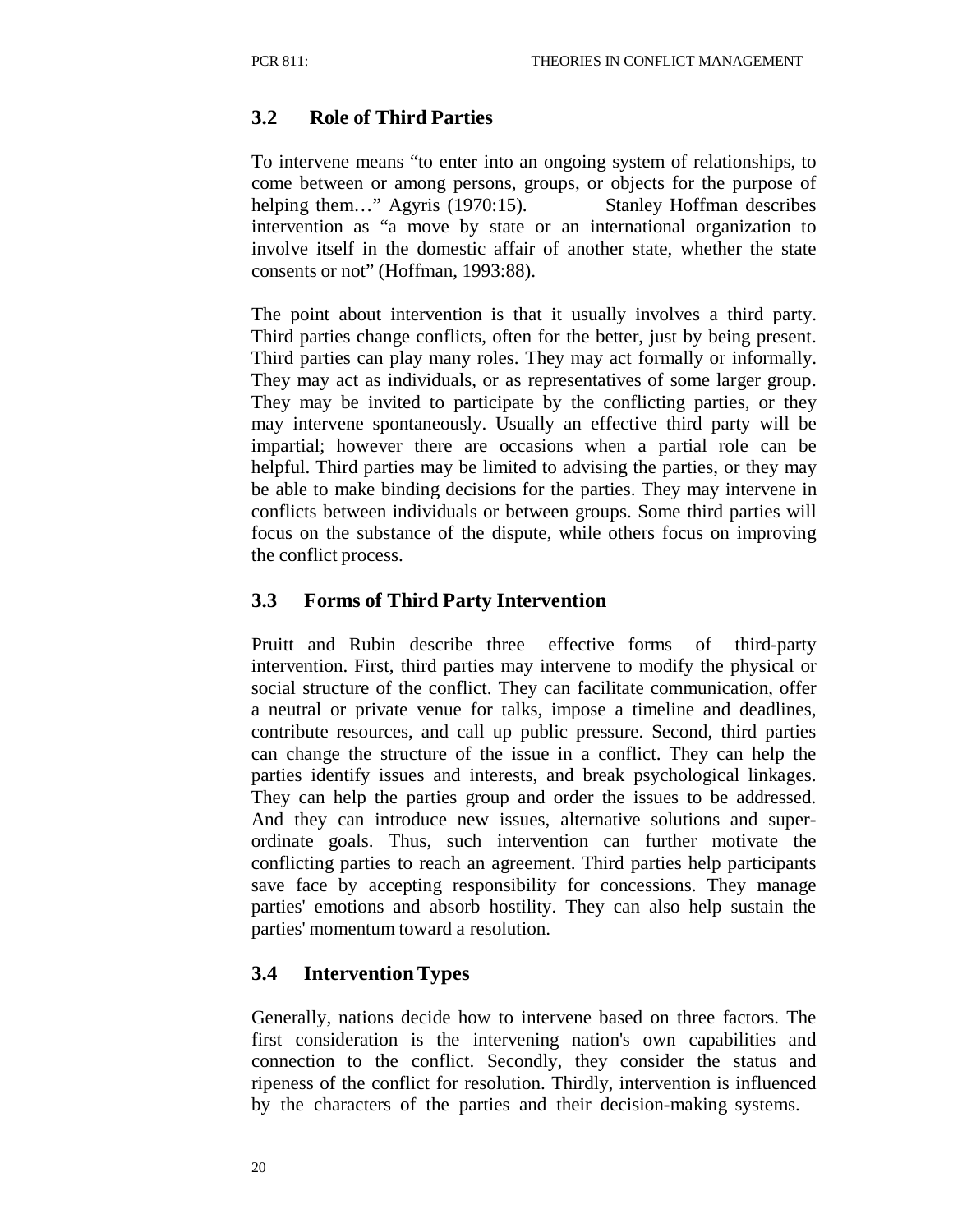Crocker argues that a fourth factor should be given increased attention; Nations should compare the cost of intervention to the cost of doing nothing.

Intervention may be military or diplomatic. Currently, military intervention is not the most typical form used, although it is called for, on occasion. Diplomatic intervention may be sustained and strategic or it may be episodic. The United States has pursued long-term strategic diplomatic intervention in the Middle East. Strategic diplomatic intervention remains fairly uncommon, however. Episodic, crisis-driven interventions are the most common form of diplomatic intervention. Such interventions can be effective at containing violence, but alone, do not tend to produce settlements or resolutions.

Interventions by non-governmental organization are new, and on the increase. NGO interventions are likely more effective, than what the governments gives them credit for, but somewhat less effective than they themselves claim.

Types of intervention include:

- (i) **Preventive Intervention** before the outbreak of a conflict.
- (ii) **Pre-emptive Intervention** Crocker argues that the most effective way of dealing with violent internal conflicts is pre-emptively by acting early, before the violence becomes severe. Nations undergoing repression or violent upheaval should be encouraged to pursue negotiated alternatives. Arranging a face-saving exit for soon to be deposed leaders, can also be an effective way of preventing further violence.

Generally, pre-emptive intervention should focus on those conditions which shape and spark ethnic conflicts. Crocker argues that the key to identifying and understanding those conditions is to understand "the process by which politicized conflicts become militarized." Militarized conflicts are more complex and more costly to deal with. The goal then is to intervene pre-emptively to prevent political conflicts from becoming militarized.

Crocker describes three examples of such pre-emptive intervention. First, nations may seek to avoid premature and possibly polarizing elections. Secondly, nations should be more vigorous in their attempts to disarm and reintegrate former combatants into civil society. Thirdly, Crocker argues that simple secession is unlikely to put an end to internal conflicts. If a nation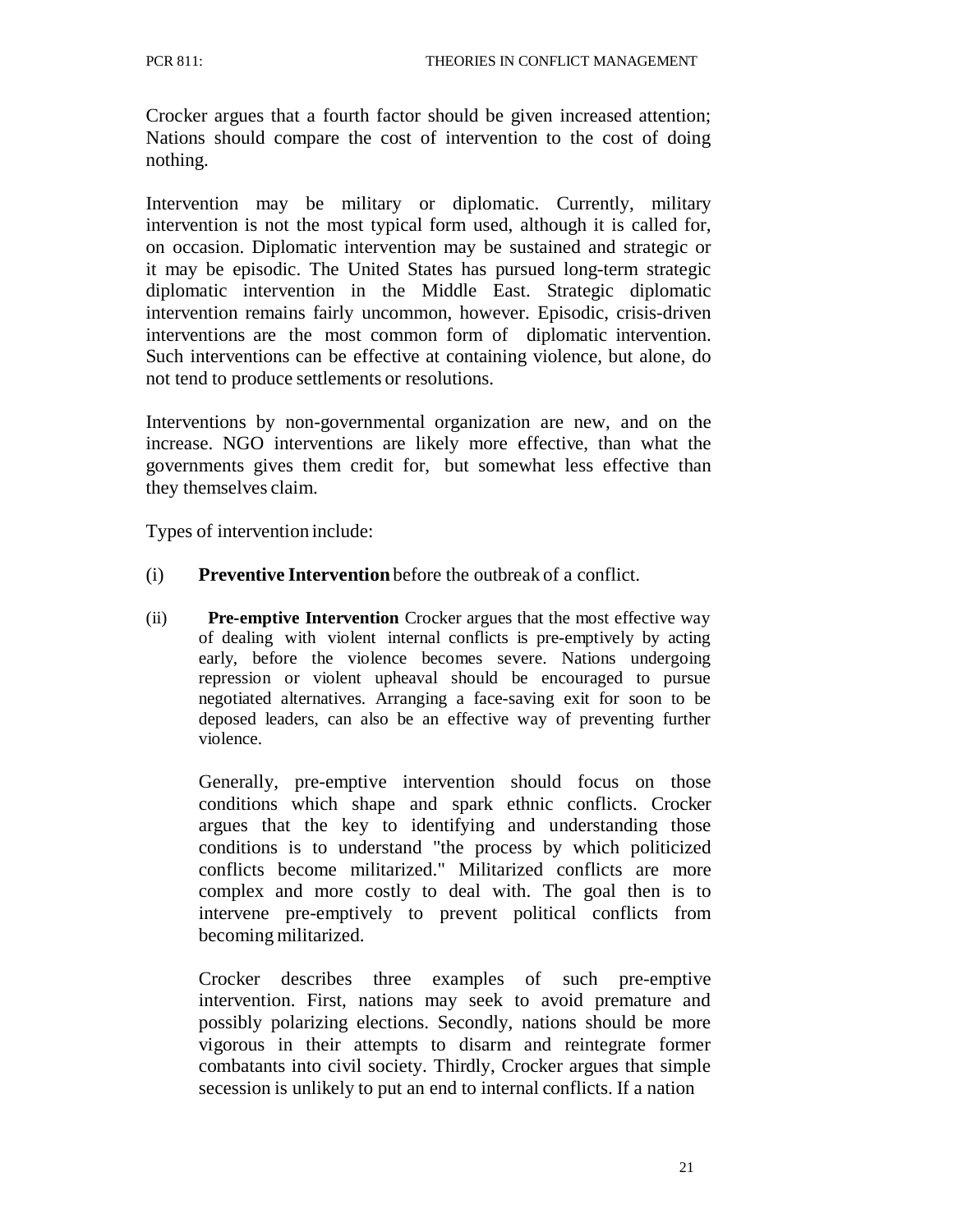is to break-up, the international community must insist on an agreed, negotiated separation.

- (iii) **Curative intervention** that aims at the solution, limitation, control or regulation of an existing conflict;
- (iv) **De-escalating intervention** that aims at reducing tension and must be based on insight into the factors and mechanisms that led to escalation in the first place; and
- (v) **Escalating intervention** it can be in the interest of a permanent conflict resolution to escalate a "cold" conflict (one in which the parties avoid both contact and confrontation).

## **3.5 Factors that influence the Intervention Decision**

Opponents of intervention typically raise two points. First, they argue that ethnic conflicts are often too intense for effective intervention. The combatants should be allowed to exhaust each other, and also their desire for peace to grow, before intervention is attempted. Secondly, intervention in internal conflicts violates the target nation's sovereignty. Outsiders lack a clear mandate to justify their intervention. They often lack the skills and knowledge to intervene effectively.

Still, there have been some significant and successful interventions into internal conflicts. The UN oversight of the decolonization of Namibia, and the Cambodian elections are two notable examples. Crocker asks, when then should intervention be attempted or avoided?

He suggests that in general "we probably should avoid military entanglement in nationalist revolutions and civil wars pitting whole groups and classes against one another." Crocker notes two exceptions to this generalization. First, we may intervene militarily if there are overarching strategic reasons to do so. Secondly, we may intervene if the issue is important, and success at a reasonable cost seems likely.

## **3.6 Achieving successful Interventions**

What exactly constitutes a successful intervention, is itself a matter of much debate. For some conflicts, merely avoiding even greater tragedy may count as a success. In defining success, Crocker argues that "the important point is that those who decide to intervene...have an obligation to develop their own definition of success, and to keep it firmly in mind while labouring to avoid becoming part of the problem and making things worse."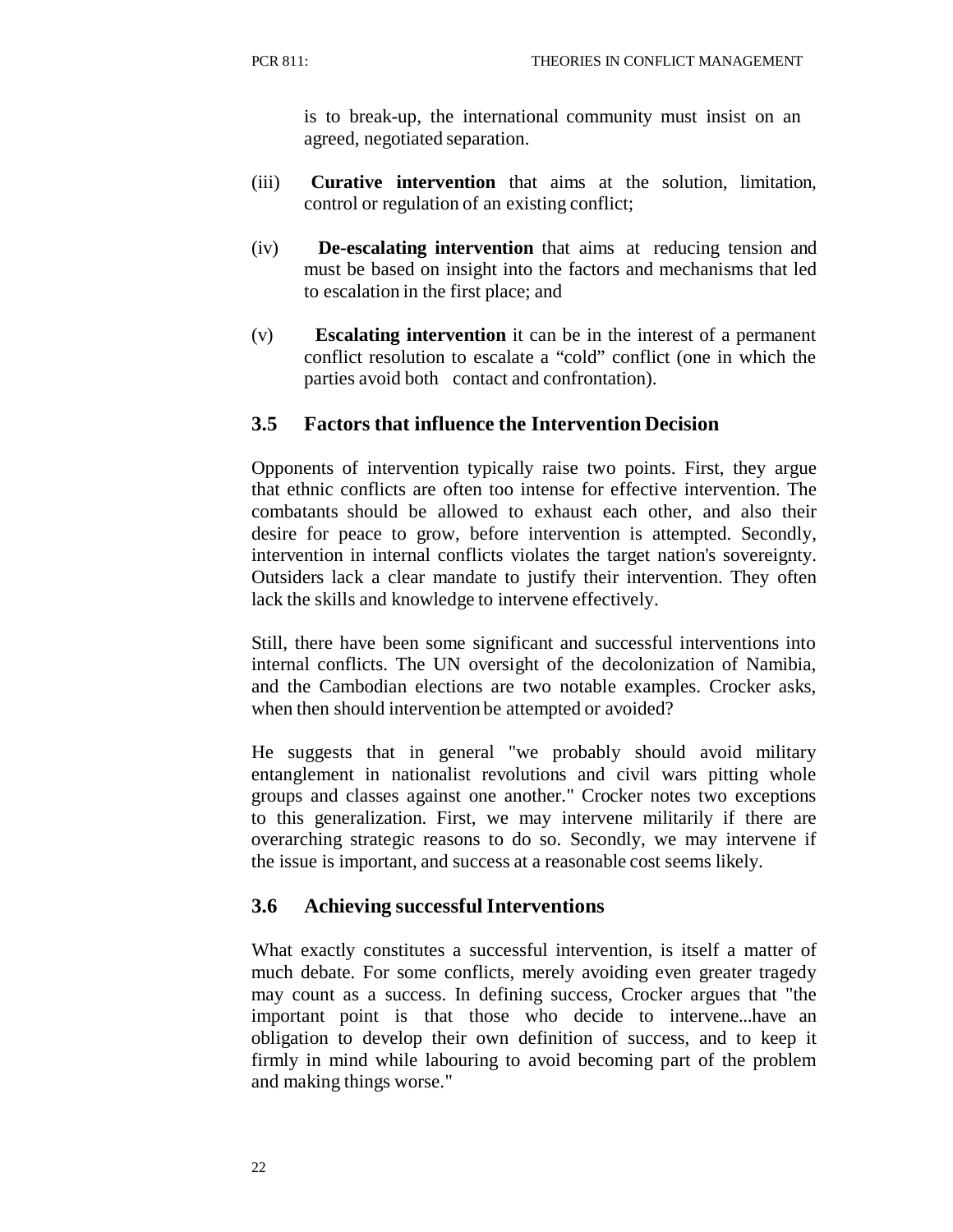Whatever standard of success is adopted, certain general considerations apply. The intervention operation itself must have an efficient, responsive decision-making system. Decision-makers must be held accountable for their decisions. The operation must take measures to ensure that, its forces are not taken hostage or targeted directly by the combatants. The intervening group must retain and exercise consistent control over the nature and timing of the intervention. Interventions tend to fail if the intervening group loses the initiative. The intervention must be backed up by adequate information about the situation. Often the particular characters of the key players, makes a crucial difference in the outcome of an intervention. Successful UN interventions tend to exhibit these features.

### **4.0 CONCLUSION**

In terms of strategy, the international community must be willing to support intervention into some internal conflicts. However, we should not seek to thrust the UN, or the United States, into every internal conflict. Engaging in interventions which are unlikely to have some measure of success and is ultimately counter-productive. Interventions must also plan for success. They must follow through with plans to implement any peace settlement which may be reached. Successful interventions will understand and exploit the link between diplomacy and military force. Diplomatic interventions usually gain their force from military backing; military force requires diplomacy to articulate its goals and interests. For this reason military intervention is most effective when employed in the context of an ongoing political peace process. In fact, linking military intervention to a larger peace process is often the key to developing a successful exit strategy.

## **5.0 SUMMARY**

In this unit we have examined various types of interventions with particular focus on third party intervention. We have also discussed forms of third party intervention; the role of third party intervention; and the success rate in managing conflicts.

### **6.0 TUTOR MARKED ASSIGNMENT (TMAS)**

- i) What is third party intervention?
- ii) What are the factors that affect the success of failure of third party intervention?
- iii) Discuss the various types of third party intervention.
- iv) When is it reasonable to intervene in a conflict as a third party?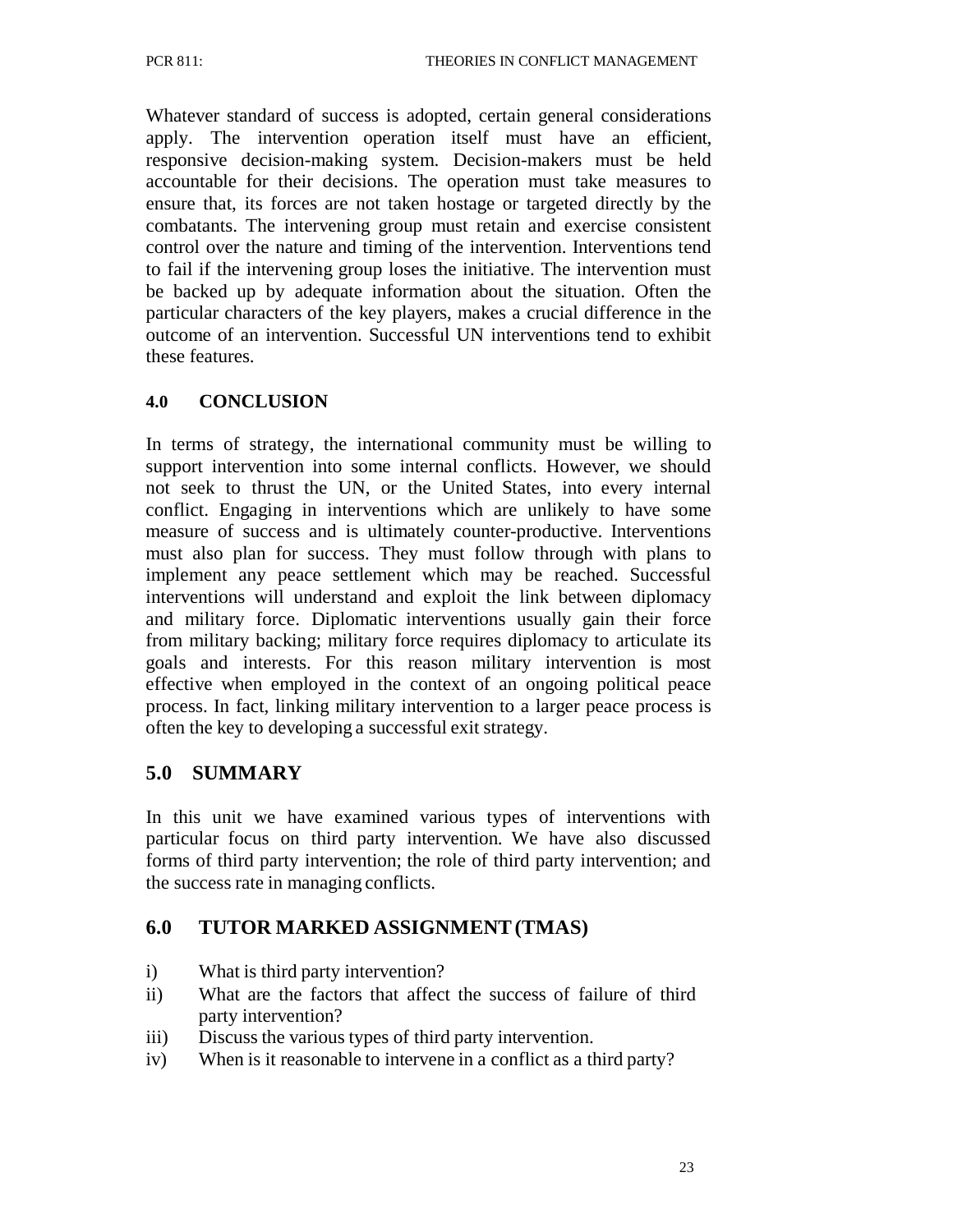#### **7.0 REFERENCES/FURTHER READINGS**

- Agyris, C. (1970). *Intervention Theory and Method: A Behavioural Science Reading.* Massachusetts: Addison-Wesley.
- Albert, I.O (1999). 'New Directions in the Management of Community Conflicts in Nigeria: Insights from the Activities of AAPW' in pp. 34-63, Onigu Otite and O. Albert (eds) *Community conflicts in Nigeria: Management, Resolution and Transformation*. Ibadan: Spectrum books.
- Nathan, L. (1999). 'International Mediation in African Civil Wars', *Global Dialogue*.
- Pruitt, Dean G. and Jeffrey Z. Rubin. (1986). *Social Conflict: Escalation, Stalemate and Settlement* New York: Random House.
- Vayrynen, R., (1991). *New Directions in Conflict Theory: Conflict Resolution and Conflict Transformation.* London: Sage Publications.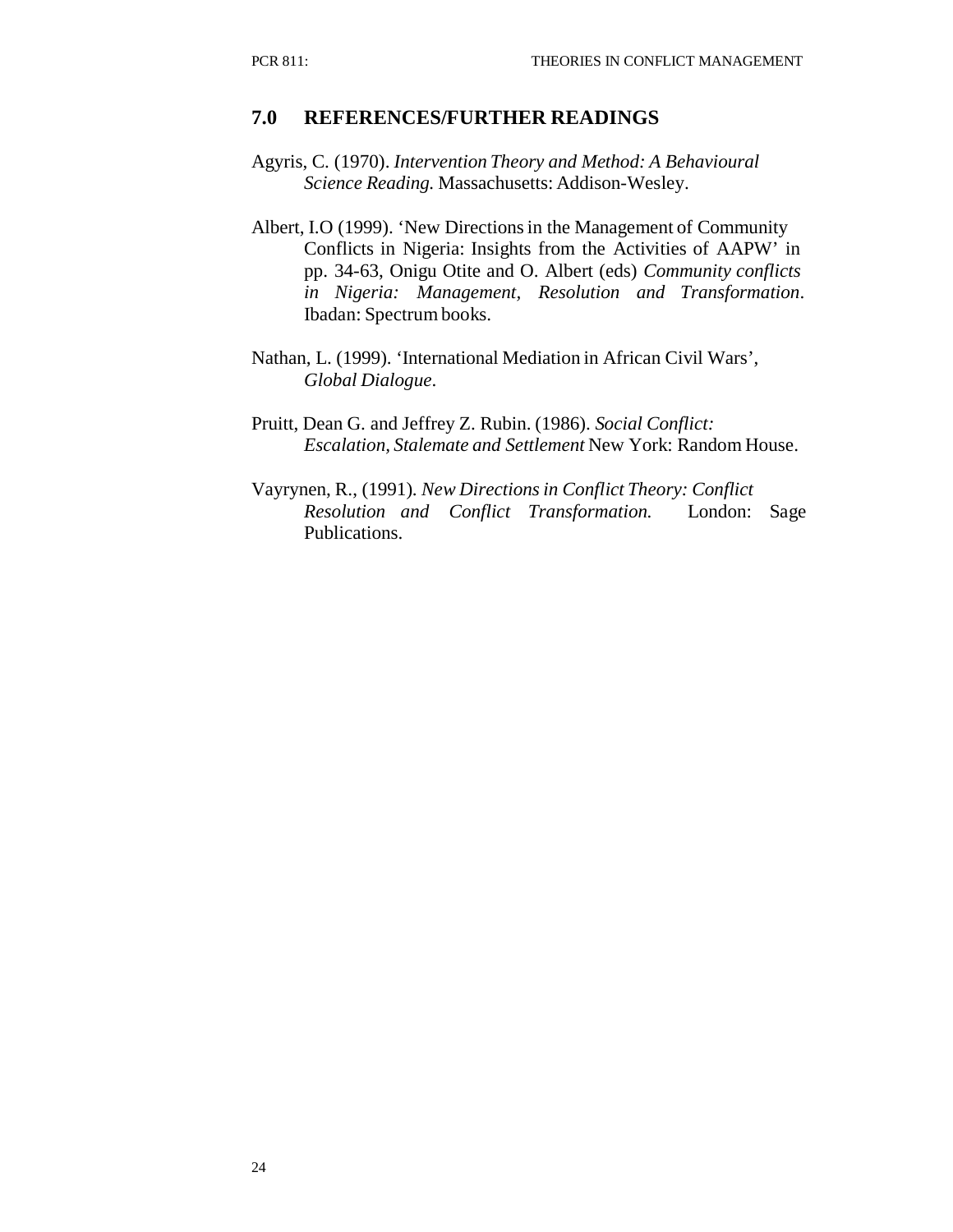# **UNIT 2 MEDIATION**

### **Table of Contents**

- 1.0 Introduction
- 2.0 Objectives
- 3.0 Main Content
- 3.1 Definition of Mediation
- 3.2 Types of Mediators
	- 3.2.1 Social Network Mediators
	- 3.2.2 Authoritative Mediators
	- 3.2.3 Independent Mediators
- 3.3 Foundations of Mediation
- 3.4 Types of Mediation
	- 3.4.1 Facilitative Mediation
	- 3.4.2 Evaluative Mediation
	- 3.4.3 Transformative Mediation
- 3.5 Ethical Dilemmas in Mediation
- 3.6 Skills and Behaviours for Non-adversarial Mediation
- 4.0 Conclusion
- 5.0 Summary
- 6.0 Tutor-Marked Assignment
- 7.0 References/Further Readings

# **1.0 INTRODUCTION**

Mediation is a popular concept in conflict management discourse.

# **2.0 OBJECTIVES**

After reading this unit, you should be able to:

- i. Define mediation;
- ii. Identify the processes and dilemmas of mediation as a form of

third party intervention;

- iii. Highlight the role of mediation in conflict situation; and,
- iv. Identify the behaviours and skills required for non-adversarial mediation.

# **3.0 MAIN CONTENT**

# **3.1 Definition**

Due to polarity occasioned by issues in the conflict, conflict parties often find it difficult to negotiate hence, the coming in of a third person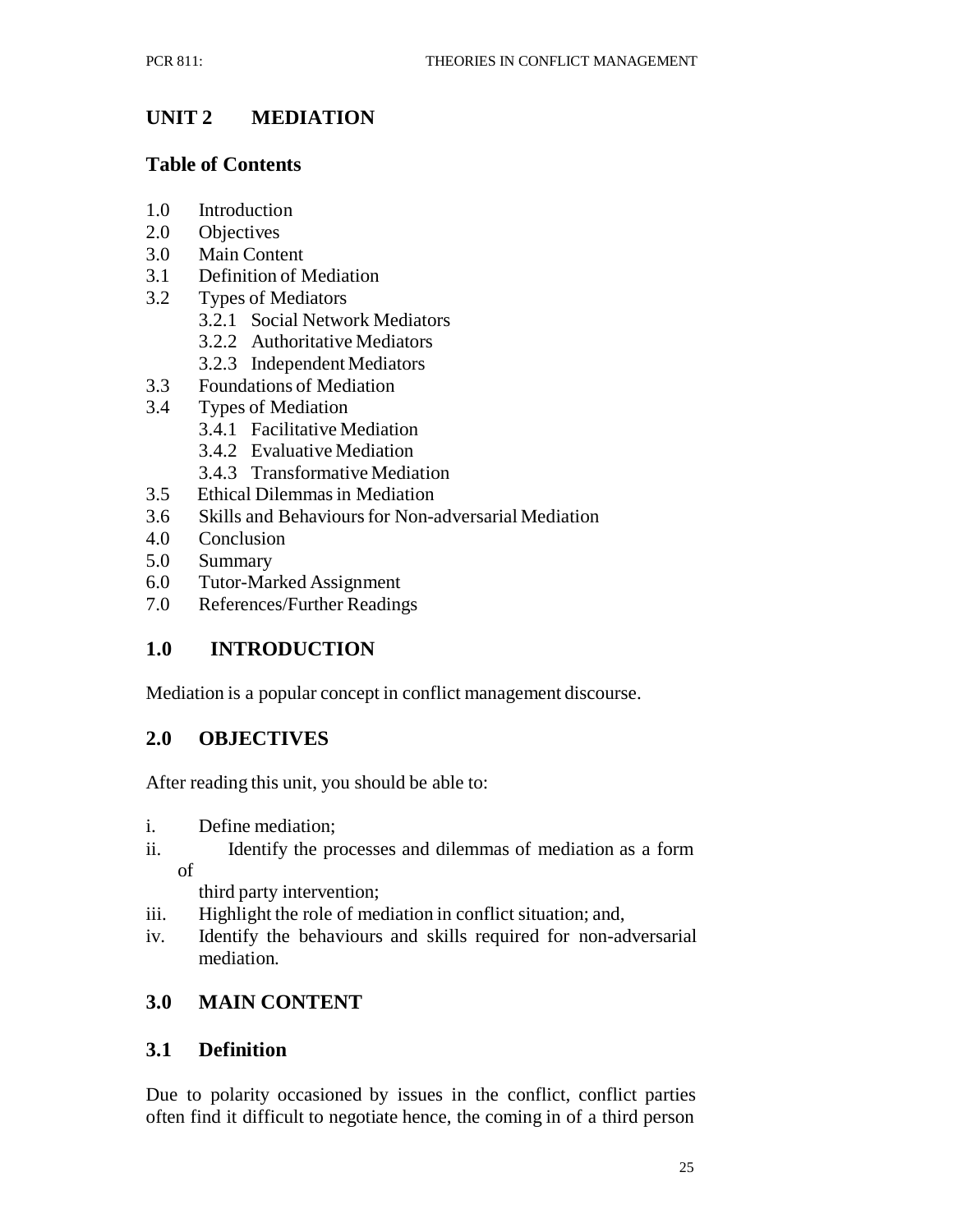to facilitate negotiation disputants. Mediation, according to Moore (1996:1), is:

> The intervention in a negotiation or conflict of an acceptable third party who has limited or no authoritative decision-making power but who assists the involved parties in voluntarily reaching a mutually acceptable settlement of issues in dispute.

Goodpaster, (1997:203-04) sees mediation as:

"a problem-solving negotiation process, in which an outside, impartial neutral party works with disputants to assist them to reach a satisfactory negotiated agreement. Unlike judges or arbitrators, mediators have no authority to decide the dispute between the parties; instead, the parties empower the mediator to help them resolve the issue between them."

Mediation is an informal, voluntary and confidential process in which a trained professional dispute resolver (the mediator) facilitates understanding, communication and negotiation between disputing parties and assists those parties in reaching their own mutually acceptable resolution to their dispute.

Where the dispute is already in litigation the parties are normally assisted in mediation by their legal counsel.

Mediation differs from negotiation, in that parties with apparently incompatible demands turn over the dispute resolution process, but not the dispute itself, to the mediator.

Mediation differs from arbitration, in that a mediator makes no decisions as to how the case should be resolved; rather the mediator guides the parties in making this determination.

Mediation differs from case evaluation, in that the mediator makes no finding as to the value of the claims and there is no penalty if the mediation is unsuccessful.

Mediation differs from litigations, in that it is quicker and less expensive and allows the parties to work-out their own solutions in private rather than having an unknown result imposed on them by a judge or jury in a lengthy, expensive and formal process.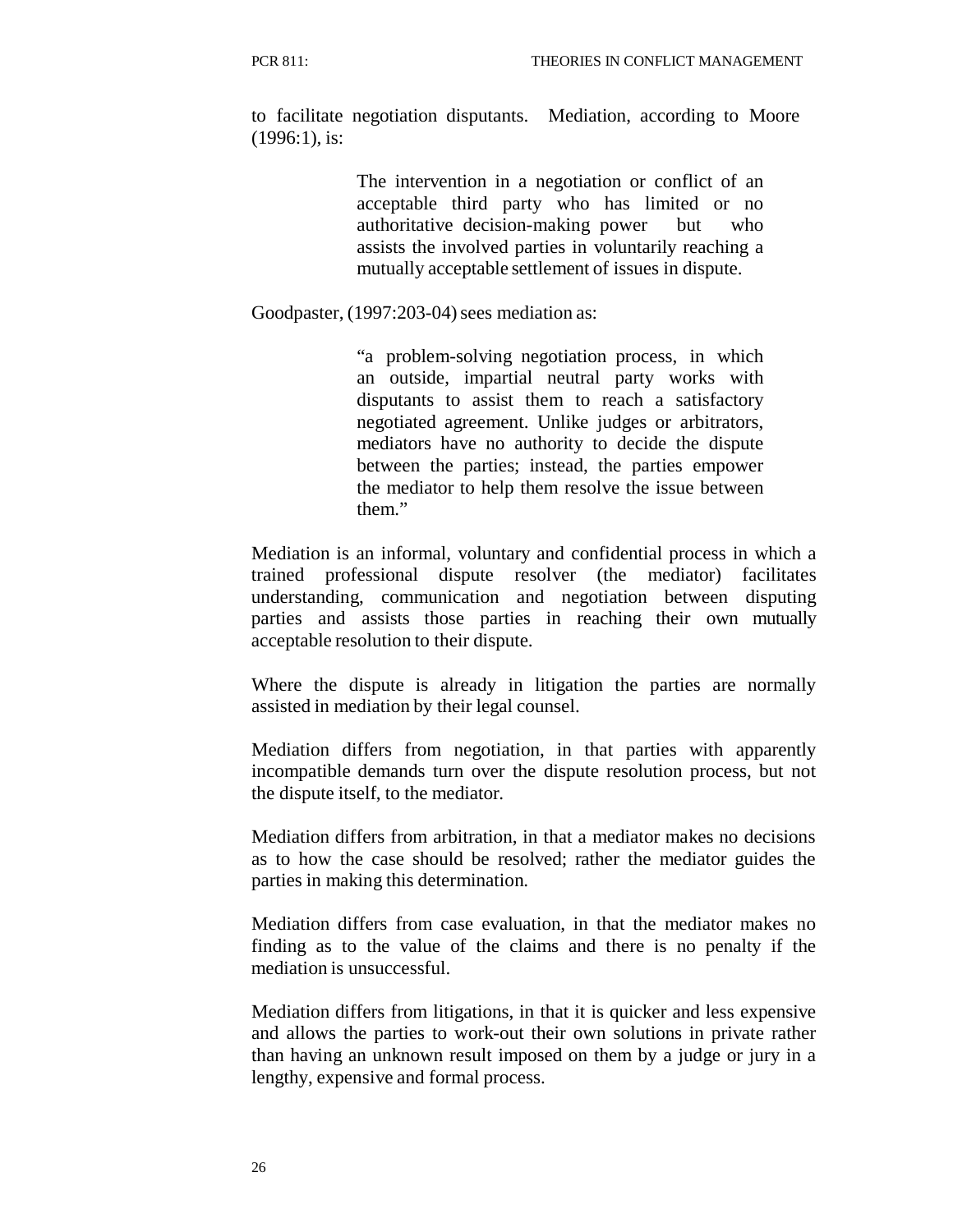Mediation is built upon all of the following concepts:

- i. Voluntariness,
- ii. Privacy,
- iii. Confidentiality,
- iv. Economy,
- v. Promptness,
- vi. Informality,
- vii. Control of hearing dates,
- viii. Lack of risk,
- ix. Lack of fear of an appeal from a favourable result,
- x. Opportunity for parties to tell their entire story without rules of evidence,
- xi. High likelihood agreement is not violated.

## **3.2 Types of Mediators**

Albert (2001:86) identifies three major types of mediators. They are:

- i. Social network mediators,
- ii. Authoritative mediators,
- iii. Independent mediators.

# **3.2.1 Social Network Mediators**

This consists of individuals who are invited to intervene in a conflict basically because of their close relationship with the disputants, or largely because they are in the same social group (network) with the disputants. The mediator could, therefore, be a friend, neighbour, or member of the same political group, etc. The mediator gets the cooperation of the disputants because he is considered trustworthy.

## **3.2.2 Authoritative Mediators**

These are those in authoritative relationship with the disputants in the sense of occupying a position of authority well known to, recognized and respected by the disputants. The "authority of the mediator in this kind of situation is dependent on his access to resources which the two sides to the conflict value so much. An authoritative mediator is, however, not expected to impose his decision on the disputants. But he expected to impose his decision on the disputants. But he could persuade or indirectly influence them to reach a quick decision.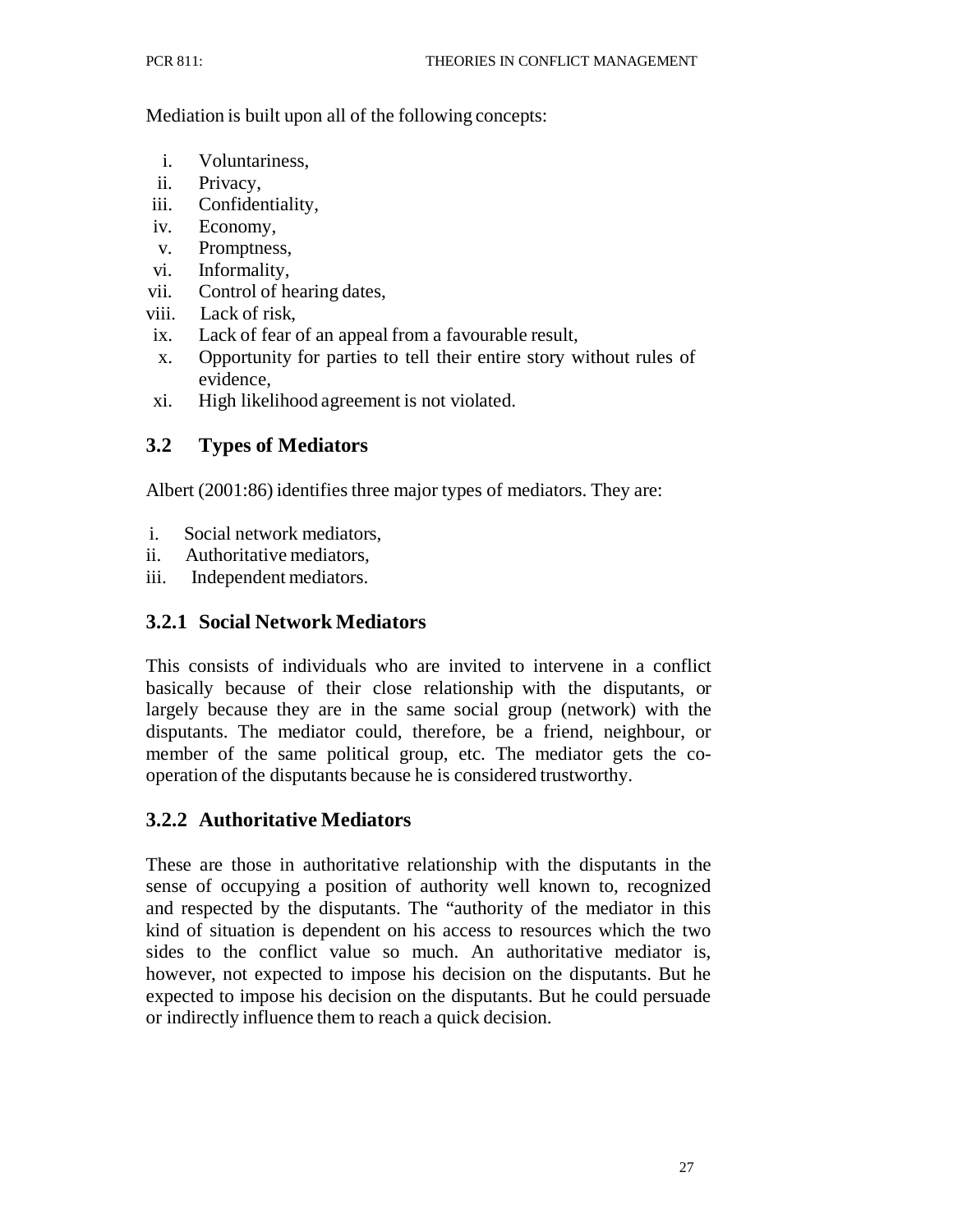## **3.2.3 Independent Mediators**

These are neutral persons entirely. An independent mediator has no vested interest in the conflict and, therefore is expected by the two sides to be impartial in helping them work through their problems. Independent mediators are professionals who have mediation firms that could be consulted from time to time by disputants.

## **3.3 Foundations of Mediation**

Third parties mediate based on their desire to make peace, and and their own self-interest. Self-interest is the primary motivation for states. States are motivated by both defensive and offensive interests. Defensive interests include promoting international stability, and protecting the mediating nation's foreign interests. Often nations will attempt to mediate a conflict in order to prevent rival powers from intervening and expanding their influence. States may also fear being drawn into the escalating conflict. When motivated by defensive interests, mediators often have some stake in achieving particular outcomes.

When acting on the offence, states mediate conflicts in order to extend and increase their own influence. For instance, successful mediation may earn the gratitude of other nations. In such cases states usually have less interest in the content of the settlement. As an example of how selfinterest motivates third-parties, the authors offer the case of U.S. mediation during and after the Cold War. During the Cold War, the U.S. was quick to mediate international conflicts. By doing so, they extended their influence and blocked expansion of Soviet influence. With the demise of the Union of Soviet Socialist Republic (U.S.S.R.), the United States (U.S.) has been less eager to intervene.

Less powerful nations also act on defensive and offensive self-interests. In addition smaller states may attempt mediation because they lack other foreign policy tools and as a way of avoiding being drawn into the conflict as participants.

Non-state organizations generally emphasize peacekeeping as their main motive. However, such groups are also motivated by an interest in upholding their reputations. Intergovernmental organizations, such as the U.N., are influenced by the policies and interests of their member states. The author's note that non-state organizations are often "interested in a particular outcome, not because it affects them directly, but because they believe in its inherent desirability."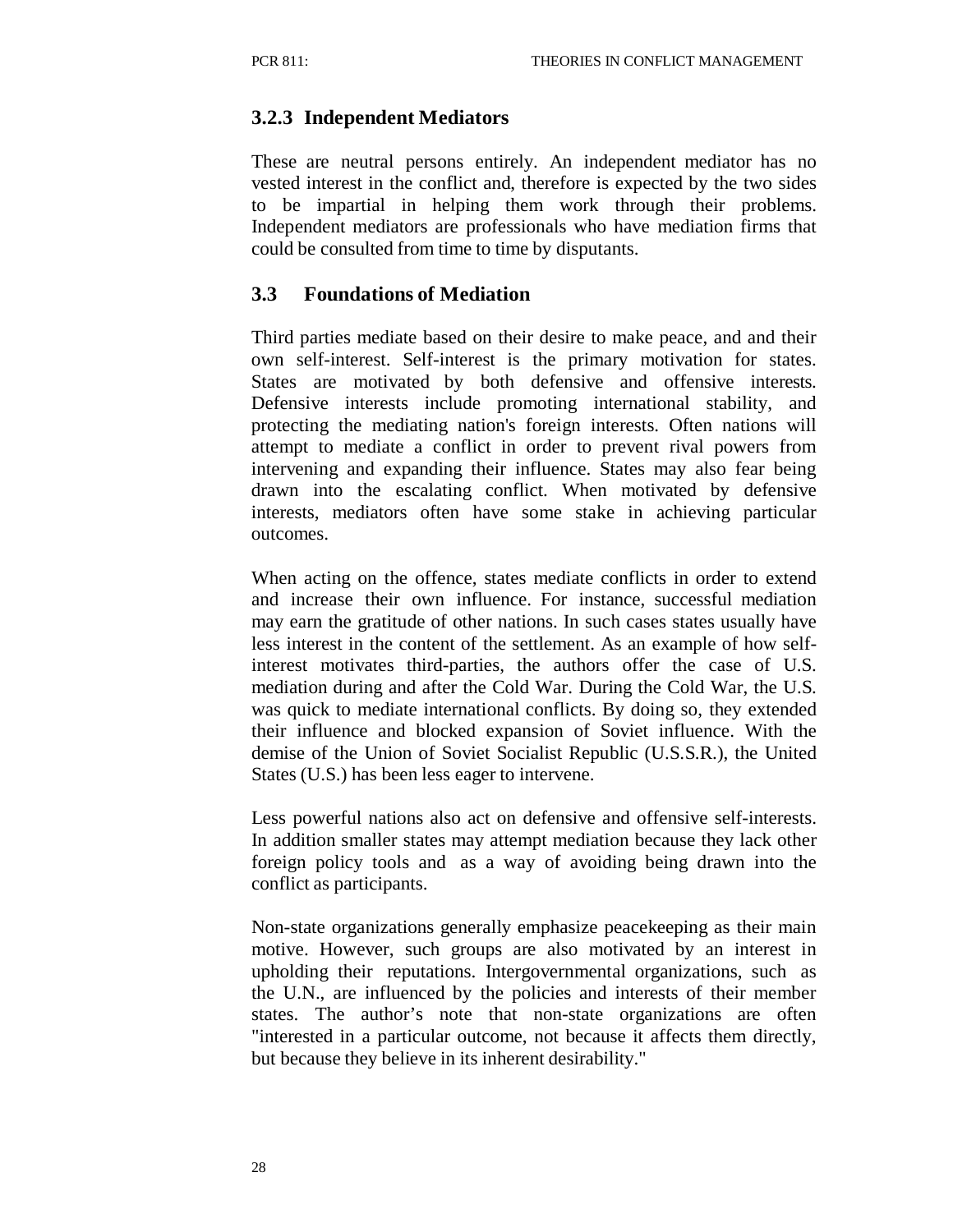Parties to a conflict accept mediation when they believe it is in their best interests to do so; that is, when they believe that "mediation will gain an outcome that is more favourable than the outcome gained by continued conflict." Similarly, parties will accept mediation when rejecting it will result in greater harms. Parties may fear incurring bad relationship with the proposed mediating nation or international sanctions if they refuse to negotiate. In addition, mediation may offer parties a way to negotiate compromise without losing face. The mediator may also be seen as guarantor of the final settlement.

# **3.4 Types of Mediation**

# **3.4.1 Facilitative Mediation**

In the 1960's and 1970's, there was only one type of mediation being taught and practiced, which is now being called "Facilitative Mediation". In facilitative mediation, the mediator structures a process to assist the parties in reaching a mutually agreeable resolution. The mediator asks questions; validates and normalizes parties' points of view; searches for interests underneath the positions taken by parties; and assists the parties in finding and analyzing options for resolution. The facilitative mediator does not make recommendations to the parties, give his or her own advice or opinion as to the outcome of the case, or predict what a court would do in the case. The mediator is in charge of the process, while the parties are in charge of the outcome.

Facilitative mediators want to ensure that parties come to agreements based on information and understanding. They predominantly hold joint sessions with all parties present so that the parties can hear each other's points of view, but hold caucuses regularly. They want the parties to have the major influence on decisions made, rather than the parties' attorneys.

Facilitative mediation grew up in the era of volunteer dispute resolution centres, in which the volunteer mediators were not required to have substantive expertise concerning the area of the dispute, and in which most often there were no attorneys present. The volunteer mediators came from all backgrounds. These things are still true today, but in addition many professional mediators, with and without substantive expertise, also practice facilitative mediation.

# **3.4.2 Evaluative Mediation**

Evaluative mediation is a process modelled on settlement conferences held by judges. An evaluative mediator assists the parties in reaching resolution by pointing out the weaknesses of their cases, and predicting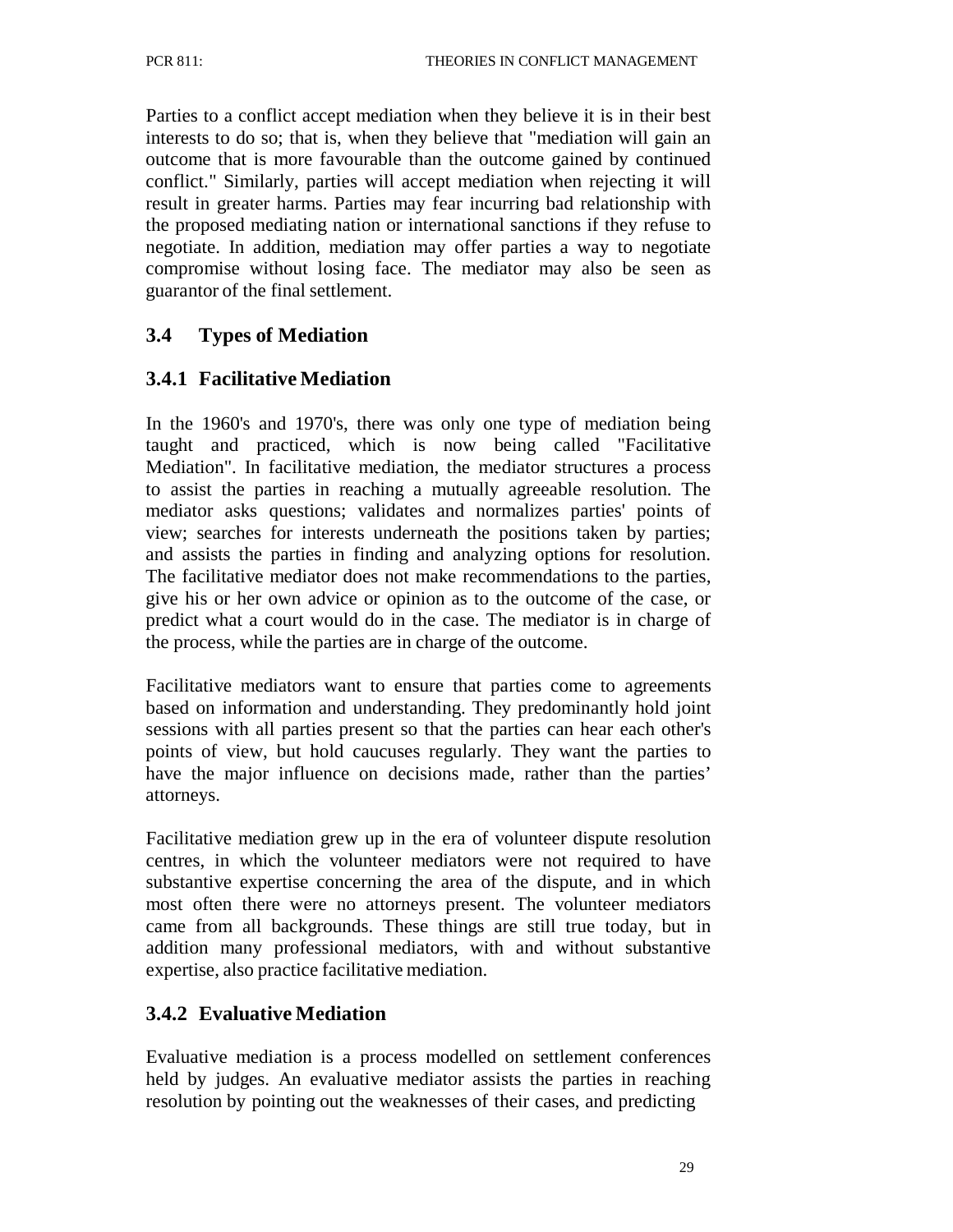what a judge or jury would be likely to do. An evaluative mediator might make formal or informal recommendations to the parties as to the outcome of the issues. Evaluative mediators are concerned with the legal rights of the parties, rather than their needs and interests, and evaluate based on legal concepts of fairness. Evaluative mediators meet most often in separate meetings with the parties and their attorneys, practicing "shuttle diplomacy". They help the parties and attorneys evaluate their legal position and the costs vs. the benefits of pursuing a legal resolution rather than settling in mediation. The evaluative mediator structures the process, and directly influences the outcome of mediation.

Evaluative mediation emerged in court-mandated or court-referred mediation. Attorneys normally work with the court to choose the mediator, and are active participants in the mediation. The parties are most often present in the mediation, but the mediator may meet with the attorneys alone as well as with the parties and their attorneys. There is an assumption in evaluative mediation that the mediator has substantive expertise or legal expertise in the substantive area of the dispute. Because of the connection between evaluative mediation and the courts, and because of their comfort level with settlement conferences, most evaluative mediators are attorneys.

## **3.4.3 Transformative Mediation**

Transformative mediation is the newest concept of the three, named by Folger and Bush in their book *The Promise of Mediation* in 1994. Transformative mediation is based on the values of "empowerment" of each of the parties as much as possible, and "recognition" by each of the parties' needs, interests, values and points of view. The potential for transformative mediation is that any or all parties or their relationships may be transformed during the mediation. Transformative mediators meet with parties together, since only they can give each other "recognition".

In some ways, the values of transformative mediation mirror those of early facilitative mediation, in its interest in empowering parties and transformation. Early facilitative mediators fully expect to transform society with these pro-peace techniques. And they did. Modern transformative mediators want to continue that process by allowing and supporting the parties in mediation to determine the direction of their own process. In transformative mediation, the parties, structure both the process and the outcome of mediation, and the mediator follows their lead.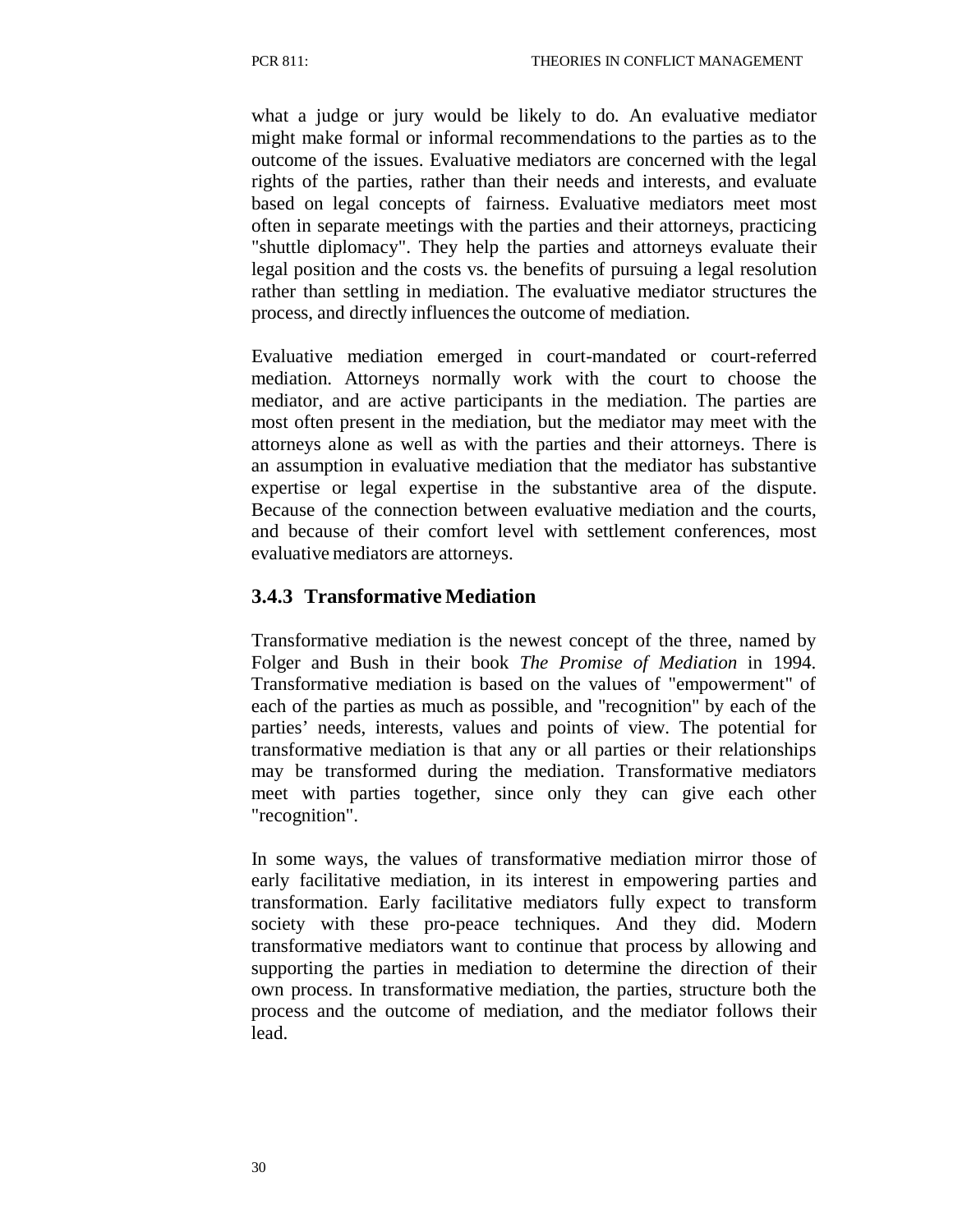### **3.5 Ethical dilemmas in Mediation**

Zartman and Touval describe three ethical dilemmas which arise in international conflict mediation. First, mediators are often torn between the short-term goal of ending bloodshed and the longer-term goal of settling the conflict. A cease-fire may create a tolerable stalemate, and so end bloodshed at the cost of stalling settlement negotiations.

Mediators may also be faced with a choice between pursuing "an attainable settlement that violates international norms, or [holding] out for one that is consistent with the principles of justice adopted by the international community."[p. 459] On the one hand, people argue that some settlement is better than no settlement and continued warfare. On the other hand, people point out those unjust settlements rarely last, and that tolerating such settlements may serve to undermine the foundations of international order and security. The Bosnian conflict presents a stark example of this dilemma.

Finally, mediation facilitates settlement of conflicts, but does not ensure reconciliation or remove the causes of conflict. Mediators must follow through on settlements, supporting implementation and holding the parties to their agreement. Yet to be effective, mediators must avoid becoming embroiled in the conflict.

It has been said that most of life's problems have a simple and elegant solution. I believe that this saying is true and that mediation is very often the elegant, although frequently stressful, solution to conflicts ranging from noisy neighbour disputes to complex medical malpractice disputes.

While mediation does not always work and is not always appropriate, it almost always is a no-risk, quick and economical tool to settle disputes. Indeed, approximately 80% of all cases that are voluntarily mediated are resolved by this process. In some senses, mediation is the opposite of litigation. In litigation the goal is generally to intimidate the other party into settling the case, but mediation persuades the parties to settle. The only requirements for successful mediation are a skilful mediator and parties who are able to discuss the strengths and weaknesses of their respective positions with civility and objectivity and who are willing to candidly discuss their interests directly with the other party. Attorneys who understand the often counter-intuitive mediation process are normally quite helpful in mediating litigated cases.

The key to understanding mediation is realizing that the party never looses control of their position to the court, their attorney or the mediator. Only a settlement that is fully acceptable to a party can ever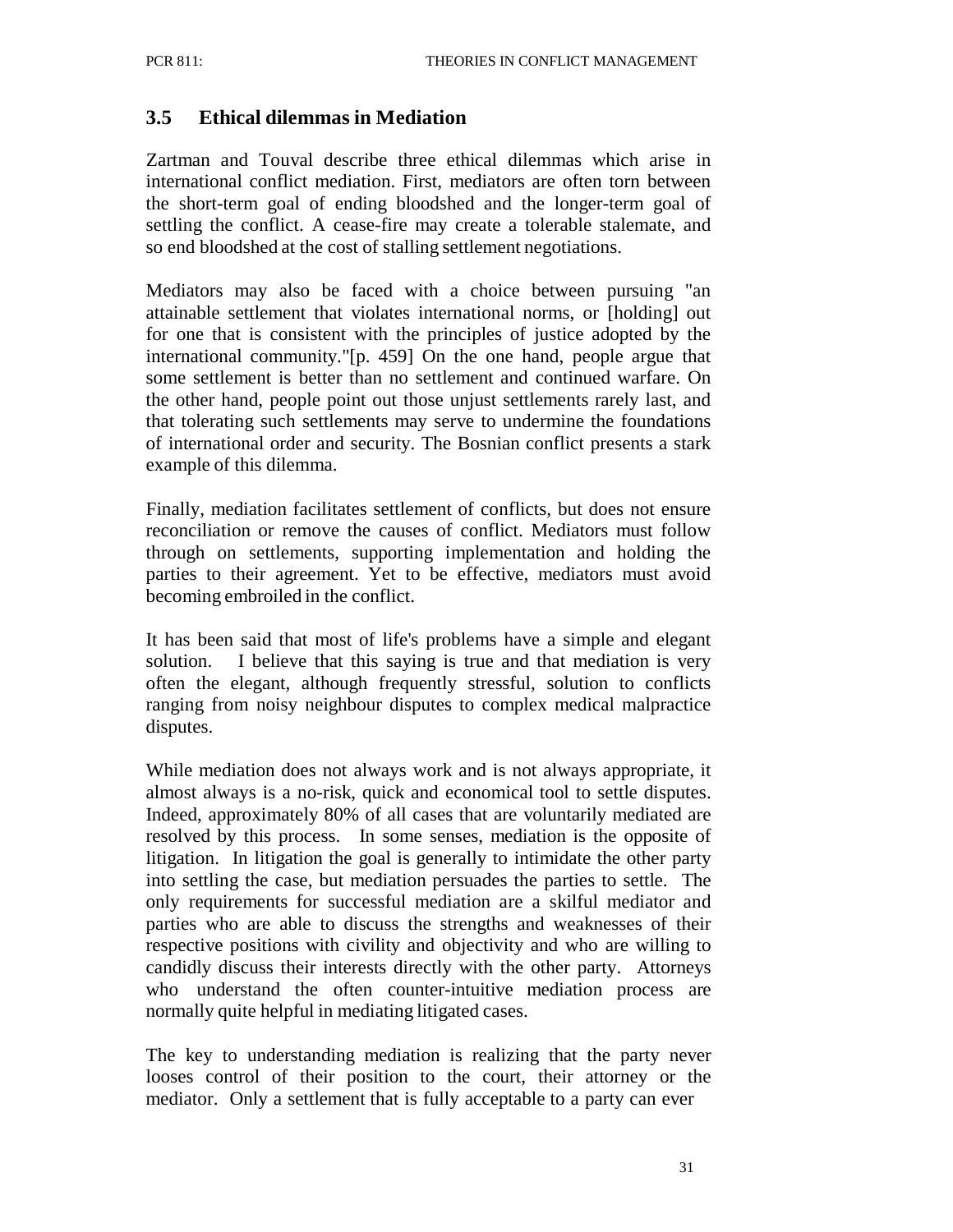be established. And because the settlement is not imposed upon the party by someone else, the party always leaves the dispute with a feeling of autonomy and fairness. While litigation is often destructive, mediation is always constructive. And while litigation is often very costly in both time and money, mediation is always brief and inexpensive. Mediation allows all parties to completely eliminate the risk of a totally unacceptable outcome being imposed on them by a court. It also eliminates the very high, and often underappreciated, emotional cost which litigation imposes on all participants. Mediation also always turns off the "meter" of litigation costs, attorney fees and lost productivity.

The actual process of mediation is simple and transparent. The disputing parties, and there may be more than two, agree on the selection of a competent mediator who is experienced in the process of inter-personal facilitative-mediation. Prior experience in the subject matter of the dispute is not a requirement inasmuch as the mediator will not have to decide any substantive issues. Insight into the actual workings of the judicial system, however, is very desirable in a mediator. But, absolute neutrality, patience, and the ability to preserve confidences are requirements for any mediator. A mediator will set a mutually agreeable time and place for the mediation and assure that all persons necessary for resolution of the dispute will be present in an informal and private setting.

### **3.6 Skills and behaviours for non-adversarial Mediation**

- 1) Listening, reading body language, sensing moods, and being aware of emotional issues that are not explicitly mentioned.
- 2) Breaking disputes into manageable chunks, and resolving each chunk separately.
- 3) Postponing discussions of very tough issues to late in the meditation session. Once the parties have started agreeing on simple issues, an atmosphere of trust will begin to grow, and agreement on difficult issues will become faster.
- 4) Keeping the discussion focussed on the issues.
- 5) Restating points in appropriate language to help each party understand the other's point of view.
- 6) Restating in neutral language those points on which the parties appear to agree, verifying that they do in fact agree.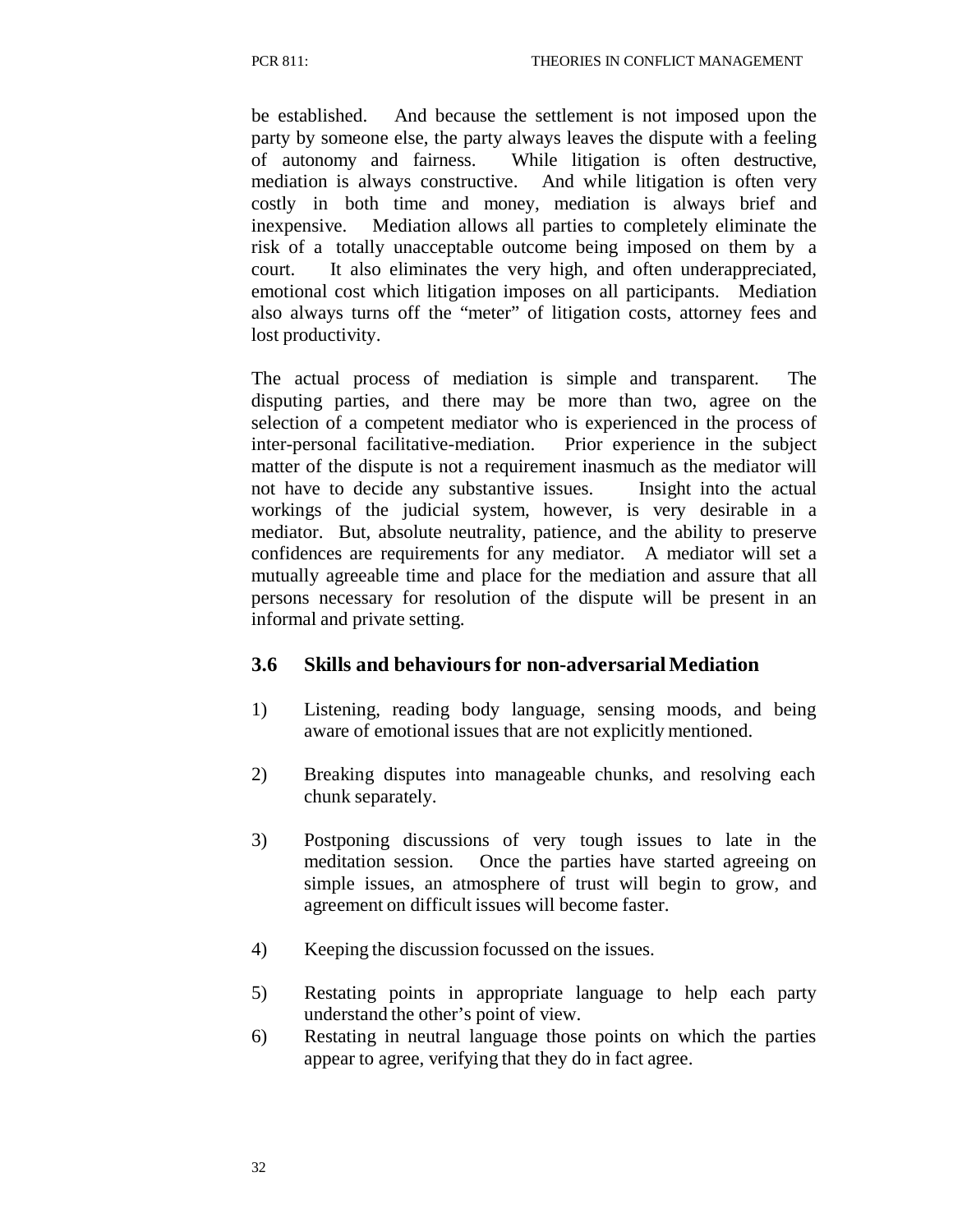7) Using humour to bring people together and defuse tense situations. Note that most skilled arbitrators have similar skills, but do not usually use them in the same way.

## **4.0 CONCLUSION**

Mediation is an informal, voluntary and confidential process in which a trained professional dispute resolver (the mediator) facilitates understanding, communication and negotiation between disputing parties and assists those parties in reaching their own mutually acceptable resolution to their dispute.

Where the dispute is already in litigation the parties are normally assisted in mediation by their legal counsel.

Mediation differs from negotiation, in that parties with apparently incompatible demands turn over the dispute resolution process, but not the dispute itself, to the mediator.

Mediation differs from arbitration in that a mediator makes no decisions as to how the case should be resolved; rather the mediator guides the parties in making this determination.

Mediation differs from case evaluation in that the mediator makes no finding as to the value of the claims and there is no penalty. In this case, mediation is unsuccessful.

Mediation differs from litigation in that it is quicker and less expensive and allows the parties to work-out their own solutions in private rather than having an unknown result imposed on them by a judge or jury in a lengthy, expensive and formal process.

Mediation is built upon all of the following concepts:

- i. Voluntariness
- ii. Privacy
- iii. Confidentiality
- iv. Economy
- v. Promptness
- vi. Informality
- vii. Control of hearing dates
- viii. Lack of risk
- ix. Lack of fear of an appeal from a favourable result
- x. Opportunity for parties to tell their entire story without rules of evidence
- xi. High likelihood agreement is not violated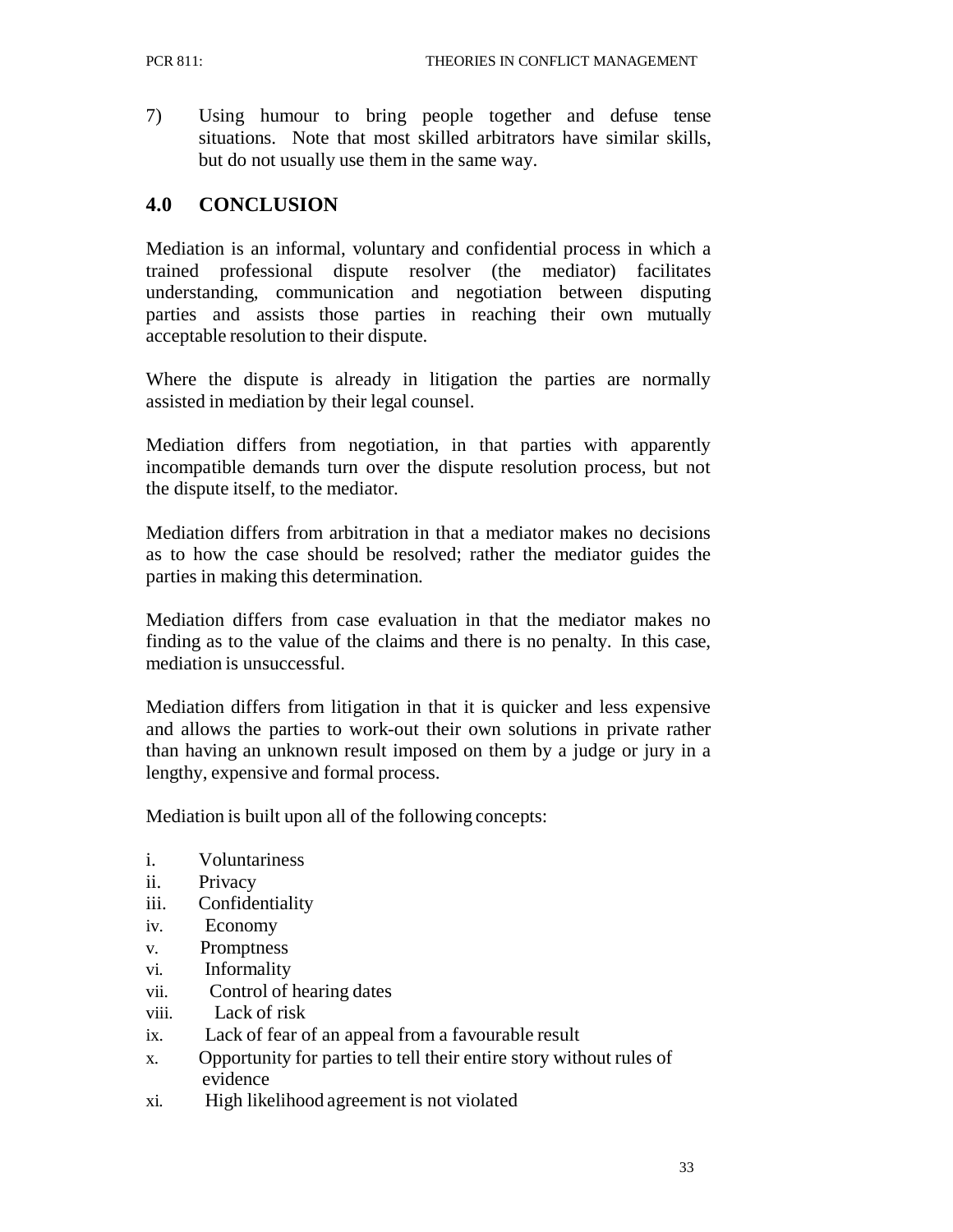### **5.0 SUMMARY**

In this unit, we have discussed mediation as a concept in conflict management process. We have also examined the various types, and skills that are required in mediation.

#### **6.0 TUTOR MARKED ASSIGNMENT (TMAS)**

- i) What is mediation?
- ii) Outline the various types of mediation and discuss them
- iii) What are the ethical issues in mediation?
- iv) Elaborate the various skills required for effective mediation

#### **7.0 REFERENCES/FURTHER READINGS**

- Hoffmann, M. (1992). "Third Party Mediation and Conflict Resolution in the Post-Cold War World", in J. Baylis and J. Rengger [eds], *Dilemmas of World Politics*, Oxford University Press, New York,
- Leonard L. Riskin (1994).*Mediator Orientations, Strategies, and Techniques*, Alternatives to the High Cost of Litigation 111.
- Samuel J. Imperati, (Summer, 1997). *Mediator Practice Models: The Intersection of Ethics and Stylistic Practices in Mediation*, 706 *Willamette Law Review* 33:3'
- Robert A. Baruch Bush and Joseph P. Folger, (1994). *The Promise of Mediation*, Jossey-Bass.
- William L. Ury, Jeanne M. Brett and Stephen B. Goldberg (1988). *Getting Disputes Resolved*, Jossey-Bass.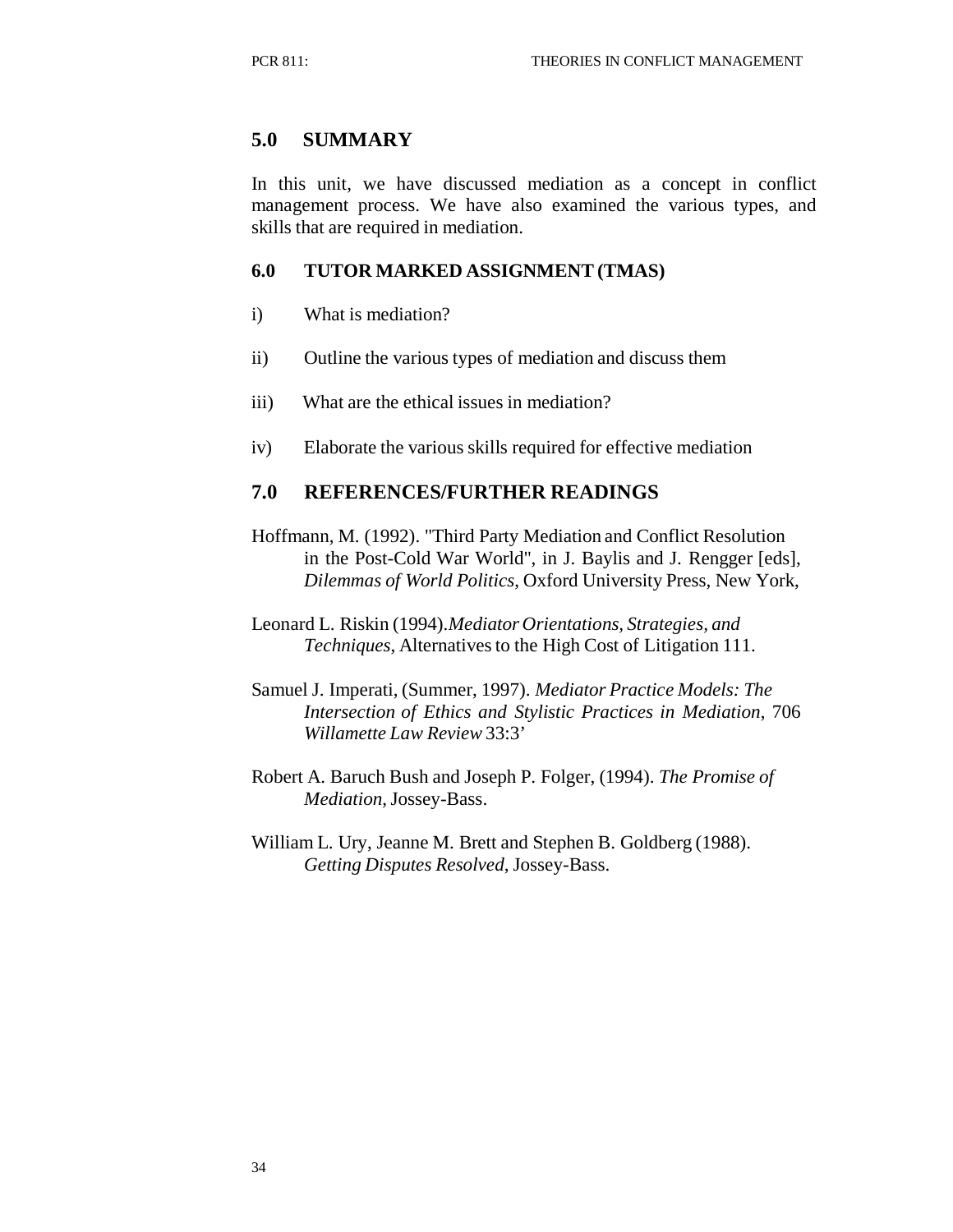# **UNIT 3 NEGOTIATION**

### **Table of Contents**

- 1.0 Introduction
- 2.0 Objectives
- 3.0 Main Content
- 3.1 Understanding the Negotiation Process
	- 3.1.1 Pre-negotiation settings
	- 3.1.2 Conflict and Negotiations
	- 3.1.3 Post-negotiation implementation
- 3.2 Strategies for successful Negotiation Tips
	- 3.2.1 Solicit the Other's perspective
	- 3.2.2 State your needs
	- 3.2.3 Prepare options before hand
	- 3.2.4 Don't argue
	- 3.2.5 Consider timing
- 3.3 Barriers to Successful Negotiation
	- 3.3.1 Viewing negotiation as confrontational
	- 3.3.2 Trying to win at all costs
	- 3.3.3 Becoming emotions
	- 3.3.4 Not trying to understand the other person
	- 3.3.5 Focusing on personalities, not issues
	- 3.3.6 Blaming the other person
- 4.0 Conclusion
- 5.0 Summary
- 6.0 Tutor-Marked Assignment
- 7.0 References/Further Readings

## **1.0 INTRODUCTION**

According to Albert, negotiation is the process whereby two or more parties, who are faced with a problem of conflict about some limited resources, attempt to agree on how best to solve the problem or resolve the conflict. In the same vein, negotiation can be viewed as any form of communication adopted with the aim of reaching a common ground and compromise.

It is also any form of verbal communication, direct or indirect, whereby parties to a conflict of interest discuss, without resort to arbitration or other judicial processes, take a joint action to manage the dispute between them. Negotiation is a back and forth communication designed to reach agreement between parties that have both shared and opposed interests. In the process of negotiation both parties modify their demands to achieve a mutually acceptable compromise… a process of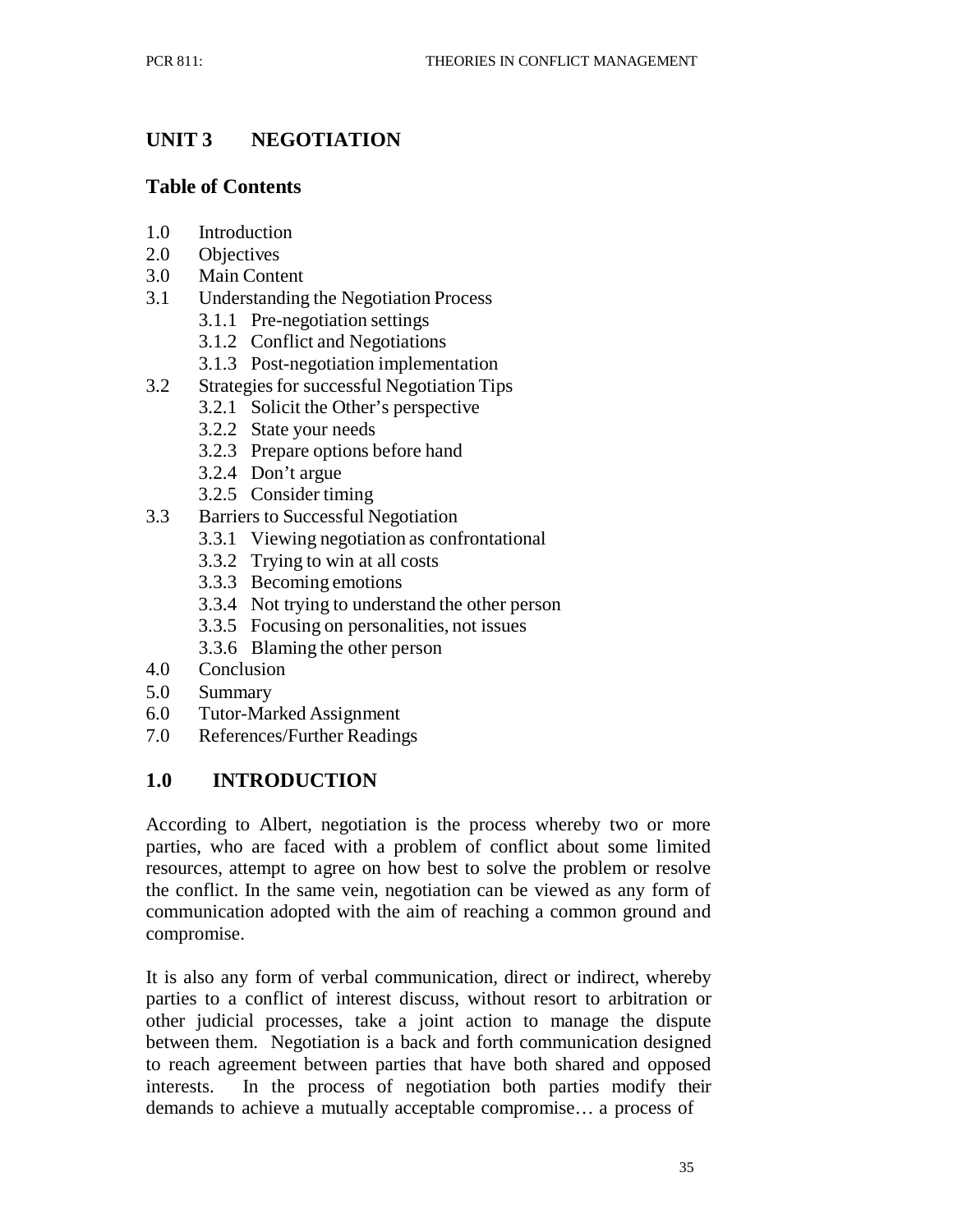adjusting both parties' views of their ideal outcome to an attainable outcome.

Negotiation may be facilitated by a third party. He the third party helps, the conflict parties to reach a mutually satisfying agreement. Facilitation involves the use of techniques to improve the flow of information in a meeting between parties in disputes.

Another aspect of negotiation is conciliation. It is the act of taking peace messages to and from parties in conflict. It seeks the promotion of attitudinal and behavioural changes that will build a positive relationship between parties in dispute.

# **2.0 OBJECTIVES**

On completion of studying this unit you should be able to:

- i. Explain negotiation as a vital and common occurrence in conflict management;
- ii. Explain the meaning, process and challenges of negotiation in conflict situations; and
- iii. Describe the skills required for effective negotiation.

## **3.0 MAIN CONTENT**

## **3.1 Understanding the Negotiation Process**

### **3.1.1 Pre-negotiation settings.**

No matter how skilled a negotiator might be, a conflict situation is not likely to move towards resolution unless, in the words of Richard Haas, the situation is "ripe". Determining ripeness has brought the theoretician and the practitioner closer together, and if one reviews recent literature, it would seem that the Norwegian inspired Israel-Palestinian negotiations seem to have been a convenient "case study" for both.

As opposed to many of conventional diplomatic assumptions about diplomacy and diplomatic procedures, both the practitioner and the conflict analyst, or theoretician, look for less formal ways to explore how to break deadlocks, to explore possible negotiation frameworks rather than negotiate. The key in such circumstances is to facilitate or at least anticipate changes in the perceptions of contending parties, particularly when one adversary sees another as capable of cooperative behaviour. Ultimately, the objective of pre-negotiation settings should not be seen as preliminary negotiations over a specific issue, but rather a process in which problems are defined, a commitment to negotiate is made and arrangements for eventual negotiations are broached.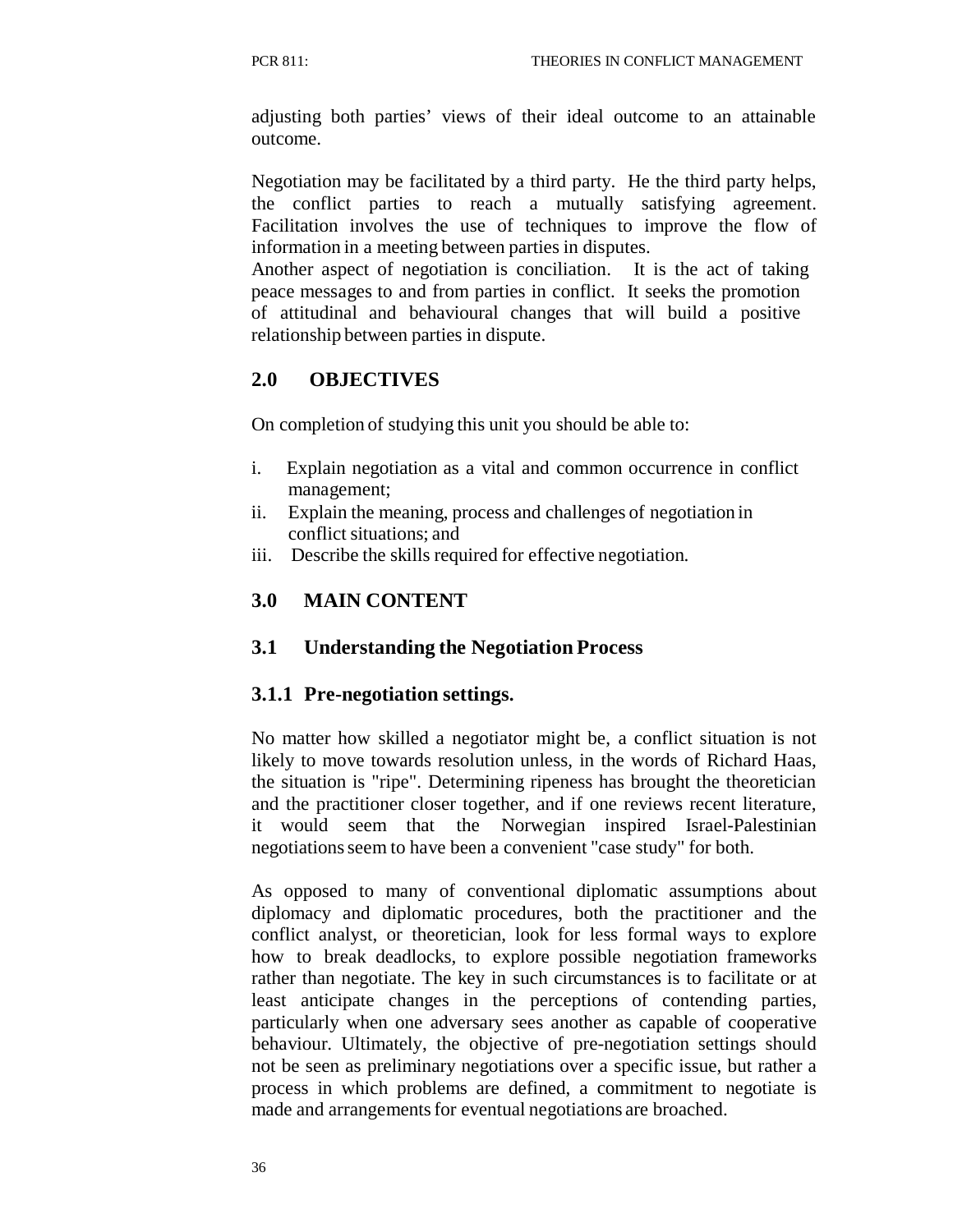Linked to the issue of the "ripe moment" is a continued interest in the question of de-escalatory moves. This is an issue that Zartman has considered extensively as well as Haas, the latter in the context of Cyprus, South Africa and Northern Ireland. Also the "rules of the game" that will be central to any negotiating process have occupied the attention of various scholars. Two examples are de Nevers and Horowitz.

There is a growing interest in the role of informal and unofficial intervention in pre-negotiations as well as in the negotiation process itself. This sort of informal or unofficial involvement in gaining the consent of contending parties to begin negotiations is all part of what has become known as "Track Two" diplomacy. McDonald in a US State Department publication outlines the assumptions that underlie Track Two measures, and Pettigrew provides some interesting insights on how certain organisations, e.g., the Quaker Movement, can help move prenegotiation processes along. Saunders, Cohen and Curle all add different perspectives to the advantages as well as the limits of Track Two methods.

## **3.1.2 Conflict and Negotiations.**

The predominant literature in the field of conflict and negotiations concerns third party mediators, facilitators or, less frequently, third party arbitrators. Anstey, Deng and Ury all give valuable points about what such negotiators need to do and the barriers that they can anticipate. This, by no means is to ignore the stream of "getting from 'no' to 'yes'" type studies and more popular literature that seek to demonstrate that one-on-one, or bilateral negotiations, can result in "win-win" outcomes. Yet, the ways that third parties can move the negotiation process preoccupies the academic literature, and also the practitioner and negotiator at the international level, faced with inter and intra-state conflict from the Balkans to Cyprus, from the Middle East to Indonesia.

Three broad issues appear to dominate recent studies on third-party intervention, i.e., who intervenes, how and when. Various typologies have been developed to correlate appropriate types and levels of intervention to types of conflict situations. Within such typologies, it is interesting to note the focus of many upon "peacekeepers" and indeed "peace-makers" as intermediaries in conflict negotiations. Cost-benefit analyses have been considered by scholars such as Jabri in order to determine the types of interest calculations that bring third party interveners to assist in negotiations.

Under the rubric of the how of intervention, there are four essential considerations that emerge out of the analysis of third party intervention. The first concerns the different impacts upon negotiations of a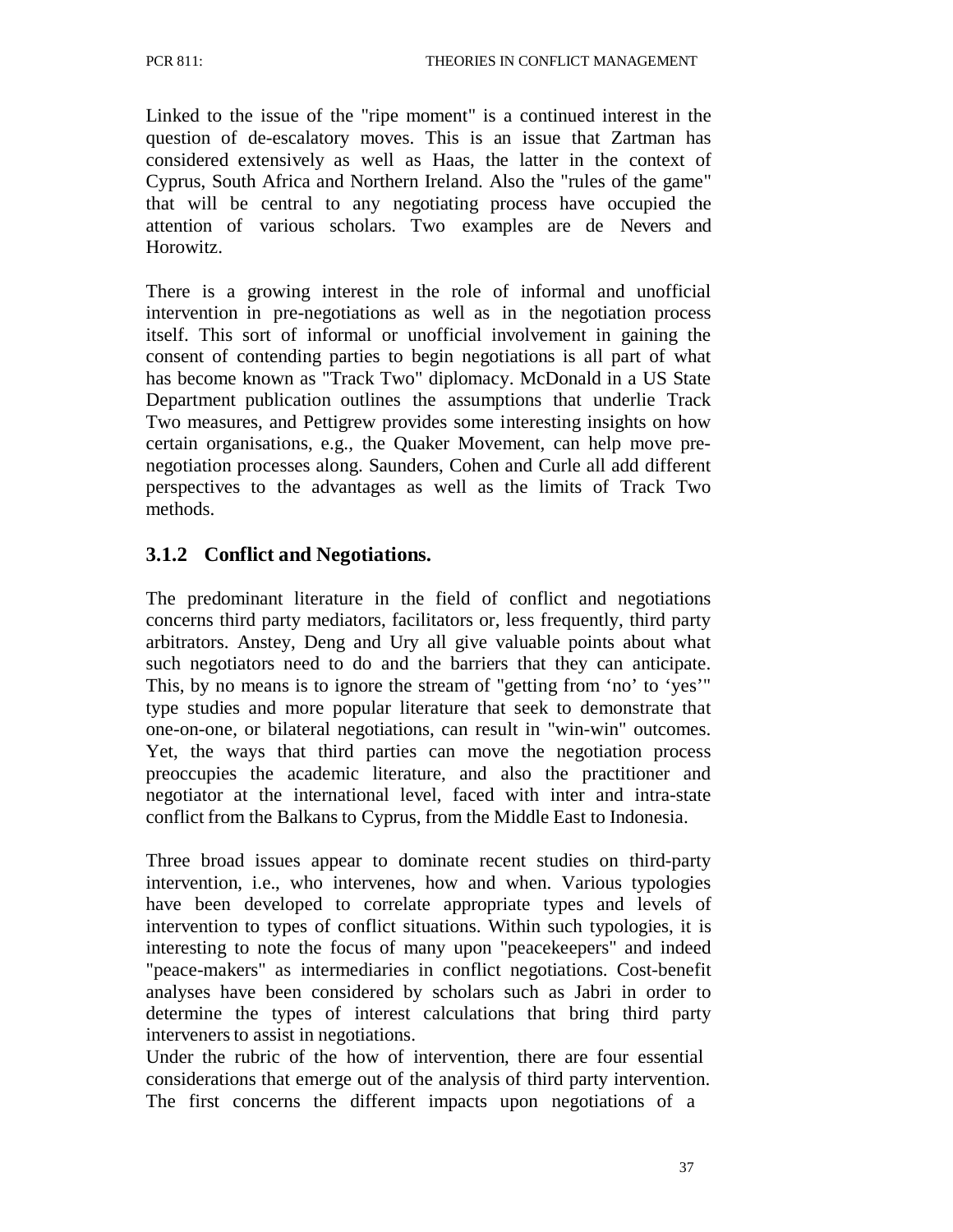bargaining versus problem-solving approach. Cultural determinants upon third party intervention represent another area of considerable interest, as are the analysis of intentional or unintentional bias in third party interveners. Finally, there is a great deal of analysis, found mainly in what is called the decision-making literature, about the sorts of individuals who are effective as third party negotiators, analysis which relates in some respects to the typologies of who intervenes.

When to intervene incorporates a variety of concerns, including prenegotiation settings, post-negotiation implementation as well as the negotiating process, itself. As Keashley and Fisher points out, the when of intervention have to be viewed against two critical factors, i.e., *stage*  and *intervention sequence*. The former encompasses such factors as discussion, polarisation, segregation and destruction, while intervention sequences range from arbitration, power mediation to consultation and violence control.

### **3.1.3 Post-negotiation implementation.**

There is a growing interest in the links between negotiations and compliance, or implementation. In a recent "network newsletter" of PIN [Processes of International Negotiation], it was noted that at the interstate level the traditional diplomatic means of ensuring that states comply with their international obligations are no longer adequate. The effects of such none or inadequate compliance may nevertheless generate misunderstandings and conflict, and ways to monitor and deal with "post-negotiation" implementation become themselves means to prevent or resolve conflict.

PIN has proposed that a practical starting point to deal with some of the complex dimensions of an increasing number of international agreements, etc., is to focus upon two essential issues. The first, relates to possible ways to use international organisations to promote state compliance with its obligations. The second entails "post-negotiation" processes of re-negotiation. Whether these starting points are adequate in themselves, is a moot point. However, far more important point, is that this and related researches have clearly uncovered an area of considerable need for the practitioner as well as what should be an area of conceptual interest for those relying upon regime solutions and international legal agreements, to avoid conflict.

Post-negotiation implementation also indirectly underscores the fact that conflict resolution, peace-building and conflict prevention frequently requires a process of review and re-enforcement. Peace in that sense,is indeed a process.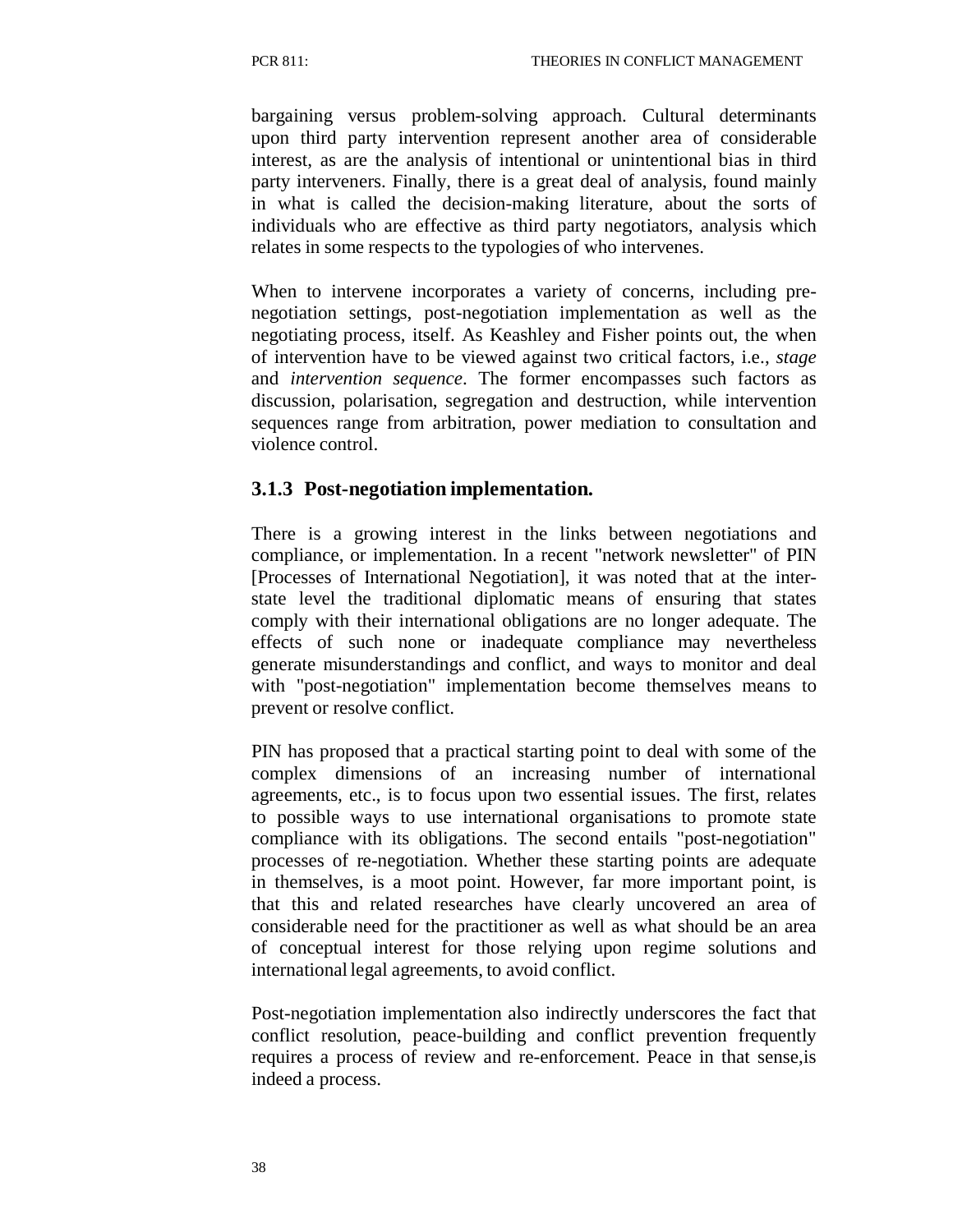## **3.2 Strategies for successful Negotiation Tips**

#### **3.2.1 Solicit the Other's Perspective**

In a negotiating situation use questions to find out what the other person's concerns and needs might be. You might try:

#### *What do you need from me on this?*

#### *What are your concerns about what I am suggesting / asking?*

When you hear the other person express their needs or concerns, use listening responses to make sure you heard correctly.

For example:

*So, you are saying that you are worried that you will get lost in the shuffle and we will forget about you...Is that right? If I have this right, you want to make sure that the phones are covered over lunch?*

#### **3.2.2 State Your Needs**

The other person needs to know what you need. It is important to state not only what you need but why you need it. Often, disagreement may exist regarding the method for solving an issue, but not about the overall goal.

For example:

*I would like an hour on Tuesday to go to the doctor. I want to make sure I am healthy so I can contribute better to the organization.*

### **3.2.3 Prepare Options Beforehand**

Before entering into a negotiating session, prepare some options that you can suggest if your preferred solution is not acceptable. Anticipate why the other person may resist your suggestion, and be prepared to counter it with an alternative.

### **3.2.4 Don't Argue**

Negotiating is about finding solutions...Arguing is about trying to prove the other person wrong. We know that when negotiating turns into each party trying to prove the other one wrong, no progress gets made. Don't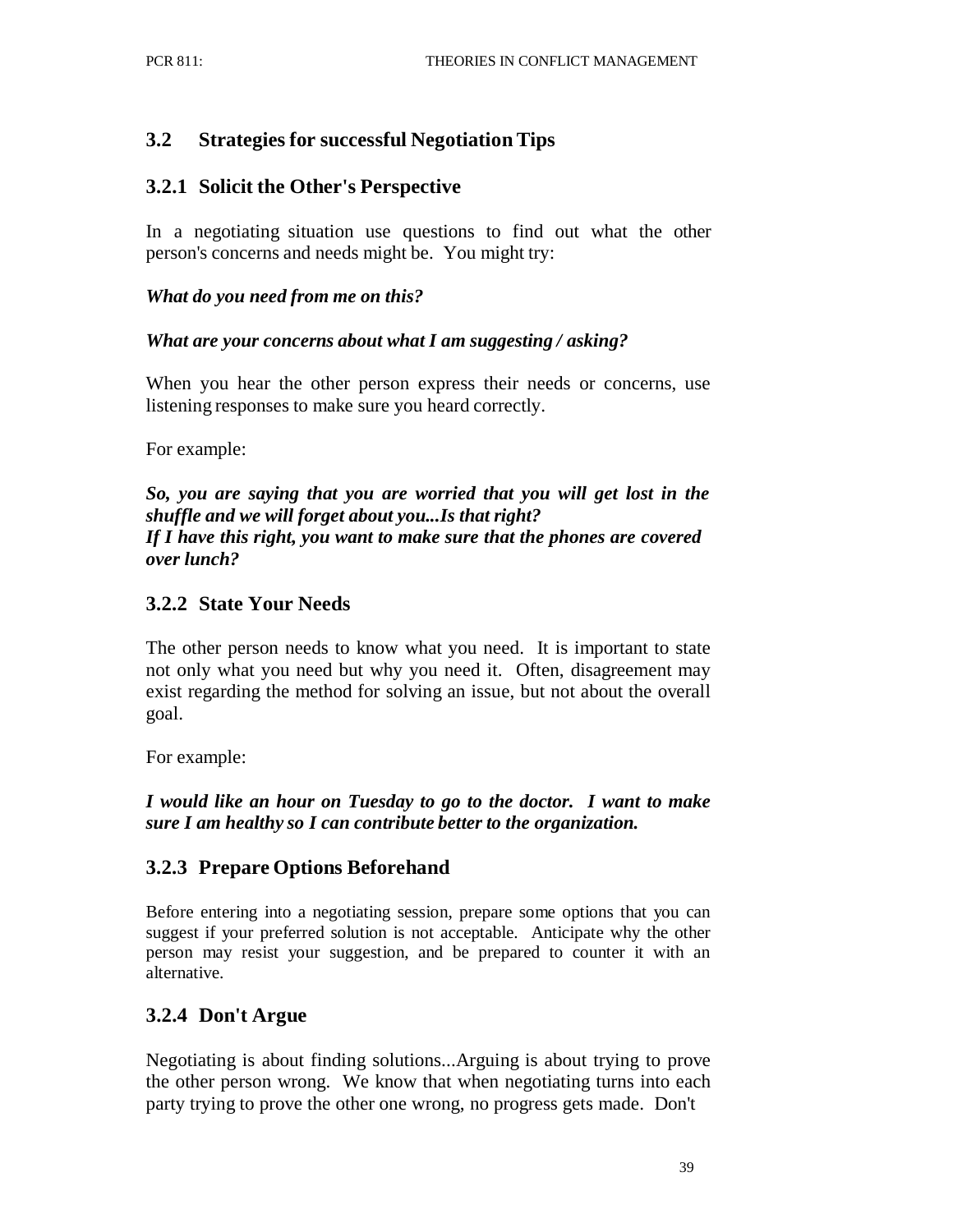waste time arguing. If you disagree with something state your disagreement in a gentle but assertive way. Don't demean the other person or get into a power struggle.

#### **3.2.5 Consider Timing**

There are good times to negotiate and bad times. Bad times include those situations where there is:

a high degree of anger on either side preoccupation with something else, and a high level of stress

Time negotiations is necessary, to avoid these times. If they arise during negotiations, a time-out/rest period is in order, or perhaps rescheduling to a better time.

### **3.3 Barriers To Successful Negotiation**

#### **3.3.1 Viewing Negotiation As Confrontational**

Negotiation need not be confrontational. In fact effective negotiation is characterized by, the parties working together to find a solution, rather than each party trying to WIN the contest of wills. Keep in mind that the attitude that you take in negotiation (e.g. hostile, cooperative) will set the tone for the interaction. If you are confrontational, you will have a fight on your hands.

### **3.3.2 Trying To Win At All Costs**

If you "win", there must be a loser, and that can create more difficulty down the road. The best perspective in negotiation, is to try to find a solution where both parties "win". Try not to view negotiation as a contest that must be won.

#### **3.3.3 Becoming Emotional**

It's normal to become emotional during negotiation, that is important. However, as we get more emotional, we are less able to channel our negotiating behaviour in constructive ways. It is important to maintain control.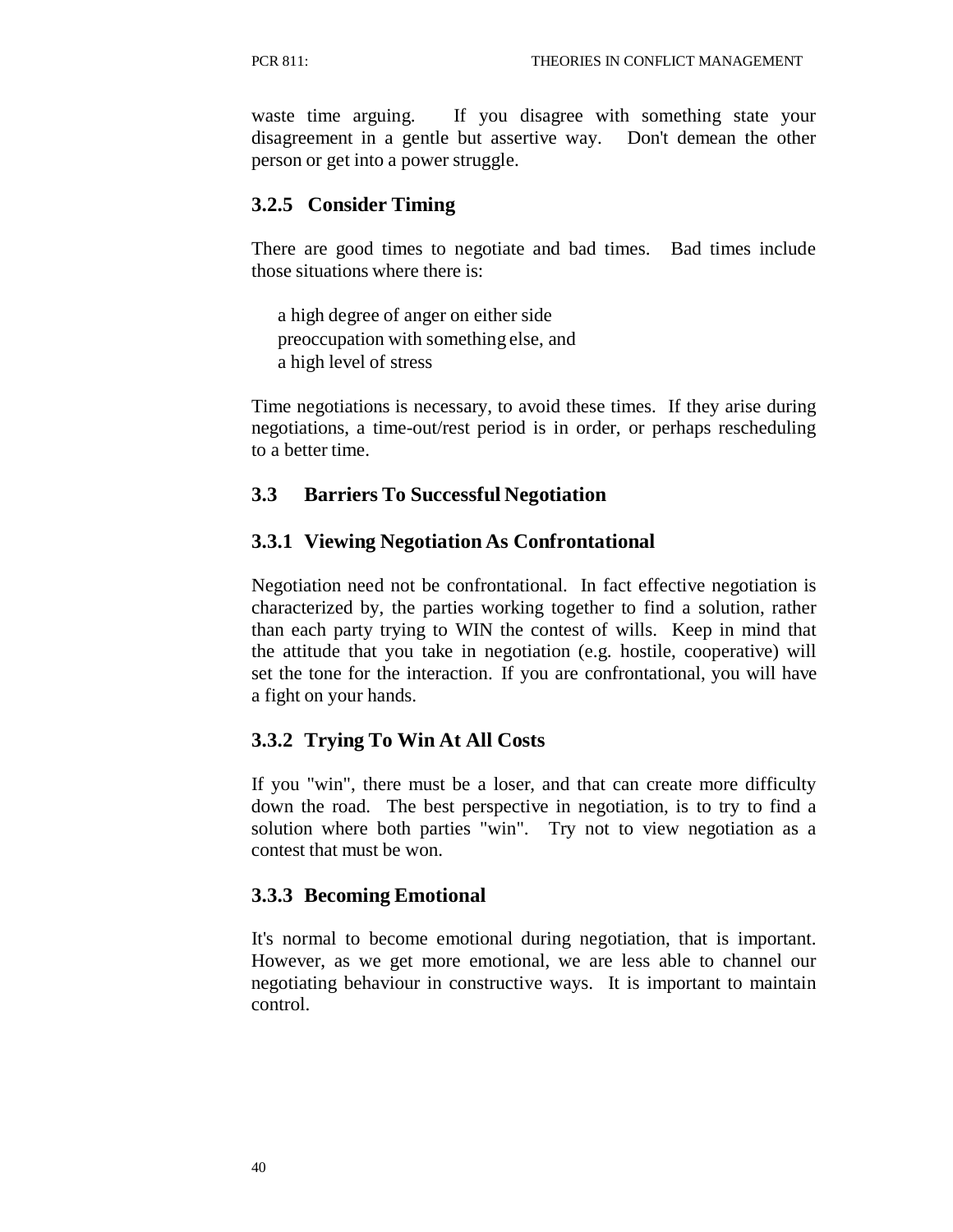## **3.3.4 Not Trying To Understand the Other Person**

Since we are trying to find a solution acceptable to both parties, we need to understand the other person's needs and wants, with respect to the issue. If we don't know what the person needs or wants, we will be unable to negotiate properly. Often, when we take the time to find out about the other person, we discover that there is no significant disagreement.

### **3.3.5 Focusing On Personalities, Not Issues**

Particularly with people we don't like much, we have a tendency to get off track by focusing on how difficult or obnoxious the person seems. Once this happens, effective negotiation is impossible. It is important to stick to the issues, and put aside our degree of like or dislike for the individual.

### **3.3.6 Blaming the Other Person**

In any conflict or negotiation, each party contributes, for better or for worse. If you blame the other person for the difficulty, you will create an angry situation. If you take responsibility for the problem, you will create a spirit of cooperation.

### **4.0 CONCLUSION**

Negotiation is the process by which two or more parties with different needs and goals work to find a mutually acceptable solution to an issue. Because negotiating is an inter-personal process, each negotiating situation is different, and influenced by each party's skills, attitudes and style. We often look at negotiating as unpleasant, because it implies conflict, but negotiating, needs not be characterized by bad feelings, or angry behaviour. Understanding more about the negotiation process, allows us to manage our negotiations with confidence, increases the chance that the outcomes will be positive for both parties.

Negotiating is a complex process but one worth mastering. If you keep in mind that you are responsible for the success or failure of negotiation, and if you follow the tips above, you will find the process easier.

### **5.0 SUMMARY**

In this unit, we introduced you to negotiation in conflict management, its meaning, process, stages, and challenges towards resolving conflict situations.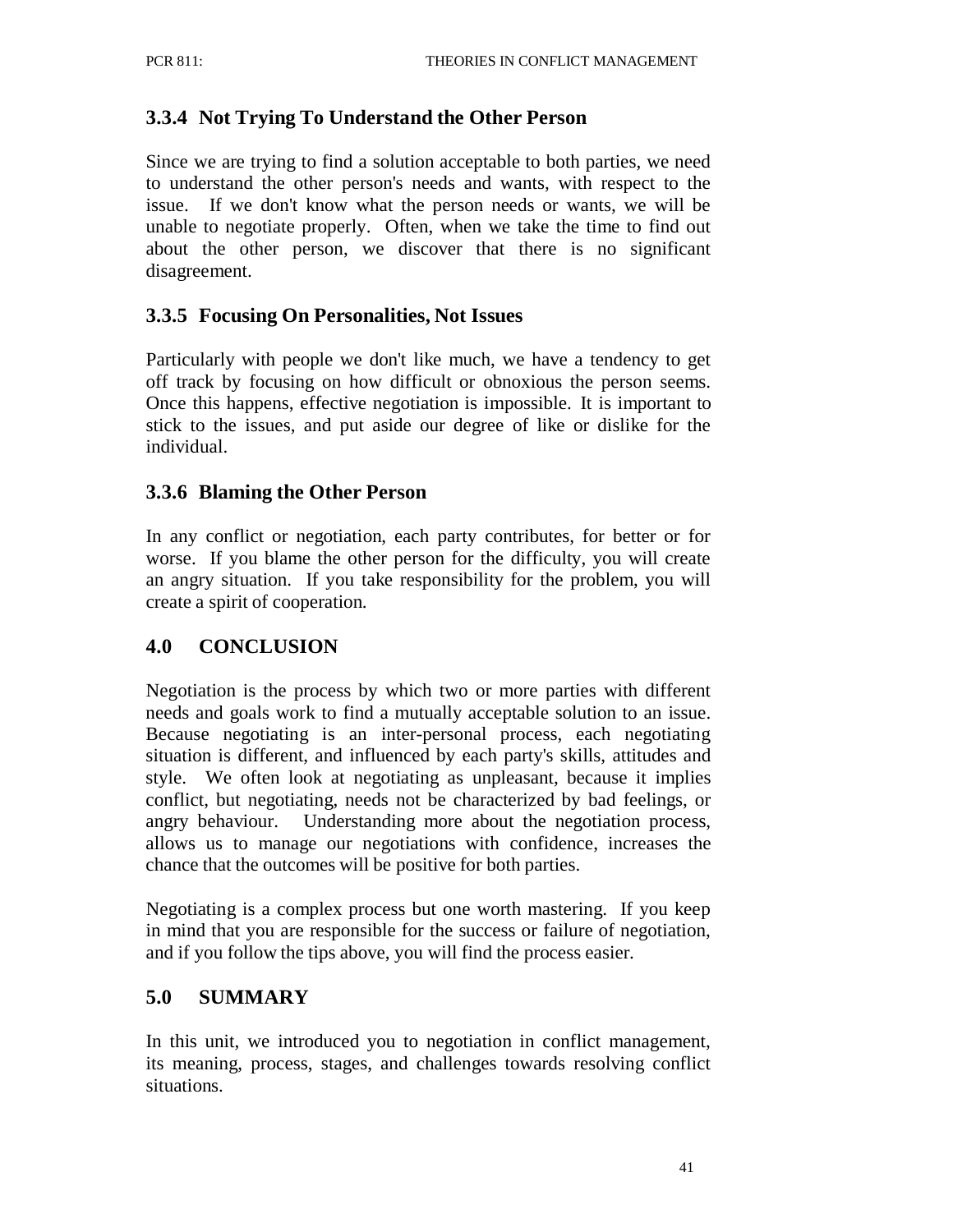#### **6.0 TUTOR MARKED ASSIGNMENTS (TMAS)**

- i) What is negotiation?
- ii) Outline the various measures/steps required to ensure successful negotiation
- iii) What are the ethical issues in mediation?
- iv) Elaborate the various elements of the negotiation process

### **7.0 REFERENCES/FURTHER READINGS**

- Berman, M.R. and J.E. Johnson (1977) [eds], *Unofficial Diplomats*, Columbia University Press, New York.
- Saunders, H., (1985) "We Need a Larger Theory of Negotiation: The Importance of Pre-Negotiation Phases", *Negotiation Journal* 1[3].
- Montville, J.V, (1987) "Track Two Diplomacy: The Development of Non-Governmental, Peace Promoting Relationships", Foreign Service Institute, US Department of State.
- Zartman, I.W, (1989) *Ripe for Resolution: Conflict and Intervention in* Africa <sup>[2nd</sup> edition], Oxford University Press, Oxford.
- DeBono, E, (1985) *Conflicts: A Better Way to Resolve Them*, London: Harrap.
- Hoffmann, M, (1992) "Third Party Mediation and Conflict Resolution in the Post-Cold War World", in J. Baylis and J. Rengger [eds], *Dilemmas of World Politics*, Oxford University Press, New York.
- Holbrooke, R, (1998) *To End a War*, Random House, New York.
- Princen, T, (1992) *Intermediaries in International Conflict*, Princeton University Press, NJ.
- Stedman, S, (1997) "Spoiler Problems in Peace Processes", *International Security*, 22 [2].
- United Nations, (1992) Handbook on the Peaceful Settlement of Disputes, UN, New York.
- Farer, T., (1996) *Beyond Sovereignty: Collectively Defending*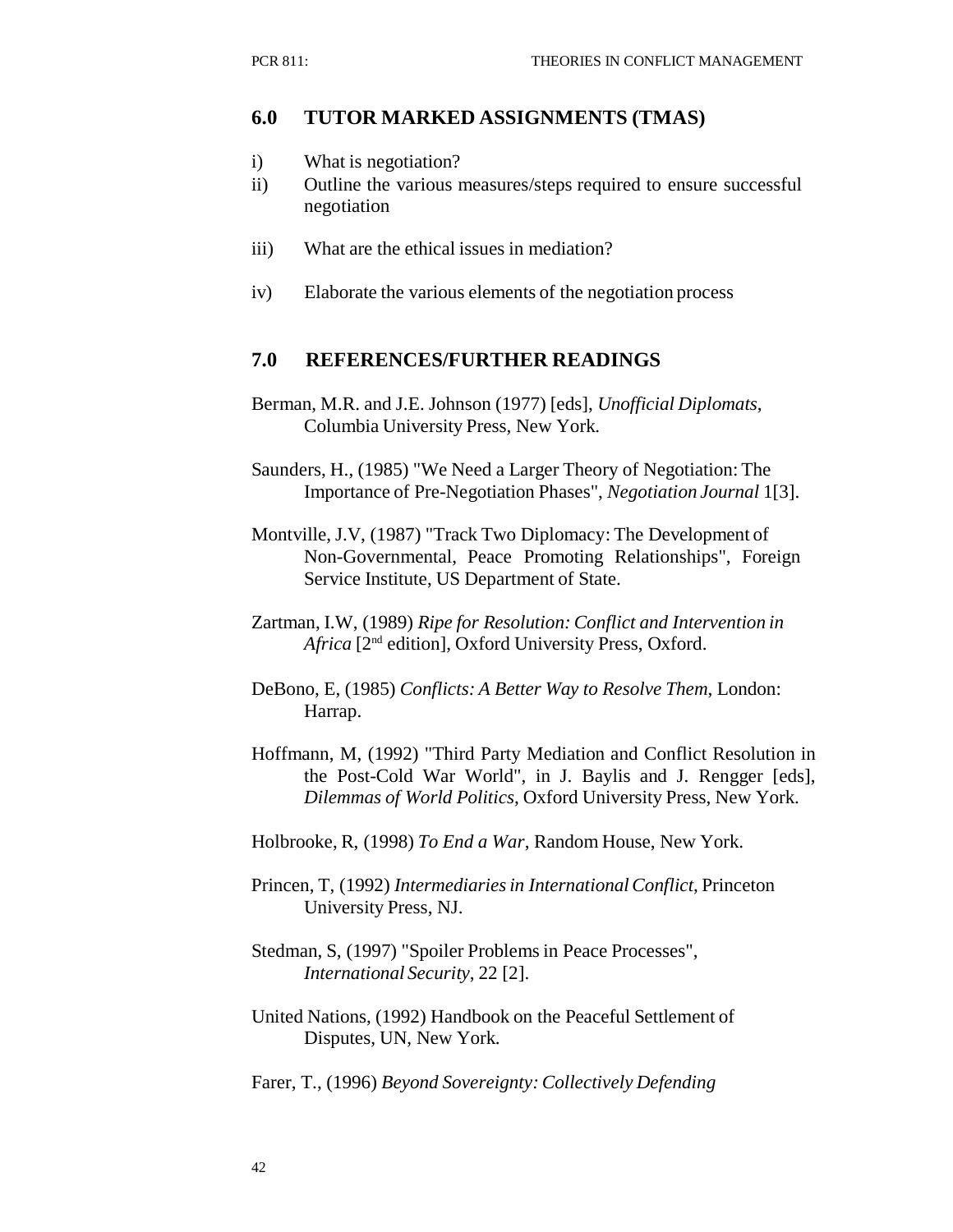*Democracy in the Americas*, Johns Hopkins University Press, Baltimore.

- Jeldres, J.A, (1996) "Cambodia's Fading Hopes", *Journal of Democracy*, 7 [1].
- Halperin, M. and K. Lomasney, (1993) "Toward a Global Guarantee Clause", *Journal of Democracy*, 4 [3].
- Halperin, M. and K. Lomasney, (1998)"Guaranteeing Democracy: A Review of the Record", *Journal of Democracy,* 9 [2].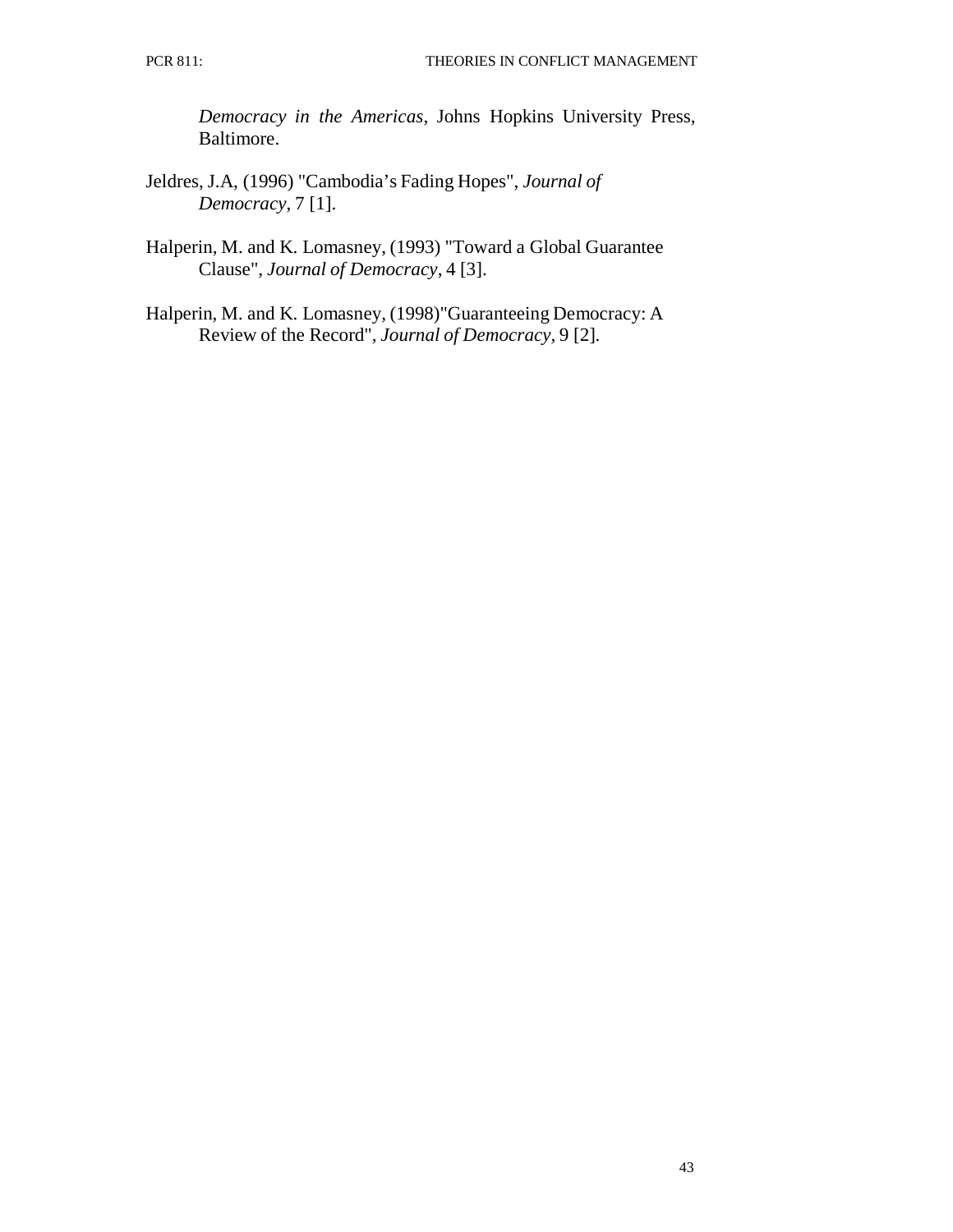## **UNIT 4 ARBITRATION**

#### **Table of Contents**

- 1.0 Introduction
- 2.0 Objectives
- 3.0 Main Content
- 3.1 Arbitration
- 3.2 Kinds of Arbitration
	- 3.2.1 Compulsory Arbitration
	- 3.2.2 Voluntary Arbitration
- 3.3 The Limits of Arbitration
- 4.0 Conclusion
- 5.0 Summary
- 6.0 Tutor-Marked Assignment
- 7.0 References/Further Readings

### **1.0 INTRODUCTION**

Arbitration is defined by Ojielo (2001:1) as a procedure for the settlement of disputes, under which the parties agree to be bound by the decision of an arbitrator whose decision is, in general final, and legally binding on the parties. The authors of the Hal Bury's Laws of England define arbitration as 'the reference of dispute or difference between not less than two parties for determination after hearing both sides in judicial manner, by a person or persons other than a court of competent jurisdiction.' Arbitration is a process by which parties to a dispute, voluntarily refer their disputes to an impartial third person. An arbitrator selected by them for a decision based on the evidence and arguments to be presented before the arbitration tribunal.

### **2.0 OBJECTIVES**

On completion of studying this unit, you should be able to:

- i) Define arbitration as a element of conflict management;
- ii) Explain the history, meaning, process and challenges of arbitration;
- iii) Distinguish between the uses, and limits of arbitration.

.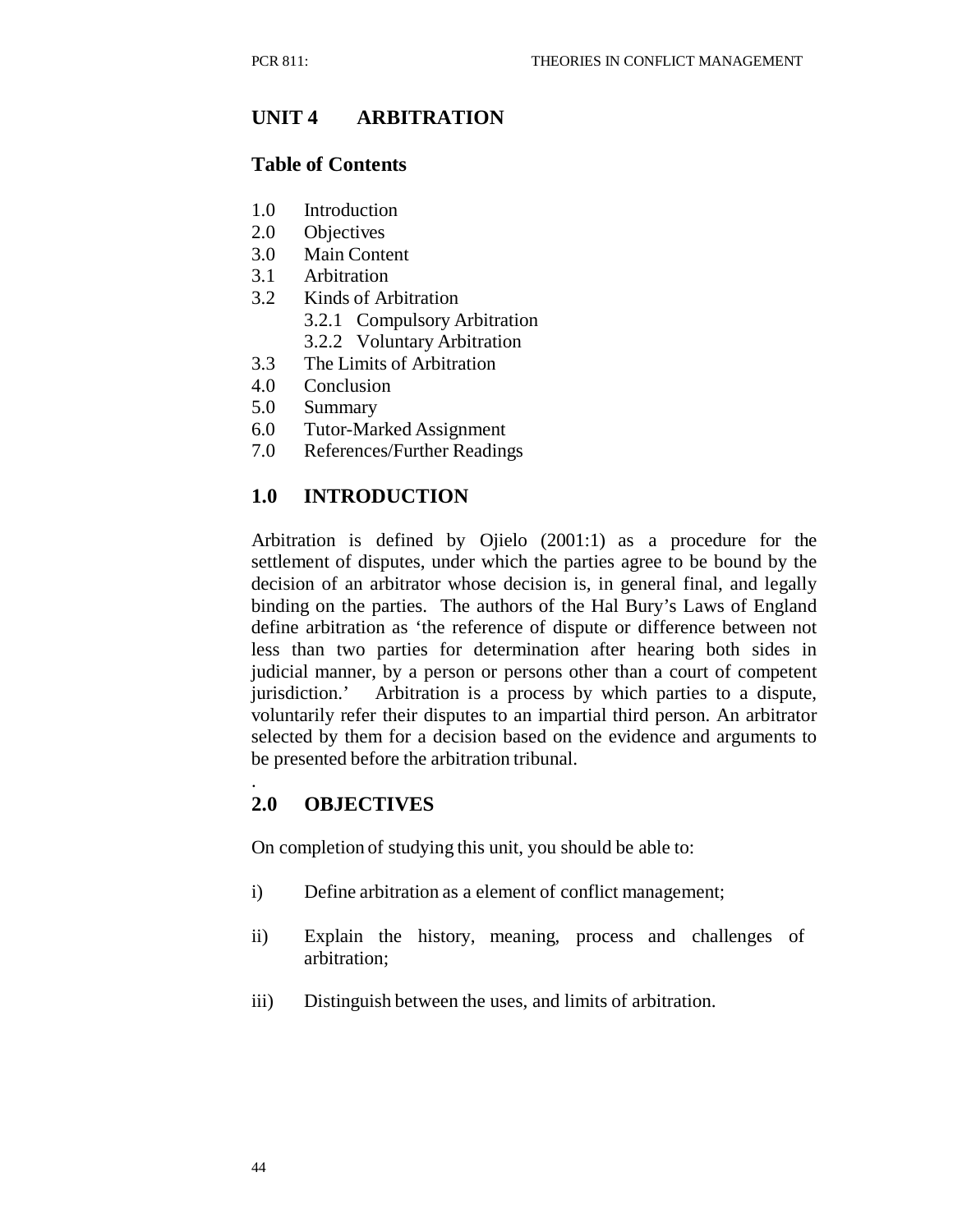# **3.0 MAIN CONTENT**

## **3.1 Arbitration**

Binding arbitration involves the presentation of a dispute to an impartial or neutral individual (arbitrator) or panel (arbitration panel) for issuance of a binding decision. Unless arranged otherwise, the parties usually have the ability to decide who the individuals are, that serve as arbitrators. In some cases, the parties may retain a particular arbitrator (often from a list of arbitrators) to decide a number of cases or to serve the parties for a specified length of time (this is common when a panel is involved). Parties may select a new arbitrator for a each new dispute. A common understanding by the parties in all cases, however, is that they will be bound by the opinion of the decision maker rather than simply be obligated to 'consider' an opinion or recommendation. Under this method, the third party's decision generally has force of law but does not set a legal precedent. It is usually, not reviewable by the courts.

## **3.2 Kinds of Arbitration**

Arbitration is voluntary when it is freely invited, or accepted by the parties to the controversy, without reference to law, when only good faith is involved in the acceptance of the decision. It is compulsory when the civil law compels the parties to the industrial conflict to submit to the decision of a board of arbitration. The law may require a legal board of arbitration to investigate a controversy, render a decision, and make public a report. The decision in this case has no binding power and no sanction other than that of public opinion. The law may provide a board which the parties may invoke if they wish, whose decision is binding when both parties join in request for action. Arbitration is governmental, when civil authority provides encouragement, opportunity, boards, of which employers and labourers may avail themselves in cases of dispute. In all such cases the law may or may not confer upon a board, power to administer oaths, to subpoena witnesses and compel the production of papers and books. In nearly all forms of arbitration the rule is to represent the conflicting interests by equal numbers of representatives who agree on an umpire and thus complete the organization.

# **3.2.1 Compulsory Arbitration**

Sentiment throughout the powerful industrial nations seems to be unanimous against compulsory arbitration, which involves legal enforcement of decision. Labour unions, employers, and representatives of the public generally, in the United States, and in Europe as well, agree to oppose it. The sentiment against it, is particularly strong in the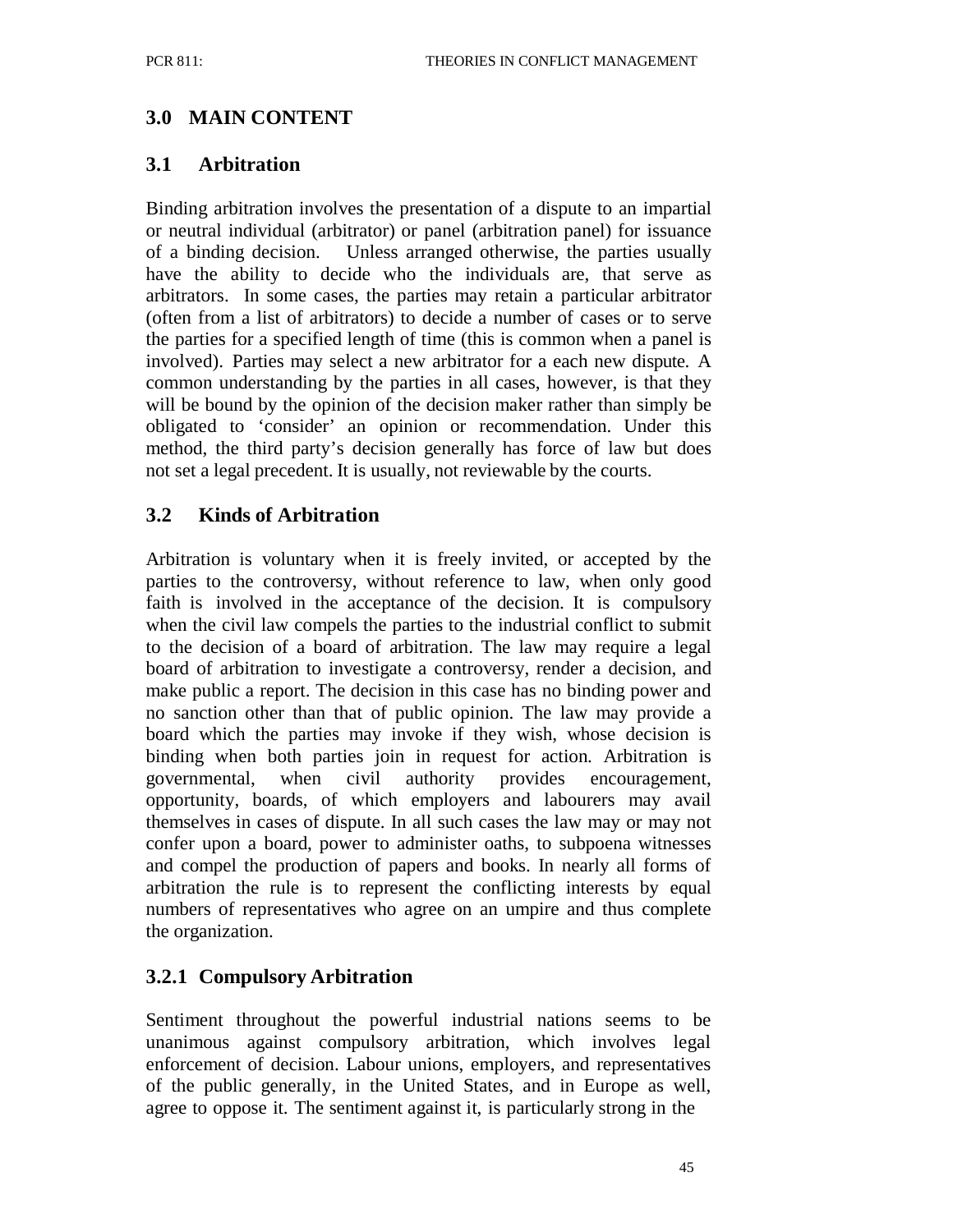United States, as is shown by the amount of testimony collected by the Industrial Commission. Compulsory investigation and decision with publication of facts and of decision is frequently favoured where great interests are involved, as in interstate commerce, and not a few are found who favour enforcement of decision where both parties invoke arbitration. New Zealand alone has attempted full compulsory arbitration. The reasons alleged against compulsory arbitration are numerous. It appears to invade the property rights of the employer, or the personal liberty of the labourer, since the former might be compelled by law to pay wages against his will, and the latter might be forced to labour in spite of himself. It is difficult to make the action of compulsory arbitration reciprocal, since the employer is more easily held than the labour union, unless the latter be incorporated and be made financially responsible, a condition from which the unions usually recoil. As arbitrators would not be governed by a rule of law, it is feared that sympathy with the weaker party might sway them, and that they would be inclined to "split the difference", thereby ensuring some gain to labour, a prospect which, it is said, might encourage strikes and prompt unreasonable demands. It is claimed that decisions unfavourable to labourers would tend to strengthen an already-growing suspicion of government and of courts.

Furthermore, the employer sees in compulsory arbitration, divided jurisdiction in his business, interference of outsiders who lack technical knowledge, probable overturning of discipline, and a weakening of his position, points that were made with some feeling against Cardinal Manning in his mediation in the great Dock Strike. Fear is expressed that employers would be driven to organize for self-protection, that they would be inclined to raise prices, or adulterate products, in order to offset losses sustained by adverse decisions of arbitration courts. There are, in addition constitutional difficulties which in most modern nations might make the operation of compulsory arbitration difficult, even if the public were to accept it. It is urged in favour of compulsory arbitration, that the prospect of it, would inevitably create a more conciliatory attitude of mind in employers and labourers, that common fear of undesirable results would develop the practice of trade agreement and conciliation, that society would thereby finally gain legal guarantee of industrial peace, and would be spared the enormous losses, confusion, and violence that result from strikes. The modified forms of compulsory arbitration — enforcement of decision when both parties agree to submit to arbitration and compulsory arbitration where vital public interests are immediately concerned, as in interstate commerce — avoid many of the objections that appear to promise good results.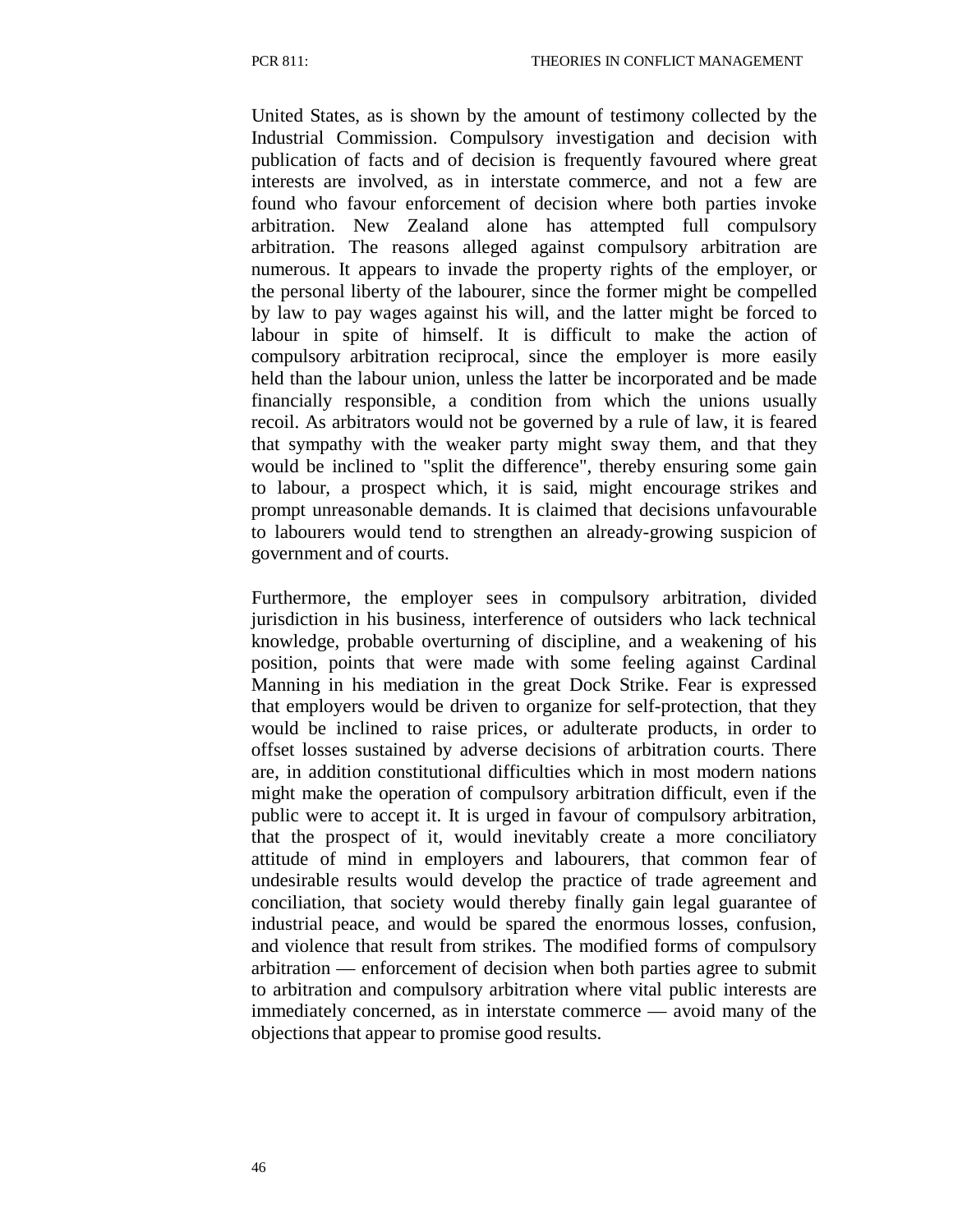## **3.2.2 Voluntary Arbitration**

That opposition to compulsory arbitration is directed against the compulsory feature, and not against arbitration as such, is seen from the practical sympathy, and even enthusiasm, with which voluntary arbitration is received. In the United States, which may be taken as typical, we find organized labour, speaking strongly in favour of voluntary arbitration. It deplores strikes, provides careful scrutiny and a thorough test of feeling before permitting strikes, and generally provides for appeal to conciliation or arbitration.

Mr. Gompers, President of the American Federation of Labour, said before the Congress of Industrial Conciliation and Arbitration in Chicago, in 1894: "As one who has been intimately and closely connected with the labour movement for more than thirty years from boyhood, I say to you that I am yet to receive a copy of a Constitution of any general organization, or local organization, of labour which had not the provision that, before any strike shall be undertaken, conciliation or arbitration shall be tried; and, with nearly twelve thousand local trade unions in the United States, I think that this goes far to show that the organizations of labour are desirous of encouraging amicable arrangements of such schedules and conditions of labour as shall tend to peace." This is fully corroborated by the Industrial Commission, which said in its report, six years later, that "the rule of local and national trade unions, almost without exception, provides for conciliatory negotiations with employers before a strike may be entered upon".

In nearly all trade agreements, a provision is made for conciliation or arbitration whenever minor disputes of any kind arise. As to employers, one should recall that all employers who stand in friendly relations with union labour, either informally, or formally, in trade agreements, are presumptively favourable to arbitration. The employer who refuses to recognize or to deal with the labour union is inclined not to favour arbitration, since it involves recognition of the union. He may be willing to meet a committee of his men and hear complaints, and even grant demands, but his method is not that of arbitration. The following, from the Principles of the National Association of Manufacturers, adopted in 1904, is typical. The Association "favours an equitable adjustment of the differences between employers and employees by any amicable method that will preserve the rights of both parties", though at the same time the Association declares that it will permit no interference by organizations.

The Republican National Platform of 1896, as well as the Democratic, declared in favour of arbitration in interstate-commerce controversies.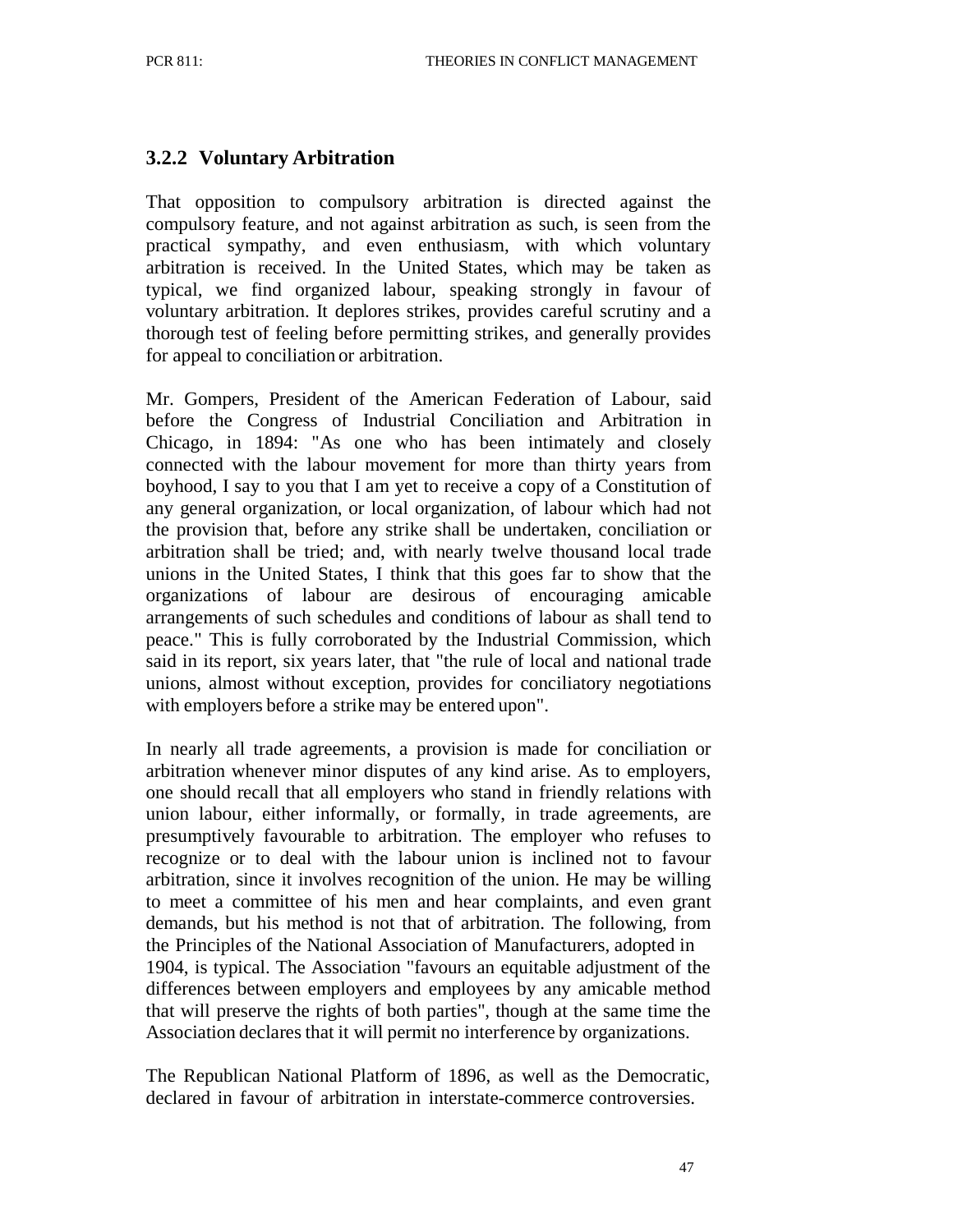Nothing on the subject appeared in either platform in 1900. The Republican platform of 1904 contained only an endorsement of President Roosevelt's mediation in the Coal Strike of 1902, while the Democratic platform declared directly for arbitration without qualification. A remarkable expression of public opinion in the United States is seen in the creation of the National Civic Federation which has held a number of national conferences in the interest of industrial peace. Representatives of employers, of labouring men, of political life, of churches, of academic circles, have met in these conventions and their endorsements of attempts to establish industrial peace, through trade agreements, conciliation, and voluntary arbitration, have been unanimous and enthusiastic. The *Protestant Episcopal Church* in the United States has a standing Committee on Labour and Capital, whose duty it is "to hold themselves in readiness to act as arbitrators should their services be desired between the men and their employers with the view to bringing about mutual conciliation and harmony in the spirit of the Prince of Peace". The action of Cardinal Manning in the Dock Strike in London, in 1889, together with his great efforts to establish boards of conciliation in the London District; the presence and activity of Archbishop Ireland in the National Civil Federation; that of Archbishop Ryan in the Philadelphia strike, in 1896; the work of Bishop Quigley in the strike of 1899, in Buffalo; of Bishop Burke in the Albany strike, in 1902; that of Bishop Hoban, of Scranton, in the street-car strike of 1903, and in 1906; the activity of Bishop Spalding in the anthracite-strike commission in 1902-3; the strong public approbation given by His Eminence Cardinal Gibbons, and as well many instances of successful activity by clergymen, all serve to show that Catholic leaders recognize the value of conciliation and arbitration in promoting industrial peace. In France, Belgium, Germany, and Italy we find the Catholic attitude equally strong. In these countries the endorsement of the organization of labour is most emphatic, as is also the demand by representative Catholics for recognition of organizations of labour, for boards of conciliation and arbitration, all of which is in harmony with the spirit and teaching of Leo XIII, who, in his encyclical on the condition of the working men, expresses strong approval of conciliatory methods in arranging disputes between labour and capital.

#### **3.3 The limits of Arbitration**

It would be a mistake to assume that arbitration is a panacea. It is not necessarily effective beyond the term for which a decision is made. While the elements of conflict remain in society, the possibility of dispute remains also. Hence, at best, arbitration is a makeshift, one of the highest importance no doubt, but it does not eradicate the evils to which it is applied. There are certain issues between employers and labourers which will not be submitted to arbitration; fundamental rights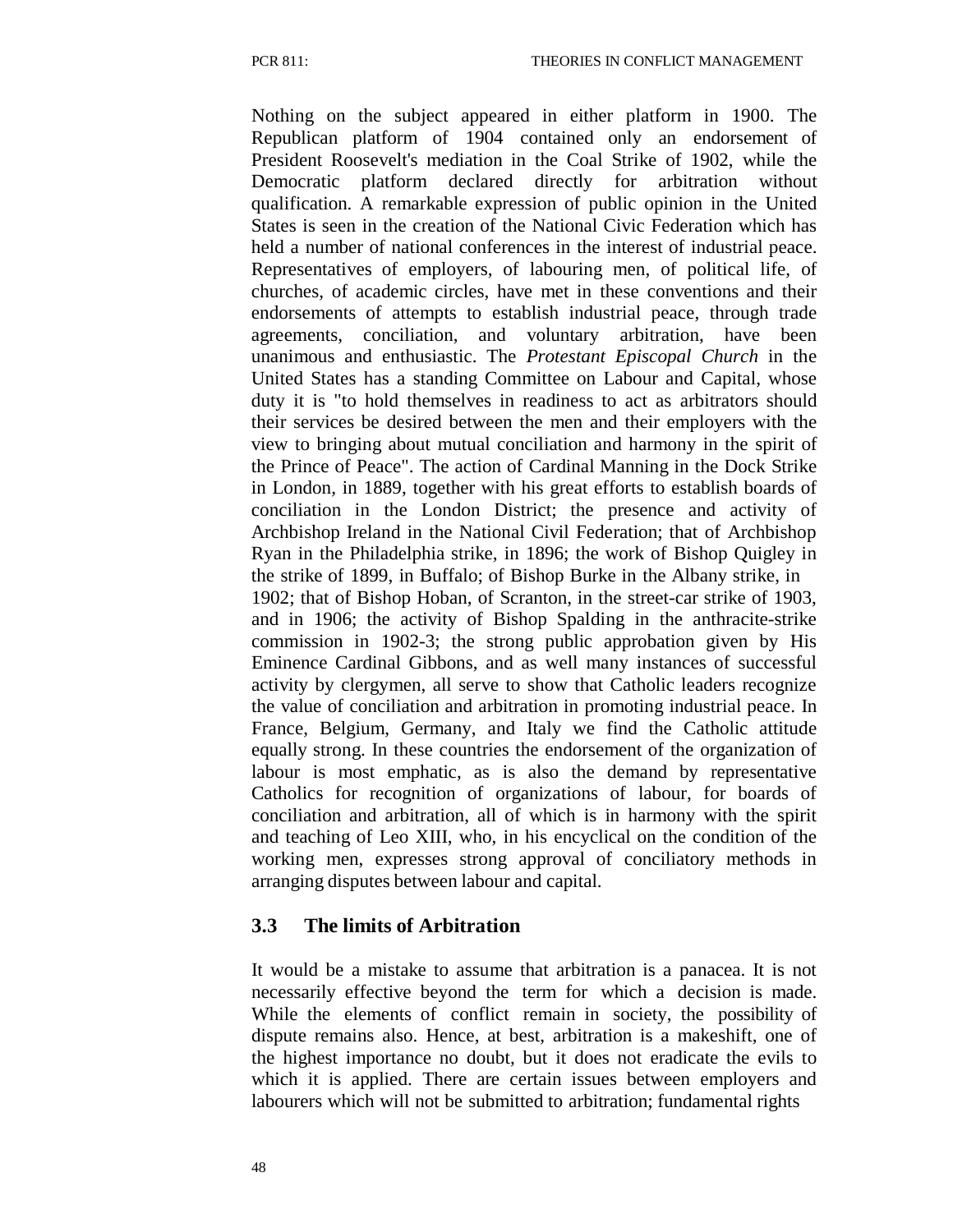claimed by each party and held to be beyond the realm of dispute. Thus, for instance, the labour union will not submit to arbitration the question of the right of the labourer to join a union or the right of the union to represent its members. On the other hand, the employer would not submit to arbitration, his right to manage his own business. The Industrial Commission remarks: "Whether it is as wise ordinarily to submit general questions to arbitration as questions of interpretation is perhaps doubtful. It is certainly the case that minor questions are more often arbitrated than those of great importance involving general conditions of future labour."

### **4.0 CONCLUSIONS**

Arbitration in a general sense is a method of arranging differences between two parties by referring them to the judgment of a disinterested outsider whose decision the parties to a dispute agree in advance to, accept as in some way binding. The whole process of arbitration involves the reference of issues to an outside party, investigation, decision, acceptance or enforcement of it. The condition which invites arbitration is one wherein a number of persons of equal, or nearly equal power, disagree obstinately concerning a right, privilege, or duty, and refuse to come to terms themselves. The underlying assumptions are that the sense of fairness is dulled in the opponents by advocacy of selfinterest, and by obstinacy, and that the judgment of a capable disinterested third party will more nearly approximate justice and equity. The motive which prompts appeal to arbitration is found finally in society's desire to eliminate force as a sanction of right, and to introduce effectively the principles of the ethical order into the settlement of disputes among its members. Courts, rules of law and procedure have as purpose the protection of order and justice by compelling men to settle vital differences in a peaceful manner.

In the mean time, society must always trust the common sense, honour, and conscience of men to arrange peacefully the differences which arise in everyday life. When, however, differences of actual or possible grave social consequences arise, wherein high principles or great interests are involved, and the parties in themselves, fail to agree, society attempts to secure order, by creating institutions to decide the situation according to predetermined rules of law. The movement to introduce arbitration in the settlement of disputes between labourers and employers is an effort in society to lift such conflicts from the plane of brute force to the level of the ethical order; to provide a rational method of settling such disputes as fail to be resolved by other peaceful means.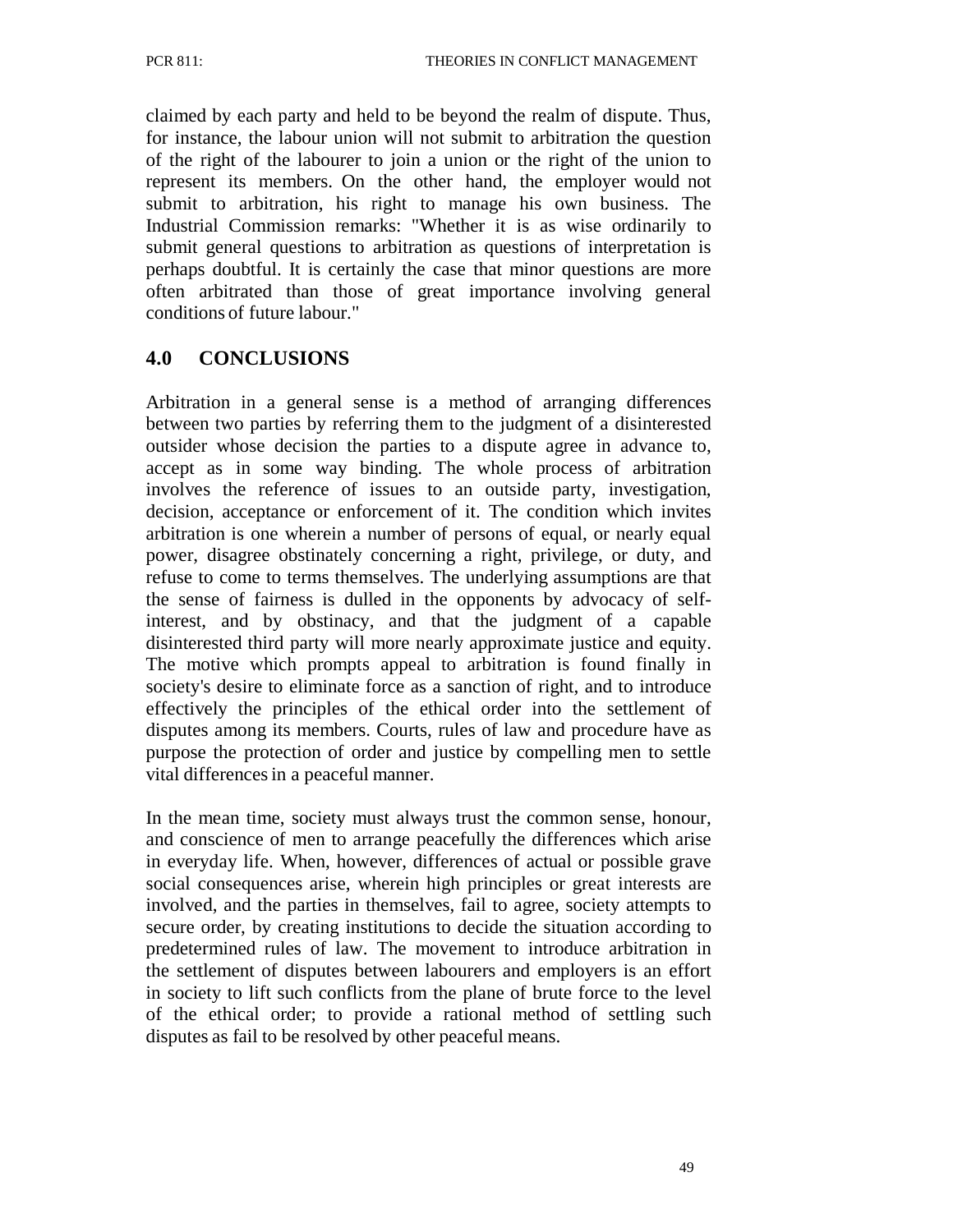### **5.0 SUMMARY**

In this unit, we examined arbitration as an element of conflict management, explored its history, meaning, process, challenges, use and its limitations.

### **6.0 TUTOR MARKED ASSIGNMENT (TMAS)**

- i) What is arbitration?
- ii) What are the limits of arbitration?
- iii) Outline and discuss the various types of arbitration.
- iv) Elaborate on the various elements of the arbitration process

### **7.0 REFERENCES/FURTHER READINGS**

- United Nations, (1992) Handbook on the Peaceful Settlement of Disputes, UN, New York.
- William L. Ury, Jeanne M. Brett and Stephen B. Goldberg (1988). *Getting Disputes Resolved*, Jossey-Bass.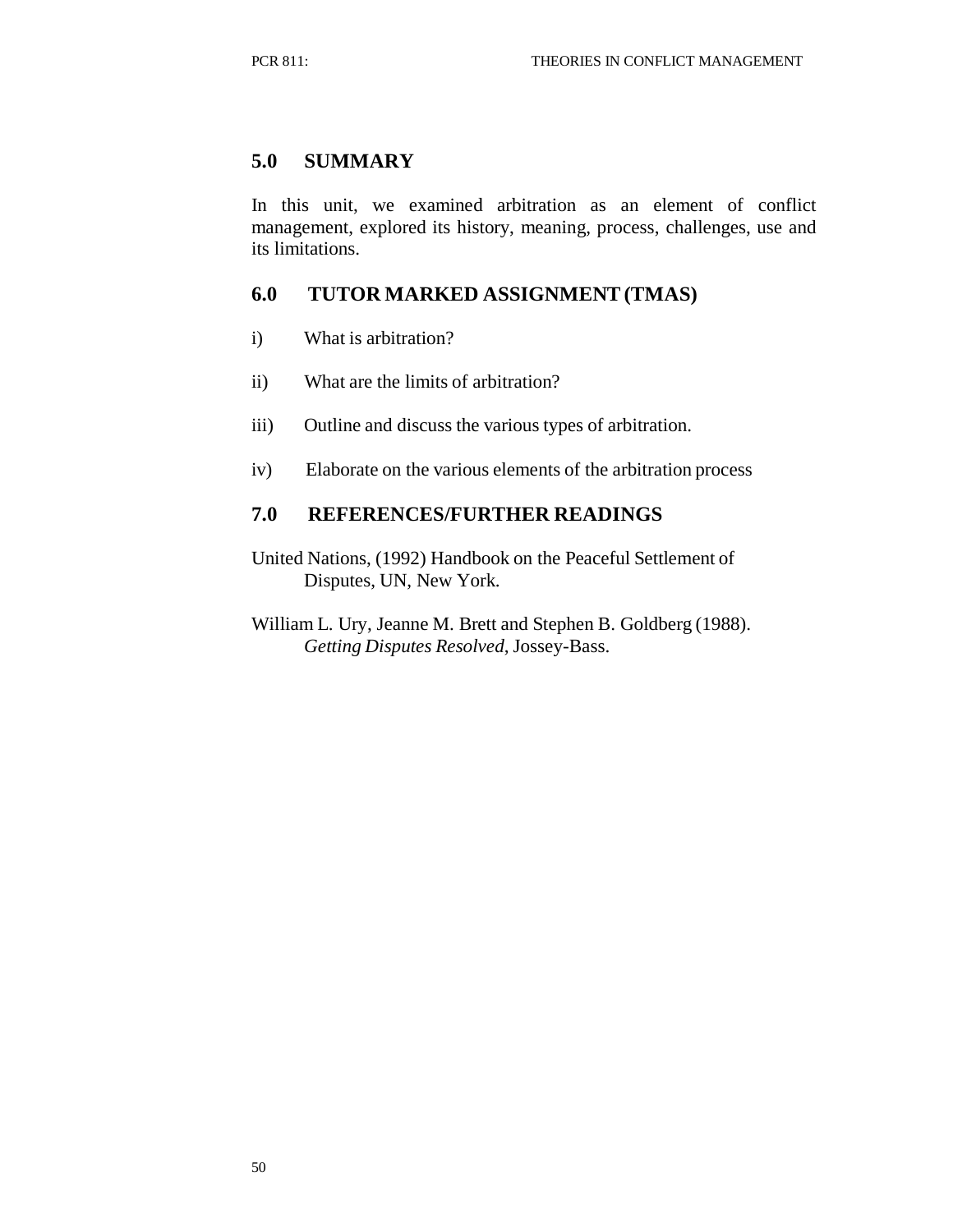# **UNIT 5 AFRICAN TRADITIONAL CONFLICT MANAGEMENT**

### **Table of Contents**

- 1.0 Introduction
- 2.0 Objectives
- 3.0 Main Content
- 3.1 Case Studies of African approaches to Conflict Management
	- 3.1.1 African traditional methods in Kenya
	- 3.1.2 Peace Concepts and Symbols
	- 3.1.3 African traditional methods in Rwanda
- 4.0 Conclusion
- 5.0 Summary
- 6.0 Tutor-Marked Assignment
- 7.0 References/Further Readings

## **1.0 INTRODUCTION**

There is a variety of African Traditional Methods of dispute management. This explores some these various traditional approaches to conflict resolutions that are consideration the unique African Culture. The major point about conflict management in Africa is the emphasis on resolving of conflicts amicably through elders, traditional leaders, healing and reconciliation rituals. Thus, in contemporary traditional African conflict management practices the following key players can be identified: religious leaders, the Police and the armed forces, policy makers, the government and those involved in making modern law, the youth, especially those involved in cattle rustling and the rest of the community.

## **2.0 OBJECTIVES**

After reading this unit you should be able to;

- i. Highlight the various conflict management approaches in Africa before colonialism;
- ii. Highlight the values that distinguish African conflict management approaches,
- iii. Describe traditional conflict management approaches;
- iv. Explain the relevance of traditional conflict management approaches to the challenges of conflict in the contemporary world.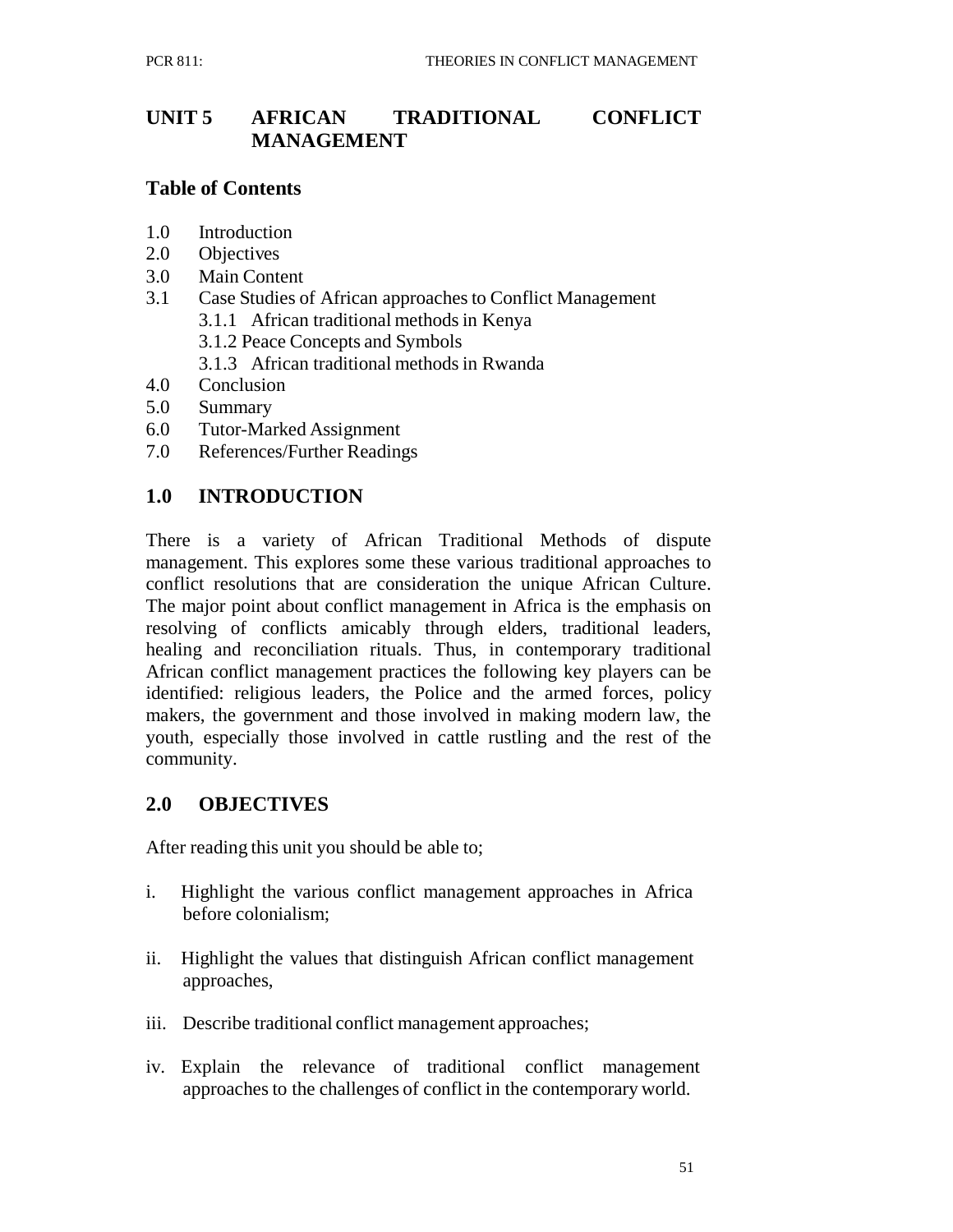# **3.0 MAIN CONTENT**

### **3.1 Case Studies of African Approaches**

Below are samples of African methods as presented by some scholars.

### **3.1.1 African Traditional Methods In Kenya:**

### **A Case Study Of The Pokot And Maasai Peace Building Cultures** *Presented by Dr. Somjee Sultan from Peace Museums, Kenya.*

The Maasai and Pokot are two ethnic groups that have been involved in ethnic clashes for over a decade. Both groups come from a Nilotic background, with territories that stretch over the political boundaries of East Africa.

Reconciliation among the two ethnic groups is not usually a one time event, like the signing of a peace accord after battle, it occurs in series, building on and affirming peace symbols with rituals related to the community's experiences and memories handed over from past generations.

## **3.1.2 Peace Concepts and Symbols**

Peace concepts and symbols are used in this process of reconciliation. *Osotua* - The Maasai word for Peace *Osotua* and it means a gift out of relationship. The Maasai refer to the umbilical cord as *Osotua* for it symbolizes the first relationship, which is between the mother and her child. At birth the umbilical cord is cut reluctantly by taking the knife three times in a mock cutting motion and then stopped because all relationships are sacred and they may not be severed.

Then finally, grass is tied on either side of umbilical cord so that the mother and child may separate and continue to have a good relationship and hence separate in peace. Today grass is a symbol of peace among the Maasai and several other groups, and is carried to demonstrate peace during war and times of ethnic tensions. Grass mediates a relationship when individuals or groups live separately but in respect of each other's separateness as everyone else does after separating from the womb. This is a symbol of humanity that all people share irrespective of their ethnic loyalty.

*Grass -* This is another symbol used by the Maasai and other groups like the Kalenjin to demonstrate peace in war times and ethnic tensions. Whenever there is a fight and a Maasai picks up grass, the fighting stops because they believe they all come from one womb, one mother and the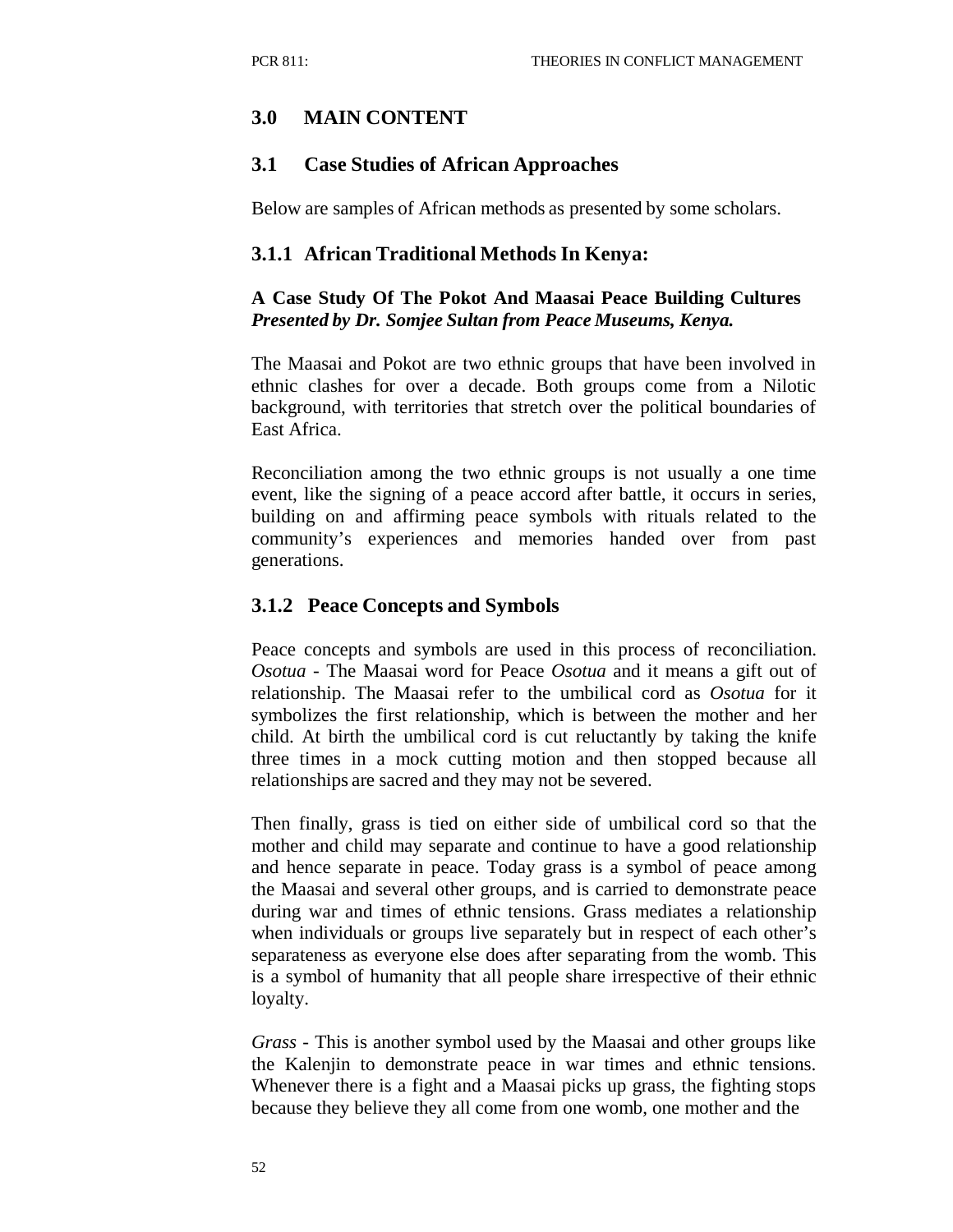one relationship. To the Kalenjin grass is pasture and pasture is milk for cows. So grass is a life-sustaining element.

*Leketio -* Among the Pokot is a pregnancy belt called *Leketio*, which supports pregnancy hence life. This belt is studded with cowrie shells. When the Pokot are fighting and a mother removes her pregnancy belt and puts it between the men, the fighting must be stopped. She does not have to be the biological mother for in this community, a mother is a mother of the community. It is the same among the 18 Kalenjin groups.

The Maasai word for *Osotua* is also the word for beauty. They believe that where there is no beauty there is no peace. For the Pokot the word is "*Pichio*" which also means beauty. Beauty follows peace. Where there is peace, there is beauty.

*Ol Donyio* Mount Kenya is a mountain of peace because it is a mountain of Keri - beauty. Amongst the Maasai it is referred to as "*Ol Donyio Keri*" because the white glaciers contrast with the dark valleys, forming one sacred mountain. This contrast reflects the contrast in human society. The Maasai accept and follow the philosophy of *Osotua*, which is not only harmony, but also harmony brought by living with contrast or differences. Thus they say, "*In disorder, there is order".*

This appears again in the discipline of making ornaments. They make 150 different types of ornaments following six aesthetic systems that are based on the understanding of the philosophy of peace. These then relate to other environmental symbols like trees. Trees are still living symbols of peace-making in this part of Africa.

*Oloip -* When the Maasai are making peace they sit under a shade of a particular tree. This shade is referred to as "*oloip*". But before they sit, each one of them has to drop all the weapons that he is carrying and then proceed under the tree to begin the negotiations.

When there has been a murder in the clan or within a group, the Maasai meet under a dead tree where there is no "*oloip*" because they are discussing something very grave. These are some of the different examples of a *culture of peace* that still exists today in resolving conflict. Very often ethnic groups that are neighbours to each other, use similar symbols. Peace is a holistic issue, a heritage within different groups in society.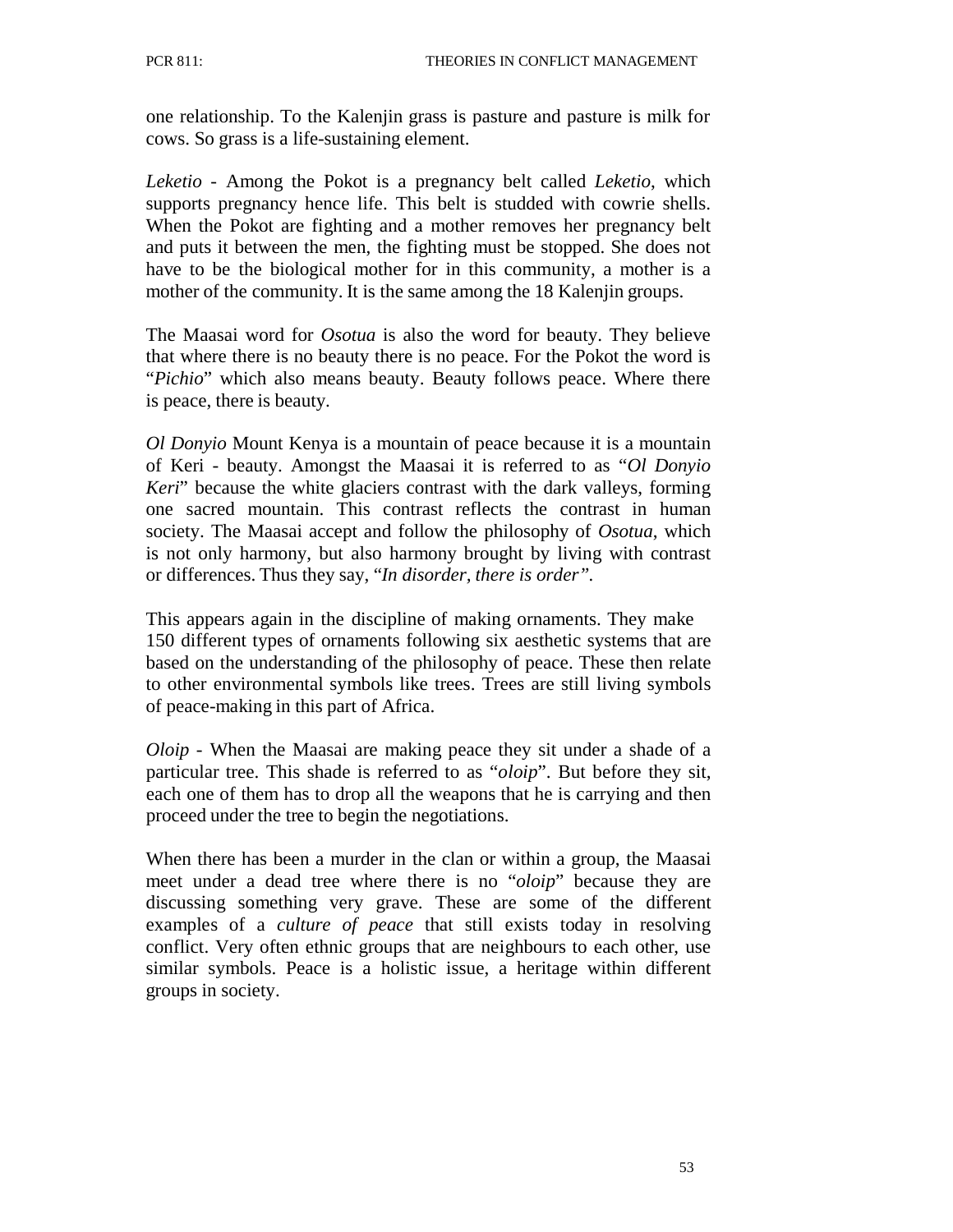#### **3.1.3 African Traditional Methods in Rwanda:**

#### **A Case Study Of The** *Agacaca* **Method Of Conflict Resolution Amongst The Banyarwanda. B***y Dr. Ephraim Kamuhangire, Commissioner of Antiques and the Uganda Museum.*

For external forces sometimes misconstrue the reasons of the conflict and at times politicise or aggravate it to higher proportions than the real reasons for that conflict.

Today, the government of Rwanda has adopted *agacaca* to deal with some of the 1994 genocide cases rather than resorting to the international or Arusha tribunals.

*Agacaca -* Is a traditional mechanism of conflict resolution amongst the Banyarwanda. This method is used to resolve conflict at the grassroots level through dialogue. It is an intricate system of custom, tradition, norm and usage.

*Urucaca* - The word *Agacaca* comes from another word"*Urucaca*" which is a type of grass that is commonly found in various parts of Rwanda, Burundi, Western Uganda and Northern Tanzania. In Western Uganda this grass is referred to as *"Orucwamba".*

Many African homes are clusters of clan and family enclosures and when such a cluster is well established, an evergreen grass, which is the *Urucaca,* grows around the home, especially in front of the home.

#### **4.0 CONCLUSION**

When there is a problem within the clan family or the neighbourhood, the elders gather at the site in front of the home and each party is then asked to present its case. The problem has to be solved amicably to the satisfaction of the parties involved and the culprit, buys a pot of local brew for the elders. This culprit is later fined or reprimanded by the elders.

The significance of such a dialogue of conflict resolution is that: It is safe and better for conflicting parties to resolve their differences as soon as the problem arises without going out of the inter-family or inter-clan confines which would otherwise require the intervention of external forces.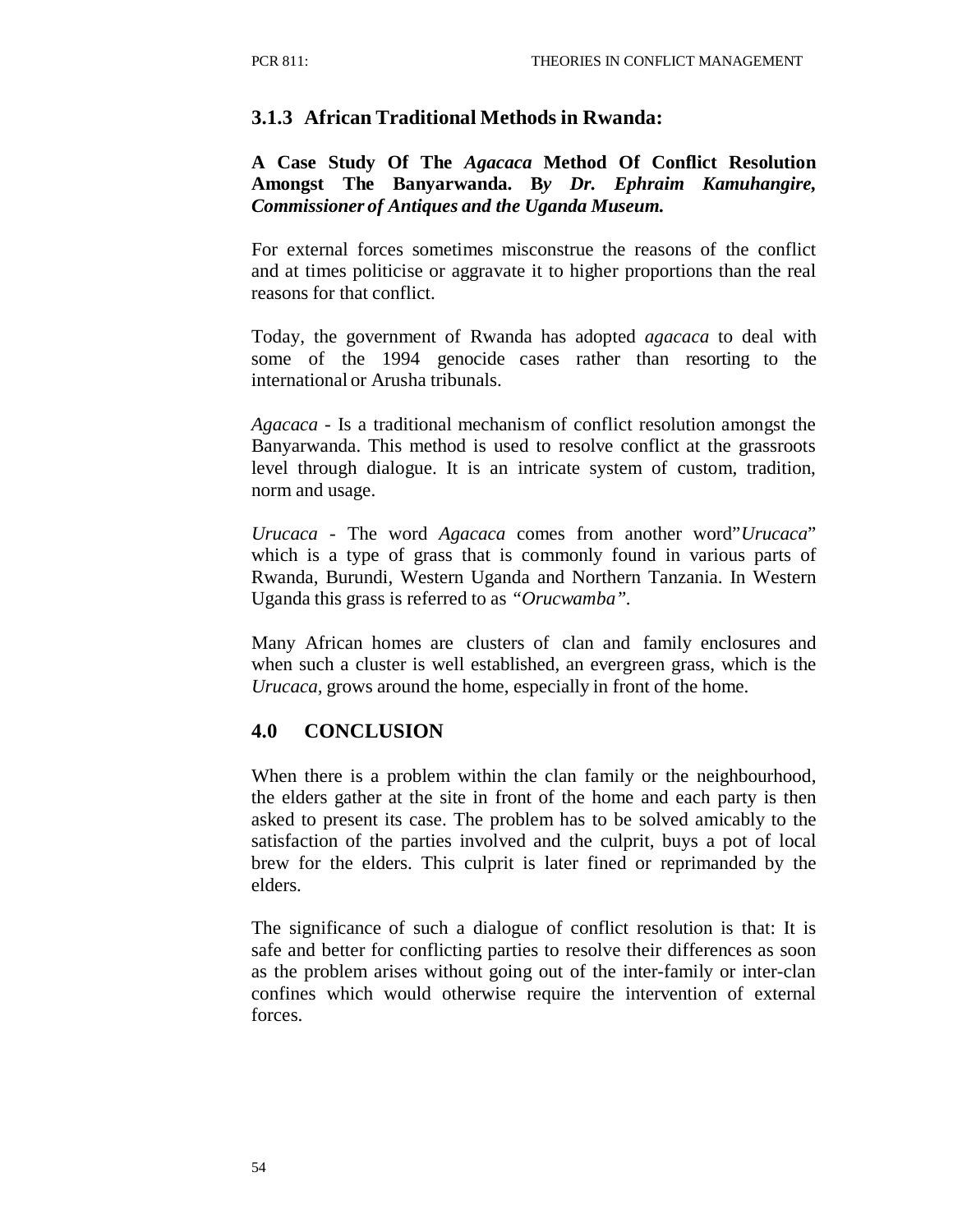## **5.0 SUMMARY**

In this unit we have examined the role of African traditional approaches to resolving conflict situations in the contemporary world. Some case studies were also discussed.

## **6.0 TUTOR MARKED ASSIGNMENT (TMAS)**

- i) To what extent is traditional Media like song, drama and dance used in solving conflict?
- ii) Describe a traditional method of conflict resolution in your community of descent.
- iii) What role do symbols play in traditional conflict management?
- iv) How do we relate African traditional methods with the society today?
- v) African cultures used to counsel and resolve conflict peacefully. Discuss using a case study.

## **7.0 REFERENCES/FURTHER READINGS**

For Nigerian Case studies see:

- Nwolise, O.B.C. (2004). 'Traditional Approaches to Conflict Resolution Among the Igbo People of Nigeria: Reinforcing the Need for Africa to Rediscover its Roots'. In *Amani: Journal of African Peace.* 1(1):59-80.
- Oguntomisin, G.O. (2004). 'War Prevention and Peacemaking in Precolonial Yoruba land, South – Western Nigeria'. In *Amani: Journal of African Peace.* 1(1):81-91.
- Smith, Robert (1976). *Warfare and Diplomacy in Pre-colonial West Africa* (2<sup>nd</sup> ed.). Madison: The University of Wisconsin Press.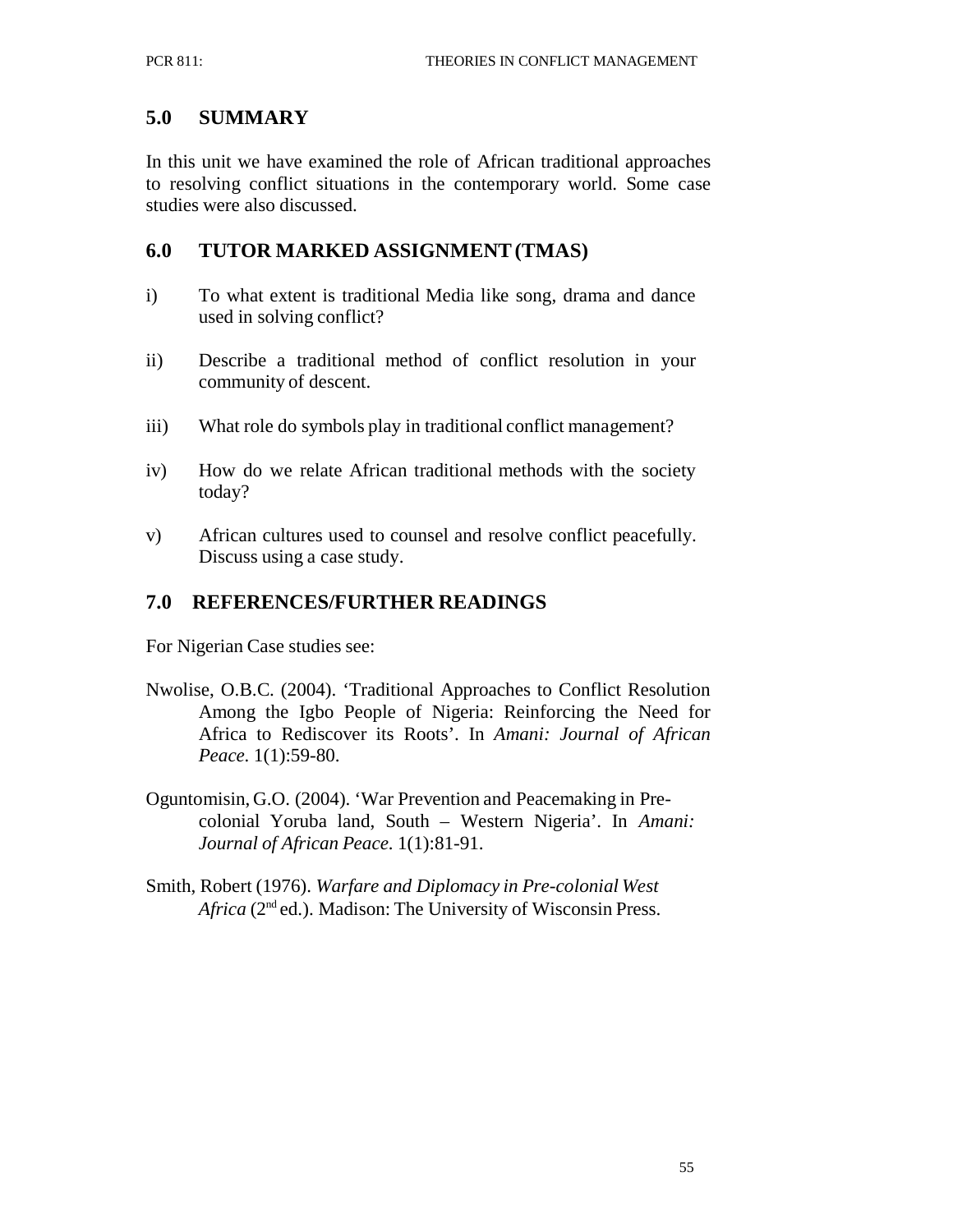#### **MODULE 3**

#### **STRATEGIES OF PEACE BUILDING**

| <b>Conflict Transformation</b><br>Unit 1 |
|------------------------------------------|
|------------------------------------------|

- Unit 2 Peace Building and Early Warning System
- Unit 3 Peacemaking and Peacekeeping
- Unit 4 Disarmament and Arms Control
- Unit 5 Preventive and Multi-track Diplomacy

#### **UNIT 1 CONFLICT TRANSFORMATION**

#### **Table of Contents**

- 1.0 Introduction
- 2.0 Objectives
- 3.0 Main Content
- 3.1 Conflict Transformation
- 3.2 Forms of Conflict Transformation
	- 3.2.1 Actor Transformation
	- 3.2.2 Issue Transformation
	- 3.2.3 Rule Transformation
	- 3.2.4 Structural Transformation
- 4.0 Conclusion
- 5.0 Summary
- 6.0 Tutor-Marked Assignment
- 7.0 References/Further Readings

#### **1.0 INTRODUCTION**

A number of conflict theorists and practitioners, including John Paul Lederach, advocate the pursuit of "conflict transformation," as opposed to "conflict resolution" or "conflict management." Conflict transformation is different from the other two, Lederach asserts, because it reflects a better understanding of the nature of conflict itself. "Conflict resolution" implies that conflict is bad--hence something that should be ended. It also assumes that conflict is a short term phenomenon that can be "resolved" permanently through mediation or other intervention processes. "Conflict management" correctly assumes that conflicts are long term processes that often cannot be quickly resolved, but the notion of "management" suggests that people can be directed or controlled as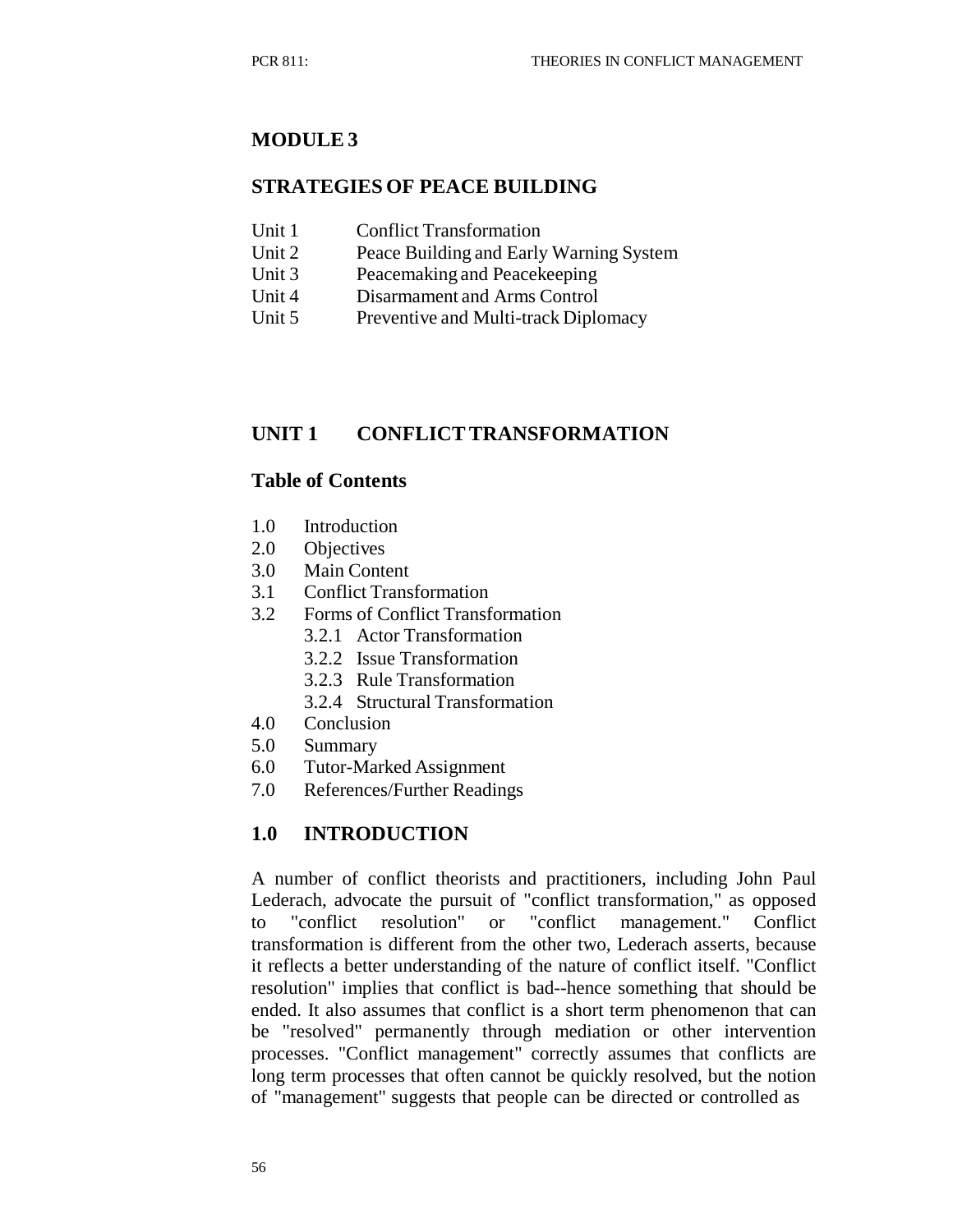though they were physical objects. In addition, the notion of management suggests that the goal is the reduction or control of volatility more than dealing with the real source of the problem.

## **2.0 OBJECTIVES**

After reading this unit, you should be able to:

- i. Identify positive and forward aspects of conflict management;
- ii. Explain these concepts, and describe their usage in conflict management; and
- iii. Apply aspects of it in day to day interaction with peers and within conflict prone situations.

## **3.0 MAIN CONTENT**

#### **3.1 Conflict Transformation**

Conflict transformation, as described by Lederach, does not suggest that we simply eliminate or control conflict, but rather recognize and work with its "dialectic nature." By this he means that social conflict is naturally created by humans who are involved in relationships, yet once it occurs, it changes (i.e., transforms) the events, people, and relationships that created the initial conflict. Thus, the cause-and-effect relationship goes both ways--from the people and the relationships to the conflict and back to the people and relationships. In this sense, "conflict transformation" is a term that describes a natural occurrence. Conflicts change relationships in predictable ways, altering communication patters and patterns of social organization, altering images of the self and of the other.

Conflict transformation is also a prescriptive concept. It suggests that left alone, conflict can have destructive consequences. However, the consequences can be modified or transformed so that self-images, relationships, and social structures improve as a result of conflict instead of being harmed by it. Usually this involves transforming perceptions of issues, actions, and other people or groups. Since conflict usually transforms perceptions by accentuating the differences between people and positions, effective conflict transformation can work to improve mutual understanding. Even when people's interests, values, and needs are different, even non-reconcilable, progress has been made so that each group gains a relatively accurate understanding of each other.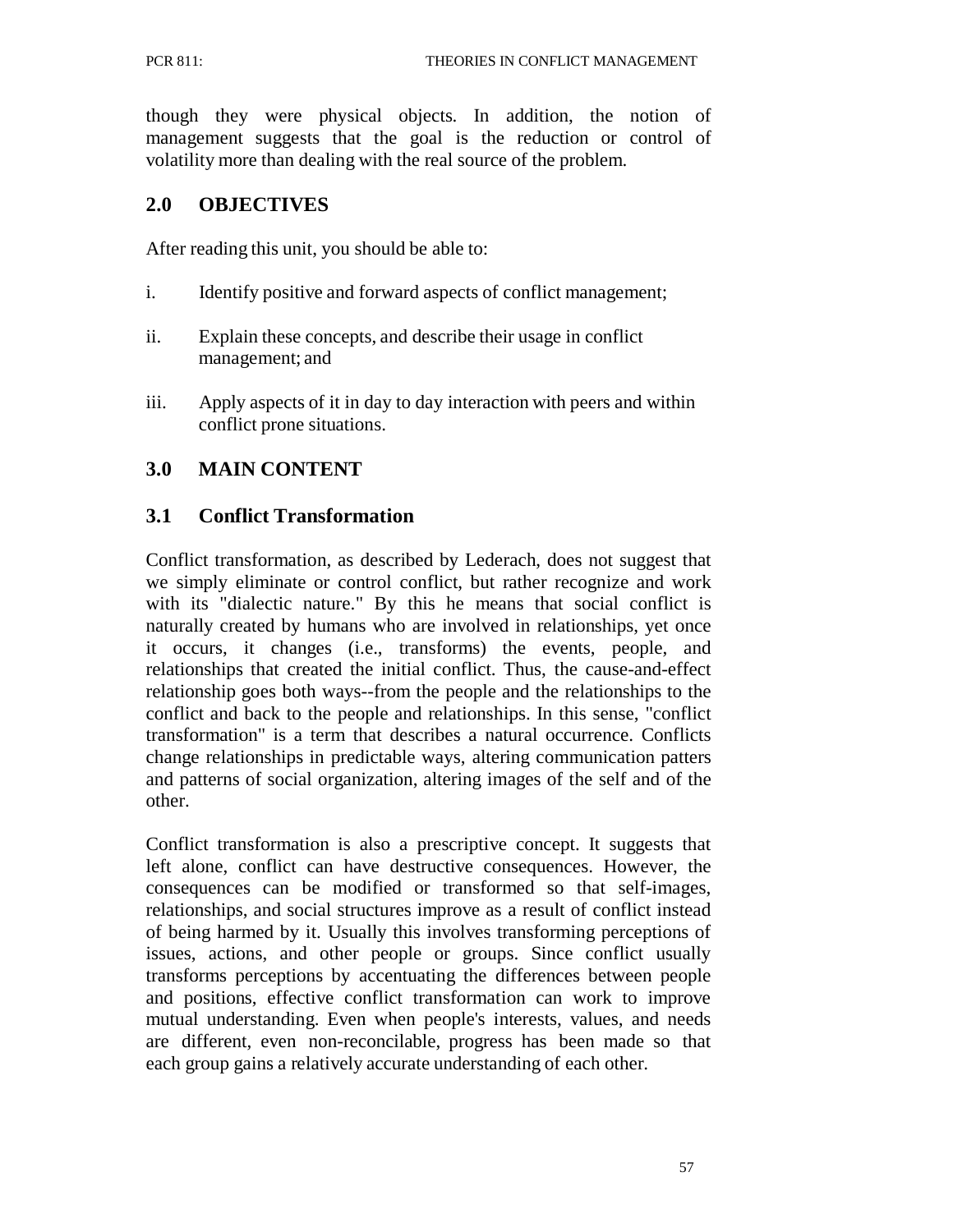Transformation also involves transforming the way conflict is expressed. It may be expressed competitively, aggressively, or violently, or it may be expressed through nonviolent advocacy, conciliation, or attempted cooperation. Unlike many conflict theorists and activists, who perceive mediation and advocacy as being in opposition to each other, Lederach sees advocacy and mediation as being different stages of the conflict transformation process. Activism is important in early stages of a conflict to raise people's awareness of an issue. Thus activism uses nonviolent advocacy to escalate and confront the conflict. Once awareness and concern is generated, then mediation can be used to transform the expression of conflict from "mutually destructive modes toward dialogue and interdependence." (Lederach, 1989 p. 14)

Such transformation, Lederach suggests, must take place at both the personal and the systemic level. At the personal level, conflict transformation involves the pursuit of awareness, growth, and commitment to change which may occur through the recognition of fear, anger, grief, and bitterness. These emotions must be outwardly acknowledged and dealt with in order for effective conflict transformation to occur.

Peacemaking also involves systemic transformation--the process of increasing justice and equality in the social system as a whole. This may involve the elimination of oppression, improved sharing of resources, and the non-violent resolution of conflict between groups of people. Each of these actions reinforces the other. In other words, transformation of personal relationships facilitates the transformation of social systems and systemic changes facilitate personal transformation. Key to both kinds of transformation are truth, justice, and mercy, as well as empowerment and interdependence. These concepts are frequently seen as being in opposition to each other; however, they must come together for reconciliation or "peace" to occur, Lederach asserts.

## **3.2 Forms of Conflict Transformation**

According to Institute for Democracy in South Africa's (IDASA) "Toolkit on Peace Practice in Nigeria" (2004:2-26), transforming conflict requires a concerted effort at removing all the root causes of conflict, and moving the process to social change. It is a healing process that helps conflicting parties to put the past behind them and forge new relationships of harmony and cooperation. Conflict transformation addresses the wider social and political sources of a conflict and seeks to transform the negative energy of war into positive social and political change. Conflict transformation, therefore, is the most thorough and farreaching strategies for bringing about sustainable positive peace in a conflict situation, to avoid a relapse into conflict or what experts call "return wars".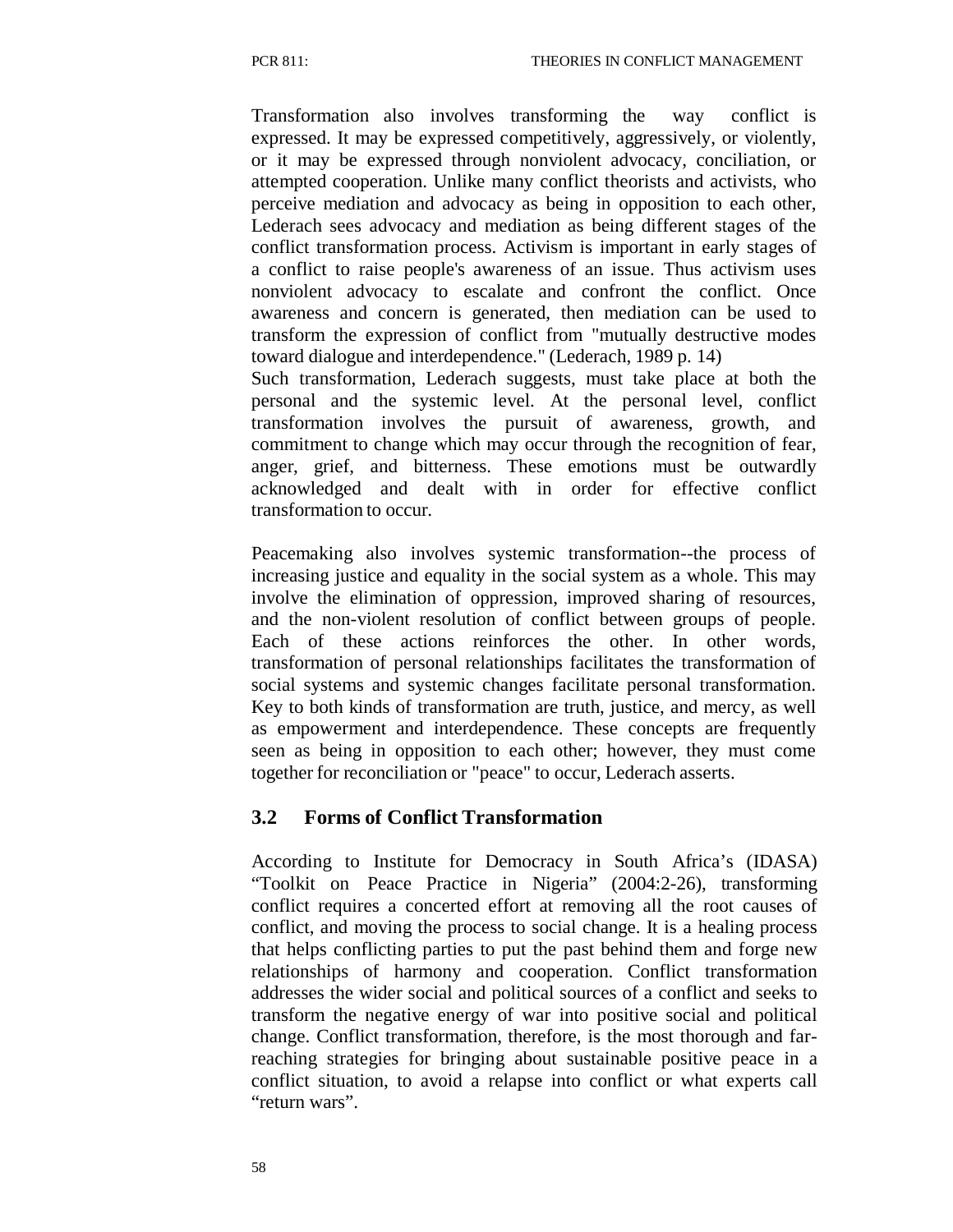Conflict transformation theory assumes that conflict is caused by real problems of inequality and injustice expressed by competing social, cultural and economic frameworks. The goals of work based on conflict formation theory are:

- i. To change structure and frameworks that cause inequality and injustice, including economic redistribution;
- ii. To improve longer-term relationships and attitudes among the conflicting parties;
- iii. To develop processes and systems that promotes empowerment, justice, peace, forgiveness, reconciliation, recognition etc.

Spencer and Spencer, l(1995:163-164) recommend that conflict transformation can take the following forms;

## **3.2.1 Actor transformation:**

International changes in major conflict parties, or the emergence and recognition of new actors;

## **3.2.2 Issue transformation:**

A change in the political agenda of the conflict, downplaying the importance of original conflict issues and emphasizing shared concern for new issues;

## **3.2.3 Rule transformation:**

A re-definition of the norms, actors are expected to observed when dealing with each other;

# **3.2.4 Structural transformation:**

This refers to profound changes relating to the entire structure of interactor relations. Conflict transformation is therefore an integrative approach to conflict resolution, it involves a re-definition of the relationship between the conflict parties through which opportunities are opened and new compensation arrangements are introduced. This can create a framework based on a positive-Sum, rather than a Zero –sum agreement. New cooperative arrangements are initiated in which the previously disputed issues become less or no longer relevant, and other issues or values become more relevant to all parties to the conflict, Schmid, (2000:30).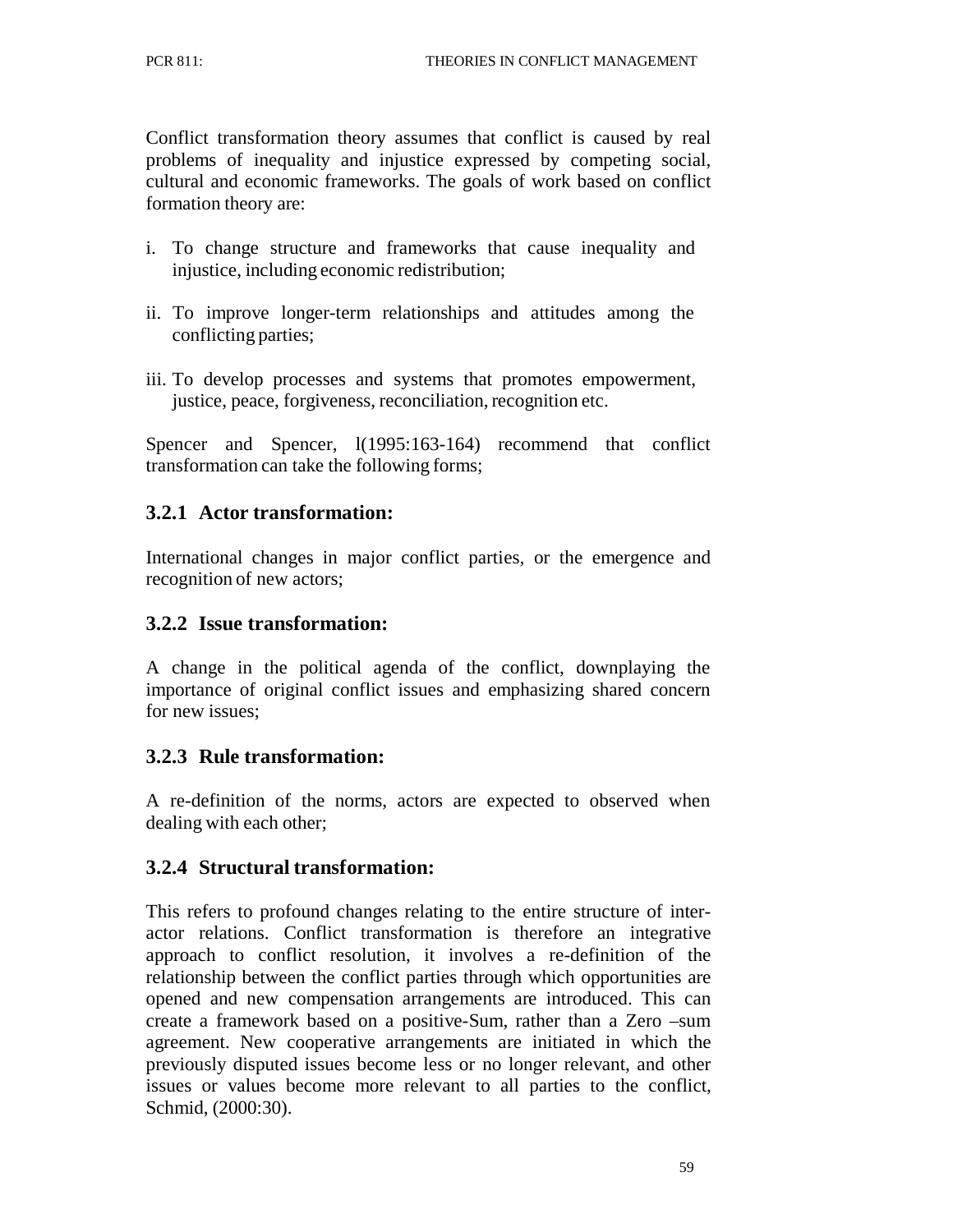#### **4.0 CONCLUSION**

The issues that fall under the heading of peace processes and conflict transformation could also be labelled peace-building. To some extent, conflict transformation – like the issue that it seeks to replace, namely, deep-rooted conflict – assumes a commitment to a process of building and sustaining peace over an extensive period of time. To that extent, there is a sense that peace-building, per se, is regarded from a shorterterm perspective that is perhaps, a bit more mechanistic.

Peace processes and conflict transformation normally are viewed in the context of confidence-building measures, reconstruction of civil society and re-building of communities. How this actually is to be done is an issue that has triggered considerable debate.

After reviewing means of dealing with conflict in multi-ethnic societies (e.g., partition, succession, power-sharing), Lijphart, for example, opts totally for power-sharing as the only choice for creating enduring peace. Lembarch argues, however, that the reason power sharing works is because of certain cultural differences, including acculturated attitudes towards compromise, and McRae concludes that power-sharing does not work in situations of intractable conflict.

The conclusion that one should draw from such debates is not their own intractability, but rather the fact that an array of practical variables are being drawn into the debate which could result in very useful typologies of appropriate peace processes and preferred outcomes.

#### **5.0 SUMMARY**

In this unit we have examined the various types of conflict transformation, and their classification according to the concepts of conflict transformation, peace building, and early warning systems.

#### **6.0 TUTOR MARKED ASSIGNMENT (TMAS)**

- i) What is conflict transformation?
- ii) Sketch the debate on conflict management vs conflict transformation
- iii) What forms can transform take in conflict situations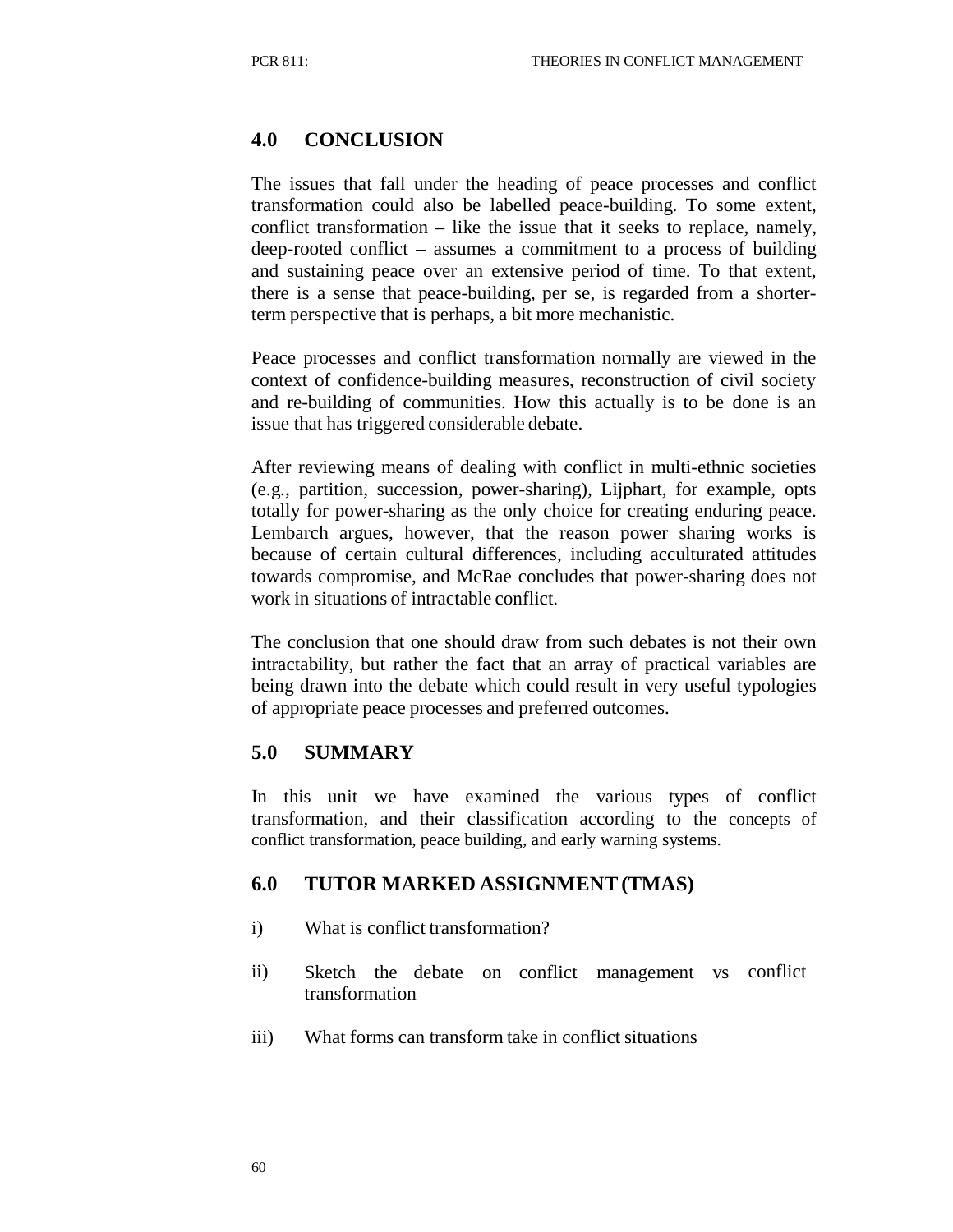#### **7.0 REFERENCES/FURTHER READINGS**

- Adam Curle, (1995) *Another Way: Positive response to contemporary violence*, (Oxford: Jon Carpenter Publishing.
- Diamond, L. and J. Macdonald, (1996). *Multi-track Diplomacy: A Systems Approach to Peace.* (3<sup>rd</sup> Ed.) Connecticut: Kumarian Press Inc.
- Institute for Democracy in South Africa (IDASA) (2004). *Peace Practice in Nigeria: A Toolkit* (Books 1, 2&3). Abuja: Institute for Democracy in South Africa (IDASA).
- Rapaport, A., (1989).*The Origins of Violence: Approaches to the Study of Conflict*, New York: Paragon House.
- Schmid, A.P, (2000) Thesaurus and Glossary of Early Warning and Conflict Prevention Terms. London: Forum on Early Warning and Early Response.
- Vayrynen, R., (1991) *New Directions in Conflict Theory: Conflict Resolution and Conflict Transformation.* London: Sage Publications.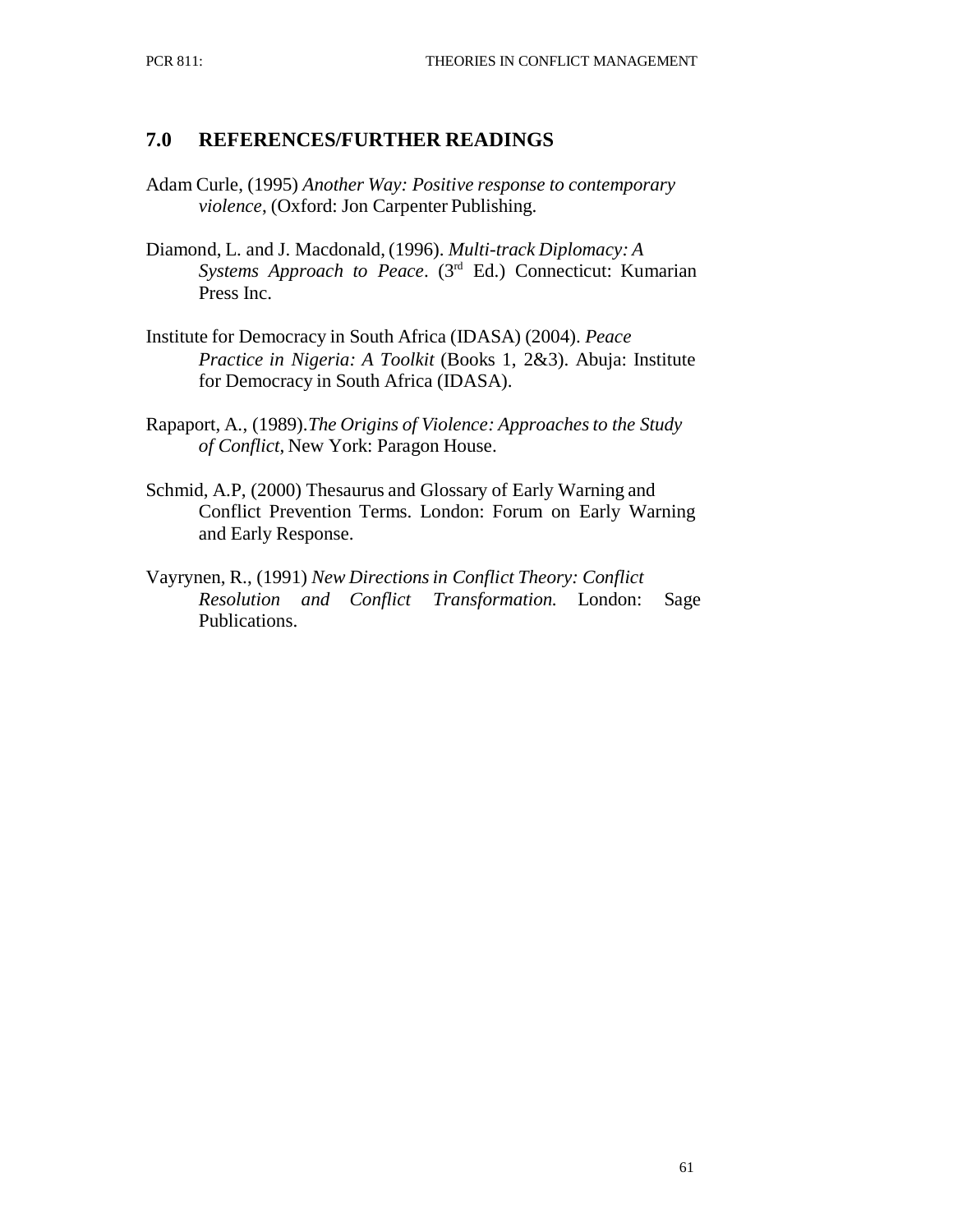## **UNIT 2 PEACE-BUILDING AND EARLY WARNING SYSTEM**

#### **Table of Contents**

- 1.0 Introduction
- 2.0 Objectives
- 3.0 Main Content
- 3.1 Peace Building and Early Warning Systems (EWS)
- 3.2 Peace Building Strategies
	- 3.2.1 Promoting Interaction (Contact Hypothesis)
	- 3.2.2 Contact with Forgiveness
	- 3.2.3 Contact with Super-ordinate Goals
	- 3.2.4 Achieving Economic Development
	- 3.2.5 Contact with Confidence Building
	- 3.2.6 Contact with Education
	- 3.2.7 Early Warning Systems for Peace Building
- 4.0 Conclusion
- 5.0 Summary
- 6.0 Tutor-Marked Assignment
- 7.0 References/Further Readings

## **1.0 INTRODUCTION**

Peace–building, as concept, gained popularity in the recent times through the widely cited publication of Boutros Ghali (1992:11) former UN Secretary-General entitled: **An Agenda for Peace.** He defines "post-conflict Peace-building" as "action to identify and support structures which will tend to strengthen and solidify peace in order to avoid a relapse into conflict". International Alert (1995) cited in Albert (2001:131) Considers peace-building to be "the employment of measures to consolidate peaceful relations and create an environment, which deters the emergence or escalation of tensions which may lead to conflict".

## **2.0 OBJECTIVES**

After reading this unit you should be able to:

- i) Explain peace-building and early warning systems as important dimensions of conflict management; and
- ii) Describe the various strategies of peace-building and importance of early warning systems.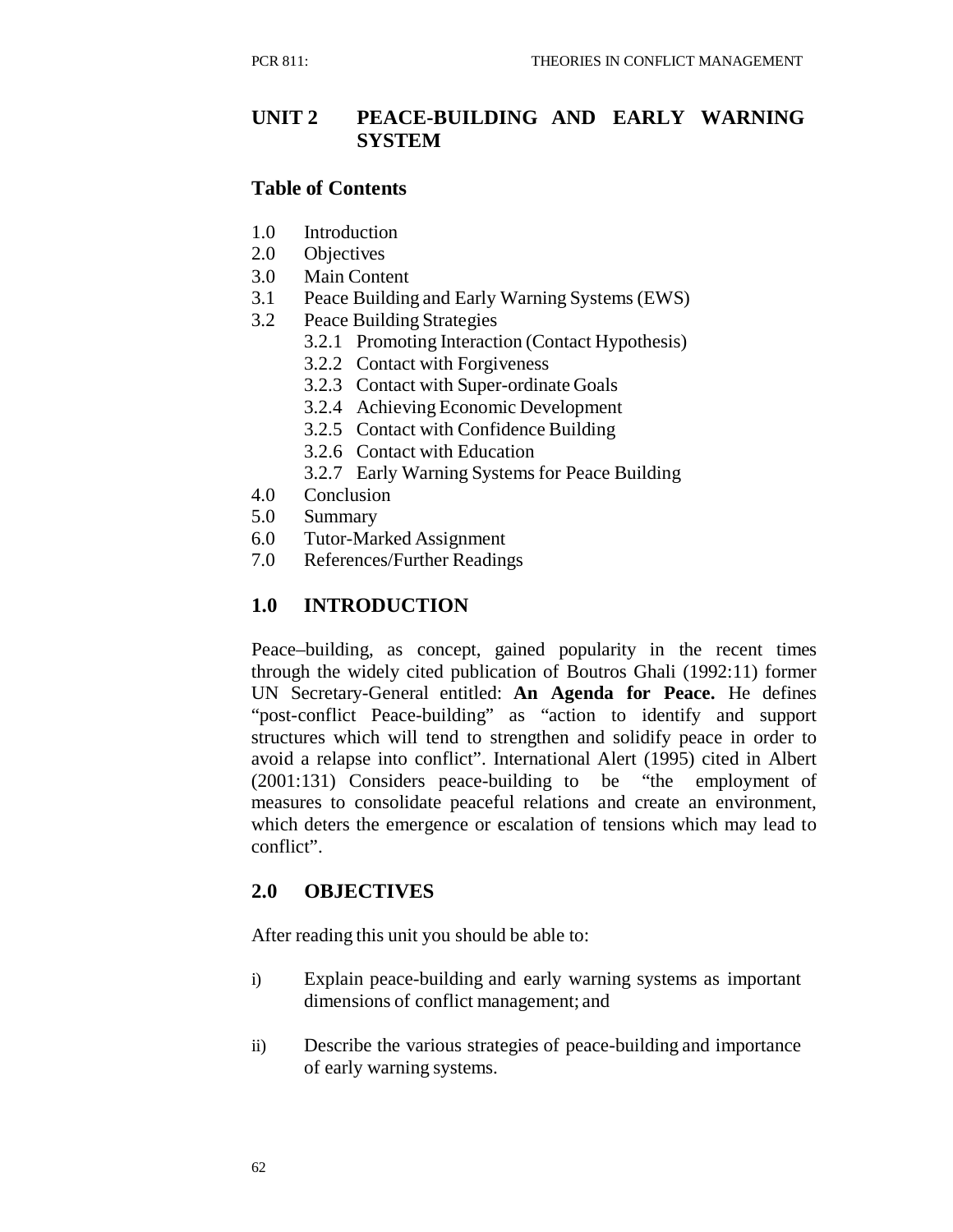# **3.0 MAIN CONTENT**

## **3.1 Peace-Building and EWS**

To the British Army (1997:2) cited in (Albert 2001:131) peace –building includes:

> Action which support political, economic, social and military measures and structures aiming to strengthen and solidity political settlements in order to redress the causes of conflict. These include mechanism to identify and support structures that tend to consolidate peace, advance a sense of confidence and well-being and support economic reconstruction.

In 1995, Boutros Boutrous- Ghali came up with the concept of "Preconflict peace-building". This was because in 1995 he used the concept of "peace-building" to refer exclusively to military and civilian postconflict support for forestalling future eruptions by strengthening structures necessary for promoting sustainable peace and post-war reconstruction. He describes "Pre-conflict peace-building" as activities including "(de) militarization, the control of small arms, institutional reform, improved police and judicial systems, the monitoring of human rights, electoral reform and social and economic development" Bertrand, (1997:34).

Peace-building, therefore, means undertaking programmes designed to address the causes of conflict and the grievances of the past and to promote long-term stability and justice. Peace-building and conflict transformation can therefore be seen as back-and-forth concepts. Conflict transformation is part of peace-building but peace-building essentially involves more enduring and sustained activities that take longer period to accomplish.

# **3.2 Peace-Building Strategies**

# **3.2.1 Promoting Interaction (Contact Hypothesis)**

The contact hypothesis is the "belief that interaction between individuals belonging to different groups will reduce ethnic prejudice and intergroup tension". Interaction can come through trade, business, trade unions, professional meetings, sports and the like. However, research shows that contact only improves attitudes when that contact is intimate, pleasant, between equals, socially supported, and in pursuit of common goals. Absent those conditions, increased contact may lead to increased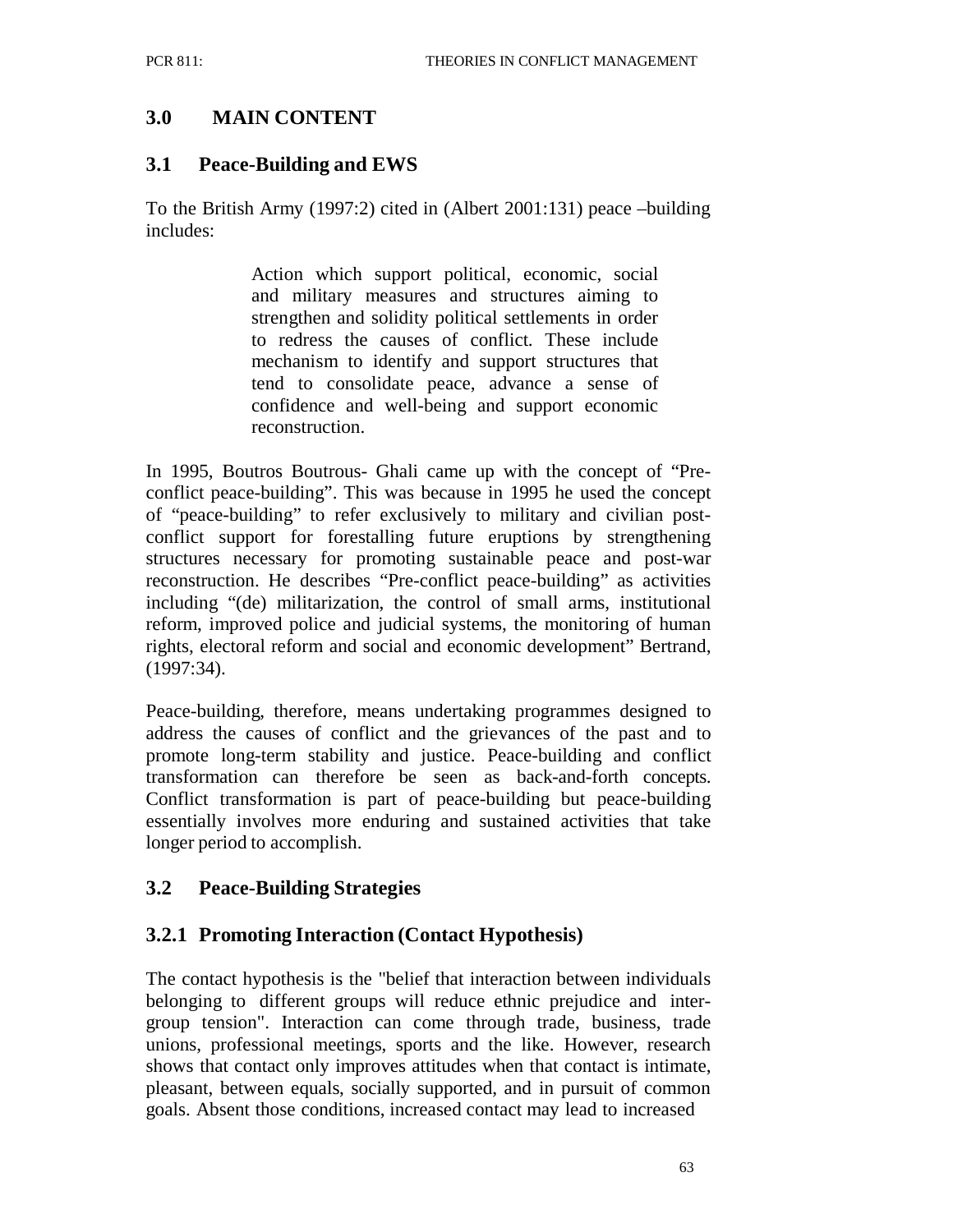hostility. Many theorists question whether inter-group conflicts can be resolved by interpersonal contact. When contact does lead to improved personal attitudes, the changed individuals face a re-entry problem as they return to their communities. Their new more positive attitudes toward the opponent are likely to be greeted with suspicion by their own community. Hence, contact alone is not sufficient to build peace.

## **3.2.2 Contact with Forgiveness**

Forgiveness has been an important element of religious peace traditions. These traditions emphasize reconciliation. Martin Luther King and Gandhi both exemplify this tradition. This approach tends to emphasize adversaries' common humanity, common suffering as a basis for understanding and redemption, shared responsibility for the acts of the adversary, and the obligation to love the enemy.

This approach can have great impacts on individuals. However, there are two criticisms. First, the forgiveness approach focuses on cultural factors, and neglects structural factors. Again, there is some doubt that personal transformations can address group conflicts. Second, the approach may not be pragmatic enough for wide-scale use, as it is based on a degree of religious faith that many do not share.

## **3.2.3 Contact with Super-ordinate Goals**

A super ordinate goal is "an urgent goal that could only be achieved by cooperation between the conflicting groups."[p. 137] Experimental research has found that pursuit of such goals can help reduce stereotyping and hostility between adversarial groups. Drawing on this research, some theorists have suggested the creation of supra-national institutions to pursue key economic and social goals. Their hope is that the interdependence will broaden narrowly defined identities and reduce conflict. Ryan cautions that when the costs and benefits of interdependence are not equally shared, interdependence may become a source of conflict. The creation of European supranational bodies has had mixed effects.

This approach has had some success on local levels. In Sri Lanka multiethnic teams have been formed to dig wells and rebuild houses. In Northern Ireland the mid-Ulster Basketball Club brings together children and parents from both Protestant and Catholic communities.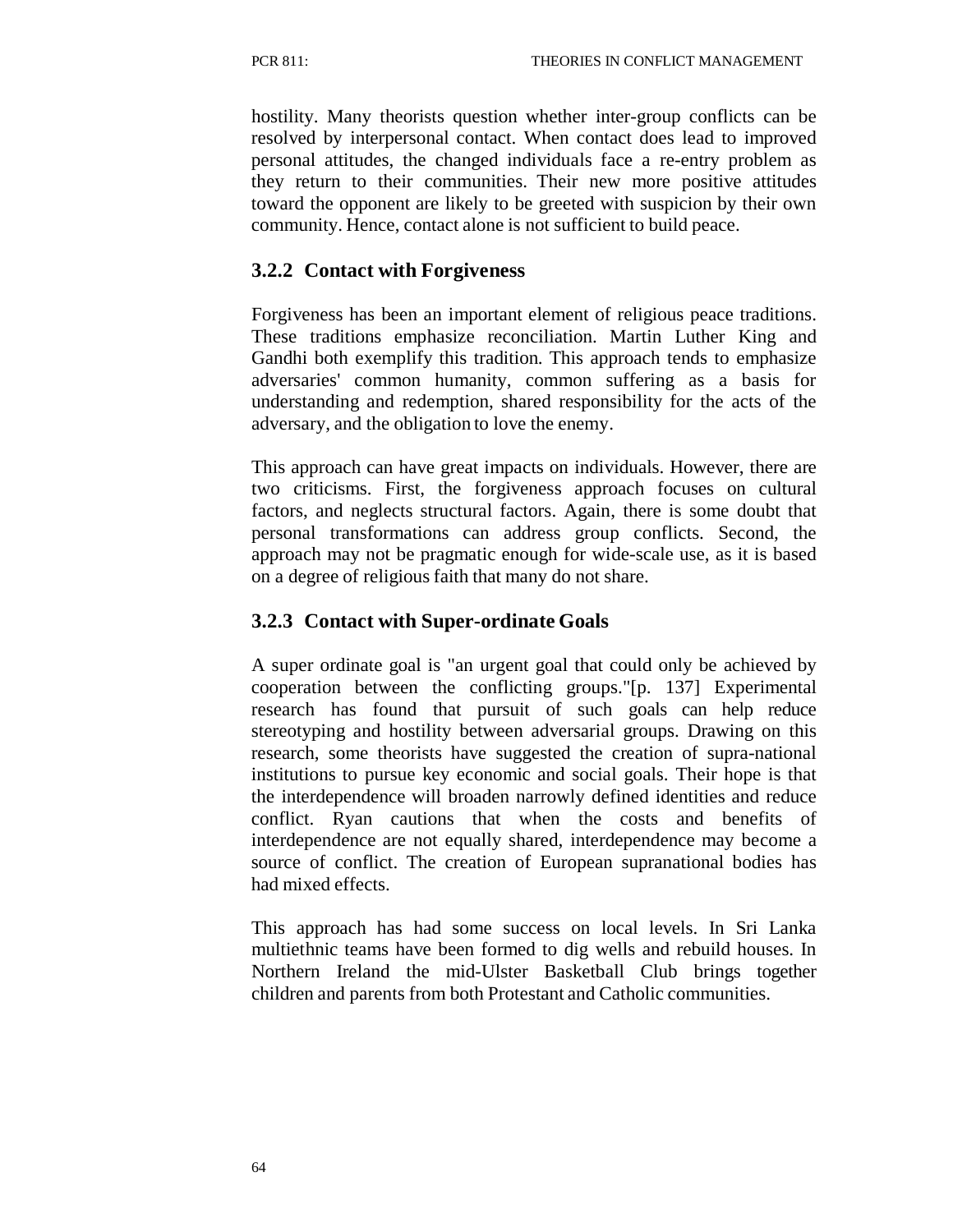#### **3.2.4 Achieving Economic Development**

Violent conflict usually results in underdevelopment. It is often hoped that economic development can reduce ethnic violence. However, Ryan is critical of this idea. Ryan notes that there is little evidence that development promotes peace. He points out that this theory tends to "overstate the power of economic development to change identity and underestimate the attachment to ethnic identity, whatever the economic situation."[p. 141] For example, standards of living were rising when violence erupted in Northern Ireland. Inequalities in the distribution of new wealth may simply reinforce existing divisions, or may themselves spark new conflict. Still, economic development which is sensitive to cultural differences and which aims at fulfilling local needs and increasing local participation could be a valuable element in the peacebuilding process.

The Malaysian case shows the complex relations between economic development and peace. Through the 1960s, Malaysia's increasing wealth tended to go to the non-Malay communities. Ethnic tensions increased, and rioting broke out in 1969. The government instituted policies designed to distribute economic benefits more evenly. Ethnic violence was largely ended. However Indian and Chinese communities resented the perceived favouritism shown Malays. Growing wealth disparities within the Malay community have been ignored in pursuit of inter-group parity. Poor Malays have demanded more positive discrimination in their favour, and that has increased concerns in the non-Malay communities. Finally the move toward a state-enforced economic distribution has undermined consocial politics and the quality of democracy in Malaysia.

#### **3.2.5 Contact with Confidence Building**

Effective communication and negotiations require some degree of trust between parties. Confidence building measures aim to create that trust. One important confidence building strategy is the Gradual Reduction in Tensions (GRIT) approach. GRIT begins with one side making a verifiable, unilateral concession, and signalling its expectation that the other side will respond in kind. The concession should involve some cost, but should not affect safety and security interests. If the other side responds in kind, a series of unilateral initiatives may ensue. If not, nothing substantial has been lost. Third-parties can help the process along by verifying concessions or maintaining neutral zones. Confidence building measures can be undermined by the wellestablished psychological tendency toward "hypothesis conformation." People tend to interpret others' actions in ways that reinforce their existing attitudes toward those others. And so, conciliatory gestures are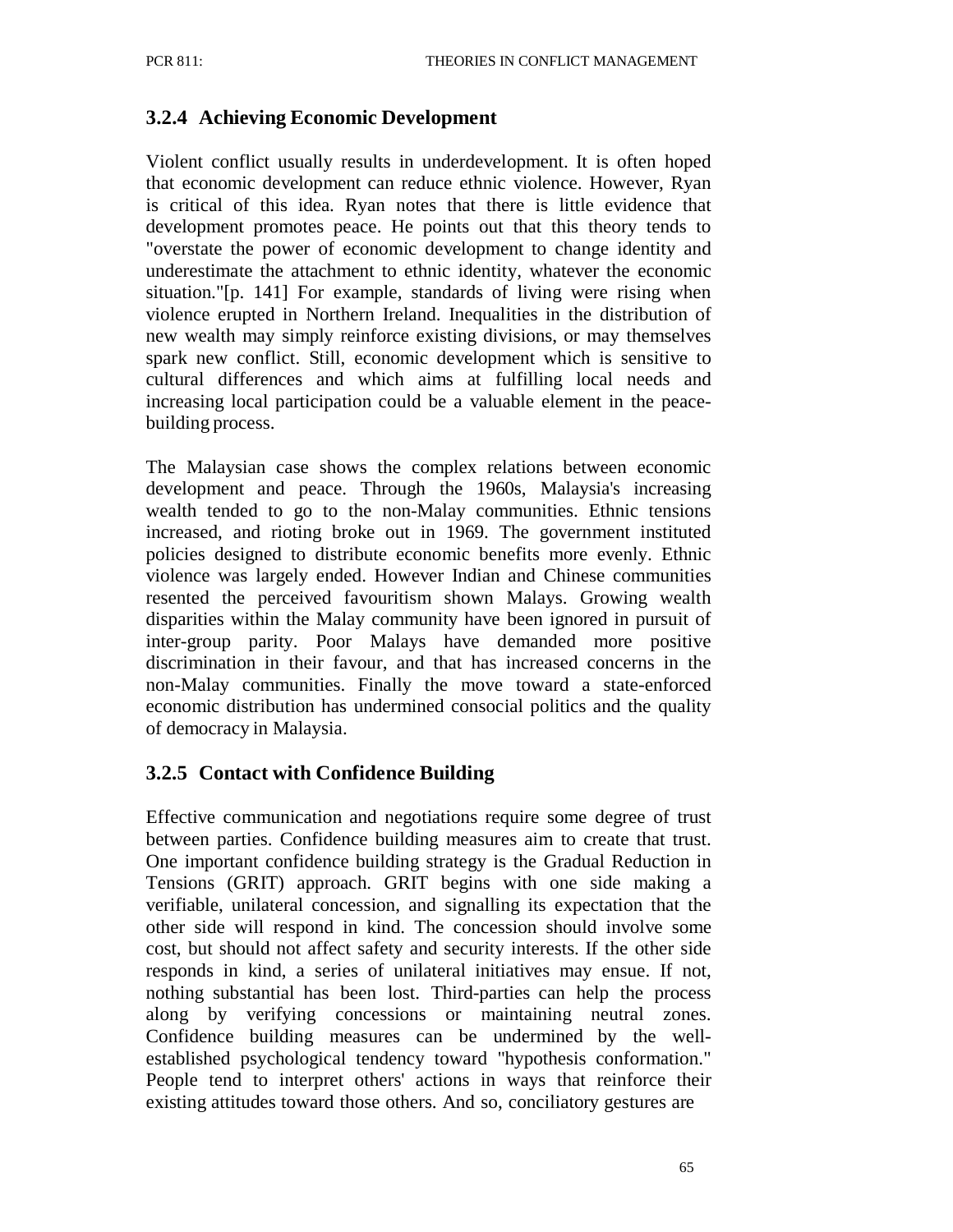likely to be misinterpreted, or to be attributed to circumstances beyond the other's control.

#### **3.2.6 Contact with Education**

Education for mutual understanding (EMU) or multi-cultural education focuses on children and young adults, and seeks to produce generational changes in attitude. Such educational programs emphasize reason, imagination, critical thinking, openness and love of truth. They introduce students to the languages, cultures, histories and religions of other societies in addition to their own. The EMU movement has been influential in Northern Ireland. Ryan cautions that schools are only one source of influence for children. Formal education alone is unlikely to overcome negative images perpetuated by the family, community, church and media.

Prejudice reduction in adults is also an important part of peace-building. Programs to reduce prejudices include formal education, community conferences or festivals, mass media campaigns, encouragement from respected leaders, and individual therapy. Attempts to address prejudice encounter the same "hypothesis conformation" problem noted above. Prejudices against others may also play a significant role in maintaining an individual's own positive self- image.

Just as personal attitudes must be examined, so must cultural attitudes. National identities can be exclusionary. Intellectuals and artists can play an important role in peace- building by examining cultural traditions and myths, by deconstructing exclusionist myths, and by reconstructing a more pluralist, inclusive set of cultural myths and traditions. The Field Day project in Northern Ireland is an example of such cultural exploration. Field Day is an association of poets, actors and playwrights who seek to shift understanding of Irish culture away from the romantic Celtic approach of Yeats by drawing on the more pluralistic approaches of Joyce and Beckett. The group is also producing an anthology of Irish literature which highlights the various traditions which have contributed to Irish literature.

#### **3.2.7 Early Warning Systems for Peace Building**

An Early Warning System (EWS) is an organized mechanism for tracking, measuring and monitoring conflict and its progression in a given society. Diller (1997:7) describes Early Warning Systems as mechanisms or sets of procedures designed to detect, process and communicate signals of potential or impending threat to allow early counter-measures to prevent or mitigate negative impact. Diller further describes Early Warning as "process of monitoring, recording,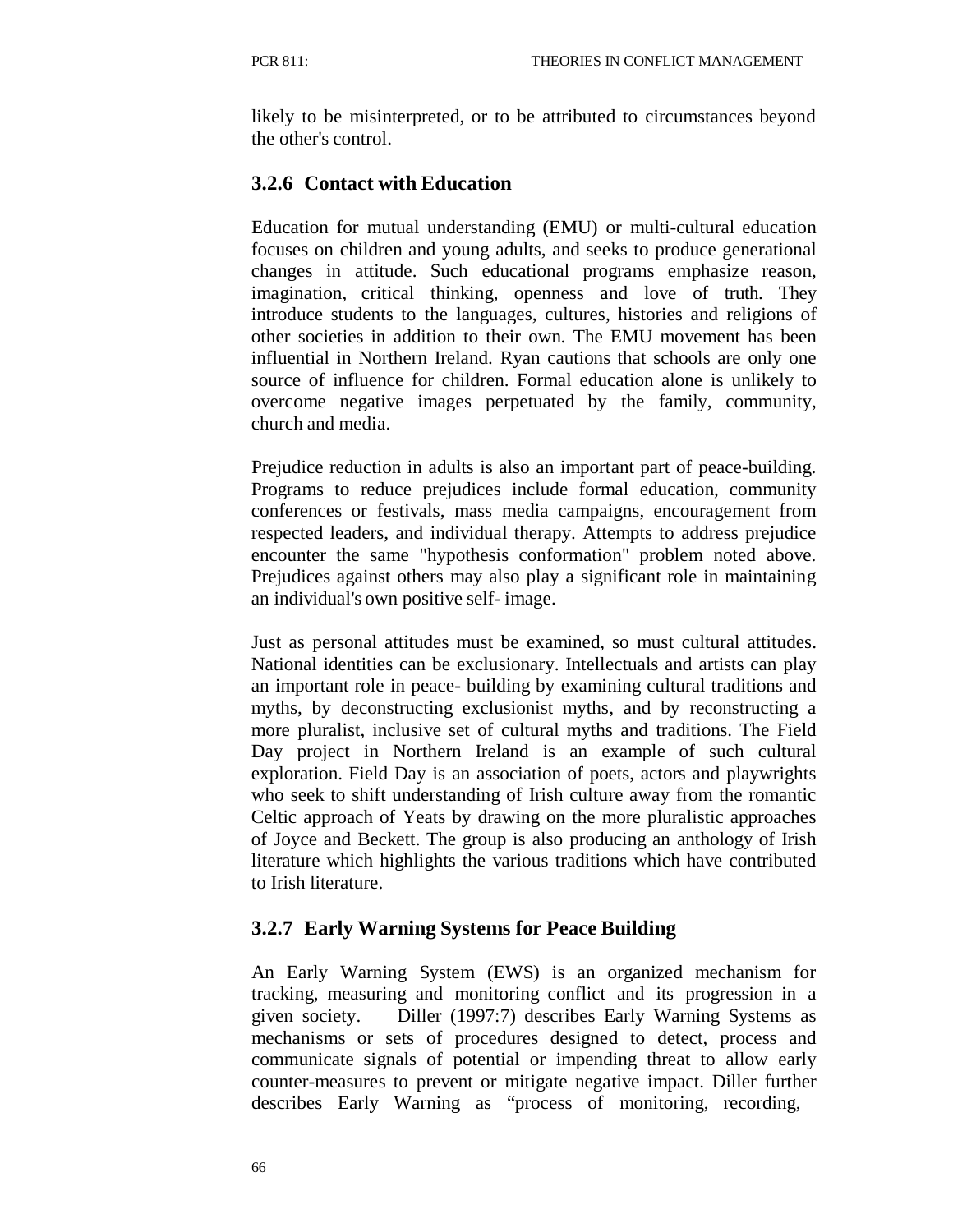analyzing, and transmitting information about escalating conflict to enable responses to avert or mitigate destructive consequences".

## **4.0 CONCLUSION**

The foregoing definitions notwithstanding, an interesting definition is that given by Dorn. Dorn (1997:162-163) defines Early Warning as: 'The act of alerting a recognized authority (e.g. UN Security Council) to the threat of a new (or renewed) armed conflict at a sufficiently early stage for that authority to attempt to take preventive action.' As the International Alert, (1995) puts it;

> Early Warning is the backbone of preventive diplomacy. It involves the identification of tensions and potential crisis situations, which may escalate into conflict. Advance information of this kind permits public pressure, international or otherwise, to be applied to the parties in conflict. Early Warning may also involve monitoring existing social conflict and seizing new opportunities, which may arise to contribute to their resolution.

## **5.0 SUMMARY**

In this unit, we have examined the relation between peace building and early warning mechanism as it applies to conflict management**.** Early Warning has a twin concept referred to as Early Response. The former is of no use if not responded to early enough. The latter has been described as a category of pro-active and re-active measures to reduce tensions and block conflict escalation. It involves both Early Prevention and Early Action. A synergy of the two concepts brought about the acronym EWER (Early Warning and Early Response) tracking.

## **6.0 TUTOR MARKED ASSIGNMENT (TMAS)**

- i) What is early warning system?
- ii) What do you understand by Gradual Reduction in Tensions (GRIT) ?
- iii) What do you understand by the contact hypothesis?
- iv) What is peace building?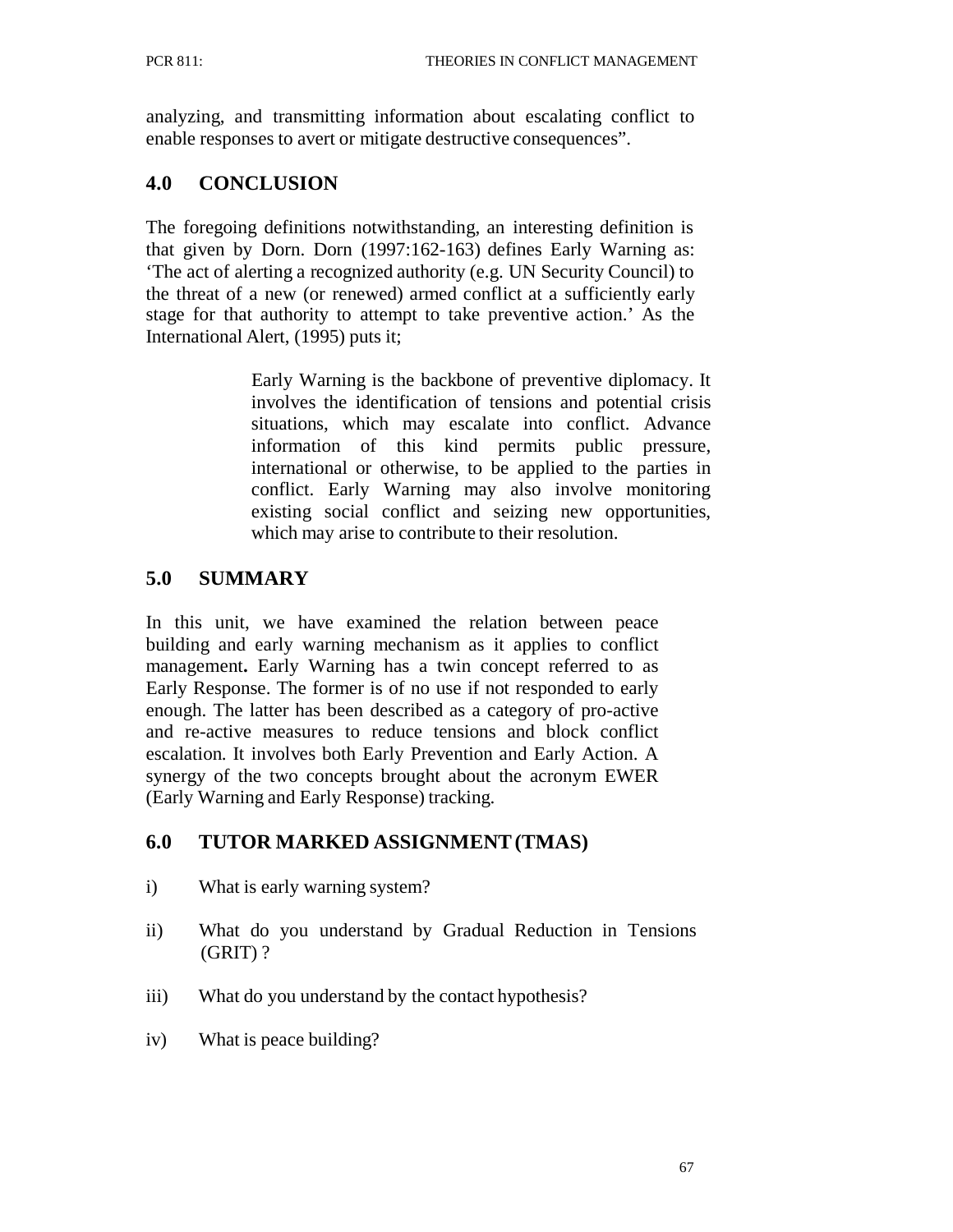#### **7.0 REFERENCES/FURTHER READINGS**

- Adam Curle, (1995). *Another Way: Positive response to contemporary violence*, (Oxford: Jon Carpenter Publishing.
- Diamond, L. and J. Mac/onald (1996). *Multi-track Diplomacy: A Systems Approach to Peace*. (3rd Ed.) Connecticut: Kumarian Press Inc.
- Rapaport, A., (1989).*The Origins of Violence: Approaches to the Study of Conflict*, New York: Paragon House.
- Schmid, A.P. (2000). Thesaurus and Glossary of Early Warning and Conflict Prevention Terms. London: Forum on Early Warning and Early Response.
- Vayrynen, R., (1991). *New Directions in Conflict Theory: Conflict Resolution and Conflict Transformation.* London: Sage Publications.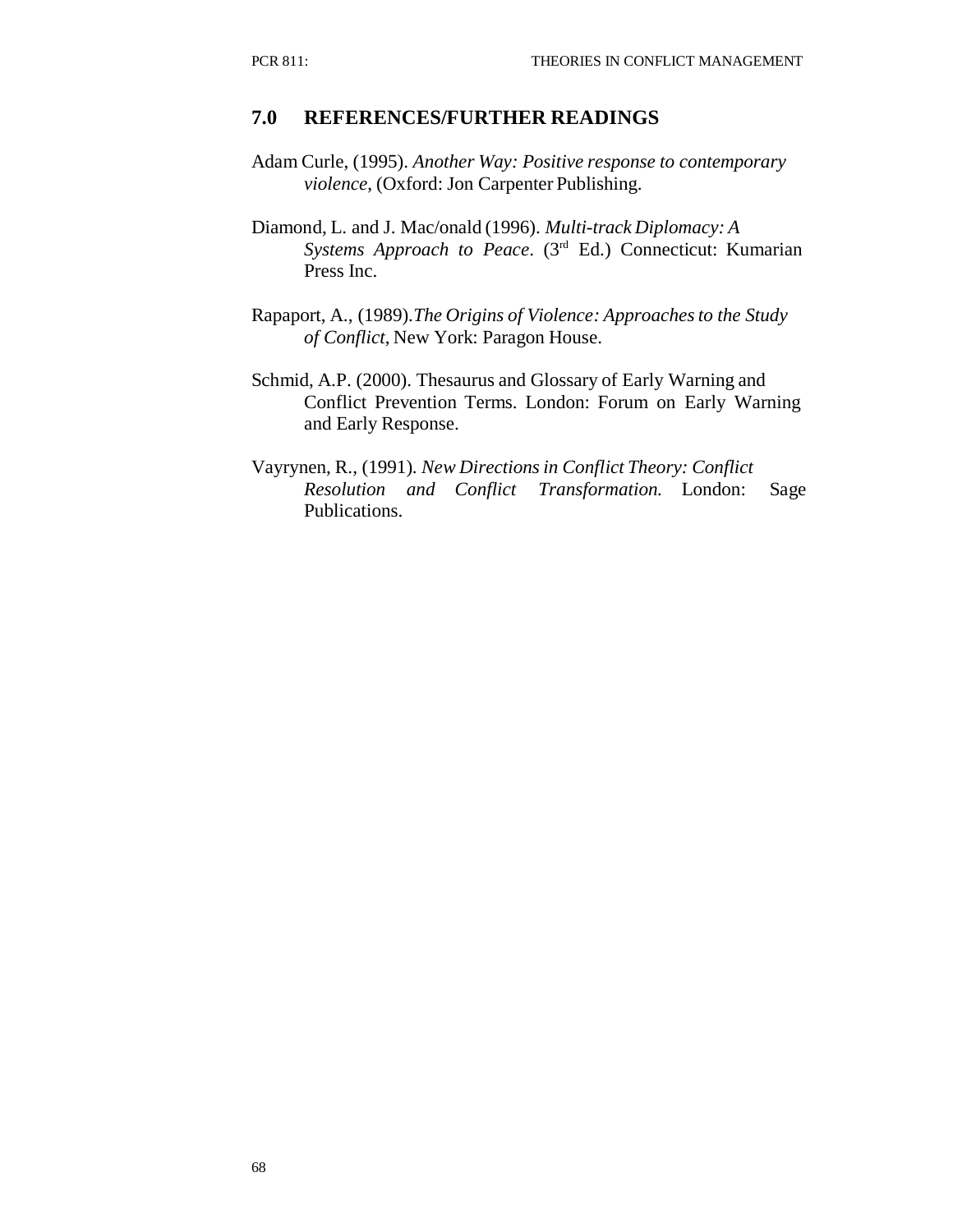# **UNIT 3 PEACEMAKING AND PEACE KEEPING**

#### **Table of Contents**

- 1.0 Introduction
- 2.0 Objectives
- 3.0 Main Content
- 3.1 Peacemaking
- 3.2 Peacemaking Workshops (a Case Study)
- 3.3 Peacekeeping
- 4.0 Conclusion
- 5.0 Summary
- 6.0 Tutor-Marked Assignment
- 7.0 References/Further Readings

## **1.0 INTRODUCTION**

Peace building is a long term process which involves so many things like peacekeeping and peace making. So, in this unit, peacekeeping and peacemaking would be adequately dealt with.

## **2.0 OBJECTIVES**

At the end of this unit, you should be able to:

- i) Explain peacemaking as a process of Peace building;
- ii) Explain peacekeeping as an element of peace process;
- iii) Describe how to create an enabling environment for the peace process.

## **3.0 MAIN CONTENT**

#### **3.1 Peacemaking**

Curle notes that traditional methods of diplomatic peacemaking have been unsuccessful in dealing with the many "mini-wars." Traditional diplomacy rests on the assumption that the combatants are rational and motivated by self interested objectives, rather than by violence or destruction. Curle argues that "such assumptions are not valid in the tangle of phobias, cavorting egos, crazed convictions, vanity and greed that make up the psychic worlds of the mini-war." This situation is paralleled in the rise of motiveless, random violent crime.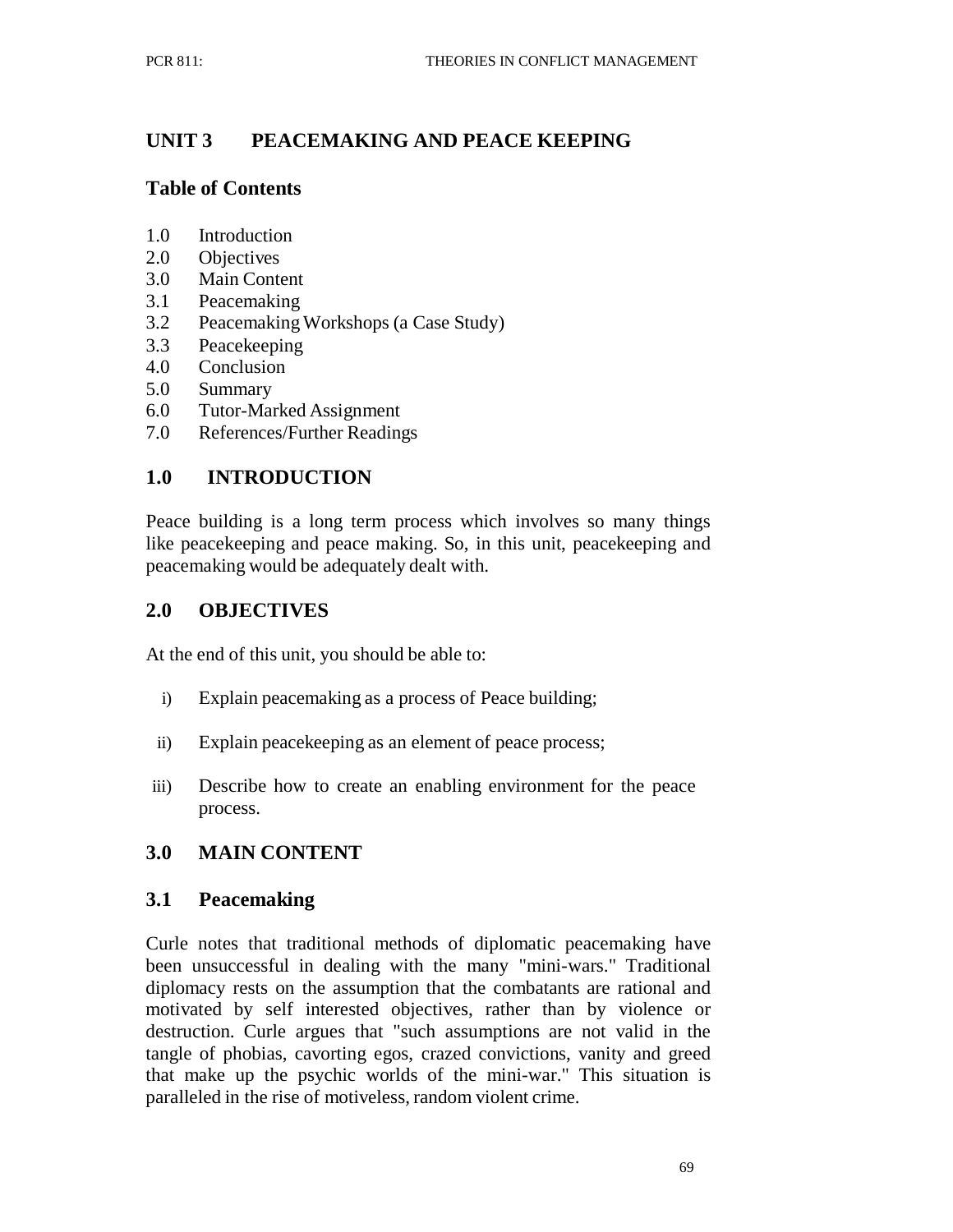It is in this context that peacemaking becomes important. Curle argues that peacemaking is primarily a psychological activity. Peacemakers seek not just to settle a conflict but to create more peaceful relations between the parties. To be effective, peacemakers must cultivate a strong awareness of themselves, of others, and of the interconnectedness of life. Peacemakers must also cultivate a nonviolent attitude of mind. Nonviolence is more than just the will to refrain from violence; it is "an emotional orientation towards loving care and concern."

Aid in development has often been thought of as a way to promote peace by promoting prosperity. Curle points out that much of this development aid has not benefited the poor masses, and has even harmed them. If aid is to be an effective element in peacemaking, we must revise our ideas of development. Curle argues that development should focus on assuring all people of sufficient resources to live and flourish, a safe environment, the satisfaction of a rich cultural life, and of stimulus for further growth and human development.

Nonviolence training is a fairly recent approach to peacemaking. Workshops have become common. These workshops generally focus on training people to act nonviolently--, to prevent and mediate conflicts, to support victims of violence, and to train other to do the same.

## **3.2 Peacemaking Workshops (A Case Study)**

Curle discusses the Peace Centre in Osijek, Croatia and argues that it offers a model for dealing with violent alienation. The Centre's founding members were concerned not only with the physical damage caused by the war, but also with the psychological damage. The central goal of the Centre is to "both stimulate and preserve the values on which harmony can eventually be restored."[p. 129] The Centre has a strong nonviolent orientation, and focuses on offering healing and care wherever needed. Centre activities include nonviolent intervention to protect human rights, education programs, and a variety of programs for refugees. Curle argues that the Centre models an alternative to the alienated and militarized mindset. This alternative has "spread like leaven through the community, changing it; to use another metaphor, it is the antidote to the death dealing virus of alienation."[p. 128]

Curle draws five implications for UN policy from the Osijek case. First, the use of UN military force should be sharply limited. Second, peacemaking should focus on preventing or ending violence. Preventative mediation should take into account the need to make psychological changes in the parties. More use should be made of nonviolent workshops. Third, preventative work will be more effective if pursued in cooperation with local people. Fourth, the UN should shift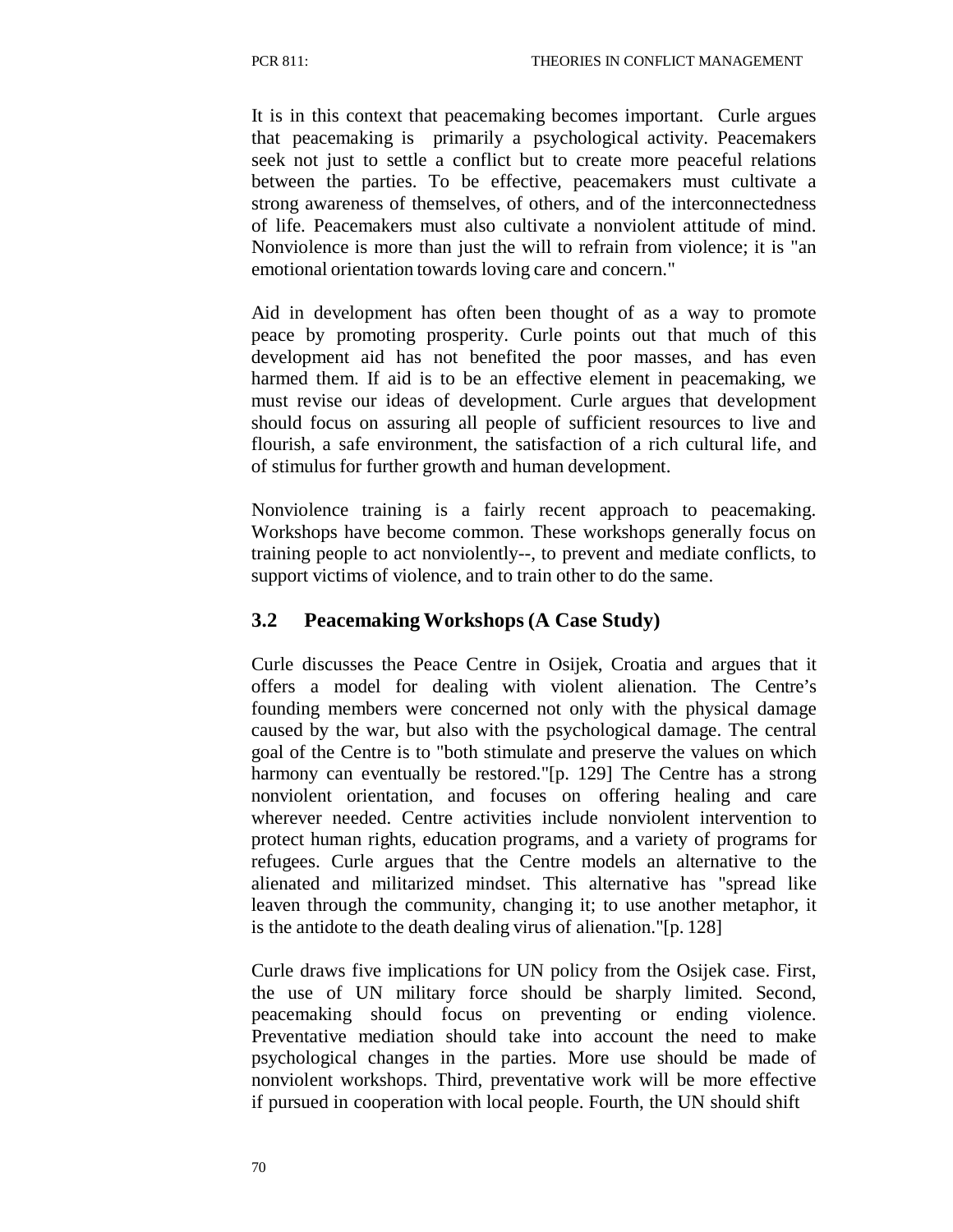some of its attention from governments and officials to the people themselves. Finally, regional and even sub-regional groups would be better able to organize culturally specific development activities and mediation training than the UN. Curle concludes by sharing four basic understandings, reached after and confirmed by a lifetime of experience. The first is that violence is often pursued in the mistaken belief that some greater good will come of it. The second is that bad actions do not come from bad people, but are performed by confused, unskilled or misdirected people. Third, Curle observes, "violence lies not so much in action as in a state of mind: it is ultimately the violence of the heart rather than of the body which damages us."[p. 135] finally, we all share a common human nature. Our common humanity is the foundation of a basic equality, which calls on us to care for each other as we care for ourselves.

## **3.3 Peacekeeping**

Dealing with serious conflict is a bit like emergency medicine. The first step is to protect the injured person from further harm. Only then can one start the treatment and then healing processes (surgery and recovery, for example). In violent conflict the first step is to get people to stop hurting each other. This is often done by putting a neutral intermediary between the fighting factions to physically keep them apart. This is termed "peacekeeping." Once the shooting has stopped, then political leaders will sit down to try to negotiate a political resolution to the problem – which is generally referred to as "peacemaking." Lastly, efforts will be made to diminish the hostility and the fear among the ordinary people--this is referred to as peacebuilding. Sometimes the order of these activities is switched around--peacekeeping may come after peacemaking, instituted as part of the settlement agreement (for example, U.S. peacemakers entered the Sinai after the negotiation of the Camp David Accords). At other times peacebuilding can take place before peacemaking succeeds. This happens more and more as efforts are made to reconcile the differences between citizens even when the governments cannot negotiate a settlement of their differences.

Since peacekeeping principles are most generally applied to violent or at least potentially violent confrontations, this topic will be discussed first. We will then show how these basic principles can be extended to include non-violent types of force.

Most often peacekeeping is done by military personnel. In international conflicts it is done with a neutral, usually multi-national force. Often these forces are organized and sponsored by the United Nations and/or regional organizations such as the Organization of American States (OAS) or the Organization of African Unity (OAU). Typically, the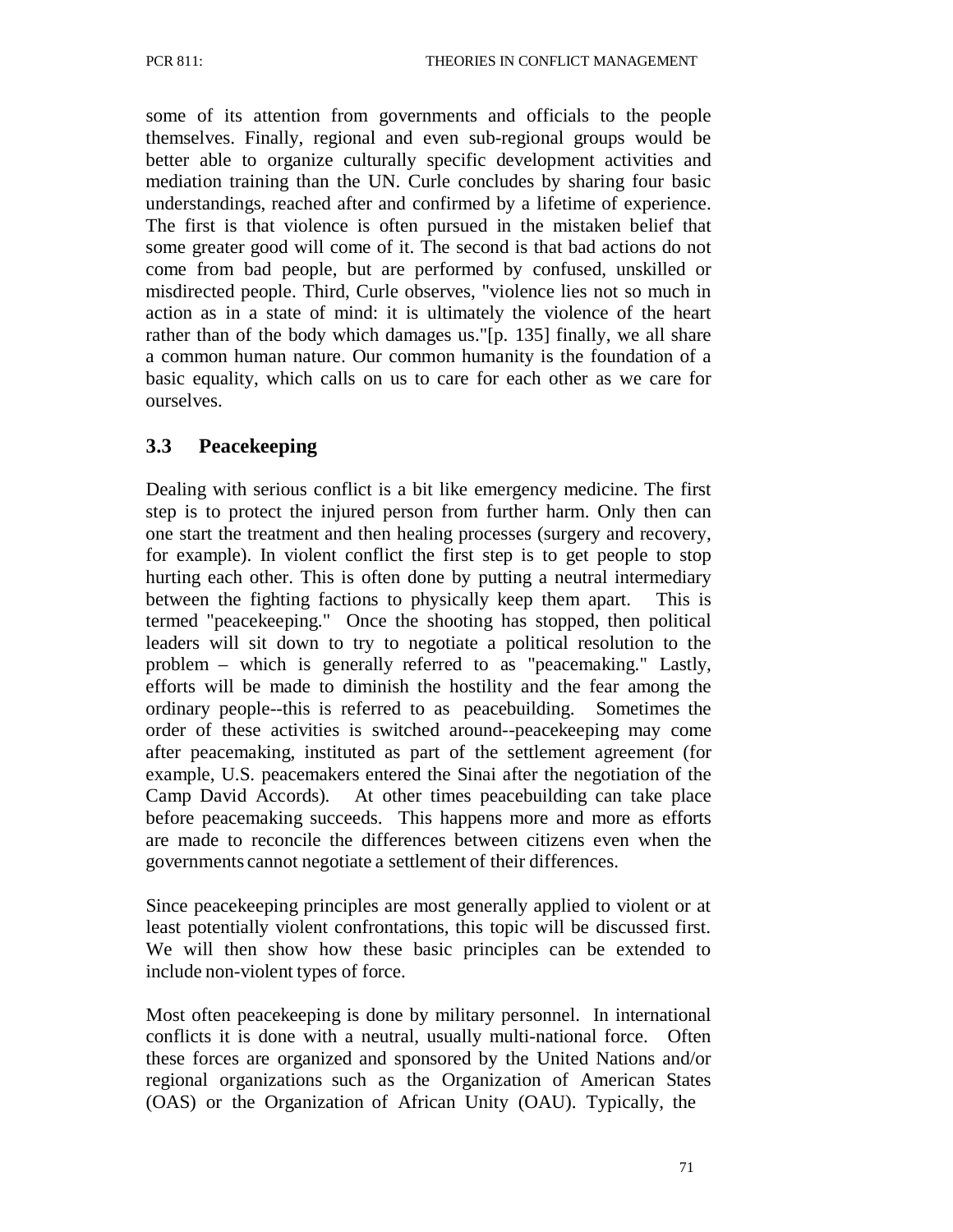forces are lightly or entirely unarmed--they work through persuasion and moral force, not physical force. Their job is to monitor cease-fires, patrol demilitarized zones, and to create buffer zones between fighting forces, so that the fighting will stop. Sometimes they are assisted by other, non-military personnel such as police offers, humanitarian aid workers, and/or citizen diplomats and peace workers.

#### **4.0 CONCLUSION**

Since they are only lightly armed, peacekeepers cannot succeed unless the warring parties want to stop fighting. If they do not, there is little peacekeepers can do. If they stay in between the groups, they are likely to get killed. In this case, the sponsoring organization needs to withdraw the peacekeepers, and consider undertaking what is called "an enforcement action" instead, where well-armed troops move in to stop a war. (This occurred in Gulf war, in Somalia, Rwanda, Haiti, Bosnia and Herzegovina, and Albania, for example.)

In addition to the cooperation of the parties, several other factors are important to the success of peacekeeping operations. One is the provision of adequate resources. The UN has often had a difficult time getting the help it needs – either in terms of manpower or in terms of equipment for the peacekeepers--from the member states. This has meant that UN peacekeeping forces are often much smaller than what is needed and more poorly equipped. Needless to say, such shortages compromise effectiveness. A second problem is the peacekeeper's mandate – when they are told they are supposed to do. When their mandate is relatively narrow and clear--when they are just supposed to keep the warring factions apart--they have generally been successful. When their directives are broader and less clear--when they are asked to provide humanitarian assistance, police protection, election monitoring, and a host of other services for which they are not equipped or trained- their effectiveness has not been as great. Problems also arise when peacekeepers find themselves being drawn into the conflict on one side.

#### **5.0 SUMMARY**

In this unit we have examined the concepts of peace making and peace keeping; and their application to the conflict management process.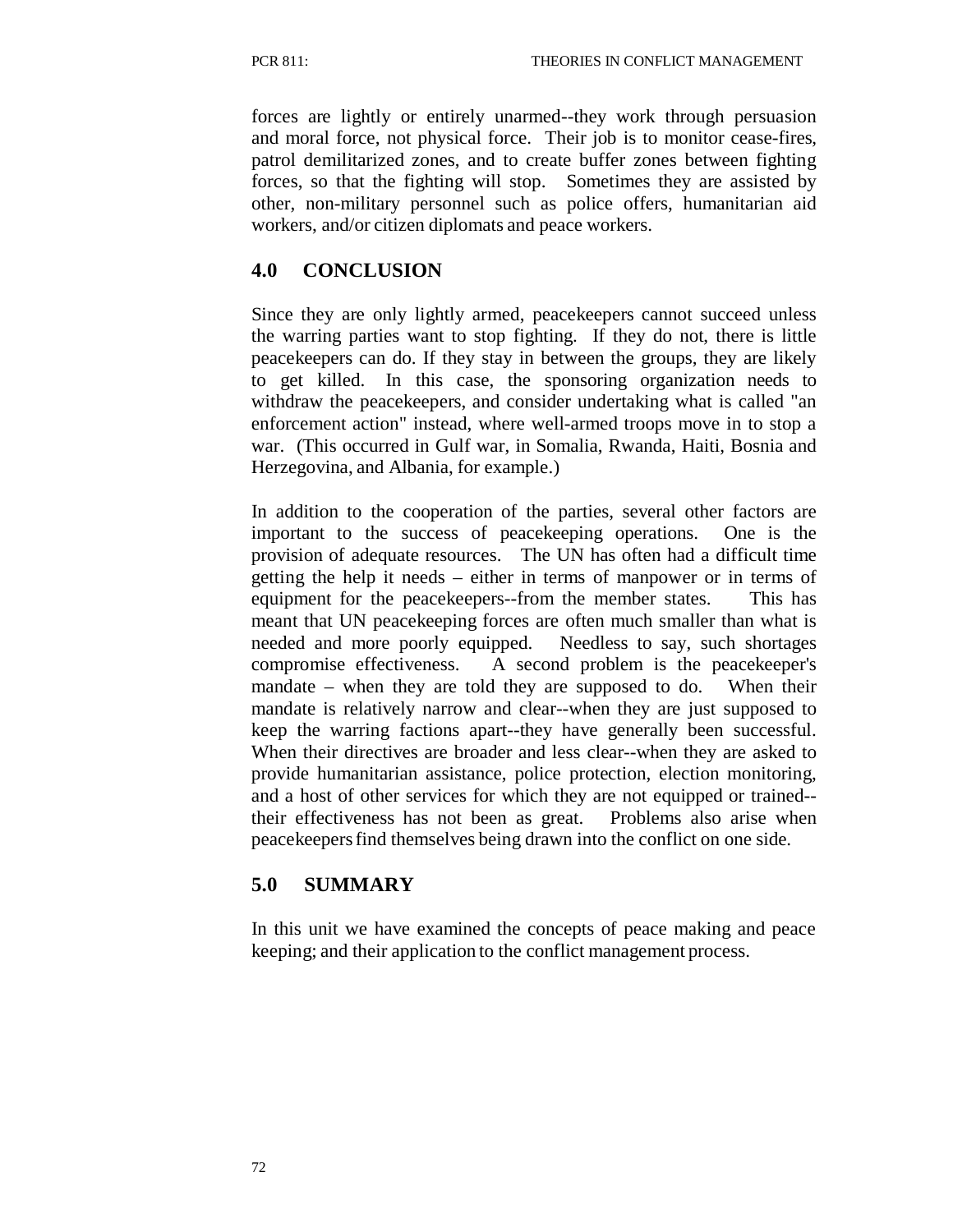## **6.0 TUTOR MARKED ASSIGNMENTS (TMAS)**

- 1. What is peace keeping?
- 2. Distinguish between peace building and peace making.
- 3. How useful are peacemaking workshops?

#### **7.0 REFERENCES/FURTHER READINGS**

- Adam Curle, (1995) *Another Way: Positive response to contemporary violence*, (Oxford: Jon Carpenter Publishing.
- Diamond, L. and J. Macdonald (1996). *Multi-track Diplomacy: A Systems Approach to Peace*. (3rd Ed.) Connecticut: Kumarian Press Inc.
- Rapaport, A., (1989).*The Origins of Violence: Approaches to the Study of Conflict*, New York: Paragon House.
- Schmid, A.P. (2000). Thesaurus and Glossary of Early Warning and Conflict Prevention Terms. London: Forum on Early Warning and Early Response.
- Vayrynen, R., (1991). *New Directions in Conflict Theory: Conflict Resolution and Conflict Transformation.* London: Sage Publications.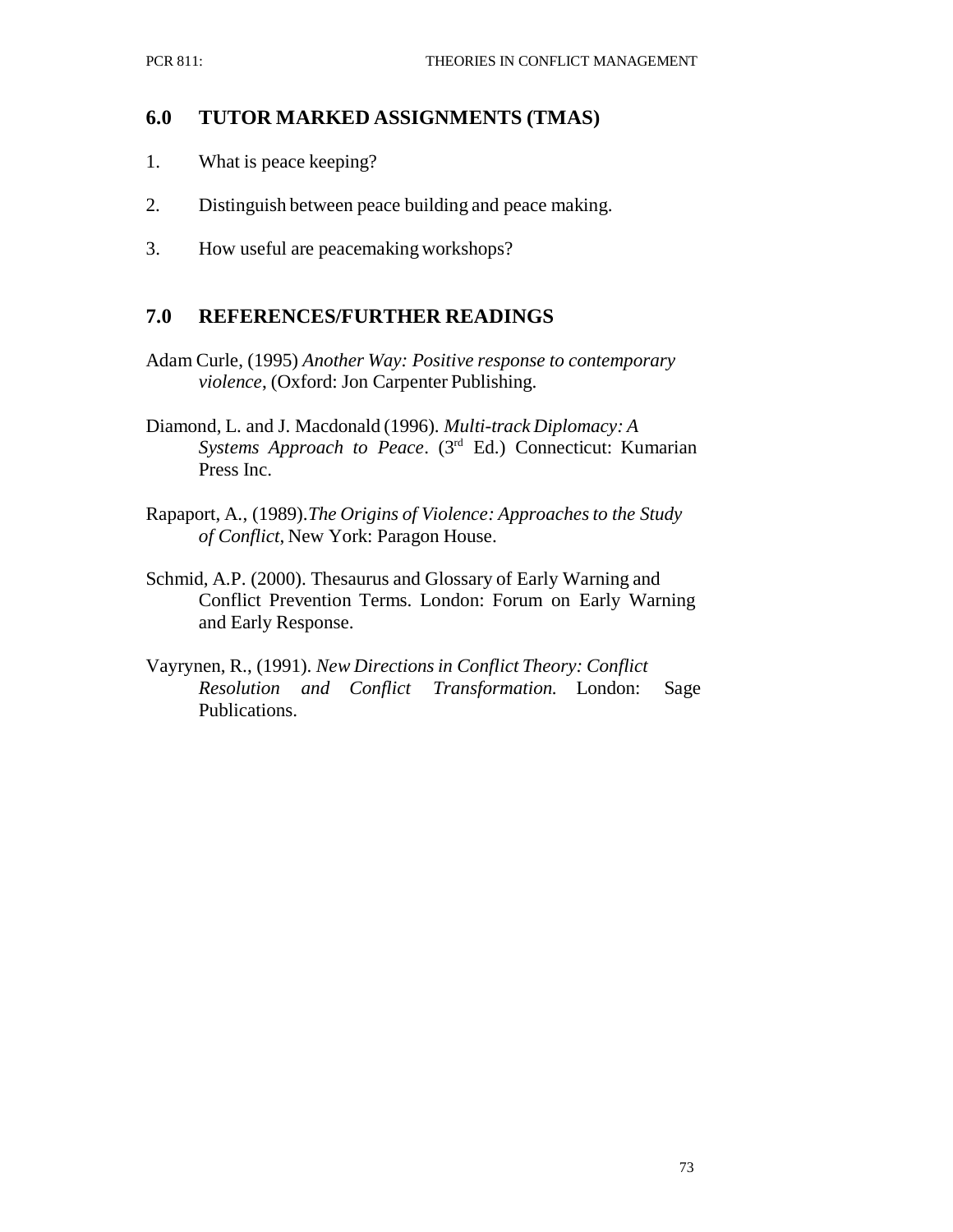## **UNIT 4 DISARMAMENT AND ARMS CONTROL**

#### **Table of Contents**

- 1.0 Introduction
- 2.0 Objectives
- 3.0 Main Content
- 3.1 Disarmament
	- 3.1.1 Demobilization
	- 3.1.2 Demilitarization
	- 3.1.3 Reintegration
- 3.2 The movement for disarmament
- 3.3 Arms Control (Definition)
- 3.4 History of Arms Control
- 3.5 List of Treaties and Conventions related to arms control
- 4.0 Conclusion
- 5.0 Summary
- 6.0 Tutor-Marked Assignment
- 7.0 References/Further Readings

#### **1.0 INTRODUCTION**

Disarmament is essentially a post-conflict activity targeted at retrieving arms from armed ethnic guerrillas, disbanding the groups, making members to renounce their membership and subsequently forming integrated national armed forces for the emerging post-conflict state.

#### **2.0 OBJECTIVES**

Upon completion of this unit, you should be able to:

- i. Explain disarmament and arms control as two important concepts in peace building;
- ii. Explain the stages and trace their evolution.

## **3.0 MAIN CONTENT**

#### **3.1 Disarmament**

Disarmament means handling in or surrendering of arms and weapons by the various armed ethnic formations engaged in a conflict. Dupuy et al. (1986:73) define disarmament as removal or elimination of arms, usually following cessation of hostilities, voluntary or compulsory.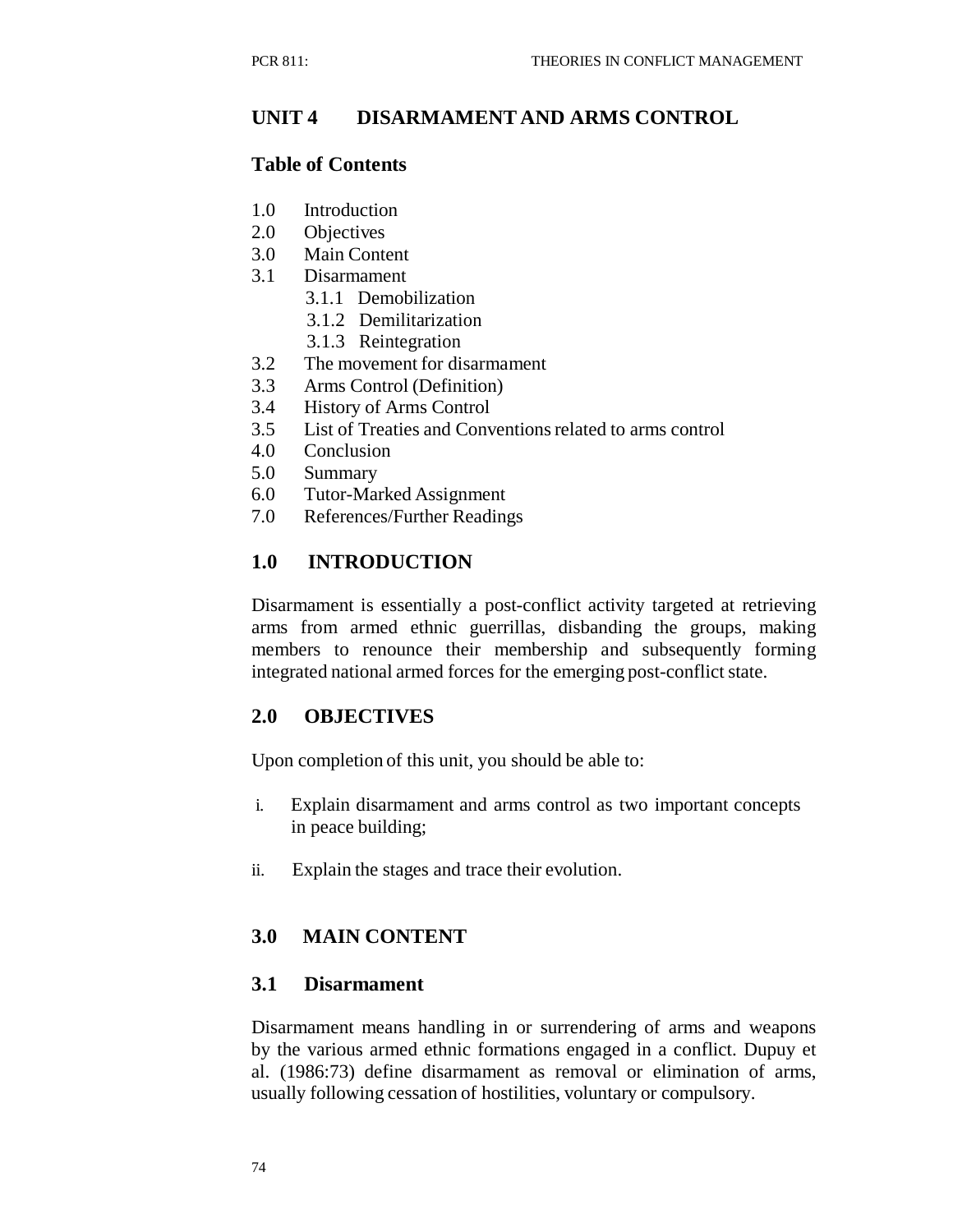Disarmament encompasses three other activities in a back- and-forth relationship. They are: demobilization, demilitarization and re/integration.

#### **3.1.1 Demobilization**

This is the nullification or disbandment of the structural set up or formation of the armed ethnic guerrillas.

## **3.1.2 Demilitarization**

This means the official denunciation of the hitherto existing armed ethnic formations.

# **3.1.3 Reintegration**

This is the putting together of elements from the various groups engaged in armed conflict to form national armed forces based on an agreed arrangement.

## **3.2 The Movement for Disarmament**

The movement for disarmament has varied from nation to nation over time.

In the United States, where nuclear weapons were first created, the movement for disarmament had a few prominent proponents in the earliest days of the Cold War who argued that the creation of an international watchdog organization could be used to enforce a ban against the creation of nuclear weapons. During the 1960s, a much stronger popular movement against nuclear weapons began to develop, rallying primarily around the fear of nuclear fallout from nuclear testing. After the Partial Test Ban Treaty (1963), which prohibited atmospheric testing, the movement against nuclear weapons somewhat subsided by the 1970s (and was replaced in part by a movement against nuclear power). In the 1980s, though, a popular movement for nuclear disarmament again gained strength in the light of the weapons build-up and rhetoric of President Ronald Reagan. After the end of the Cold War in the early 1990s, though, the momentum would again fade.

In the USSR, voices against nuclear weapons were few and far between as there was no "public" to speak of as a political factor. Certain citizens who had become prominent enough to be safe to criticize the Soviet government, of which Andrei Sakharov is exemplary, did speak out against nuclear weapons to little effect.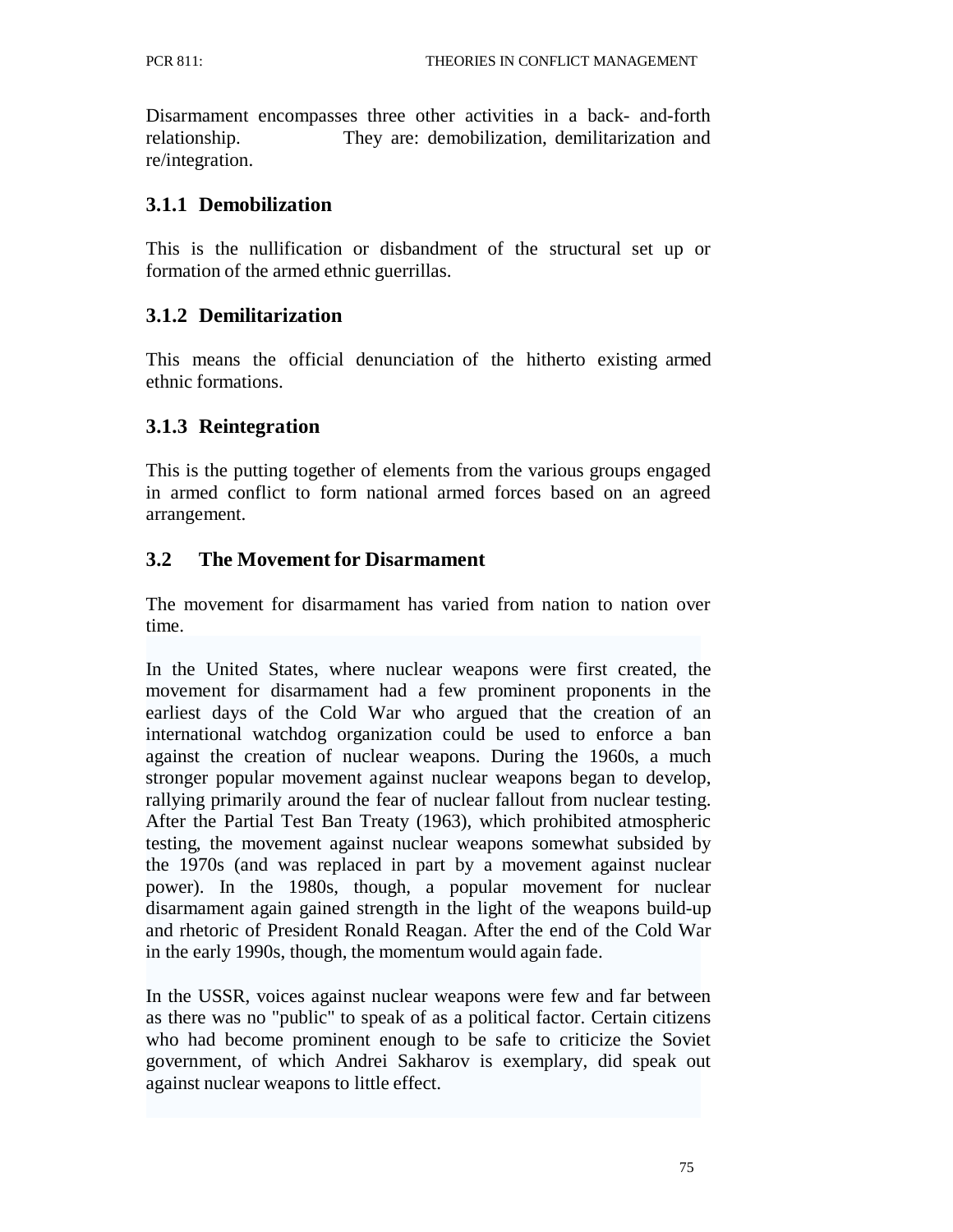Only one country has been known to ever dismantle their nuclear arsenal completely—the apartheid government of South Africa apparently developed half a dozen crude fission weapons during the 1980s, but they were dismantled in the early 1990s. After the fall of the Soviet Union, a number of former Warsaw Pact states (Belarus, Ukraine, and Kazakhstan) found themselves in possession of Soviet nuclear weapons, but they were apparently given to Russia (who took responsibility and ownership of the Soviet arsenal), though due to a clerical error it has been reported that Ukraine may still be in possession of some number of nuclear missiles.

A number of nations have aborted nuclear weapons programs that were not successful as well.

Many organisations and networks exist which distribute information and put pressure on governments, e.g. Campaign for Nuclear Disarmament (CND). There was also a strong peace camp movement.

In 1955, 11 leading scientists and intellectuals signed the Russell-Einstein Manifesto, warning of the dangers posed by nuclear weapons and calling on world leaders to find peaceful solutions to international tensions. This was followed in 1957 by the first of the Pugwash Conferences on Science and World Affairs.

## **3.3 Arms Control (Definition)**

Arms control is a broad term alluding to a range of political concepts and aims. In international affairs, arms control generally refers to limitations on the development, production, stockpiling, proliferation, and usage of weaponry. Arms control typically takes the form of multilateral efforts to agree to such limitations upon consenting participants in treaties and agreements, although it can also include efforts by a nation or group of nations to enforce limitations upon a non-consenting country.

On a national or community level, *arms control* can amount to programs to control the access of citizens to weapons. This is often referred to as *gun control*, as firearms are the primary focus of such efforts in most places.

While arms control is often seen as synonymous with disarmament, this is not always the case. Especially in international affairs, arms control often does not affect current weapons or force their demobilization, but instead limits future development, production, and use of weapons. Multi-lateral arms control treaties are often seen by participants as a way to avoid costly arms races which would prove counter-productive to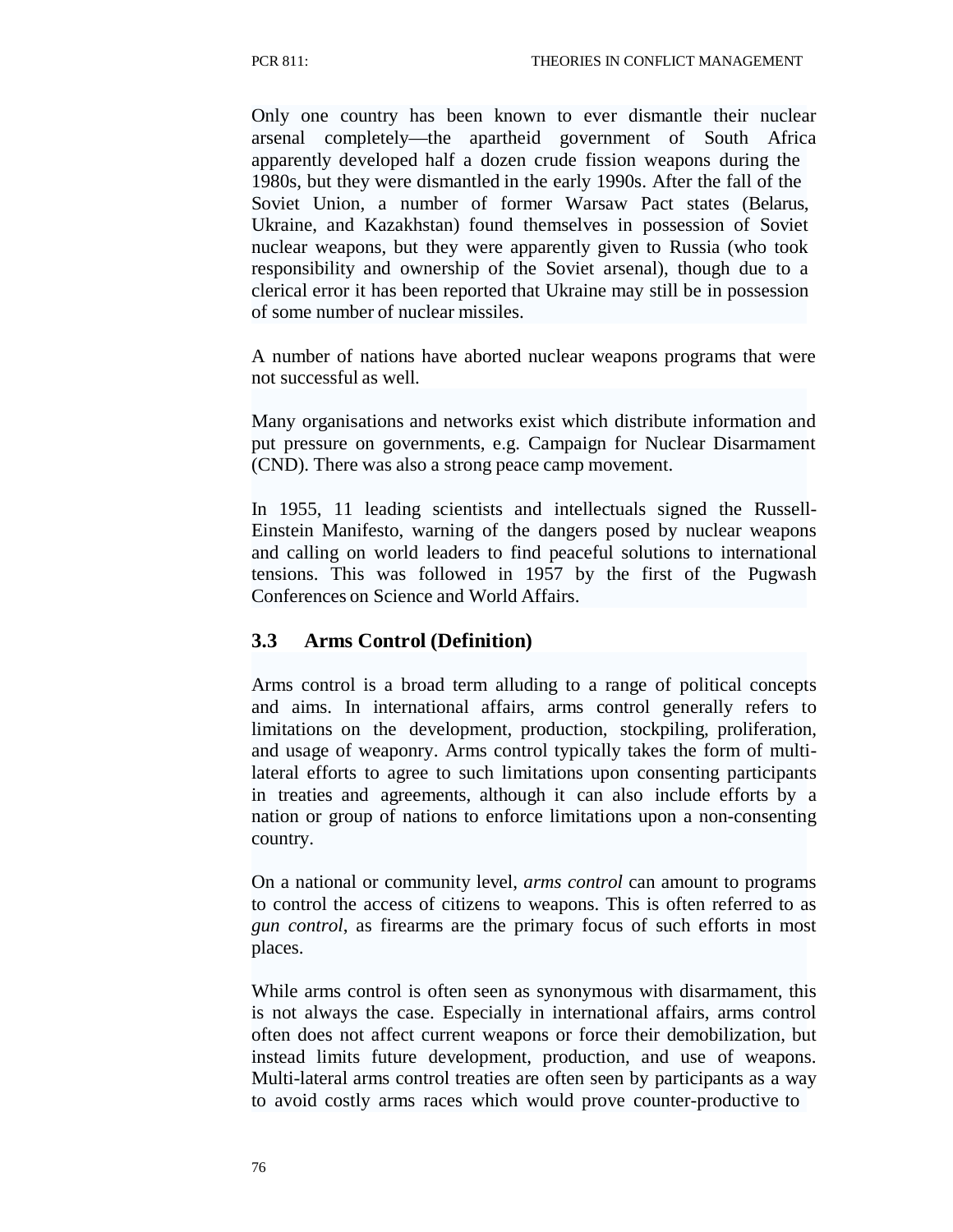national aims. Some are used as ways to stop the spread of certain military technologies (such as nuclear weaponry or missile technology) in return for assurances to potential developers that they will not be victims of those technologies. Additionally, some arms control agreements are entered in order to limit the damage done by warfare, especially to civilians and the environment, which is seen as bad for all participants regardless of who wins a war.

While arms control treaties are seen by many peace proponents as a key tool against war, by the participants, they are often seen as simple ways to limit the high costs of the development and building of weapons, and even reduce the costs associated with war itself. Arms control can even be a way of maintaining the viability of military action by limiting those weapons that would make war so costly and destructive as to make it no longer a viable tool for national policy.

Enforcement of arms control agreements has proven difficult over time. Most agreements rely on the continued desire of the participants to abide by the terms to remain effective. Usually, when a nation no longer desires to abide by the terms, they usually will seek to either covertly circumvent the terms or to simply end their participation in the treaty. This was seen in Washington Naval Treaty, where most participants sought to exceed the limitations, some more legitimately than others.

The United States developed better technology to get better performance from their ships while still within weight limits, the United Kingdom exploited a loop-hole in the terms, the Italians misrepresented the weight of their vessels, and when up against the limits, Japan simply left the treaty. The nations which violated the terms of the treaty did not suffer great consequences for their actions. Within little more than a decade, the treaty was abandoned. The Geneva Protocol has lasted longer and been more successful at being respected, but still, nations have violated it at will when they have felt the need. Enforcement has been haphazard, with measures, more, a matter of politics than adherence to the terms. This meant sanctions and other measures tended to be advocated against violators primarily by their natural political enemies, while violations have been ignored or given only token measures by their political allies.

More recent arms control treaties have included more stringent terms on enforcement of violations as well as verification. This last arrangement, has been a major obstacle to effective enforcement, as violators often attempt to covertly circumvent the terms of the agreements. Verification is the process of determining whether or not a nation is complying with the terms of an agreement, and involves a combination of release of such information by participants as well as some way to allow participants to examine each other to verify that information. This often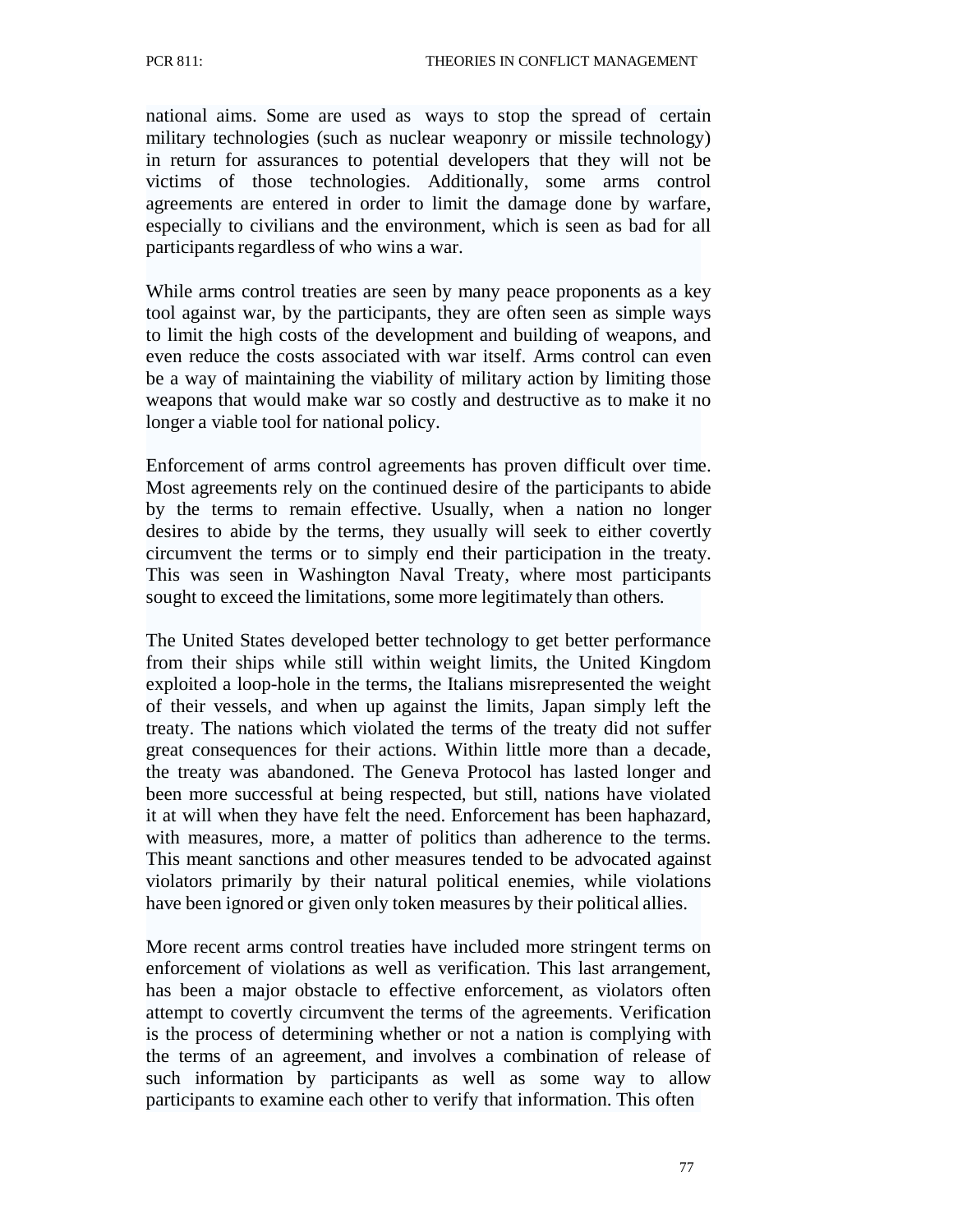involves as much negotiation as the limits themselves, and in some cases questions of verification have led to the breakdown of treaty negotiations (for example, verification was cited as a major concern by opponents of the Comprehensive Test Ban Treaty, ultimately not ratified by the United States).

Nations may remain in a treaty while seeking to break the limits of that treaty as opposed to simply withdrawing from it. This is for two major reasons. To openly defy an agreement, even if one withdraws from it, often is seen in a bad light politically and can carry diplomatic repercussions. Additionally, if one remains in an agreement, competitors who are also participatory may be held to the limitations of the terms, while withdrawal releases your opponents to make the same developments you are making, limiting the advantage of that development.

## **3.4 History of Arms Control**

One of the first recorded attempts in arms control was a set of rules laid down in ancient Greece by the Amphictyonic Leagues. Rulings specified how war could be waged, and breaches of this could be punished by fines or by war.

There were few recorded attempts to control arms during the period between this and the rise of the Roman Catholic Church. The church used its position as a trans-national organisation to limit the means of warfare. The 989 Peace of God (extended in 1033) ruling protected noncombatants, agrarian and economic facilities, and the property of the church from war. The 1027 Truce of God also tried to prevent violence between Christians. The Second Lateran Council in 1139 prohibited the use of crossbows against other Christians, although it did not prevent its use against non-Christians.

The development of firearms led to an increase in the devastation of war. The brutality of wars during this period led to efforts to formalise the rules of war, Nuclear No with, humane treatment for prisoners of war or wounded, as well as rules to protect non-combatants and the pillaging of their property. However during the period until the beginning of the 19th century few formal arms control agreements were recorded, except theoretical proposals and those imposed on defeated armies.

One treaty which was concluded was the Strasbourg Agreement of 1675. This is the first international agreement limiting the use of chemical weapons, in this case, poison bullets. The treaty was signed between France and Germany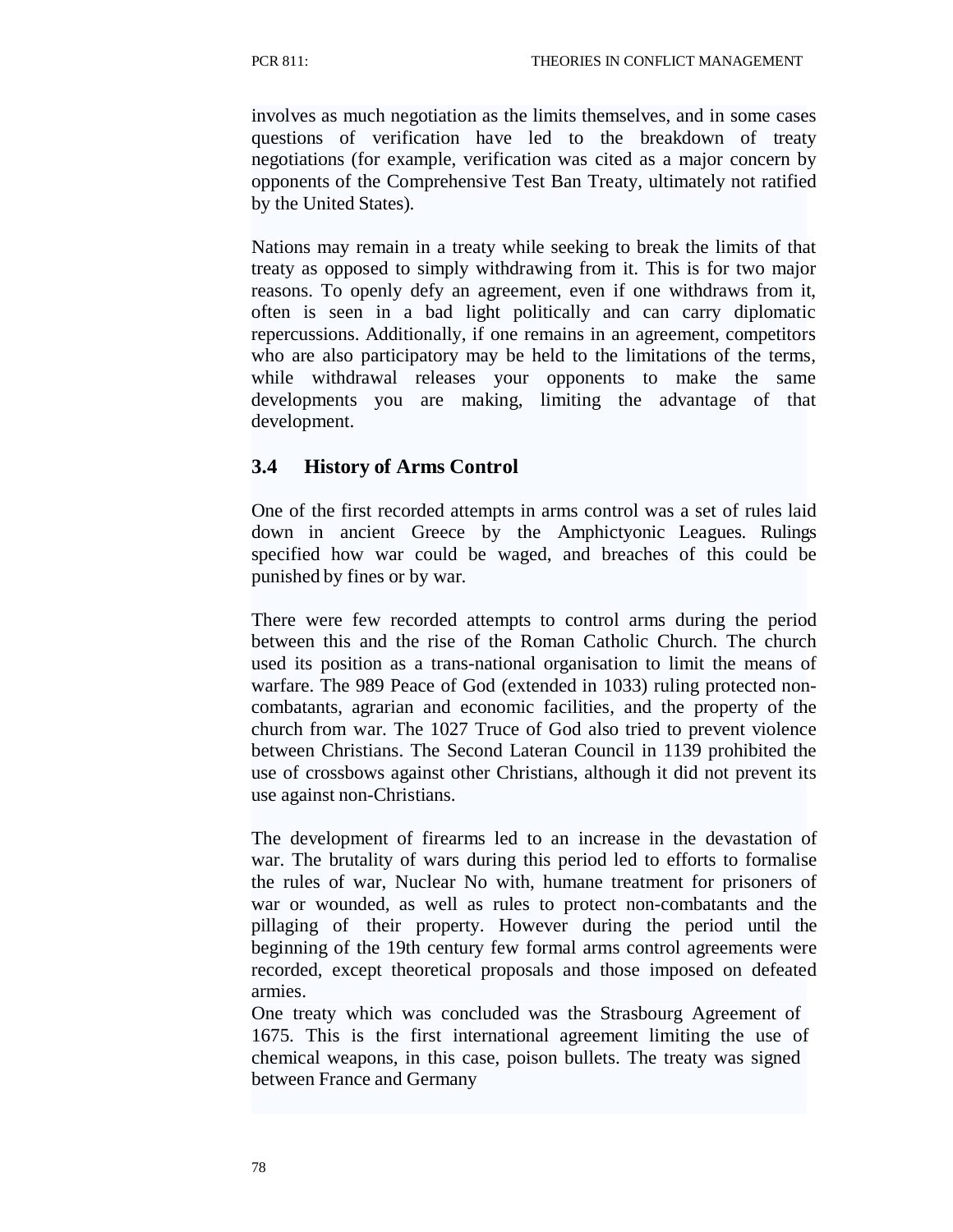The 1817 Rush-Bagot Treaty between the United States and the United Kingdom was the first arms control treaty of what can be considered the modern industrial era, leading to the demilitarisation of the Great Lakes and Lake Champlain region of North America. This was followed by the 1871 Treaty of Washington which led to total demilitarisation.

The industrial revolution led to the increasing mechanisation of warfare, as well as rapid advances in the development of firearms; the increased potential of devastation (which was seen in the battlefields of World War I) led to Tsar Nicholas II of Russia calling together the leaders of 26 nations for the First Hague Conference in 1899. The Conference led to the signing of the Hague Convention (of 1899) that led to rules of declaring and conducting warfare as well as the use of modern weaponry, and also led to the setting up of the Permanent Court of Arbitration.

A Second Hague Conference was called in 1907 leading to additions and amendments to the original 1899 agreement. A Third Hague Conference was called for 1915, but this was abandoned due to the First World War.

After the First World War, the League of Nations was set up which attempted to limit and reduce arms. However the enforcement of this policy was not effective. Various naval conferences were held during the period between the First and Second World Wars to limit arms.

The 1925 Geneva Conference led to the banning of chemical weapons (as toxic gases) during war as part of the Geneva Protocol. The 1928 Kellogg-Briand Pact, whilst ineffective, attempted for "providing for the renunciation of war as an instrument of national policy".

After World War II the United Nations was set up as a body to promote world peace. In 1957 the International Atomic Energy Agency was set up to monitor the proliferation of nuclear technology, including that of nuclear weapons. The 1968 Nuclear Non-Proliferation Treaty was signed to prevent further spread of nuclear weapons technology to countries outside the five that already possessed them: the United States, the Soviet Union, Great Britain, France and China.

The Strategic Arms Limitation Talks (SALT) between the United States and Soviet Union in the late 1960s/early 1970s led to further weapons control agreements. The SALT I talks led to the Anti-Ballistic Missile Treaty and an *Interim Strategic Arms Limitation Agreement* (see SALT I, both in 1972. The SALT II talks started in 1972 leading to agreement in 1979. Due to the Soviet Union's invasion of Afghanistan the United States never ratified the treaty; however the agreement was honoured by both sides.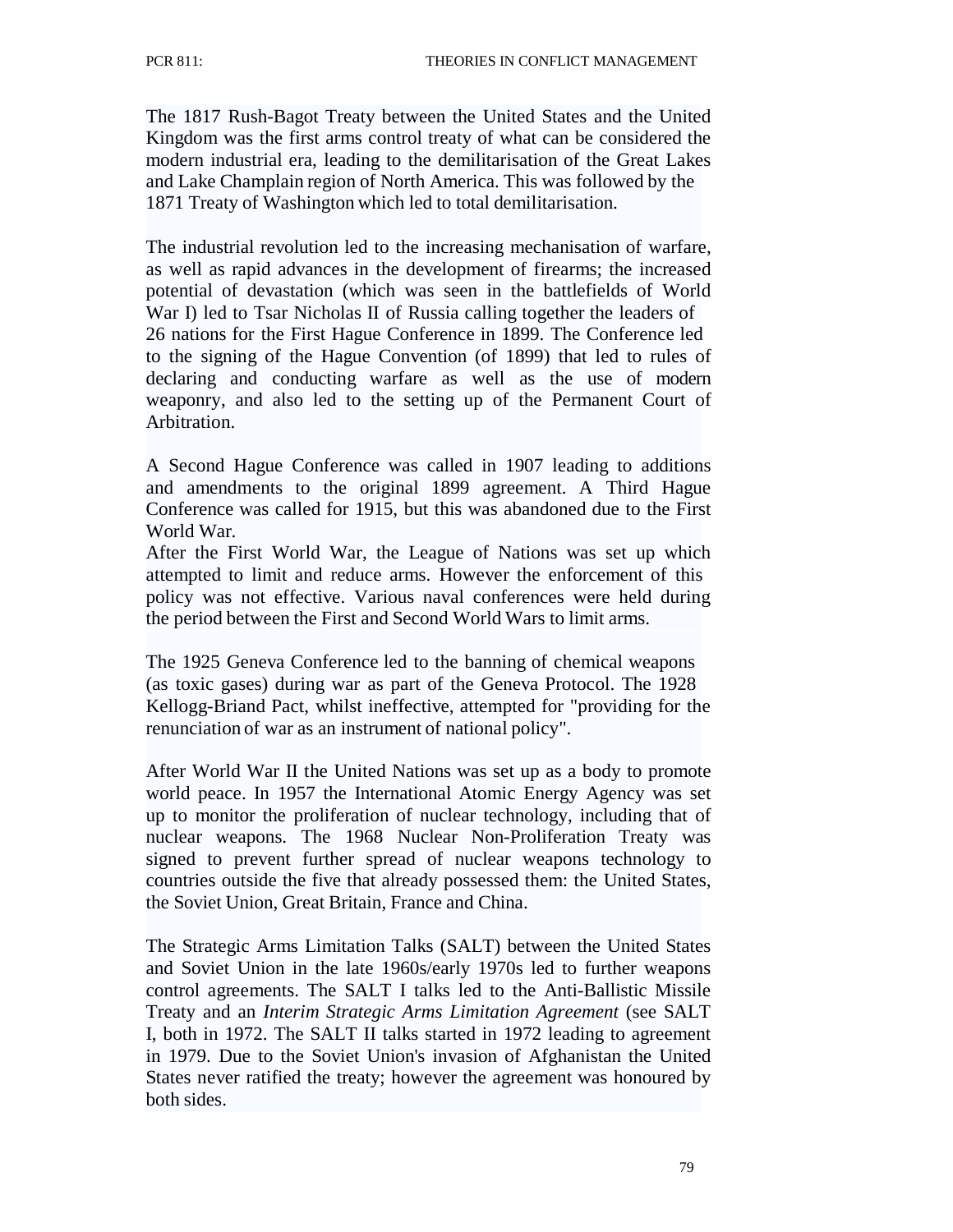The Intermediate-Range Nuclear Forces Treaty was signed between the United States and Soviet Union in 1987 and ratified in 1988, leading to an agreement to destroy all missiles with ranges from 500 to 5,500 kilometres.

The 1993 Chemical Weapons Convention was signed banning the manufacture and use of chemical weapons.

The Strategic Arms Reduction Treaties were signed, as START I and START II by the US and Soviet Union further restricting weapons. This was further moved on by the Treaty on Strategic Offensive Reductions. The Comprehensive Test Ban Treaty was signed in 1996 banning all nuclear explosions in all environments, for military or civilian purposes.

#### **3.5 List of Treaties and Conventions related to Arms Control**

Some of the more important international arms control agreements follow:

Washington Naval Treaty, 1922 (as part of the naval conferences) Geneva Protocol on chemical and biological weapons, 1925 and its two augmentations: Biological Weapons Convention, 1972 Chemical Weapons Convention, 1993 Outer Space Treaty, 1967 Nuclear Non-Proliferation Treaty, 1968 Anti-Ballistic Missile Treaty, 1972 Environmental Modification Convention, 1976 Intermediate-Range Nuclear Forces Treaty, 1987 Missile Technology Control Regime (MTCR), 1987 Treaty on Conventional Armed Forces in Europe, 1992 Strategic Arms Reduction Treaty (START I), 1994 Wassenaar Arrangement, 1996 Comprehensive Test Ban Treaty, 1996 Open Skies Treaty, 2002 Strategic Offensive Reductions Treaty (SORT), 2003

## **4.0 CONCLUSION**

More recent arms control treaties have included more stringent terms on enforcement of violations as well as verification. This last arrangement, has been a major obstacle to effective enforcement, as violators often attempt to covertly circumvent the terms of the agreements. Verification is the process of determining whether or not a nation is complying with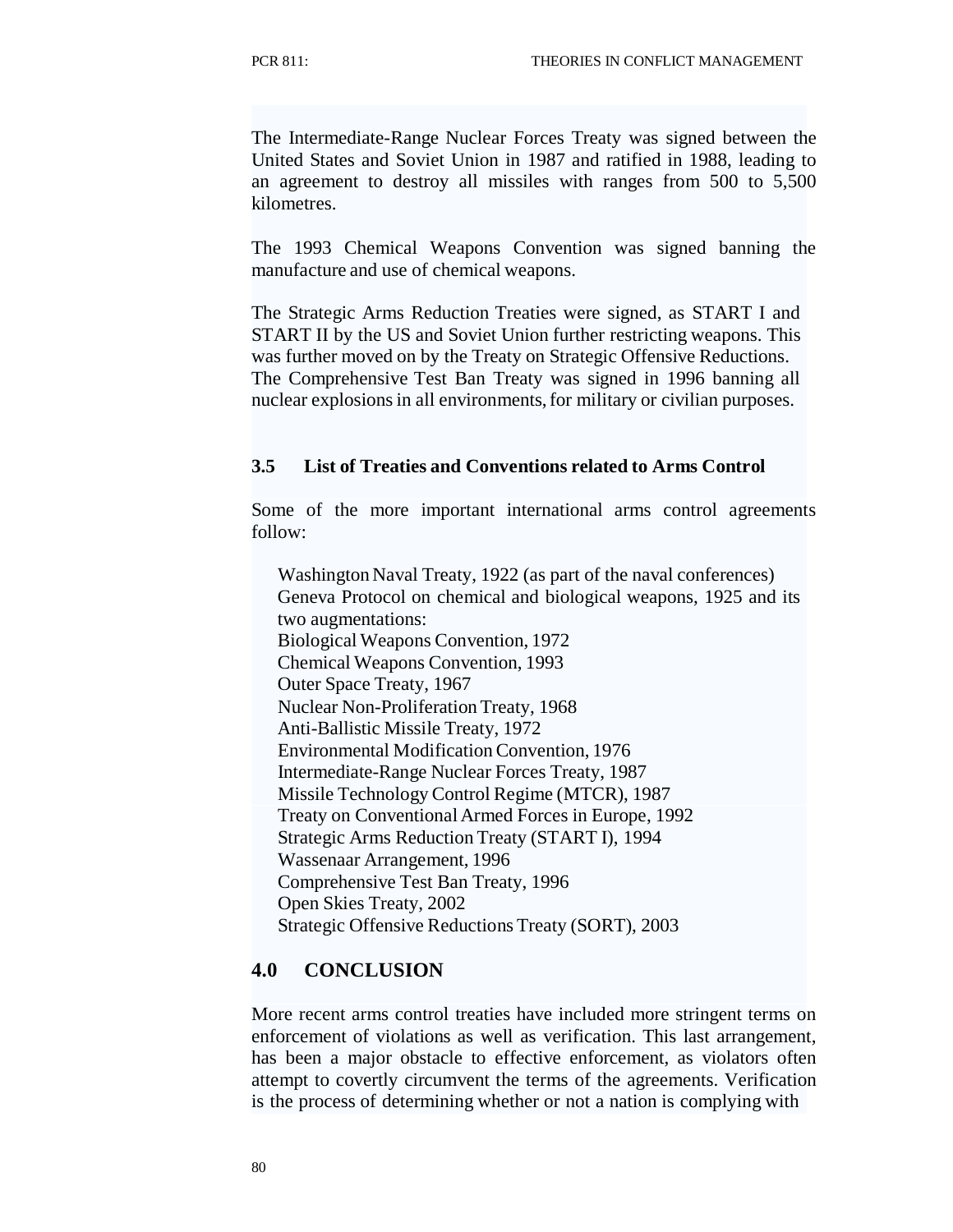the terms of an agreement, and involves a combination of release of such information by participants as well as some way to allow participants to examine each other to verify that information. This often involves as much negotiation as the limits themselves, and in some cases questions of verification have led to the breakdown of treaty negotiations (for example, verification was cited as a major concern by opponents of the Comprehensive Test Ban Treaty, ultimately not ratified by the United States).

Nations may remain in a treaty while seeking to break the limits of that treaty as opposed to simply withdrawing from it. This is for two major reasons. To openly defy an agreement, even if one withdraws from it, often is seen in a bad light politically and can carry diplomatic repercussions. Additionally, if one remains in an agreement, competitors who are also participatory may be held to the limitations of the terms, while withdrawal releases your opponents to make the same developments you are making, limiting the advantage of that development.

## **5.0 SUMMARY**

In this unit, we have examined the origin, purpose, and role of disarmament and arms control in conflict management. The role of the various agencies, and the challenges face therein was also discussed.

## **6.0 TUTOR MARKED ASSIGNMENTS (TMAS)**

- i) What do you understand by the arms race?
- ii) What is the origin and purpose of disarmament?
- iii) What is arms control?
- iv) How effective are arms control treaties?
- v) What are the challenges of disarmament?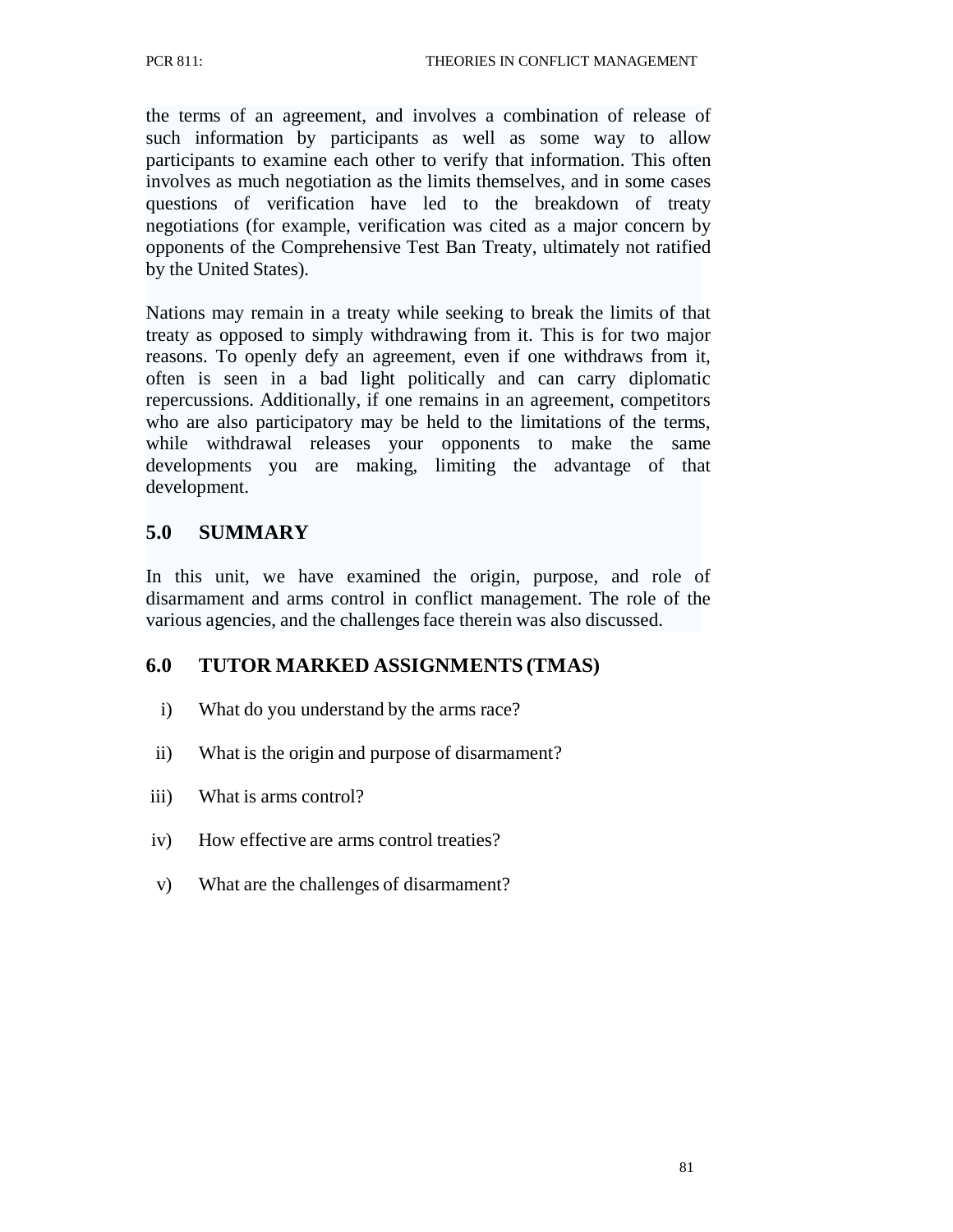#### **7.0 REFERENCES/FURTHER READINGS**

Randall Forsberg, (1995–2004). ed., *Arms Control Reporter 1995-2005*, Cambridge: MIT Press,

Wheeler-Bennett, *(1925-1931)* Sir John *Disarmament and security since Locarno); being the political and technical background of the general disarmament conference, 1932*, New York, Howard Fertig.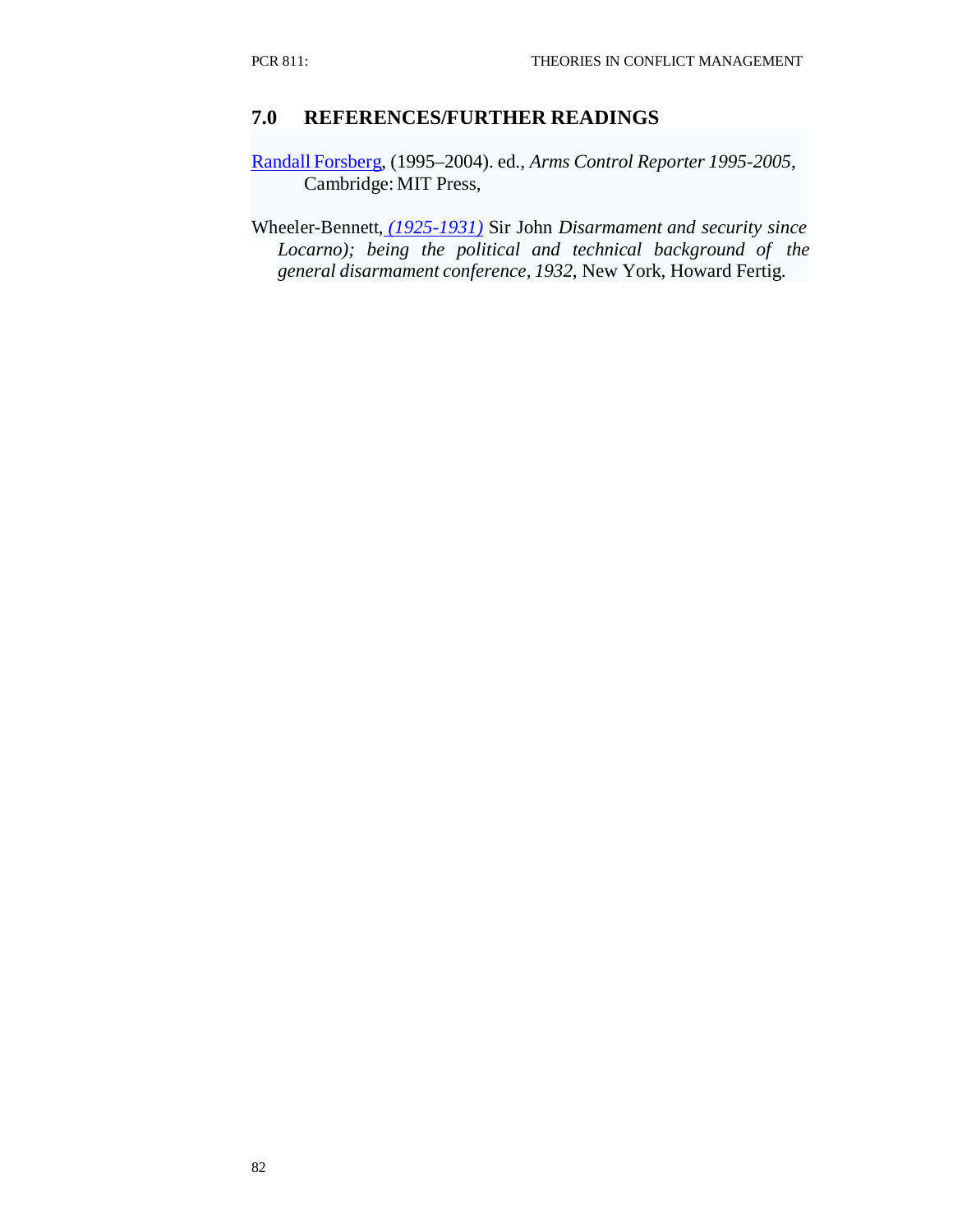# **UNIT 5 PREVENTIVE AND MULTI-TRACK DIPLOMACY**

#### **Table of Contents**

- 1.0 Introduction
- 2.0 Objectives
- 3.0 Main Content
- 3.1 Diplomacy
- 3.2 Preventive Diplomacy
- 3.3 Case Study: Yugoslavia and the Failure of Preventive Diplomacy
- 3.4 Lessons for Preventive Diplomacy
- 3.5 Multi-track Diplomacy
- 3.6 Track I vs. Track II Diplomacy and Conflict Management
- 4.0 Conclusion
- 5.0 Summary
- 6.0 Tutor-Marked Assignment
- 7.0 References/Further Readings

#### **1.0 INTRODUCTION**

The term "diplomacy" refers to the interaction between nation-states. Traditionally, diplomacy was carried out by government officials- diplomats--who negotiated treaties, trade policies, and other international agreements. The process of negotiations ranges from very formal to informal, but it tends to be fairly adversarial and competitive, relying on distributive or positional bargaining strategies that assume a win-lose situation.

#### **2.0 OBJECTIVES**

After reading this unit, you should be able to:

- i) Explain diplomacy as a concept,
- ii) Describe the role of diplomacy its various dimensions,
- iii) Describe the evolution of diplomacy as an approach to conflict management.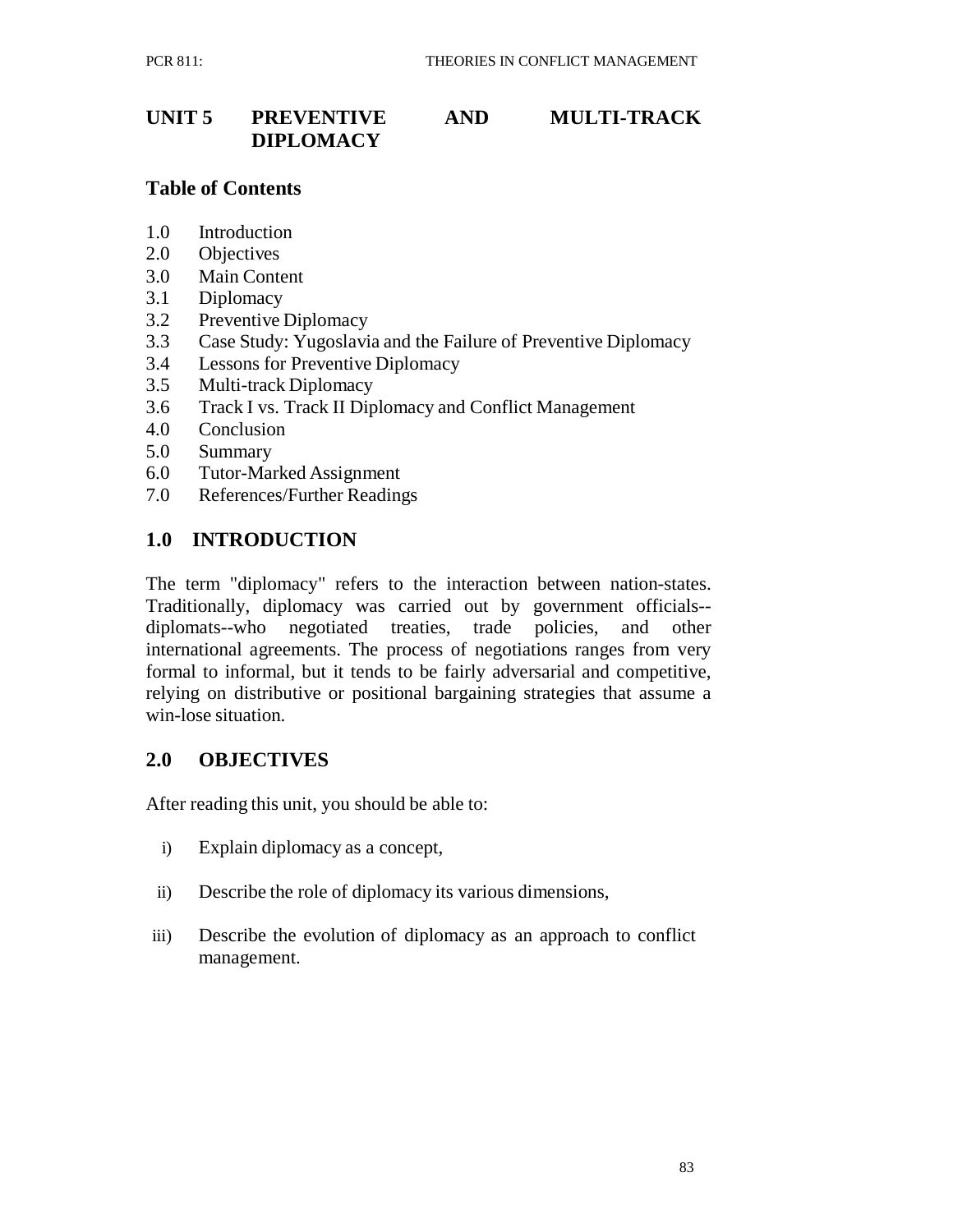#### **3.0 MAIN CONTENT**

#### **3.1 Diplomacy**

The goal is to maintain power over weaker nations and a balance of power with nations of equal status. Although conflict resolution theorists have developed a multi-faceted understanding of power, diplomacy still focuses on the "power over" approach, believing that power is a zero sum commodity--the more you have, the less I have. This encourages positional bargaining, rather than a more integrative or cooperative approach.

Although several efforts have been made to alter the adversarial nature of traditional diplomacy, none has been very successful. The first was the League of Nations which called for open diplomacy and collective security. Although the plan was developed by the U.S. President Woodrow Wilson, the United States failed to support the idea, and the League quickly failed.

The United Nations was a second attempt at collective security and international cooperation. The UN has certainly been much more successful than the League of Nations, but it still has not been able to overcome power rivalries (especially during the Cold War, but, to some extent, even now) and lacks the money to enable it to completely carry out its mandate. For this reason, and given the general ineffectiveness of traditional diplomacy, more and more attention is being given to what has come to be known as "track two" or "citizen" diplomacy- international negotiations carried out by private citizens, rather than official diplomats. Most advocates of track two approaches argue that they are not a replacement for track one, but rather a supplement to them. Often track two approaches can precede official negotiations, laying the groundwork and establishing a certain level of trust between people; sometimes they occur simultaneously.

The art of diplomacy has a long-storied history. It is the practice of verbal discussion with the intent to influence, transmit a position or negotiate on a given issue or situation for a mutually acceptable outcome. It is often called an art because each situation requires a unique mixture of empathy, persuasion, bluster, and cajoling amongst other things. The sentiment expressed in the Stinnett and Goldberg quotes above is typical of how diplomacy has often been viewed. It has traditionally been a method of conducting interstate relations involving discussions and negotiations between heads of state or their representatives in order to advance national interests. As one may imagine, these efforts may not always be sincere. More broadly, however, diplomacy often involves efforts to keep channels of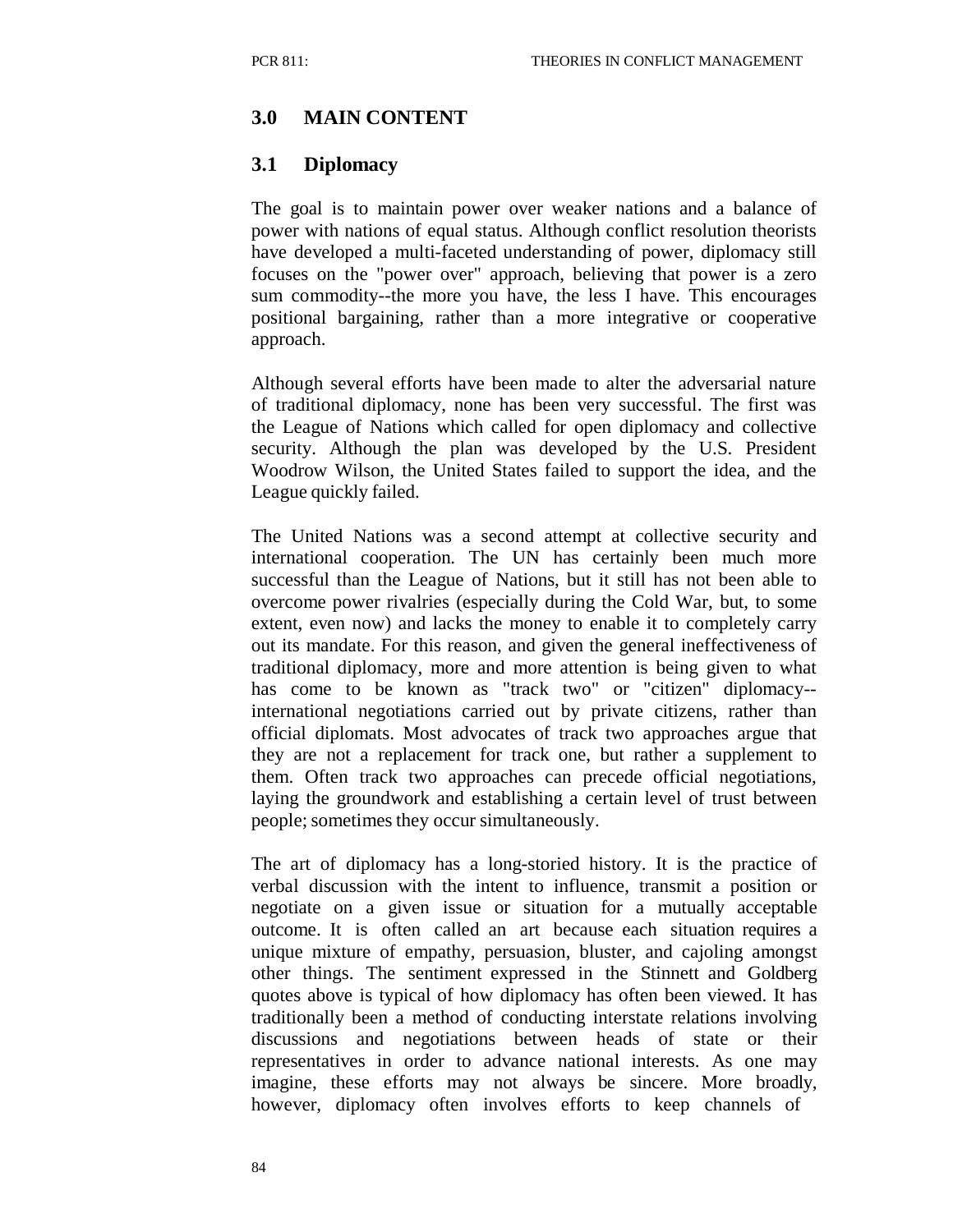communication open between different sides of a dispute in the hopes that tension can be diffused and violence averted. Modern diplomacy is in many ways more complicated with intergovernmental organizations (IGOs) and non-governmental organizations (NGOs) involved and the globalization of communication and transportation opening up new avenues for the conduct of diplomacy and helped new participants get involved.

Much of modern diplomacy continues to involve the interaction of state and/or official actors in what has become known as Track I diplomacy. These diplomats are acting in an official capacity with the authority and on behalf of the state or IGO they are representing. The entity they are representing may have a direct stake in the dispute or they may be acting as an intermediary. The goal, if a disputant, is to realize an outcome as favourable to one's side as possible. Third parties often become involved in the discussion in order to find ways through stalemates or to even get the parties talking in an effort at peacemaking. This being said, much of diplomacy is routine in order that issues do not reach crisis level.

There has been recognition that high-level official engagement is not always effective. Animosity and distrust may be too prevalent. The sides may question the motivations of representatives from third party states or from IGOs. In other instances, these third parties may lack a strategic interest or deem it too risky to get involved. Particularly in these circumstances, informal channels of communication can be effective at maintaining dialogue. These instances of Track II diplomacy are more subtle and personal, involving conflict resolution professionals from non-governmental organizations engaged in activity often through back channel measures. Track II diplomacy is important in maintaining support at the local level for negotiated agreements and terms to a peace settlement. Track II diplomats are also more often engaged "on the ground" in peace building efforts in addition to their back channel peacemaking efforts.

With increased internationalism and globalization**,** the sphere of participants in inter-communal conflicts is expanding. Participants include not only state actors but also the opposition parties and adversaries within the conflict itself, not to mention regional, multinational and non-governmental organizations. Third parties in Track I and Track II diplomacy can provide several different roles in conflicts and in their de-escalation. They can fill the role of supporter or mediator during the peacemaking process. A third party supporter or mediator can provide space for and initiate negotiations or discussions, gather information, help penetrate emotional barriers, help expand the negotiable pie, represent absent persons or views, provide resources, create pressure to reach an agreement, and generate support for an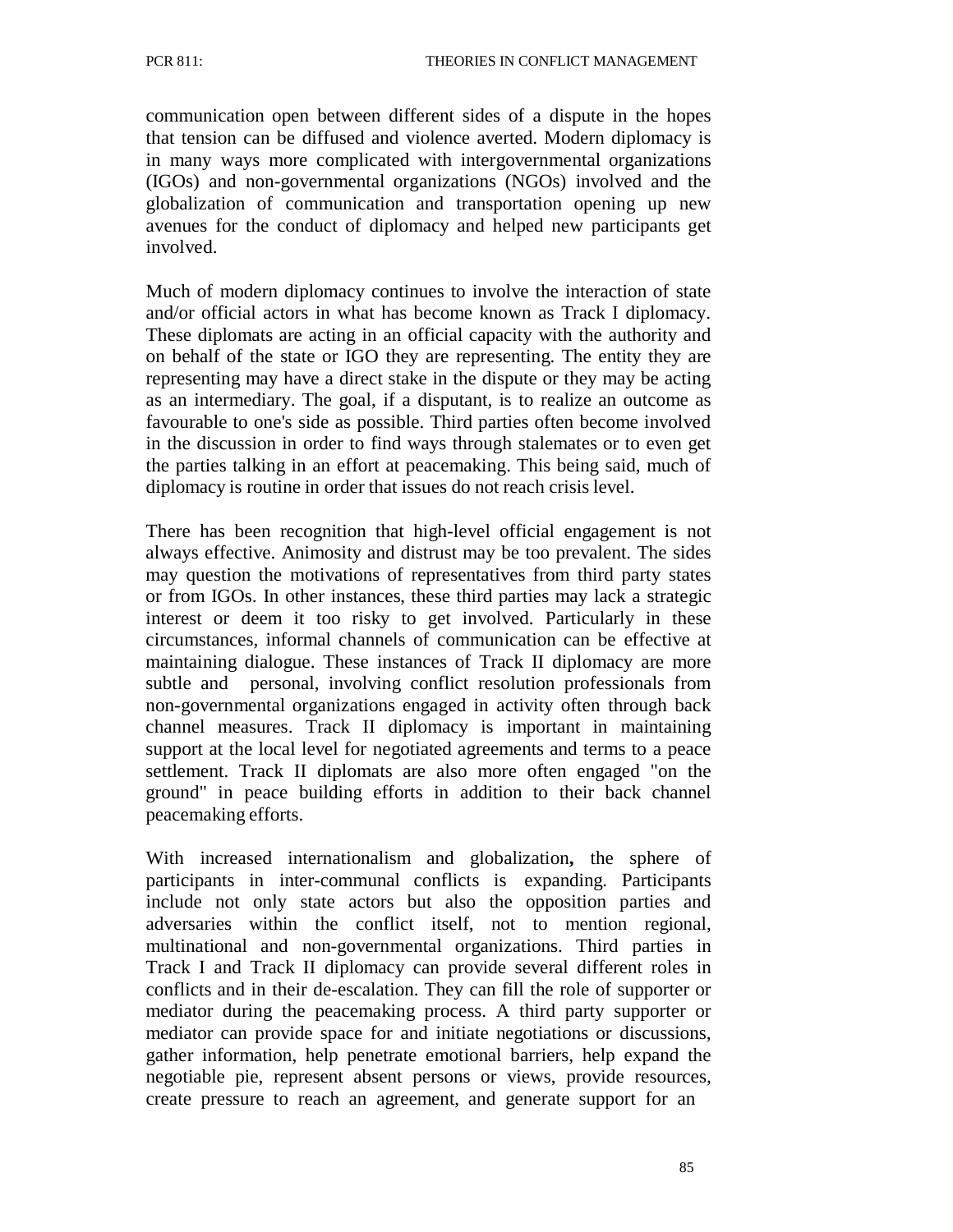agreement. They do this with the intent to de-escalate conflicts, reach and sustain agreements and prevent future conflicts from occurring.

#### **3.2 Preventive Diplomacy**

This is a very broad topic that does not really fit with our incremental approach, but so much is being written about it, and so much is being done in the name of "preventive diplomacy", that we thought it was important to address it here in some way.

The assumption with both conflict prevention and preventive diplomacy is that intractable conflicts are easier to avoid before they happen, rather than fix once they have occurred. There is a great deal of truth to this assumption, although some conflicts are likely to be unavoidable.

A fundamental assumption of constructive confrontation is that the *destructive nature of conflict* is largely avoidable. Hence we would advocate an incremental approach to both conflict prevention and preventive diplomacy. This means that latent conflicts should not be repressed or submerged altogether. (When this is done, they just tend to erupt, sometimes quite violently, at a later time.) To avoid this, conflicts should be allowed to surface, but that the complicating factors, especially escalation, should be limited to the maximum extent possible, and an effort should made to confront the core conflict with the most beneficial and least destructive strategies available. This means trying to put the emphasis on the exchange and integrative strategies, moving away from force-based strategies--especially illegitimate and excessive force.

The term "preventive diplomacy" is usually used in the international arena and refers to efforts of outside nations or groups of nations (for example, the UN) to prevent the escalation of conflicts between or within other nations. Although potentially effective, often nations feel that they should not intervene in the internal affairs of others if the situation has not yet become dire. By that time, preventive measures are likely to be impossible. (This happened in the Bosnian situation, for example). Nongovernmental organizations can also engage in what is generally referred to as conflict prevention (since they are not state actors). Given their ongoing presence in much of the two-thirds world, they are in a far superior position to try to intervene in developing conflicts early enough to put them on a constructive, rather than destructive course. Discussions about how this can be done can be found in some of the examples, below.

Conflict prevention also is useful in smaller-scale conflicts. To the extent that the parties can control complicating factors from the outset,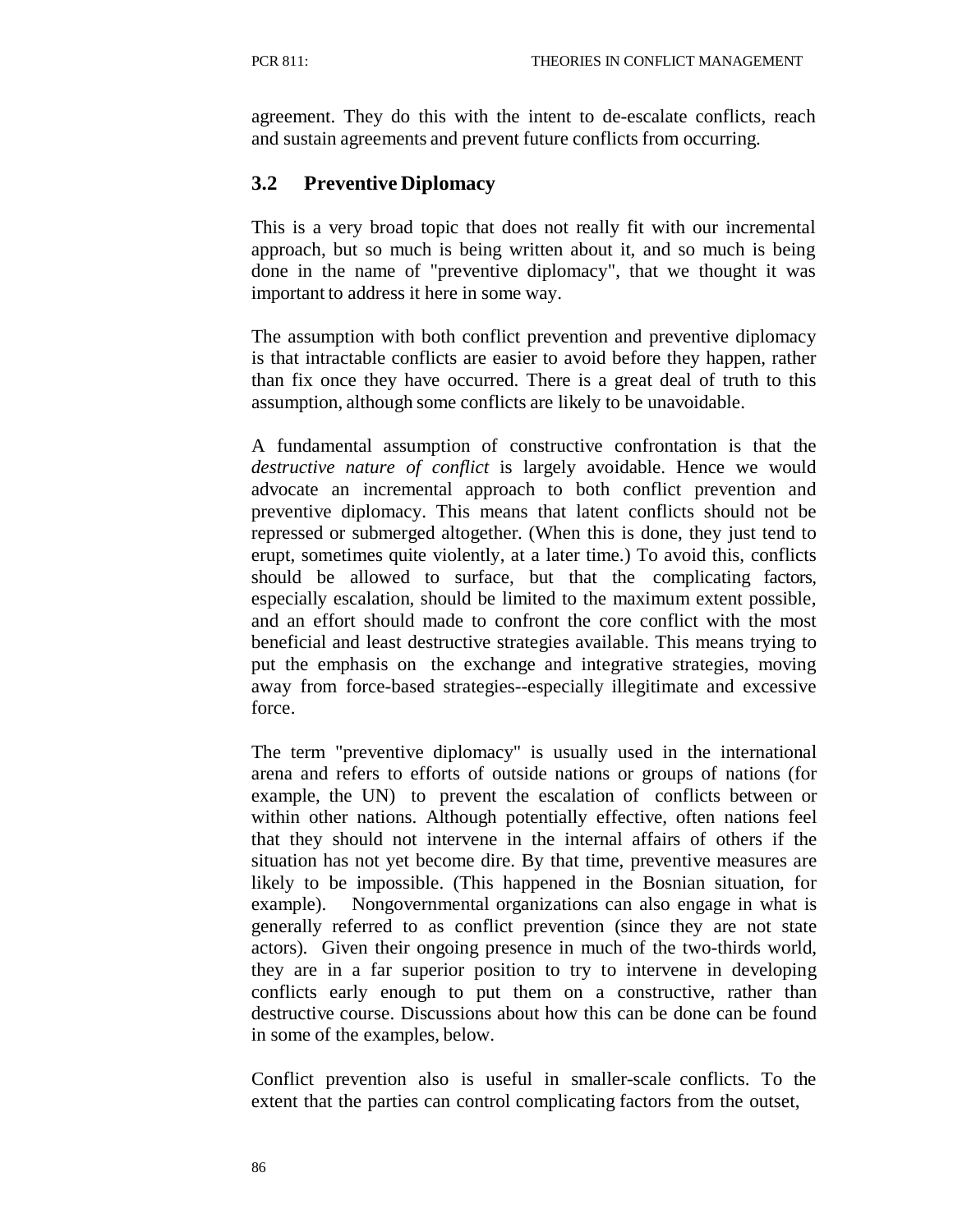define the conflict as a mutual problem rather than a competitive or winlose situation, and utilize a strategy that depends most on integrative and exchange approaches more than force, the conflict is likely to be more productive than destructive. Once escalation sets in and other complicating factors develop, the strategy must change from conflict prevention to conflict management or resolution, which is generally considerably harder to accomplish successfully.

## **3.3 Case Study: Yugoslavia and the failure of preventative Diplomacy**

Western nations have long recognized the nationalist tensions within Yugoslavia. During the Cold War era, the West saw Yugoslavia as an ally in preventing Soviet expansion. For this reason, western diplomatic efforts maintained a sharp focus on maintaining a unified Yugoslavia. Under Tito's rule, nationalist tendencies were repressed and unity maintained.

As expected, those nationalist tensions resurfaced with Tito's death in 1980. Croatian, Muslim and Serbian factions began to agitate for secession. By this time the Cold War was ending, and western priorities were changing. While the western nations still wanted a unified Yugoslavia, they were also increasingly concerned with promoting democratization and economic reforms. Western nations perceived these goals as compatible. Democracy, it was thought, would "redress human rights, alleviate ethnic tensions, and keep the country united." Ironically, democratic and economic reforms appear to have fuelled the conflict. Economic reforms resulted in short-term hardships. The frustration and dissatisfaction caused by economic hardships was in turn exploited by faction leaders and used to fuel nationalistic fervour. Democratic reforms allowed the widespread electoral victory of candidates running on extremist nationalist platforms.

By 1990, the break up of Yugoslavia seemed inevitable. In December 1990 Slovenia voted to secede at the end of June 1991, unless some confederacy agreement could be reached in the interim. Western nations still hoped that open warfare could be avoided, and a negotiated separation achieved. Unfortunately, western diplomatic efforts to prevent war failed.

Touval argues that western preventative diplomacy failed in Yugoslavia for two main reasons. First, the western nations did not project clear goals for Yugoslavia. The West's message was ambiguous, and Touval argues that this ambiguity "stemmed from the West's definition of goals in terms of broad values, some of which were contradictory in the context of time and place."[p. 406] In the current Yugoslavian context,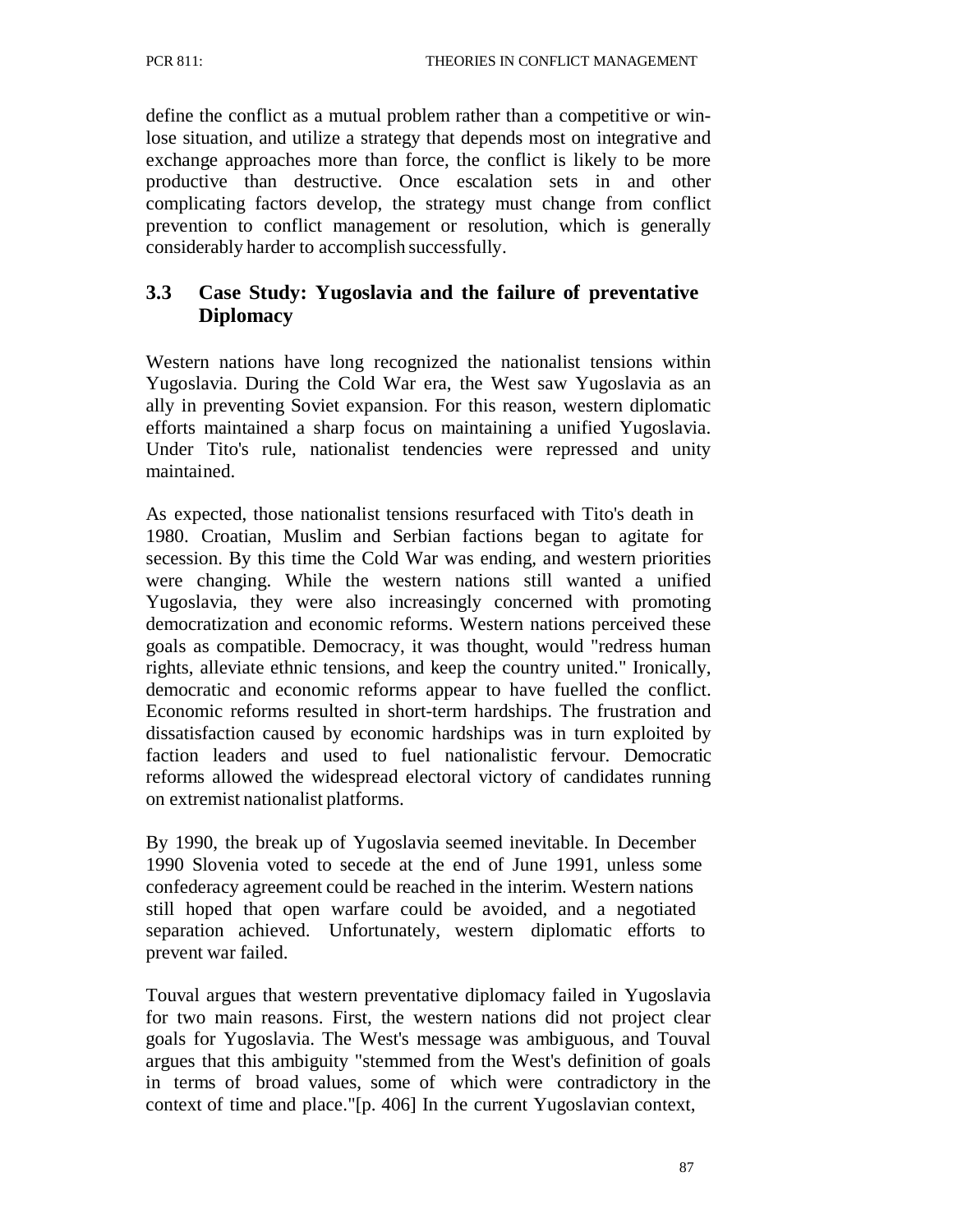democratization was allowing people to vote to secede, and break up the nation. Maintaining Yugoslavian unity required repressing nationalist views, which would be both anti-democratic and would likely entail further violations of human rights.

Second, Touval argues that western diplomatic effort lacked credible leverage. Western nations attempted to enforce their goals via economic incentives and threats. Economic incentives were practically the only tool available at the time. However, economic pressure was not effective. Withholding economic assistance contributed to the popular frustrations which were in turn exploited to fuel nationalist sentiments. The ambiguity of western goals made it unclear under what conditions aid would be given or withheld. The credibility of economic threats was further undermined by political divisions within the European community.

"Finally," Touval notes, "economic punishments (or rewards) were not well attuned to the psychology of the nationalist leaders."[p. 407] The factions were primarily concerned with issues of physical security and group identity. Economic prosperity was of only secondary concern. Touval suggests two reasons why the western nations did not attempt mediation of the conflict. One, mediation would have implied tacit acceptance of Croatia and Slovenia as sovereign powers. Two, mediation would have constituted interference in the internal affairs of a sovereign state. Moreover, Touval argues that even had it been attempted, mediation would have likely been unsuccessful. Neutral, non-intrusive mediation would have simply been perceived as further western equivocation and ambiguity, hence encouraging the various sides to intensify their positions. Directed mediation in which the mediating party suggests a settlement relies on credible threats and promises. However the West at that time lacked credible, effective leverage.

## **3.4 Lessons for Preventative Diplomacy**

Touval draws five lessons for future attempts at preventative diplomacy from the Yugoslavian case. First, the international community must prioritize its goals. By demanding both democratization and unity, the West presented Yugoslavia with a confusing and contradictory mandate. The West's demands would have been clearer had they ranked the importance of these goals.

Second, the international community should avoid presenting vague, equivocal or ambiguous goals. They should "refrain from reciting broad values and instead define in concrete terms what they expect from the disputants."[p. 414] Touval concedes that this may be difficult.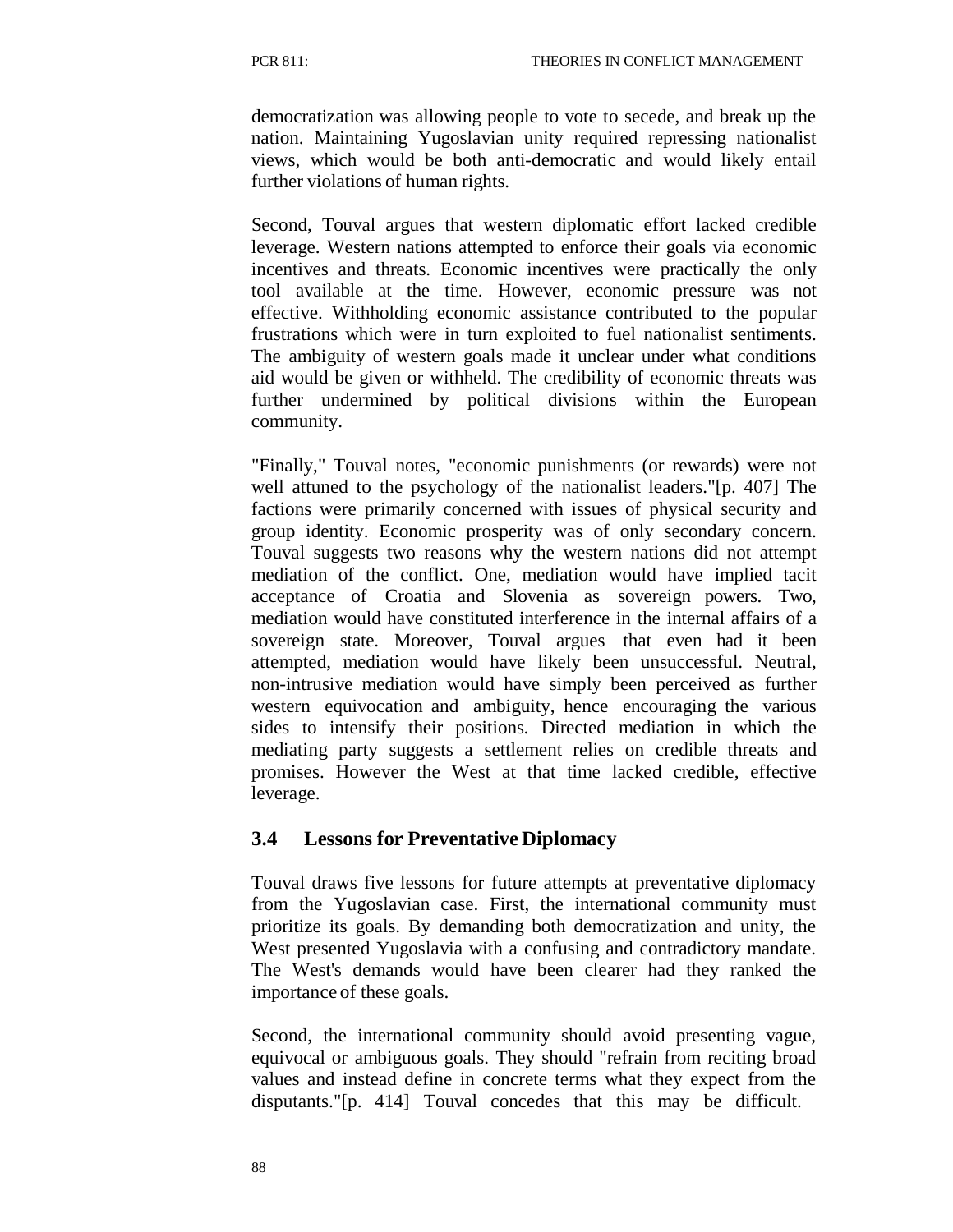Generally it is easier to generate international agreement on basic values than on specific proposals. However, goals must be clear to be credible. The Yugoslavian case also shows that economic threats and incentives are likely to be ineffective in cases of ethnic conflict. Group identity, historic grievances, and physical security issues tend to overshadow economic concerns in such situations. Economic incentives have little relevance to the disputants' concerns, and so produce little leverage.

The Yugoslavian conflict reveals an even more basic lesson about timing. Touval argues the ethnic conflicts are an exception to the conventional wisdom, which says that conflicts are easier to prevent than end. Unlike many other types of conflict, in ethnic conflicts the participants tend to become fully committed to their positions very early on. What is worse, Touval suggests, is that early preventive interventions are "likely to be launched at a highly inauspicious moment after the parties have committed themselves to their goals, but before they have reached a hurting stalemate that might dispose them to rethink their policies."[p. 415]

Finally, Touval notes that nations are often unwilling to commit themselves, their resources, and possibly their citizen's lives to preventing foreign conflicts. Yet without such commitment, diplomatic threats and incentives lack force and credibility. For preventive diplomacy to be effective, it must be backed by the strong commitment of the intervening nations.

## **3.5 Multi-track Diplomacy**

Multi-track diplomacy is a conflict transformation approach premised on the assumption that conflict is better transformed from a multidimensional approach. It is a synergetic peace-making effort by several categories of actors, each using his own "track", leverage or influence to bring about peaceful transformation of a conflict. The tracks are nine, namely:

- i. Governments;
- ii. Non-government and professional organization;
- iii. Business community;
- iv. Private citizens;
- v. Training and education institutions (Research, training and education);
- vi. Activism;
- vii. Religion;
- viii. Funding organizations;
- ix. The Media.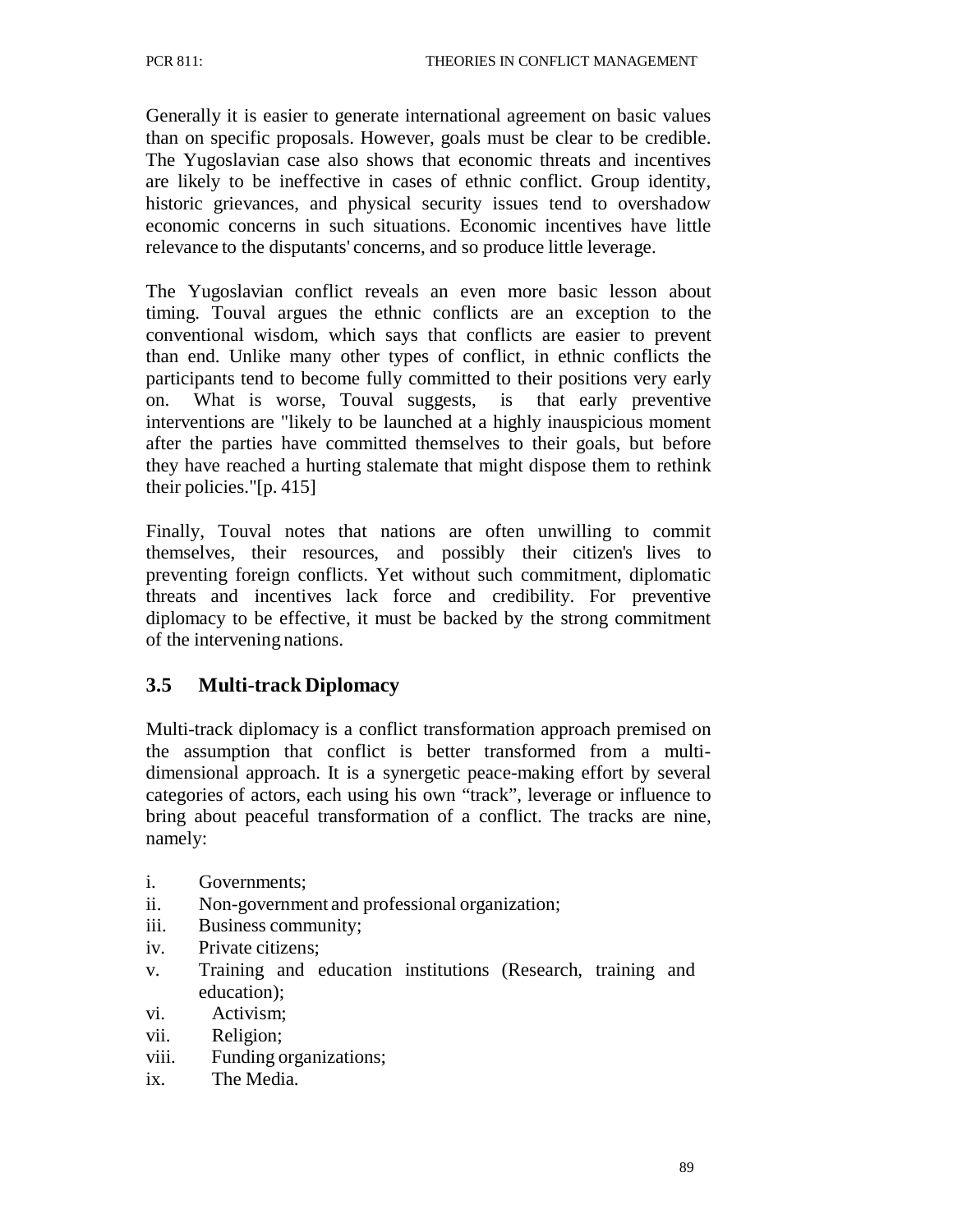Diamond, L. and MacDonald, J. (1996:1) describe Multi-Track Diplomacy as a conceptual framework designed to reflect the variety of activities that contribute to international peacemaking and peace building. It is therefore a conceptual way to view the process of international peacemaking as a living system; its web of interconnected parts being; activities, individuals, institutions and communities.

Many types of third parties can be introduced in a conflict, simultaneously working together, or at different points in a conflict when their form of assistance is most needed. Lederach (1997, 70) identifies nearly 25 different functions intermediaries perform over the life of a conflict. Intervention could begin with the "explorer," who assures the contenders that total victory is not the goal of the other side and end with the work of the "reconciler," who facilitates the healing process. Along the path of resolution, "unifiers", "facilitators," "legitimators" and many other specialist roles are introduced. Such a multi-modal approach is necessary with large-scale conflict such as civil war. An intervention team must use particular skills and relationships with the contenders at the right time, in the right context. Even intraorganizational and two-person conflict could benefit from the team approach, though the types of interveners would be smaller. "Who is there who could help us out of this conflict?" This should be the first question conflict opponents should ask. The more varied their concept of "third party," the more intermediary potential they will see as they look around.

An important function of third parties in a conflict, particularly in its latent stage, is conflict prevention. At the international level, multinational peacekeeping has for almost forty years been a common way of preventing conflict and violence. Military forces and observers are placed between opposing sides; interposition is the term. As Yugoslavia was coming apart in the early 1990s, a new variant of peacekeeping was tried; preventive deployment. (Carnegie 1997, 64) Macedonia, intending to become an independent state, was threatened with attack from Serbia. A United Nations military and political contingent was sent to Macedonia as a deterrent. It has also played an intermediary role between the Macedonian and Serbian governments.

A preventive presence of third parties is not necessarily a military or governmental one. Private citizen groups have increasingly intervened to prevent violence in conflict situations. (Wehr 1996) Citizen interposition was practiced in the Nicaraguan civil war in the 1980s. International teams from Witness for Peace were stationed along Nicaragua's borders and in strategic villages at high risk from Contra attack. (Griffin-Nolan 1991) The assumption underlying such a practice is that the presence of unarmed foreigners deters attacks on civilians in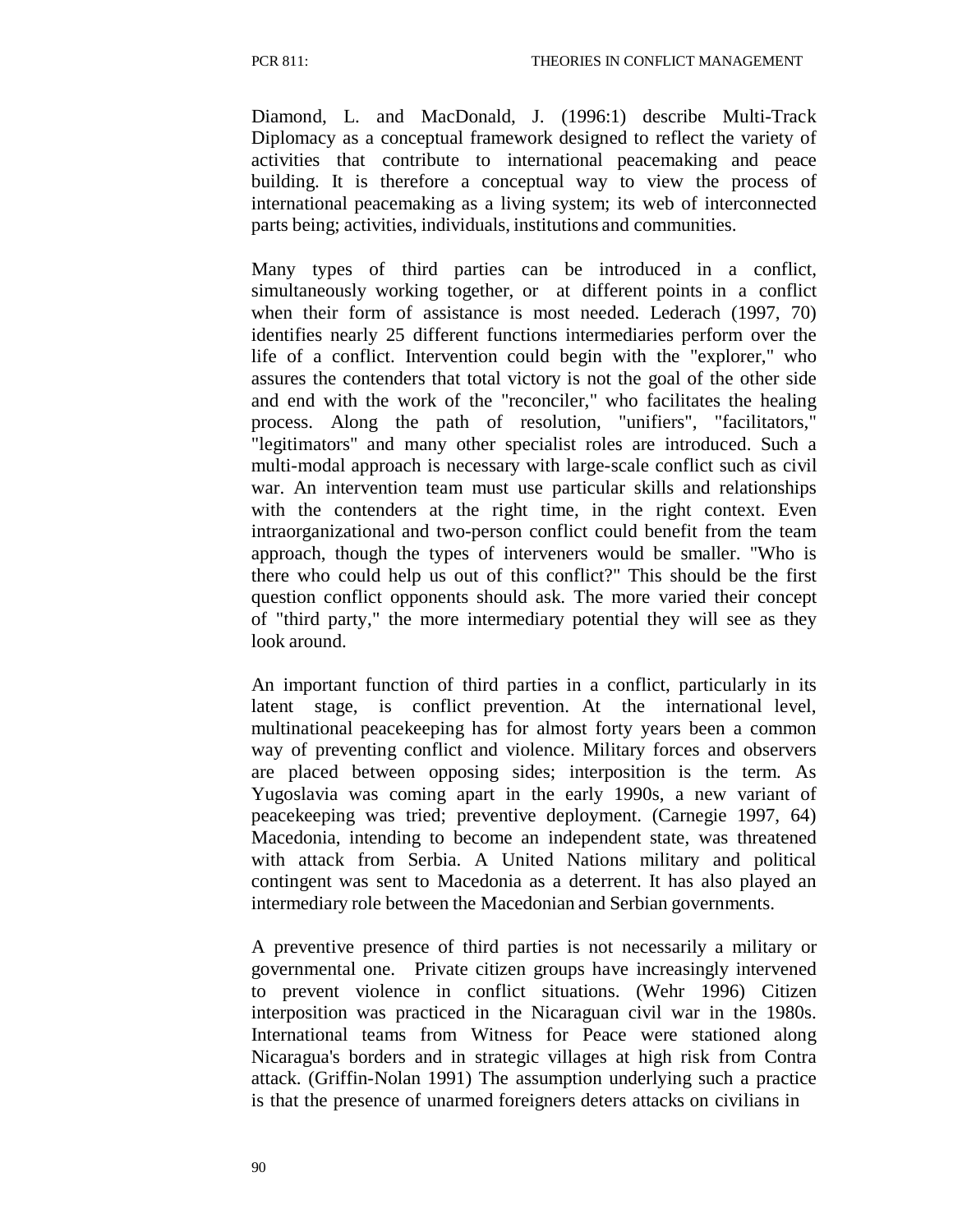war zones. The same principle motivates international accompaniment, where foreign observers stay with human rights leaders whose protest work puts them at risk in civil conflicts. (Mahony & Eguren 1997)

# **3.6 Track I vs. Track II Diplomacy and Conflict Management**

There is continued debate about the particular roles played by Track I and Track II actors in conflict management. Table 1 suggests some ways in which the two can be distinguished, although this division is not always clear-cut. Track I and Track II cooperation can be an issue. While it is generally recognized that both actors fill useful functions, boundary issues and other role-related issues continue to create tensions between the two tracks. In fact, the interests and actions of those involved in different levels of diplomacy may often be at crosspurposes. If done effectively, however, Track I and Track II diplomacy can be mutually reinforcing processes in conflict management. Each track is effective in unique ways and, despite some overlap in methods used by both tracks, the role of Track I and Track II diplomacy cannot be entirely filled by the other.

|                                     | <b>Track I</b>                                                                                                                              | <b>Track II</b>                                                                                                                                                                                                                                                                                                                                                                |
|-------------------------------------|---------------------------------------------------------------------------------------------------------------------------------------------|--------------------------------------------------------------------------------------------------------------------------------------------------------------------------------------------------------------------------------------------------------------------------------------------------------------------------------------------------------------------------------|
| <b>Actors</b>                       | Official Representatives,<br>Governments,<br>Multi-national<br>Organizations,<br>Elites,<br><b>Adversarial Leaders</b>                      | Unofficial<br>Representatives,<br>Nongovernmental Organizations,<br>Regional and Local Leaders,<br><b>Grassroots Groups</b>                                                                                                                                                                                                                                                    |
| Methods                             | Positive<br>Negative<br><b>or</b><br>Incentives,<br>Mediation,<br>Political<br>Economic<br><b>or</b><br>Support                             | Back-channel<br>Discussions,<br>Education<br>Programs,<br>Workshops,<br><b>Grassroots Reconciliation</b>                                                                                                                                                                                                                                                                       |
| <b>Stages of</b><br><b>Conflict</b> | Peacemaking<br>when<br>Peacekeeping,<br>official<br>actors<br>accords<br>cease-fires, peace<br>negotiated<br>to<br>and terms<br>agreements. | Present in all stages, but of Present in all stages, but of<br>particular importance during particular importance during<br><b>Prevention</b><br>and Conflict<br>and<br>Peacebuilding, when local and<br>determine regional actors can detect early<br>warning signs of violence, and can<br>help foster personal reconciliation<br>techniques between adversarial<br>parties. |

*Distinguishing Track I and Track II Diplomacy*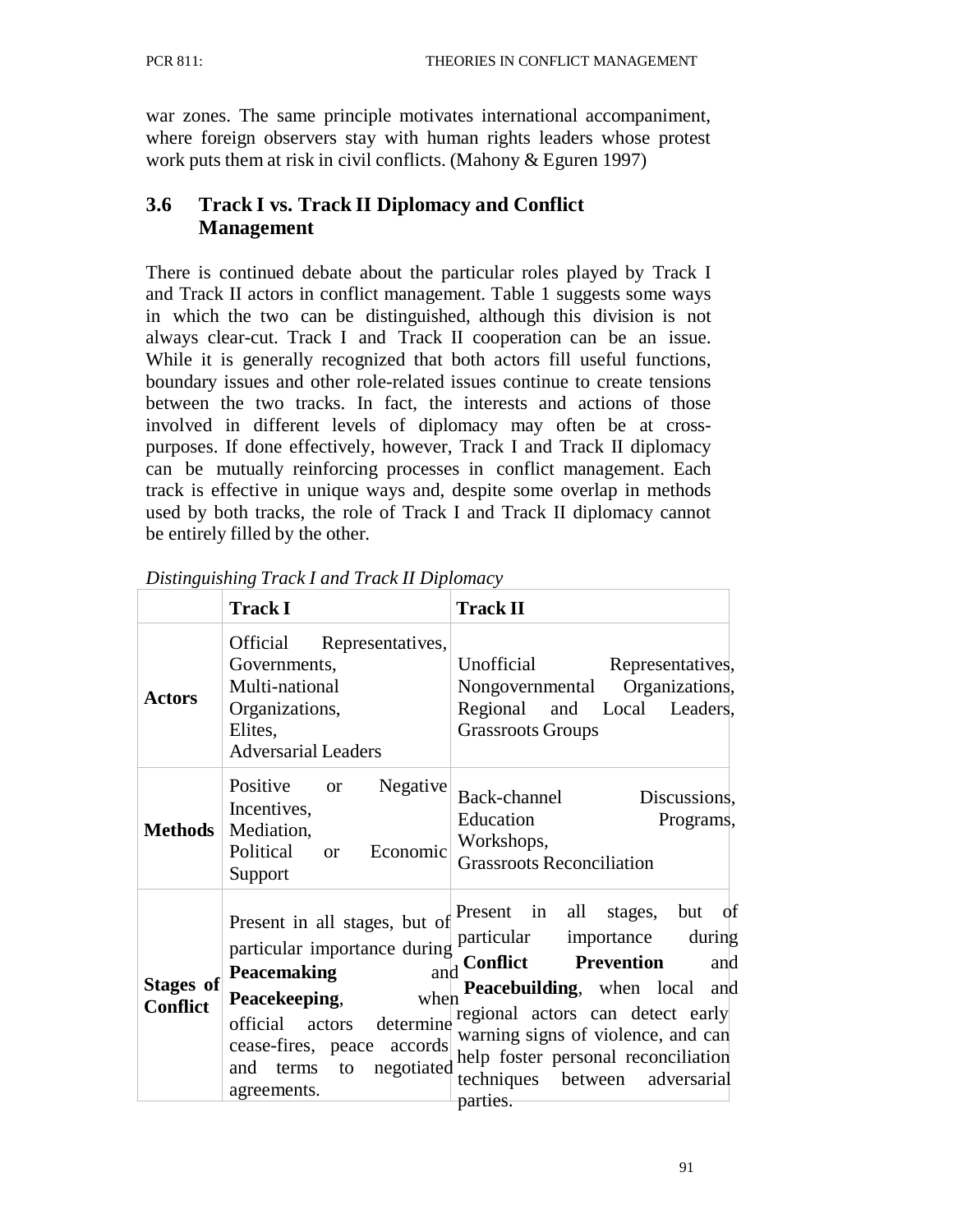A number of practitioners and scholars have suggested that talking about Track I and Track II is, in fact, inadequate. What we often see is what Louise Diamond and John McDonald refer to as multi-track diplomacy where a whole range of actors with varying interests in the situation are involved at different levels to keep channels of communication open and hopefully de-escalate the conflict.

## **4.0 CONCLUSION**

The goal is to maintain power over weaker nations and a balance of power with nations of equal status.

## **5.0 SUMMARY**

In this unit, we have discussed the concept of Diplomacy and the various types of diplomacy. We also discussed its evolution into a process of conflict management.

## **6.0 TUTOR MARKED ASSIGNMENT (TMAS)**

- i) What is Diplomacy?
- ii) Distinguish between traditional diplomacy and preventive diplomacy?
- iii) What is multi-track diplomacy and useful is it an approach to conflict management?

## **7.0 REFERENCES/FURTHER READINGS**

- Aiken, Jennifer and Eric Brahm. (2005) "Diplomacy." *Beyond Intractability*. Eds. Guy Burgess and Heidi Burgess. Conflict Research Consortium, University of Colorado, Boulder.
- Agyris, C. (1970). *Intervention Theory and Method: A Behavioural Science Reading.* Massachusetts: Addison-Wesley.
- Albert, I.O. (1995). *Informal Channels of Dispute Resolution in Ibadan*. Ibadan: IFRA Books.
- Berridge, Geoff. (2002). *Diplomacy: Theory and Practice, 2nd Edition*. New York: Palgrave Macmillan.
- Diamond, Louise and John W. McDonald. (1996). *Multi-Track Diplomacy: A Systems Approach to Peace***.** Kumarian Press.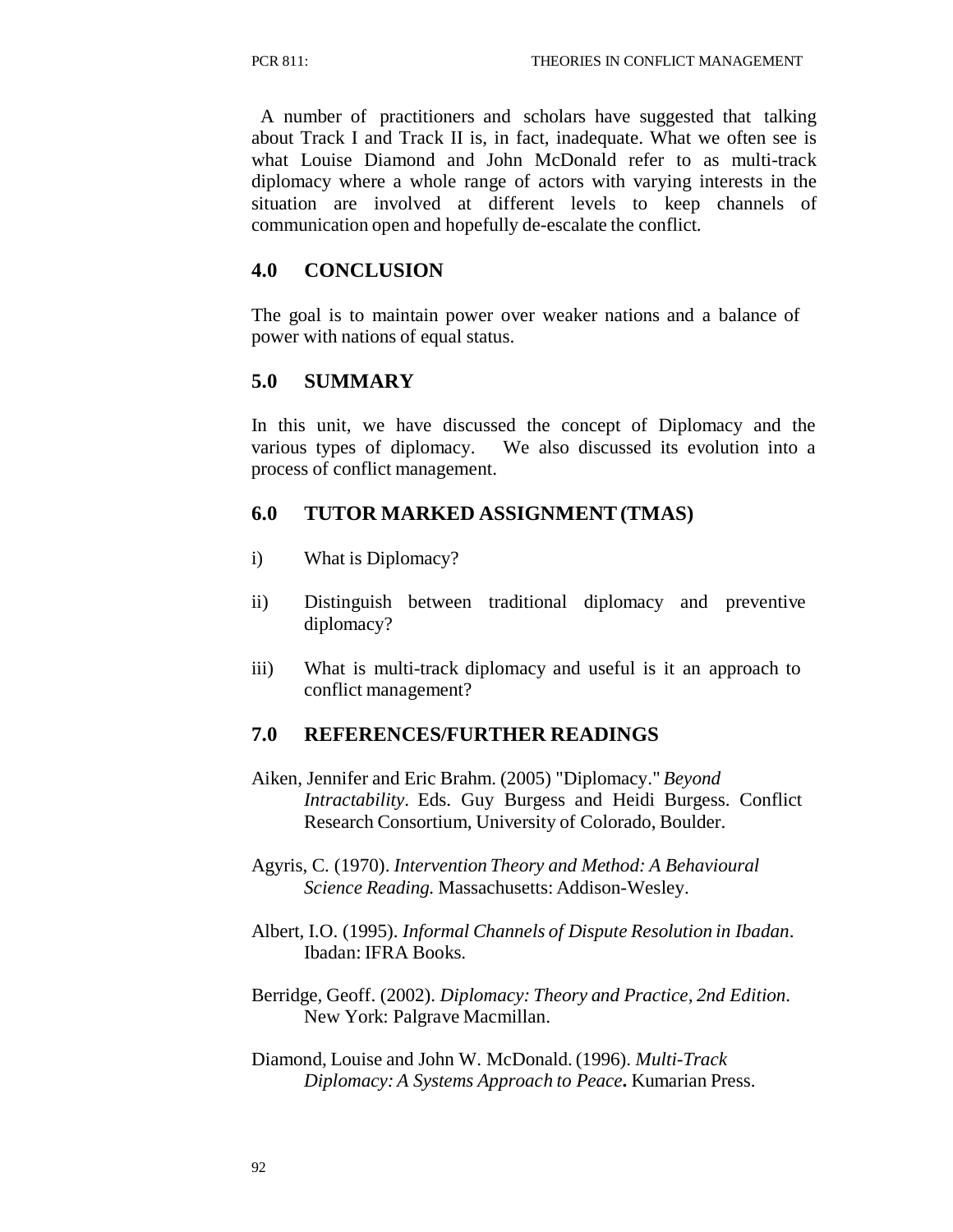Freeman, Charles W. (1997). *Arts of Power: Statecraft and Diplomacy*. Washington, DC: USIP Press.

- Langhorne, Richard and Keith A. Hamilton. (1995) *The Practice of Diplomacy: Its Evolution, Theory and Administration***.** New York: Routledge, March.
- Lund, Michael S. (1996**).** *Preventing Violent Conflicts: A Strategy for Preventive Diplomacy***.** Herndon, VA: USIP Press.
- McDonald, John W. (1991) "Further Exploration of Track Two Diplomacy." In *Timing the De-Escalation of International Conflicts*. Edited by Thorson, Stuart J. and Louis Kriesberg, eds. Syracuse, NY: Syracuse University Press.
- Ojielo, M. Ozonnia. (2001). *Alternative Dispute Resolution*. Lagos: CPA Books.
- Pruitt, Dean G. and Jeffrey Z. Rubin. (1986). *Social Conflict: Escalation, Stalemate and Settlement* New York: Random House.
- Ross, M.H. (1993).*The Management of Conflict: Interpretations and Interests in Comparative Perspective.* New Haven: Yale University Press,
- Saadia Touval, "Case Study: Lessons of Preventative Diplomacy in Yugoslavia," in *Managing Global Chaos*, eds. Chester Crocker, Fen Hampson and Pamela Aall, (Washington, D.C.: United States Institute of Peace Press, 1996) pp. 403-418.
- Schmid, A.P. (2000). Thesaurus and Glossary of Early Warning and Conflict Prevention Terms. London: Forum on Early Warning and Early Response.
- Vayrynen, R., (1991). *New Directions in Conflict Theory: Conflict Resolution and Conflict Transformation.* London: Sage Publications.
- Wilmot, W. and D. Hocker (1998). *Interpersonal Conflict*. Boston: McGraw Hill.
- Zartman, William. (1989). *Ripe for Resolution: Conflict and Intervention in Africa*. Oxford: Oxford University Press.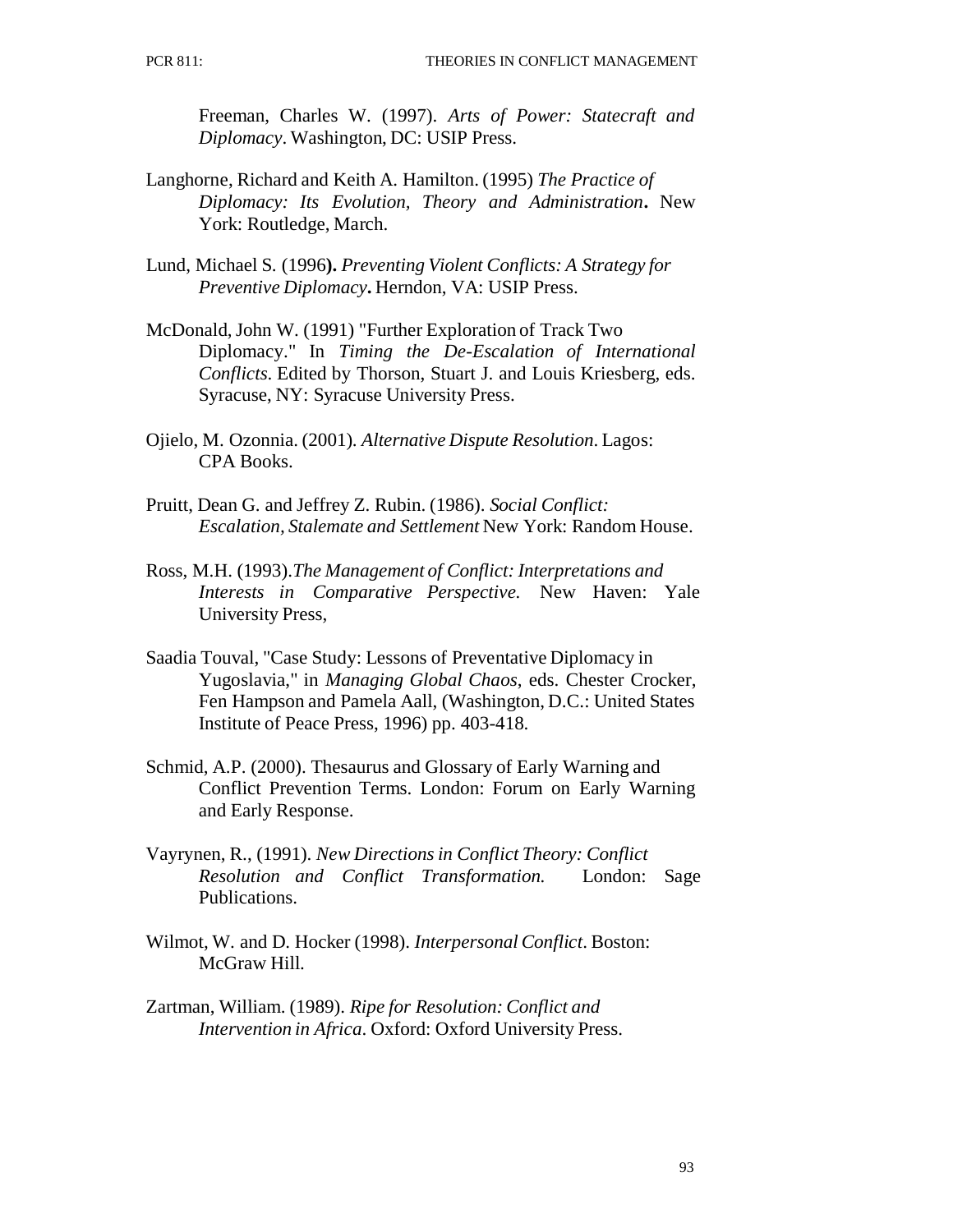# **MODULE 4**

### **ETHNICITY, CULTURE AND CONFLICT MANAGEMENT**

- Unit 1 Post-Conflict Reconstruction
- Unit 2 Ethnicity and Conflict Management
- Unit 3 Culture, Identity and Conflict Management
- Unit 4 Policy-making and Conflict Management

### **UNIT 1 POST-CONFLICT RECONSTRUCTION**

### **Table of Contents**

- 1.0 Introduction
- 2.0 Objectives
- 3.0 Main Content
- 3.1 Post-Conflict Reconstruction (Definition)
- 3.2 Issues in Post conflict Reconstruction
- 3.3 Differences between Transformative and Reconstructive Peace building
- 4.0 Conclusion
- 5.0 Summary
- 6.0 Tutor-Marked Assignment
- 7.0 References/Further Readings

## **1.0 INTRODUCTION**

Post-Conflict Reconstruction is a vital aspect of peacebuilding process particularly for countries that have just come out of a conflict situation. It involves programmes reconciliation and development and involves every citizen of that society.

## **2.0 OBJECTIVES**

After reading this unit, you should be able to:

- i) Explain post-conflict reconstruction;
- ii) Describe it as a critical peace building strategies in conflict management.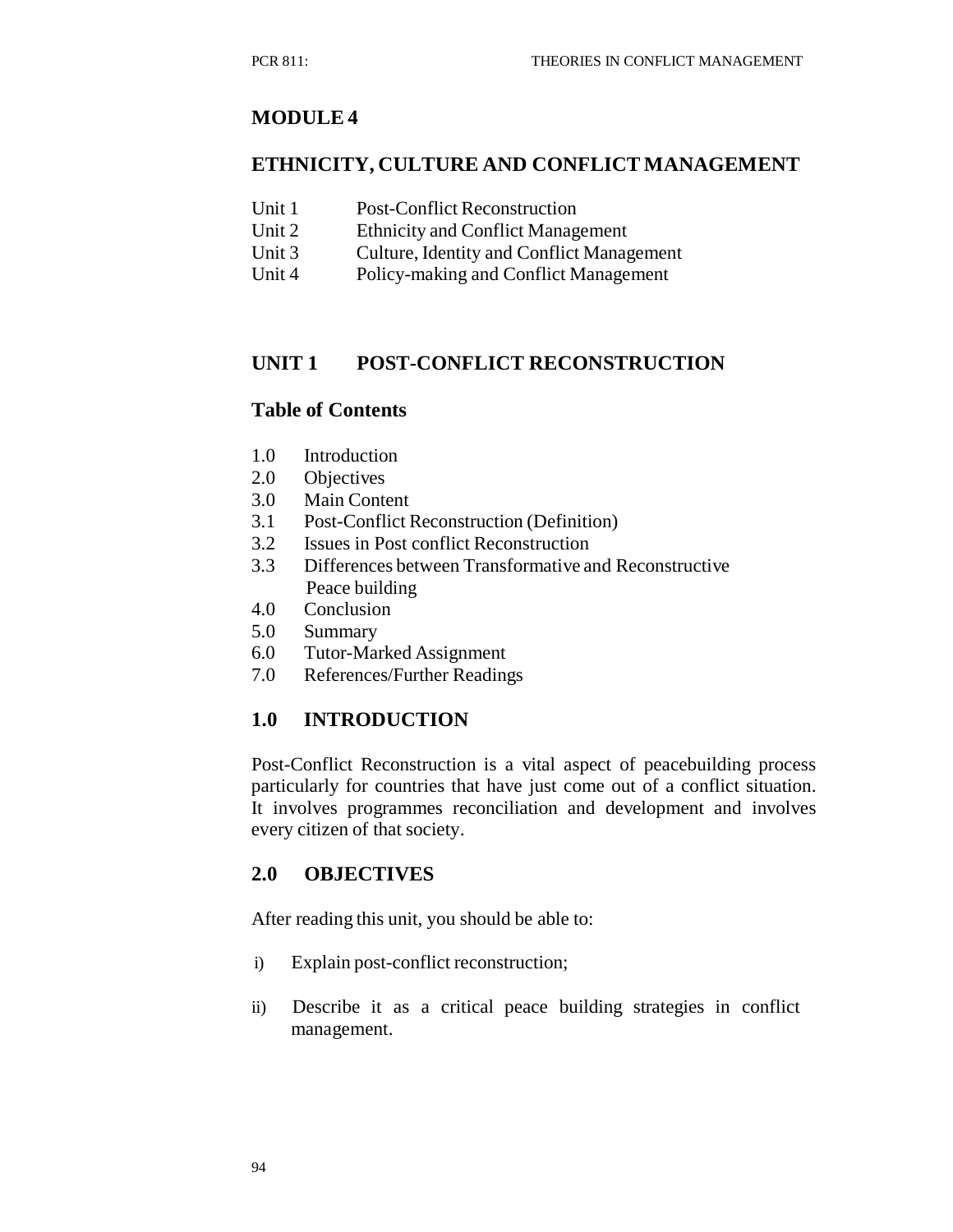### **3.0 MAIN CONTENT**

#### **3.1 Post-Conflict Reconstruction (Definition)**

Post–conflict reconstruction, as an aspect of development study, typically involves the repair and reconstruction of physical and economic infrastructure in a country that has recently experienced widespread violence, or where the preoccupation of the state is armed warfare, or where a significant part of the population is engaged in armed struggle with the state. In a post-conflict situation, the state institutions are usually so weakened that they exhibit little capacity to carry out their traditional functions hence, post– conflict reconstruction also entails a number of external interventions aimed at rebuilding the weakened institutions.

Those critical interventions include revering the economy, restructuring the framework for democratic governance, rebuilding and maintaining key social infrastructure, and planning for financial normalization.

*Post conflict intervention tend to have explicit objectives such as supporting the transition from war to peace, resumption of economic and social development, reconciliation and reconstruction, human and institutional capacity building, and establishing special investment funds to maintain social cohesion during the period of economic adjustment and poverty reduction and decentralization…*

From the foregoing, it is obvious post-conflict reconstructive operations require intensive monitoring to ensure their continued relevance, effectiveness and efficiency.

Because it is an undeniable fact that the four pillars of post-conflict reconstruction-security, social and economic well-being, justice and reconciliation, and governance and participation – are all in extricable linked, and a positive outcome in each area depends on successful integration and interaction across them.

As earlier adumbrated in the preceding chapter, Adekanye (1997) has argued that the entire reconstruction process in post-conflict society:

*is more usefully conceptualized as a multi-faceted one, in which military, political, psychosocial, humanitarian, as well as economic are seen as closely interwoven.*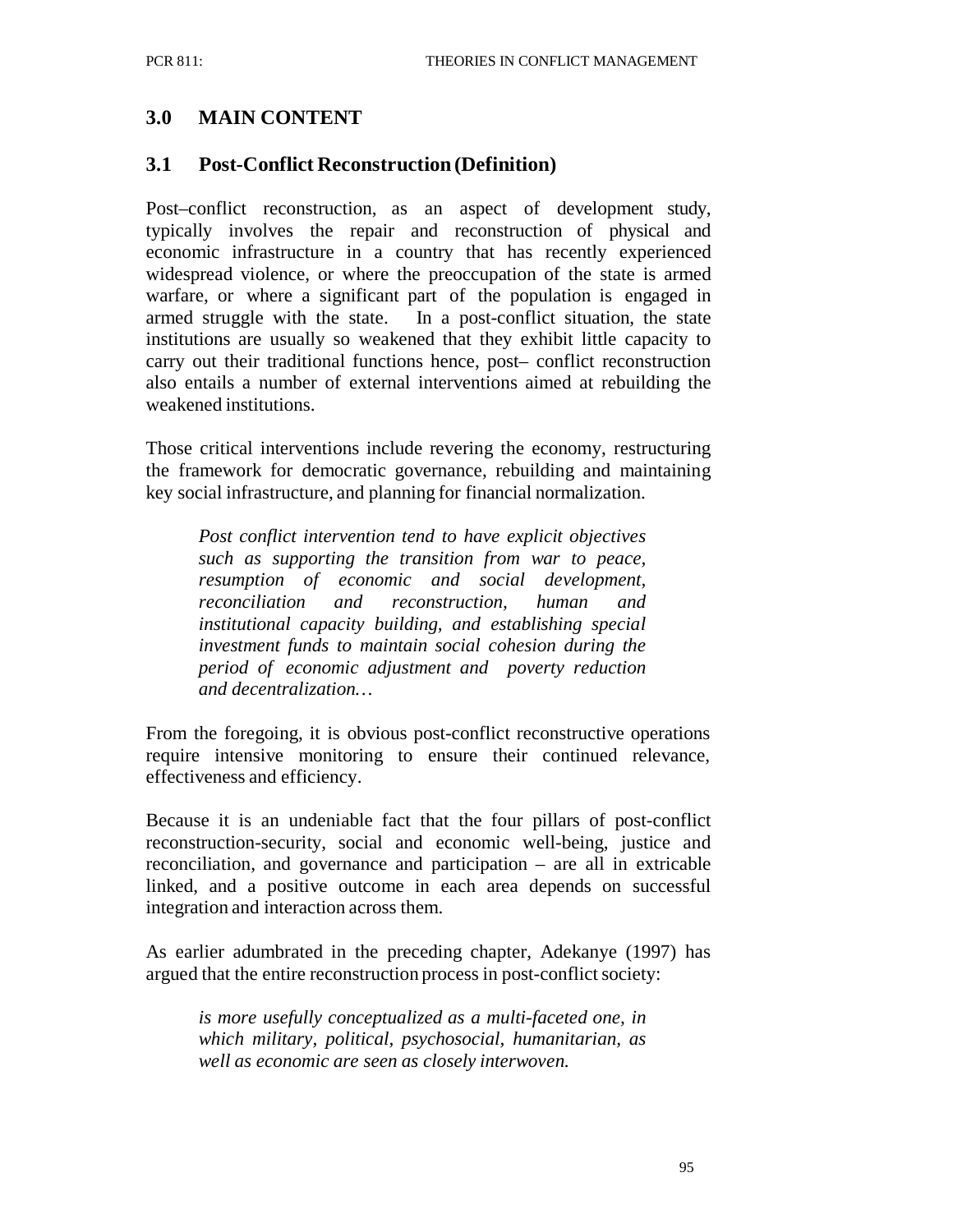If post-conflict reconstructions are not effectively implemented and all stakeholders adequately reintegrated into the state (in the post-conflict era), there is the potential danger of return to war.

*The implication for stability and sustainable development of emergent post-conflict societies have attracted the rising interest of scholars and policymakers in the reduction of defence outlays to supportable levels, demobilization, reintegration, and rehabilitation of ex-combatants, as well as demilitarization, democratization, economic reconstruction and structural adjustment.*

## **3.2 Issues in Post-Conflict Reconstruction**

Adekanye argued that certain issues could be internationally identified as "key issues" in post-conflict environment because there are empirical interconnections which should not be ignored between "conflict" and the "the post-conflict stage", between "violence" and "politics", between "war" and "peace". So, the key issues that are germane to the peace process are identified thus:

- i. The contradiction of three Transitions in one;
- ii. Reintegration of Ex-combatants;
- iii. Problems of illegal surplus Arms;
- iv. Power-sharing versus political inclusion;
- v. Making committed Electoral Players out of former Guerrilla Leaders;
- vi. Reconciliation versus Justice;
- vii. Market-Driven Liberalisation versus post-conflict peace building;
- viii. Countering the phenomenon of "Return Wars".

### **Reconstructive Peacebuilding vs. Transformative Peacebuilding**

In an attempt to redress what he called the "structural appropriation of Reconstruction over Transformation in peace-building, Bronwyn Evans-Kent (2004), distinguished between Reconstructive peace-building and Transformative peace-building? While the one is a creation of the United Nations (UN) and peace operations, the other (which is the less widely used form) addresses the causes of conflict and the communitylevel needs of post-conflict societies. Each of these needs to operate in conjunction with the other and peace cannot be attained without addressing both the reconstruction of a community and the transformation of the conflict.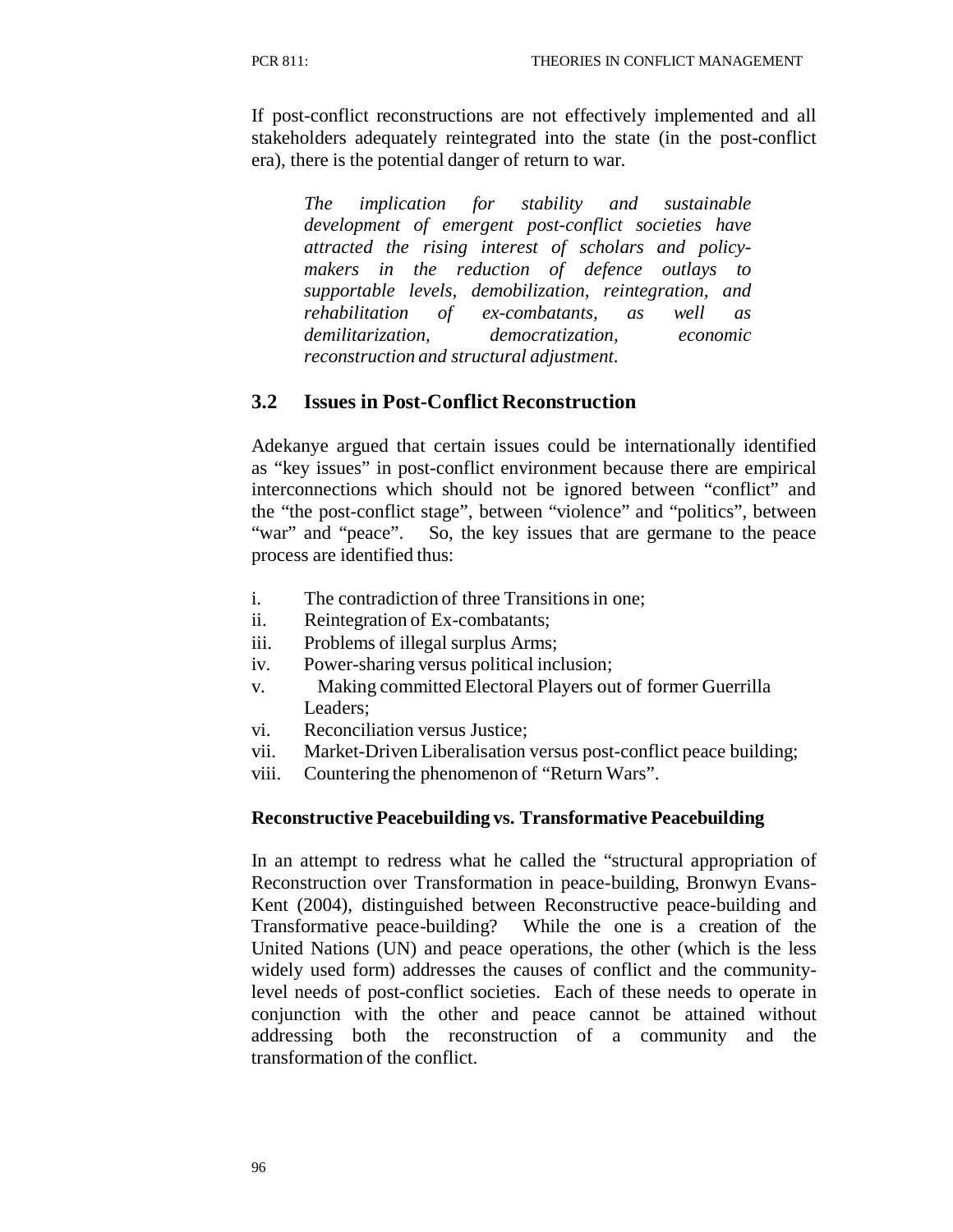Reconstructive peace-building is a short term structural rebuilding. The physical and political reconstruction of this form of peace-building begins with the United Nations, which has endeavoured to produce a model that achieves these outcomes. Reconstructive peace-building concerns the more tangible aspects of peace building such as addressing infrastructure needs, the development of healthcare systems and political institutions. On the reconstructive side are activities such as:

*relief, humanitarian assistance, disarmament; demobilization; political restructuring; elections; mine clearance; and health.*

Transformative peace-building on the other hand is a long term reconciliation. It is a broad term for approaches that focus less on physical reconstruction than on the broader social relationships that exist within conflict-prone societies. It is an attempt to alter conflict such that lasting forms of peace may be built. This form of peace-building usually encompasses those aspects that work towards the long term transformation of the conflict environment. They can include:

*inter-ethnic contact, contact between professions, stereotype elimination, work collectives, school projects, conflict resolution training, justice, police and military training, cross-cultural television and ratio efforts and acknowledgement.*

Conflict is a socially constructed cultural event and people are active participants, it is therefore difficult for political level resolutions to transform the conflict alone. The principal differences between Reconstructive and Transformative peace-building are set out as follows: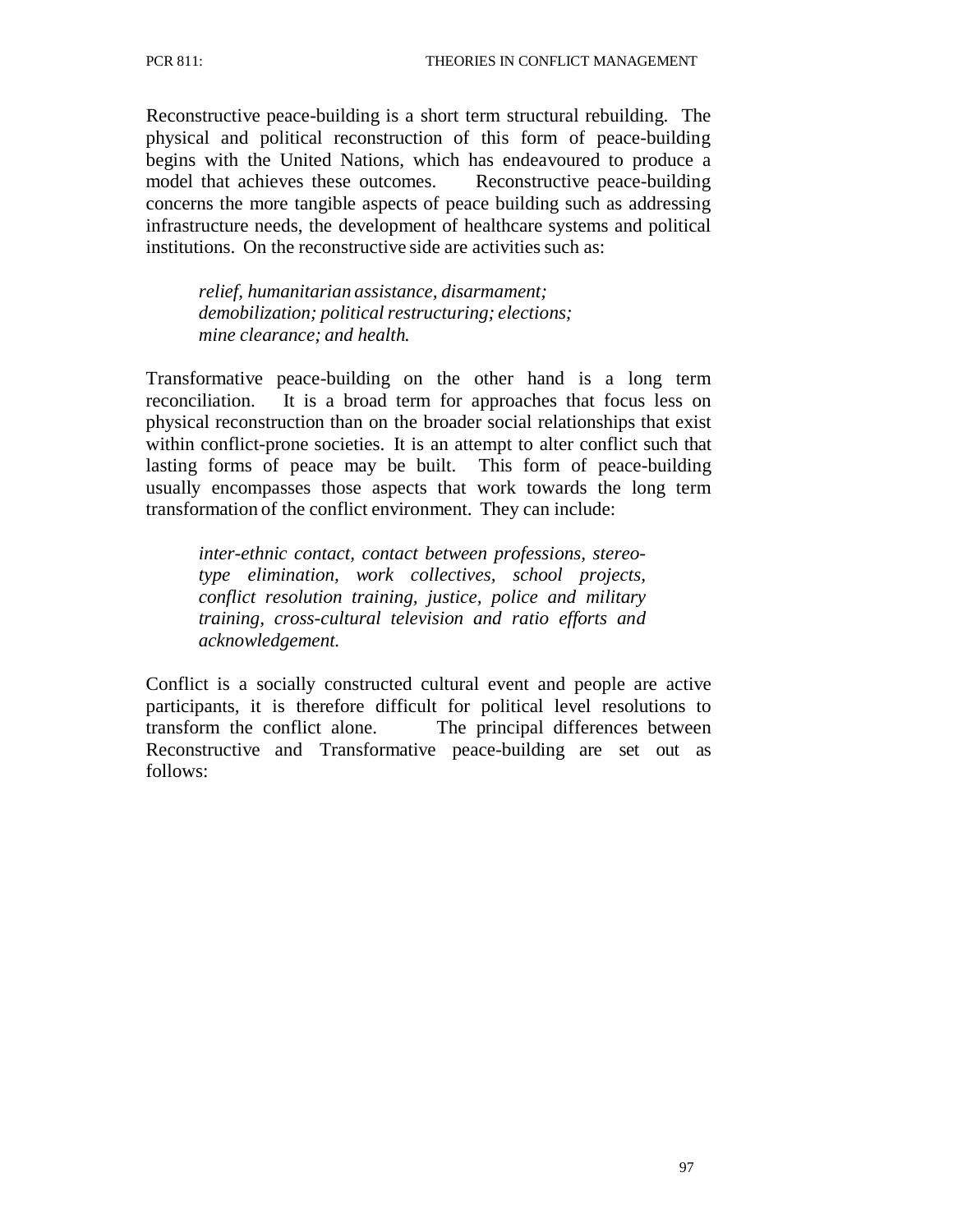## **3.3 Differences between Reconstructive and Transformative Peace-Building.**

|                   | Reconstructive                                     | <b>Peace- Transformative</b><br>Peace-                  |
|-------------------|----------------------------------------------------|---------------------------------------------------------|
|                   | building                                           | building                                                |
| Aim               |                                                    | "action to identify and "a comprehensive concept"       |
|                   | structures which that<br>support                   | encompasses,                                            |
|                   |                                                    | will tend to strengthen and generates, and sustains the |
|                   |                                                    | solidify peace in order to full array of processes,     |
|                   | avoid<br>a                                         | relapse into approaches,<br>and<br>stages               |
|                   | conflict."                                         | needed to transform conflict                            |
|                   |                                                    | toward more sustainable,                                |
|                   |                                                    | peaceful relationships."                                |
| <b>Concerns</b>   | Political elites, international Ordinary people,   | non-                                                    |
|                   | organizations,                                     | multilateral governmental organisations,                |
|                   | institutions                                       | local/community                                         |
|                   |                                                    | level leaders                                           |
| <b>Seeks to</b>   | Achieve specific goals with Transform the conflict |                                                         |
|                   | clear exist strategies                             |                                                         |
| <b>Addresses</b>  | Symptoms of the conflict                           | Causes of the conflict                                  |
| <b>Aims</b><br>to | Political, social, economic                        | Relationships                                           |
| restore           | infrastructure                                     |                                                         |
| <b>Utilises</b>   | Existing set of                                    | tools Local<br>knowledges<br>and                        |
|                   | (deductive)                                        | conflict resolution practices,                          |
|                   |                                                    | cultural/conflict-specific                              |
|                   |                                                    |                                                         |
|                   |                                                    | tools (inductive)                                       |
| Implemente        | International organizations,                       | International and<br>local                              |
| d by              | multilateral<br>NGOs,                              | NGOs, ordinary<br>people,                               |
|                   | Institutions                                       | women's<br>groups,<br>youth                             |
|                   |                                                    | groups, churches                                        |

Source: http://www.isanet.org/noarchive/evanskent.html

## **4.0 CONCLUSION**

The missing part of peace-building in most literature is the long-term causative elements of conflicts; the aspect that concerns the relationships between the people or groups in conflict; and as this present study argues, effective post-conflict reconstruction must incorporate both the reconstructive and transformative sphere of peace-building. Because as those who use reconstructive peace-building alone, they may find, peace-building does not build sustainable peace. It is only by acknowledging that reconstructive peace-building is part of the larger and more comprehensive process of transformative peace-building that peace can be maintained indefinitely.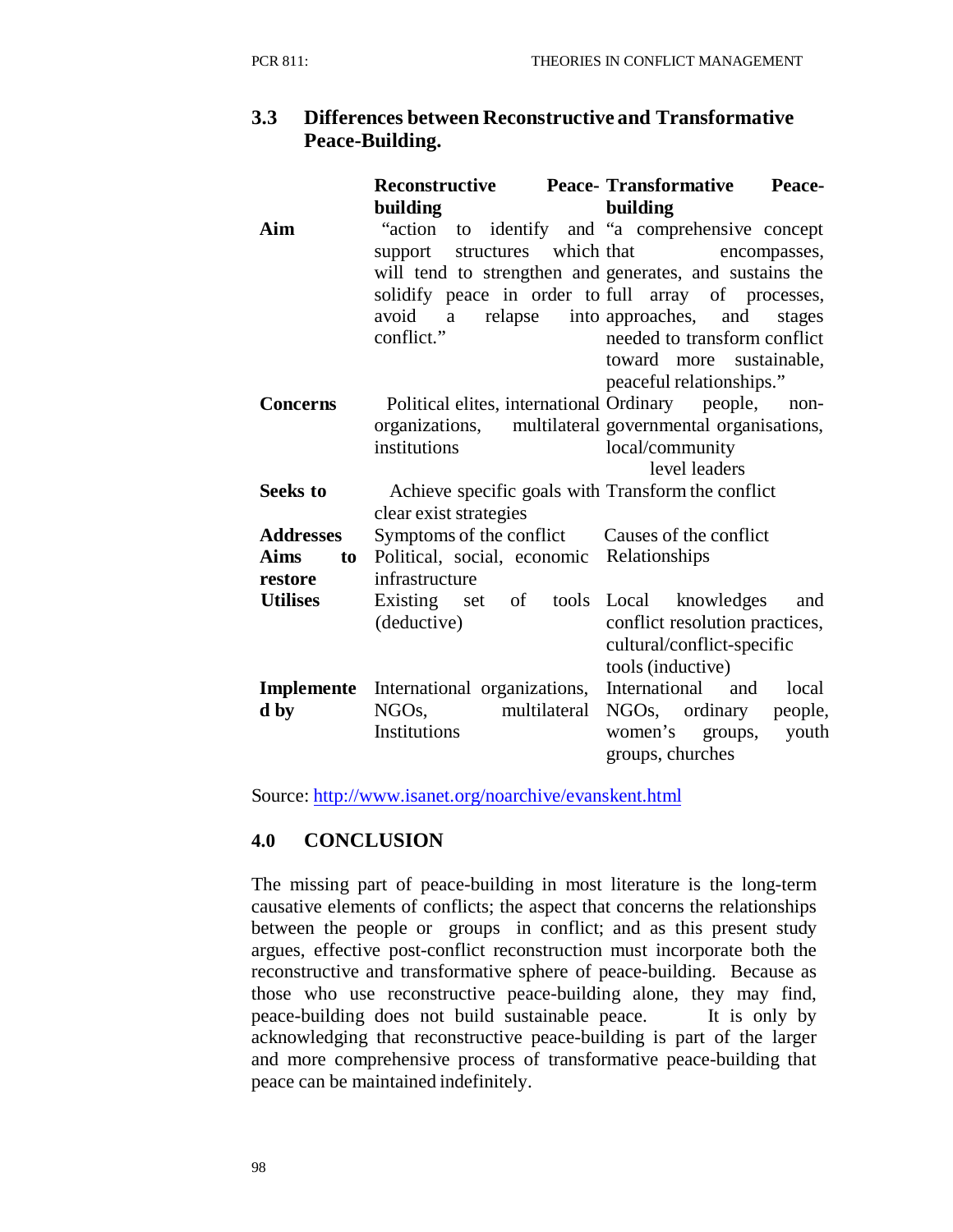## **5.0 SUMMARY**

In this unit, we have discussed post-conflict reconstruction as a critical aspect of peace-building. The definition, process and focus were also examined.

#### **6.0 TUTOR MARKED ASSIGNMENTS (TMAS)**

- i) What is post conflict reconstruction?
- ii) Distinguish between reconstructive peace building and transformative peace building.
- iii) What is conflict transformation?

### **7.0 REFERENCES/FURTHER READINGS**

- Pugh, Michael (2000). "Post-Conflict Rehabilitation: Social and Civil dimensions", University of Plymouth. *The Journal of Humanitarian Assistance,* Online: http://www.jba.ac/articles/a034.htm.
- Stewart, F. et al (1974) Civil Conflict in Developing Countries over the Last Quarter of a Century: An Empirical Overview of Economic and Social Consequences, *Oxford Development Studies,* Vol. 25, No. 1, pp. 11 – 40.
- Adekanye, J. Bayo (1997). "Review Essay: Arms and Reconstruction in Post-Conflict Societies". *Journal of Peace Research,* Vol. 34, No. 3 (August), Pp. 359 – 366.
- Adekanye, J. Bayo (2001) "From Violence to Politics: Key Issues Internationally", a key note presentation, delivered at the Fifth International Ethnic Studies Network (ESN) Conference hosted by INCORE, University of Ulster, Northern Ireland, (June 27 – 30).
- Lederach, J. P. (1995) Preparing for Peace: Conflict Transformation Across Cultures; Syracuse, NY: Syracuse University Press, P. 120.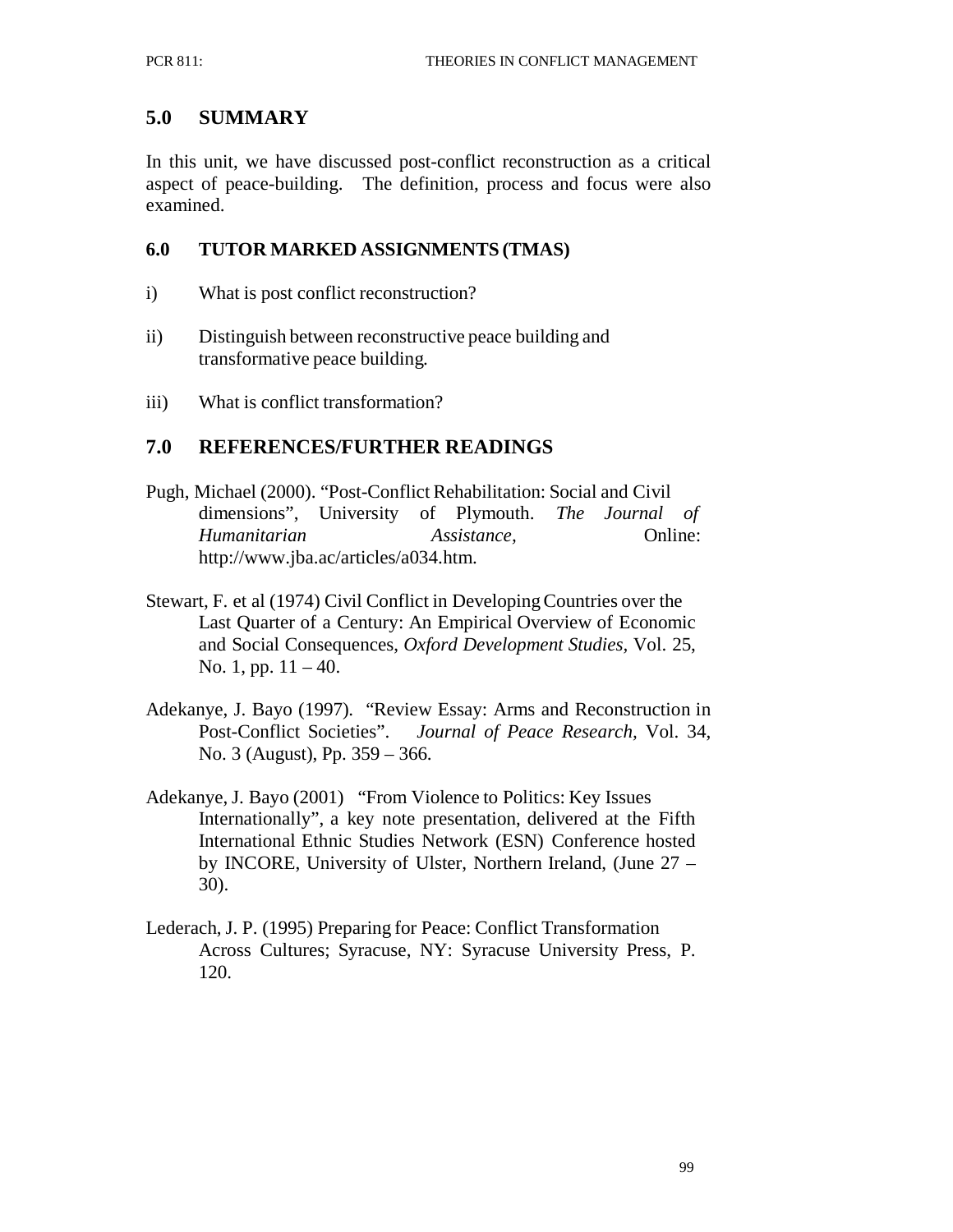## **UNIT 2 ETHNICITY AND CONFLICT MANAGEMENT**

#### **Table of Contents**

- 1.0 Introduction
- 2.0 Objectives
- 3.0 Main Content
- 3.1 Understanding Ethnicity
- 3.2 Types of Ethnic based Conflicts
	- 3.2.1 Decolonisation
- 3.3 Causes of Conflict in Africa
- 3.4 Typology of Ethnic Conflict
	- 3.4.1 Dealing with Ethnic Conflict
	- 3.4.2 Ethnic Conflict and Governance
- 4.0 Conclusion
- 5.0 Summary
- 6.0 Tutor-Marked Assignment
- 7.0 References/Further Readings

### **1.0 INTRODUCTION**

Ethnicity as a terminology has a fluid, complex and somewhat amorphous nature. This has been responsible for its usual overlook in the conflict resolution discourse in the past. But the dimension that armed conflicts in Africa have taken in the recent times brought to the fore the centrality of ethnicity to conflict generation, escalation and transformation.

#### **2.0 OBJECTIVES**

At the end of this unit, you should be able to;

- i) Identify the various uses of the concept of ethnicity;
- ii) Explain Ethnicity as an approach to understanding sense of conflicts;
- iii) Describe the nature and character of ethnic conflicts;
- iv) Identify the various forms of ethnic-based conflicts in Africa.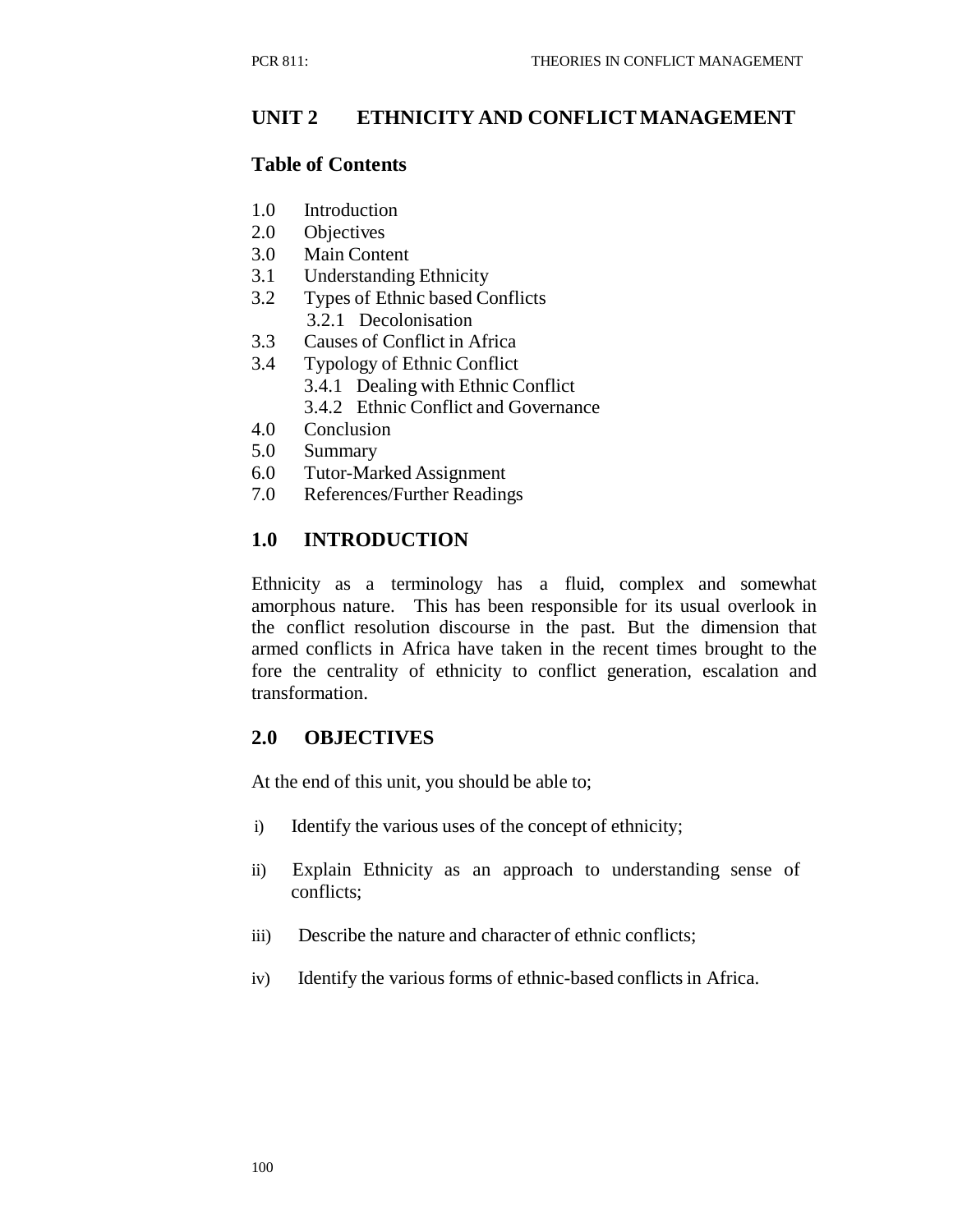## **3.0 MAIN CONTENT**

### **3.1 Understanding Ethnicity**

African scholars, both of instrumentalist and primordial schools of thought on ethnicity agree that (divisive) ethnicity, in Africa, has its genesis in Colonialism. Colonial activities with the new concept of state and new system of government played up ethnic awareness, sentiment and consciousness and subsequent rivalry and competition in all sort of manner.

Ethnicity, according to Nnoli (1980:5-7) is a social phenomenon associated with interaction among members of different ethnic groups. Ethnic groups are social formations distinguished by communal character of their boundaries. The relevant communal factor may be language, culture or both. In Africa, language has clearly been the most crucial variable. Ethnic exists only within a political society consisting of diverse ethnic groups. Ethnicity is characterized by a common consciousness of being one in relation to the relevant ethnic group. It is necessary to quickly make a distinction between the "ethnic group in itself" and the "ethnic group for itself". The former refers to a group marked out by linguistic and/or cultural similarity but without a common consciousness or identity. The latter identifies a group with both linguistic and/or cultural similarity and a common consciousness or identity. It is the later that defines ethnicity as it is meant in this study.

Bah, (2003:6-8) states that for ethnic groups inhabiting the same state, the interaction is frequently characterized by competition for resources, power and the assertion of cultural identity. Conflict arises out of the attempt to include one's members and at the same time exclude people from other groups. Bah further gives two types of ethnic conflicts. First, he calls symbolic ethnicity; this takes the form of continuous contestation over cultural and identity issues. Second, he tags clientelistic ethnicity. These are cases in which ethnicity becomes a destructive force for the economic and social development of the state. In particular, ethnic favouritism replaces merit and need in determining who benefits from the resources controlled by the state. In turn, this undermines the efficiency of the state and promotes widespread corruption, prebendalism and sense of injustice.

Stabbbert and Welsh (1979:133) recommend that ethnic group should be defined in the broadcast terms as 'a group that is bounded off from other comparable groups or population categories in the society by a sense of its difference which may consist in some combination of a real or mythical ancestry and a common culture and experience…'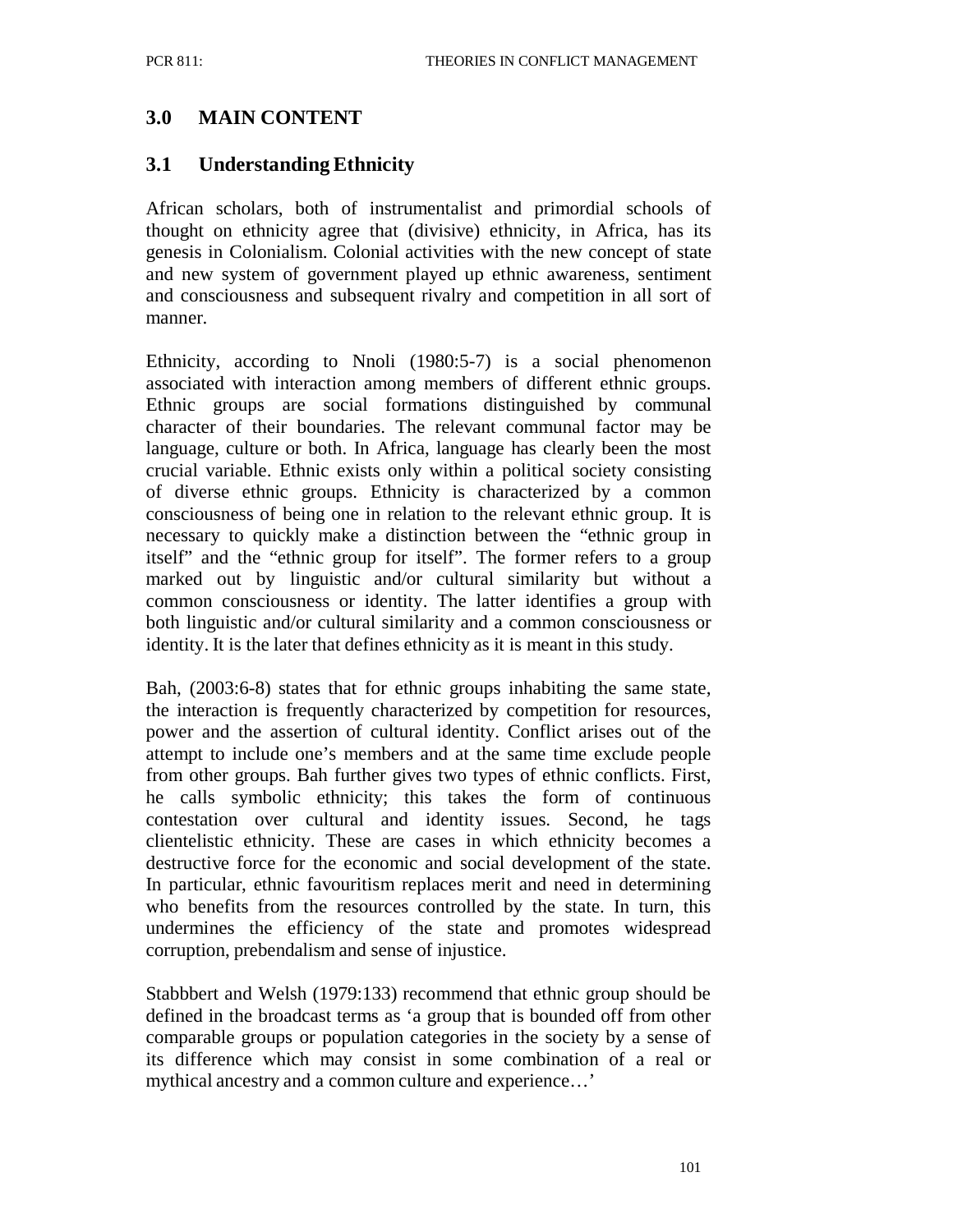Smith (1991:12) gives a taxonomy of "six main attributes of ethnic community" as follows: "a collective proper name; a myth of common ancestry; shared historical memories; one or more differentiating elements of common culture; association with a specific homeland; and a sense of solidarity for significant sectors of the population:.

Scholars like Osaghae (1994, 1998), Richmond (1978), Young (1979) distinguish between the inscriptive or primordial nature of ethnic group membership and the instrumentalist paradigm of ethnicity. They also insist that ethnicity is situationally defined, that ethnic group boundaries are malleable and permeable and that ethnicity may be acquired and divested at will. Ethnicity, though a structural-cum motivational precondition for precipitated and finally triggered off by avoidable but not avoided (ethnicity) manipulation for conflict exacerbation, Adekanye (2003, 1997). Communal groups whose competitive interactive interaction produces ethnicity are called ethic groups. Prejudice and discrimination characterize ethnicity.

## **3.2 Types of Ethnic-based Conflicts**

What therefore emerges from the foregoing explanation is the fact that ethnicity is a pliable instrument in the hands of power contenders or Warlords in a polity to galvanize support fight a cause and achieve set goal (s); commonly to wrest political power: Ethnicity, in Africa as does elsewhere, remains a potent tool for generating violent conflicts.

The explosion of internal armed conflicts in Africa from the 1960s when most of the states became independent was not unexpected. Actually, the seeds of internal strife and discord were well sown in the origins of the states themselves. Du Toit, (1978:11) observes that:

## **3.2.1 Decolonisation**

The earliest somewhat violent conflicts in Africa were that of decolonisation. Shortly after independence, what followed in form of violent conflicts till date on the continent have been largely predicated upon the apparent internal incongruence in the political entities lumped together by the colonial masters in the building of the states they gave independences to across Africa. The artificiality of the partitioning of Africa by the colonial powers brought about situations in which kingdom, nations and the same people were separated arbitrarily, into different states, without taking due cognizance of ethnographic affinities. And in some cases, erstwhile hostile ethnic groups were forced on each other in a state. This line of thinking is justified by the nature and manner of conflicts that have been making waves on the continent of Africa, right from the 1960s and which doubled in velocity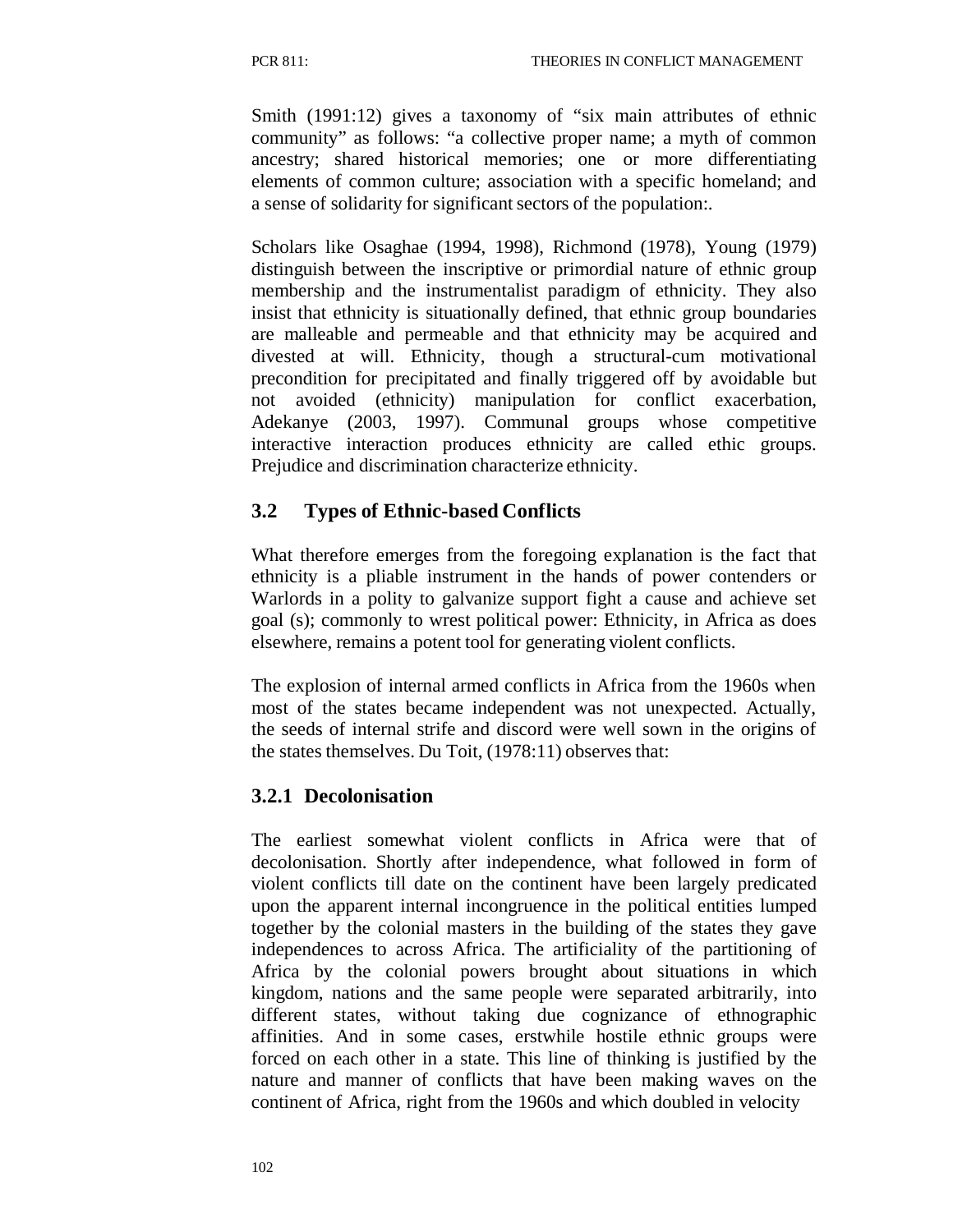and became more clearly identifiable sine the end of the "Cold War" that is, starting from 1989 till the time of this study. The conflicts/wars are not wars of conquest between nations but, more often than not, they are fought within nations in Africa.

## **3.3 Causes of Conflict in Africa**

Having discussed the nature and forms of the conflicts prevalent in Africa that they are all destructive in nature, and that most of them escalate without enough early warning signs to justify their magnitude; it is pertinent also at this juncture to delve into what their causes are. In the first place, opinions of scholars are similar on colonialism being the very root cause of the unending internal conflicts and wars that are making the rounds of African nations. Nnoli (1998:216-217) asserts that:

> "Colonialism unleashed deep seated socioeconomic and political upheavals which questioned people's pre-colonial identities. In the process it gave rise to redefinition of the identities created and nurtured during pre-colonial times…" …."the ethnicity emanating from contradictions among these colonially induced ethnic identities was fiercely exclusive, competitive and intolerant of ethnic minority views and feelings".

# **3.4 Typology of Ethnic Conflict**

Given this terrain upon which African states are operating, violent conflicts of diverse types have been experienced. Goor, (1994:26) gives a typology of ethnic conflict, which is suitable for our discussion here:

- i) **Irredentism:** a form of nationalism, which claims that a group living outside the borders of a state actually belongs to that state and ought to be brought within the state's borders by means of annexation of the territory in which it lives.
- ii) **Separatism:** a group's desire to separate itself from the state to which it belongs.
- iii) **Autonomy:** the desire of a group concentrated in a particular territory of a state to acquire greater influence over the government of that territory. The desire for autonomy is often seen as the first step towards separation.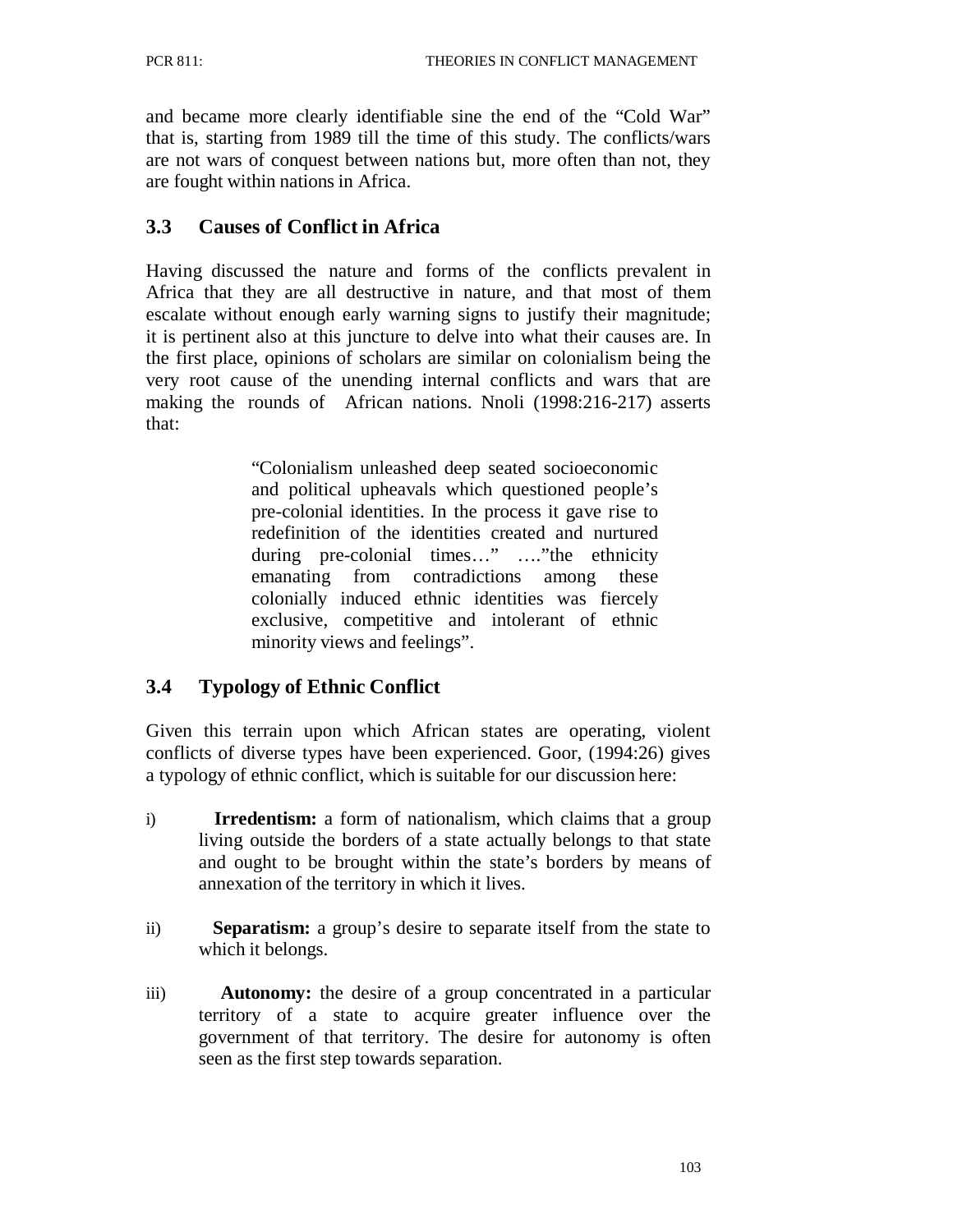- iv) **The demands of interest groups:** reference is here being made to groups that are spread throughout the country, but whose members have common interests in the educational, religious, or economic fields. Such groups often strive for education in their own language, religious freedom, and an end to discrimination.
- v) **Ethnic corporation:** the demand of an ethnic group to be recognized as such and obtain certain rights on the basis of this recognition, such as right to appropriate share in the country's government.
- vi) **Nativism:** the demand of a group that regards itself as indigenous for greater political, cultural or economic authority as other groups in the running of the state.
- vii) **Hegemonic demands:** the demand of the one group for the right to dominate others, based on cultural or racial arguments often accompanied by an appeal for the survival of the state.
- viii) **Fundamentalism:** the assertion by fundamentalist groups that some former golden age will return, provided the community reverts to its fundamental religious values. Fundamentalism can come in the form of religious reformism or religious nationalism.

You can see that virtually, a good number of the ethnic conflicts in Africa can be conceptualized within the framework of the above ethnic conflicts typology.

## **3.4.1 Dealing with Ethnic Conflicts**

In response to the claim that ethnic conflicts are too intense for effective intervention, Crocker concedes that "it may be that internal wars based on primordial sentiments tend toward zero-sum thinking and the progressive elimination of neutral or common ground." However, very few conflicts are in fact based purely on such primordial sentiments. The author argues that ethnic conflicts are shaped by a number of factors. These factors include the actions of foreign powers, the current balance of power and potential for change, the leader's goals and opportunities, and access to appropriate military hardware.

So-called ethnic conflicts are precipitated by a number of other factors also. The collapse of a nation's basic institutions, holding faulty or premature elections, politicians who exploit ethnicity to promote their own agendas, the availability of the means and resources to wage war: such situations can set the spark which erupts into ethnic conflict. The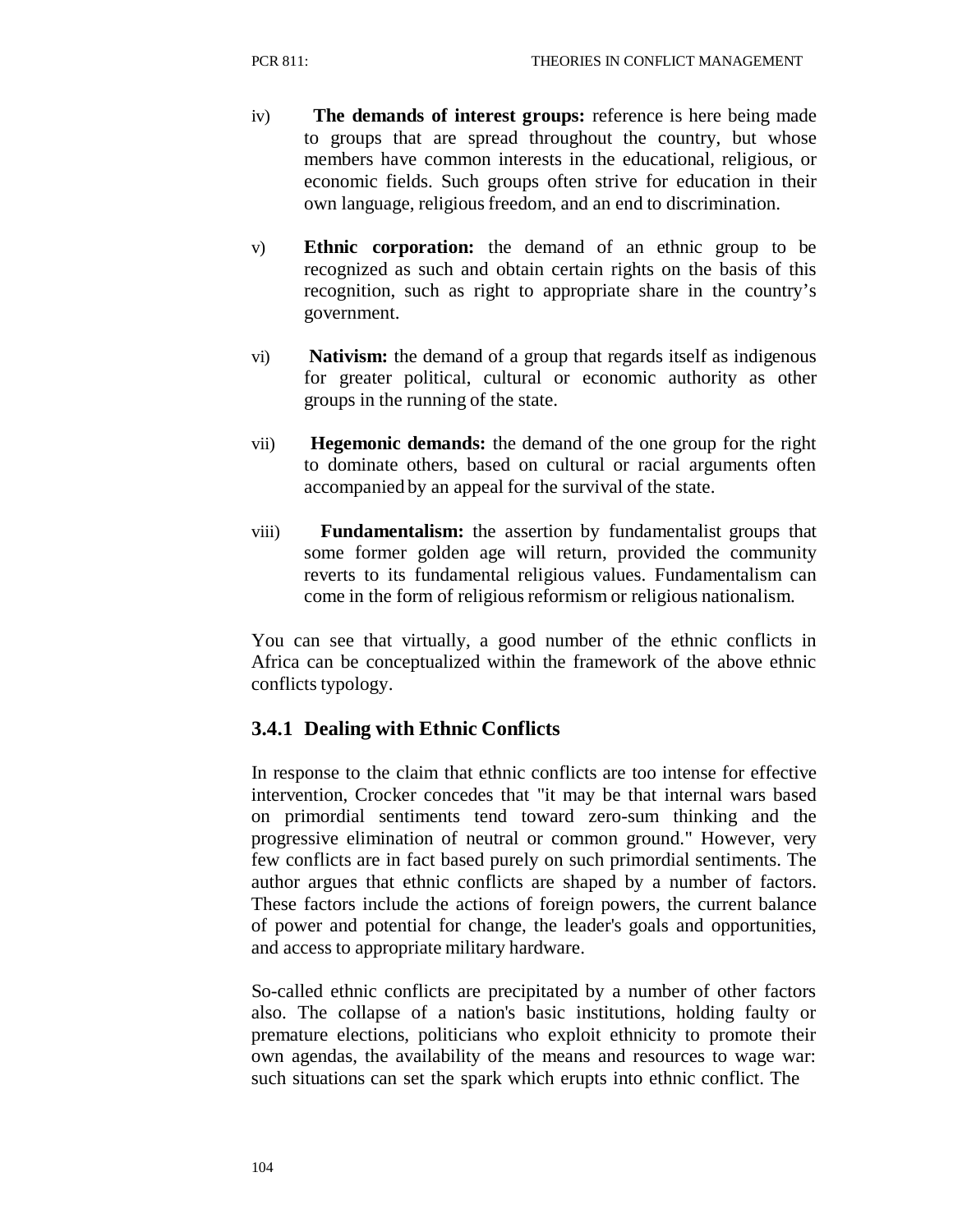most effective way of dealing with ethnic conflicts is pre-emptively – by acting early before violence becomes severe.

## **3.4.2 Ethnic Conflict and Governance.**

As with deep-rooted conflict, the governance options for addressing power inequalities and asymmetries are very similar. The reason is clearly that in so many respects deeply-held grievances that result in deep-rooted conflict are often the result of structural power imbalances. They are asymmetries that are assumed and built into systems that usurp and dominate the rights and access of the "unequal".

That said, it nevertheless is worth focussing upon power inequalities and asymmetries because there is an important literature that has sought to bring some of the more blatant – if not universal – examples of power inequalities into the realm of promoting good governance. Gender is the mainstay of this sort of analysis. In that regard, it is interesting that race and religion, seemingly two of the most blatant reflections of potential societal asymmetries, rarely emerge in the governance context.

James's study on the Haitian revolution as well as his work on the "sports/war intertext" introduces the theme of race in the context of potential conflict and governance in a more Marxist sense. Similarly, Rodney and Sivanandan introduce race as a category of power inequality along Marxist lines. However, there is no literature that interrelates governance and power inequalities with the same depth as that involved in gender symmetries. One reason for this may be because "ethnicity" now subsumes religious as well as racial categories. In that context, it is interesting to note that McGarry and O'Leary as editors of *The Politics of Ethnic Conflict Regulation* incorporate various sorts of religious conflict in India, the former Yugoslavia and in Northern Ireland under the rubric of "ethnicity".

Gender inequality, while never seeming to have been the source of conflict in modern history, at least serves as a possible platform or test case for governance approaches to offset other sorts of power inequalities. Gasa's view, though, is even more limited than that. He feels that gender inequalities should be addressed as a bi-product of addressing far more fundamental asymmetries, an opportunity for good governance to deal not only with conflict but also injustice.

Yet, there are perhaps more important lessons to be learned from the literature that links governance with the power inequality of gender. One such lesson is that, as in all situations of power inequality, the key is to have the issue, the asymmetry, itself, recognised. To what extent can focal points be established within institutions that can keep injustices,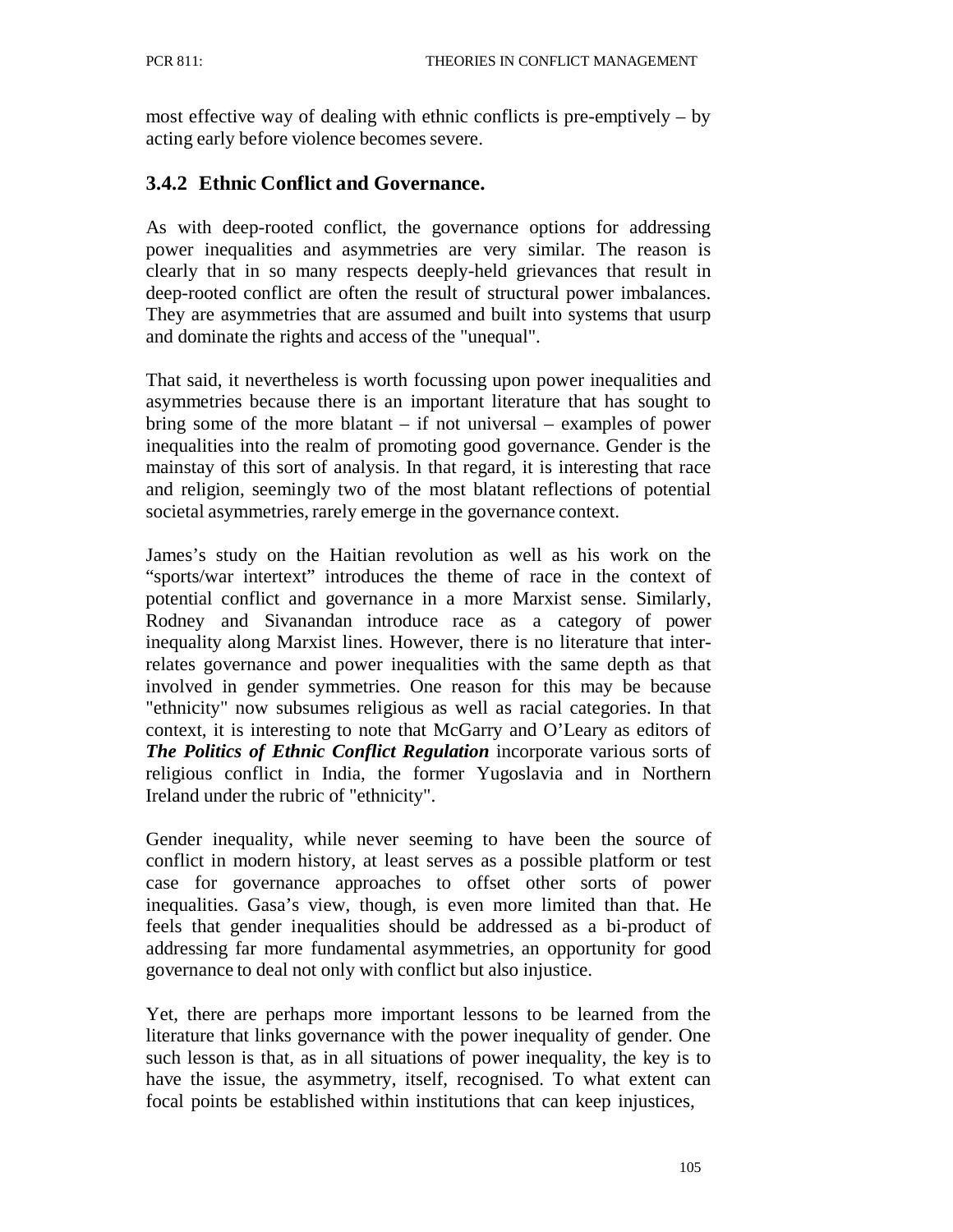such as gender and other inequalities, on the agenda? In what ways can non-governmental structures effectively promote anti-discrimination or related measures that offset power inequalities, and what sort of government system will be responsive to such special pleadings?

Perhaps the single most important difference between groups that is unempowered or holds deeply held grievances and ethnic groupings, is that the latter for the most part seek to break away from the state or at least the form of state governance to which that ethnic group is tied. Unless governance structures can reconcile what Shehadi has called "the drive towards ethnic-national self-determination", the ultimate objective of ethnic groups in conflict is to change the basis of their relations with the state or states.

Such ethnic determination poses a host of complex issues for governments and governance structures. Governments that ignore even the most radical demands of a state's ethnic minorities are in danger of losing their legitimacy. Thus, the literature concerned with ethnicity and governance more often than not is concerned with ways either to meet the demands of ethnic groupings through major public policy initiatives, accede to certain kinds of territorial arrangements or alter constitutional structures in ways that will satisfy the self-identity objectives of the ethnic grouping.

Sisk maintains that when it comes to meeting the demands of ethnic groupings through a public policy process, "the answer to such vexing problems is not to specify their solution in constitutional terms, but to set up new institutions and procedures to which all groups can subscribe." One such way is to ensure that an all encompassing human rights agenda is established with institutional force to promote compliance. This has been seen by several analysts as an acceptable basis for dealing directly with certain kinds of ethnic demands.

Ethnic demands can also be met through territorial concessions. In some respects, the recent peaceful separation of Czechoslovakia into two distinct entities reflects what might be regarded as a most positive though extreme approach for dealing with ethnic territorial/constitutional demands. Confederal or polycommunal federal arrangements can be created, leaving ethnic groups with their own territory but within a larger state construct. It has benefits, according to Duchacek, as well as serious drawbacks, according to Hermans. A key variable for governments willing to take the longer term view is the extent to which such semi-autonomous territorial concessions can be linked with other parts of the state through functional, eg, trade, economic and infrastructural relations.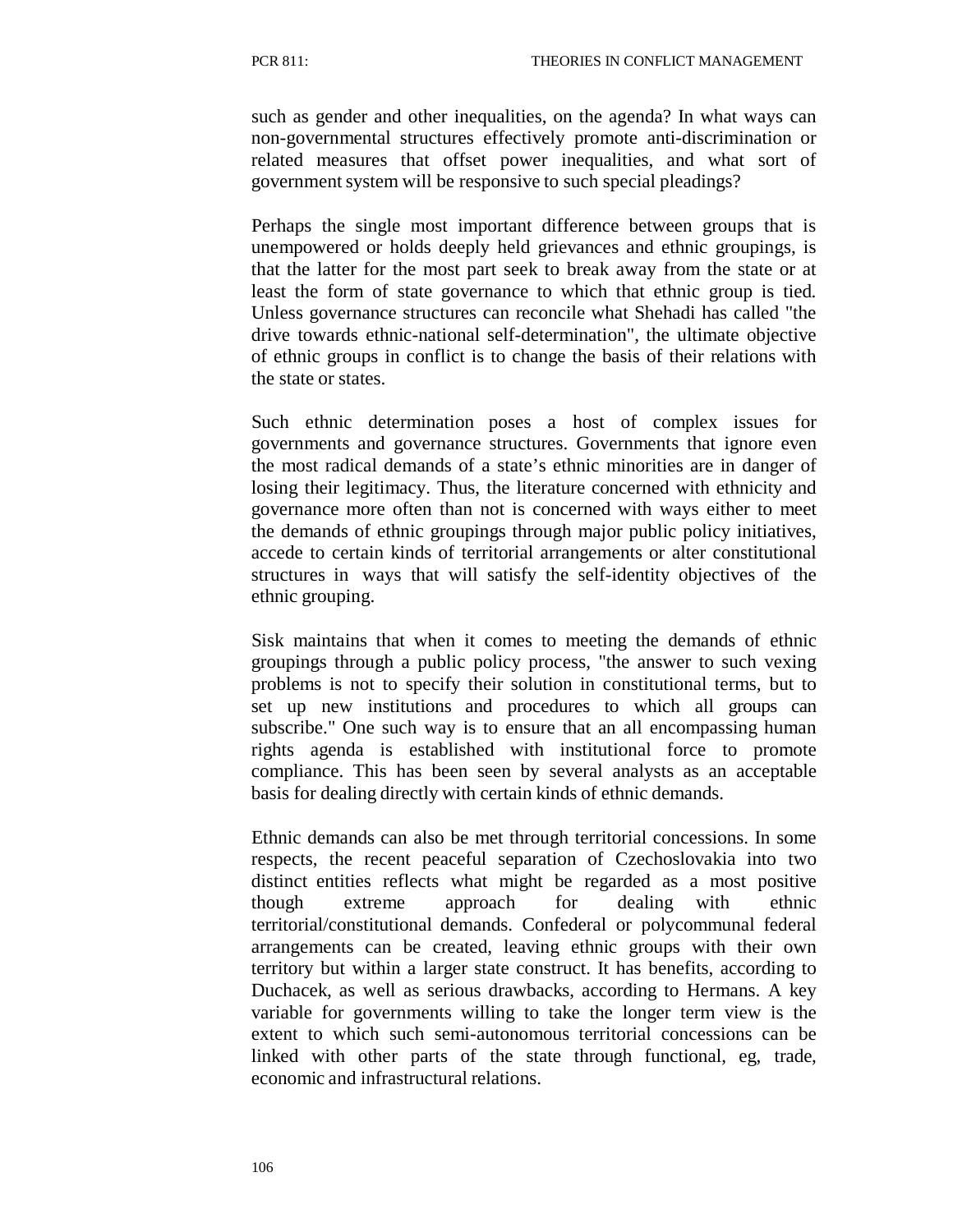# **4.0 CONCLUSION**

The sorts of constitutional issues that need to be addressed to deal with the threat or resolution of ethnic conflict include many of the issues noted in the chart on *Approaches to Power-Sharing*, above. However, within those structures decisions about law and adjudication, education and language as well as security issues and "international relations" will all have to be agreed under the heading of "constitutional issues", particularly within a confederal or polycommunal federal system.

### **5.0 SUMMARY**

In this unit, we have examined the concept of ethnicity and how it engenders conflicts. We have also discussed the nature and character of ethnic conflicts as well as its various forms as it occurs in Africa.

### **6.0 TUTOR MARKED ASSIGNMENTS (TMAS)**

- i) What are the various uses of the concept of ethnicity?
- ii) Ethnic conflicts are deep-rooted conflicts. Discuss.
- iii) Identify the same forms of ethnic-based conflicts in Africa and discuss them.
- iv) Can we resolve ethnic conflicts by good governance?

## **7.0 REFERENCES/FURTHER READINGS**

- Adekanye, J. Bayo (1996). An Interim Report on "Disarming Ethnic Guerrillas, Power-Sharing and Transition to Democracy in Africa', (A Toyota Funded Project) International Peace Research Institute. Oslo.
- Adekanye, J. Bayo (1998). 'Conflicts, Loss of State Capacities and Migration in Contemporary Africa' in pp. 165-206, R.T. Appleyard (ed) *Emigration Dynamics in Developing Countries.*  Aldershot England: Ashagate.
- Barry, B., (1991)"Political accommodation and Consociational democracy", in *Democracy and Power: Essays in Political Theory*, Oxford University Press, Oxford,
- Chalk, F. and Jonassohn, K., (1990). *The History and Sociology of Genocide: Analyses and Case Studies*, Yale University Press, New Haven.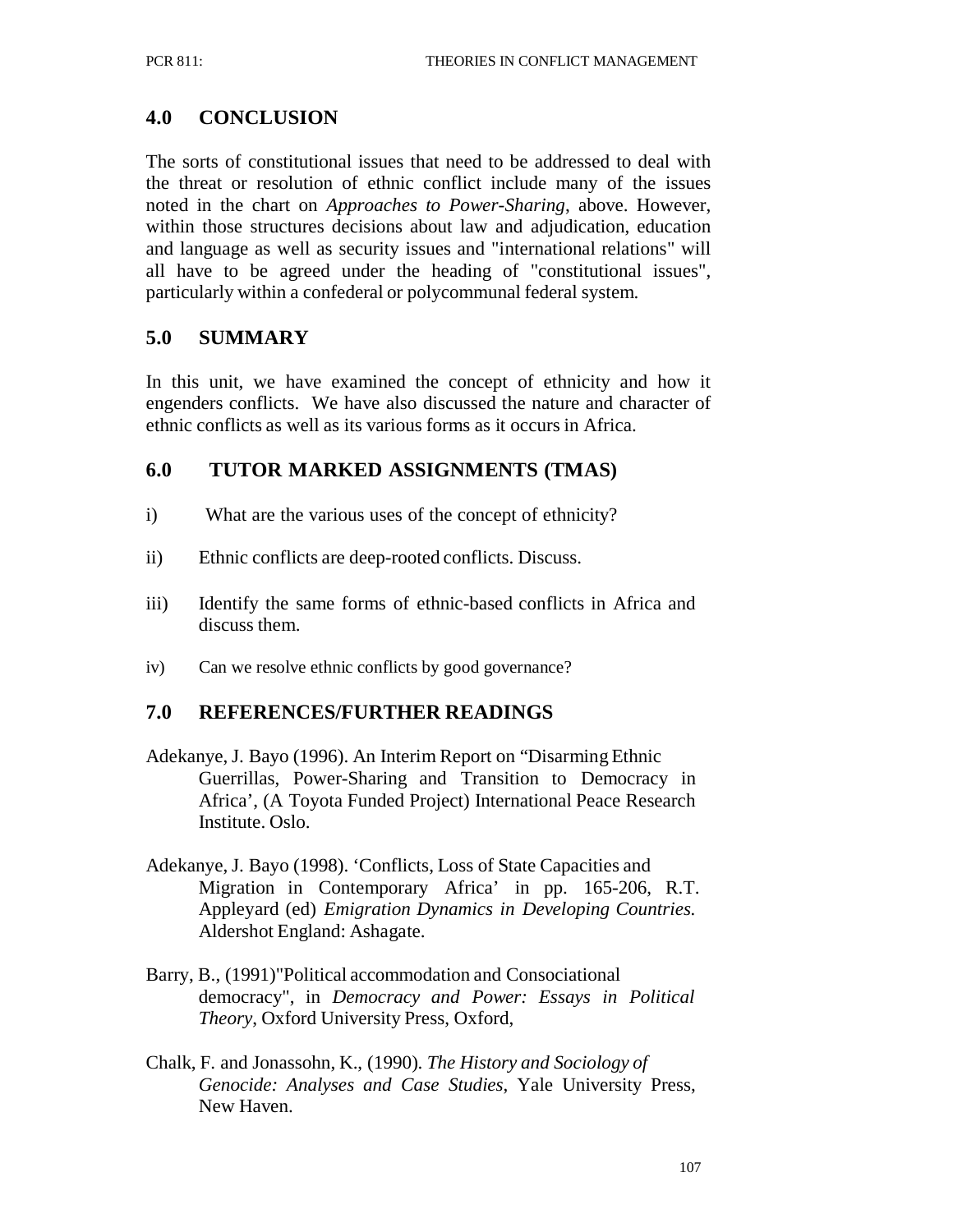- Esman, M.J. (1987), "Ethnic Politics and Economic Power, *Comparative Politics*, 19 [4],
- Goor, L.L.P. van (1994). *Conflict and Development: The Causes of Conflict in Developing Countries*. The Hague: NIIR, Clingendael.
- Gurr, Ted (1993)*. Minorities at Risk: A Global View of Ethno-political Conflicts. Washington D.C.: United State Institute of Peace.*
- Kulinski, A. [ed] (1981). *Polarised Development and Regional Policies*, Mouton, New York,
- Markrides, K. (1977). *The Rise and Fall of the Cyprus Republic*, Yale University Press, new Haven,
- McGarry, J., (1990). "A Consociational Settlement for Northern Ireland?" *Plural Societies*, 20 [1].
- McGarry, J. (1989). "The Prospects for a Consociational Democracy in South Africa", *Journal of Commonwealth and Comparative Studies*, 27 [1].
- Means, G.P., (1972) "Special Rights as a Strategy for Development: The Case of Malaysia", *Comparative Politics*, 5[1].
- Nnoli, O. (1998). (ed) *Ethnic Conflict in Africa*. Dakar: CODESRIA Books.
- O'Donnell, G. (1988). *Bureaucratic Authoritarianism*, University of California Press, Berkley.
- Obler, J. and S. Clarke [eds] (1976). *Urban Ethnic Conflict: A Comparative Perspective*, University of North Carolina, Chapel Hill.
- Olzak, S. and J. Nagel [eds] (1986). Competitive Ethnic Relations, Academic Press, Boston.
- Osaghae, E. (1994). Ethnicity in Africa or African Ethnicity: The Search for a Contextual Understanding in pp 137-151, Ulf Himmelstrand Kabiru Kinyanjui and Edward Mburugu (eds.) *African Perspectives on Development*. London: James Currey.
- Osaghae, E. (1998). 'The Ethnic and Class Character of Political Conflicts in Liberia', pp131-158 in Okwudiba Nnoli (ed) *Ethnic Conflict in Africa*. Dakar: CODESRIA Books.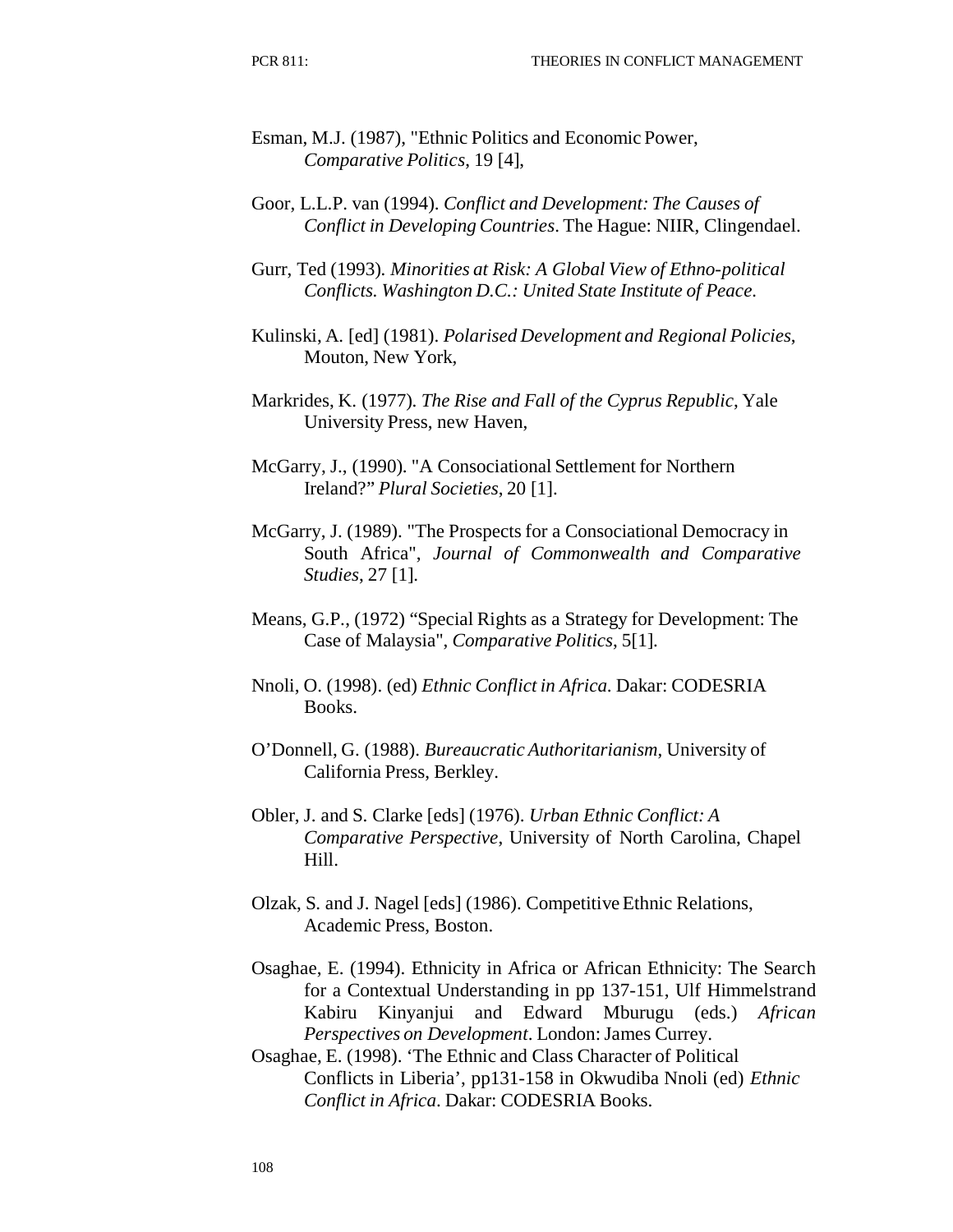- Phadnis, U., (1990). *Ethnicity and Nation-State Building in South Asia*, Sage, New Delhi.
- Roosens, E. [ed] (1989). *Creating Ethnicity: The Process of Ethnogenesis*, Sage, London.
- Rudolph, J. and Thompson, R. (1989) *Ethnoterritorial Politics: Policy and the Western World*, Rienner, Boulder.
- Saffran, W. (1991). "Ethnicity and Pluralism: Comparative and Theoretical Perspectives", *Canadian Review of Studies in Nationalism* 18 [1-2].
- Smith, M., (1991). *Burma: Insurgency and the Politics of Ethnicity*, Zed Press, London.
- Van Dyke, Vernon, *Human Rights, Ethnicity and Discrimination*, Greenwood Press, Westport.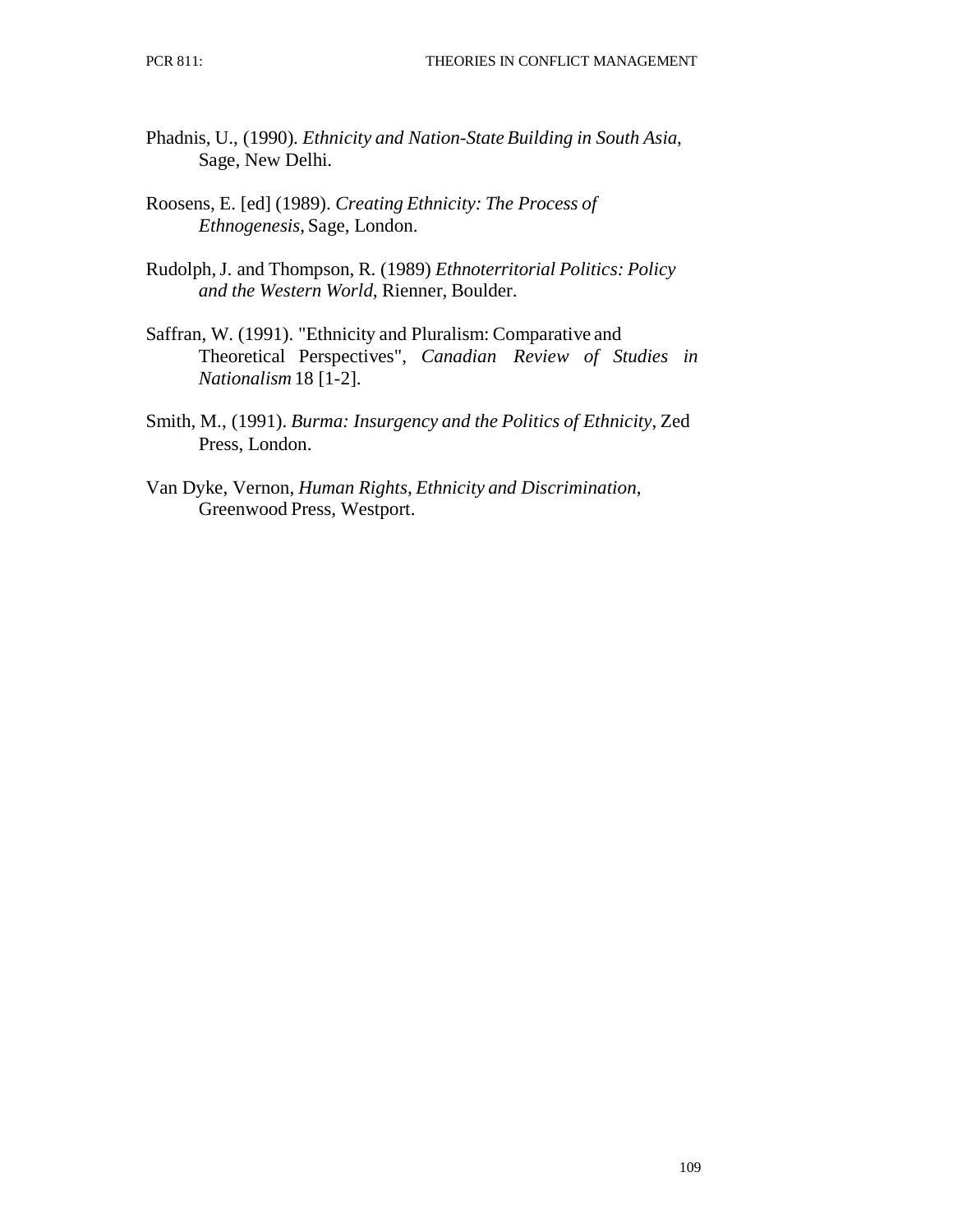## **UNIT 3 CULTURE, IDENTITY AND CONFLICT MANAGEMENT**

#### **Table of Contents**

- 1.0 Introduction
- 2.0 Objectives
- 3.0 Main Content
- 3.1 Role of Culture in Conflict situation
- 3.2 Identity and Culture Transformation
- 3.3 The transformation Intractability
- 3.4 Settlement vs. Transformation
- 4.0 Conclusion
- 5.0 Summary
- 6.0 Tutor-Marked Assignment
- 7.0 References/Further Readings

### **1.0 INTRODUCTION**

Culture refers to the social and behavioural conditions of a group, its life experience, its manner of thinking and its world view. It is carried in language all forms of symbolic expressions, religion and social practices.

### **2.0 OBJECTIVES**

After studying this unit you should be able to:

- i. Explain the meaning of culture;
- ii. Highlight the implications of culture for conflict management;
- iii. Describe the cultural aspects of conflict.

#### **3.0 MAIN CONTENT**

#### **3.1 The Role of Culture in Conflict Situation**

Conflicts management in plural societies can be quite complex, principally because of the determinate effects of culture and language symbolism. Hence, as Avruch and Black (1993) point out, it is could be counter productive to relegate culture to the background in conflict resolution. This is especially so in multi-ethnic/multicultural societies. Naturally, people perceive conflicts through divergent cultural lenses. People interpret social action and social reality through their indigenous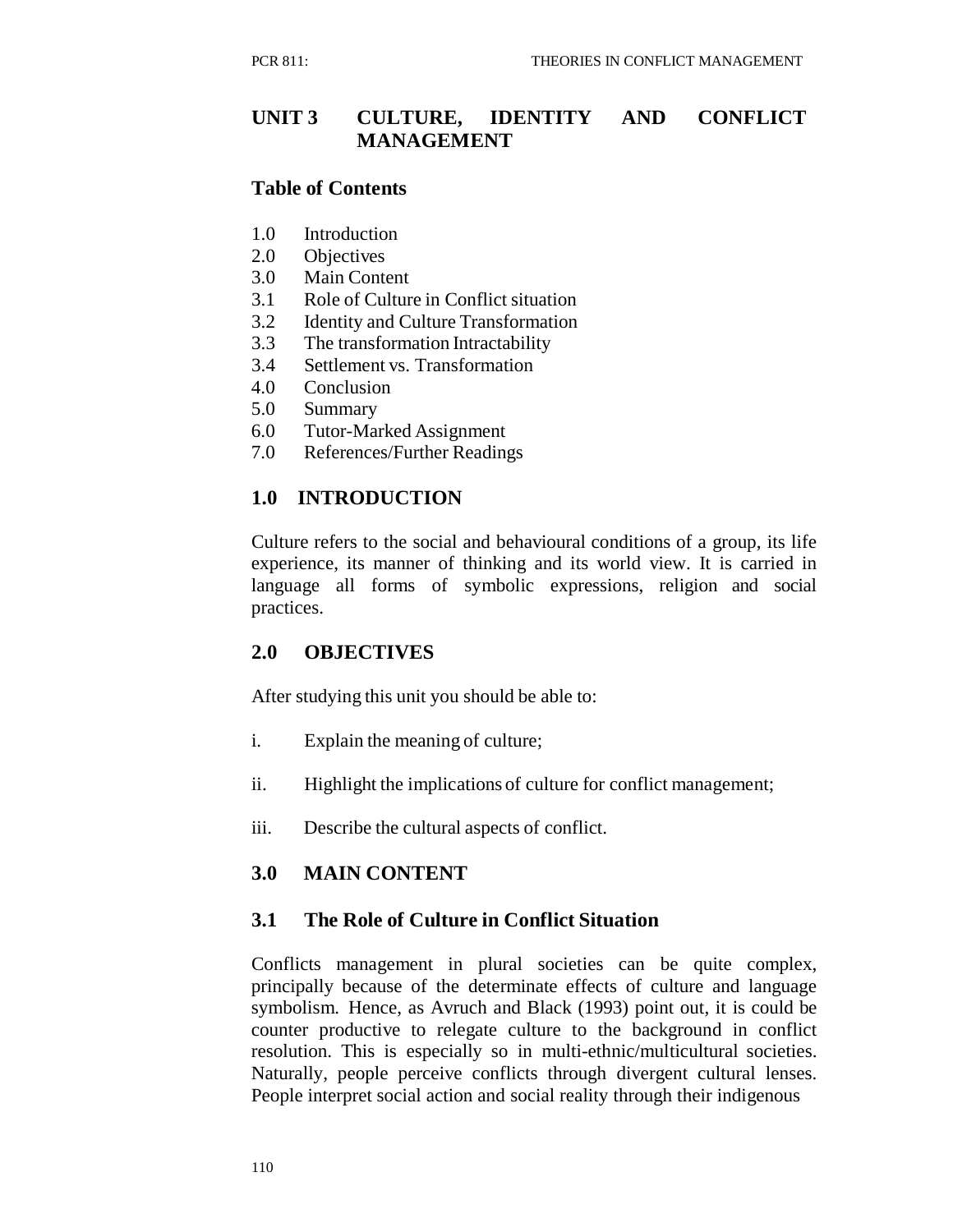conceptions and knowledge. Understanding the local indigenous theories of conflicts is therefore essential to resolving conflicts. As Avruch and Black (1990, 1993:132) have emphasized, it is sometimes necessary to utilizing what they labelled "ethno-conflict theories" because symbols are associated with values placed on resources.

Culture also determines the how information is processed, how metaphors and language are used in the bargaining process. Even the most apparently irresolvable conflicts can be broken down by paying attention to cultural issues. This is the case because cultural issues sometimes muddle up and compound conflicts and there fore make then look impossible to resolve.

## **3.2 Identity and Conflict Transformation**

Identity is a psychological sense of self as well as self as it relates to the world. Self-definition takes place on different levels: interpersonal, community, organizational, cultural or international. If conflict involves a threat to identity, it becomes intractable. Terrell A. Northrup talks about "the role of identity in the development, maintenance, and transformation of intractable conflicts" (p. 55). She uses the model below in analysis the role of identity in conflicts. According to her the dynamics of conflicts consists of five components: (1) conflicts unfold over time; (2) conflict is a multidimensional phenomenon (intrapersonal aspects of the conflict interact with social or relational ones, and both of them are influenced by higher level political, economic and social changes); (3) conflicts evolve around multiple issues; (4) conflicts contain realistic and non-realistic issues; (5) power distribution among the parties plays an important role in conflict development. Identity, according to Northrup, operates as a dynamic. It evolves in a party's relationships with the surrounding world. Identity dynamic is "the tendency for human beings, individually and in groups, to establish, maintain, and protect a sense of self-meaning, predictability, and purpose" (p. 63). The dynamic of identity provokes changes toward escalation and rigidification of conflict. This involves four stages: threat, distortion, rigidification, and collusion. The process is sequential, with a movement to the next stage increasing intractability of the conflict and decreasing the possibility of de-escalation.

## **3.3 The Transformation of Intractability**

Based on the theoretical framework described above, the transformation of intractable conflicts involving identity issues is not likely to happen from within. Hence the need to distinguish between the settlement of a specific conflict and its transformation, and strategies of transformation of a destructive identity dynamic.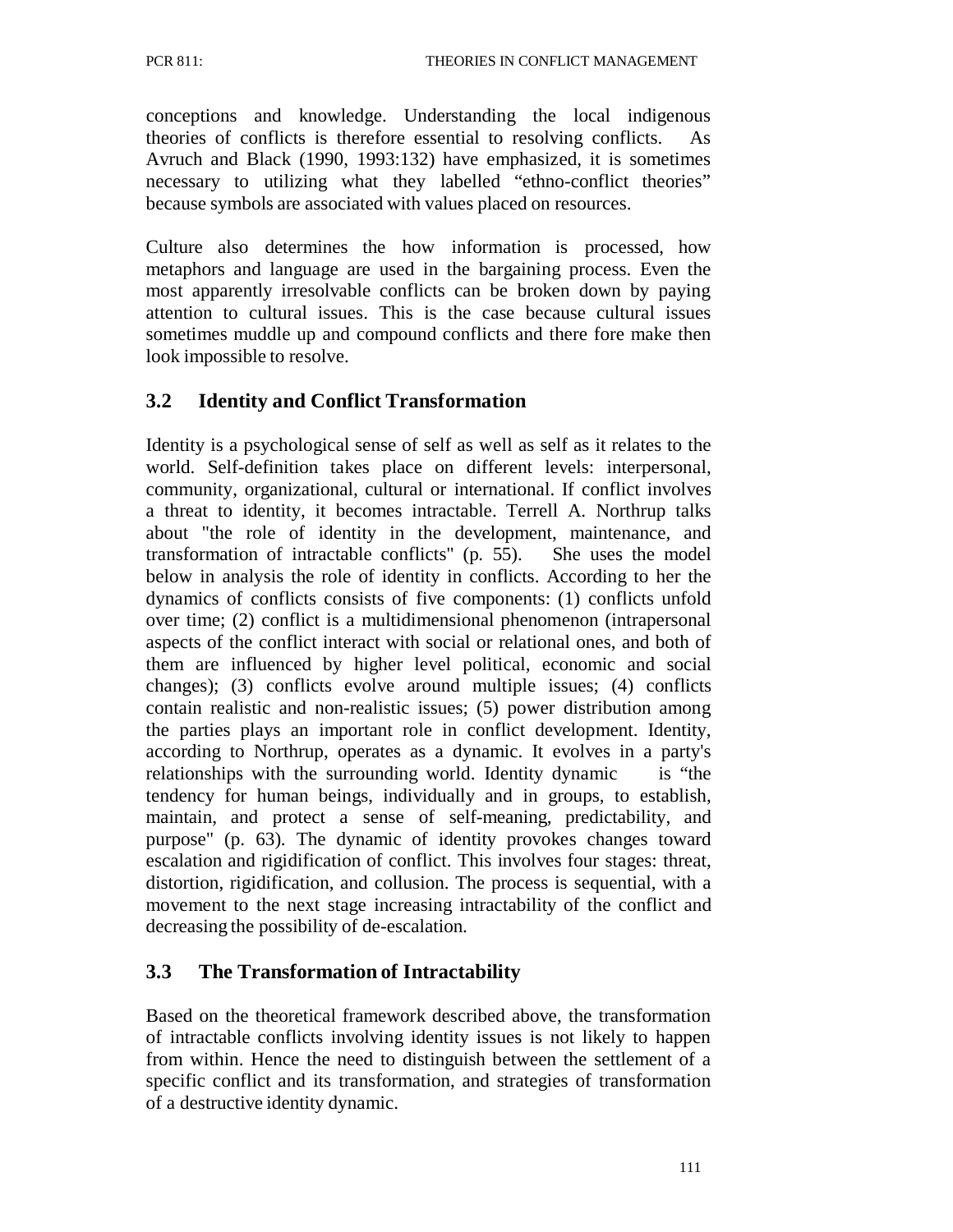### **3.4 Settlement vs. Transformation**

In order to understand the difference between settlement and transformation, there is a need to look at different levels where change in conflict can occur. Those levels are determined by how strong the impact of the change is on the core identity. The first level includes changes that are peripheral to the core identity, such as those happening outside the original issue of confrontation. Second level changes influence the dynamic of the parties' relationships. Changes in the core identity belong to the third level. The effect of the change will vary depending on what level the change occurs. Peripheral changes can create settlements, but they will not produce long-term transformation. Prospects for transformation are better when the nature of the parties' relationships is altered (second level). Identity changes (third level) encourage changes in relationships and behaviour. These might not involve short-term peripheral settlements, but they transform the conflict itself.

The second level transformation can be encouraged by a common external threat to both parties that would make them cooperate and, as a result, change their perceptions about each other. Another possible way is for a third party to intervene and force the parties in conflict to redefine their relationships. The third way might exist if a subgroup within a party is able to establish some cooperation with the opponent. The final possible way to alter the nature of parties' relationships is for conditions to change unexpectedly. For example an ethnic conflict where a horrible accident happens like a bomb killing schoolchildren can produce a change in the way the two groups deal with their disagreements.

### **4.0 CONCLUSION**

Identity plays a very significant role in escalation, maintenance and transformation of conflicts. It cannot be ignored in any conflict situation, especially where it becomes central. The danger of level two transformations is that it depends on the longevity and institutionalization of the cooperative relationships. If the time of cooperation was short and the new patterns of relationships were not structuralized and ritualized, a real transformation might not happen and the parties might get back on the conflict track. Transformation is more likely when the parties' identities are changed. For example, they might start seeing similarities between themselves and accept differences. These are third level changes. They require long-lasting efforts, but they transform intractable conflicts more completely.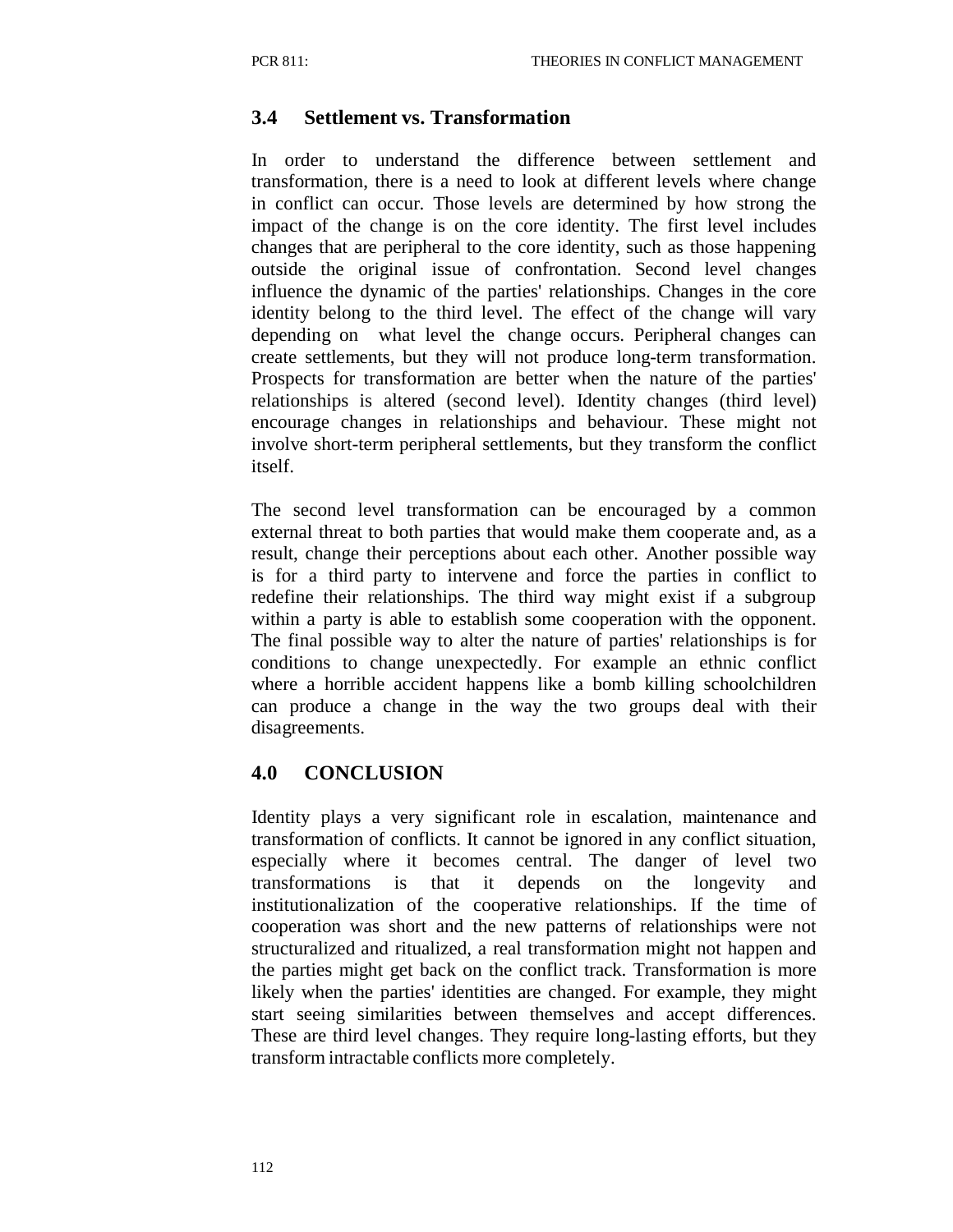## **5.0 SUMMARY**

In this unit, we have examined the meaning, concept, and role of culture and identity in resolving conflict. The impact of culture and its implications on the process was also discussed

## **6.0 TUTOR MARKED ASSIGNMENT (TMAS)**

- i) What is culture and how is it implicated in conflict?
- ii) What are the implications of identity for conflict management?
- iii) What are the cultural aspects of conflict?

### **7.0 REFERENCES/FURTHER READINGS**

- Avruck, K and P. Black (1990). 'The Culture Question and Conflict Resolution', *Peace and Change* 16: 22-45.
- Avruch, K. and P. Black (1993). 'Conflict Resolution in Intercultural Settings: Problems and Prospects', in D.J. D. Sandfoles and H. van der Merwe (eds), (1993) *Conflict Resolution Theory and Practice*, Integration and Application: Manchester: Manchester University Press.
- Bah, A. B. (2003). *Ethnic Conflicts and Management Strategies in Bulgaria, Sierra Leone and Nigeria.* Ibadan: Programme on Federalism and Ethnic Studies Monographs, New Series, no. 3, Ibadan: John Archers.
- Du Toit, Brian M. (ed) (1978). *Ethnicity in Modern Africa*. Boulder CO: West View Press.
- Smith, R.S. (1998). *War and Diplomacy in Pre-colonial West Africa*. London: Harper and Row.
- Young, C. (1979). *The Politics of Cultural Pluralism*. London: University of Winsconsin Press.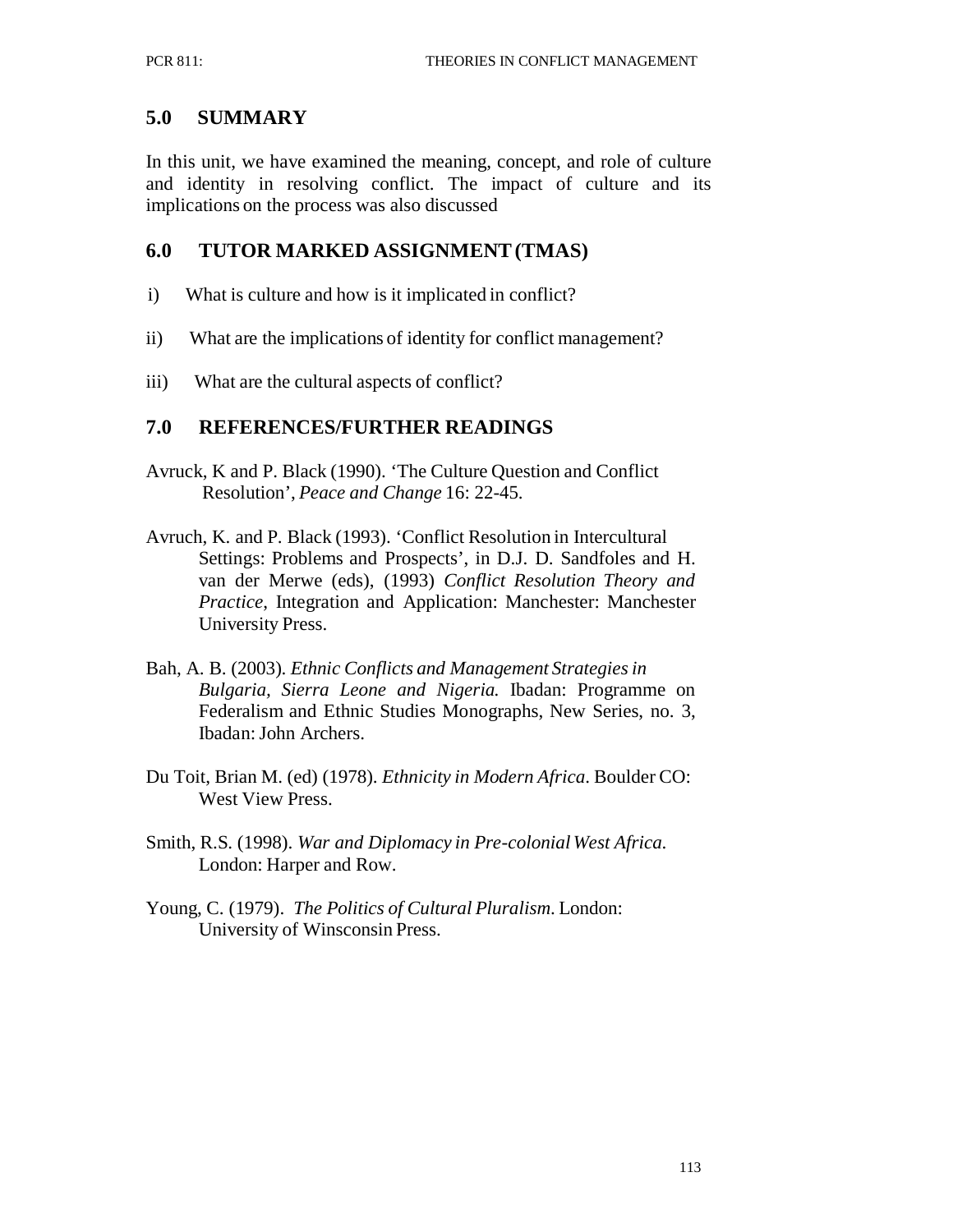# **UNIT 4 POLICY-MAKING AND CONFLICT MANAGEMENT**

#### **Table of Contents**

- 1.0 Introduction
- 2.0 Objectives
- 3.0 Main Content
- 3.1 Definition of Public Policy
- 3.2 Characteristics of Public Policy
- 3.3 Goal of Public Policy
- 3.4 Types of Public Policy
- 3.5 The Policy Process
- 3.6 Conflict Management Policies
- 3.7 Conflict Management Policy Analysis
- 4.0 Conclusion
- 5.0 Summary
- 6.0 Tutor-Marked Assignment
- 7.0 References/Further Readings

## **1.0 INTRODUCTION**

Policy has become an important aspect of human life experience in a social setting. This is the case because modern man lives in very complex and challenging contexts and relationships and as such has to deal with problems that require rational and systematic activities. It is these complexities that have given birth to policy and subsequently its analysis.

### **2.0 OBJECTIVES**

After studying this unit you should be able to:

- i) Define the meaning of public policy;
- ii) Explain the uses of public policy;
- iii) Describe the relationship between public policy and conflicts;
- iv) Explain the policy making process; and
- v) Highlight the different types of policies.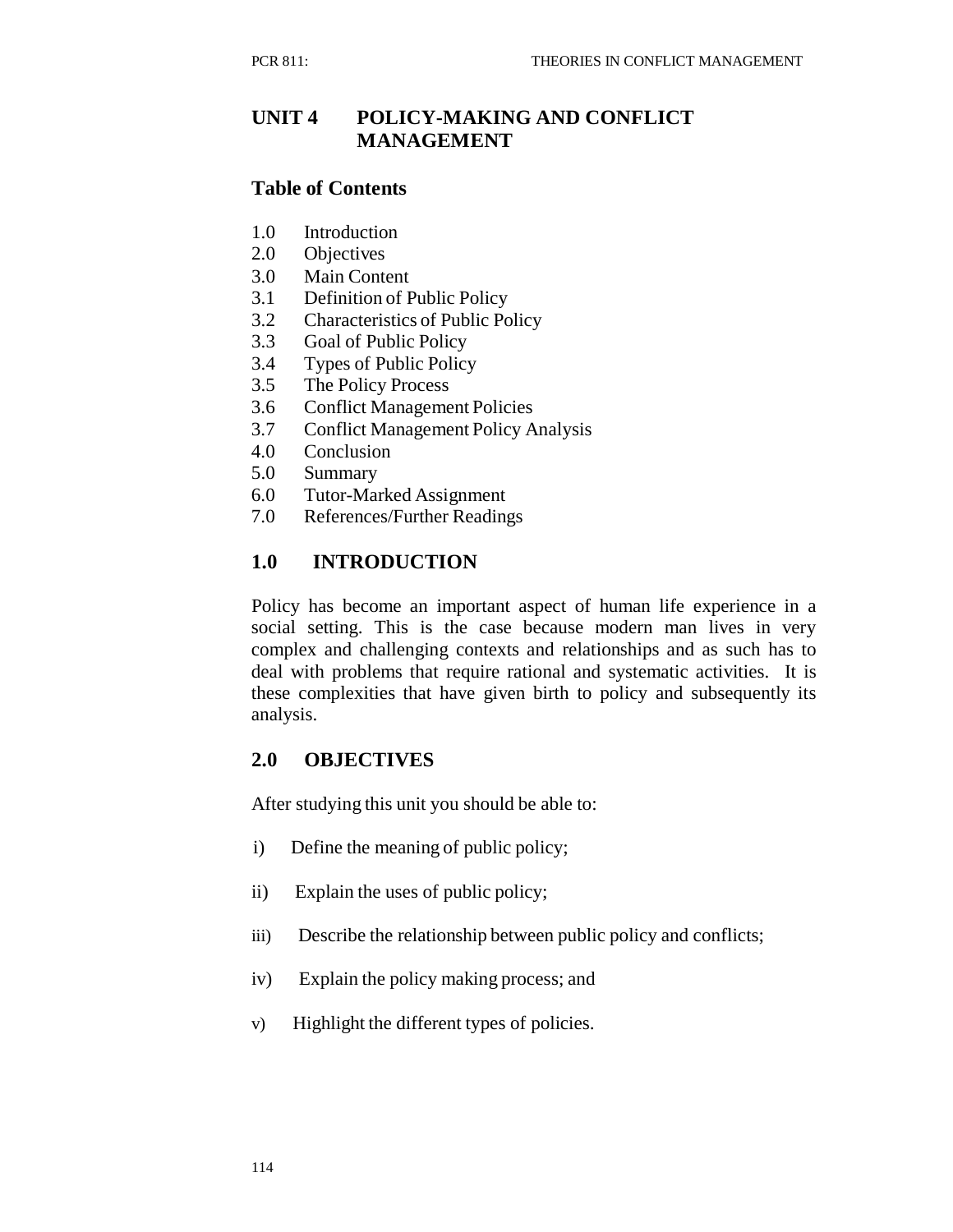## **3.0 MAIN CONTENT**

### **3.1 Definition of Public Policy**

Policy in its simplest meaning is a plan or guide to action, a statement of ideals governing actions to be taken in order to achieve a particular state of things in society. Policy is always identified with the public arena even though policies are designed and adopted by individuals, private organizations as well as public institutions, such as governments and political parties. The idea of "public" often attached to policy defines it as a property of social or collective action, which is in modern parlance governmental action. Ira Sharkansky defines policy as "an authoritatively and publicly determined course of action that achieves totally, partially or not at all a particular goal or purpose."

### **3.2 Characteristics of Public Policy**

Pollit et al (1979: x) identifies the following as the essential characteristics of public policy:

Policy involves decision-making and activity.

It involves a series of decisions taken over an extended period of time including an exercise of power or rationality.

The process occurs within a framework of prescribed organizational roles (Public policy involves institutions of state with special legal characteristics).

It involves exchange of information and resources, discussion, and bargaining between the public, pressure groups and state agencies. In other words, it involves interaction with a variety of interest groups.

It aims at increasing the probability of occurrence of desired states of the world in future.

The state institutions that are involved in the policy often legitimise their activities by claiming that their policies are in the general (public) interest rather than favouring sections, groups or individuals.

## **3.3 Goal of Public Policy**

It is the responsibility of government to ensure that citizens live in a peaceful orderly society, conducive for the pursuit of happiness. Hence, government make policies that ensure conflict does not make such an environment impossible. Interestingly, some public polices generate conflicts. A typical example in Nigeria is the 1996 local government reorganisation exercise that led to widespread violent actions of some communities to their inclusion in Local Governments they did not want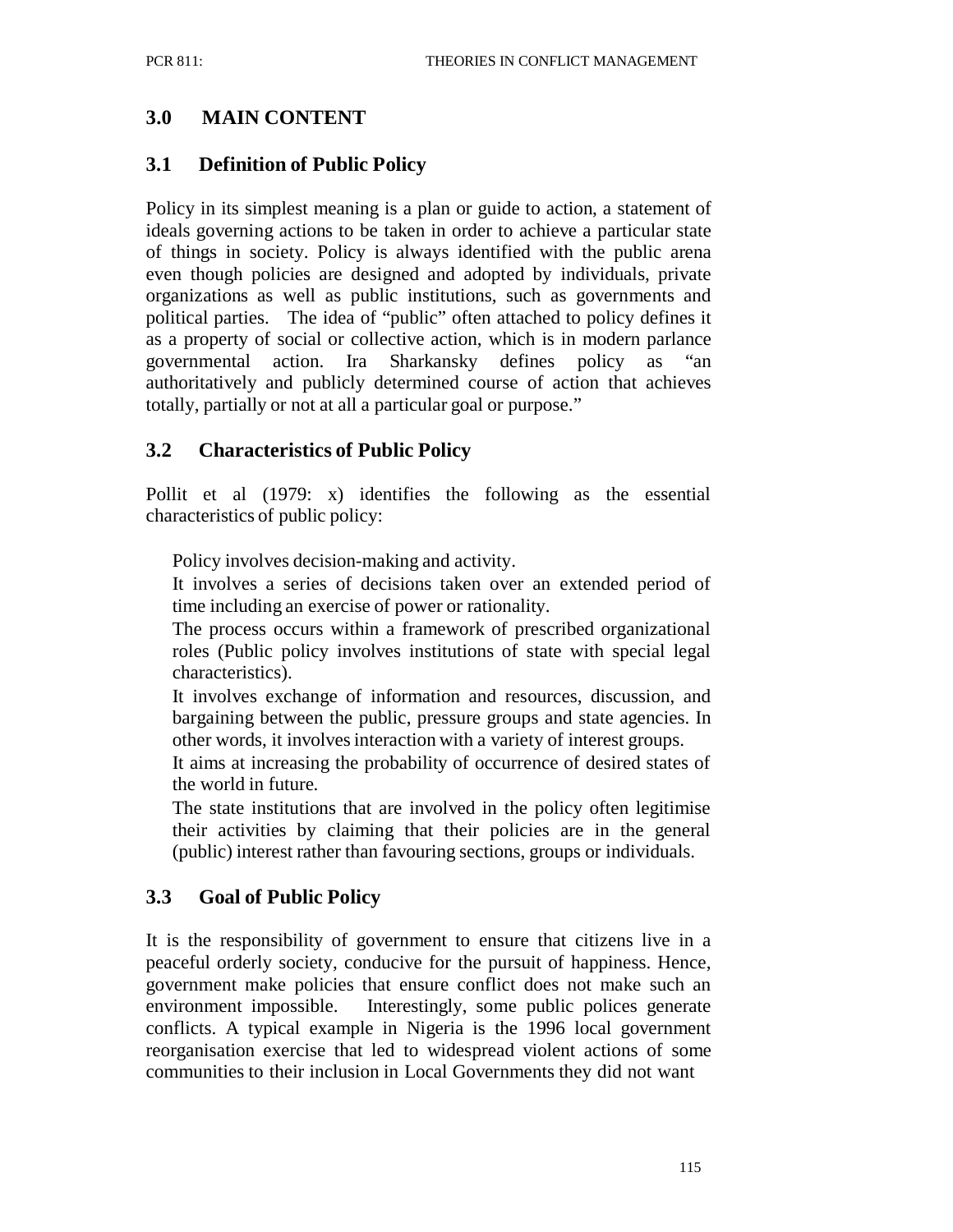to be part of or the selection of unacceptable towns for their Local Governments' headquarters.

# **3.4 Types of Public Policy**

There are several policy options for managing conflicts in its various forms. These range from constitutional formulas, cultural policies, distributive policies, redistributive policies, re-organisational policies, regulatory policies and symbolic policies.

## **3.5 The Policy Process**

Policy is often dealt with as if it consists of several distinct stages. For all the heuristic values of these stages, political scientists tend to differ in their interpretations as well as classification of these stages. John Healey and Mark Robinson (1994:47) identify three stages, viz.:

- (i) Agenda setting, i.e. how do issues get into the policy agenda? (ii)
- Formulation, i.e. the criteria and influences which determine the content of policy and
- (iii) Implementation, i.e. introducing and sustaining a new policy or operating the policy where this requires continuing administration.

In the policy circle literature, one can identify as many as seven stages, more or less distinct and logically sequential: generation, formulation, adoption, implementation, impact evaluation, and adaptation or reformulation (Craig, 1990:8).

## **3.6 Conflict Management Policies**

While there was no formal field of "conflict research" until well after the Second World War, earlier views of *conflict* seem to reflect three fundamental assumptions. In the first place, a distinction was made between what one might call interpersonal conflict and inter-state conflict. The former was regarded as not necessarily rational, and could to some extent be understood in terms of what social psychologists have called "individual differences". The latter was regarded as inherently rational. In other words, conflict at the inter-state level was assumed to be based upon a "win-lose" calculation of interests and cost-benefits.

A second assumption was that conflict was inherent in human nature. Although  $18<sup>th</sup>$  and  $19<sup>th</sup>$  century philosophers from Locke, Rousseau, Hegel and Marx as well as the utilitarian such as Mills and Owen had assumed the eventual "perfectibility" of mankind, human beings as they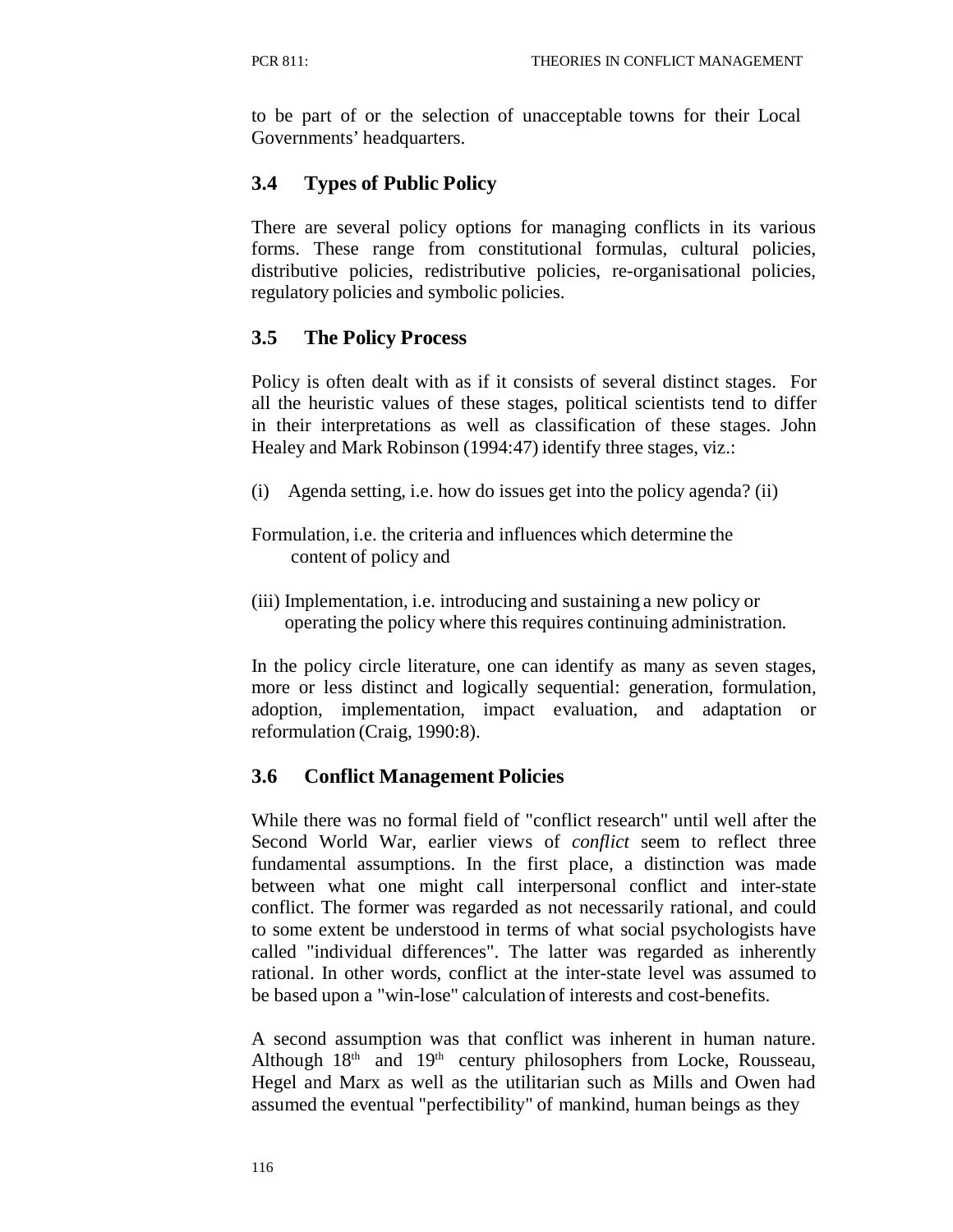existed in their present state were for all intents and purposes essentially Hobbseian.

Finally there was an issue of perceived legitimacy that separated interstate conflict from intra-state conflict. Scholars accepted that there were "just" and "unjust" inter-state conflicts, or, wars, but legitimacy had not until relatively recently been extended to the sort of intra-state conflict that stemmed from ethnic, religious and economic oppression. One might argue that since the Treaty of Westphalia, that concept of sovereignty – with all its presumptions of legitimacy and inviolability – was regarded for almost four centuries as a right equivalent and, more often than not, surpassing that of so-called "human rights".

The growth of the social sciences such as psychology and sociology, the calamities that triggered substantial interest in the behaviour of states at a broad systemic level of analysis and a slowly emerging sense of global interdependence began to challenge the three assumptions. Nonrationality or indeed irrationality was regarded as perhaps as relevant an explanatory factor for state behaviour as it was for personal behaviour. Human behaviour could not necessarily be explained from solely Lockeian or Hobbseian perspectives, but could be analysed and could possibly even be tested based upon a complex set of inter-active variables and conditions. And the natural legitimacy of states and even the concept of sovereignty began to be called into question as the statecentric system moved from a small, relatively homogenous "club" to a more diverse, heterogeneous collection of accidents and impositions.

Since the early 1960s, the conventional assumptions about power, rationality and sovereignty were increasingly challenged. Fundamental to such challenges was the emergence of a profound discourse on the very nature of knowledge itself. This endeavour to explain "how we know what we know" was led by scholars such as Popper, Ravetz, Lakatos and Kuhn. Hand in hand with this epistemological debate emerged a group of scholars ready to go well beyond the traditional disciplines of history, the classics and moral philosophy to explore the roots and dynamics of conflict. Rapaport, Brickman, Gunn and Lorenz, for example, introduced a range of social scientific disciplines into the study of conflict, including psychology, sociology and anthropology. In addition, Boulding, Nicholson and Runciman were among a growing group of conflict analysts who were using relatively sophisticated social science methodology, methodology that perhaps might open the way to testable hypotheses about conflict.

Ironically, the state-centric school of rational power-politics was challenged by an event that ostensibly reflected all the traditional rules of power calculations, namely, the 1962 Cuban missile crisis. The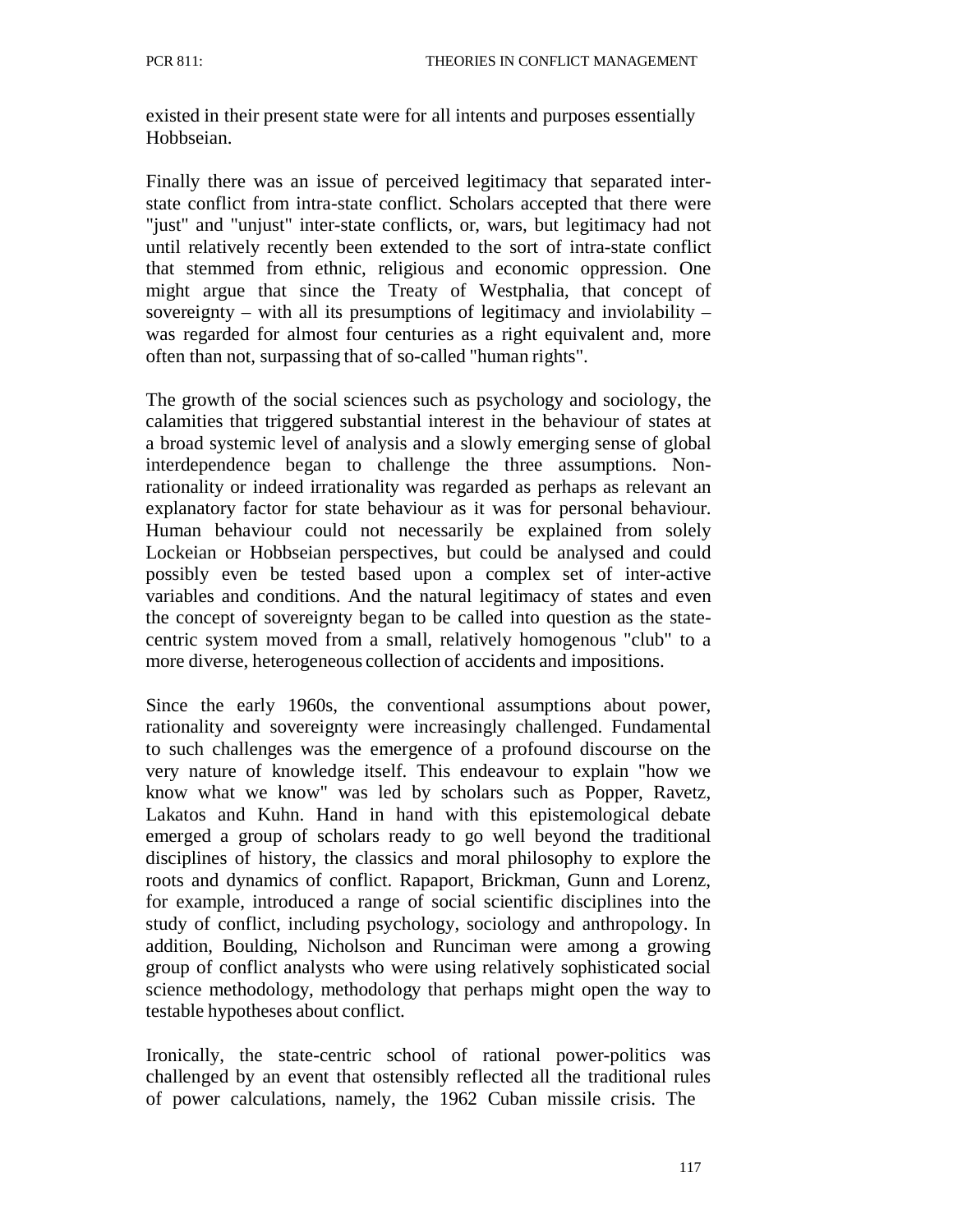complexities of world politics were becoming more evident at the same time they seemed to become more inter-dependent. Regime issues – be they concerned with the law of the seas, patents and copy rights or the environment – could no longer be regulated by the manipulation of conventional power alone. More and more actors were affecting what increasingly became referred to as the world, or global system. Multinational corporations, multilateral organisations, religious and ethnic groupings, non-governmental organisations were all directly impacting upon what heretofore had been seen as a system of sovereign, holistic state actors.

The challenge for policy-makers as well as scholars was to explain the dynamics of this emerging global order and the threats facing it. Allison, Halperin, Jervis, Steinbruner and Wohlstetter were among the growing number of analysts who saw that the Cuban Missile threat – and conflict in general – could be interpreted in terms of the ways in which organisations functioned internally the interactions between organisations the interplay between domestic and inter-state politics and, indeed, in terms of the very processes by which human beings make decisions. Not only was the rational actor model that underpinned classical conflict analysis ripe for a major rethink, but perhaps even more worrying for many was that the very mechanisms designed to make rational decisions [e.g. ministries of foreign affairs, defence departments] could be themselves the inadvertent, non-rational source of conflict.

To what extent were, for example, the factors that led up to the super power stand-off over Cuba unique? Could they explain the sorts of potential confrontations one might face in the future, or even the conflicts that one had suffered in the past? And in posing such questions, to what extent could one generalise about the nature of conflict not only over time, but also at various levels of the system – within communities, within the state, between and among states?

Eventually, as these questions were posed, intricately related issues emerged. If one understood the nature of conflict, could one also resolve or prevent it? In a world in which there seemed to be an increasing belief that one could understand the complexities of human-beings and those forces that led to violence, could one in turn transpose such understandings to other types of structures and systems? In so doing, could conflict be prevented? To what extent could one generalise about the nature of conflict, conflict prevention and resolution, and to what extent could such generalisations serve a practical use?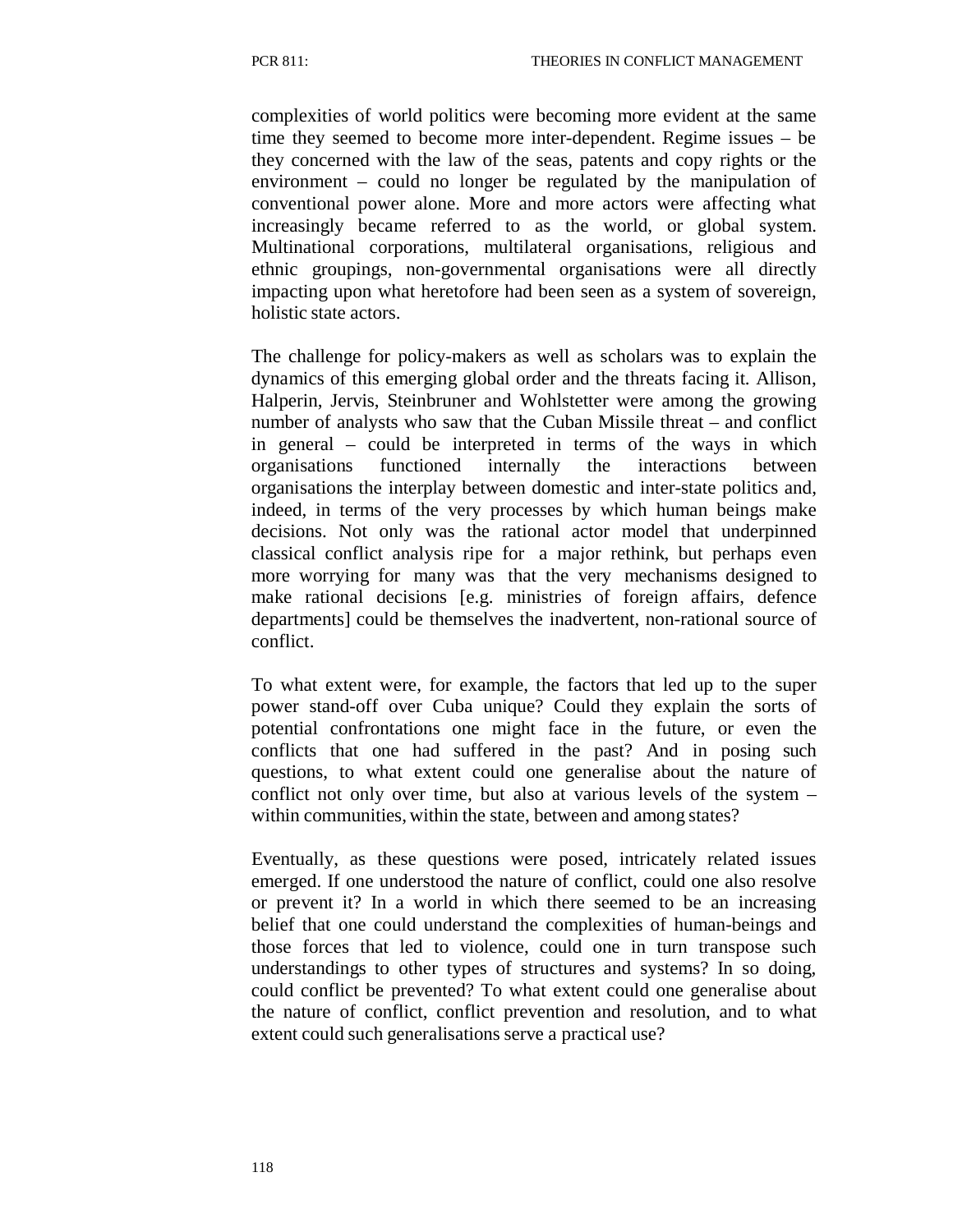As a major "conflict researcher" note:

…conflict researchers continue to employ a wide variety of approaches but hold to a common belief that a general understanding (if not a general theory) of all social conflicts is possible. It can be attained by seeking common patterns and processes in conflicts in all social arenas, from the local community to the international system, and transferring findings between different areas (or levels) to increase understanding of this complex and universal phenomenon.

### **3.7 Conflict Management Policy Analysis: "A Case Study of the dispute between Israel and Egypt"**

It is often difficult to transfer knowledge and insights gained from conflict resolution training and intervention methodologies to public policy because those who possess such knowledge and insights are not always those in power. Although multilateral, interactive negotiation planning and conflict management policy-making are rare at high levels, it is still useful for policymakers on all sides of a conflict to use these approaches unilaterally. The most constructive solutions to intense conflict situations are those resulting from intrinsically motivated efforts by both sides to seek mutually satisfactory solutions. In this subunit we review the conflict between Israel and Egypt over the Taba area using policy analysis techniques.

**History of the Taba Dispute** - This dispute between Israel and Egypt was over the locations of border markers on 900 square meters of sand between the two countries. This dispute came in the wake of the 1979 peace treaty between Egypt and Israel in which Israel agreed to withdraw from Sinai and a bilateral commission was established to demarcate the new Israeli-Egyptian border. The Taba area, which is on the Red Sea along the Gulf of Aqaba, was one of several areas in which border marker locations were disputed. Negotiations between Egypt and Israel about the exact location of these markers failed. The original dispute was then bogged down in a further dispute as to whether arbitration or conciliation procedures should be followed, as provided in the Camp David peace treaty of 1979. Talks were suspended in 1982, and it wasn't until 1986 that the two countries finally agreed upon arbitration. In 1988, the arbitration commission finally decided in favor of Egypt, after many delays and mutual threats between the two countries. Israel then withdrew from Taba.

**Adversarial Approach** - Egypt and Israel's adversarial approach to this dispute affected all phases of the negotiation over Taba and left both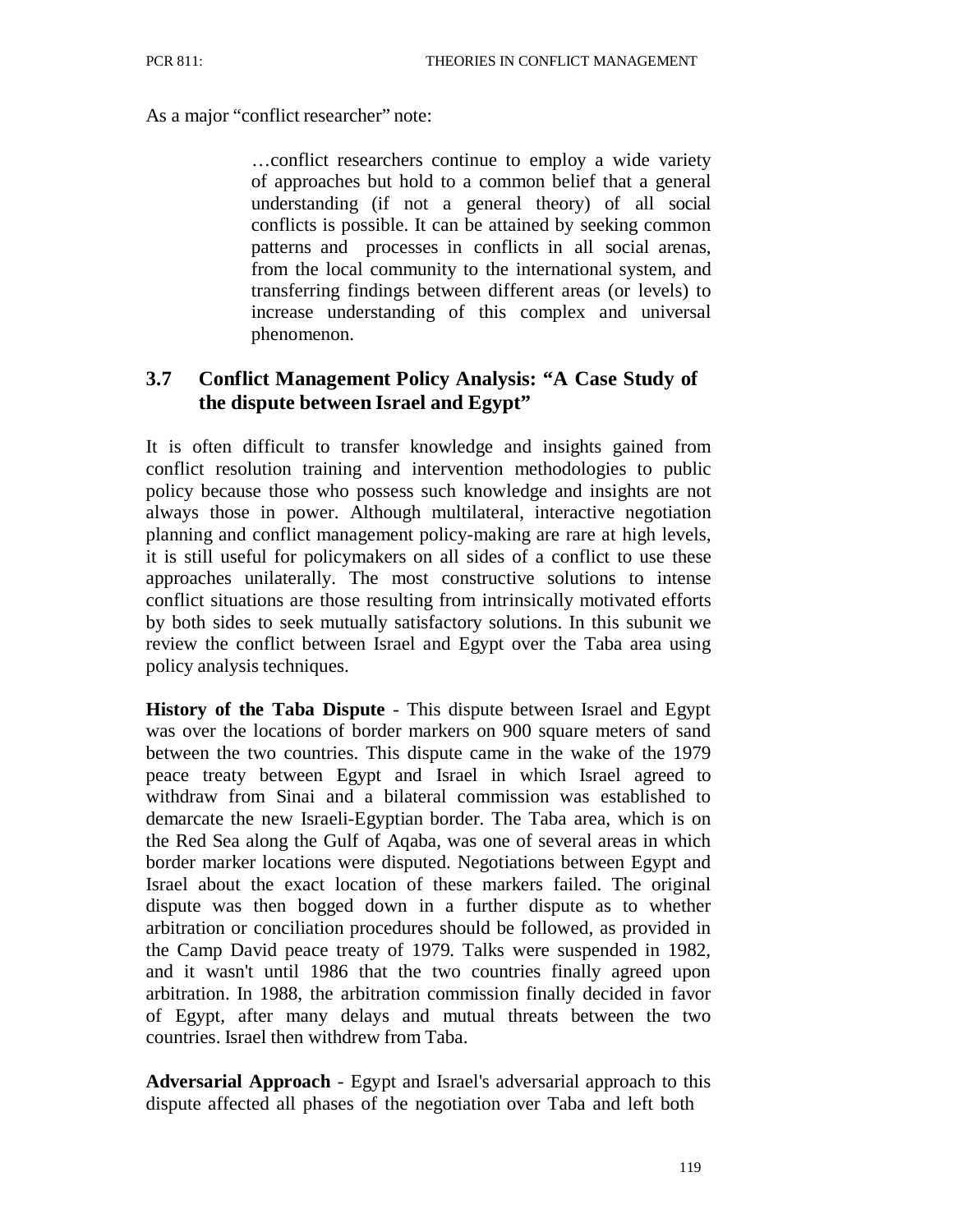countries feeling dissatisfied with the settlement process as well as the settlement itself.

**Adversarial Problem Definition** - Egypt and Israel framed this dispute in terms of contradictory facts regarding the location of border markers. The conflict was framed as zero-sum and thus the arbitrated settlement was a win lose outcome in which Egypt won and Israel lost.

**Adversarial Analysis of Causes** - The conflict over Taba was framed as a competition between adversaries over a scarce resource. Each side attributed the dispute to the other's negative dispositional traits, while claiming that its own behavior was motivated by situation constraints. Egypt couldn't give up Taba without losing face both in the Arab world and within Egypt itself. Egypt saw the Taba dispute as unwarranted Zionist expansionism. Israel's invasion of Lebanon confirmed the Egyptian's distrust of Israel. The Taba dispute was seen by Israel as evidence that Egypt was greedy and not really interested in peace, since Israel had already given most of Sinai back to Egypt. Israel's view of Egypt was confirmed by Egypt's siding with other Arab states which were in conflict with Israel.

**Adversarial Generation of Alternatives** ("Distributive Bargaining")- The eventual arbitrated settlement was a function of adversarial framing of the dispute by Israel and Egypt. This kind of win-lose settlement is typical of results obtained by traditional diplomacy in such disputes. The initial negotiations were characterized by power-based, give-and-take bargaining ending in no compromise and leading to the necessity of arbitration. The arbitration commission had little choice but to work within this adversarial framework using precedents in international law to decide boundaries and then hand over a win-lose verdict. Adversarial Implementation & Implications - Although the Taba dispute was settled nonviolently, both Israel and Egypt were unhappy with the verdict. Israel threatened to seek to have the arbitration agreement cancelled, but eventually honoured the decision under pressure from the U.S. to do so. Egypt was dissatisfied because it felt that an undesirable precedent had been set for handling future disputes. The result was a residue of bitterness on both sides, causing cold Israeli-Egyptian relations in which one dispute was settled while the underlying conflict was left unresolved. Unfortunately, this arbitrated settlement process did not lead to increased motivation or skill on either side for pushing ahead with cooperative conflict management initiatives.

**Reflexive Approach** - The adversarial approach taken by both parties to this dispute did not yield a truly satisfactory solution for either country because it did not address either country's underlying needs, fears, hopes, or constraints. A more satisfactory outcome might have been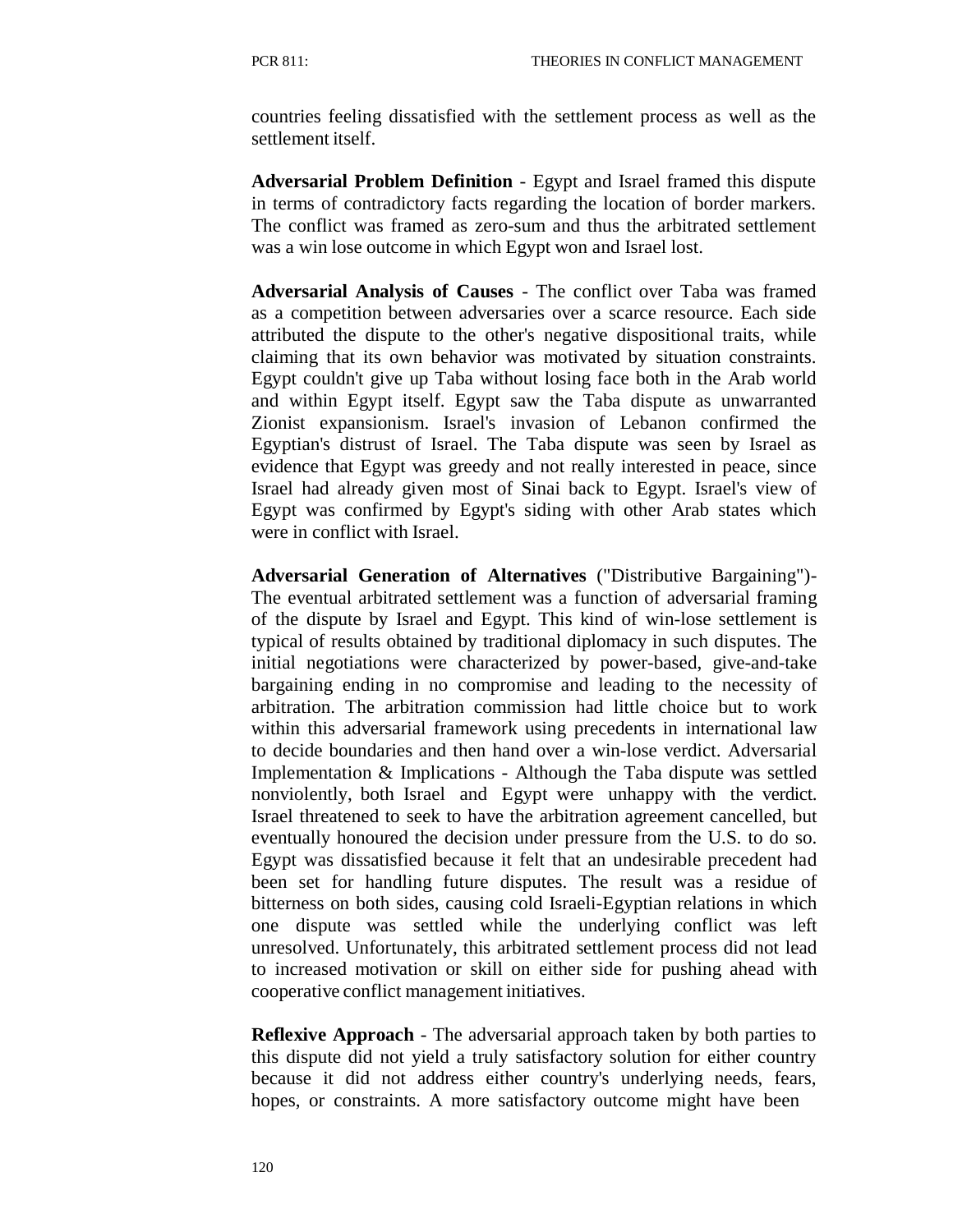achieved if the two countries had been able to broaden their range of options by taking what he calls a "reflexive" approach to framing the problem.

**Reflexive Problem Definition** – A Reflexive approach to the Taba dispute would have revealed that the dispute was, in fact, being used by both sides to prevent a summit between Mubarak and Peres, the respective leaders of Egypt and Israel. There were two reasons for this avoidance of a summit. First, the Egyptians felt that normalization of relations with Israel would have damaged Egypt's acceptance in the Arab world, thus threatening their national identity. Second, the Israelis felt that normalization of relations with Egypt would have made them look weak. According to the author, a reflexive approach to the dispute would have lead to an exploration of the fundamental values and important experiences of both sides. It would have helped both sides to look at ancient and modern historical precedents for mistrust. It would also have led the two parties away from seeing the dispute as a legal battle over boundaries and toward an understanding by both sides of underlying psychological issues and motives.

**Reflexive Analysis of Causes** – When conflicts are defined in terms of mutual threats and frustrations based upon each side's unique history and experiences, it becomes possible to identify key issues on both sides. For example, in the Taba dispute one of Israel's key needs was to insure national survival, whereas one of Egypt's key needs was to restore their national pride and sense of importance in the region. A transitional, reflexive dialog would have made it possible for both countries to gradually move away from mutual attributions of blame and evil intent and toward mutual understanding based upon situational attributions for their own and the other's aggressive actions.

**Reflexive Generation of Alternatives -** In order for disputing parties to begin to doubt the usefulness of adversarial approaches, they need to be able to consider the other's history, fears, needs, and values in problemsolving strategy discussions. At this stage more emphasis should be placed on articulating goals than on generating concrete solutions.

**Reflexive Implementation** - At the reflexive implementation stage the focus should be on identifying as many barriers as possible to successful implementation of problem-solving strategies.

**Integrative Approach** - The integrative approach could have allowed Israel and Egypt to settle the Taba dispute in ways that were more constructive and mutually satisfactory.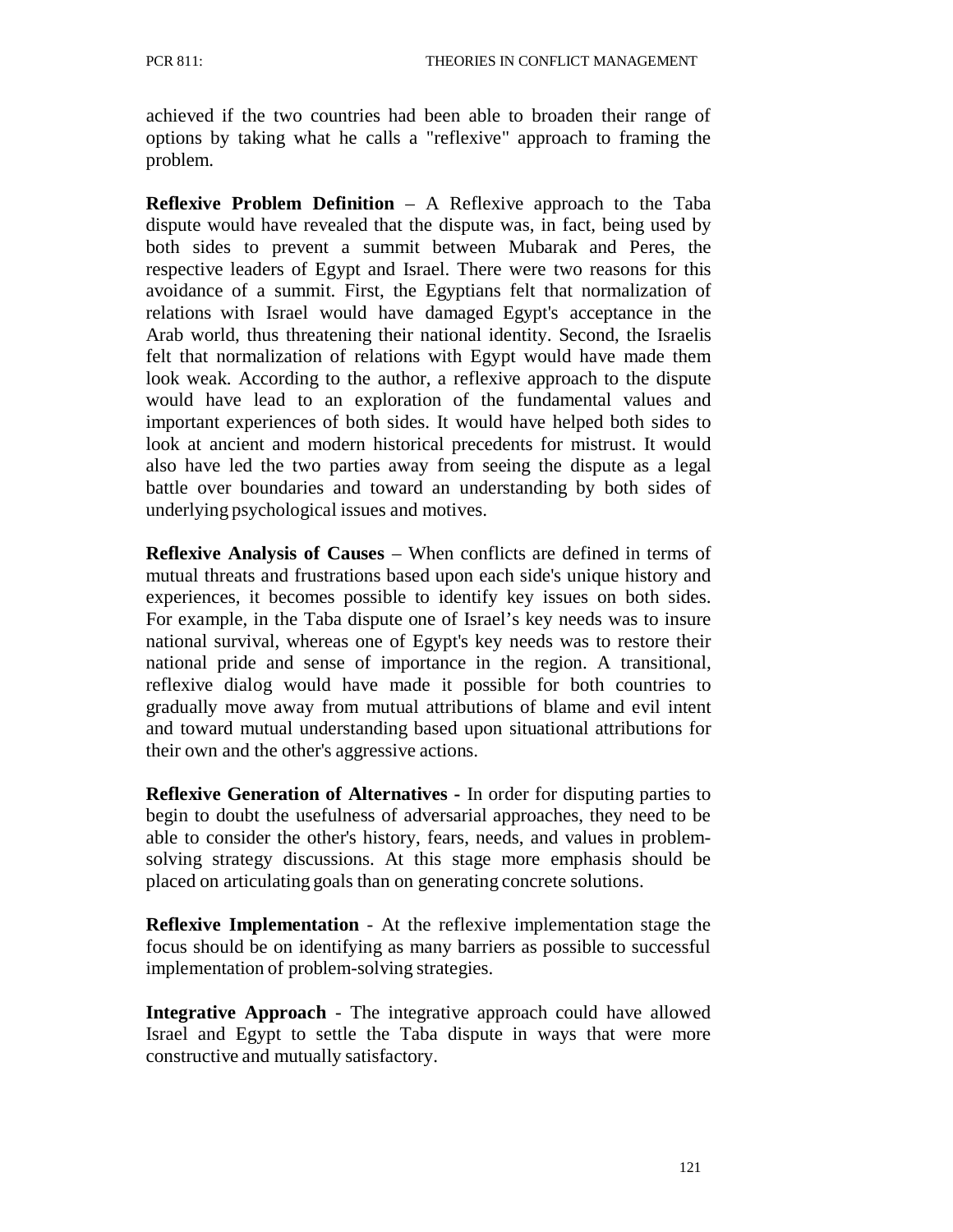**Integrative Problem Definition** - Israel and Egypt were engaged in five wars with each other between 1954 and 1979. When, in 1979, they finally sought to change their relationship to one of peace and cooperation, the relationship was already marked by a long history of negative attributions for the other's aggressive behaviour. Their adversarial approach to the Taba dispute was therefore quite understandable and predictable. However, if Egypt and Israel had taken an integrative approach to defining the problem, they might have framed the Taba dispute as a dysfunctional relationship between the two countries which hindered a bilateral, creative problem-solving process. They might have recognized that the real problem lay not with "them" but with "us."

**Integrative Analysis of Causes** - An integrative analysis of causes could have revealed the unhealthy nature of the relationship between the two countries. Both Israel and Egypt felt their needs for security and recognition were being threatened by the other's insistence upon the importance of keeping the Taba area, and both countries were projecting their own exaggerated fears onto the other. If the Taba dispute had been framed in terms of a dysfunctional relationship between Israel and Egypt, it would have been possible for them to assess more accurately the true causes of the dispute. Only when the true causes of a dispute are recognized by both sides is it possible for them to work together to generate creative solutions that will adequately address these underlying causes.

**Integrative Generation of Alternatives** (" Integrative Bargaining" ) - When disputes like the Taba dispute are framed in adversarial terms, it is typical for the parties to persistently pursue unilateral solutions. Only when both sides attempt to understand the other's needs in relations to their own is it possible to generate alternative proposals that will satisfy the needs of both. Ideally, such proposals can take the form of cooperative, precedent-setting joint ventures which allow both sides to win and which offer ongoing opportunities for building a more trustworthy and productive relationship over time.

#### **4.0 CONCLUSION**

Possible routes to this type of mutually beneficial paradigm shift may include: -

- (1) Problem-solving workshops,
- (2) Controlled communication,
- (3) Track Two diplomacy, and
- (4) Pre-negotiation.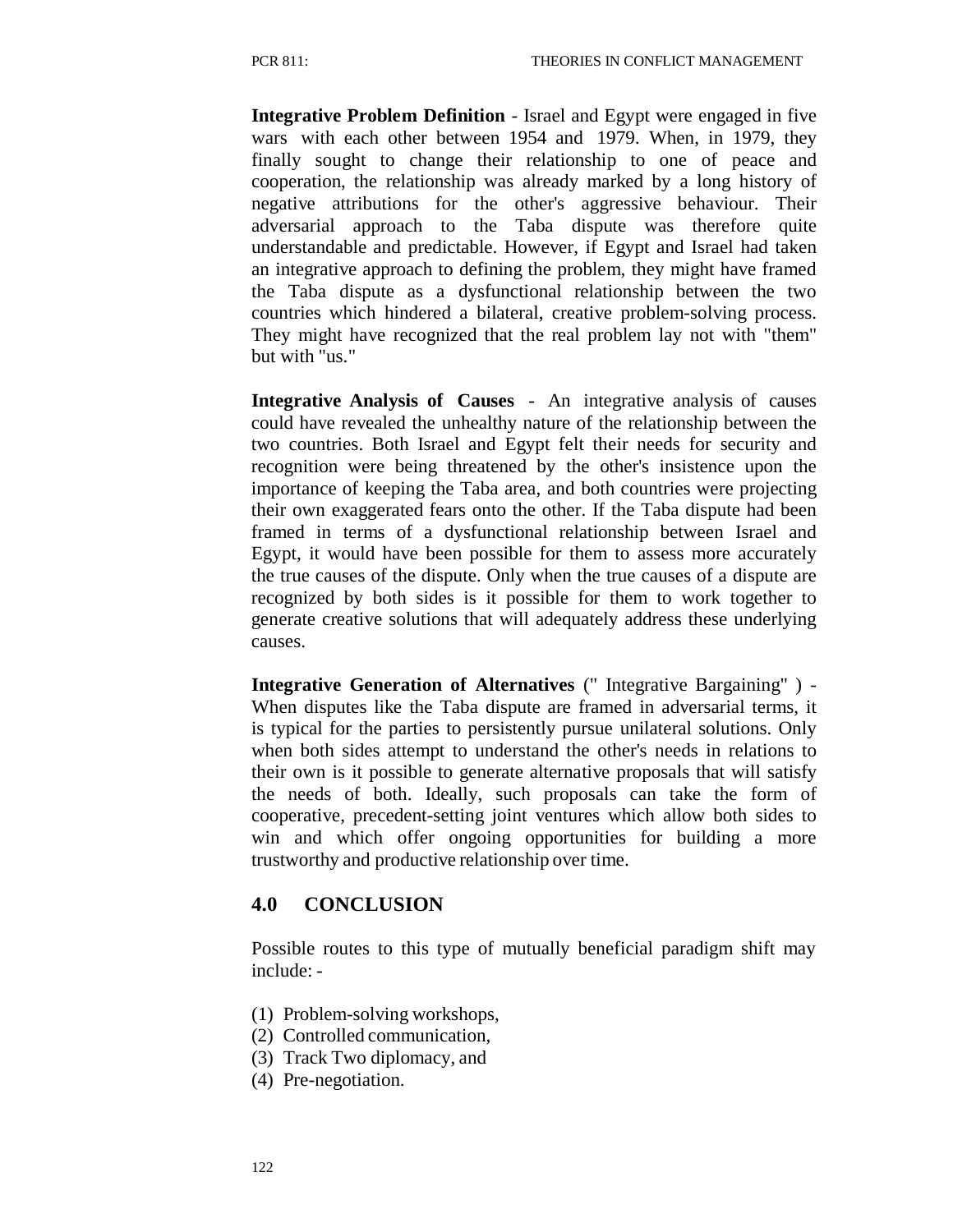The use of third parties to facilitate joint analyses of conflict tends to yield common definitions of problems and deeper understandings of the other party's needs and motives. This, in turn, allows disputing parties to eventually step out of combative roles and into more cooperative roles. He concludes that although the settlement of the Taba dispute was positive in that it was achieved without war, it was negative in terms of lost opportunities for greater mutual understanding, recognition, acceptance, cooperation, and trust between Israel and Egypt.

## **5.0 SUMMARY**

In this unit, we have examined the role of policy-making in conflict management. The definition of public policy, types, uses and processes were discussed.

## **6.0 TUTOR MARKED ASSIGNMENTS (TMAS)**

- 1) What is policy-making?
- 2) What are the essential characteristics of public policies?
- 3) With regard to conflict Management, how many types of policies do you know?
- 4) Outline and explain at least three types of policies.
- 5) Can public policies generate conflicts?

## **7.0 REFERENCES/FURTHER READINGS**

- Anderson, James A. (1984). *Public Policy Making: An Introduction*, 3rd ed. (Boston: Houghton Mifflin Company.
- Dye, Thomas R (1972). *Understanding Public Policy.* Englewood Cliffs, NJ: Prentice-Hall.
- Gurr, Ted (1993)*. Minorities at Risk: A Global View of Ethno-political Conflicts. Washington D.C.: United State Institute of Peace.*
- Jenkins, William I. (1978). *Policy Analysis: A Political and Organizational Perspective*. London: Martin Robertson.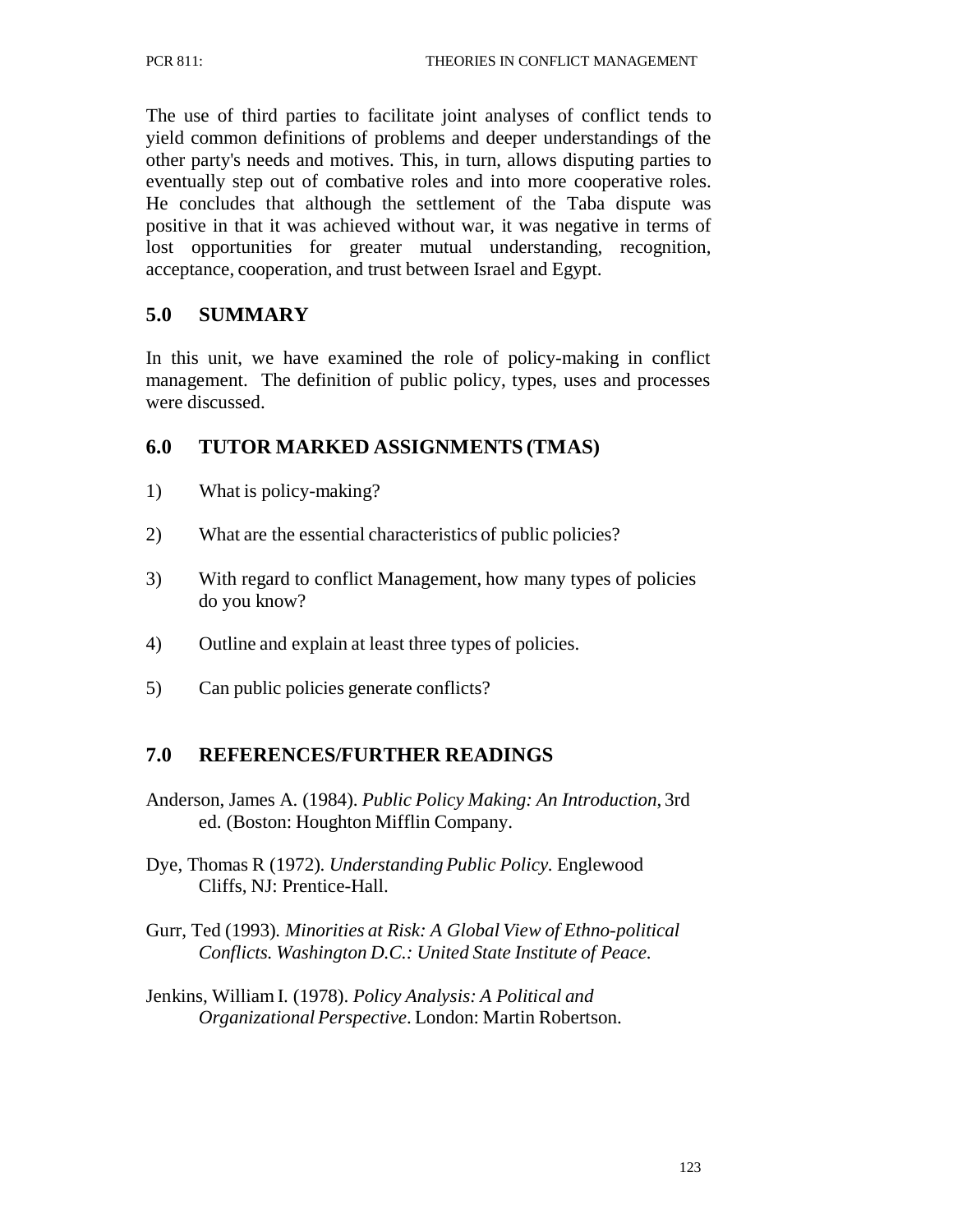- Keller, Edmond (1983). *The State, Public Policy and Mediation of Ethnic Conflict in Africa' in Rotchild and V.A. Olorunsola (eds.) State versus Ethnic Claims: Africa Policy Dilemmas.* Boulder, CO: West View Press. 251-280.
- Rothman, Jay. (1992). "Conflict Management Policy Analysis," in *From Confrontation to Cooperation*, by J. Rothman, Newbury Park, CA: Sage, pp.146-163.
- Schelling, T. (1960). *The Strategy of Conflict*. Harvard University Press, Cambridge.
- Suberu, (1999). *Public Policies and National Unity in Nigeria.* Ibadan Development Policy Centre.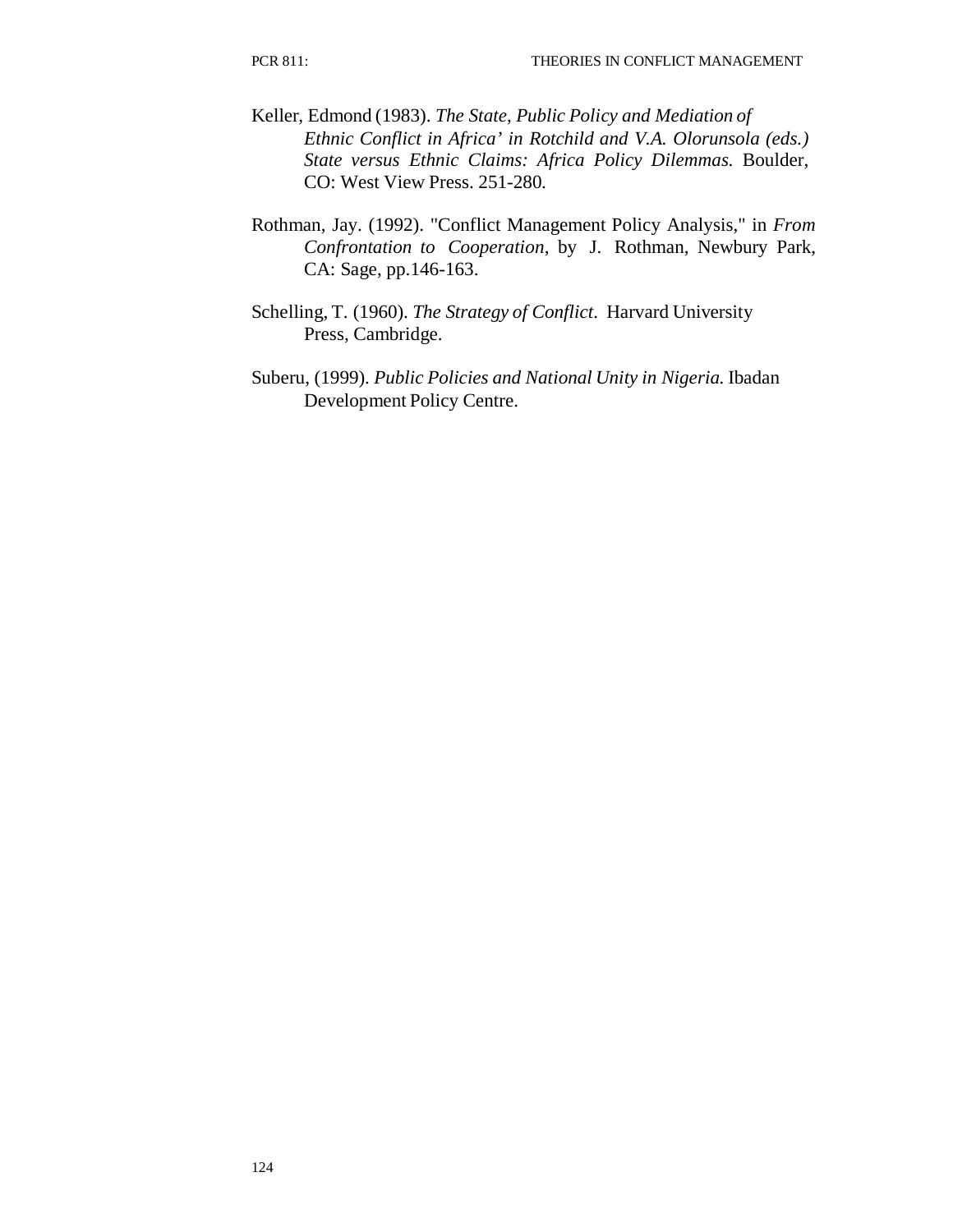# **MODULE 5**

## **SOURCES AND CAUSES OF CONFLICTS IN AFRICA**

- Unit 1 Sources and Causes of Conflict in Africa
- Unit 2 Taxonomy of Causes of Conflict in Africa
- Unit 3 Taxonomy of Conflicts Worldwide

# **UNIT 1 SOURCES OF CONFLICTS IN AFRICA**

## **Table of Contents**

- 1.0 Introduction
- 2.0 Objectives
- 3.0 Main Content
- 3.1 Sources of Conflict
- 3.2 Causes of Conflict
	- 3.2.1 Causes of Conflict in Africa: Cold War
	- 3.2.2 Structural Violence
	- 3.2.3 Environmental and Demographic Insecurity
	- 3.2.4 Democratization
	- 3.2.5 Loss of State Capacities
- 4.0 Conclusion
- 5.0 Summary
- 6.0 Tutor-Marked Assignment
- 7.0 References

# **1.0 INTRODUCTION**

Just as a simple law in physics states that "actions and reactions are equal and opposite". The most veritable source of conflict, universally, is human interactions and relationships. Where there are series of actions there is bound to be occurrences.

## **2.0 OBJECTIVES**

After reading this unit you should be able to:

- i) Highlight various elements of society that could lead to conflict;
- ii) Explain how conflicts are managed;
- iii) Distinguish between factors causing conflicts;
- iv) Explain the causes of conflict; and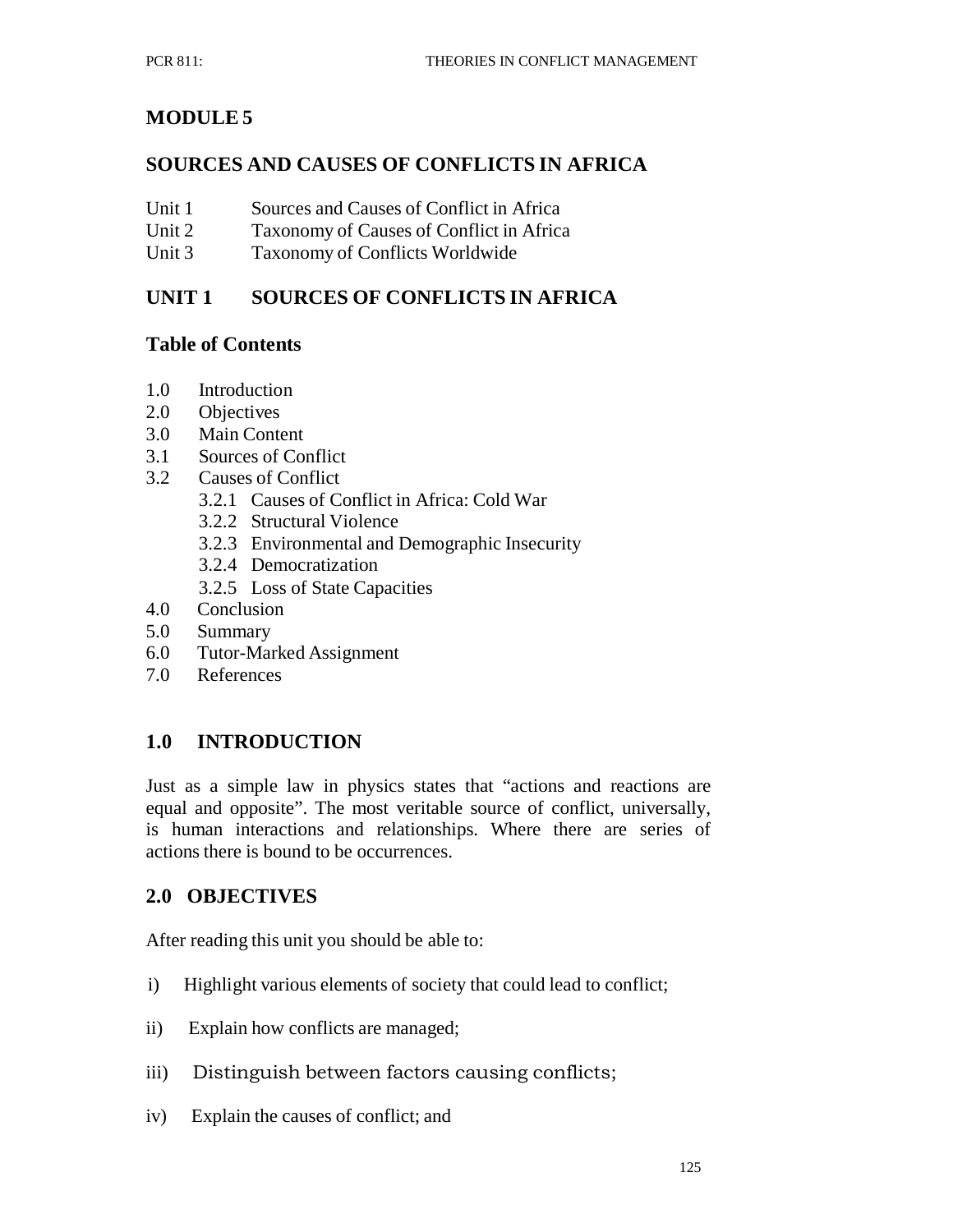v) Explain how these causes, change across space and time.

### **3.0 MAIN CONTENT**

#### **3.1 Sources of Conflicts**

From a scholarly perspective, Stedman cited in Onyike (2003:51) writing on sources of conflict in Africa asserts that:

> "Conflicts in Africa arise from basic problem to all population: the tugs and pulls of different identities, the distribution of resources and access to power, and competing definitions of what is right, fair and just".

One can rightly say then that societies have always been in potential or actual conflict because while some segments of the population yearn for change to fulfil their needs and allay their fears, others fear change from their political position as it may pose danger and threats to their political and other interests.

Again, one cannot but also make necessary recourse to colonialism as source of most causes of African conflicts. Although colonialism is no longer here, its embers are still very much staring us in the face. It does not require the "sixth sense" to note that most of the countries that emerged at independence could best be described as petty states, extremely vulnerable to external pressures and internal disruptions.

However, it will be pretty unfair blaming the whole problem on colonialism and the colonial masters, after all, decades have passed without any significant progress made. African leaders too are to be blamed. Immediately after independence, indigenous African leaders that emerged saw the trade unions, student bodies and other progressive forces whose sacrifices brought independence as threats to national unity. This opened a new chapter in the history of violent conflicts in Africa or indeed a paradigm shift from anti-colonial or decolonisation struggles to activists- national government face-offs. The latter is still a vibrant source of violent conflicts across Africa today. The bane of this conflict, over time, remains injustice on the side of the government.

One other fundamental and perennial source of conflicts in Africa is the adoption or recognition of the sanctity or inviolability of the state boundaries left by the colonial masters by Organisation of African Unity (OAU) in 1964. Socio-political and ethno-national marriages of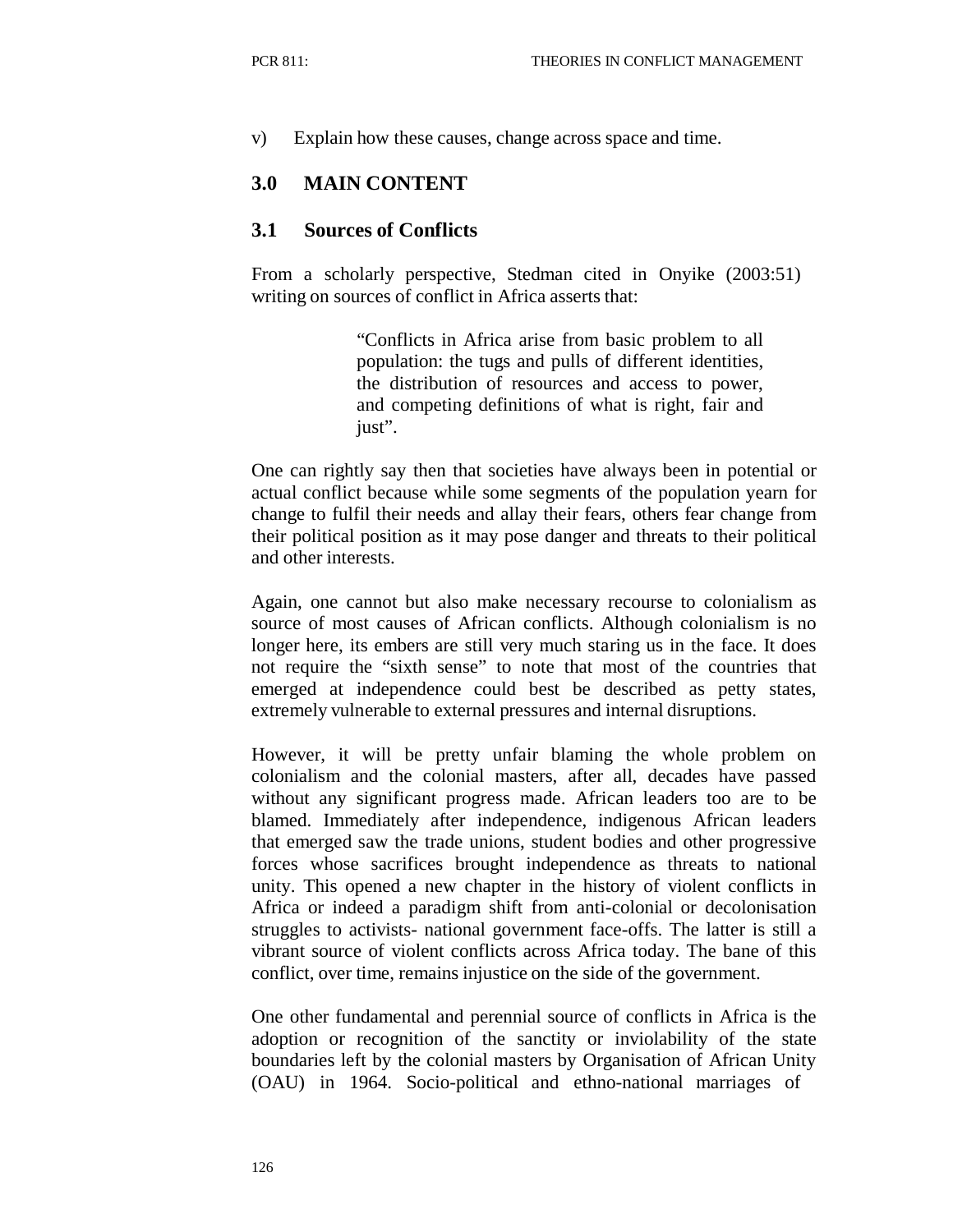inconveniences put in place by the colonial masters continue to witchhaunt African political stability till date.

# **3.2 Causes of Conflicts**

In the view of Adekanye (2003:13-17), root causes of conflicts in Africa can be categorized into what he calls "background/structural cum predisposition conditions," "precipitant", "accelerators or triggers". The "structural cum predispositional conditions' he states "encompasses (among others) such things as the colonially imposed, artificial boundaries, the configuration of given society including the differences between groups as regards language, culture, religion, class and social organization…"

In the same vein, Nwolise (2003:41) quoting Diallo (1986:15-16) states that: It was only after the introduction of slavery and the inroads of colonialism into Africa…that traditional societies began to disintegrate, causing the code of honour to fall into disuse in war.

Nwolise  $(2003:41 - 422)$  asserts further that four intervening destructive pathogens that changed the characters, chemistry and nature of Africa's conflict- prevention, management and resolution are: slavery, colonialism, foreign religion and emergence of a new concept of state. He summarily gives a catalogue of other factors to include: unclear national boundaries, foreign instigation from former colonial masters, petroleum discoveries near borders, ideological disputation (Capitalism vs. Communism), 'Cold War' vagaries, religious fanaticism, and oppositions to dictatorship, racism, military rule, inter-ethnic power struggles and others. The foregoing view is also alluded to by Osaghae (1998) and Jinadu (2003).

# **3.2.1 Causes of Conflict in Africa: Cold War**

One major cause of violent conflicts in Africa was the 'Cold War" while it lasted. The West –East unhealthy hegemonic rivalry, patterned in much semblance to the colonial scramble for and partition of Africa, which culminated in the Berlin Conference of 1884, further deepened escalation of violent conflicts in Africa. The West –U.S.A. and the European allies and the East-the U.S.S.R. had their different spheres of control in Africa. Rogge (1987:5) explains that conditions in the Horn of Africa continued to deteriorate especially in the 1980s at the instance of conflicting external influences: the USA, USSR, Saudi Arabia and Libya. These external actors added to the internal political complexities of the region he asserts.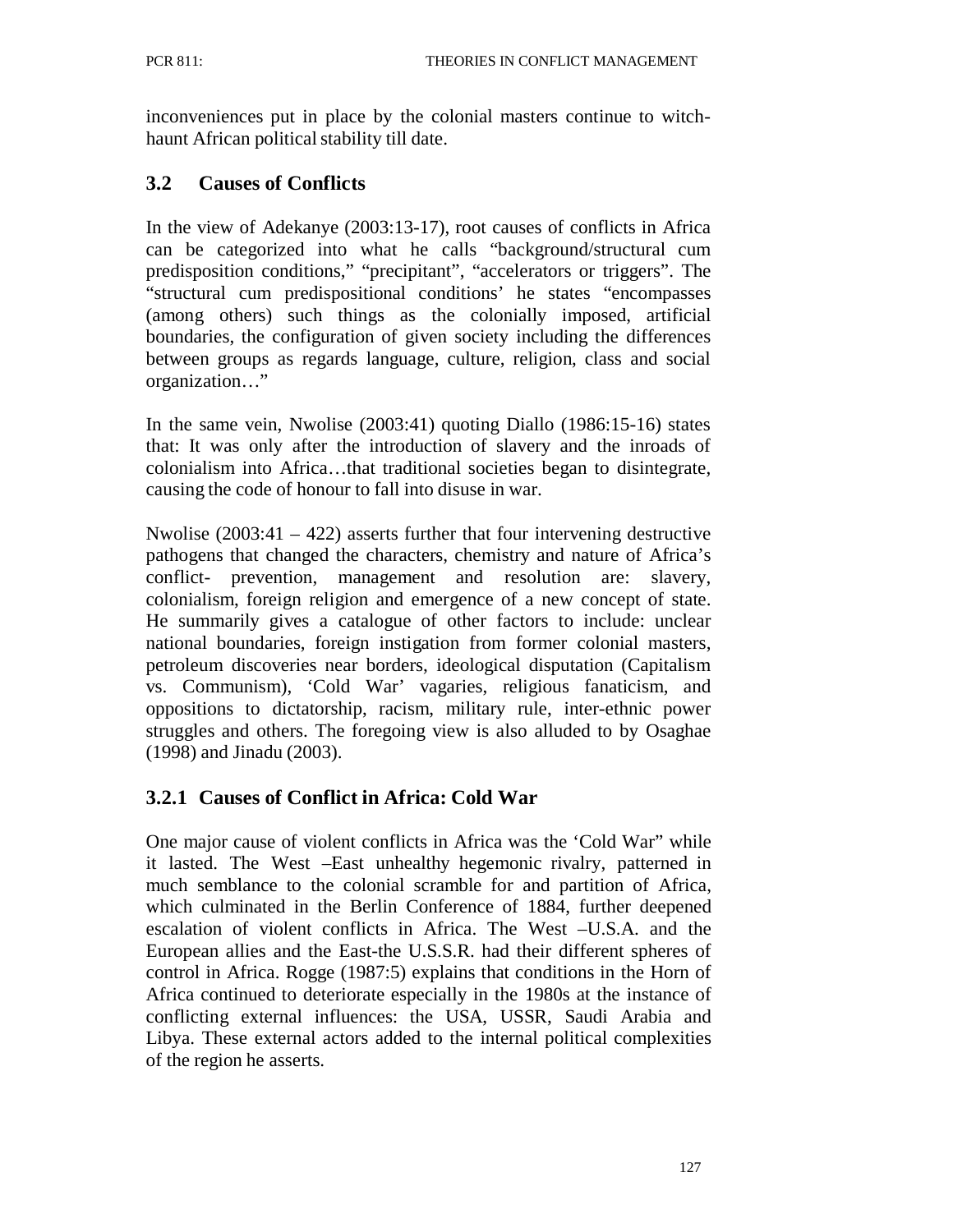Left –leaning pan-Africanists and nationalist leaders, like Nkrumah in Ghana, Sekou Toure in Guinea and Lumumba in Congo, sought to counterbalance the designs of the West by turning towards thee Soviet Union. A system of client state then emerged, in which African governments were maintained in power in return for their allegiance to one of the superpowers. In countries such as Somalia, Zaire and Sierra Leone corrupt leaderships were proposed up and sustained in power while the institutional basis of the state atrophied. Arms flows and military expenditure increased dramatically with the dire economic and social consequences.

Sequel to the end of the "Cold War" in 1989, there occurred the phenomenon of 'surplus arms' in the international arms market. What followed was the proliferation of small arms and weapons it the African continent. The arms in the armoury of the East block-Russia, consequent upon the disintegration of the latter started diffusing out across the globe. One of the major markets for thee arms was the continent of Africa. The reason being that most conflicts that were hitherto being suppressed during 'Cold War' era had started finding conducive atmosphere for escalation and new ones had a clear coast for manifestation. This accounted for the unprecedented wave of conflict that started blowing across Africa since the late 1980s till date.

Department for International Development (DFID) Framework Document entitled **"The causes of Conflict in the Sub-Saharan Africa"** asserts that the scale of state-to-state arms transfers during the Cold War was colossal. In 1988 alone, at the end of the Cold War, they amounted to more than \$4billion. By 1995, they had dropped to \$270 million. However, state to state flows were replaced by a major growth in commercial arms dealing and illegal arms trafficking in low maintenance light weaponry, primarily items such as the AK 47 rifle and rocket propelled granade launchers DFID, (2001:6-7). The document further claims that: "Both sides in the Cold War contributed to promoting or exacerbating conflict in Africa throughout the 1960s, 70s and 80s. Much of the present conflict on the continent is, in part, a legacy of Cold War policies of both East and West. During this era, questions of principles like good governance, the rule of law and transparent, equitable economic management, were often overlooked in the interests of political pragmatism and commercial gain."

Adekanye (1996) in the report of a Toyota funded Disarming Ethnic Guerrillas (DEG) programme covering South Africa, Mozambique, Ethiopia and Uganda establishes that post Apartheid South Africa, and indeed the whole of Africa, is awash with arms.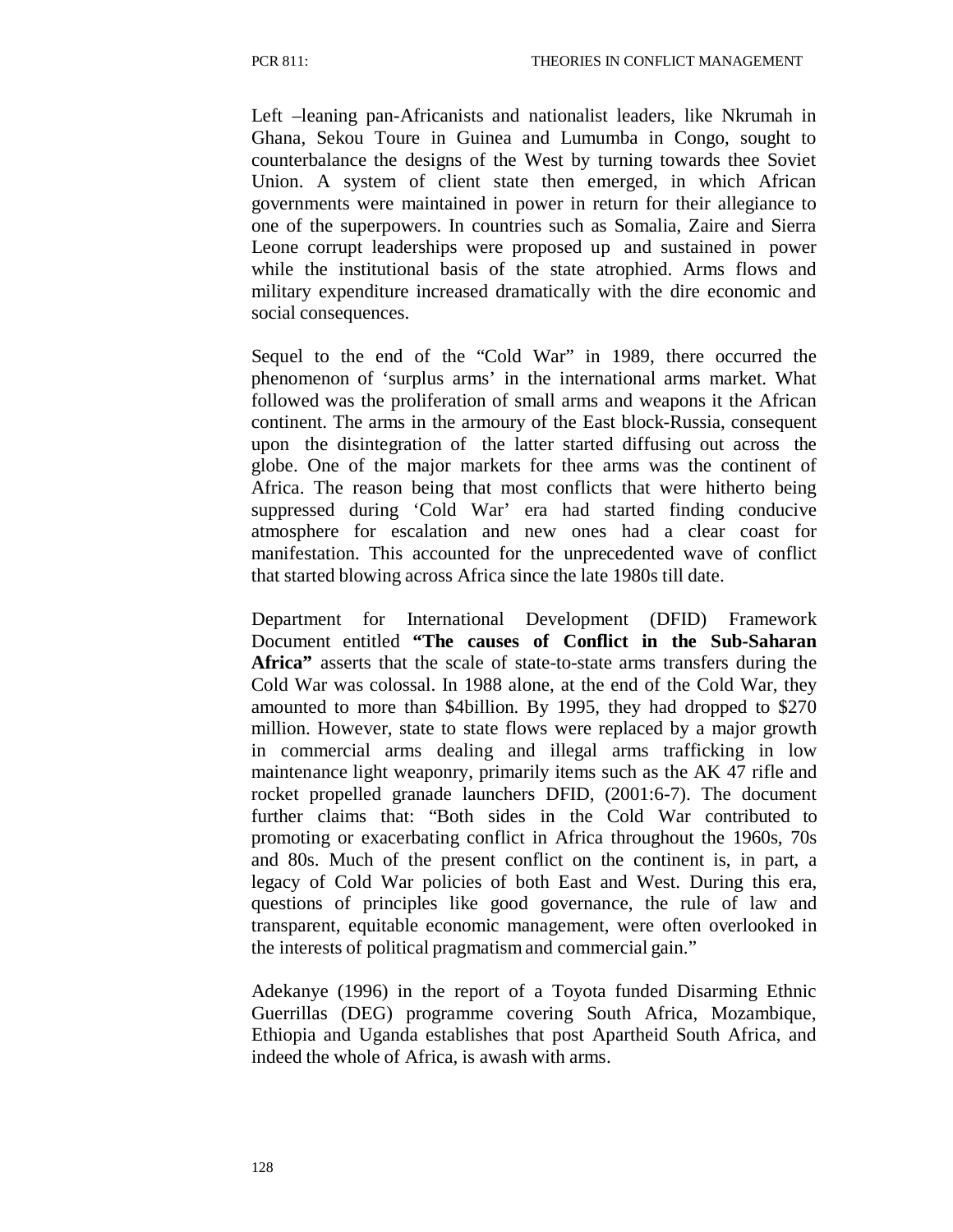Adekanye further explains, based on his practical experience during disarmament activities carried out in the countries mentioned above, that each of the guerrilla had up to four weapons with them but at the point of disarmament they all always surrendered one, keeping the rest in a safe place so that at the slightest provocation war can resume again. This practice puts the society at the risk of what has technically been referred to as the phenomenon of "return wars'".

### **3.2.2 Structural Violence**

The issue of structural violence also loom large as a cause of violent conflicts in Africa. According to Galtung (1985) structural violence threatens needs for welfare and identity. But more succinctly put, structural violence is the instructionalised framework or predetermined long-term arrangement targeted at putting limitation to the efforts of an actor/entity at performing to the fullest of its potentials in any undertaking. The structural violence originates from the Western World against Africa. International financial institutions such as International Monetary Fund (IMF), The World Bank, and Paris Club etc. are the executors of these obnoxious projects.

Since the mid-1980s Africa has been faced with a debt crisis, the overhang of which has persisted into the 1990s. It all started years back in the 1970s when African governments resorted to heavy borrowing in order to sustain their imports and investment needs, only to be further burdened by a combination of rising interest rates, worsening terms of trade and mismanagement of shrinking foreign exchange earnings. Total debt stocks for Africa amounted to a little over \$US 109 billion in 1980, by 1990 these had increased by as much as 150percent to \$US272.7 billion. Debt stocks for the continent in 1995 were an estimated staggering \$US 313 billion Adekanye (1998:173).

Under this burden of debts, African governments were enjoined by these international financial institutions mentioned above to embark on Structural Adjustment Programme (SAP) and a host of other austerity measures which include: trade liberation; currency devaluation; tight control of money supply; cutbacks in social expenditures, particularly education, health and housing; removal of food subsidies; reduction in public employment; and privatization of state- owned enterprises. In short, "market forces" regulate all matters relating to prices, incomes and productivity. This has been the grand net into which African countries have fallen headlong, and it has been having ripple effects in all spheres of their national lives.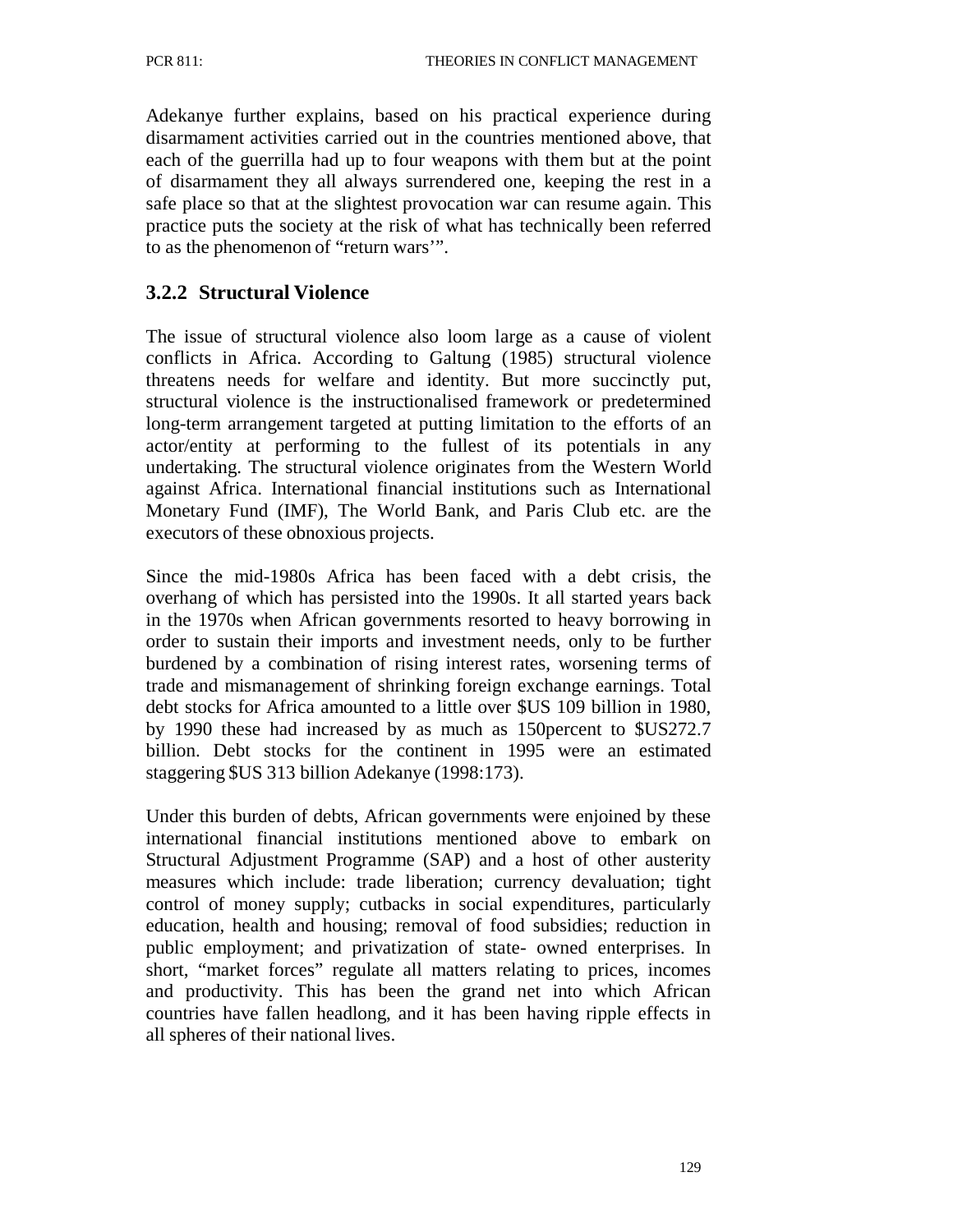#### **3.2.3 Environmental and Demographic Insecurity**

Another cause of violent conflicts in Africa is stresses from environmental and demographic insecurity. Most African countries bordering the shahelian region and through the Horn have been facing problems of droughts and unprecedented desertification over the last two to three decades. Among the hardest hit are: Mauritania, northern parts of Senegal, Mali, Burkina Faso, Niger, Chad, the Sudan, Ethiopia and Somalia. The deterioration of land as the natural resource base resulting form demographic pressure and chronic poverty has meant that thee little available arable land has become subject of intense disputes and life-and-death struggles, as the case in the Senegal River basin.

#### **3.2.4 Democratization**

Pressure of democratization is another conflict sources in Africa. Many contemporary African states have suffered under authoritarian, corrupt, self-perpetuating oligarchies and one-person rulerships and this has brought them under intense pressures from both domestic social forces and external donor interests to democratize. The pattern across Africa has always been mobilization of ethnic identities, religious affiliations or other social affinities for electoral competition in which the interests of the ethnic minority, religious or other social minority groups become jeopardized. This always leaves much to be desired and more often than not, it results in bloody violent conflicts.

#### **3.2.5 Loss of State Capacities**

Adekanye (1998 op cit) also identifies increasing loss of state capacities as a major cause of conflict in Africa. He describes most African states as experiencing regime breakdown, state collapse or others, failed states. He maintains this position as a result of failure on the part of many of the states to carry out the basic functions of a state. These include: creating (and maintaining) public order, organizing (and controlling) the military; running a government; administering the machinery of state; dispensing justice; managing conflicts among groups and individuals living in the territory; promoting the general welfare; increasing the national wealth (along with development); reducing inequalities; regulating external relations; and conducting war and peace.

#### **4.0 CONCLUSION**

What is clear in Africa today is the fact that most avoidable violent conflicts escalate and a host of dying ones are exacerbated as a result of governments' inability or failure to perform some or all of the functions itemized above. A corroboration of the foregoing is what follows.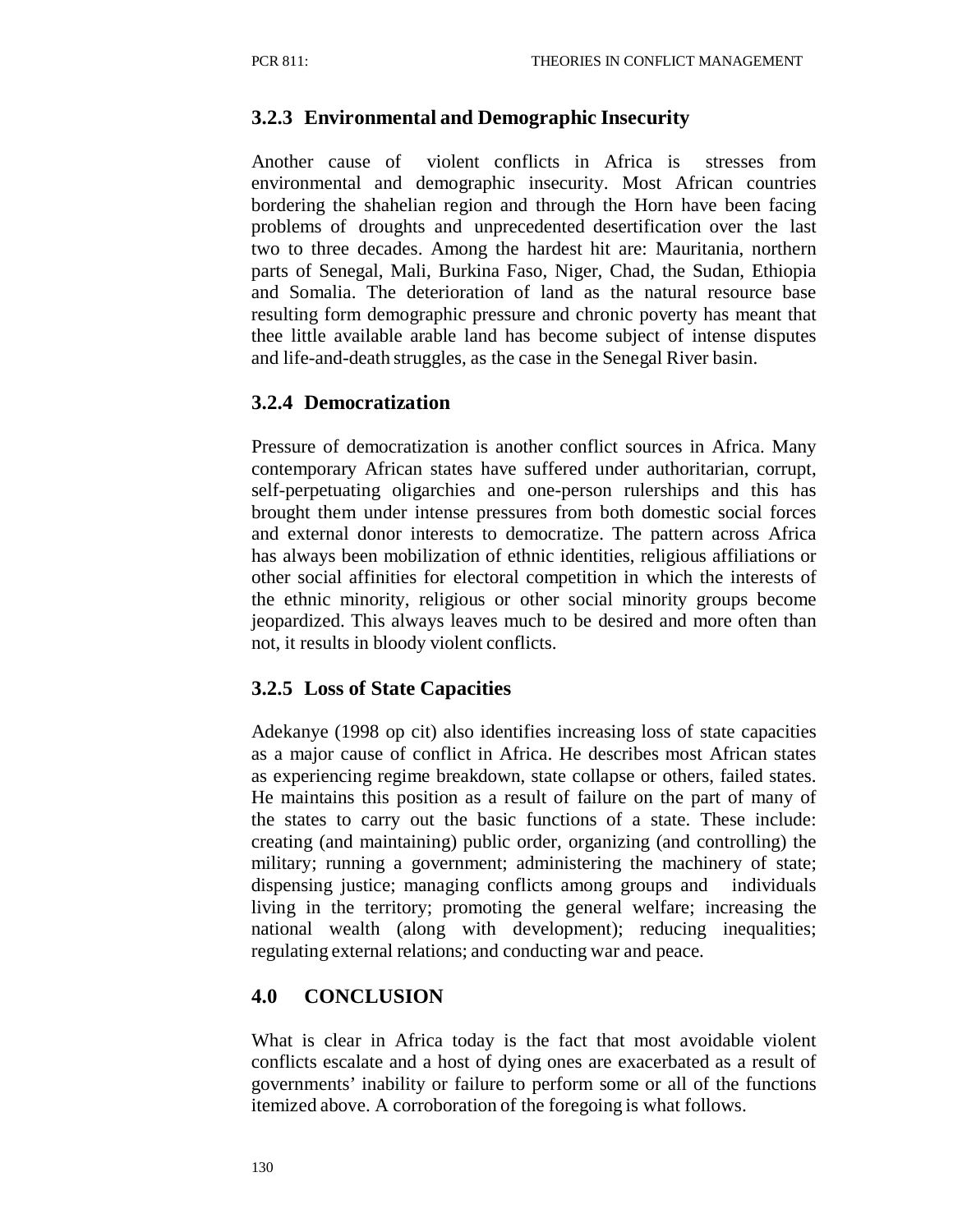Nathan (1999:2) asserts that:

The root causes of civil wars in Africa and elsewhere are complex: weak or failed states; authoritarian rule; a lack of coincidence between nation and state; the exclusion of minorities from governance; and acute socio-economic deprivation and inequity. The conventional approach to 'early warning' and preventive diplomacy relegates these factors to "background conditions" and assumes naivety that mass proximate rather than its structural causes.

### **5.0 SUMMARY**

The major sources of conflict arise from resource, and power distribution. Some causes of conflict discussed are the cold war, structural violence, environmental and demographic insecurity, democratization and loss of State capacities. In addition, what looks like an epitome of the foregoing discussion on the causes of violent conflicts in Africa, Onyike, (2003:47) gives the following as prominent among the causes:

- i) Inequitable access to power and resources;
- ii) Total absence or abandonment of moral and ethical restraint in the use of power and management of public resources;
- iii) Discrimination on the basis of sex, religion, ethnic origin and socio-economic status;
- iv) Non democratic and exclusive governance;
- v) Denial of basic human rights; and
- vi) Failure of institutions of government.

### **6.0 TUTOR MARKED ASSIGNMENTS (TMAS)**

- i) What are the various elements of society that could lead to conflict?
- ii) Explain the causes of conflicts.
- iii) Distinguish between causes and sources of conflicts.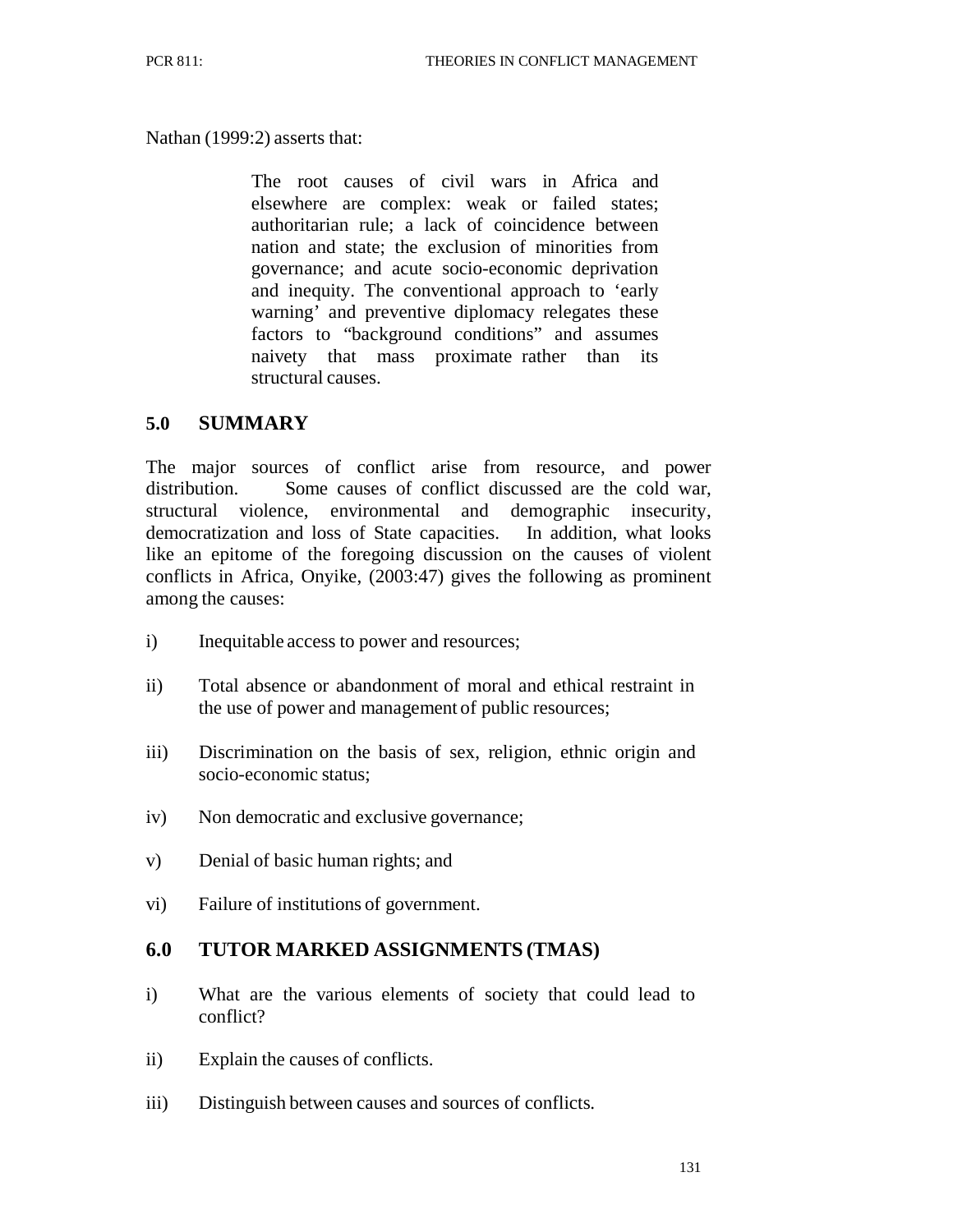#### **7.0 REFERENCES/FURTHER READINGS**

- Adekanye, J. Bayo (1996). An Interim Report on "Disarming Ethnic Guerrillas, Power-Sharing and Transition to Democracy in Africa', (A Toyota Funded Project) International Peace Research Institute. Oslo.
- Adekanye, J. Bayo (1998). 'Conflicts, Loss of State Capacities and Migration in Contemporary Africa' in pp. 165-206, R.T. Appleyard (ed) *Emigration Dynamics in Developing Countries.*  Aldershot England: Ashagate.
- Department for International Development (DFID) (2001). *The Causes of Conflicts in Sub-Saharan Africa: Framework Document*. London: DFID.
- Du Toit, Brian M. (Ed) (1978). *Ethnicity in Modern Africa*. Boulder CO: West View Press.
- Fayemi, Kayode (2003). 'Preventing Conflict and Promoting Peace and Security within NEPAD and African Union- some preliminary comments' in pp63-83, E. Obadare and D. Oyewole (eds) *The New Partnership for Africa's Development (NEPAD): Challenges and Development*, London: Centre for Democracy and Development (CDD).
- Goor, L.L.P. van (1994). 'Conflict and Development,: The Causes of Conflict in Developing Countries. The Hague: NIIR, Clingendael.
- Joseph Nye, Jr., (1996) "International Conflicts after the Cold War," in *Managing Conflict in the Post-Cold War World: The Role of Intervention*. Report of the Aspen Institute Conference, August 2-6, (1995), (Aspen, Colorado: Aspen Institute, pp. 63-76.
- Nathan, L. (1999). 'International Mediation in African Civil Wars', *Global Dialogue*.
- Nnoli, O. (1998). (ed) *Ethnic Conflict in Africa*. Dakar: CODESRIA Books.
- Nwolise, O.B.C. (2003).War-Making, Peacemaking and Conflict Resolution in Africa in H.B. Haruna, O.B.C. Nwolise and D. Oluyemi-Kusa eds *A Guide to Peace Education and Promotion Strategies in Africa* Vol.1.27-53.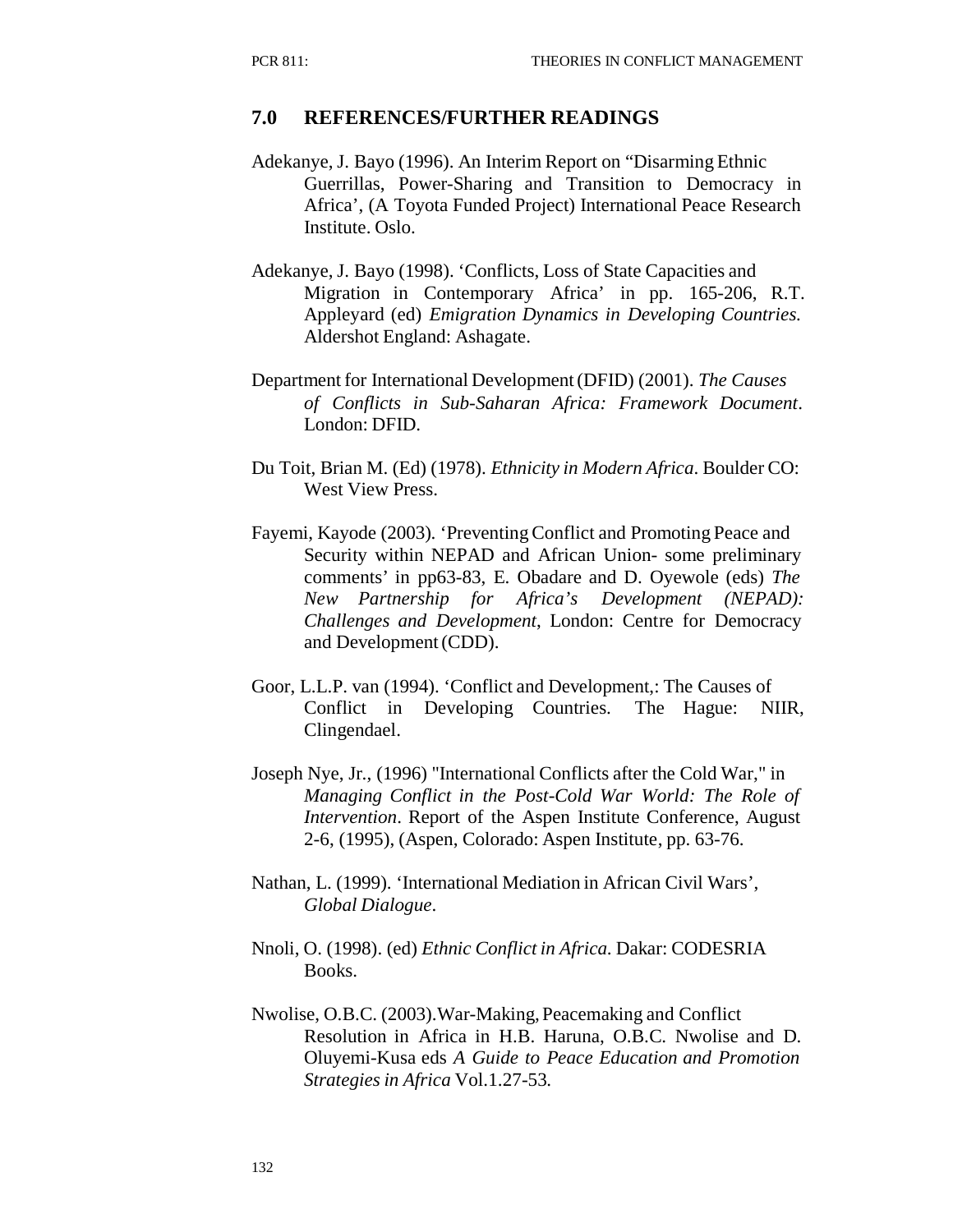- O'Donnell, G. (1988). *Bureaucratic Authoritarianism*, Berkley: University of California Press.
- Obler, J. and S. Clarke [eds], (1976). *Urban Ethnic Conflict: A Comparative Perspective*. Chapel Hill: University of North Carolina.
- Olzak, S. and J. Nagel [eds], (1986). *Competitive Ethnic Relations*. Boston: Academic Press.
- Onyinke, (2003). 'The Contributions of Nigeria to International Peacemaking Operations: Case Studies of the Liberian and Sierra Leonean Conflicts'. An unpublished M.A. Dissertation submitted to the Peace and Conflict Studies Programme, University of Ibadan.
- Institute for Democracy in South Africa (IDASA) (2004). *Peace Practice in Nigeria: A Toolkit* (Books 1, 2&3). Abuja: Institute for Democracy in South Africa (IDASA).
- Imobighe, T. A. (2003). *The OAU (AU) and OAS in Regional Conflict Management: A Comparative Assessment.* Ibadan: Spectrum.
- Nathan, L. (1999). 'International Mediation in African Civil Wars', *Global Dialogue*.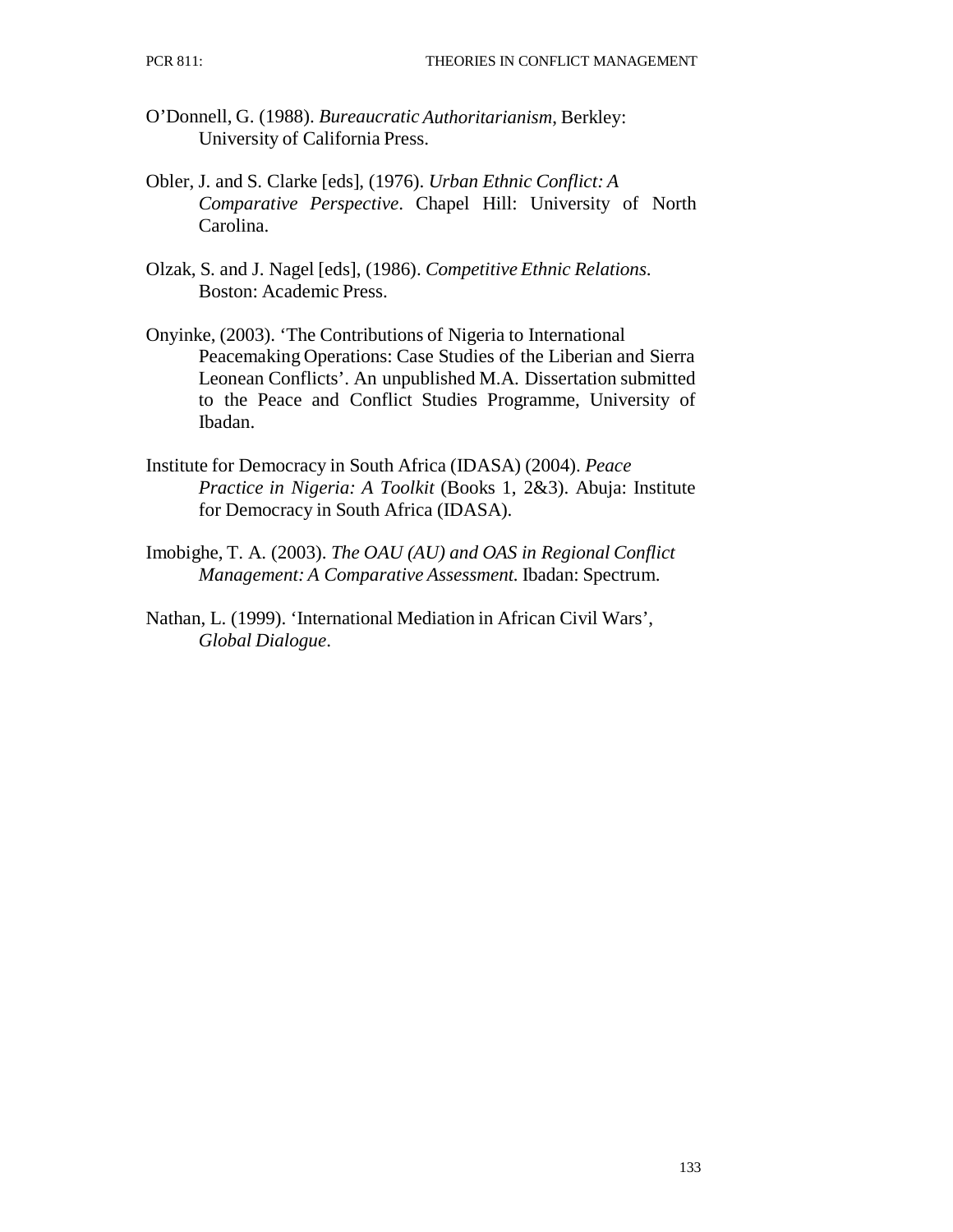# **UNIT 2 TAXONOMY OF CAUSES OF CONFLICTS IN AFRICA**

### **Table of Contents**

- 1.0 Introduction
- 2.0 Objectives
- 3.0 Main Content
- 3.1 The DFID Typology of cause of conflicts in Africa: A Review
- 3.2 Root Causes of Conflict
- 3.3 Secondary Causes of Conflict
- 3.4 Tertiary Causes of Conflict
- 4.0 Conclusion
- 5.0 Summary
- 6.0 Tutor-Marked Assignment
- 7.0 References

# **1.0 INTRODUCTION**

We have earlier discussed several causes of conflicts, not only in Africa, but the entire world. But this unit introduces us to the new typology of causes of conflicts in Africa, as revealed by a recent study conducted by DFID in Africa.

### **2.0 OBJECTIVES**

At the end of this unit, you should be able to:

- i) Explain the causes of conflict; and
- ii) Explain the reasons supporting the classification.

### **3.0 MAIN CONTENT**

### **3.1 The DFID Typology of cause of Conflicts in Africa: A Review**

The UK's Department for International Development (DFID), (2001:14-16) identifies, explains and distinguishes between the root causes, the secondary and tertiary causes of conflicts in Africa. Most of these causes have been identified but what catches our fancy here is the classification. To this effect, listing of the points under each of the classifications is presented below: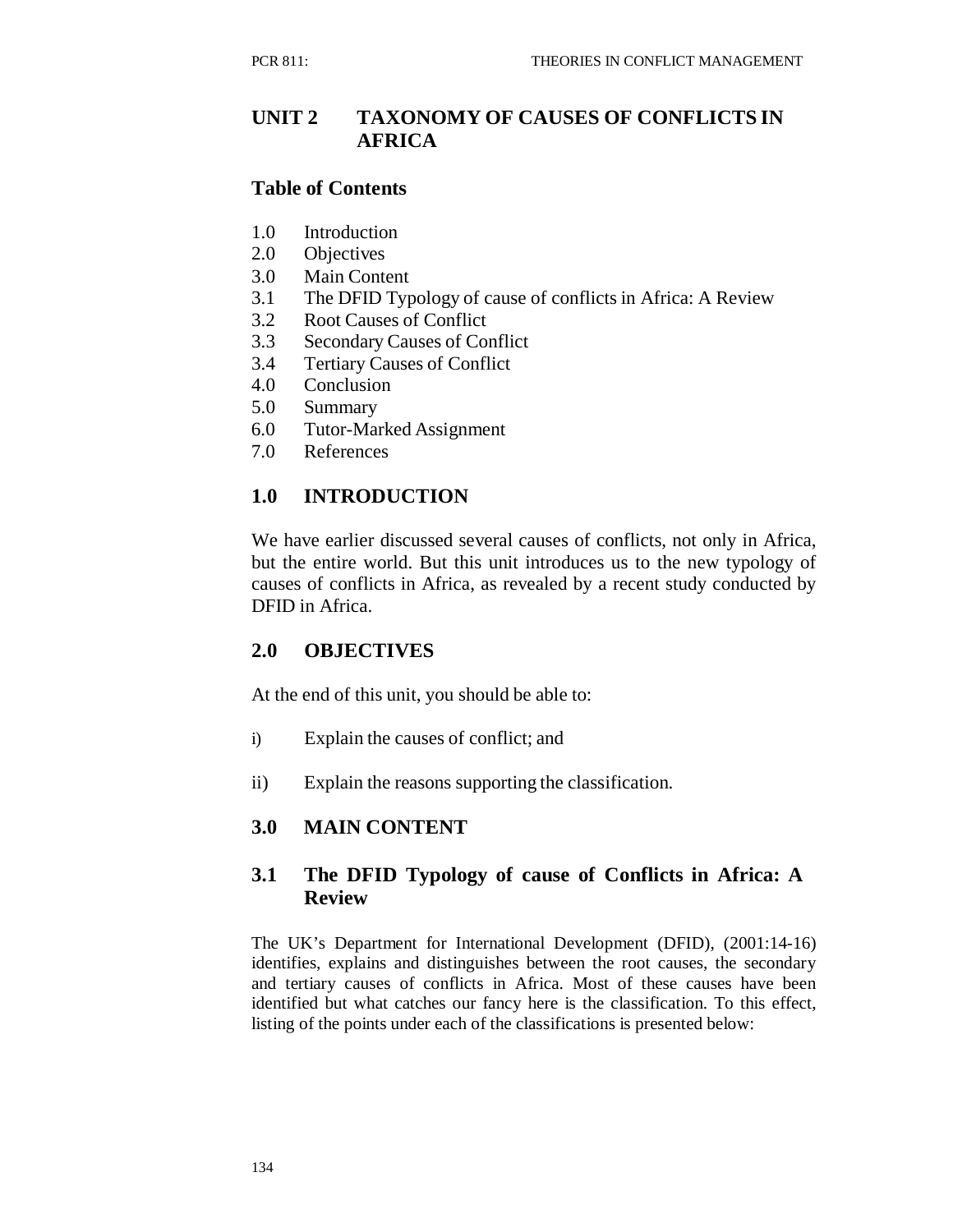### **3.2 Root Causes**

- i) Weak states and state collapse
- ii) Economic decline and economic shock
- iii) Historical factors
- iv) Natural resources wealth

### **3.3 Secondary Causes**

- i) Unemployment, lack of education and population pressure
- ii) The abuse of ethnicity
- iii) Availability of arms
- iv) Absence of independent, well-informed civil society sector

### **3.4 Tertiary Causes**

- i) Regional and Interlocking conflicts
- ii) Failure to consolidate peace
- iii) Lack of guarantors
- iv) Inadequate and inappropriate mediation
- v) Misplaced humanitarian and development assistance

Fayemi, (2003:67-68) gives the following reasons as the most critical elements in understanding the new conflict equation arising out of the 1990s political transition on the African continent:

- (1) The shifts in global and geopolitical power relations; in particular the end of the cold war and the withdrawal of the metropolitan security umbrella which paved the way for serious challenges to some client regimes in a manner previously considered impossible.
- (2) With the demise of the universalistic ideological battle between socialism and capitalism, new forms of conflict emerged in the form of identity issues anchored on religion and ethnicity in particular.
- (3) The withdrawal of assistance by big states also resulted in the search for new forms of sustenance, leading to the exploitation of resources and criminal activity.
- (4) Increasing availability and privatization of instruments of violence, transforming the military balance between the state and society.
- (5) New forms of violent and trans-national crime.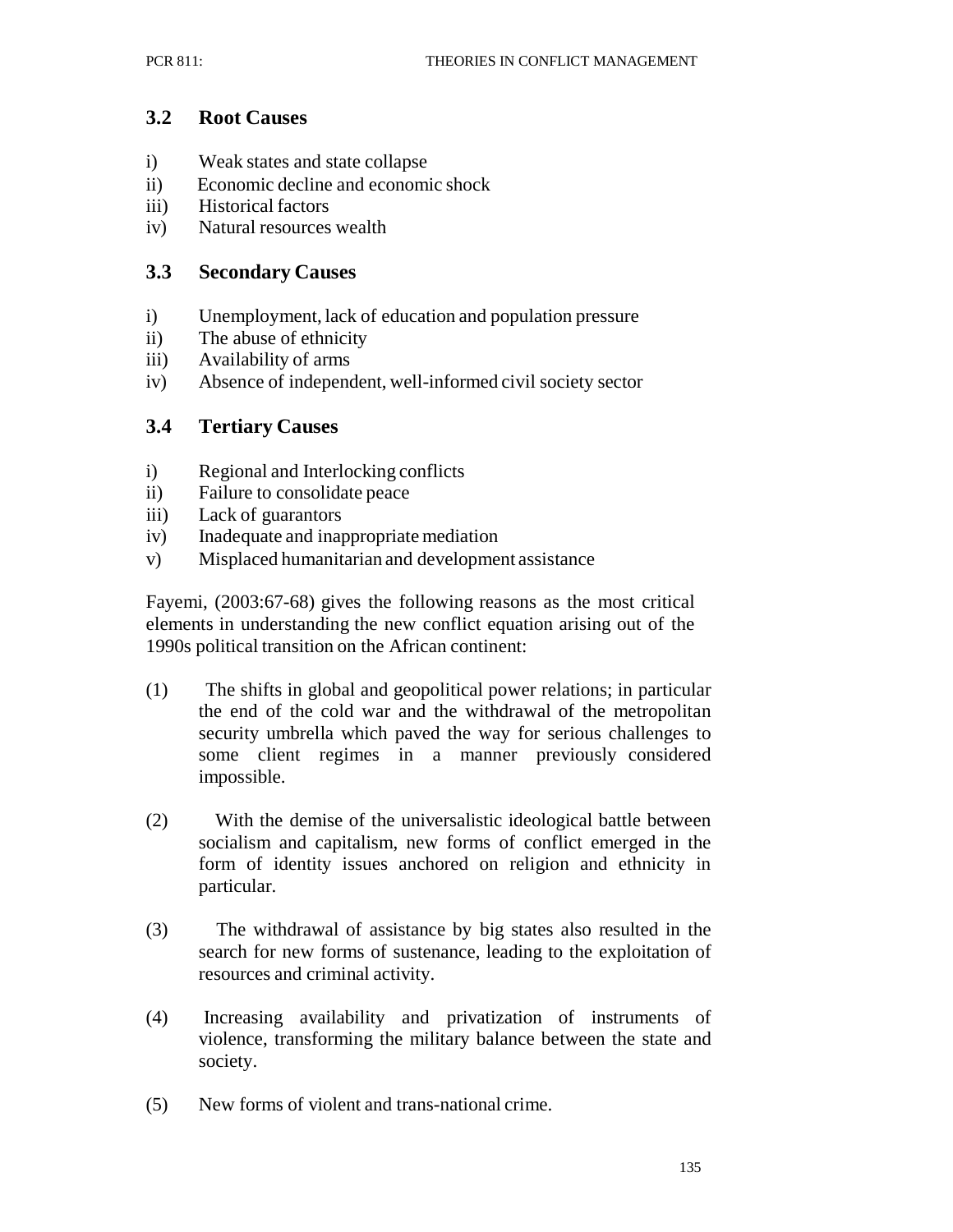He further states that a recent study indicates that the permanent members of the Security Council were together responsible for 81% of world arms exports from 1996-2000. The G8 nations sold 87% of total arms exports to the entire world. US' share of that is over 50 percent and 86% of arms supplied to the developing world come from the United States.

# **4.0 CONCLUSION**

To sum up, we can say that justification for the saying "accidents do not just happen, they are caused" is locatable within the context of the causes of violent conflicts in Africa. It is now obvious, against the background of the foregoing discussion, that Africa's conflicts share a common backdrop of economic stagnation and faltering democratic rule that undermined state capacity and legitimacy in the 1980s. It then follows that, for Africa to wriggle out of her myriad of violent conflicts their root causes need be properly identified, agreed on and exhaustively transformed accordingly.

# **5.0 SUMMARY**

In this unit, we have examined taxonomy of causes of conflict in Africa. They are classified under root, secondary and tertiary causes.

# **6.0 TUTOR MARKED ASSIGNMENT (TMAS)**

- i) What is the basis of DFID's typology of causes of conflicts in Africa?
- ii) Outline DFID's typology of conflicts.
- iii) There a variety of wars and conflict in Africa today. Discuss.
- iv) What do you understand by the New Warfare in Africa?
- v) Explore the psychological approach to conflict types.

# **7.0 REFERENCES/FURTHER READINGS**

Adekanye, J. Bayo (1998). 'Conflicts, Loss of State Capacities and Migration in Contemporary Africa' in pp. 165-206, R.T. Appleyard (ed) *Emigration Dynamics in Developing Countries.*  Aldershot England: Ashagate.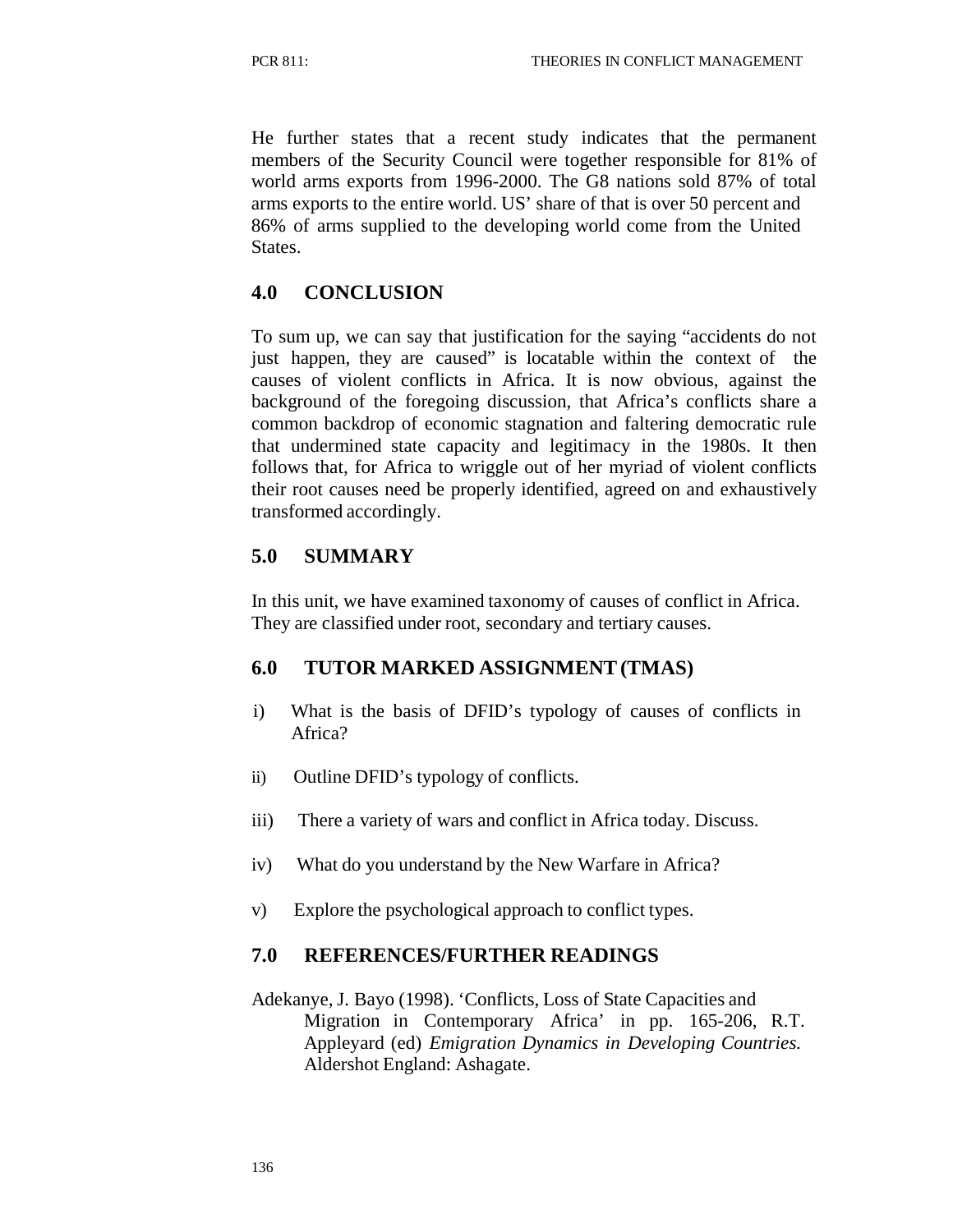- Department for International Development (DFID) (2001). *The Causes of Conflicts in Sub-Saharan Africa: Framework Document*. London: DFID.
- Fayemi, Kayode (2003). 'Preventing Conflict and Promoting Peace and Security within NEPAD and African Union- some preliminary comments' in pp63-83, E. Obadare and D. Oyewole (eds) *The New Partnership for Africa's Development (NEPAD): Challenges and Development*, London: Centre for Democracy and Development (CDD).
- Goor, L.L.P. van (1994). 'Conflict and Development,: The Causes of Conflict in Developing Countries. The Hague: NIIR, Clingendael.
- Joseph Nye, Jr., (1995) "International Conflicts After the Cold War," in *Managing Conflict in the Post-Cold War World: The Role of Intervention*. Report of the Aspen Institute Conference, (August 2-6, 1995), (Aspen, Colorado: Aspen Institute, (1996) pp. 63-76.
- Nathan, L. (1999). 'International Mediation in African Civil Wars', *Global Dialogue*. Nnoli, O. (1998). (ed) *Ethnic Conflict in Africa*. Dakar: CODESRIA Books.
- Nwolise, O.B.C. (2003).War-Making, Peacemaking and Conflict Resolution in Africa in H.B. Haruna, O.B.C. Nwolise and D. Oluyemi-Kusa eds *A Guide to Peace Education and Promotion Strategies in Africa* Vol.1.27-53.
- O'Donnell, G. (1988). *Bureaucratic Authoritarianism*, Berkley: University of California Press.
- Institute for Democracy in South Africa (IDASA) (2004). *Peace Practice in Nigeria: A Toolkit* (Books 1, 2&3). Abuja: Institute for Democracy in South Africa (IDASA).
- Nathan, L. (1999). 'International Mediation in African Civil Wars', *Global Dialogue*.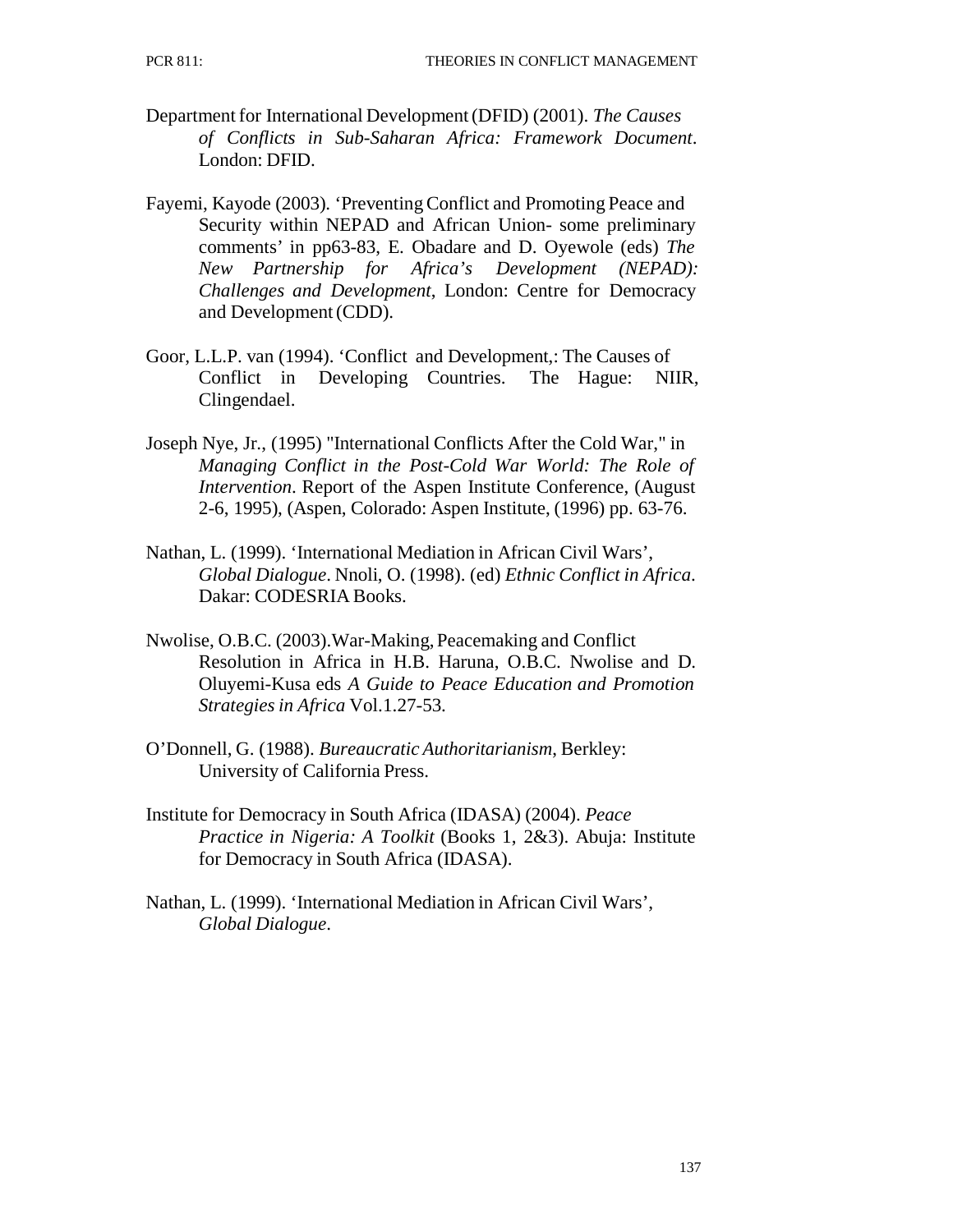# **UNIT 3 TAXONOMY OF CONFLICTS WORLDWIDE**

#### **Table of Contents**

- 1.0 Introduction
- 2.0 Objectives
- 3.0 Main Content
- 3.1 Schmid's Typology of Global Conflicts
- 3.2 DFID's Typology of Conflict in Africa 3.2.1 Compulsory Arbitration
	- 3.2.2 Voluntary Arbitration
- 3.3 The Limits of Arbitration
- 4.0 Conclusion
- 5.0 Summary
- 6.0 Tutor-Marked Assignment
- 7.0 References/Further Readings

### **1.0 INTRODUCTION**

This unit introduces you into the typology of global conflicts.

### **2.0 OBJECTIVES**

At the end of this unit you will be able to;

- i) Classify conflicts across the world;
- ii) Explain the basis of classification of conflicts;
- iii) Describe the dimensions and contours of contemporary conflicts in the world.

#### **3.0 MAIN CONTENT**

#### **3.1 Schmid's Typology of Global Conflicts**

On a broader platform and at a global level, Schmid (2000:77-78) gives a typology, which is more encompassing of all types of contemporary (armed) violent conflict. The percentage indicated against each type shows the frequency with which they occurred between 1985 and 1994 from a total of 102 violent conflicts around the world.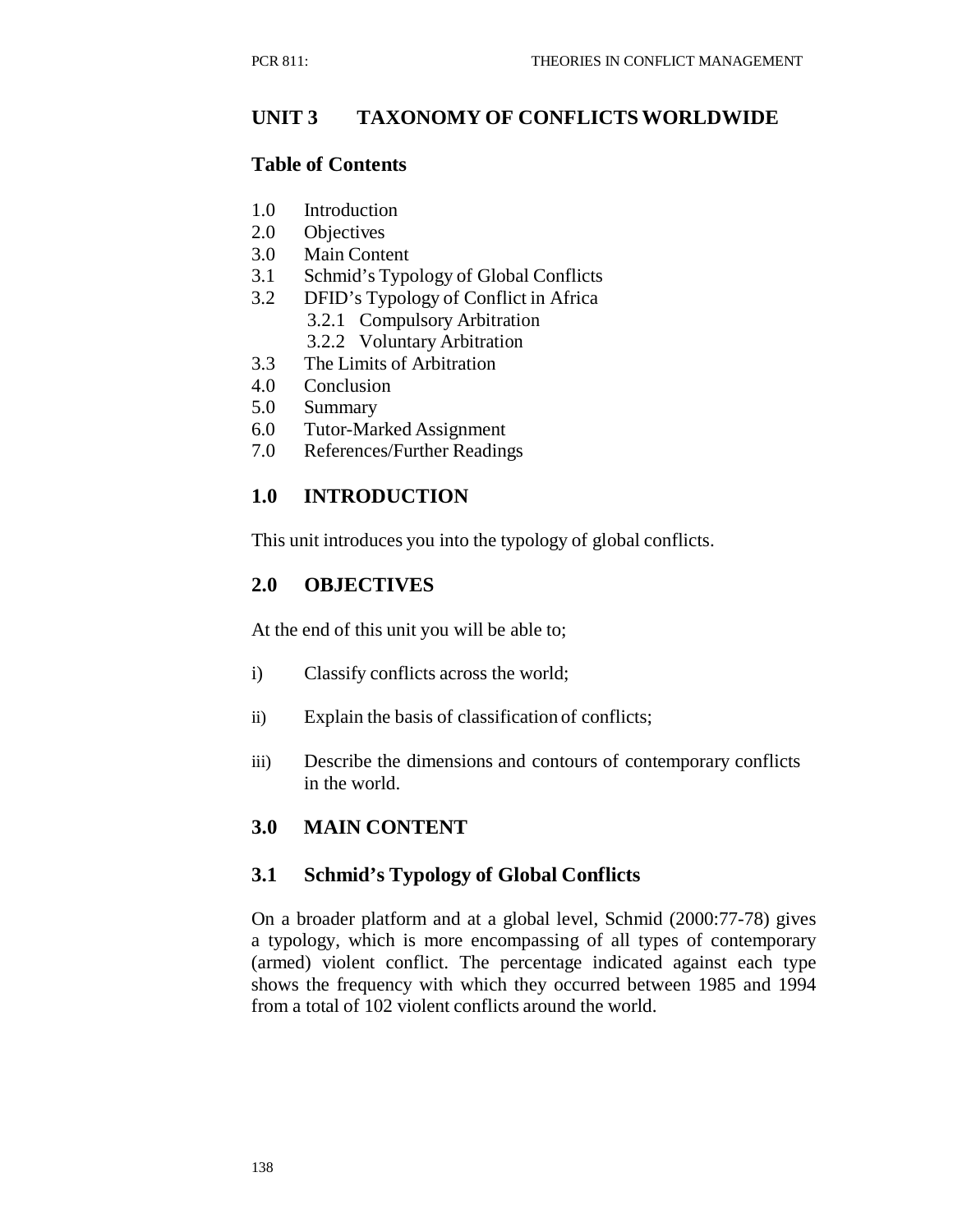**Type A: Anti-regime wars or Political and Ideological conflicts (19.6%):** State Versus Insurrection. There are different forms: liberation movements Vs. Colonial powers; popular movements and/ or social-revolutionary movements vs. authoritarian state; destabilizing or re-establishing a status ante e.g. Contrast Vs. revolutionary state. Today some former destabilization conflicts are mutated to become dominantly ethno-nationalist or ethnic – tribalist (e.g. in Afghanistan and Angola).

**Type B: ethno-nationalists conflicts (44.1%):** These conflicts come in diverse forms but mostly as intra-state conflicts (state versus nation); sometimes as interstate conflicts. Ethno-nationalist conflicts are the most frequent types of contemporary armed conflicts and wars in Africa and elsewhere; such conflicts are generally of long duration (decades), only in a few cases would conflict resolution help to create new states. Possibilities for conflict resolution in such cases range from concessions regarding cultural autonomy and diverse degrees of autonomy to (con) federal solutions and sovereign statehood.

**Type C: interstate Conflicts (11.8%):** State Versus state, this is earlier seen as the "classic type" of warfare. Examples are: Iran-Iraq war (1980-1988), the 11-day war between Mali and Burkina Faso (Dec. 1985) or the Invasion of USA in Panama (Dec. 1989).

**Type D: Decolonisation Wars or Foreign –State- Occupations (FSO) (4.9%).** Since the 1940s former European Colonial territories have been liberated, occupied and annexed by non-European regional powers. There are also a number of Afro-Asian cases where non-European powers act as occupying forces; e.g. Western Shara, East-Timor, West-Papua, Palestine and Eritrea (until 1991-1992). Most examples of type D conflicts are predominantly ethno-national in character. Since the United Nations General Assembly generally looked upon anti-European and anti-colonial struggles favourably, international law treats such conflicts differently from type B conflicts.

**Type E: Inter-ethnic or tribal Conflicts (13.7):** Type E falls under the broad banner of 'banner of 'ethnic conflict' also but is differentiated by the actors and aims involved. Such conflicts are often fought without a state actor taking part; the issues are sectarian and Sectoral i.e. particular interest, tribalism, clan conflicts, chauvinism, and narrow nationalism.

**Type F: Gang Wars (3.9%):** This involves predominantly non-state (mixed with criminal elements), especially in situation of state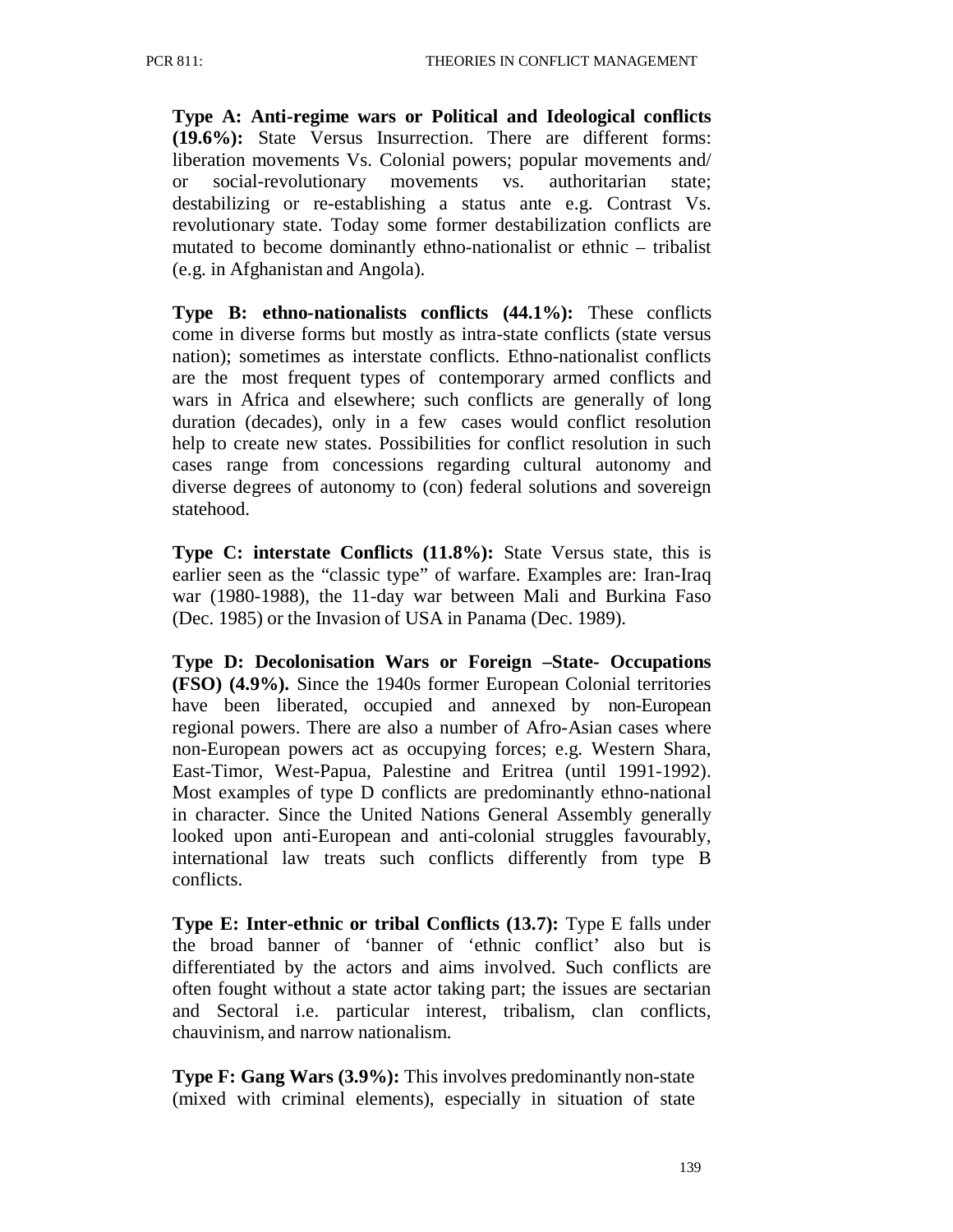collapse. Actors are often village militias, demobilized soldiers or mercenaries. Other actors are death squads, professional killers, the Mafia, Syndicates or professional groups. Another type opposes settlers, migrants and indigenous peoples as the case in the mountainous areas of Bangladesh, in the Kenyan Rift Valley, and in Eastern Nicaragua.

**Genocide (2.0%):** This is state- organized mass murder and crimes against humanity characterized by the intention to exterminate a particular national, ethnic, "racial" or religious group. Mass murder committed against members of a particular political group **(politicide)** or social group **(democide)** are equally horrifying crimes against humanity.

A careful study of Schmid's typology above shows that all types of conflict identified have featured, albeit at varied degrees, in Africa. Type F is the least frequent but with the trend of economic downturn in the continent, this type is also more probably to increase.

# **3.2 DFID's Typology of Conflicts in Africa**

In the same token, DFID (2003:8-9) identifies four distinct types of conflict in Africa. They are;

Conventional warfare- wars of attrition Factional warfare Genocide and ethnic based conflict The "new warfare"- regional conflict

We now explain them:

- 1) **Conventional Warfare- Wars of Attrition:** The conflict between Ethiopia and Eritrea was the only conventionally fought war in Africa during the last one and a half decades. It was fought with regular troops along a defined series of fronts. Targets and objectives were primarily military and strategic.
- 2) **Factional Warfare:** Factional wars are fluid by nature. There is rarely a defined front line and fighting is frequently opportunistic rather than strategic. Warfare is low tech and small arms are the main weapon. Such wars are not costly and can easily be sustained without external support. Countries currently affected by factional warfare are Somalia, Liberia (Internally), Uganda (internally), Namibia and Cote D'voire.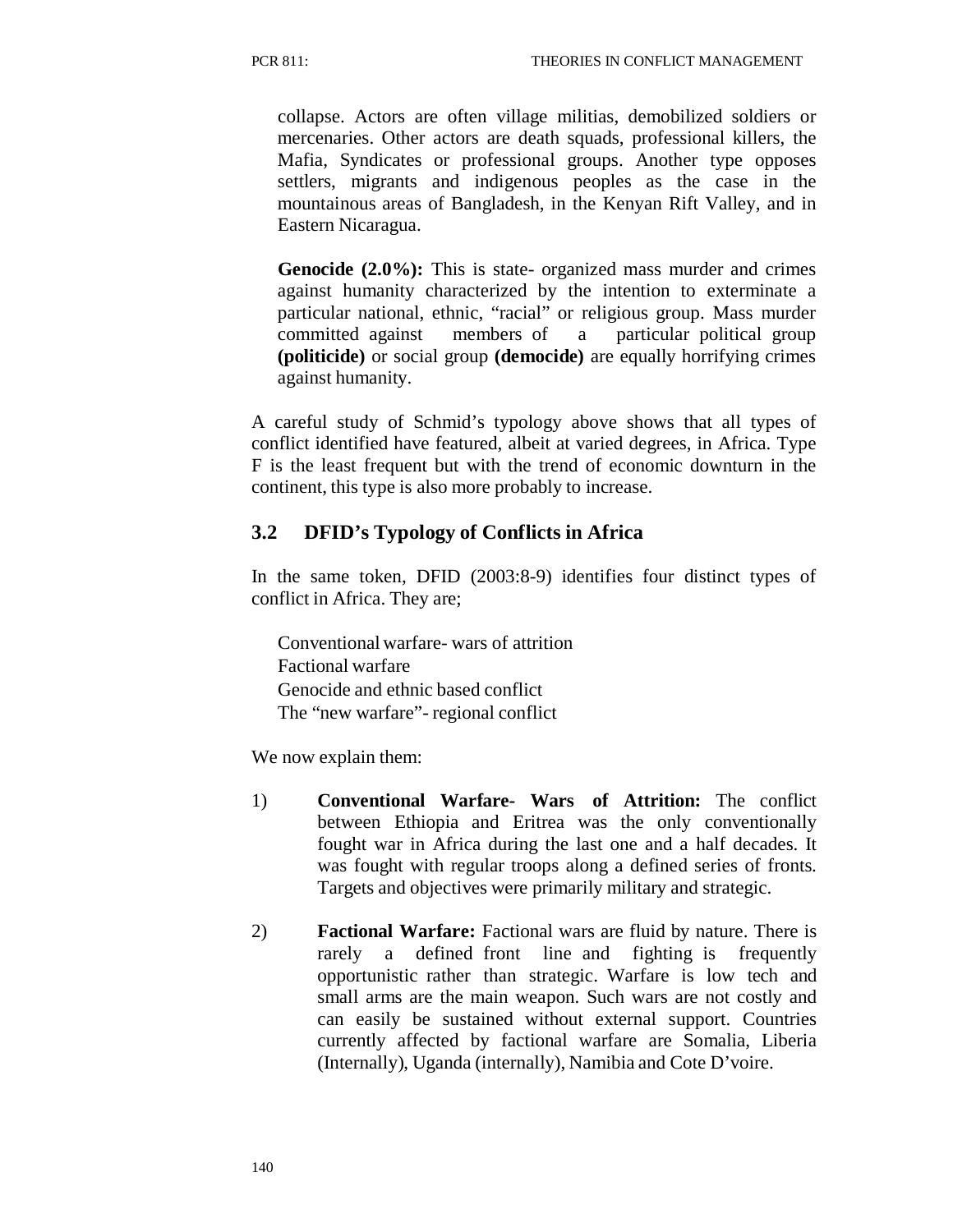- 3) **Genocide and Ethnic Based Conflict:** Terrible levels of ethnic violence and genocide, as earlier witnessed in Rwanda and Burundi between the ethnic Tutsi and Hutu, re-emerged in the last decade of the  $20<sup>th</sup>$  century Africa. At this time, failed states such as Liberia, Somalia, Sierra Leone and Zaire became centres of regional insecurity and had degenerated into crosscutting politico-ethnic conflicts resulting in genocidal wars., with particular reference to Liberia, Doe's ethnic Krahn and Mandingo its ally, and Quitwormkpa's Gio and Mano groups engaged in a genocidal conflict, groups started proliferating. This type of conflict spread like wildfire and leaves a huge death toll, massive displacement, fear and confusion. Ethnic and genocidal fighting tends to involve the use extremely low technology, the use of knives, machetes, and occasionally small arms. A distinguishing characteristic is the speed with which genocidal attacks take place and the high degree of central organization and planning involved.
- 4) **The "New Warfare"- Regional Conflict:** All three elements of warfare above have coalesced into what can be described as Africa's "new warfare"-regional conflict. African countries increasingly intervened militarily in neighbouring states and justify their actions on thee grounds of necessary selfprotection. Conflicts become increasingly regional in nature as collapsed states threaten the security of their neighbours. The war in the Democratic Republic of Congo (DRC) involves the armed forces of eight countries, and the DRC has sought to take the war back into Rwanda, Burundi and Uganda where it, allegedly, came from. The war in Liberia also developed a similar regional dimension. It begat wars in Sierra Leone, Guinea and Cote D'Ivoire respectively.
- 5) **Interpersonal and psychological dimensions of conflict.** The relationship between interpersonal and more general psychological approaches to conflict is that both in different ways reflect conflict researchers' general assumption that conflict has common patterns and processes at different levels, e.g. from the local community to the international system level.

Traditionally, interpersonal and psychological dimensions of conflict have been discussed in terms of cognitive psychology, or concerns with images, perceptions, stereotyping and group processes. The relationship between cognitive psychology and conflict has been particularly evident in the literature on decision-making and in analyses of conflict as a nonrational process.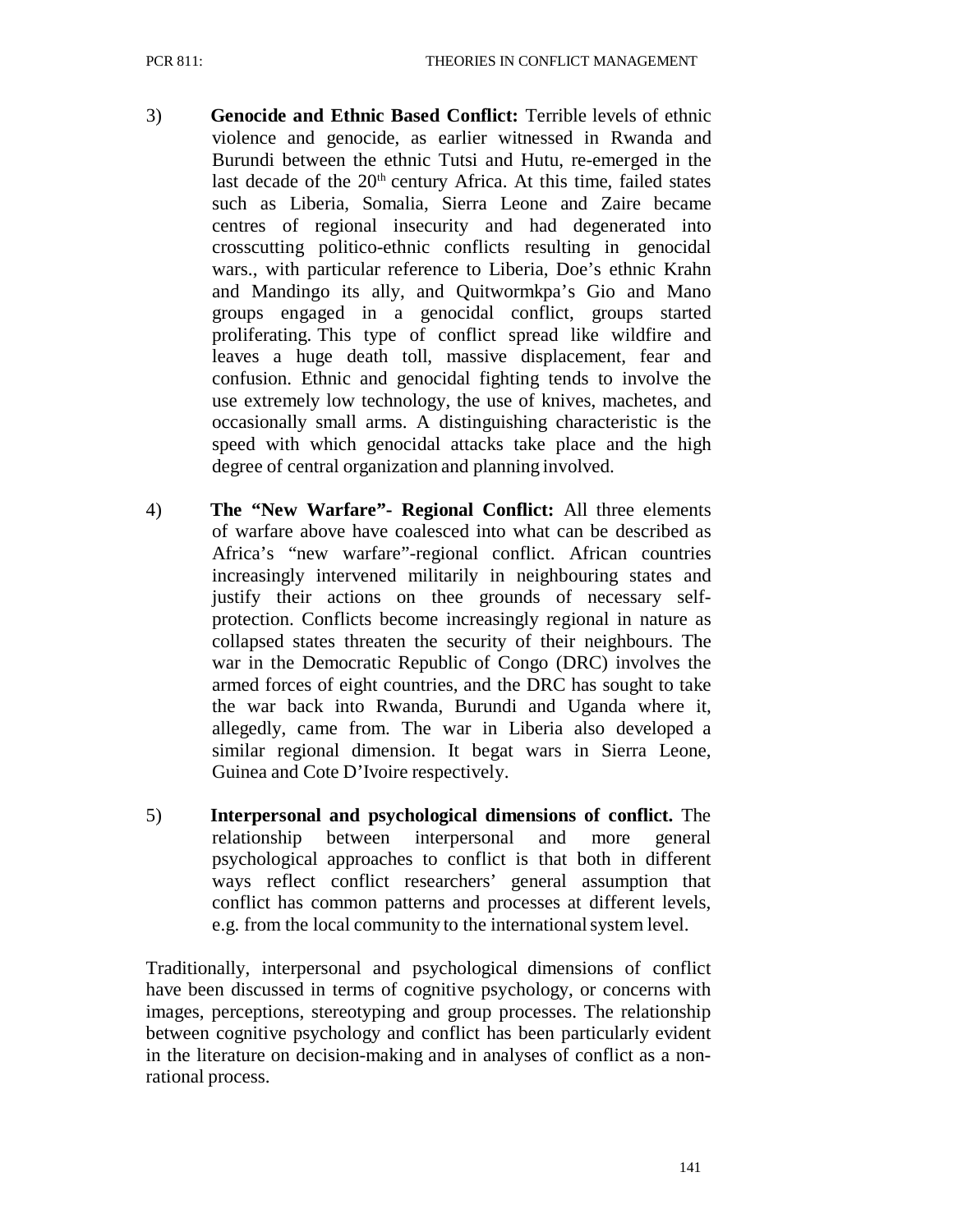# **4.0 CONCLUSION**

The assumption that conflict might stem principally from more "subjective" psychological dynamics continues to be part of a broader debate between *subjectivists* and *objectivists*. The latter views conflict as "real" and independent of perception, though the former may also see conflict as real but not "true".

However, psychological and inter-personal studies are increasingly impacting upon conflict analyses in other ways. Elements that appear to be inherent parts of conflict such as the sense of *victimization* are adding potential understanding to the field, as is the growing attention given to the issue of *entrapment.* Among other things, entrapment helps to explain ways in which conflicts are maintained over long periods of time. Perhaps surprisingly, given the seeming centrality of its importance, the psychological dynamics of conflict resolution have only recently become a core issue in the armoury of conflict analysis. Under this overall rubric, various scholars have introduced such concepts as *framing* as a means to understand "what a conflict is really about", and "non-rationality" as an issue to address in promoting peace.

# **5.0 SUMMARY**

In this unit we have discussed two major taxonomies of conflicts, their categories and basis for categorisation. We have also examined the taxonomies in relation to the variety of conflicts in Africa.

# **6.0 TUTOR MARKED ASSIGNMENTS (TMAS)**

- i) What is the basis of Schmid's typology of conflicts in the world?
- ii) Outline Schmid's typology of conflicts
- iii) There a variety of wars and conflict in Africa today. Discuss.
- iv) What do you understand by the New Warfare in Africa?
- v) Explore the psychological approach to conflict types.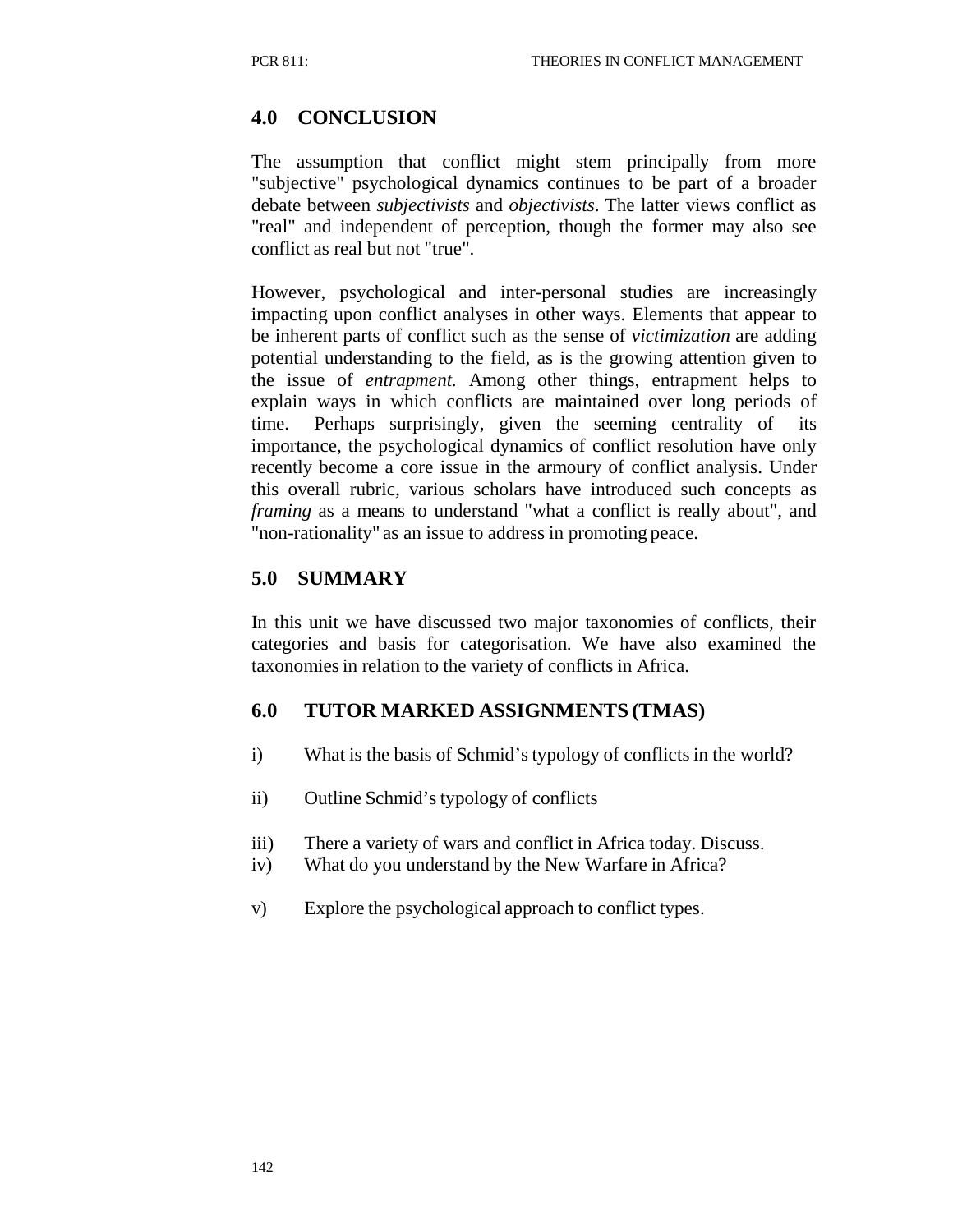### **7.0 REFERENCES/FURTHER READINGS**

- Department for International Development (DFID) (2001). *The Causes of Conflicts in Sub-Saharan Africa: Framework Document*. London: DFID.
- Schmid, A.P. (2000). Thesaurus and Glossary of Early Warning and Conflict Prevention Terms. London: Forum on Early Warning and Early Response.
- Deutsch, M., (1991)"Subjective Features of Conflict Resolution: Psychological, Social and Cultural Features", in Vayrynen [ed], *New Directions in Conflict Theory: Conflict Resolution and Transformation*, Sage, London.
- Eyerman, R. and A. Jamison, (1991) *Social Movements: A Cognitive Approach*, Polity Press, Cambridge.
- Fisher, R.J., (1989) *The Social Psychology of Intergroup and International Conflict Resolution*, Soringer Verlag, New York.
- Hindle, R., and J. Groebel [eds], (1991) *Cooperation and Prosocial Behaviour*, Cambridge University Press, Cambridge.
- Kelman, H., (1965) *International Behavior*, Holt, Rineheart, Winston, New York.
- Montagu, A., (1973) *Man and Aggression*, Oxford University Press, Oxford.
- Rieber, R., (1991) *The Psychology of War and Peace: The Image of the Enemy*, Plenum, London.
- Ross, M., (1993) *The Culture of Conflict: Interpretations and Interests in Comparative Perspective*, Yale University Press, New Haven.
- Singer, L., (1994) *Settling Disputes: Conflict Resolution in Business, Families and the Legal System*, Westview Press, Oxford.
- Vertzberger, Y., (1990) *The World in their Minds: Information Processing and Perception in Foreign Policy Decisions*, University of California Press, Stanford. Volkan, V., (1988).The Need to Have Enemies and Allies: From Clinical Practice to International Relationships, Aronson, NJ.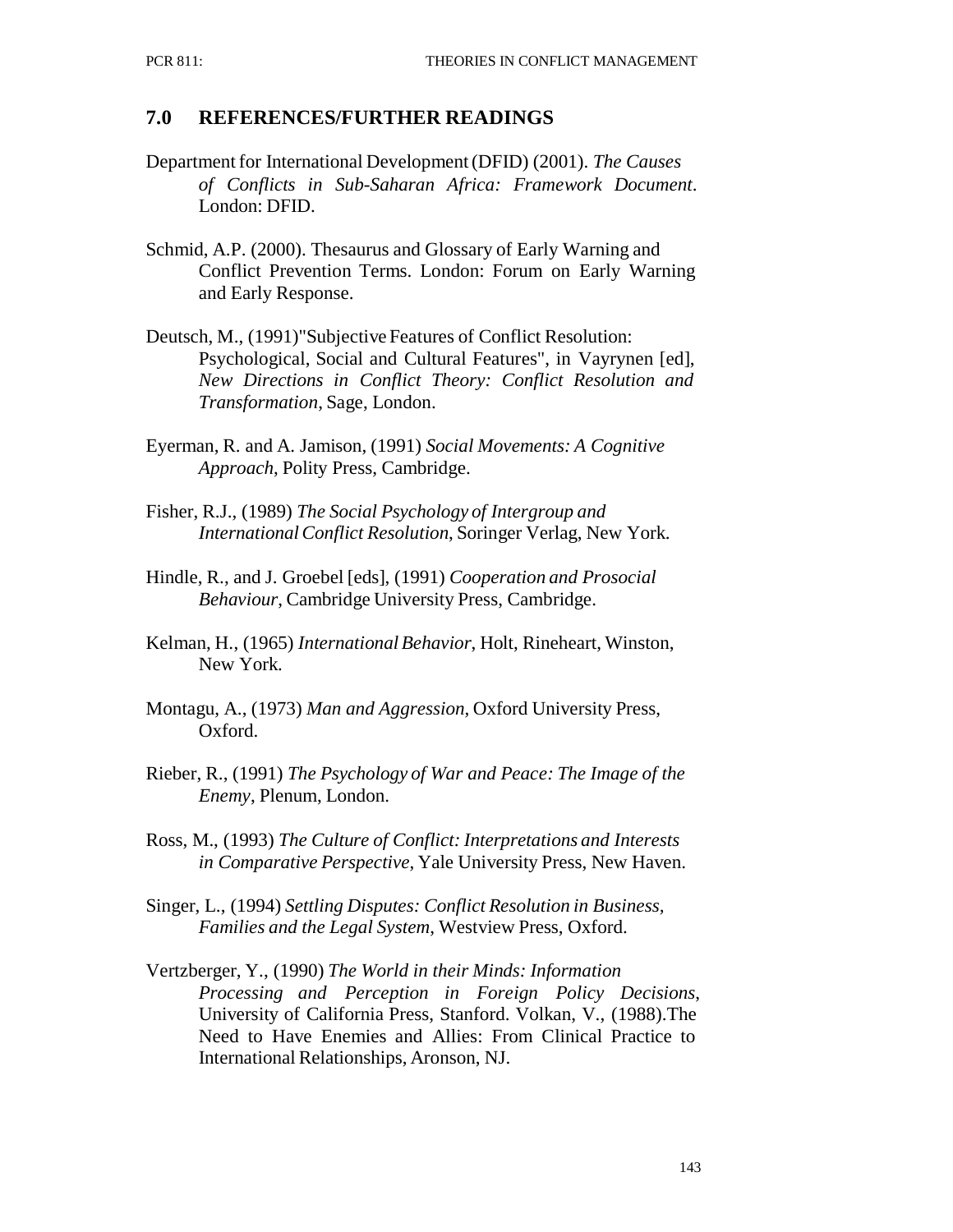# **MODULE 6**

### **GLOBAL FRAMEWORK OF CONFLICT MANAGEMENT**

- Unit 1 National and International Peace Institutions
- Unit 2 United Nations and Peace Initiatives in Conflict Situations
- Unit 3 UN Peace Initiatives in Africa
- Unit 4 UN Intervention Strategies
- Unit 5 Globalisation, Civil Society and Conflict Management

# **UNIT 1 NATIONAL AND INTERNATIONAL PEACE INSTITUTIONS**

### **Table of Contents**

- 1.0 Introduction
- 2.0 Objectives
- 3.0 Main Content
- 3.1 Case Studies
- 4.0 Conclusion
- 5.0 Summary
- 6.0 Tutor-Marked Assignment
- 7.0 References/Further Readings

# **1.0 INTRODUCTION**

By National and International Peace Institutions, we mean organisations and institutions that contribute to research and analysis, advocacy and training in the fields of conflict and peace building. In principle, the range of relevant organisations would encompass virtually all universities, many research institutions and probably most national governments as well as a host of multilateral organisations.

Each organization to be included is those that have a proven and ongoing capacity to undertake research in areas that directly impact upon conflict and peace. They also have in one way or another seeming capacity to disseminate the results of their work and provide related services such as training, teaching or advocacy over time.

It should also be noted that most governments in one way or another are involved in issues of conflict and conflict management as well as in ways to enhance governance. Some governments in the developed world have over the years been involved in actively supporting extensive research and analysis in governance and conflict-related areas through overseas development assistance.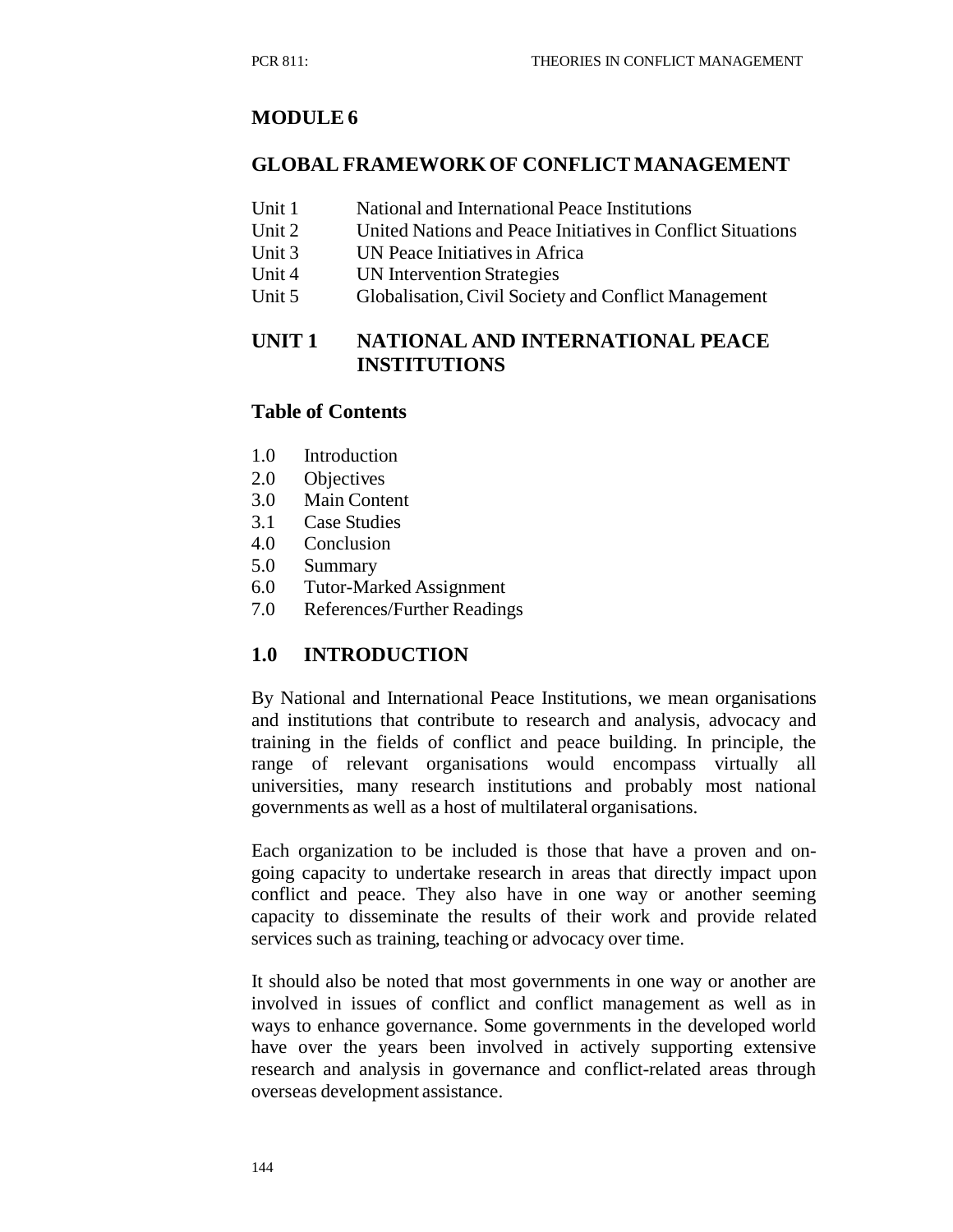# **2.0 OBJECTIVES**

This unit introduces you to several national and international actors in involved in conflict management globally. After reading this unit, you should be able to:

- i. Identify stakeholders at the national and international levels, and;
- ii. Discuss their roles and significance in ensuring a more peaceful world.

# **3.0 MAIN CONTENT**

### **3.1 Case Studies**

Below is a sample of organisations (with their and Address) involved in conflict and peace building activities in African.

In Nigeria we have the *Academic Associates PeaceWorks b*ased in Lagos. The Academic Associates PeaceWorks focuses principally on conflict management and peace education training. Its emphasis is to target students who will become future leaders, and in so doing, it works with seven of the main universities in Nigeria. The training for community and local government leaders led in 1997 to the creation of a Nigerian Conflict Peace Network, and during that same year a Corps of Mediators was formed to deal with conflicts at the community level. The *Centre for Action-oriented Research on African Development is a*  Cameroon-based, academic non-governmental organisation that has interests in governance, conflict prevention and resolution, as well as in development. Not only does it serve as a research body, but it also provides educational and consultancy services on conflict prevention.

Some of these organisations are university based like the *Centre for Conflict Resolution,* an independent institute linked to the University of Cape Town; the Centre concentrates on conflict management training, promotion of democratic values, disarmament and demilitarisation. Recently the Centre has developed programmes for training senior African officials in conflict management as well as for students, community leaders, teachers and others in peace-building.]

*Inter-Africa Group* is essentially focused on the Horn of Africa; the Inter-Africa Group is principally concerned with conflict prevention and resolution as well as development. Its programmes include research, advocacy and public education, and it has been engaged in work relating to so-called "complex emergencies".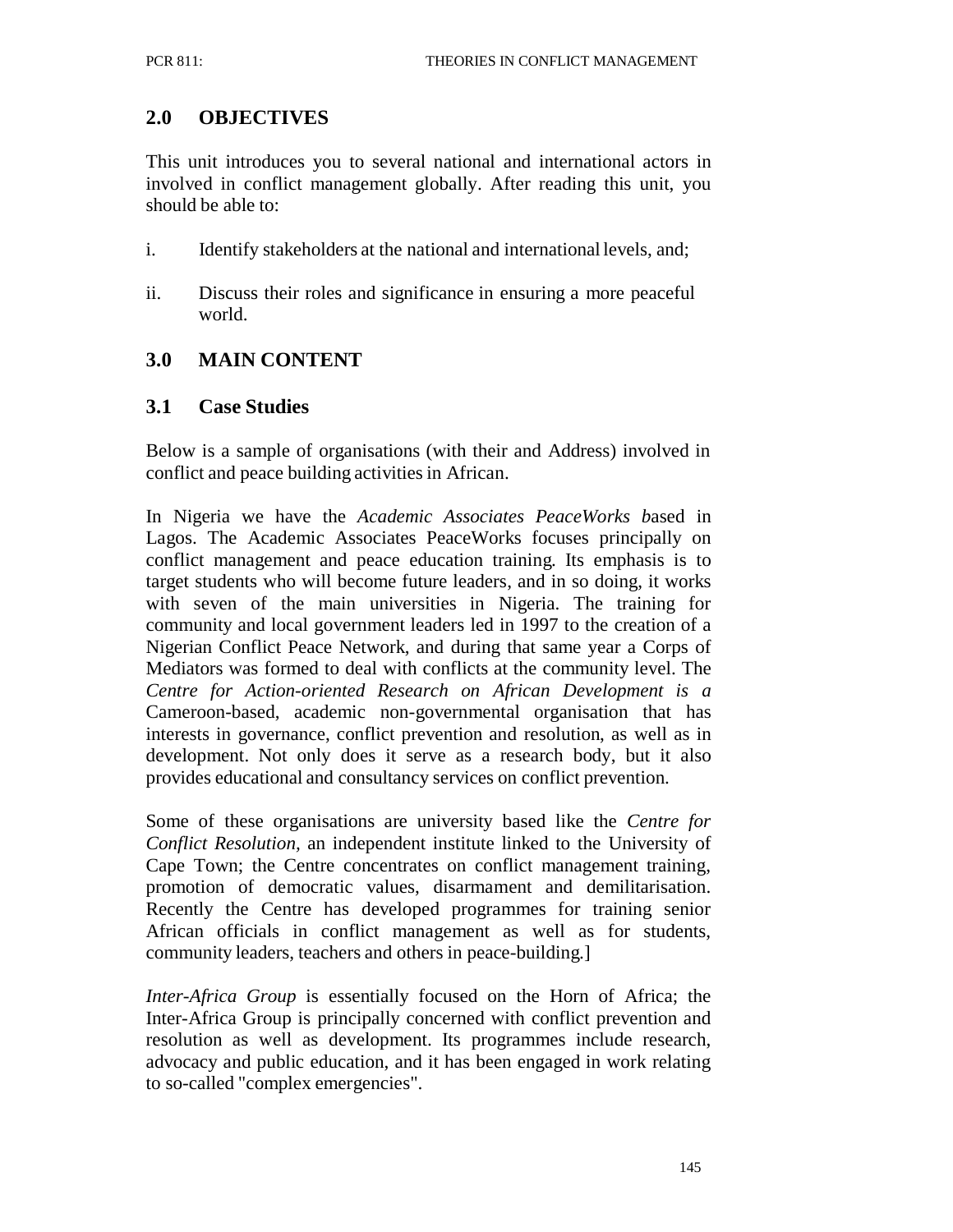*Inter-governmental Authority on Development [IGAD]* is presently engaged in peace facilitation efforts for the Sudan and Somalia, IGAD focuses upon capacity-building and awareness as well as early-warning systems. Though its mandate is quite extensive within the Horn of Africa context, its resources are normally quite limited. That said, it could play a useful network role if ways were found to enhance its conflict prevention and resolution.

Although the *Organisation of African Unity [OAU]* is not a research organisation, per se, it has made major strides to develop a response capacity for dealing with conflict prevention and resolution. Lack of funds and the well-known constraints that all too often affect multilateral organisations limits the full potential of the OAU in the fields of peace building and conflict resolution.

The *United Nations Department of Peacekeeping Operations [DPKO]* is responsible for establishing peacekeeping and peacemaking operations mandated by the UN Security Council, DPKO also monitors actual and potential conflict areas, and assesses the effectiveness of UN peace initiatives through its Lessons-learned Unit.

The *All Africa Conference of Churches* is supported by churches throughout the world. The AACC is involved in the fields of conflict prevention and resolution, including mediation, citizen diplomacy, factfinding and early warning. Normally the Conference responds to the requests of local churches, and has focussed its efforts in the area of the Great Lakes, Sudan, Sierra Leone and Lesotho.

Another import institution is the *United Nations Volunteers [UNV].* The organization is set up to promote efforts to address some of the causes of conflict at the community level, UNV has launched since 1994 projects which aim to enhance effectively inter-communal confidence-building activities through the use of experienced conflict resolution facilitators with a proven record in non-violent conflict resolution and confidencebuilding activities. The activities under these projects focus on a) building a nucleus of local capacity through training of trainers in conflict resolution / transformation skills b) support to third sector and local NGOs c) youth activities, and d) support to the dialogue process between the opposing groups.

# **4.0 CONCLUSION**

One of the most important international non-governmental players in the conflict situations is the *International Committee of the Red Cross [ICRC*]. The ICRC acts as a neutral intermediary between parties concerned in war, civil war or internal disturbance. It attempts to ensure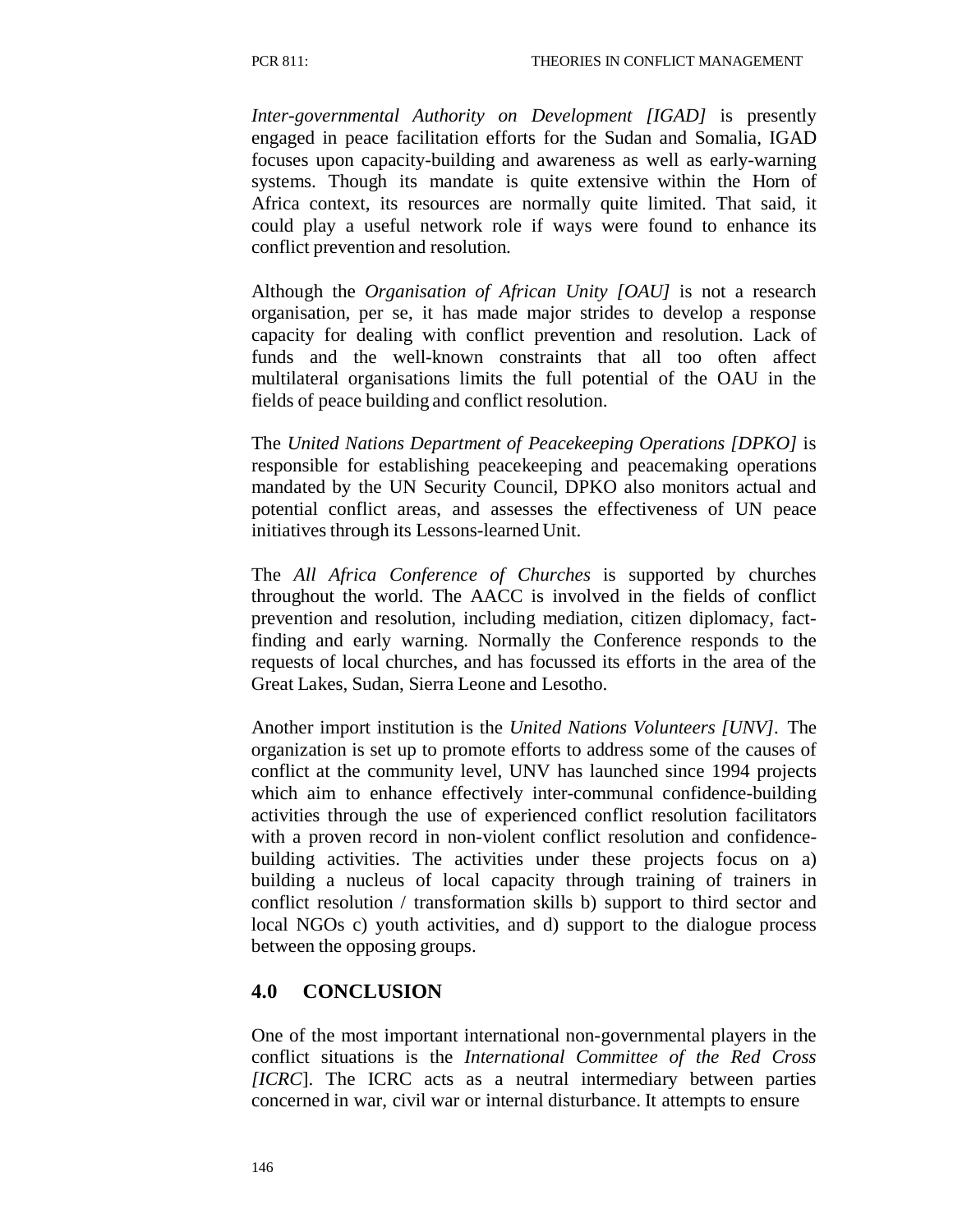that civilian and military victims of conflict are afforded protection and assistance, and those humanitarian principles, as set out in the Geneva conventions, is observed.

Among the noted countries of the developed world involved in peace building is Austria through its *Department of Development Cooperation (DDC)* located in the Federal Ministry for Foreign Affairs, it is responsible for policy questions and contributions to UNDP, UNIDO, UNFPA, UNICEF and smaller UN funds and programmes. Other ministries responsible for multilateral development institutions include the Federal Ministry for Finance (responsible for international financial institutions) the Global Environmental Facility (GEF) the Consultative Group on International Agricultural Research (CGIAR) the Federal Ministry of Agriculture (WFP, FAO) and the Federal Ministry of the Interior (UN High Commissioner for Refugees). Austria works closely within the European Union and with the UNHCHR to conduct peace building, conflict prevention and rule of law initiatives in developing countries. Austria also features several important institutions that undertake or support research, training, advisory and advocacy work related to conflict and governance issues. These include the Austrian Study Centre for Peace and Conflict Resolution (ASPR) the Institute for International Politics and the Institute for Peace. The ASPR supports UN-led peacekeeping efforts through training and other activities. [Federal

The United Kingdom's *Department for International Development [DFID*] is the British government's main focal point for providing poverty alleviation assistance directed in part at conflict mitigation, conflict resolution and good governance. Within DFID, the Conflict and Humanitarian Affairs Department [CHAD] is the primary operational actor that deals with countries in crisis. However, the Government's Foreign and Commonwealth Office [FCO] also has specific sections dedicated to conflict analysis and prevention.

# **5.0 SUMMARY**

In this unit, we have examined the role of institutions who are also stakeholders in the conflict management. Major institutions that have played such roles were identified.

# **6.0 TUTOR MARKED ASSIGNMENTS (TMAS)**

- i) What roles do institutions play in conflict management?
- ii) Name three institutions and discuss their roles in conflict management in contemporary Africa.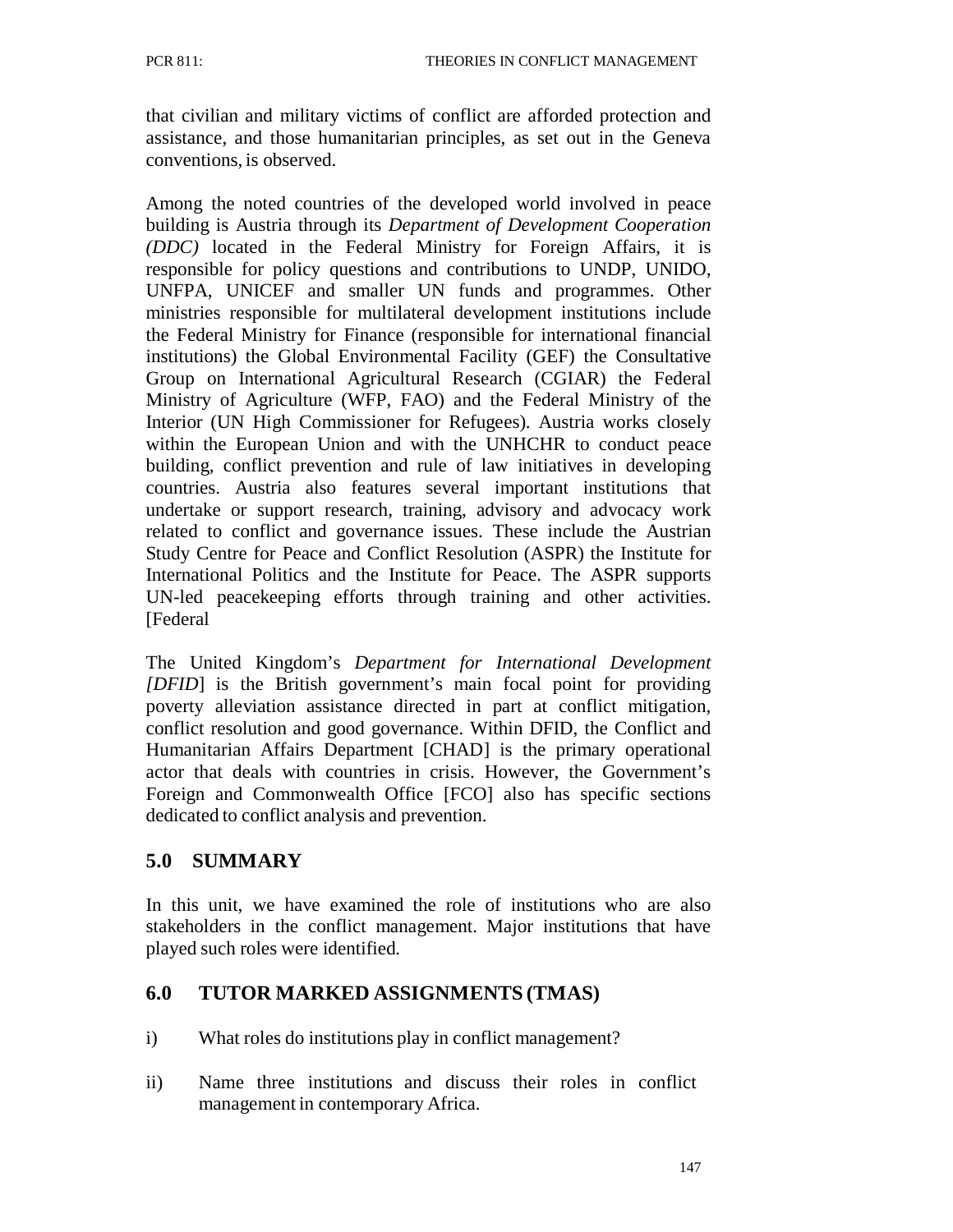- iii) What is the role of foreign aid in conflict resolution across the world?
- iv) How significant is the United Nations System to global conflict management?

# **7.0 REFERENCES/FURTHER READINGS**

Peck, C., (1998). *Sustainable Peace: The Role of the United Nations and*

*Regional Organisations in Preventing Conflict.* Washington, DC: Carnegie Commission on Preventing Deadly Conflict.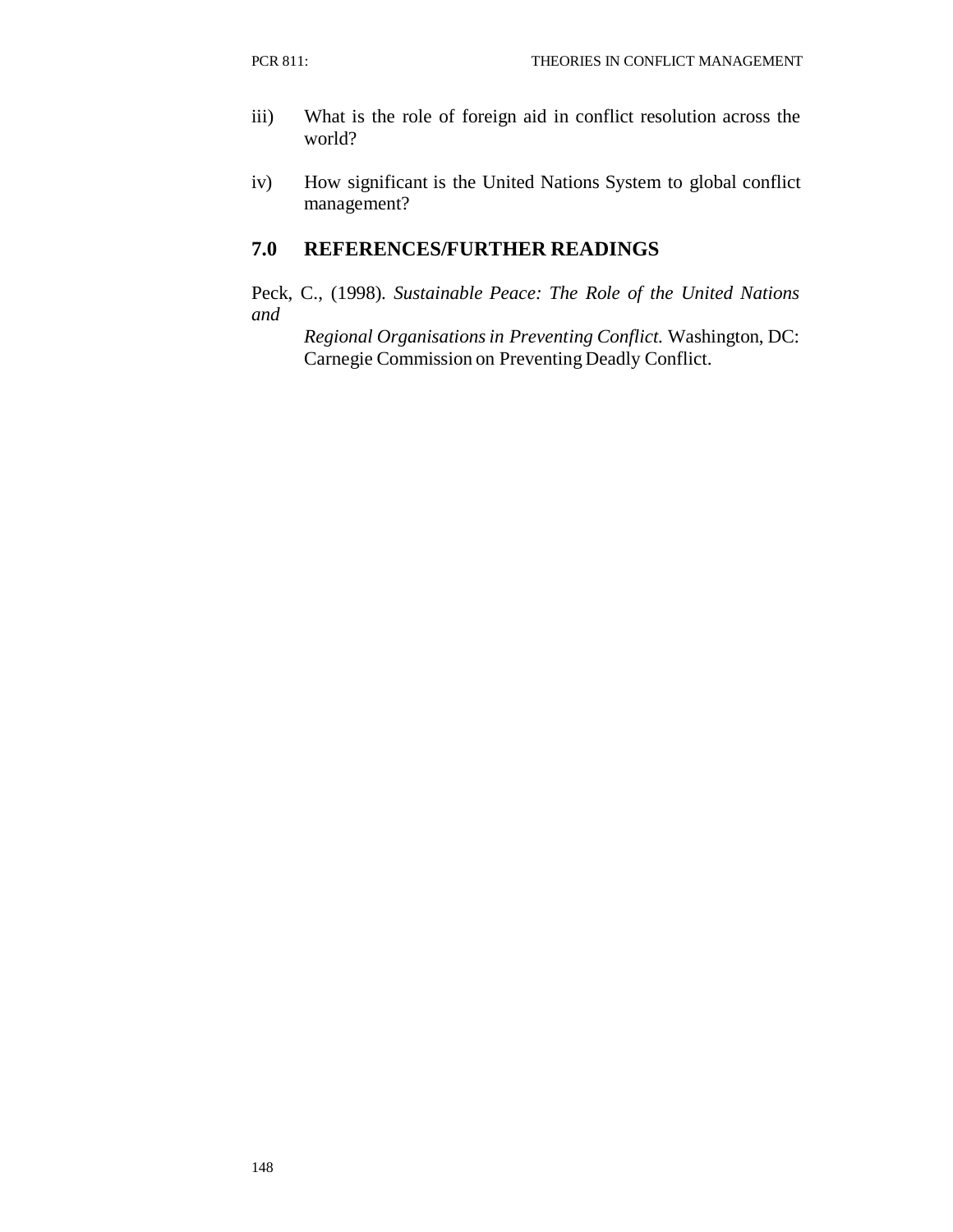# **UNIT 2 UNITED NATIONS AND PEACE INITIATIVES IN CONFLICT SITUATIONS**

### **Table of Contents**

- 1.0 Introduction
- 2.0 Objectives
- 3.0 Main Content
- 3.1 Historical background of the UN
- 3.2 The United Nations Charter
- 3.3 Preamble to Charter
- 3.4 UN Organ for World Peace
- 3.5 The General Assembly
- 3.6 The Security Council
- 3.7 The International Court of Justice
- 3.8 The Secretariat
- 4.0 Conclusion
- 5.0 Summary
- 6.0 Tutor-Marked Assignment
- 7.0 References/Further Readings

# **1.0 INTRODUCTION**

The name "United Nations", coined by President Franklin D. Roosevelt of the United States, was first used on January  $1<sup>st</sup>$  1942 when representatives of 26 nations pledged to continue fighting together against the Axis Powers (i.e. Germany, Italy and Japan) during the Second World War (UN 1998:3). Actually, the term was not, as at this time conceived as denoting a global organization for the maintenance of peace and security. It was evolved as a military alliance to defeat the Axis Powers. However, the United Nations has, in the face of conflict situations around the world, assumed its position in spearheading conflict management.

### **2.0 OBJECTIVES**

At the end of this unit, you should be able to:

- i) Explain the role of United Nations (UN) as a veritable organ of conflict management; and
- ii) Critically appraise the United Nation's interventions project.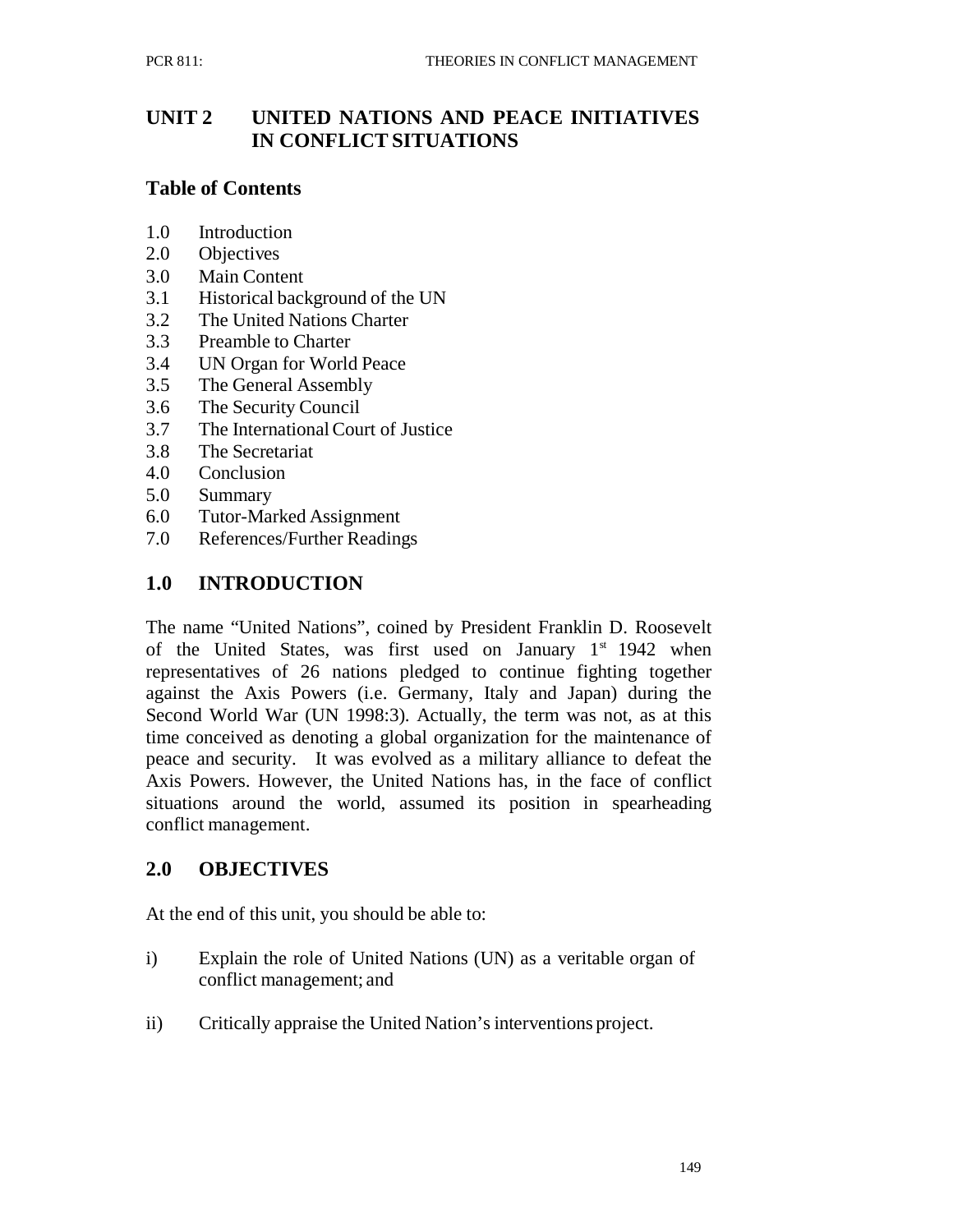# **3.0 MAIN CONTENT**

### **3.1 Historical background of the UN**

Up to April 1943, the British Prime Minister Winston Churchill, and American President F. D. Roosevelt, were still in favour of the post-war international system on regional rather than global basis, both of them had apparently changed their mind by October of the same year. Along with the leaders of Soviet Union and China, Roosevelt and Churchill had in the famous Moscow Declaration come to recognize and accept the necessity of establishing a universal international organization, which is based on the principle of sovereign equality of all peace-loving states and open to membership by all such states, large and small, and committed to the maintenance of international peace and security. The United Nations Charter was drawn up by the representatives of 50 countries at the United Nations Conference on International Organisation, which met in San Francisco from 25 April to 26 June 1945. Those delegates deliberated on the basis of proposals worked out by the representatives of China, the Soviet Union, the United Kingdom and the United States at Dumbarton Oaks in August – October 1944. The representatives of 50 countries signed the charter on 26 June 1945. Poland, which was not represented at the Conference, signed it later and became one of the original 51 member states.

The United Nations officially came into existence on 24 October 1945, when the Charter had been ratified by China, France, the Soviet Union, the United Kingdom and the United States and by a majority of other signatories. Since then, United Nations Day is celebrated on 24 October each year. A comprehensive list of the member states of the United Nations and dates of their admission is provided as an appendix to this work.

# **3.2 The United Nations' Charter**

The United Nations Charter is the constituting instrument of the organization, setting out the rights and obligations of member states, and establishing the United Nations organs and procedures.

The Charter opens with a preamble, and includes following Chapters: United Nations Purposes and principles, Membership, organs, Pacific settlement of Disputes, Action with Respect to Threats to the Peace, Breaches of the Peace and Acts of Aggression, International Economic Cooperation, and Non-Self-Governing Territories..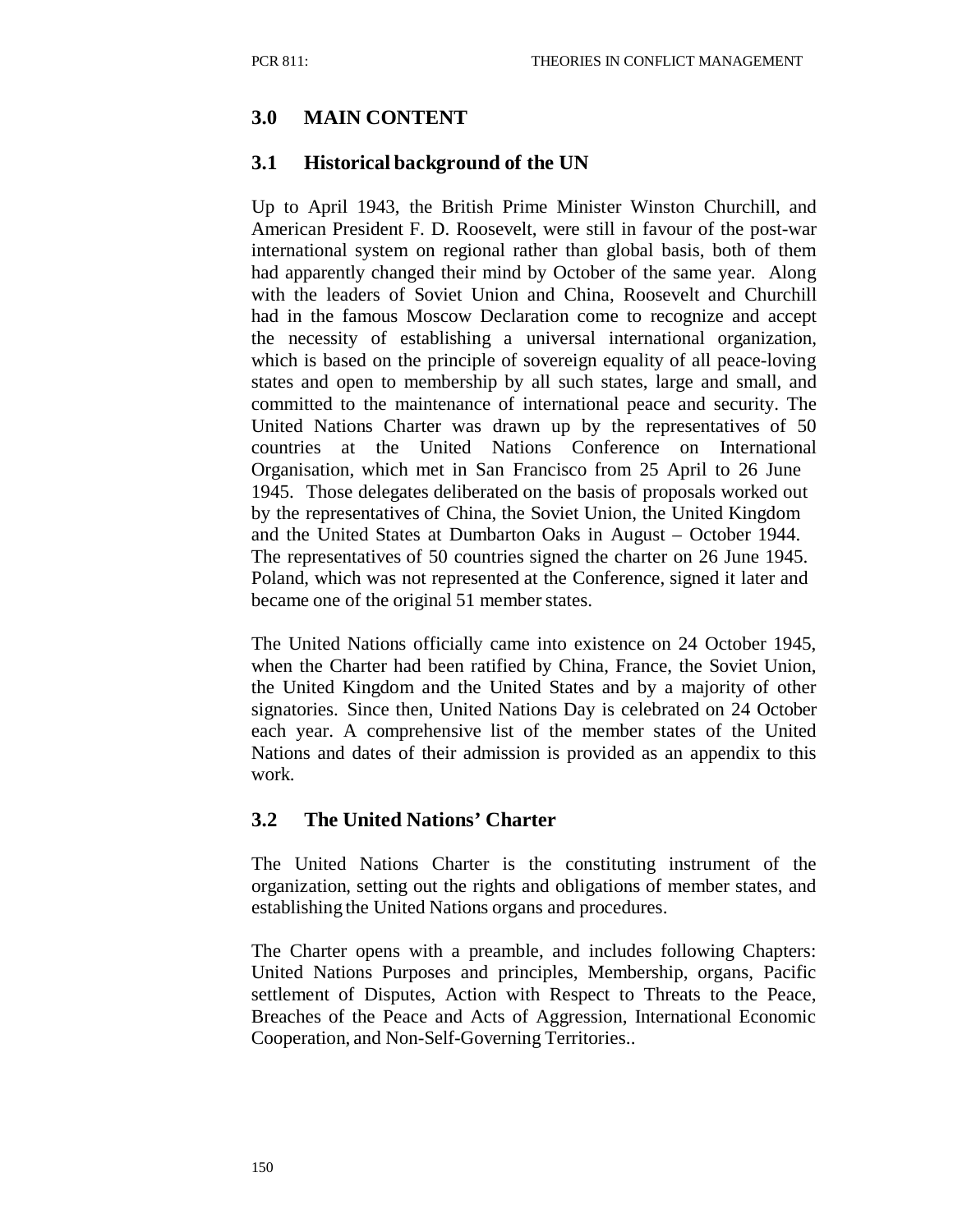# **3.3 Preamble to the Charter**

The preamble to the charter expresses the ideals and common aims of all the peoples whose Governments joined together to form the United Nations:

*"WE THE PEOPLES OF THE UNITED NATIONS DETERMINED to save succeeding generations from the scourge of war, which twice in our life time has brought untold sorrow to mankind….."*

# **3.4 UN Organs for World Peace**

The Charter established six principal organs of the united Nations, which are the: General Assembly, Security Council, Economic and Social Council, Trusteeship Council, International Court of Justice and Secretariat. However, our discussion in this study touches on three of these organs that have direct or somewhat interrelated responsibility for International conflict resolution and World Peace and Security. By this, we mean the General Assembly, Security Council and International Court of Justice (ICJ). The secretariat is discussed within the context of the Secretary-General as the arrowhead of the activities at the Secretariat and the spokesperson of all the organs.

### **3.5 The General Assembly**

The General Assembly is the main deliberative organ. It is composed of representatives of all Member States, each of which has one vote. Decisions on important issues, such as those on peace and security, admission of new members and budgetary matters, require a two-thirds majority.

### **Functions and Powers**

Under the Charter, the functions and powers of the General Assembly include:

- i) To consider and make recommendations on the principles of cooperation in the maintenance of international peace and security, including the principles governing disarmament and arms regulation;
- ii) To discuss any question relating to International Peace and Security and, except where a dispute or situation is being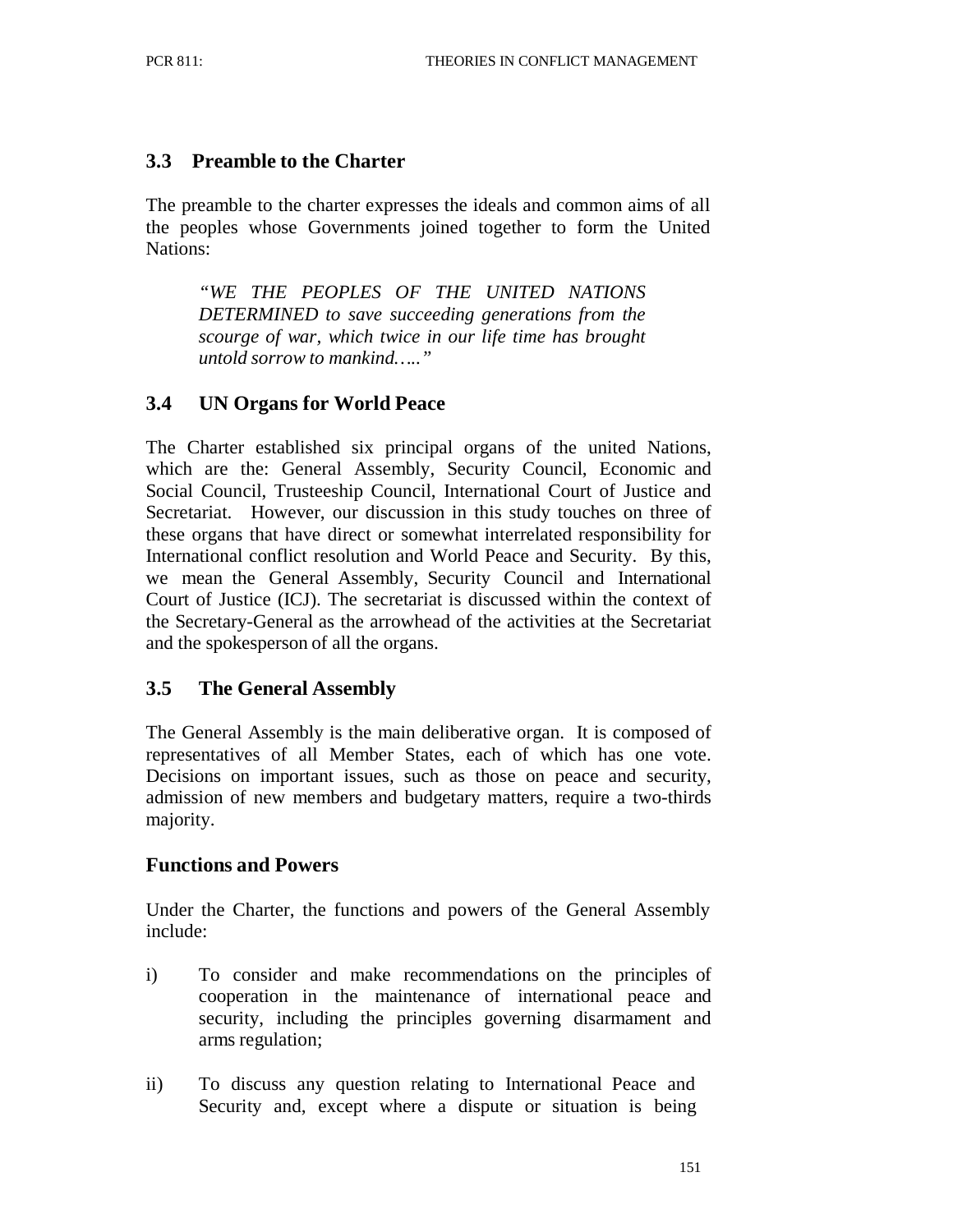discussed by the Security Council, to make recommendation on it;

- iii) To discuss and, with the same exception, make recommendations on any question within the scope of the Charter or affecting the powers and functions of any organ of the United Nations;
- iv) To initiate studies and make recommendations to promote international political cooperation, the development and codification of international law, the realization of human rights and fundamental freedoms for all, and international collaboration in economic, social, cultural, educational and health fields;
- v) To make recommendations for the peaceful settlement of any situation, regardless of origin, which might impair friendly relations among nations;
- vi) To receive the consider reports from the security council and other united Nations organs;
- vii) To consider and approve the United Nations budget and to apportion the contributions among members;
- viii) To elect the non-permanent members of the Security Council, the members of the Economic and Social Council and those members of the Trusteeship Council that are elected; to elect jointly with the security council, the judges of the International Court of Justice; and, on the recommendation of the Security Council, to appoint the Secretary-General.

The General Assembly's regular session usually begins each year in September. At the start of each regular session, the Assembly elects a new president, 21 Vice-Presidents and the chairpersons of the Assembly's six main committees.

At the beginning of each regular session, the Assembly holds a general debate, often addressed by heads of state and government, in which Member States express their views on a wide range of international matters. Most questions are then discussed in its six Main Committees:

- i) First Committee (Disarmament and International Security);
- ii) Second Committee (Economic and Financial);
- iii) Third Committee (Social, Humanitarian and Cultural);
- iv) Fourth Committee (Special Political and Decolonisation);
- v) Fifth Committee (Administrative and Budgetary);
- vi) Sixth Committee (Legal).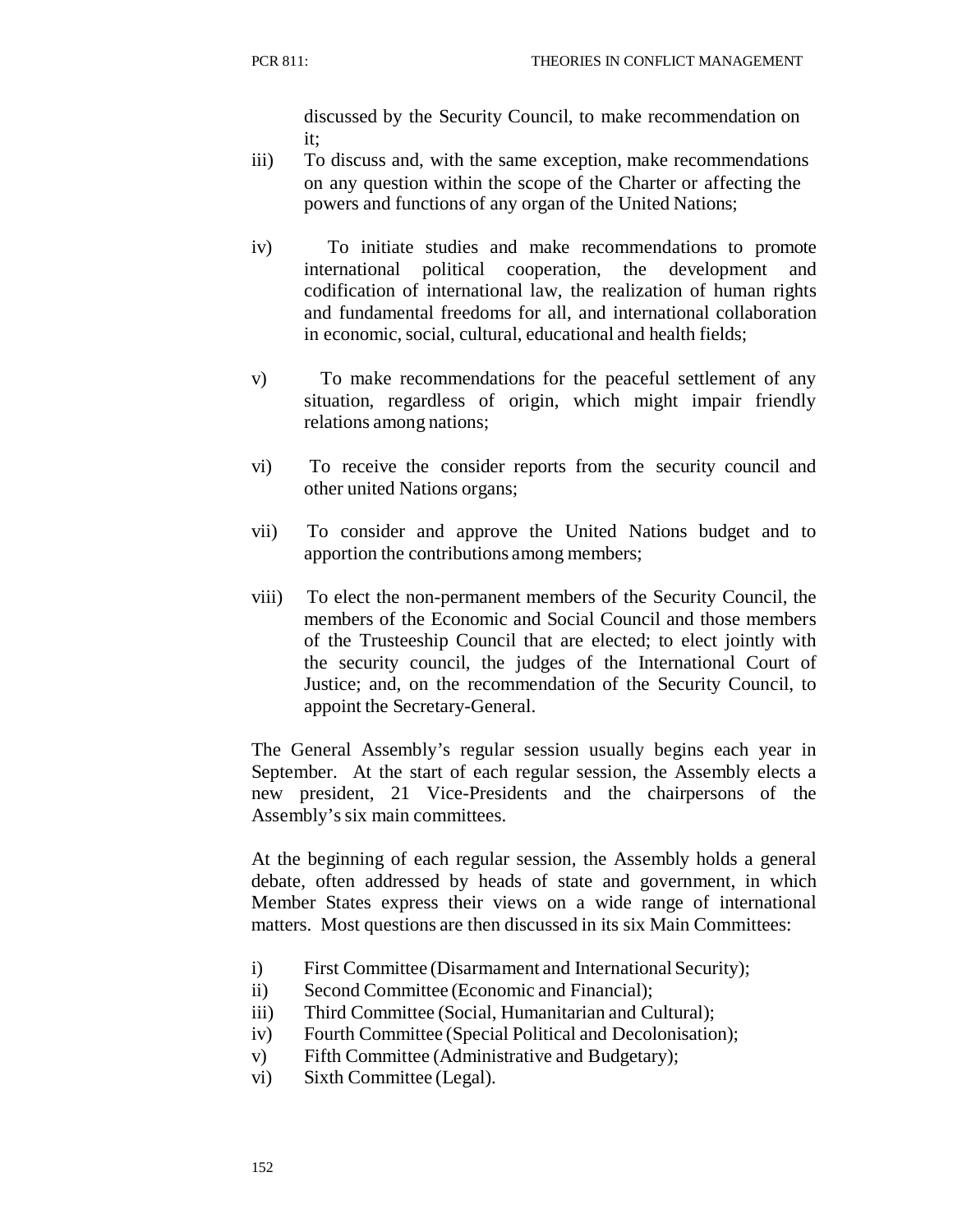The work of the United Nations year-round derives largely from the decisions of the General Assembly – that is to say, the will of the majority of the Members as expressed in resolutions adopted by the Assembly. That work is carried out:

By committees and other bodies established by the Assembly to study and report on specific issues, such as disarmament, peacekeeping, development and human rights;

In International conferences called for by the assembly; and

By the Secretariat of the United Nations – the Secretary-General and his staff of international civil servants.

# **3.6 The Security Council**

The Security Council has primary responsibility, under the Charter, for the maintenance of international peace and security.

In accordance with Article 23, (1), (2) and (30 of the united Nations Charter, as amended in (1965).

- (1) The Security Council shall consist of fifteen 915) members of the United Nations. The republic of China; France; the union of Soviet Socialist Republics (USSR) now the Russian Federation; Great Britain and the United States of America are recognized as permanent members of the Security Council. The General Assembly elects ten other members of the United Nations to be non-permanent members of the Security Council, due regard being specially paid, in the first instance to the contribution of members of the United Nations to the maintenance of international peace and security and to the other purposes of the organization, and also, to equitable geographical distribution.
- (2) The non-permanent members of the Security Council are elected for a term of two years. In the first election of the non-permanent member after the increase of membership of the Security Council from eleven to fifteen, two of the four additional members were to be chosen for a term of one year. A retiring member is not eligible for immediate re-election.
- (3) Each member of the Security Council has one representative. The present system for allocation of seats at the Security Council is based upon the General Assembly resolution 1991 (xviii).

The numbers of non-permanent members were increased from six to ten on 1st January, 1966, as a result of an amendment to the United Nations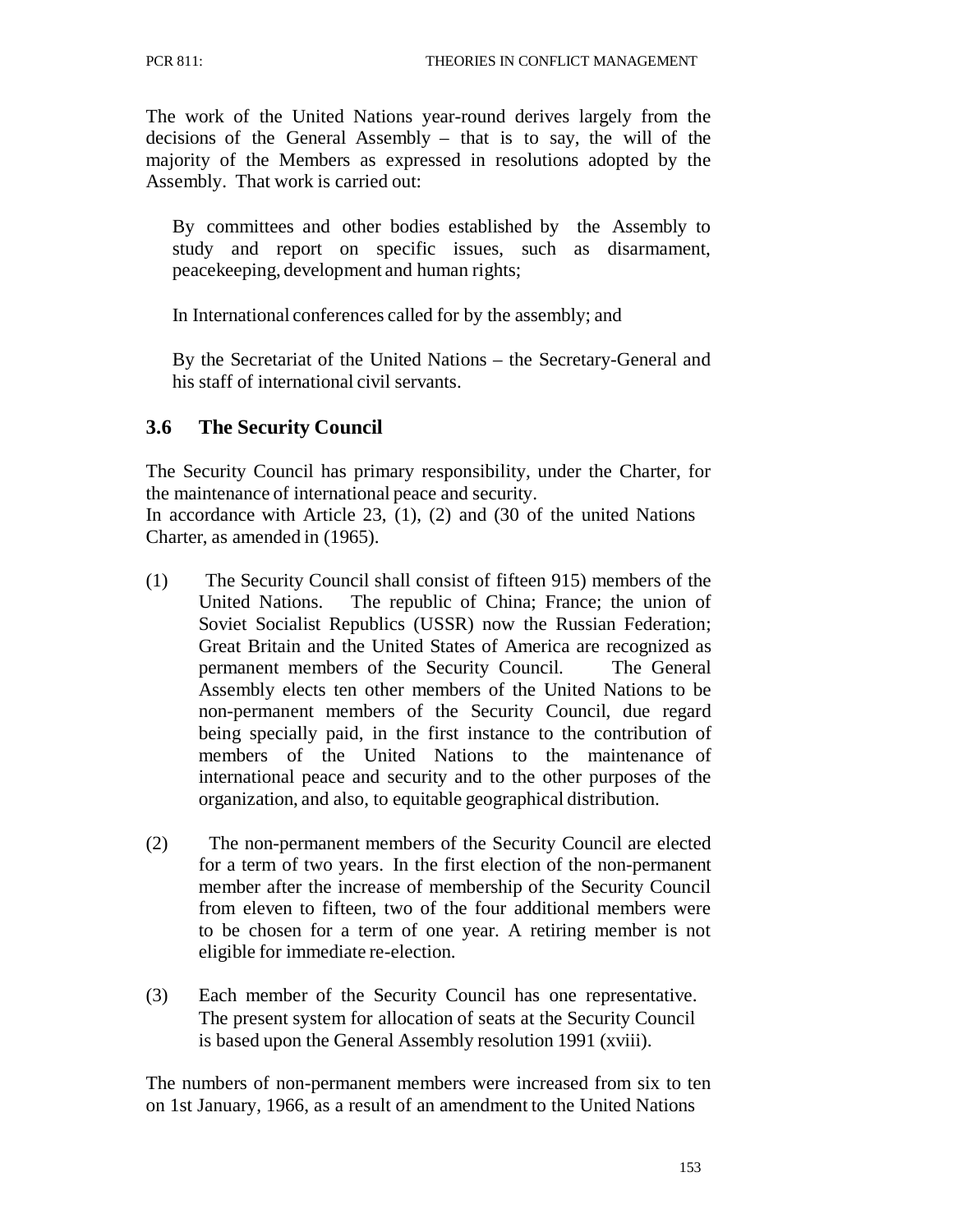Charter. As the membership of the United Nations increased; it was considered that the membership of the Security Council should also be increased, in order to give more states an opportunity of sitting on the Security Council (Bamidele, 2003:36).

Each Council member has one vote. Decisions on procedural matters are made by an affirmative vote of at least 9 of the 15 members. Decisions on substantive matters require nine votes, including the concurring votes of all five permanent members. This is the rule of "great power unanimity", often referred to as the "Veto" power. If a permanent member does not agree with a decision, it can cast a negative vote, and this act has power of veto. If a permanent member do not support a decision but does not wish to block it through a veto, it may abstain.

By virtue of Article 25 of the Charter, all Members of the United Nations have legal obligation to carry out the decisions of the Security Council. "While other organs of the United Nations make recommendations to Governments, the council alone has Power to take decisions which Member States are obligated under the Charter to carry out" UN (1998:9).

The functions and Powers of the Security Council as stated under Articles 24, 25 and 26 of the United Nations Charter address several aspects of conflict management. They are:

To maintain international peace and security in accordance with the principles and purposes of the United Nations;

To investigate any dispute or situation which might lead to international friction;

To recommend methods of adjusting such disputes or the terms of settlement;

To formulate plans for establishing a system to regulate armaments;

To determine the existence of a threat to the peace or act of aggression and to recommend what action should be taken;

To call on members to apply economic sanctions and other measures not involving the use of force to prevent or stop aggression;

To take military action against an aggressor;

To recommend the admission of new Members;

To exercise the trusteeship functions of the united Nations in "strategic areas";

To recommend to the General Assembly the appointment of the Security-General and, together with the Assembly, to elect the judges of the International Court of Justice.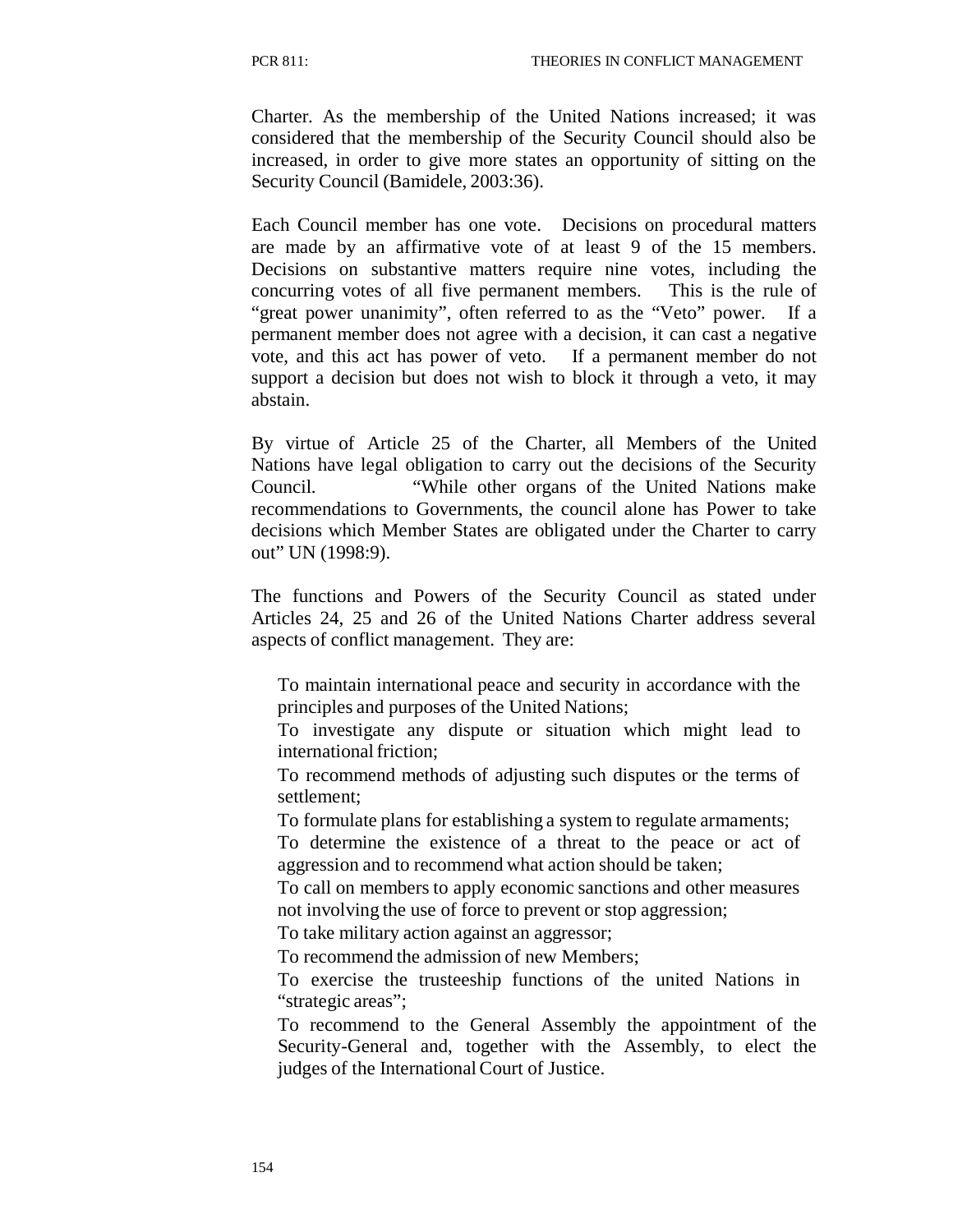# **3.7 International Court of Justice (ICJ)**

The International Court of Justice, based at The Hague, the Netherlands, is the principal judicial organ of the United Nations. It handles conflict issues as it affects legal disputes between states parties and gives advisory opinions to the United Nations and its specialized agencies. Its statute is an integral part of the United Nations Charter.

The court is open to the parties to its statute, which automatically includes all members of the United Nations. A state, which is not a United Nations Member, may become a party to the statute, as is the case for Switzerland and Nauru. The court is not open to private individuals.

The jurisdiction of the Court covers all questions, which states refer to it, and all matters provided for in the United Nations Charter or in treaties or conventions in force.

In accordance with its statute, the court decides disputes by applying:

International conventions establishing rules expressly recognized by the contesting states;

International custom as evidence of a general practice accepted as law;

The general principles of law recognized by nations; and

Judicial decisions and the teachings of the most qualified scholars of various nations.

The Court consists of 15 Judges elected by the General Assembly and the Security Council, voting independently. They are chosen on the basis of their qualifications, not on the basis of nationality, and care is always taken to ensure that the principal legal systems of the world are represented in the court. No two judges can be from the same country. The judges serve for a nine-year term and may be re-elected. They cannot engage in any other occupation during their term of office.

The court normally sits in plenary session, but it may form smaller units called Chambers if the parties so request. Judgements given by Chambers are considered as rendered by the full court.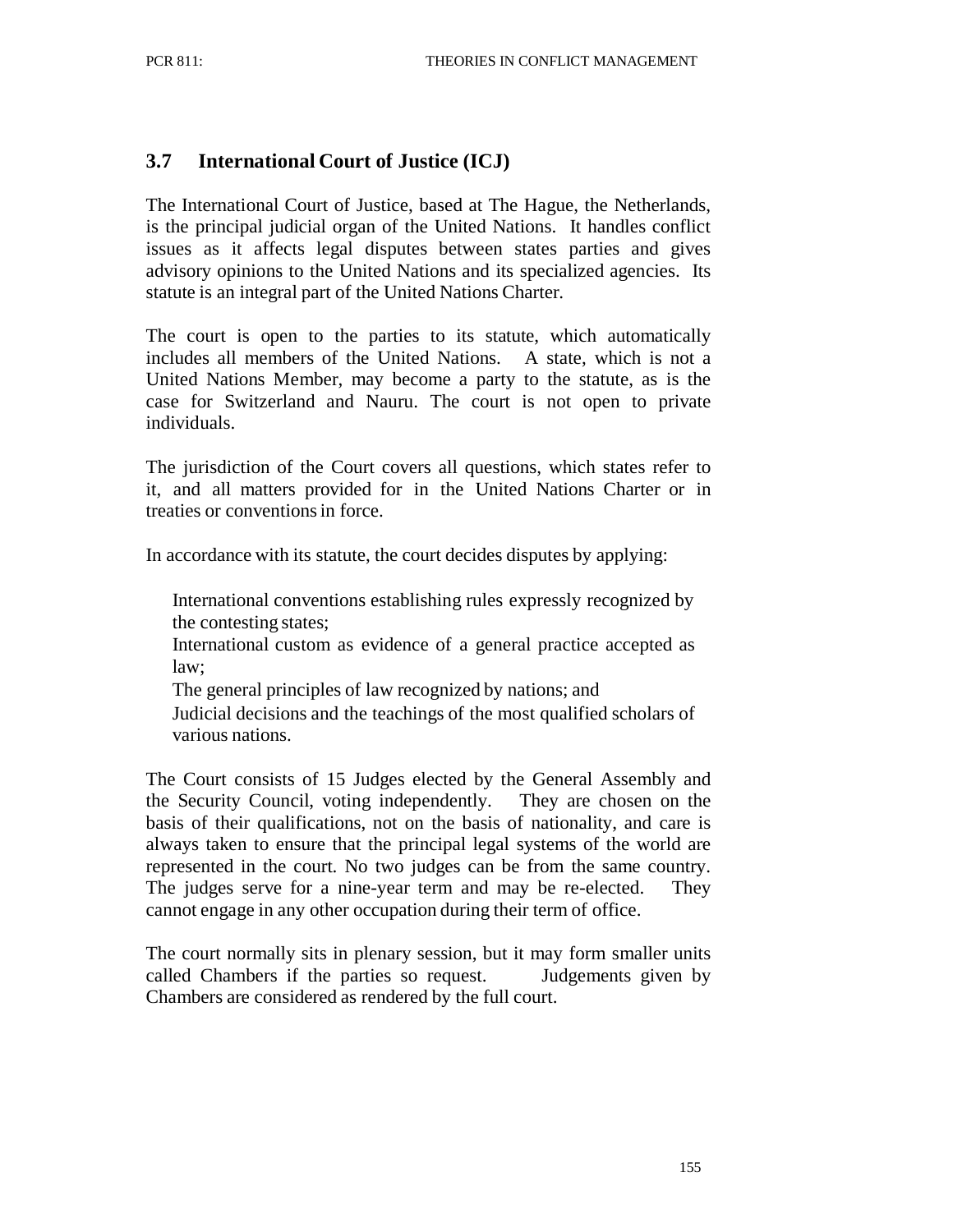# **3.8 The Secretariat**

The Secretariat is one of the principal organs of the United Nations. It is headed by a Secretary-General. The Secretary-General is the Chief Administrative Officer of the United Nations.

In accordance with Article 97 of the Charter, he is appointed by the General Assembly on the recommendation of the Security Council for a five-year, renewable term.

Among the functions performed by the Secretary-General, as entrusted on him by the General Assembly, the Security Council and other organs of the United Nations in accordance with the provisions of Article 98 of the charter, is to be an ambassador of peace and to evolve ways of managing conflict. Under Article 99, the Secretary-General may bring to the attention of the Security Council, any matter that may, in his opinion, threaten the peace and security. Articles 12, (2), 20, 73 (e), 101, 110 93) further spell out specific functions of the Secretary-General.

# **4.0 CONCLUSION**

The work of the United Nations' as embodied in the post of the Secretary-General is to ensure consultations with world leaders and other individuals, attendance at sessions of various United Nations bodies, and Worldwide travel as part of the overall effort to intimate himself and the views of member states, as well as the concerns of representatives of civil society.

# **5.0 SUMMARY**

In this unit, we have examined the structure and terms of reference of the United Nations'. We have also discussed its evolvement since inception into a powerful tool in conflict management around the world.

# **6.0 TUTOR MARKED ASSIGNMENTS (TMAS)**

- i) What is the place of conflict management in the UN charter?
- ii) Outline the strategies of intervention used by the UN?
- iii) How will the reform of the UN improve conflict management globally?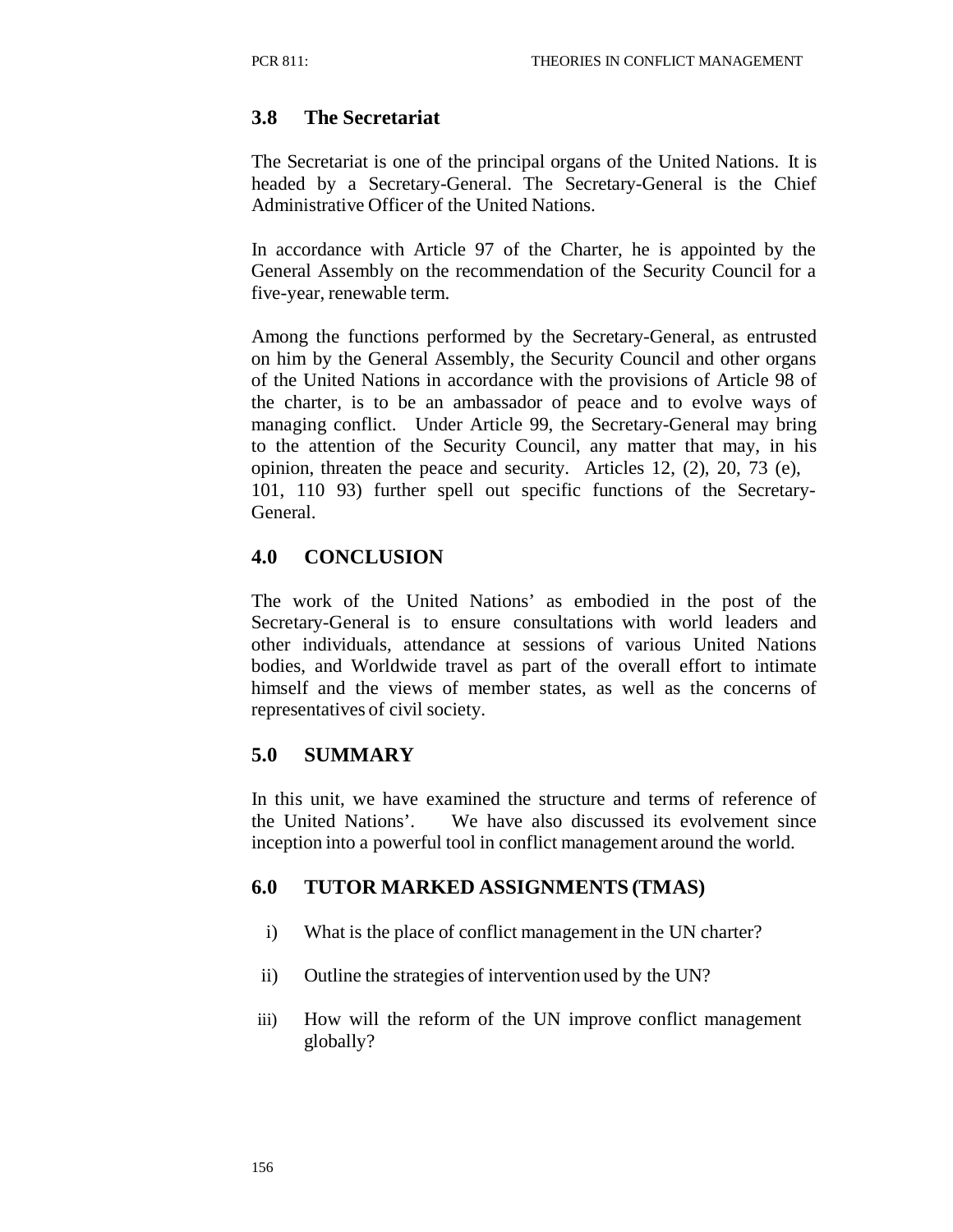# **7.0 REFERENCES/FURTHER READINGS**

- Nabudere, D. N. (2000) *Globalisation and Post-Colonial African State*, Zimbabwe: Print Source Limited.
- Nathan, L. (1999). 'International Mediation in African Civil Wars', *Global Dialogue*.
- Peck, C. (1998). *Sustainable Peace: The Role of the United Nations and Regional Organisations in Preventing Conflict*. Washington, DC: Carnegie Commission on Preventing Deadly Conflict.
- Ramsbotham, O. and T. Woodhouse (1996). *Humanitarian Intervention in Contemporary Conflict: A Reconceptualisation*. Cambridge: Polity Press.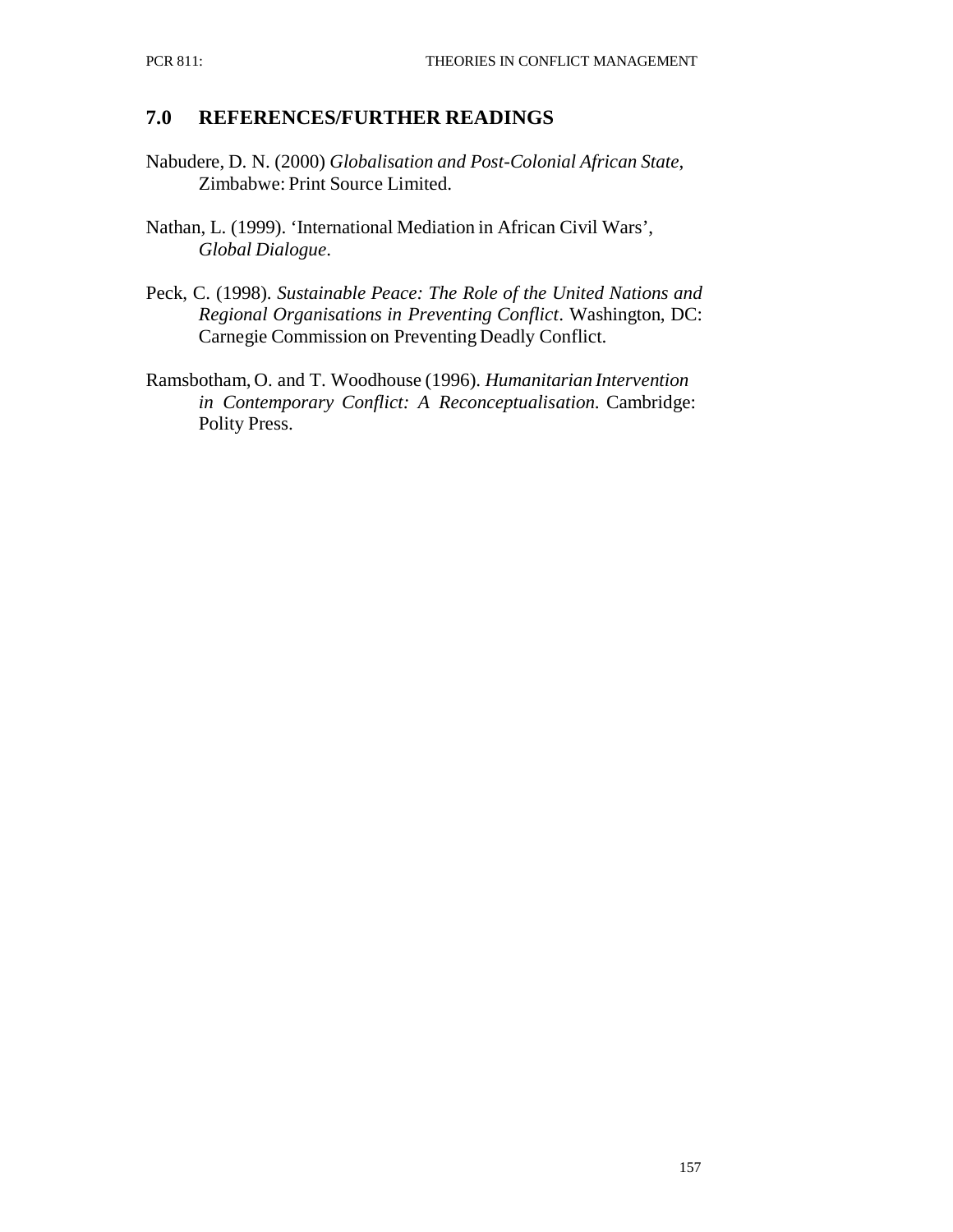# **UNIT 3 UN PEACE INITIATIVES IN AFRICA**

#### **Table of Contents**

- 1.0 Introduction
- 2.0 Objectives
- 3.0 Main Content
- 3.1 A Review of UN Peace Initiatives in Africa
- 3.2 United Nations' Intervention in the Liberian Civil War (Case Study)
	- 3.2.1 The UNIMOL and its Mandate
- 3.3 UNOMIL ECOMOG Joint Peacekeeping Operation in Liberia
- 3.4 UN Post-conflict activities in Liberia
- 3.5 Disarmament of the Armed Ethnic Militias
- 4.0 Conclusion
- 5.0 Summary
- 6.0 Tutor-Marked Assignment
- 7.0 References/Further Readings

### **1.0 INTRODUCTION**

In 1997, the Security Council held a special meeting at the ministerial level on Africa at which it expressed "grave concern" over the number and intensity of armed conflicts on the continent and called for an international effort to promote peace and security within the continent (UN, 1998:79).

One of the earliest and largest peacekeeping forces of the United Nations was deployed to Africa, from 1960 to 1964, in what is now the Democratic Republic of Congo. The peacekeeping force was tagged "United Nations Operation in the Congo, (ONUC) with a strength of nearly 20,000 military personnel.

### **2.0 OBJECTIVES**

Upon completion of studying this unit, you should be able to:

- i) Highlight the UN's various peace initiatives in Africa; and
- ii) Critically appraise these initiatives against the backdrop of the proliferation of violent conflict in the continent.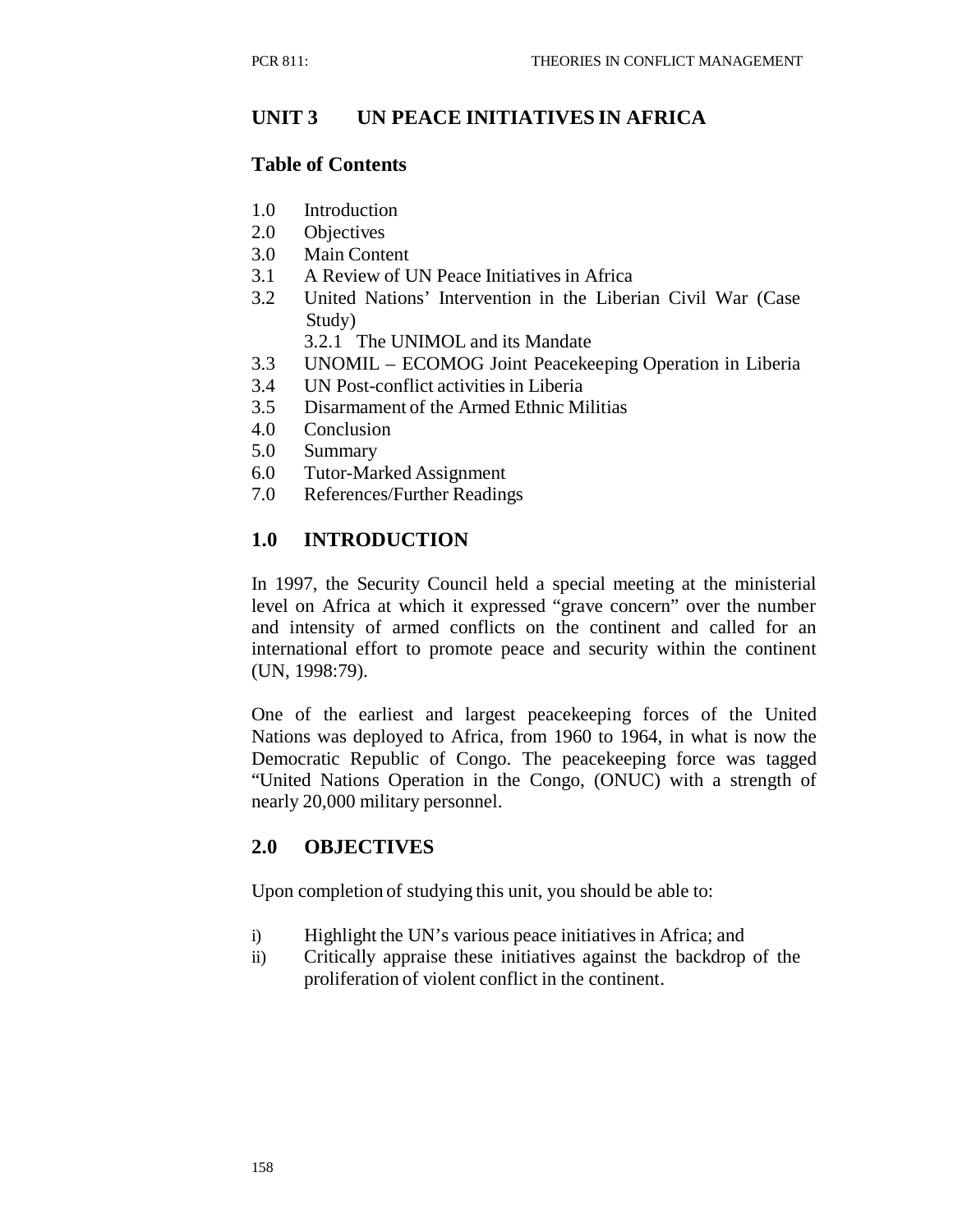# **3.0 MAIN CONTENT**

### **3.1 A Review of U.N. Peace Initiative in Africa**

Violent conflicts were prevalent in Africa in the early 1960s partly as a result of decolonization struggle in some parts of the continent and partly as a fall-out of the in congruencies among some hitherto mutually hostile peoples lumped together in the various newly independent states. Most of these conflicts did not actually attract the attention of the United Nations. The latter type of conflict just mentioned hibernated in the economic boom of different states across Africa in the 1970s and very early 1980s only to find expression in the 1990s' Post-Cold War Political vagaries in the form of armed ethnic conflicts. United Nations record on conflict interventions and peacekeeping operations in Africa establishes this fact, as ONUC happened to be the only UN peacekeeping force deployed to Africa from 1960-1988 while not less than sixteen (16) peacekeeping forces, observer and verification Missions have been sent to Africa between 1989 and 2004.

The record shows the following:

- 1. **ONUC:** United Nations Operation in the Congo July 1960 – December 1964.
- 2. **UNAVEM 1:** United Nations Angola Verification Mission 1 January 1989 – June 1991.
- 3. **UNTAG:** United Nations Transition Assistance Group (Namibia and Angola) April 1989 – March 1990.
- 4. **UNAVEM II:** United Nations Angola Verification II June 1991 – February 1995
- 5. **\*MINURSO:** United Nations Mission for the Referendum in West Sahara April 1991 –
- 6. **UNOSOM 1:** United Nations Operation in Somalia 1 April 1992 – March 1993.
- 7. **ONUMOZ:** United Nations Operation in Mozambique December 1992 – December 1994.
- 8. **UNOSOM II:** United Nations Operation in Samalia II March 1993 – March 1995.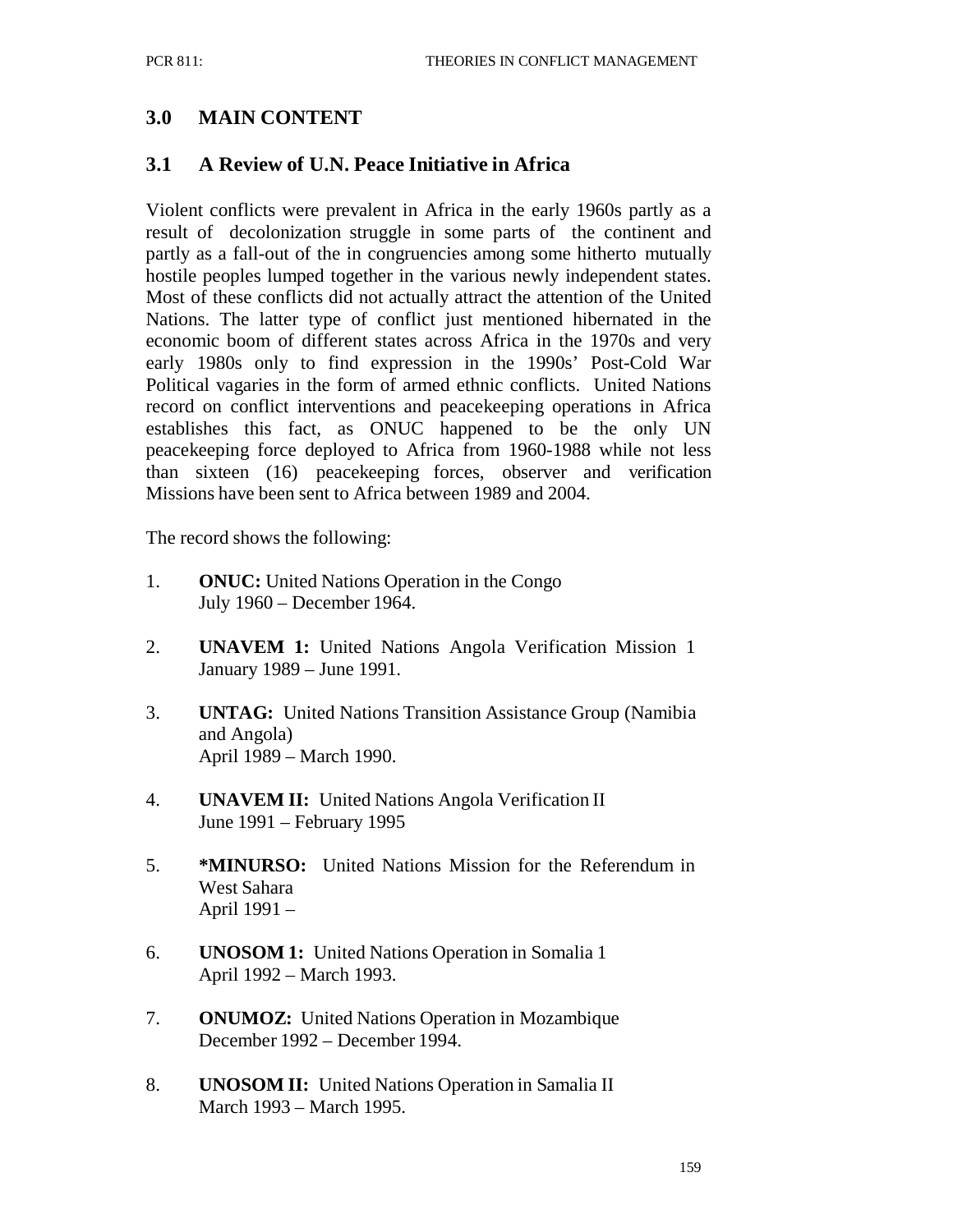- 9. **UNOMUR:** United Nations Observer Mission Uganda-Rwanda. June 1993 – September 1994.
- 10. **UNOMIL:** United Nations Observer Mission in Liberia September 1993 – September 1997.
- 11. **UNAMIR:** United Nations Assistance Mission in Rwanda October 1993 – March 1996.
- 12. **UNASOG:** United Nations Aouzou Strip Observer Group (Republic of Chad)
- 13. **UNAVEM III:** United Nations Angola Verification Mission III February 1995 – June 1997.
- 14. **\*MONUA:** United Nations Observer Mission in Angola July 1997.
- 15. **\*MINUCRA:** United Nations Mission in the Central African Republic March 1998.
- 16. **\*UNOMSIL:** United Nations Observer Mission in Sierra Leone July 1998.

**KEY: \***Means Ongoing as of July 1998. Source: *Basic Facts About The United Nations, New York: UN (1998) pp. 301 – 304.*

In addition to the list above is the recently deployed **MINUCI:** United Nations in Cote d'Ivoire in response to the civil war that erupted in the country in September 1999.

Among the tasks discharged by peacekeeping operations over the years are:

**Maintenance of ceasefires and Separation of forces:** By providing "breathing space", an operation based on a limited agreement between parties can foster an atmosphere conducive to negotiation;

**Preventive deployment:** Deployed before conflict breaks out, an operation does provide a reassuring presence and a degree of transparency which favour political progress;

**Implementation of a comprehensive settlement:** Complex, multidimensional operations, deployed on the basis of comprehensive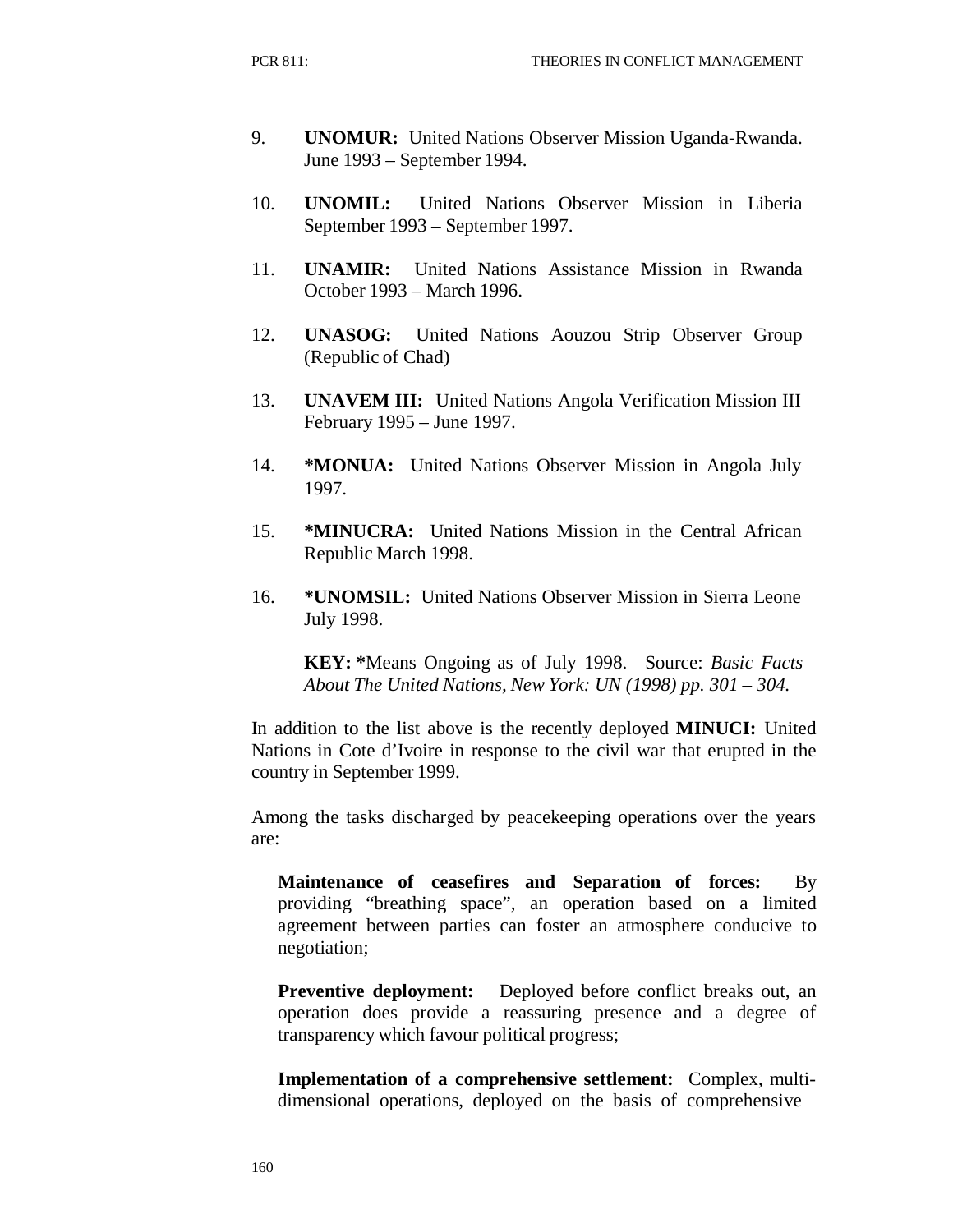peace agreements, do assist in such diverse tasks as monitoring human rights, providing electoral assistance, observing elections, furnishing humanitarian assistance and coordinating support for economic reconstruction;

**Protection of humanitarian operations during conflict:** In many conflicts, civilian populations have been deliberately targeted as a means to gain political ends. In such situations, peacekeepers have been asked to provide protection and support for the delivery of humanitarian aid.

Conflict experts agree that to completely resolve a conflict, its root causes have to be removed first. It was in this regard that the United Nations, having recognized "the link between war and dire poverty" in Africa, has, of recent; started going into close cooperation with regional organizations, such as the organization of African Unity (OAU) now African Union (AU), and sub-regional organizations such as Economic Community of West African States (ECOWAS) as demonstrated in Liberia, 1993 – 1997. At its 1997 meeting, the Security Council called for a further strengthening of such collaboration to enhance conflict prevention and resolution on the Africa continent.

In a bid to reduce or eradicate poverty, as a major cause of conflict in Africa, the United Nations has taken giant economic policy steps over the years. At its 1986 special session on Africa, the General Assembly adopted the *Programme of Action for African Economic Recovery and Development 1986 – 1990 (UNPAERD),* which sought to mobilize political and financial support for economic reforms. Reviewing the programme of Action in 1991, the Assembly called for a *New Agenda for Development of Africa in the 1990s* to ensure continued support for the region by achieving an average real growth rate in gross domestic product of at least 6 percent a year throughout the 1990s.

To further ensure coordination of its extensive programmes in Africa, the General Assembly launched in 1996 the *United Nations System-wide Special Initiative on Africa (UNSIA)* to help accelerate Africa's development in the decade to 2005. UNSIA is designed to rationalize and maximize the impact of United Nations assistance in the region, (UN, 1998: 79 – 80, 131).

There is no gainsaying the fact that the steps so far discussed are all geared towards engendering sustainable peace in Africa: whether through deployment of peacekeeping forces, Observer and Verification Missions or through the leeway of sound economic development; within the context of which viable political institutions and activities can operate.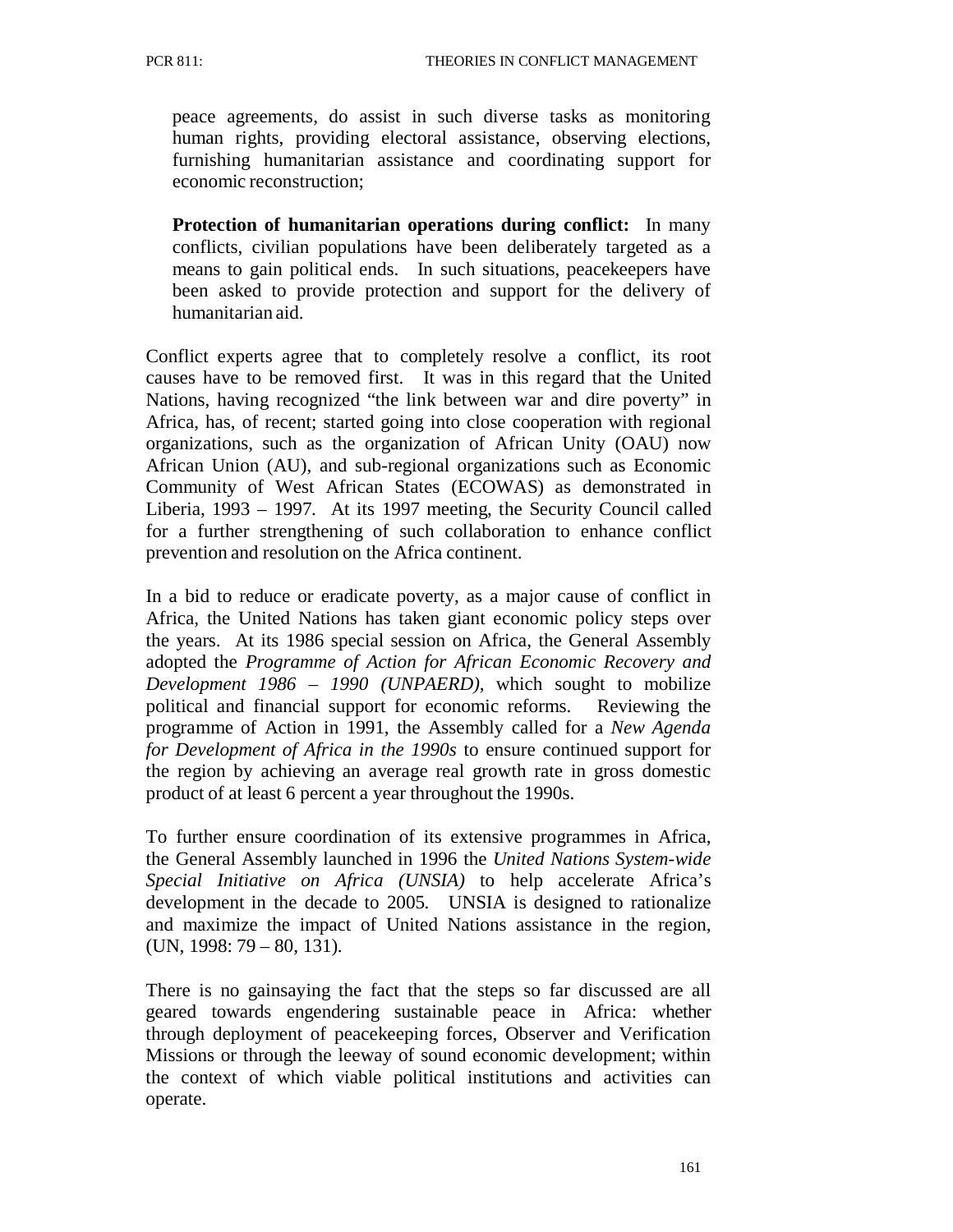### **3.2 United Nations Intervention in the Liberian Civil War (Case Study)**

At the early stages of the ECOMOG initiative, there were allegations that the United Nations had failed to show any significant concern for the tragedy that was unfolding in Liberia. Some speculated that the major powers at the Un felt slighted by the ECOWAS initiative towards solving the Liberian problem and therefore decided to look the other way, leaving the sub-regional organization to spend itself to exhaustion. There were also speculations that the UN's peacekeeping budget had already been overstretched by the upsurge of missions which it had embarked on since the end of the Cold-War (late 1980s). The view in some quarters was that the United Nations was neither interested in the restoration of Peace in Liberia nor did it specifically endorse the ECOMOG mission to Liberia.

However, the UN position was made known in February 1992, when the UN Secretary-General Boutrous-Ghali lauded the joint meeting in New York between the UN, OAU and other regional organizations which sought to bring the belligerent factions in Somalia to agree on an immediate Cessation of hostilities and conclude a ceasefire arrangement. He appreciated regional efforts at restoring peace, Obasi (1992:349) notes:

*This joint effort will help establish a pattern for future cooperation and the means by which the United Nations could help enhance the role of regional organizations and render assistance to help them contribute to peacekeeping and peacemaking efforts.*

Shortly after, during his two-day official visit to Nigeria, the Secretary-General further elaborated on UN's true position. He debunked the allegations that the United Nations was unconcerned about Liberia. He stressed the concern of the UN on Liberia and particularly on loss of lives, property and the suffering, which the situation had brought on the country. He also drew attention to humanitarian and emergency assistance given to the country by agencies of the United Nations, notably, United Nations Children Endowment Fund (UNICEF)( and United Nations High commission for Regugees (UNHCR).

In early November 1992 ECOWAS made a representation to the UN Security Council. In the Council's meeting of 19 November, the discussion within the council favoured and approved a regional solution to the Liberian conflict. The Security Council meeting formed basis of Resolution 788, which reaffirmed its belief that the Yamoussoukro IV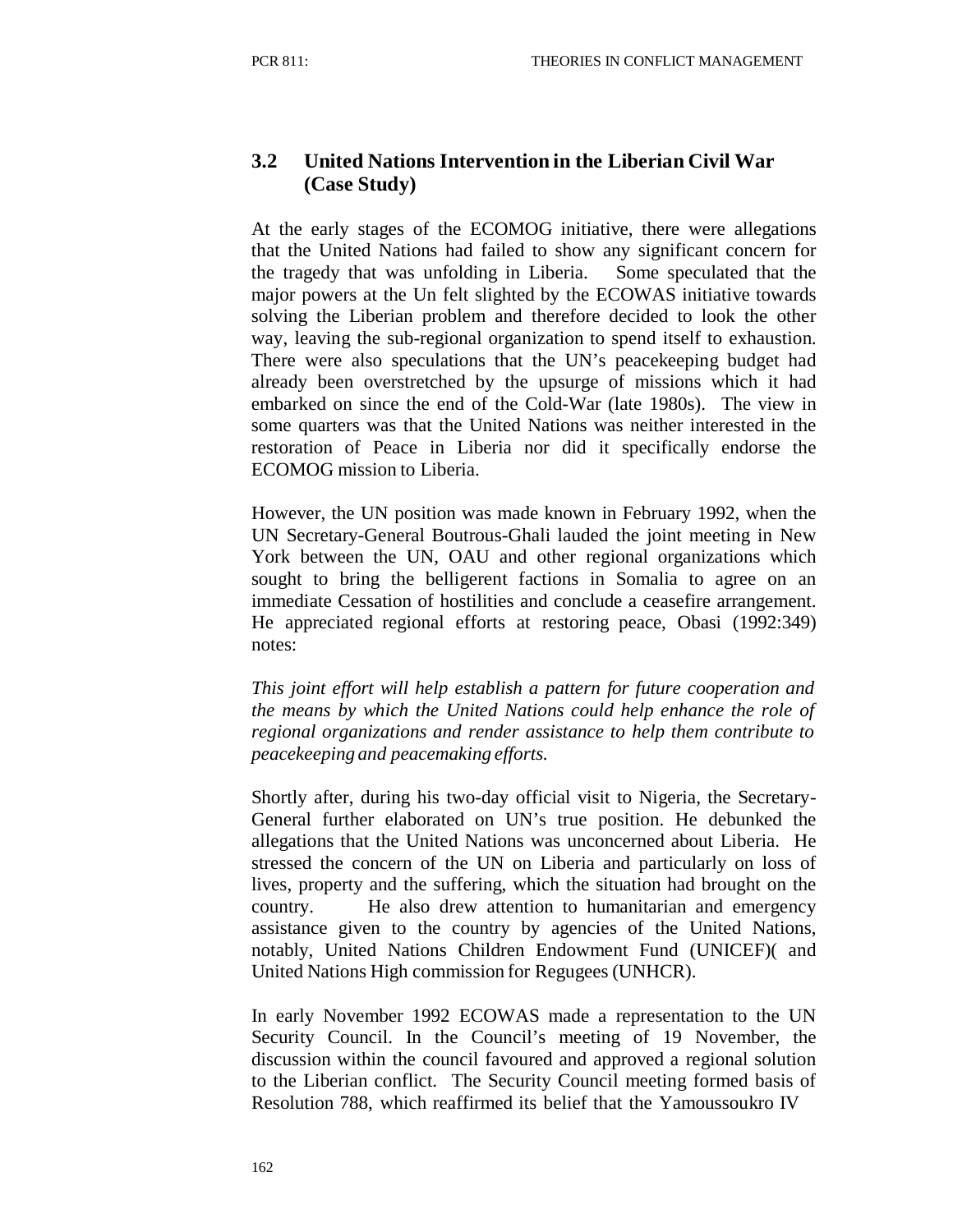Accord offered the best possible framework for a peaceful resolution of the Liberian conflict. Resolution 788 also requested that the Secretary-General dispatch a special Representative to Liberia to evaluate the situation and impose a general and compete embargo on all deliveries of weapons and military equipment to Liberia. The arms embargo did not however extend to ECOMOG (Ero, 1995:9).

The Harbel Massacre, an incident in which not less 600 civilians were slaughtered, heightened the pressure upon ECOWAS and the International Community to try to bring together the rival factions in order to resume negotiations and find a consensus to the crisis. Peacetalks were therefore conducted in the summer of 1993 with the assistance of the UN and the OAU.

The talks resulted in the Cotonou Agreement, which was signed, by the Interim Government of National Unity (IGNU), National Patriotic Front of Liberia (NPFL) and the United Liberation Movement of Liberia for Democracy (ULIMO). The agreement contained actions ranging from ceasefire through disarmament and demobilization to the holding of national elections. The parties agreed to establish a joint Ceasefire Monitoring Committee (JCMC), comprising representatives of the three warring factions, ECOMOG and an advance team of 30 UN observers. This was the beginning of the United Nations intervention in the Liberian civil war.

### **3.2.1 The UNOMIL and Its Mandate**

On 22nd September, 1993 and by resolution 866 of 1993, United Nations Observer Mission in Liberia (UNOMIL) was established by the UN Security Council. UNOMIL was an observer mission to remain unarmed. ECOMOG troops were to provide the UNOMIL with security. This was the first joint UN/regional peacekeeping mission undertaken by the United Nations in cooperation with a peacekeeping mission already set up by another organization, (UN 1998:90).

The UNOMIL mandate was to support ECOMOG in implementing the Cotonou peace agreement, especially compliance with and impartial implementation of the agreement by all parties.

### **3.3 UNOMIL – ECOMOG Joint Peacekeeping Operation in Liberia**

One would think that the intervention of the UN in the war would bring an immediate end to the crisis based on the fact that, Charles Taylor had consistently declared that he would only disarm his troops to UN forces or some international body other than the Nigerian-dominated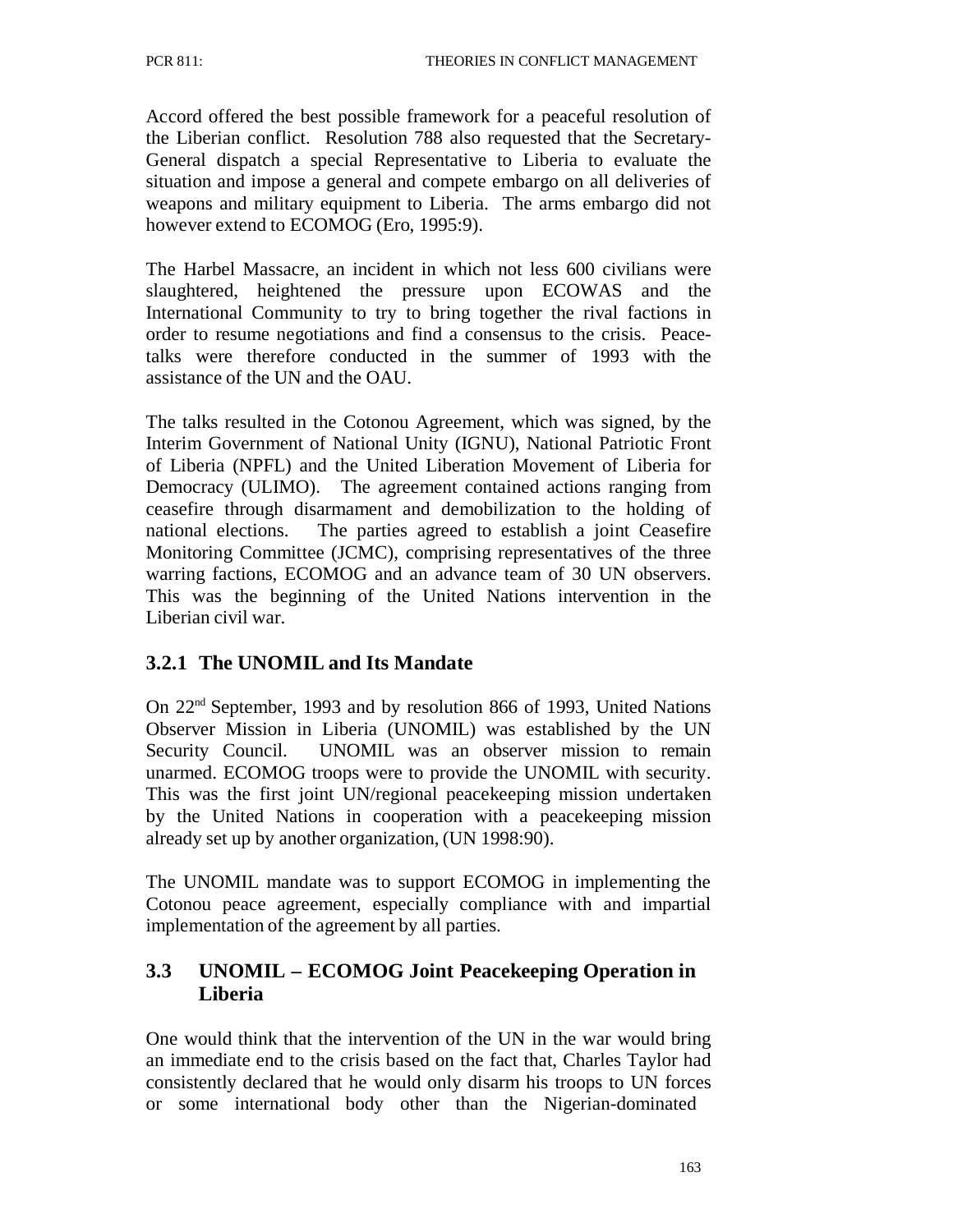ECOMOG which he saw as being partial. However, the progress towards implementing the Cotonou Agreement, which formed the core mandate of UNOMIL, was slow with all the options that were outlined being undermined.

What was different about the Cotonou Agreement in view of the past agreements was that ECOMOG was to be expanded to include two contingents from outside the West African Sub-region – Tanzania and Uganda – and a UN observer mission. Even with all these antidotes on ground, like the Yamoussoukro IV Accords, the Cotonou Agreement did not bring peace but multiplication of warring factions.

1994 was a very rough year in the annals of the history of the Liberian war as the joint UNOMIL/ECOMOG efforts suffered serious setbacks and it became apparent that the continued fighting between the rival factions undermined the implementation process and the election of September 1994. For instance, on 9 September 1994, NPFL elements detained 43 unarmed UNOMIL military observers and 6 nongovernmental organization personnel at nine sites in the northern and eastern regions. After several negotiations between UNOMIL, NPFL and neighbouring ECOWAS Countries, all military observers and nongovernmental organization personnel were released by 18 September. However, two Tanzanian soldiers were killed, a third later died from his wounds.

As a number of obstacles continued to impede the implementation of the Cotonou Agreement several meetings were convened leading to two other agreements. These were the Akosombo Agreement (September 1994), which was a supplementary agreement to the Cotonou Agreement and the Agreement on the clarification of the Akosombo Agreement and The Acceptance, and Accession Agreement signed in Accra in December 1994. These agreements were signed to take care of the loopholes and inadequacies of the Cotonou Agreement. The UN Representative to Liberia, Trevor Gordon – Somers admitted that mistakes were made over the disarmament process that was decided in the Cotonou Agreement:

*"In the Cotonou Agreement we all negotiated on the assumption of good faith … and therefore, three are aspects we did not pay sufficient attention to. For one, we did not address the issue of internal security arrangements in the country", (UN Doc. S/1994/1167, 14 Oct. para. 2).*

Though the terrain was very rough for the UNOMIL/ECOMOG, as the joint operation had to weather different storms in the course of restoring peace to the war – torn state of Liberia, but with ceasefire finally in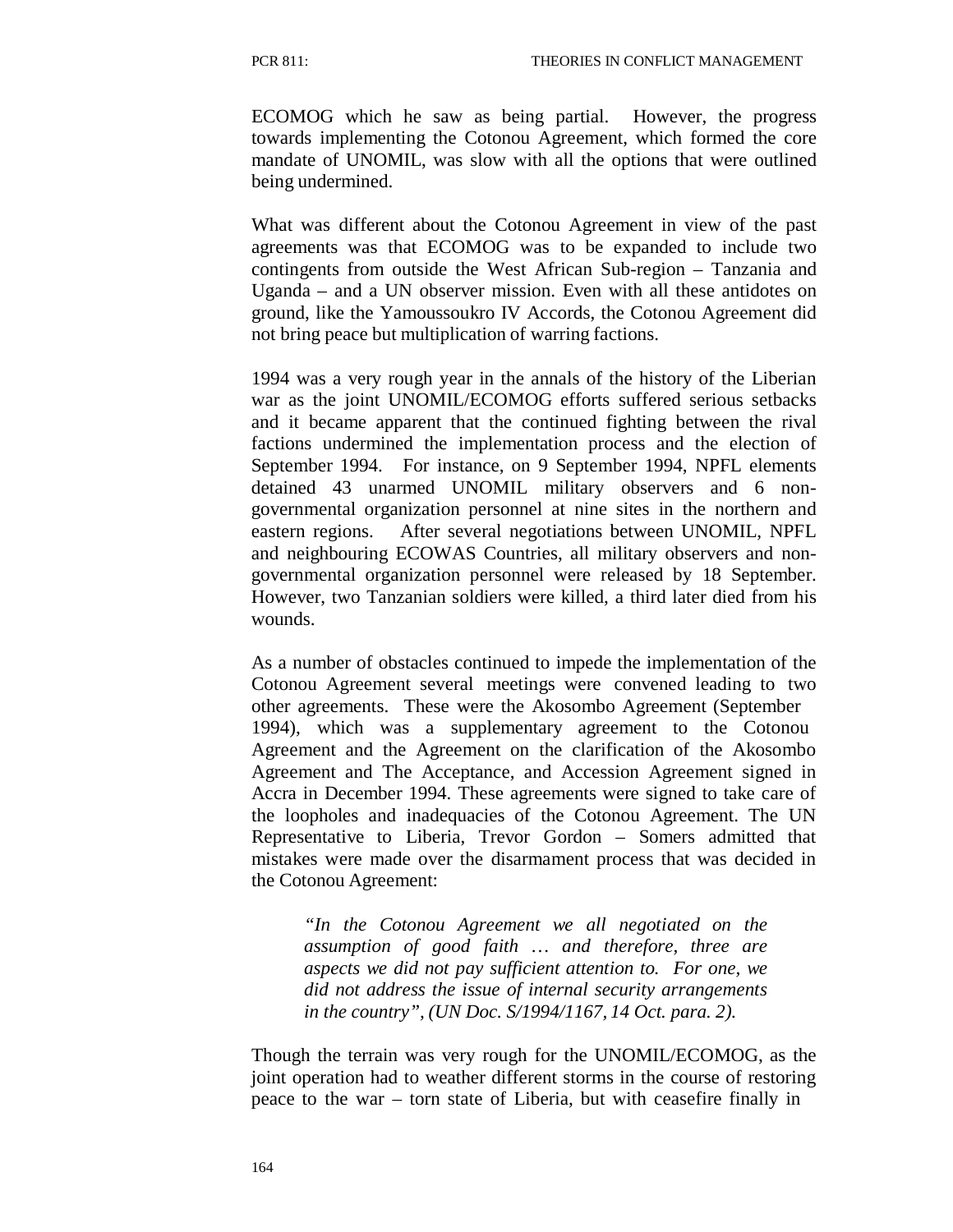force, ECOMOG with UNOMIL lending credibility and impartiality to its activities, ranging from disarmament and demobilization to the holding of national elections, the joint operation was able to fulfil its mandate which climaxed in the July 1997 national elections and enthronement of democratically elected government.

### **3.4 UN Post-Conflict activities in Liberia**

In November 1997, following the completion of the UNOMIL's Mandate, the UN established a post-conflict, peace-building support office (PBSO) in Liberia. Headed by a Representative of the Secretary-General, the office was intended to strengthen and harmonise United Nations peace-building efforts, to help promote reconciliation and respect for human rights, and to help mobilize international support for reconstruction and recovery. The UN post-conflict peace-building is essentially a preventive strategy. It prevents a relapse to conflict and it ushers in sustainable peace. It is therefore a long-term project, which involves the following:

demilitarization of combatants; electoral assistance; re-establishing the rule of law; re-construction of civil society; economic assistance; and the return of refugees and Internally Displaced Persons (IDPS).

The UN and the ECOMOG did extensive work in the area of disarmament and demilitarization of combatants despite the uncooperative attitudes of the warring factions. This is elaborately discussed under the next sub-heading. The efforts of the UNOMIL – ECOMOG joint operation in the direction of electoral assistance and reestablishment of the rule of law resulted in the national elections of July 1997; adjudged free and fair by international observers. In the area of economic assistance and re-construction of civil society, the Secretary-General, on 3 February 1995, launched an inter-agency consolidated appeal for Liberia; seeking the US \$65 million in extra-budgetary resources required by the UN agencies to embark on humanitarian assistance and initial physical re-construction in post-conflict Liberia. Consequent upon return of peace, Afolayan (2003:77) reports that 23.1 per cent of Liberian refugees returned from Cote d'Ivoire and 35.7 per cent from Guinea in 1998.

#### **3.5 Disarmament of the armed Ethnic Militias**

The transition from war to peace commenced after the signing of the Accra Agreement in December 1994, which was a follow-up, and a fine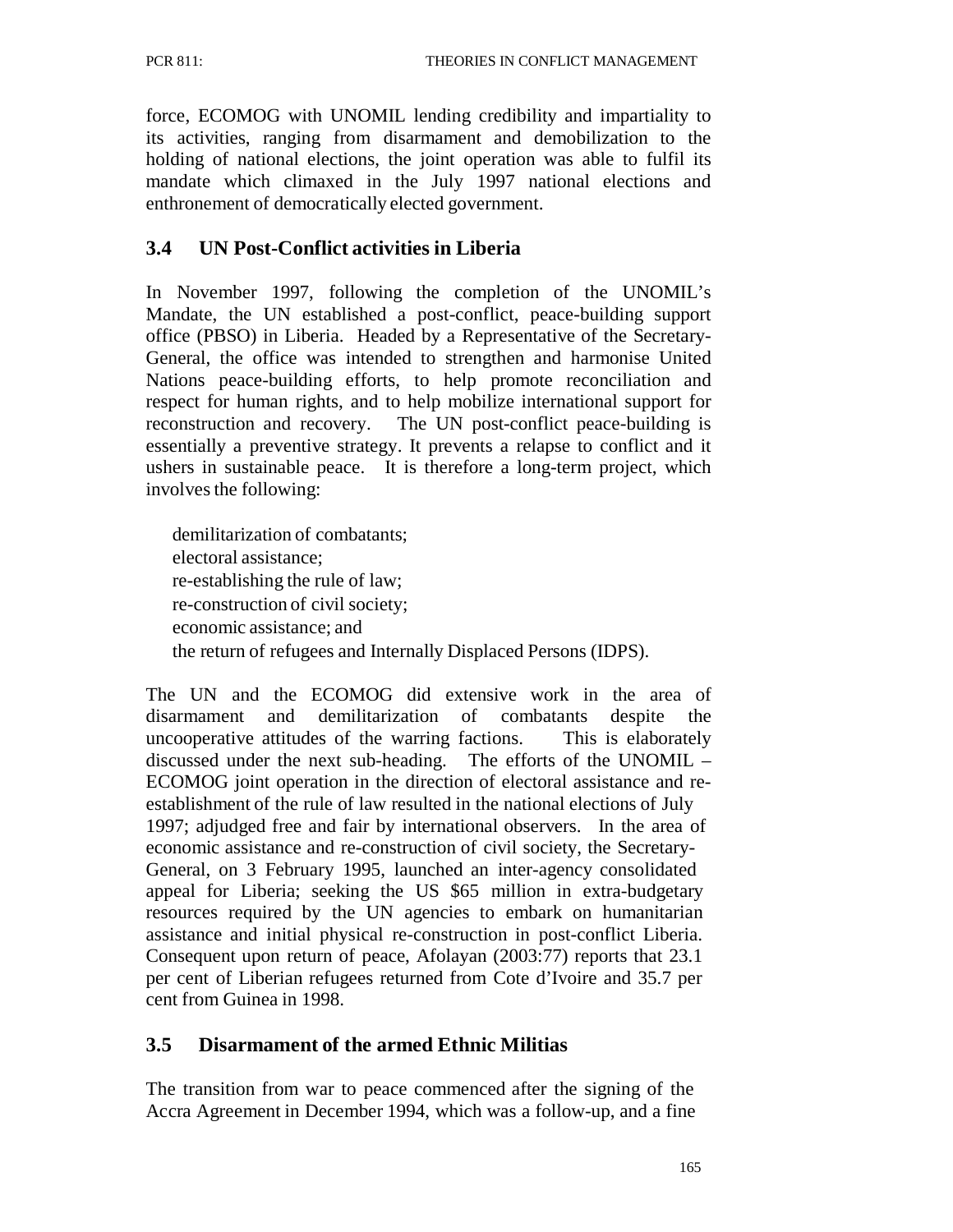tune of the Cotonou Agreement. The aim of the disarmament exercise was to retrieve all weapons of destruction from the combatants to ensure and maintain the security of the Liberian State. It was a military process targeted at the collection, registration and destruction of all conventional weapons and ammunitions retrieved from the combatants.

With particular focus on the Liberian case, the Cotonou Agreement and its follow-ups the Akosombo and Accra Agreements; formed the guiding post for the encampment, disarmament, demobilization and reintegration of the Liberian ex-combatants. Disarmament being the ultimate objective of the ceasefire, the agreements put appropriate measures in place to enable the AFL (Armed Forces of Liberia) to assume its character as a National Army. But until such measures are completed the AFL like all other parties and warring factions shall be completely disarmed in accordance with the Cotonou agreement.

In order to ensure a secure environment for the proper functioning of the unified government in Moronvia, the LNTG (Liberian National Transitional Government in collaboration with ECOMOG shall ensure that no group or individuals bear arms in the perimeter of the capital.

Concerning disarmament, the following are stipulated in Section E and Article 6 of the same Cotonou agreement:

- **Count 1:** All weapons and warlike materials collected shall be stored by the ECOMOG in armouries designated by ECOMOG, monitored and verified by UN observers.
- **Count 2:** All weapons and warlike materials in the possession of the parties shall be given to ECOMOG in designated armouries.
- **Count 3:** Said armouries shall be secured by the ECOMOG, monitored and verified by UN observers upon proper documentation or inventory of all weapons and warlike materials received.
- **Course 4:** Each of the warring parties shall ensure that its combatants report all weapons and warlike materials to ECOMOG which would be inventories by ECOMOG, monitored and verified by the LNTG and UNOMIL. Upon proper inventory such weapons and warlike materials, shall be taken by ECOMOG to the designated armouries, monitored and verified by UNOMIL and LNTG.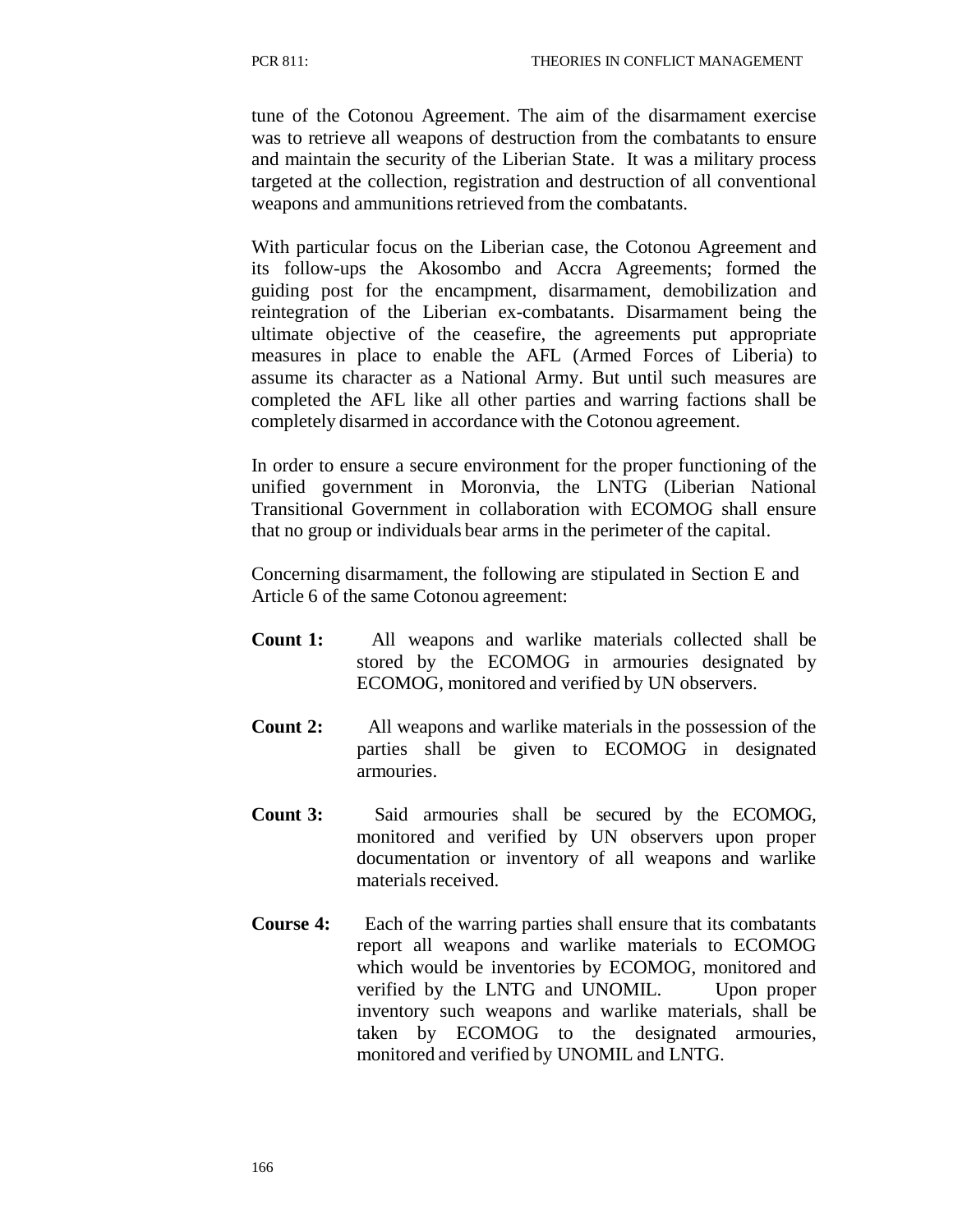- **Count 5:** All non-combatants who are in possession of weapons and warlike materials shall be reported and surrender same to ECOMOG, monitored and verified by LNTG and UNOMIL. Such weapons and warlike materials shall be returned to the owner after due registration, licensing and certification by the governing authority after elections.
- **Count 6:** The ECOMOG shall have the authority to disarm combatants or non-combatants in possession of weapons and warlike materials. The UNOMIL shall monitor all such activities.
- **Count 7:** For the sole purpose of maintaining the ceasefire, ECOMOG shall conduct any such to recover lost or hidden weapons, observed and monitored by UNOMIL and LNTG.

The parties agreed and fully committed themselves to the encampment of their combatants, and maintenance of command and control in encampment centres, established by ECOMOG, UNOMIl and LNTG in collaboration with the parties. The encampment centres shall, in addition to disarmament and demobilization, serve as transit points for the further education, training and rehabilitation of said combatants.

In pursuit of the above, the parties agreed to submit to the ECOMOG and the UNOMIL, complete lists of their combatants and weapons and warlike materials and their locations to the nearest encampment centres.

# **4.0 CONCLUSION**

In consultation with the parties, the ECOMOG and the UNOMIL and LNTG shall identify location for encampment, security of encampment sites shall be provided by the ECOMOG, monitored and verified by UNOMIL and LNTG.

It was also agreed that, in the process of the disarmament, all violations of the ceasefire agreement shall be reported to UNOMIL who shall, on immediate receipt of the information on violation, commence an investigation and make findings thereof. UNOMIL shall submit its findings to the ceasefire violation committee. The violation committee shall invite the violating party (ies) for the purpose of having such parties take corrective measures to redress the violations within such time frame as may be stipulated by the committee. Should the violating party (ies) not take the required corrective measures, the use of peace enforcement powers are recommended against the violator, the LNTG in collaboration with ECOMOG shall thereupon take the necessary action,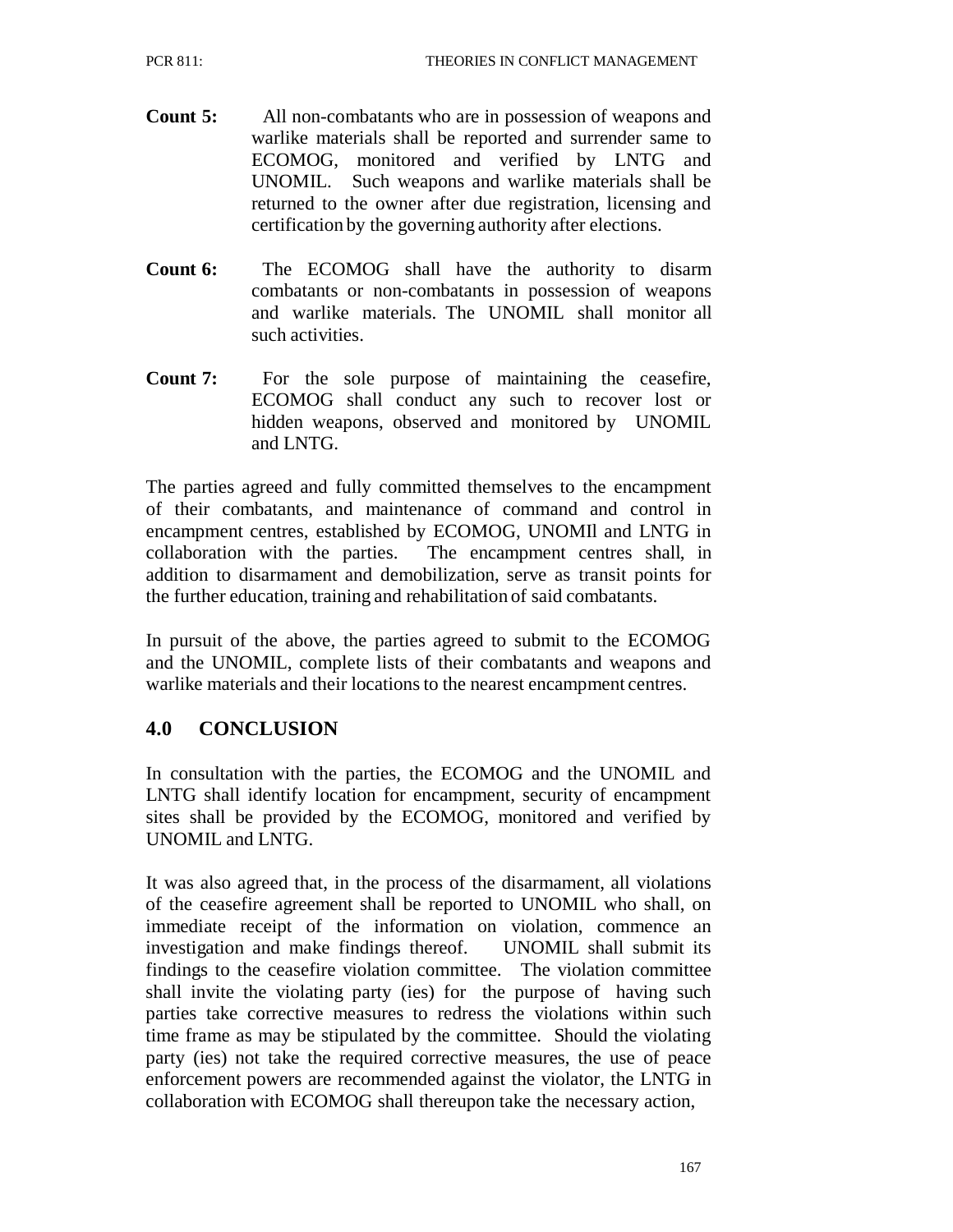(Onyike, 2003:243-249). However, the ceasefire was continually violated by all sides and there was a display of unwillingness by the factions to provide vital information on the number and location of their combatants, weapons and mines. The growing hostilities and fighting added to the lack of success in the disarmament and demobilization process. By June 1994, a total of only 3,192 combatants had been demobilized.

# **5.0 SUMMARY**

In this unit, we have examined the role and performance of the United Nations in its peace initiative efforts. This is against the backdrop of the proliferation of violent conflicts in the continent. The strategies employed in particular cases were also identified.

# **6.0 TUTOR MARKED ASSIGNMENTS (TMAS)**

- i) Outline the strategies of intervention used by the UN?
- ii) Make a critique of the UN intervention in Liberia.

## **7.0 REFERENCES/FURTHER READINGS**

- Nabudere, D. N. (2000) *Globalisation and Post-Colonial African State*, Zimbabwe: Print Source Limited.
- Nathan, L. (1999). 'International Mediation in African Civil Wars', *Global Dialogue*.
- Peck, C. (1998). *Sustainable Peace: The Role of the United Nations and Regional Organisations in Preventing Conflict*. Washington, DC: Carnegie Commission on Preventing Deadly Conflict.
- Ramsbotham, O. and T. Woodhouse, (1996). *Humanitarian Intervention in Contemporary Conflict: A Reconceptualisation*. Cambridge: Polity Press.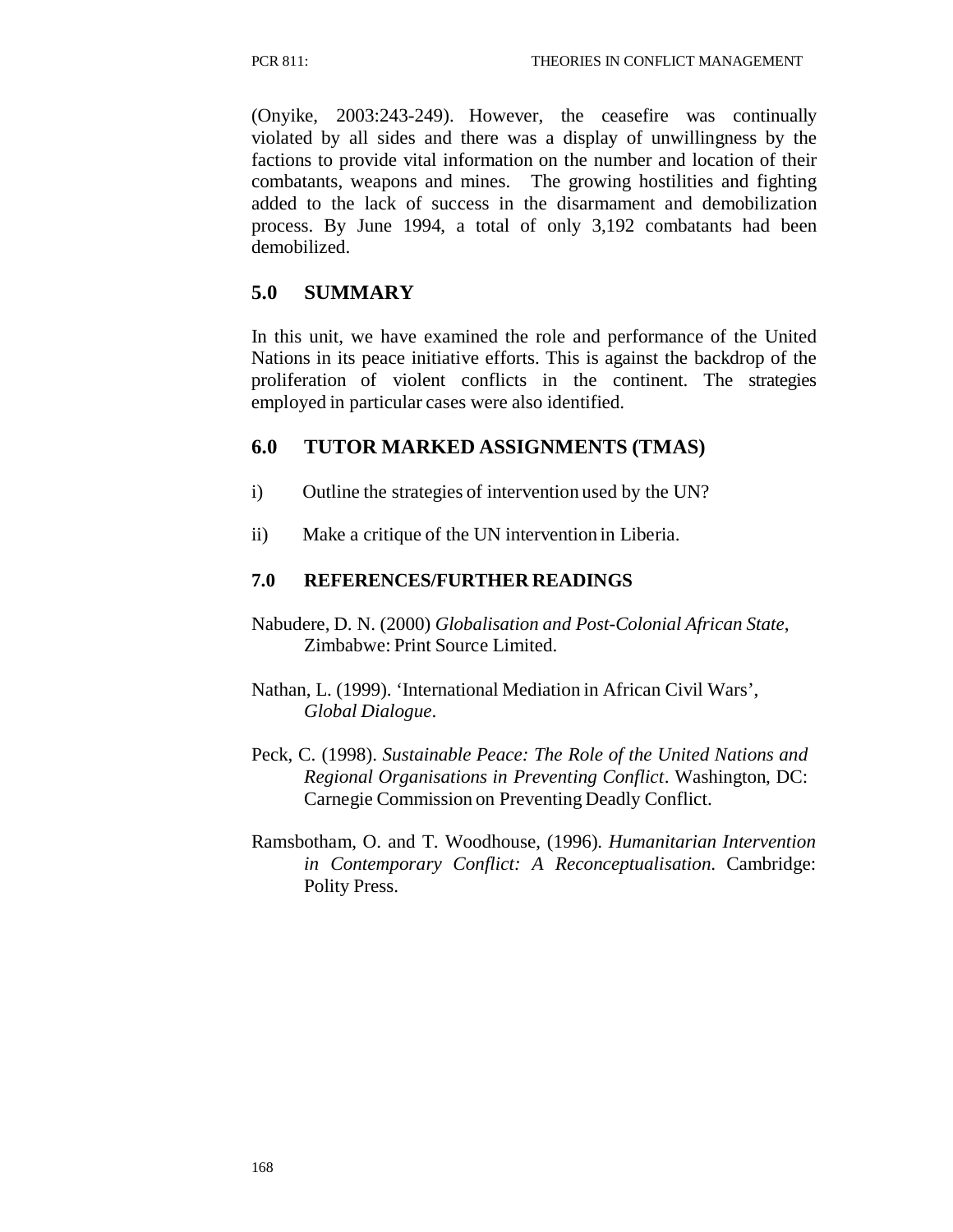# **UNIT 4 UN INTERVENTION STRATEGIES**

### **Table of Contents**

- 1.0 Introduction
- 2.0 Objectives
- 3.0 Main Content
- 3.1 United Nations' Peaceful Intervention Strategies
- 3.2 Peacemaking
- 3.3 Peacekeeping
- 3.4 Prevention Deployment
- 3.5 Cooperation with Regional Organisations
- 3.6 Peace-Building
- 3.7 The United Nations' Coercive Intervention Strategies
- 3.8 Peace Enforcement
- 3.9 Embargoes and Sanctions
- 4.0 Conclusion
- 5.0 Summary
- 6.0 Tutor-Marked Assignment
- 7.0 References/Further Readings

## **1.0 INTRODUCTION**

The United Nations Charter obligates Member States to settle their disputes by peaceful means, in such a way that international peace and security, and justice, are not endangered. But experience has demonstrated that the nature and forms of some wars have defied peaceful settlement to the effect that United Nations have invoked the coercive means of its Charter as the last option.

# **2.0 OBJECTIVES**

At the end of this unit, you should be able to;

i) Explain UN's peaceful and coercive intervention strategies.

### **3.0 MAIN CONTENT**

### **3.1 United Nations Peaceful Intervention Strategies**

Article 33 of the Charter expressly states the minds of the member states with regard to peaceful settlement of disputes thus:

(1) The parties to any dispute, the continuance of which is likely to endanger the maintenance of international peace and security,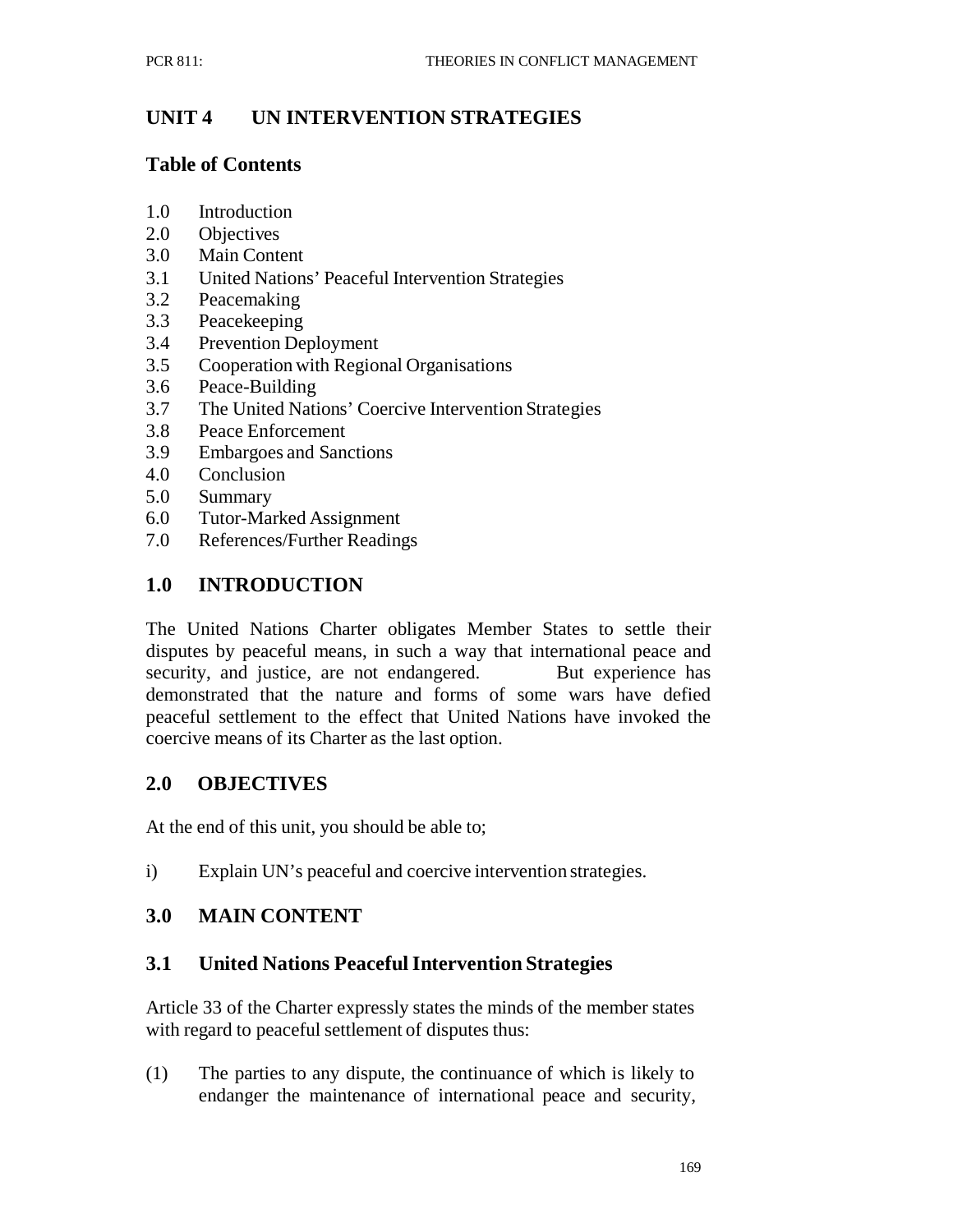shall first of all, seek a solution by negotiation, enquiry, mediation, conciliation, arbitration, judicial settlement, resort to regional agencies or arrangements, or other peaceful means of their own choice.

(2) The Security Council shall, when it deems necessary, call upon the parties to settle their dispute by such means.

Other Articles of the UN Charter dealing with maintenance of peace include Articles 11, 12 and chapters VI and VII. Peaceful intervention in conflicts at the level of the United Nations has taken the following forms:

Peacemaking Peacekeeping Preventive Deployment Cooperation with regional organizations Peace-building

## **3.2 Peacemaking**

Peacemaking is the use of diplomatic means to persuade parties in conflict to cease hostilities and to negotiate a peaceful settlement of their dispute. The Secretary-General plays a coordinal role in peacemaking both by sending special envoys or missions for specific tasks, such as negotiation or fact-finding. The Secretary-General may take initiatives to encourage and maintain the momentum of negotiations between conflict parties. He may also use his "good offices" for mediating, or to exercise "preventive diplomacy". The impartiality of the Security-General is one of the United Nations' great assets. This role was exemplified in February 1998 when, sequel to consultation with the Security Council members, Secretary-General Kofi Annan visited Baghdad and succeeded in resolving a dispute with Iraq over weapons inspections, which threatened a renewal of hostilities with that country. A decade earlier, 1988, the then Secretary-General played similar role this led to the end of the war between Iran and Iraq that had persisted since 1980.

### **3.3 Peacekeeping**

Peacekeeping as the name implies, involves deployment of troops to a conflict state with the aim of keeping the peace. Peacekeeping operation may involve military observer missions, peacekeeping forces, or a combination of both. Military observer missions are made up of unarmed officers, typically to monitor an agreement or a ceasefire. The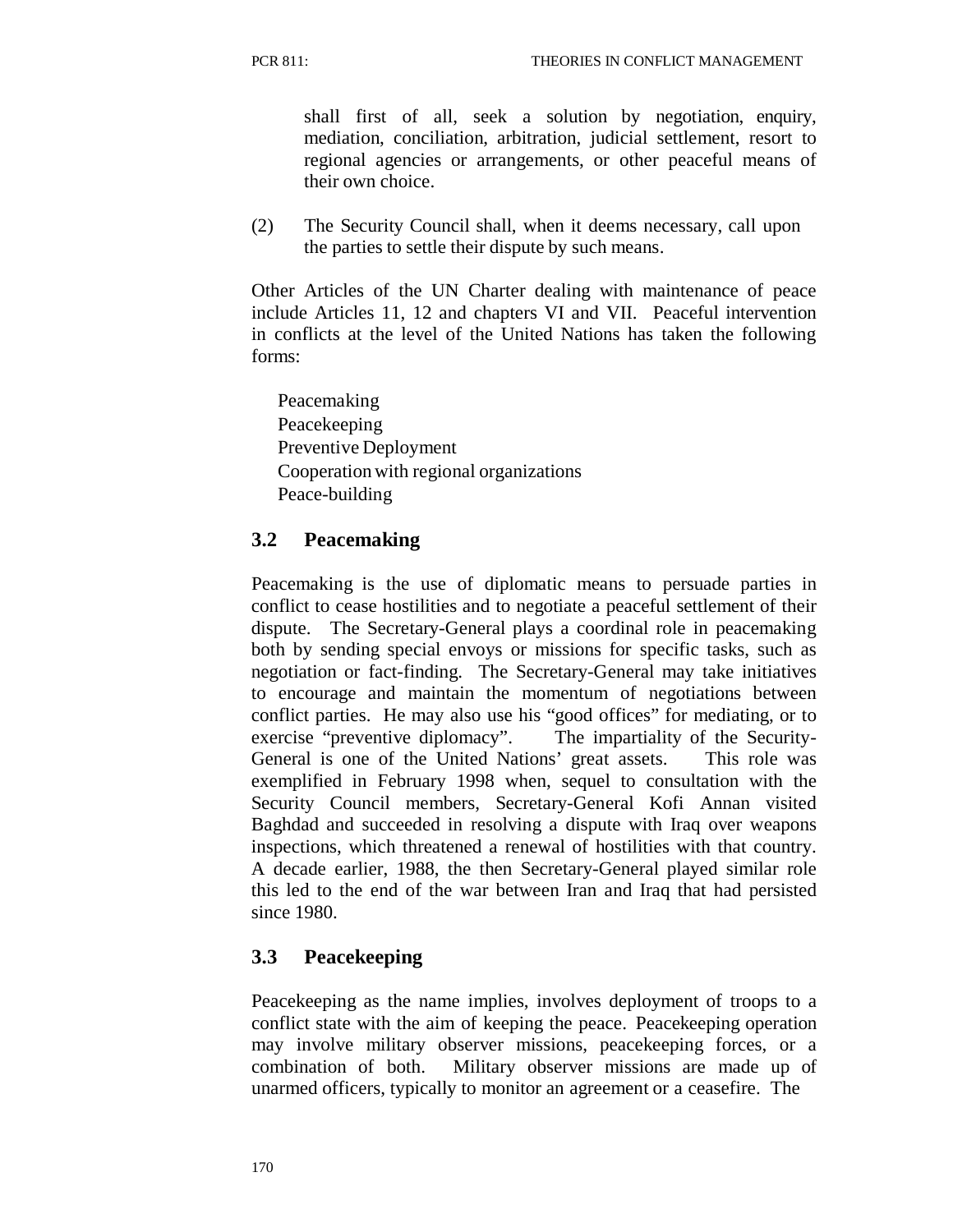soldiers of the peacekeeping forces have weapons, but in most situations can use them only in self-defence.

While not specifically envisaged in the Charter, Peacekeeping was first deployed by the United Nations in 1948 with the establishment of the United Nations Truce Supervision organization in the Middle East (UNTSO). It has to be mentioned, however, that peacekeeping though has become more or less a traditional means of intervention used by the UN, is not a sustainable mans of conflict transformation. Justification to this assertion is apparent in the fragility of negative peace", if any, that peacekeeping operation always bring. This has also brought about perpetual stationing of peacekeeping force in conflict zones for fear of "return wars". An example is the UNTSO in the Middle East (Jerusalem), which had been deployed since 1948 and was still on as of July 1998 – a period of 40 years.

## **3.4 Prevention Deployment**

This is a pro-active way of responding to potential conflict and forestalls same. It is the fielding of peacekeepers to forestall probable conflict. This is a relatively new dimension of conflict prevention that the International Community needs maximally utilize. It is one of the nexus of steps encompassed in Early Warning and Early Response to Conflict. A good successful example of this pro-active measure is the *United Nations Preventive Deployment Force* deployed in former Yugoslav Republic of Macedonia in 1992 consequent on the country's request and The Security Council's approval. The 1,100 – strong force has been monitoring developments in the border areas that could threaten the country's territory or undermine its stability in the course of the Yugoslav conflict.

### **3.5 Co-operation with Regional Organisations**

The ubiquity of wars and intractability of most of them nowadays around the world has made the United Nations to be increasingly cooperating with regional organizations and other external actors as well as mechanisms provided for in Chapter VIII of its Charter. Article 52 of the Un Charter provides thus:

1) Nothing in the present Charter precludes the existence of regional arrangements or agencies for dealing with such matters relating to the maintenance of international peace and security as are appropriate for regional action, provided that such arrangements or agencies and their activities are consistent with the purposes and principles of the United Nations.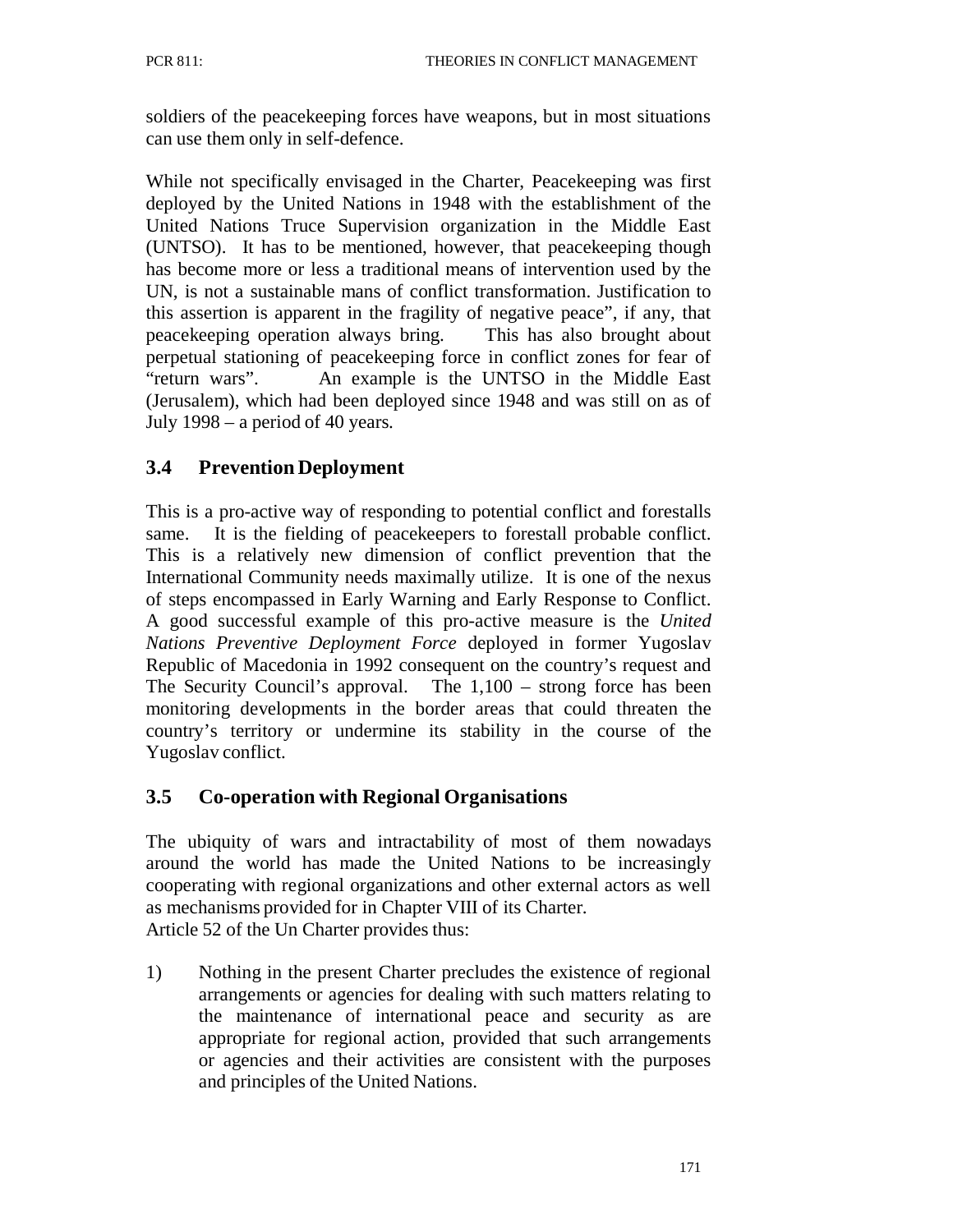- 2) The members of the United Nations entering into such arrangements or constituting such agencies shall make every effort to achieve pacific settlement of local disputes through such regional arrangements or by such regional agencies before referring them to the Security Council.
- 3) The Security Council shall encourage the development of pacific settlement of local disputes through such regional arrangements or by such regional agencies on the initiative of the states concerned or by reference from the Security Council. Article 55 of the Charter further provides thus:
	- (1) "The Security Council shall, where appropriate utilize such regional arrangements or agencies for enforcement action under its authority. But no enforcement action shall be taken under regional arrangements or by regional agencies without the authorization of the Security Council…"

In accordance with the provisions of its Charter as highlighted above and in the search for international pace and security, the United Nations has worked closely with a host of regional organizations. For instance, it worked with the Organisation of African Unity (OAU) in Somalia and Western Sahara. In a civil war that broke out, following the downfall of President Said Barre, in 1991 in Somalia between the faction supporting Interim President Ali Mahdi Mohamed and that loyal to General Mohamed Farah Aidid, the United Nations, in cooperation with the O.A.U. and other organizations sought to resolve the conflict. It was an intractable war and the UN troops UNOSOM withdraw in March 1995 when the warring factions refused to enact a ceasefire and form a Government of National Unity.

Moreover, in a spiral of political upheavals that attended the departure of "Life President" Jean-Claude Duvalier in 1986 in Haiti which culminated in the expulsion of a democratically elected president Jean-Bertrand Aristide from office by coupists led by Lieutenant-General Raoul Cedras, the United Nations worked extensively in collaboration with the Organisation of American States (OAS) to redress the situation and enthrone democracy. A joint United Nations/OAS mission – the *International Civilian Mission in Haiti* (MICIVIH) – was deployed in the country in 1993. Its task was to monitor the human rights situation and to investigate violations.

In the same manner, the United Nations supported the Economic Community of West African States (ECOWAS) in its efforts to end a civil war that had broken out in late 1989 in Liberia. These efforts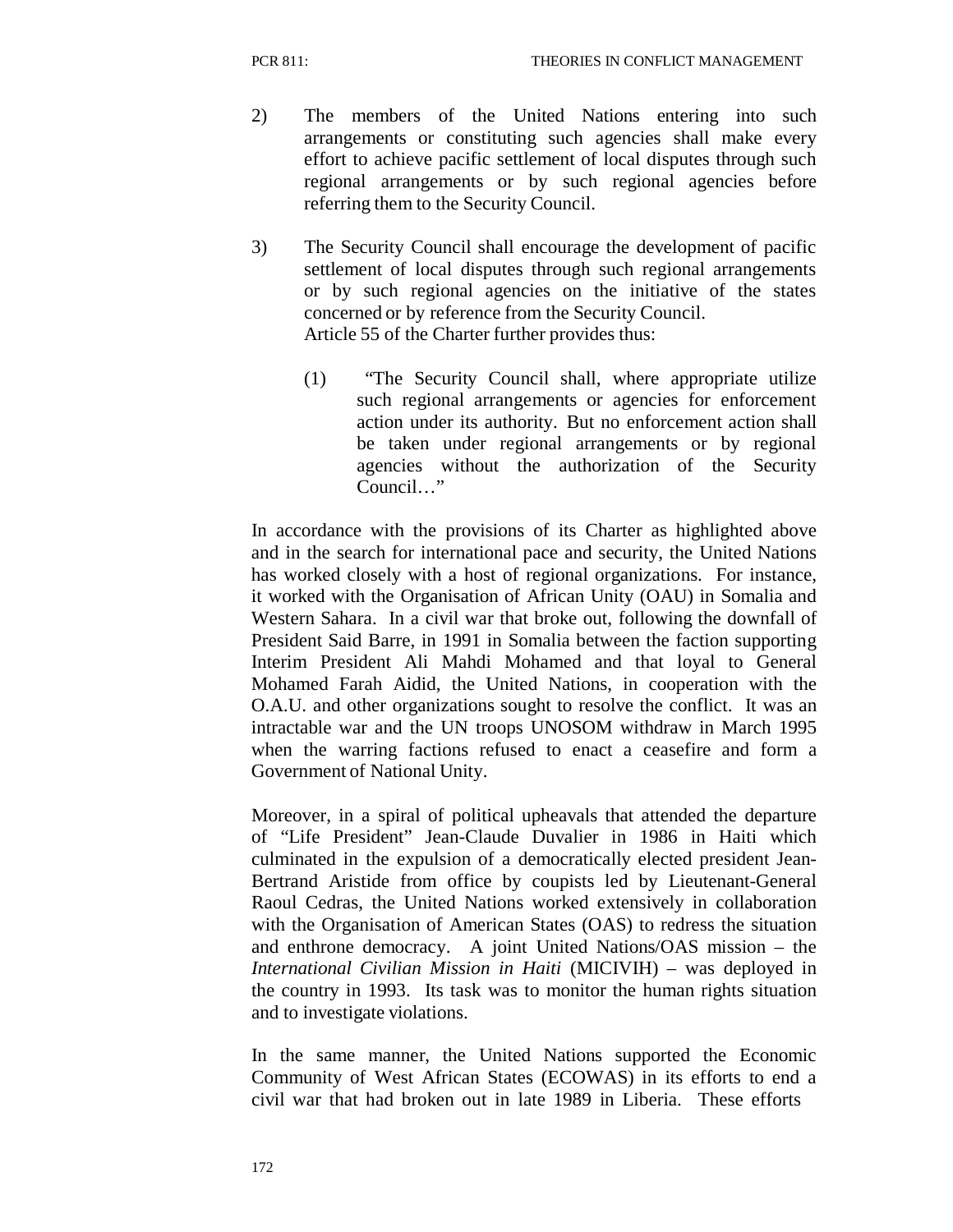included establishing, in 1990, an observer force, the ECOWAS Ceassefire Monitoring Group (ECOMOG).

After ECOWAS brokered a peace agreement in Cotonou, Benin, in 1993, the Security Council established the *United Nations Observer Mission in Liberia (UNOMIL).* Its task was to support ECOMOG in implementing the Cotonou Peace agreement.

# **3.6 Peace-Building**

Peacekeeping and peacemaking functions of the UN are well documented but little or nothing has been head about its peace-building activities. Peace-building is essentially targeted at engendering sustainable peace. In his paper *An Agenda for Peace,* former UN Secretary-General, Boutros-Ghali described peace-building as:

*Action to identify and support structures which will tend to strengthen and solidify peace in order to avoid a relapse into conflict – rebuilding the institutions and infrastructures of nations torn by civil war and strife (and tackling the) deepest causes of conflict: economic despair, social injustice and political oppression, (Boutros-Ghalki, 1992:11).*

Peace-building is concerned with establishing a stable environment in which negotiated settlements can flourish and it complements the peacekeeping and peace-making activities of the United Nations. The tasks involved in peace-building have the potential to serve as a preventive strategy. This assertion is expressed by the Secretary-General thus:

*Demilitarization, the control of small arms, institutional reform, improved police and judicial systems, the monitoring of human rights, electoral reform and social and economic development can be as valuable in preventing conflict as in healing the wounds after conflict has occurred.*

As of February 2000, the UN has run peace-building missions in El-Salvador, Nicaragua, Haiti, Cambodia, Namibia, Mozambique, Angola, Liberia, Guinea-Bissau and the Central African Republic. The United Nations commitment to Peace-building becomes imperative based on its past unpleasant experience in peacekeeping and peacemaking, as well as on the great proliferation of internal conflicts, which have emerged since the end of the Cold War.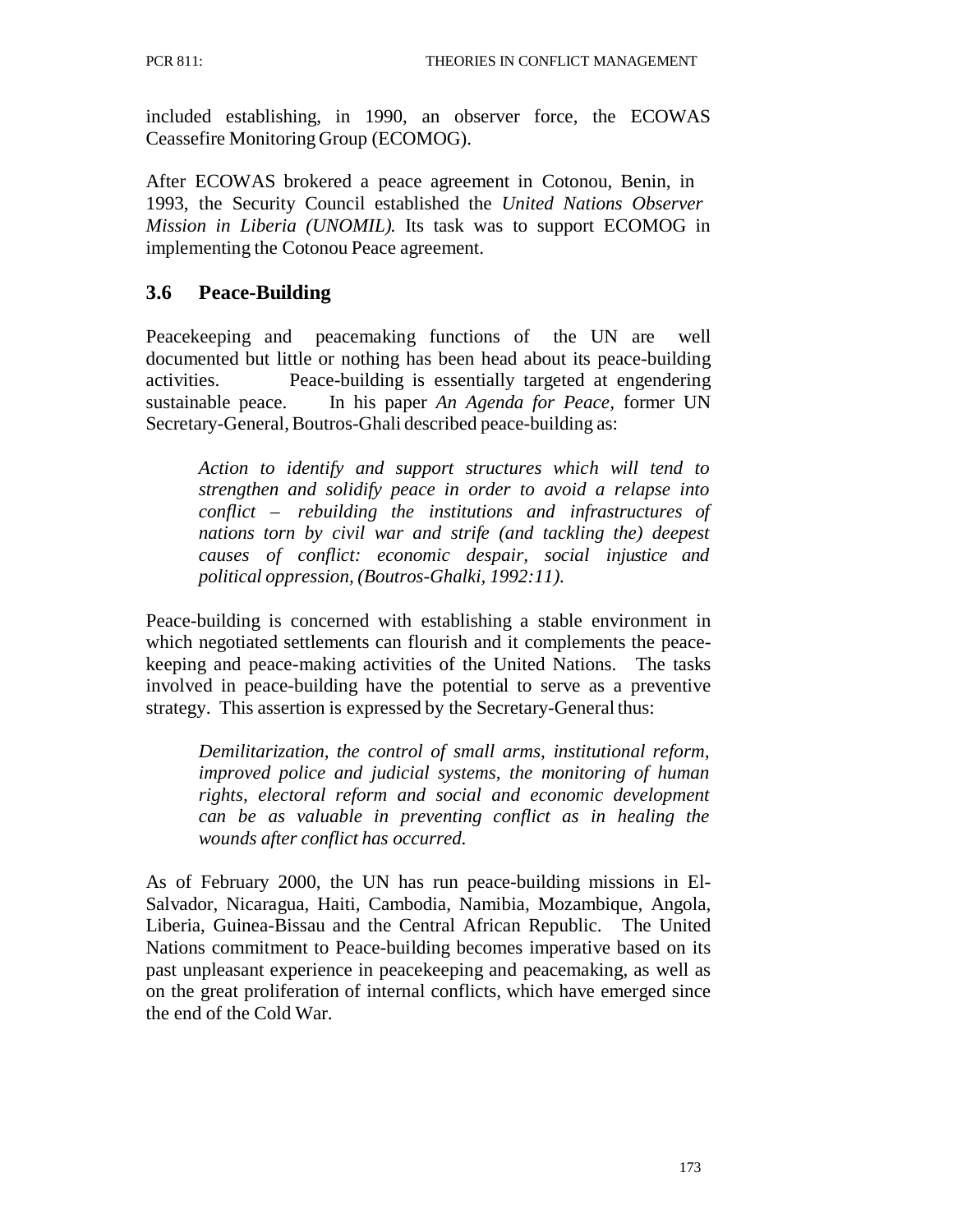### **3.7 The United Nations Coercive Intervention Strategies**

Despite the mechanisms for peaceful and pacific settlement of conflicts among nations of the world put in place by the United Nations, so that its ultimate aim of ensuring international peace and security can be achieved; there are also measures put in place by the same organization to curtail excesses and abuses of recalcitrant states. The measures include:

Peace enforcement Embargoes and Sanctions Authorized Military Action

### **3.8 Peace Enforcement**

Under Chapter VII of the UN Charter, the Security Council can take enforcement measures to maintain or restore international peace and security. In the process of transforming a conflict, peacekeeping mandate of a peacekeeping force can be changed to peace enforcement if the warring factions refuse to respect ceasefire agreement or other agreement earlier signed.

This was the case in Liberia when, consequent upon the assassination of President Samuel Doe on September 9 1990, the ECOMOG Force Commander was changed and the mandate of the force too changed from peacekeeping to peace enforcement.

#### **3.9 Embargoes and Sanctions**

The Security Council has severally had to resort to economic sanctions and embargos as an enforcement tool when peace was threatened and diplomatic efforts had failed.

Article 41 of the UN Charter states that:

*The Security Council may decide what measures not involving the use of armed force are to be employed to give effect to its decision, and it may call upon the members of the United Nations to apply such measures. These may include complete or partial interruption of economic relations and of rail, sea, air, postal, telegraphic, radio and other means of communication, and the severance of diplomatic relations.*

Sanctions were imposed, using the provisions of the UN Charter stated above, by the UN; against South Africa's Apartheid regime in 1977, and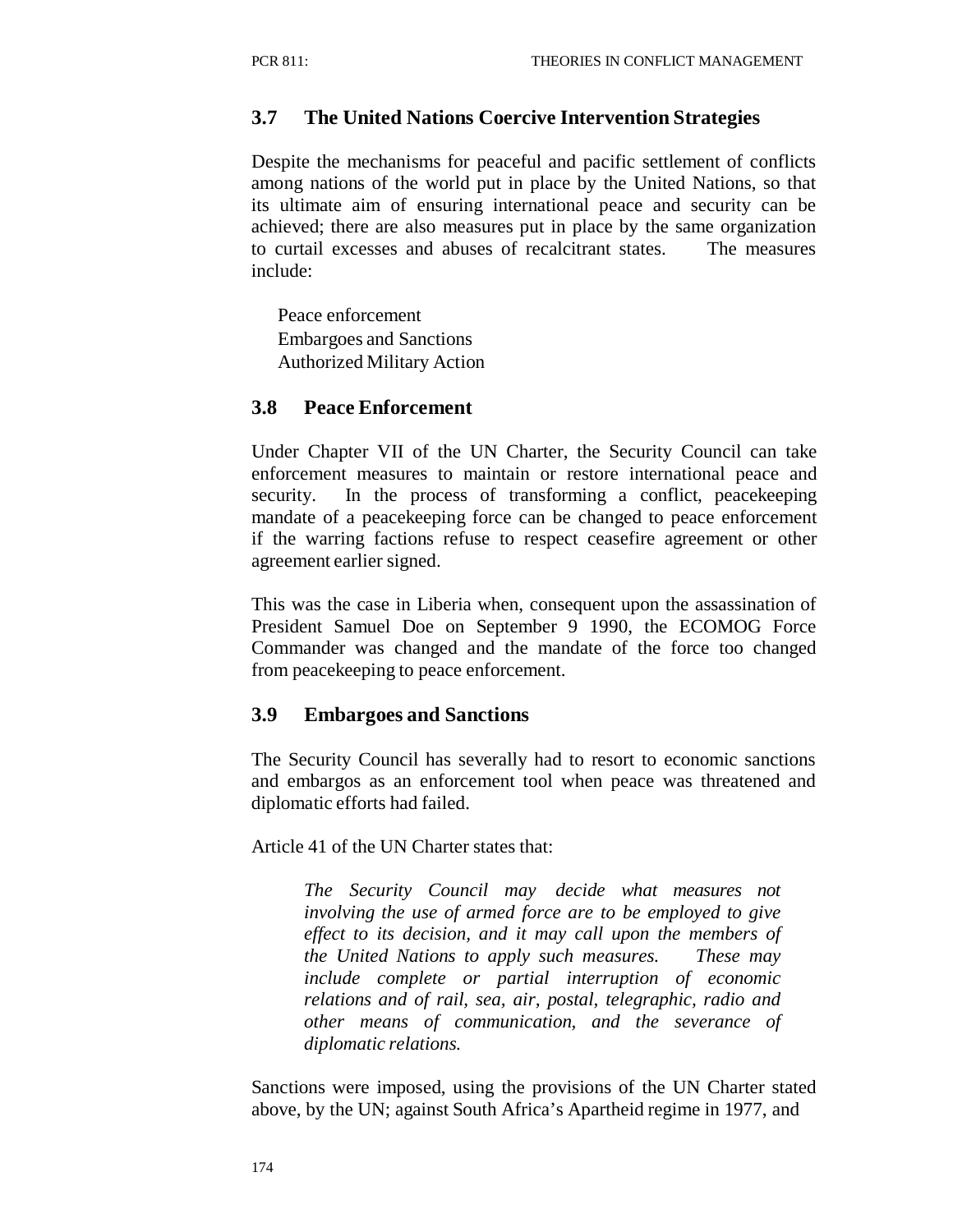subsequently lifted with the end of apartheid in 1994. Recently, Sanctions have been imposed against Iraq, the former Yugoslavia, Libya, Haiti, Liberia, Rwanda, Somalia, UNITA forces in Angola, Sudan and Sierra Leone. These economic Sanctions have taken many forms, ranging from specific trade bans, pacific blockades to full embargoes, (UN, 1992: 76).

The use of mandatory sanctions brings pressure on the target state or entity to comply with the objectives set by the Security Council without resorting to force.

## **4.0 CONCLUSION**

### **Authorized Military Action**

When diplomatic peacemaking efforts fail, the UN may authorize stronger action by member states under Chapter VII of the Charter. Cases have been, when the Security Council authorized coalition of Member States to use "all necessary means", including military action, to deal with a conflict – as it did to restore the sovereignty of Kuwait after its invasion by Iraq (1991); to permit humanitarian relief operations in the midst of civil war in Somalia (1992) and Rwanda (1994); to restore the democratically elected government in Haiti (1994); and to protect humanitarian operations in Albania (1997).

These actions, though authorized by the Security Council, were entirely under the control of the participating states. They were not United Nations peacekeeping operations, which are established by the Security Council and directed by the Secretary-General.

### **5.0 SUMMARY**

In this unit, we have examined strategies employed by the United Nations. They are classified into peaceful versus coercive strategies.

### **6.0 TUTOR MARKED ASSIGNMENTS (TMAS)**

- i) Outline the strategies of intervention used by the UN?
- ii) Make a critique of the UN intervention in Liberia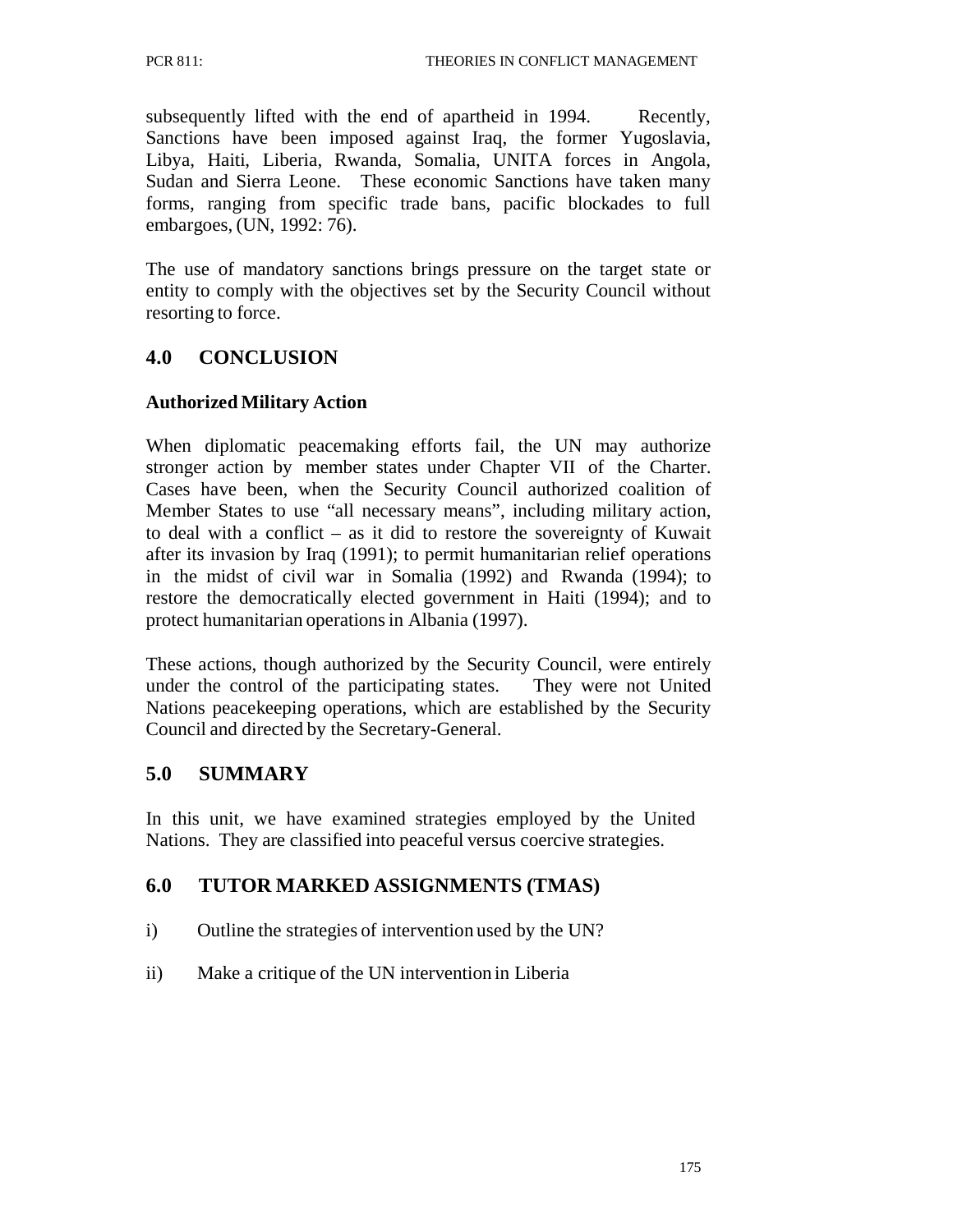### **7.0 REFERENCES/FURTHER READINGS**

- Nabudere, D. N. (2000) *Globalisation and Post-Colonial African State*, Zimbabwe: Print Source Limited.
- Nathan, L. (1999). 'International Mediation in African Civil Wars', *Global Dialogue*.
- Peck, C. (1998). *Sustainable Peace: The Role of the United Nations and Regional Organisations in Preventing Conflict*. Washington, DC: Carnegie Commission on Preventing Deadly Conflict.
- Ramsbotham, O. and T. Woodhouse (1996). *Humanitarian Intervention in Contemporary Conflict: A Reconceptualisation*. Cambridge: Polity Press.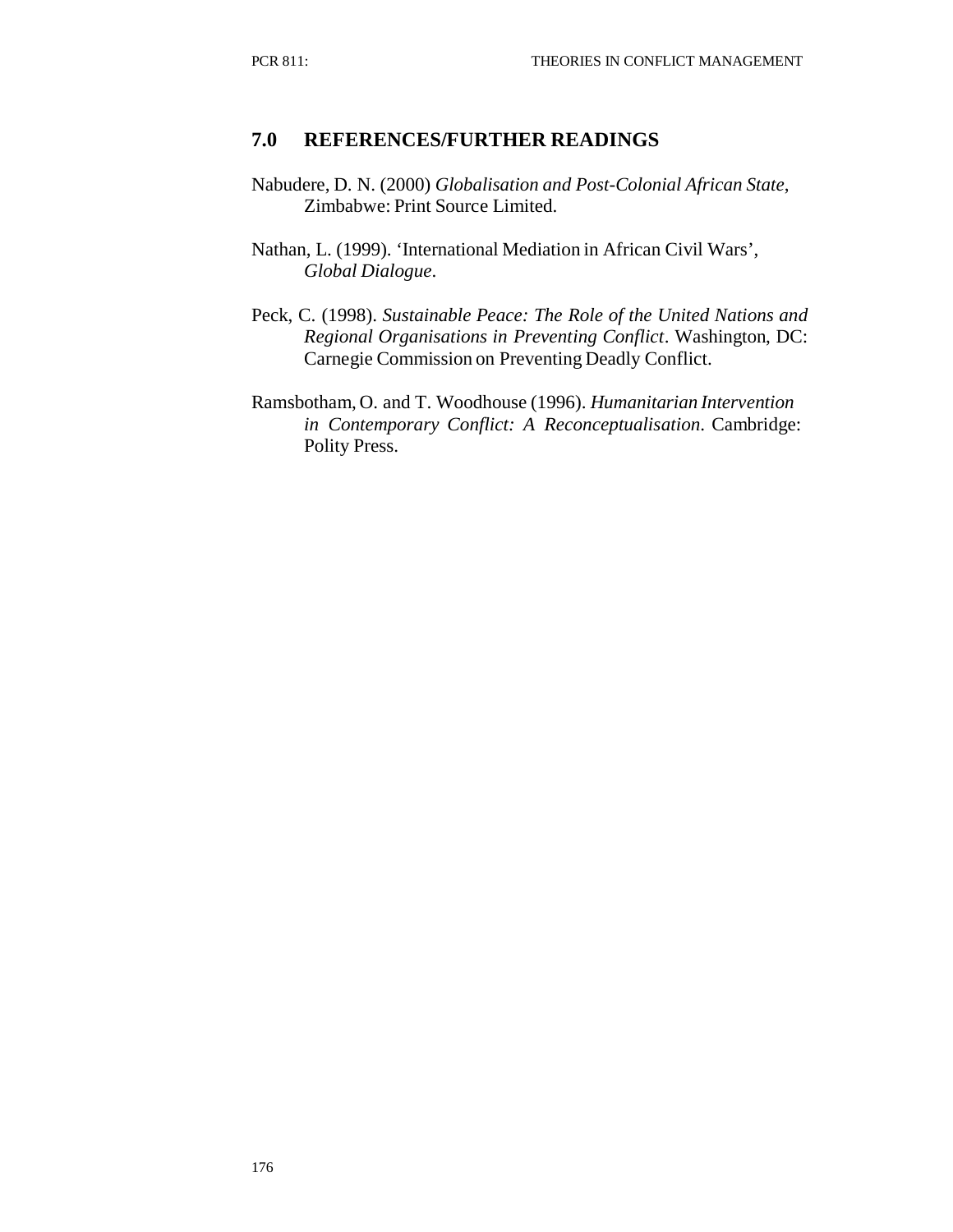# **UNIT 5 GLOBALISATION, CIVIL SOCIETY AND CONFLICT MANAGEMENT**

#### **Table of Contents**

- 1.0 Introduction
- 2.0 Objectives
- 3.0 Main Content
- 3.1 Political Globalisation and Non-State Actors
- 3.2 Global Civil Society and Conflict Management
- 3.3 Top 25 NGO Cities by Network Connectivity
- 4.0 Conclusion
- 5.0 Summary
- 6.0 Tutor-Marked Assignment
- 7.0 References/Further Readings

### **1.0 INTRODUCTION**

In this unit we will be examining globalisation and its impact on civil society and conflict management. To fully understand the dynamics of the concept of Global Civil Society, it would be necessary to explore further, the larger context of political globalisation and its relationship to societal activism. The emergence of these transnational organisational groups to nearly every nook and cranny of the world in the past halfcentury and its relation to the growth and evolution of intergovernmental organization have involved complex processes that defy simply characterization.

#### **2.0 OBJECTIVES**

At the end of this unit, you should be able to:

- i) Explain the process of political globalisation;
- ii) Highlight its implications for conflict, and conflict management; and
- iii) Describe the role of social activism within the process.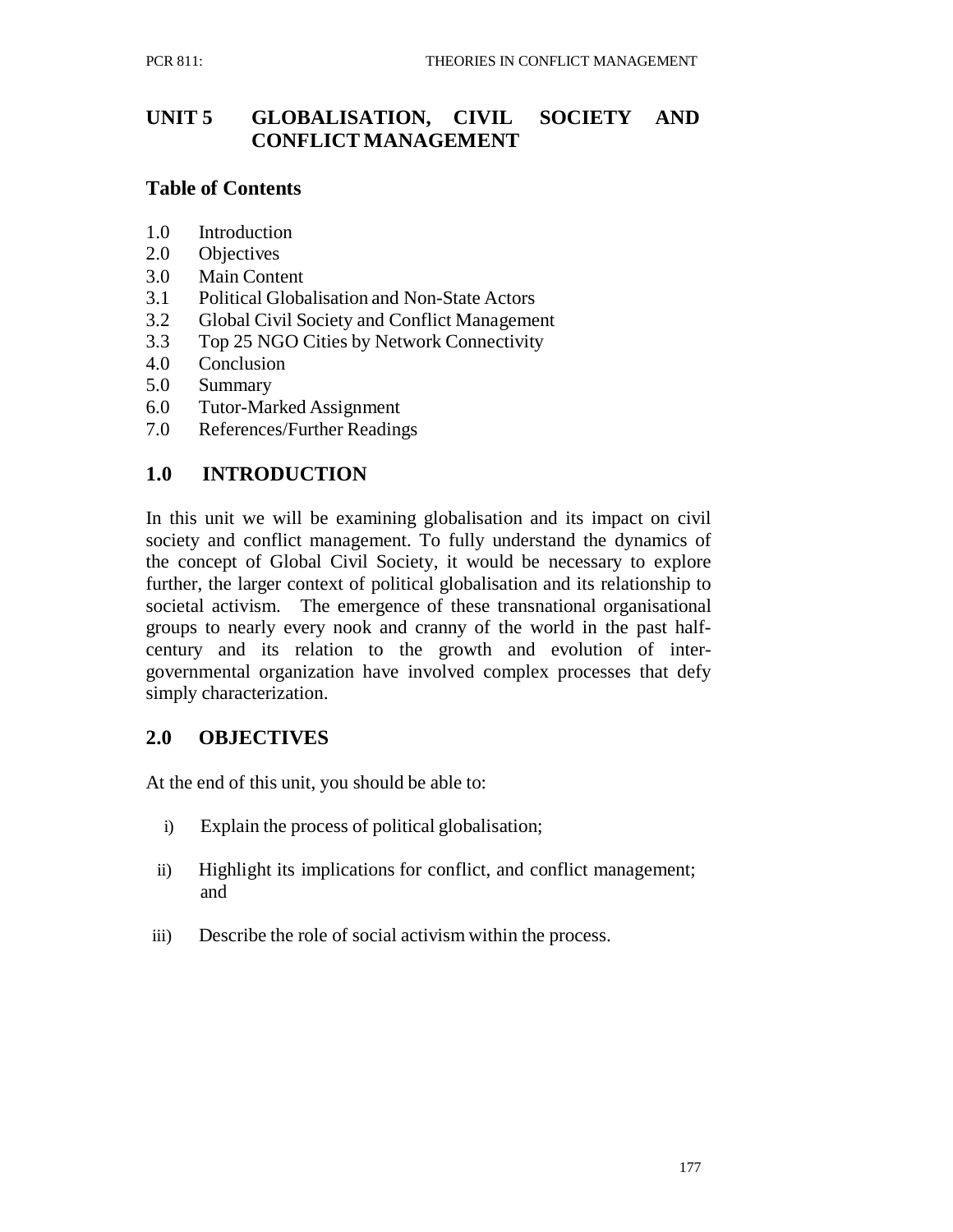### **3.0 MAIN CONTENT**

### **3.1 Political Globalisation and Non-State Actors**

A theoretical fundamentality, germane to empirical analysis of the rise and influence of Global Civil Society in international relations and specifically in the area of conflict and peace studies, is the pluralistinterdependence model of international politics. According to this model, political problems are embedded in the larger social-and particularly economic-setting in which they take place. In contradistinctive to the realists outlook (that focus on the activities of states), the proponents of the pluralist-interdependence theory posit that in the modern global system, all policy actors are intertwined and affect each other. This is because, states are not the only actors in the international system, though they (states) set the rules of economic, communications, technology and other games that occur simultaneously, they (states) do not set the international agenda, nor can they make decisions as if removed from the interests, values and aspirations of millions of business firms, banks, shipping companies, political parties, citizen's groups, and the like. it is these non-state actors that initially raise items to international agenda.

Non-state actors, the pluralist-interdependence theorist argue, create all sorts of trans-national coalitions that circumvent the polices of any individual state. They act as international pressure groups, they publicize problems and they propose solutions and way forward to the various world problems. In the perspective of the pluralistinterdependence theorists, issues that are internationally recognized as "key" (transition, re-integration on of Ex-combatants, illegal, surplus Arms, etc) in post-conflict situations, could not be left in the hands of states alone, because in any enduring post conflict reconstructive efforts, the power of publicity and scientific, technical, economic knowledge largely replace the power of guns and armies. Even in major international forum such as the UN they (proponents of this theory) reiterate:

> *Non-governmental groups have access to delegates; provide all sorts of information, and lobby of international problems, ranging from the saving of threatened animal species to the treatment of refugees in individual countries.*

Effort by international actors to integrate lives and livelihoods in societies emerging form civil war into relative peace has spawned a peace building industry akin to the aid industry that has attracted crusading zeal and accusations of hubris in about equal measure.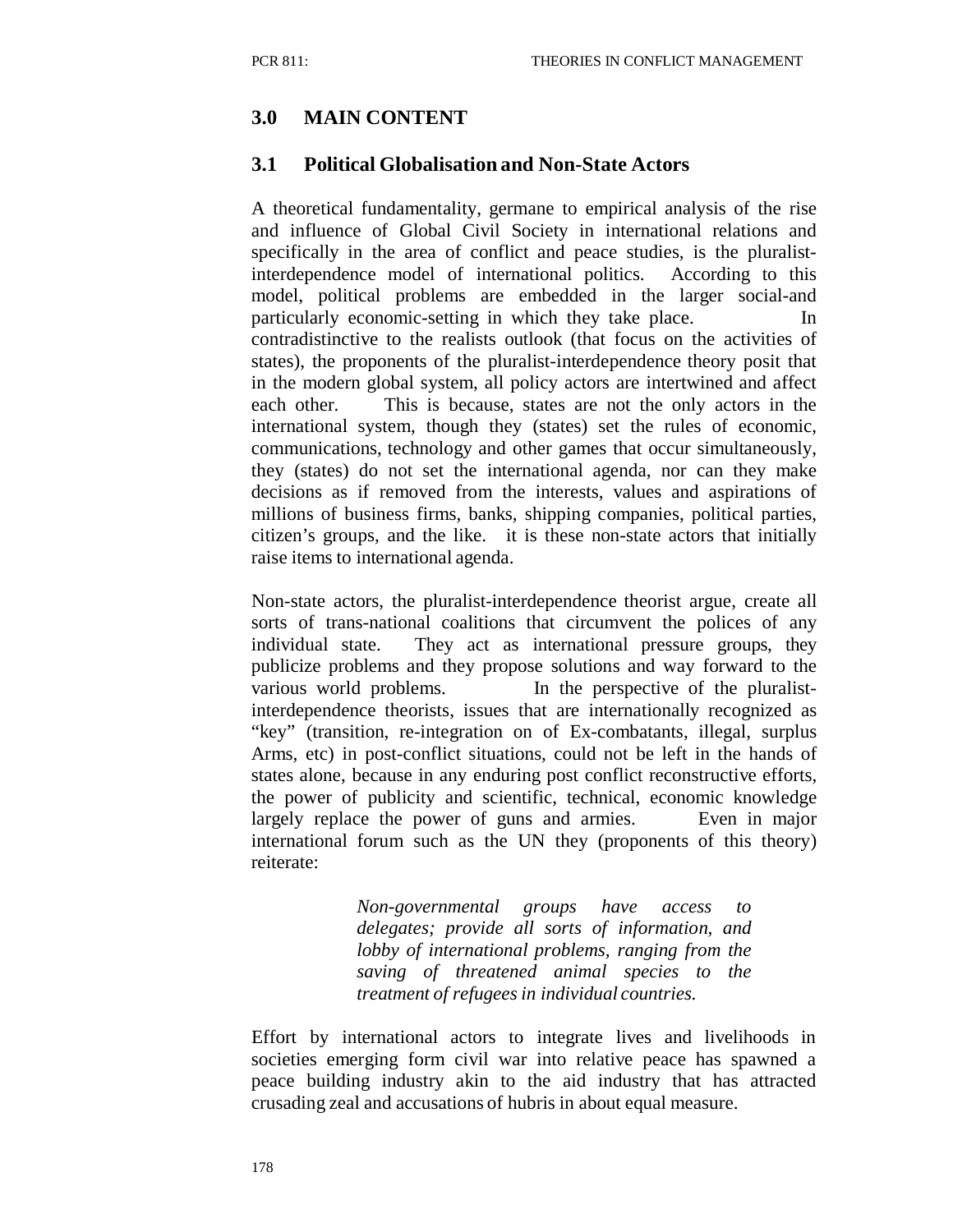Consequently, in the spirit of humanitarianism and liberal internationalism, external organizations have assumed responsibility for building peace in war-torn societies with the aim of preventing receding into violent conflicts. This is why there is now the recognition of the legitimacy of transnational civil groups in the international system, in compatibility with the neo-liberal agenda to bring about enduring peace in war form countries and in the post-conflict reconstructive efforts. The main point of emphasis here is that the roles being played by transnational social movement in post-conflict reconstruction all over the world, (accelerating the transition to civil rules, increasing refugee returns, law and order, contributing to the development of institutions new electoral law, media reform, social welfare and human rights), are generally informed by the position of neo-liberalism that international peace and security in the world can only be achieved through the complementary efforts and understanding of states and non-state actors in international politics.

Although, interventionary actors appear to be caught in a dilemma between support for state sovereignty and support for civil society, and the ideology of neo-liberal economic modernization, with which lead organizations such as the world Bank and IMF have been imbued, often has the effect of undermining the mechanisms necessary for state building and dirigisme that could make authorities in war-torn societies take greater responsibility for the welfare and right of their people; the fact remains that in the peace process, international financial institutions and their main donors have often expected non-governmental organizations, private, voluntary sector and United Nations agencies to take on a safety-netting, role for such societies. Essential services are often subcontracted to the private or NGO sectors, in line with the neoliberal agenda, that humanitarian organizations are impelled to attempt to provide a safety net beyond the phase of emergency, relief, where government structures, revenue and public expenditure allocations have foundered.

Furthermore, Global Civil Society has emerged as part of a political process of globalization. As argued by Reimann (2002), the emergence of global civil society is a build up on the social movement theory, the sociological institutional argument and works done by strong state theorist interested in civil society at the National level. In providing explanations for the rise of new citizen advocacy groups and social movement organisations, political scientists from the strong state perspective and social movement theorists have focused on the incentives provided by political opportunity structures in shaping various form of political participation. When extended to the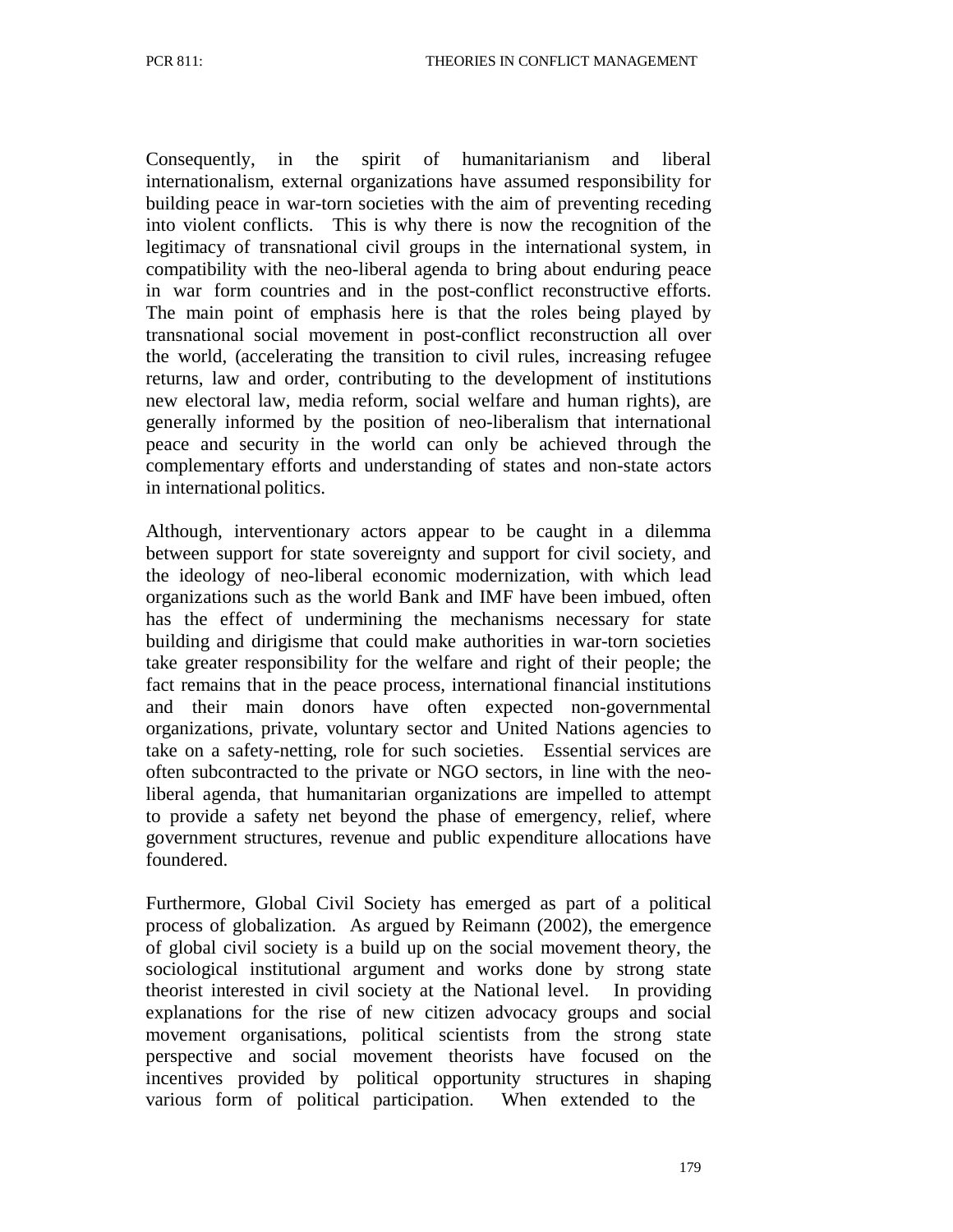international level, the concept of political opportunity structure offers a useful theoretical framework for understanding how changing international political structures and contexts have directly shaped the growth of international Non-governmental organisations and other civil society groups operating trans-nationally.

Social movement theorists interested in trans-national social movements have argued convincingly that the emergence and expansion of intergovernmental organisations (IGO's) in the post war period (like the emergence of the nation-state in previous centres) has provided new incentives for societal actors to organize on a global scale and to turn to new international targets as location of action. Therefore, this political liberalization which involved a significant opening at the international level, of several dimensions of political opportunities, has been of particular relevance to organizers of global civil society.

#### **Defining Globalisation**

Globalisation has become one of the most frequently used buzz words in much of today's discourse not just within the social sciences, but across all academic disciplines, and even among non-specialists. It is the name that is given to the process whereby social transactions of all kinds increasingly take place without account for national or state boundaries, with the result that the world has become one relatively borderless social sphere. The trends that are usually pointed to as typifying globalization include:

*The growing integration of national economies, a growing awareness of ecological interdependence; the proliferation of companies, social movements, and intergovernmental agencies operating on a global scale; and a communications revolution which has aided the development of a global consciousness.*

This phenomenon has brought about new qualitative development in the world economy and international relations in general. It is now being associated with the emergence of a global village.

It is important to however note that as we have arguments in favour of globalization, so, also we have thoughts and perspectives that discuss the seamy side or discontent of globalization. In the thinking of Claude Ake (1995), globalization is nothing but the march of capital over all the world in search of profits, a process reflected in the research and power of multinational corporations. Amuwo (2003) sees it as a complex process that has many sides and features attached to it; as he observed: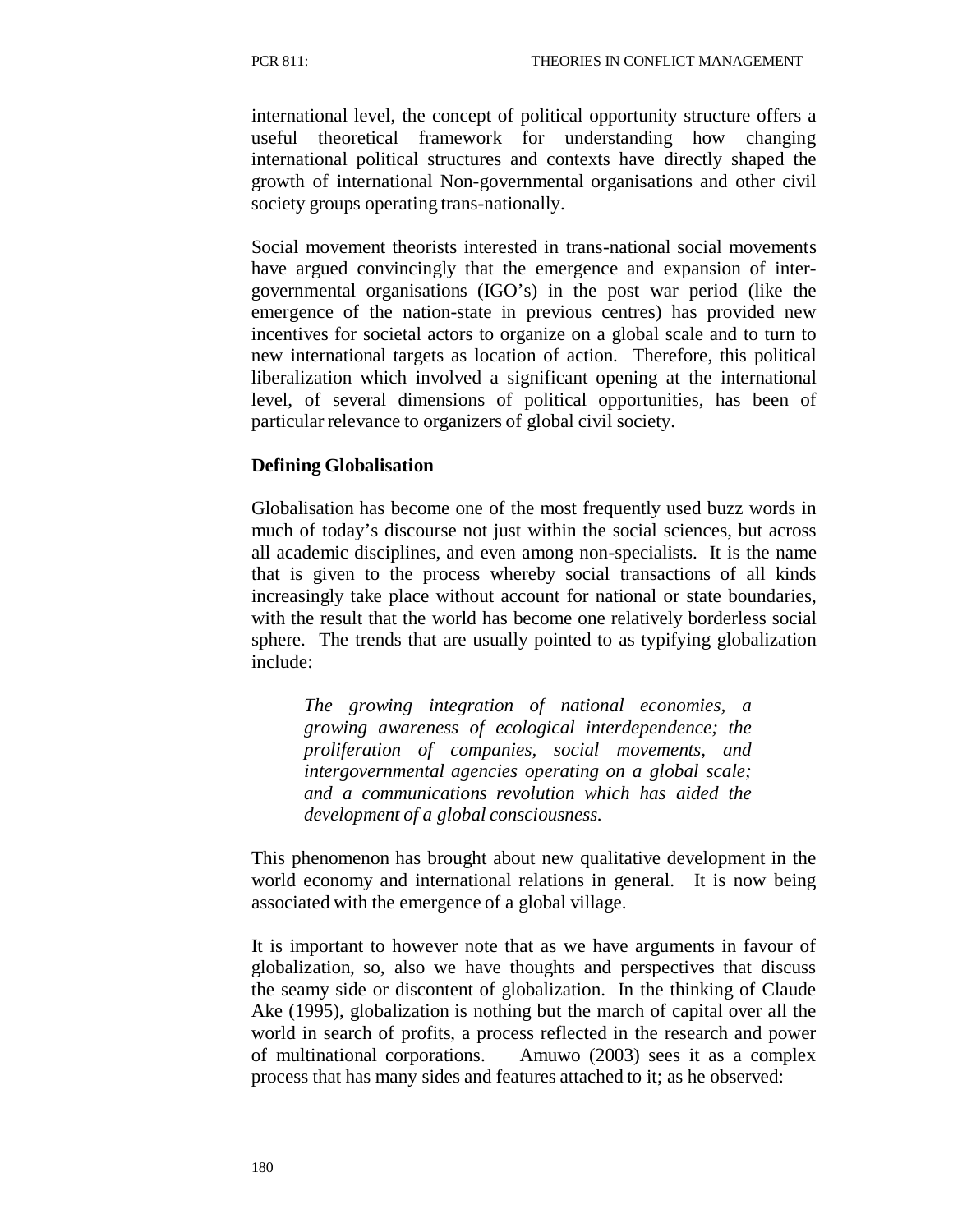*Globalisation is a complex process and phenomenon of antinomies and dialectics, integrating and fragmenting world; uniformity and localization; increased material prosperity and deepening misery; homogenization and hegemonization. Globalisation is nothing but a mixed grill.*

Globalisation on the other hand has the potentiality of eroding national sovereignty of the weakest and poorest states, whilst widening the technological divide amongst states. On the other hand, Amuwo further argues that globalisation tends to provide an enabling environment for greater respects for human rights and gender equality. He (Amuwo) however concluded that globalisation:

*Is an economic orthodoxy that is failing the peoples but enriching investors and big corporation?*

The main argument, in respect to the theoretical underpinning of this study is that the emergence, roles, impact and influence of global civil society should be seen as a factor of the political liberalization, the interconnectedness and intertwined of the world.

#### **Globalisation and Civil Society**

Consequently, globalisation best explains the relevance of Global Civil Society in conflict management in line with the argument of Ali Farazmand (1999) that through globalisation, worldwide integration and transcendence take place, evoking at least two different intellectual responses. On one hand are those who argue that the growth in transnational corporations, in particular because of their "state-indifferent" nature, and the spread of global capitalism have made states irrelevant or even obsolescent (Ball 1967; Naisbitt 1994; Ohame 1995). Others still believe that global agencies that are supplementing, if not supplanting, the territorial nation-states (Picciotto, 1989; Coz 1993; Korten 1995).

But more importantly, the relevant of Global Civil Society in conflict management is part of a system of collective world security where states and people can live in peace with each other, ideologies aside, and observed each other's borders and maintain collective security interests.

### **3.2 Global Civil Society and Conflict Management**

*Our mission is to increase the awareness of our interdependence and create a new vision of what it means to be a global citizen in this interdependent world. We hope to lay the foundations of global civic cooperation and to do so we need not only civic leaders and dignitaries, but also parents, students and children.*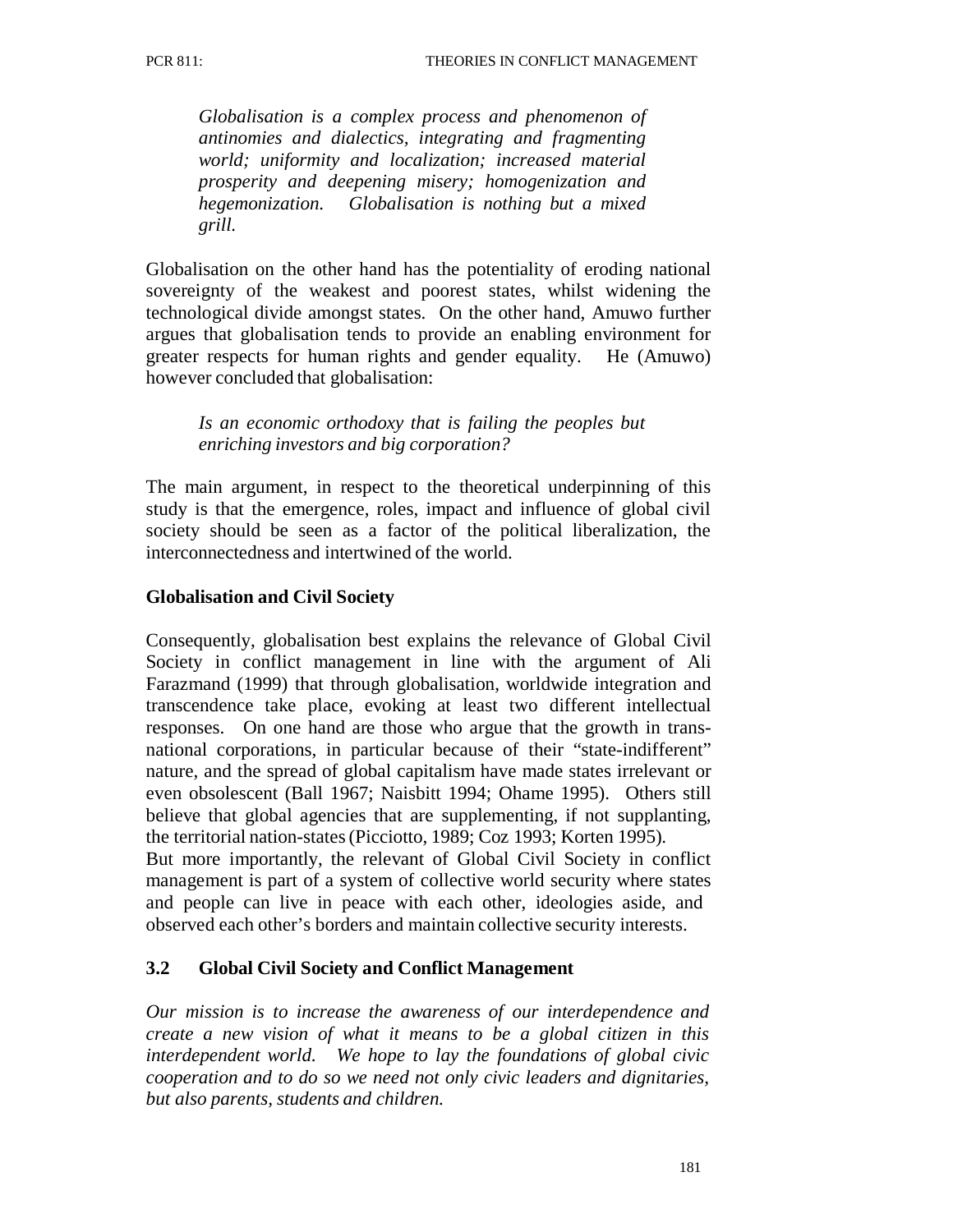David Claudler of the Centre for the study of Democracy explains in his new book, titled, constructing *Global Civil Society* (2003), that with the collapse of the Soviet Union and the end of the Cold war in the late 1980s and early 1990s, a whole new era of ethical foreign policy and humanitarian intervention has come to preoccupy statement in Europe and America; this new politicization has had strong impact on the discipline of international relation. In contemporary international relations, it appears that the old theories of relations between states, states pursing self-interest, governed by the principles of national sovereignty – are hopelessly outdated; there are new realities in international relations, such that the literature on conflict resolution, state building, international civil society, theories of the construction of national identifies and normative interpretations of the international sphere, now abound.

### **Defining Global Civil Society**

What then is Global Civil Society? Theories of civil society based on domestic politics envision frequently and dense exchange among individuals, groups, and organizations in the public sphere, separate from state-dominated action.

A well-developed Global Civil Society has the potentials to influence national government in two basic ways: it enhances political responsiveness by aggregating and expressing the wished of the public through a wealth of non governmental forms of association, and it safeguards public/people's freedom by limiting the government's ability to impose arbitrary rule by force. In the same vein, the increase in the numbers of non-governmental organizations with shared trans-national goal could be equated with the emergence of global civil society. But the explosion in the number of actors is even a minimal condition for the rise of Global Civil Society; deeper changes should be evident in the quality of non-governmental access and proximity to global forms of governance.

Evidence of the globalism of civil society is empirical in the quality of social interaction in current global politics when we examine the substantive content of non-governmental organization participation and interactions (particularly at the UN conferences as earlier discussed in the preceding chapter) with the clear indication that common understandings are now developing both among non-governmental organizations themselves and between non-governmental organizations and states. Global Civil Society therefore connotes a vast, interconnected, multilayered, social space that comprises many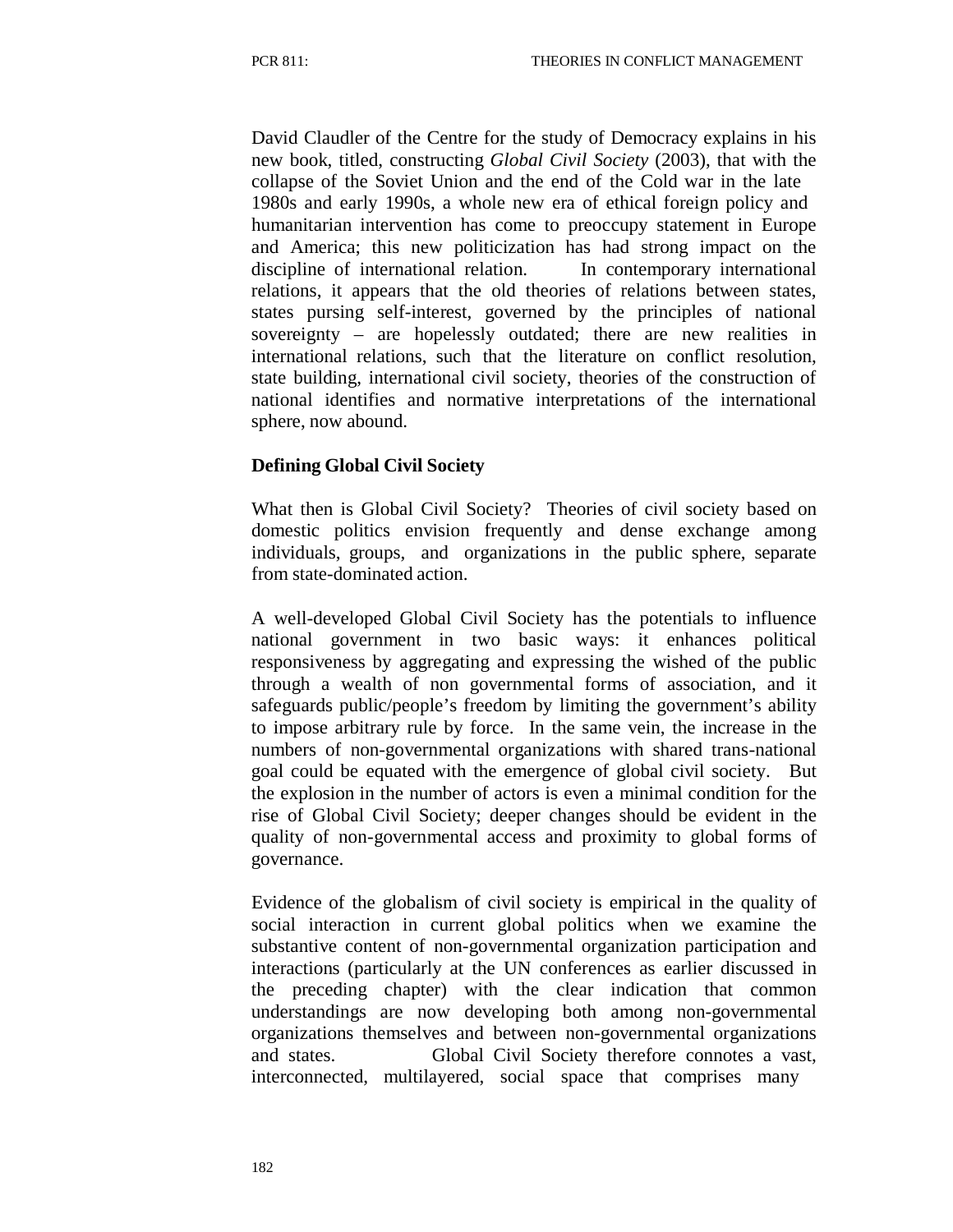hundreds of self-directing, or non-governmental institutions and ways of life. In the observation of Anheier and Themudo, (2002:24):

*Through its cross border networks, global civil society is constituted of chairs of interactions linking the local, regional and planetary orders. This new social world is constituted of networks, coalitions, partnerships and social movements.*

Other scholars or social movement theorists conceptualize Global Civil Society as made up of "some combination of networks of legal protection, voluntary associations, and forums of independent public expression". These conceptualizations, not withstanding, there is still a divergence of opinions scholarly can this emerging trend of global civil society. Some even argue that is too soon to declare that a global civil society has definitively emerged because of what they see as uneven geographical spread and achievement of global civil society as compared with the expectations generated from the theorization of the concept. (Chandhoke, 2002; Keane, 2001, Clark, Friedman and Hochsteler, 1998).

However, from the foregoing, what is so fundamental to the concept of a global civil society and very relevant to the present study is that the emergence of trans-national social and political communities constituted through trans border migration is increasingly being conceptualized as the basis for new forms of citizenship identity to the extent that members maintain identification and solidarities with one another across state territorial divides. These identification and solidarities arise out of networks, activities and ideologies that span the home and the host society.

Therefore, recent researches in international non-governmental organizations, trans-nationalism, social movements, global citizenship and global governance indicate and declare that there is now a global civil society operating trans-nationally and cross – borderline all over the globe. (Anheiver and Themudo, 2002; Taylor, 2004; Chandler, 2004).

As reported by Professor Peter J. Taylor 92004), in the first yearbook of global civil society (Anheier et al. 2001a) the geography of its subject is given prominence… one of the most striking findings of the yearbook is that global civil society is heavily concentrated in north – Western Europe. The authors of the first yearbook of global civil society has illustrated their findings with a table that identifies the top countries that are the "focal points" of globalization, international rule of law and Global Civil Society. But by using an interlocking network model and data on 74, global non-governmental organizations with offices across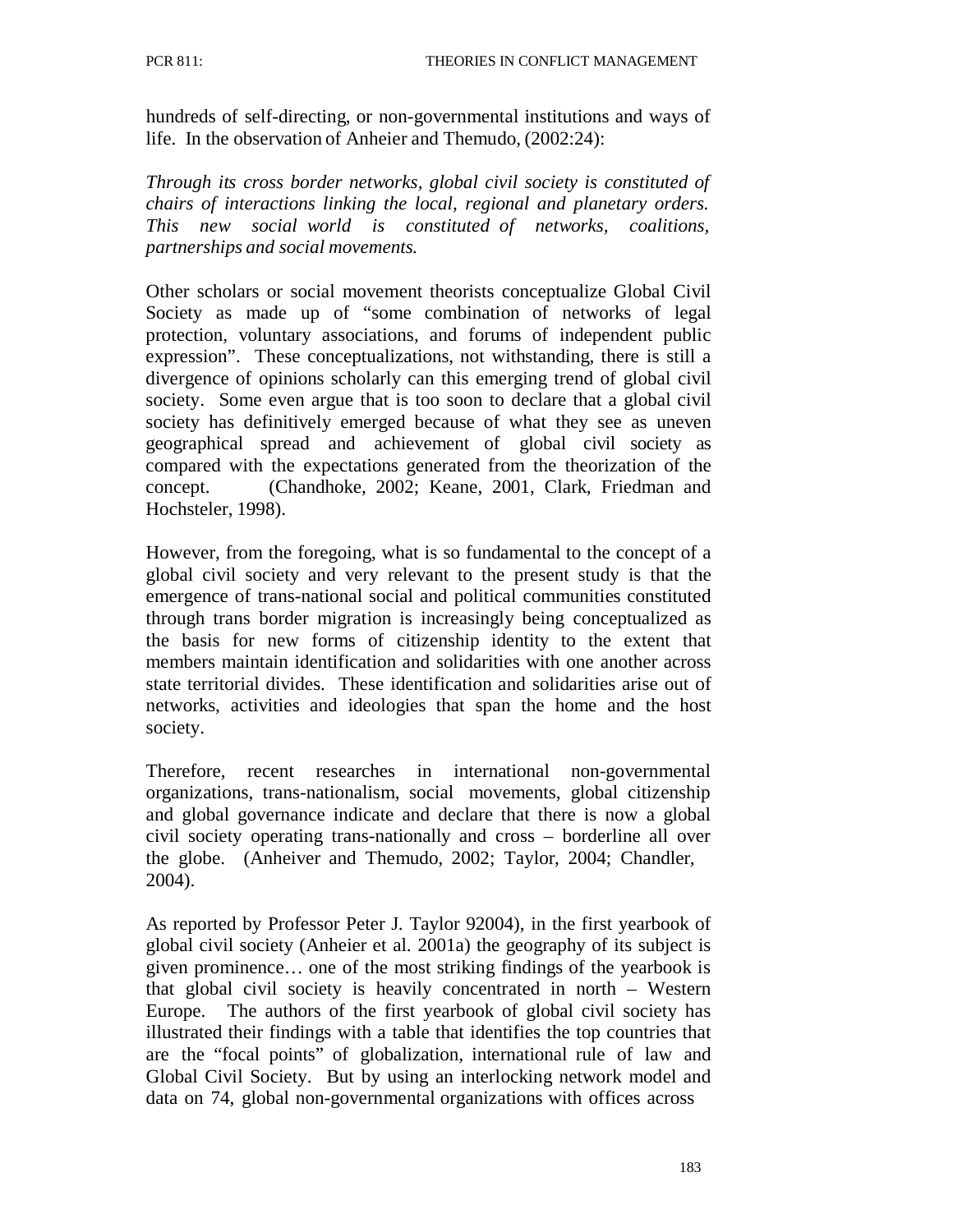178 cities, Ngo connectivity values for cities show that there is a "global south", especially Sub-Saharan Africa, geographical bias, Nairobi is the most connected world city with respect to non-governmental organizations activities. Thus, Taylor 92004) concludes that:

*Global Civil Society does not replicate the geography of economic globalisation; it is creating its own new geography. Thus is a revision of received wisdom on the geography of global civil society, based upon a new methodology that focuses upon the networks of NGOs activities across cities.*

It is imperative to proffer a reminder here, that Global Civil Society is actually more than the activities of just NGOs. But as Chandhoke 92002, 38) puts it "NGOs play a larger than – life sole in global civil society.

Consequently, non-governmental organizations remain, in line with this study and in the words of professors P. J. Taylor (2004) "the obvious foundation for describing the geography of Global Civil Society. In the argument of Sassen (2002), strategic cross border geography that by passes national states, is part of the infrastructure of Global Civil Society and this is because cities provide a "thick enabling environment through which trans-national and sub-national activities can be brought together. She subsequently concludes thus:

*The density of political and civic cultures in large cities localizes global civil society in people's lives. We can think of these as multiple localizations of civil society that are global in that they are part of global circuits and trans-boundary networks.*

In her assessment of the anticipatory potential of Global Civil Society, Kaldor 92003) accepts the criticisms of Chandhoke (2001) and others that many NGOs have become too close to both governments and corporations thus compromising their radical potential. She understands this growing dissatisfaction and refers to NGOs as "tamed" successors to earlier, more radical, social movements. However, she (Kaldor) does not thereby conclude that Global Civil Society is irrelevant to creating a more humane globalisation. Thus, she observed that:

*Global Civil Society is a process through which social contracts can be negotiated with agreements made at local, national and global scales.*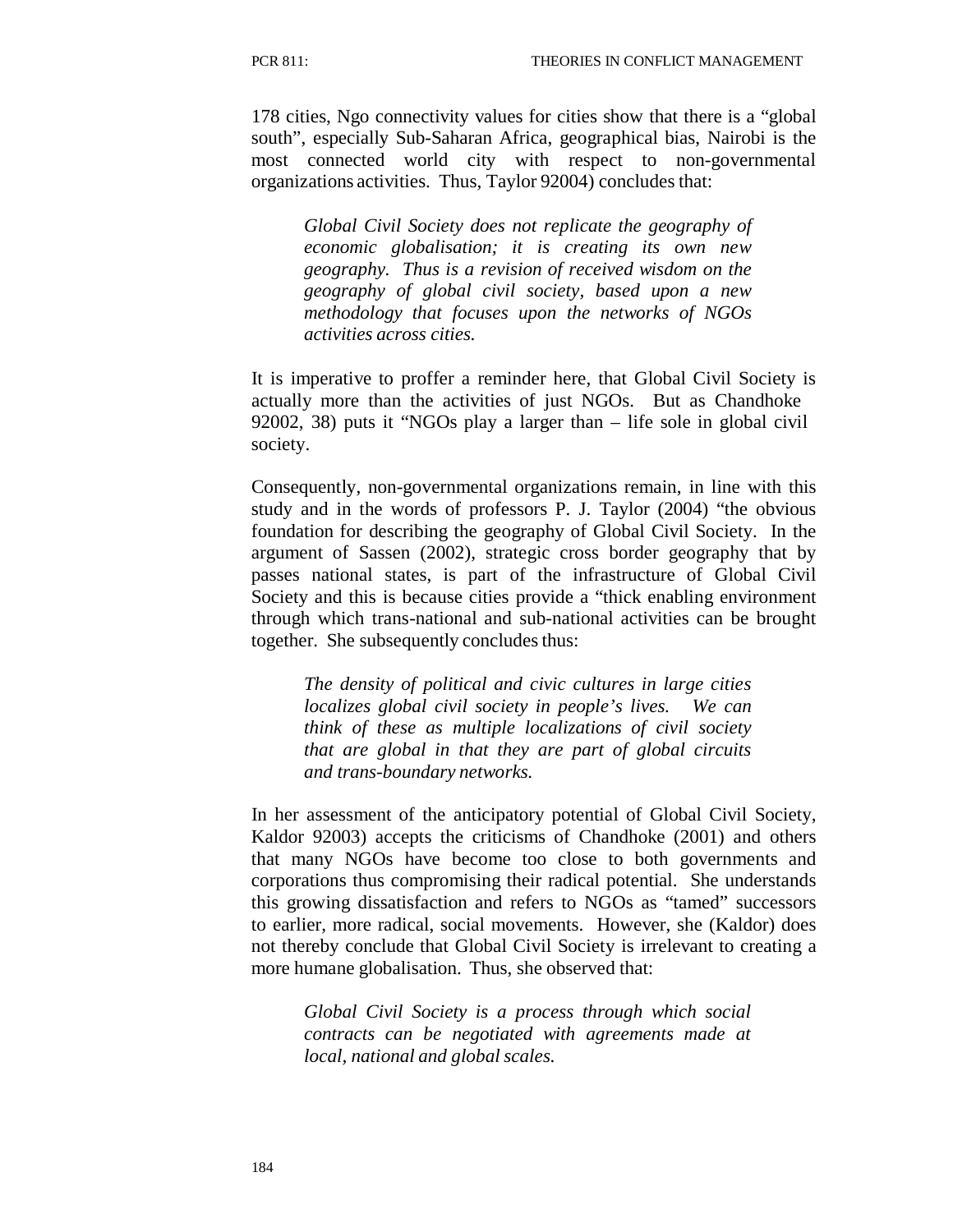PCR 811: THEORIES IN CONFLICT MANAGEMENT

In the interlocking network model of conceptualizing global civil society used by Taylor 92004), as illustrated in Table 4, the results indicate that cities house NGOs, with very large office networks; these are the places to be for global NGOs. For their global strategies, most NGOs consider Nairobi, Bangkok, New Odhi and Manila to be as important as Brussels, London and Washington.

The key point in these empirical results is that the global south is not "represented" in any sense through NGOs but their global activities are providing a legitimizing platform for dissident and diverse voices from regions where economic and political power is lacking. As a result, it is bringing about "a renewed hope for developing an emancipatory global agenda, and therefore, inform the basis for situating global civil society within the context of conflict management and reconstruction in the continent of Africa.

|                                       | <b>NGO</b>   | <b>Network Global</b> |                     | <b>Network</b>    |  |
|---------------------------------------|--------------|-----------------------|---------------------|-------------------|--|
|                                       | Connectivity |                       | <b>Connectivity</b> |                   |  |
| <b>City</b>                           | <b>Level</b> | Rank                  | <b>Rank</b>         | <b>Difference</b> |  |
| Nairobi                               | 3729         | $\mathbf{1}$          | 99                  | 98                |  |
| <b>Brussels</b>                       | 3408         | $\overline{2}$        |                     | 13                |  |
| <b>Bangkok</b>                        | 3378         | $\overline{3}$        |                     | 25                |  |
| London                                | 3211         | $\overline{4}$        |                     | $-3$              |  |
| New Delhi                             | 3209         | 5                     |                     | 47                |  |
| Manila                                | 3198         | 6                     |                     | 40                |  |
| Washington                            | 3181         | 7                     |                     | 30                |  |
| Harare                                | 2999         | 8                     |                     | 124               |  |
| Geneva                                | 2796         | 9                     |                     | 58                |  |
| Moscow                                | 2779         | 10                    |                     | 24                |  |
| New York                              | 2758         | 11                    |                     | $-9$              |  |
| Mexico City                           | 2626         | 12                    |                     | $\boldsymbol{6}$  |  |
| Jakarta                               | 2624         | 13                    |                     | 9                 |  |
| Tokyo                                 | 2616         | 14                    | 5                   | $-9$              |  |
| Accra                                 | 2599         | 15                    | 150                 | 135               |  |
| Cairo                                 | 2569         | 16                    | 59                  | 43                |  |
| Dhaka                                 | 2562         | 17                    | 152                 | 135               |  |
| Rome                                  | 2560         | 18                    | 53                  | 35                |  |
| Dakar                                 | 2433         | 19                    | 207                 | 187               |  |
| Santiago                              | 2408         | 20                    | 57                  | 37                |  |
| Abidjan                               | 2326         | 21                    | 131                 | 110               |  |
| <b>Buenos Aires</b>                   | 2320         | 22                    | 23                  | $\mathbf{1}$      |  |
|                                       | 2282         | 23                    | 196                 | 173               |  |
| Dar es Salam                          | 2256         | 24                    | 44                  | 20                |  |
| Copenhagen Beijing                    |              |                       |                     |                   |  |
| Source: Globalization, Vol. 1, No. 2. |              |                       |                     |                   |  |

#### **3.3 Top 25 NGO Cities by Network Connective**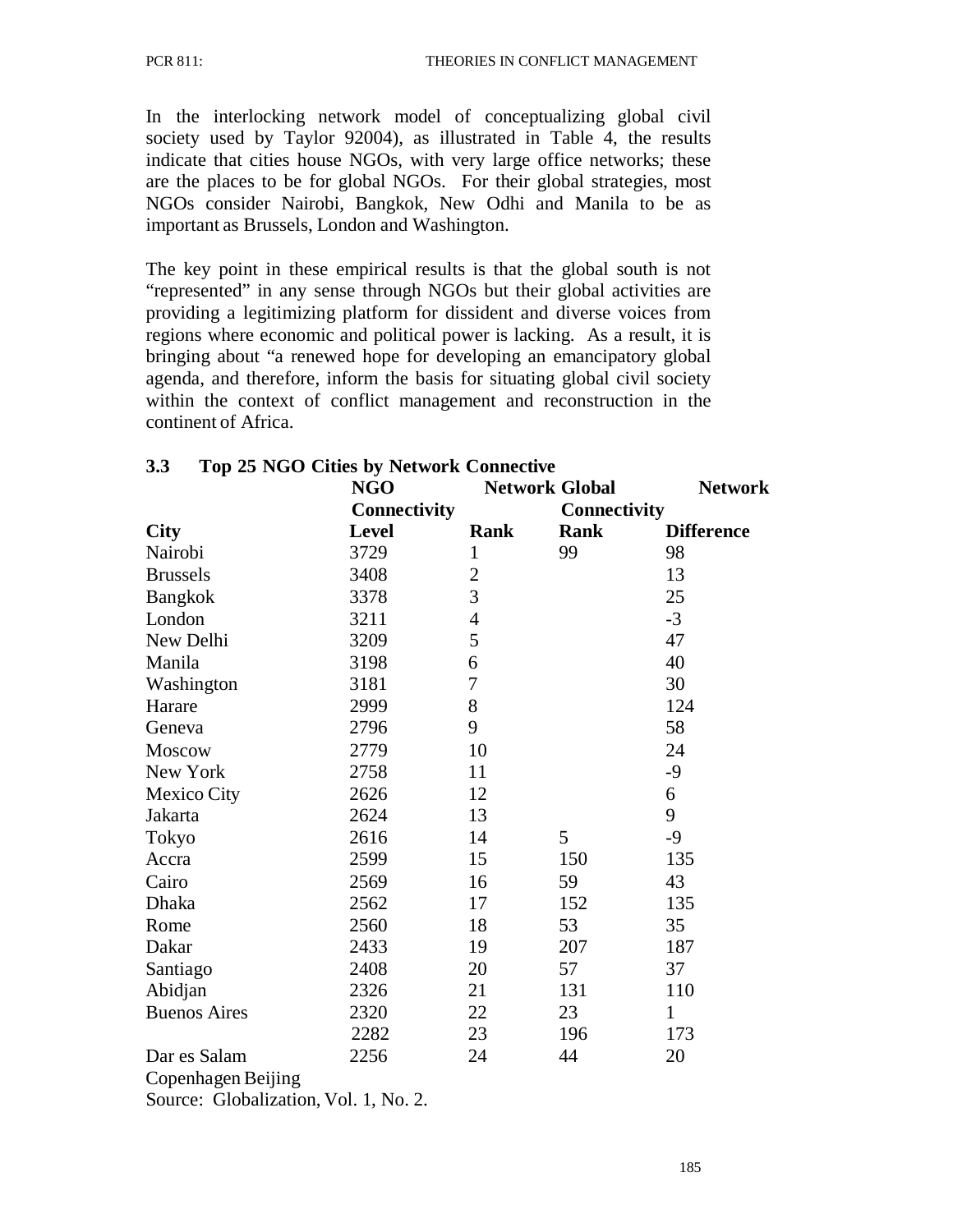### **4.0 CONCLUSION**

The nature of conflict has changed since the end of the Cold War. There are fewer conflicts between states and more conflicts over power and dominance within states. These internal conflicts often form along religious or ethnic lines. Ethnic and religious conflicts "are often perceived as being rooted in past atrocities and reoccur from generation to generation, each new conflict building on the last." Internal conflicts often result in the breakdown of governance and civil society. The changing nature of conflict poses new challenges for NGO intervention.

NGOs have the potential to play key roles in restoring civil society and building peace. First, however, NGOs must recognize that their interventions do affect the course of conflicts, and "that their work in relief and development, affects not only the social and economic wellbeing of their target groups, but also the larger political situation." "Aall" (1996:436) "Aall" suggests four roles that NGOs might play in the peacemaking process. First, NGOs should pursue their traditional relief and rehabilitation activities. Secondly, they should continue to monitor human rights abuses. NGOs should also take on the newer tasks of providing early warning of potential violent conflicts and should pursue conflict resolution activities. "Aall" warns that these roles must be kept separate both for the safety of the NGO workers, and in order to be effective.

While NGOs should continue their traditional relief and rehabilitation activities, NGOs must adopt a more long-term perspective on their activities. "Aall" suggests that "the initial emergency relief response should be linked to a set of activities that leads to the transformation of those conflicts in a way that promotes sustained and comprehensive reconciliation among the warring parties."(p. 439) Many NGOs act at the middle and grass-roots levels of society, and so are well-placed to develop such links and transformative activities. In providing relief and rehabilitation, NGOs should seek to draw on local resources.

Developing local resources empowers people. Excessive use of external resources can foster dependence and passivity. External resources can also become a new object of contention, inadvertently fueling the conflict. NGOs should also seek to draw new participants into their activities. For example women, who have often been overlooked in peace processes, have recently played key roles in re-establishing communication and economic ties between fighting groups in Somalia.

One way to make peacemaking more effective is to shift more towards a preventative approach to conflict. Local and grass-roots oriented NGOs are uniquely placed to recognize the early signs of conflict and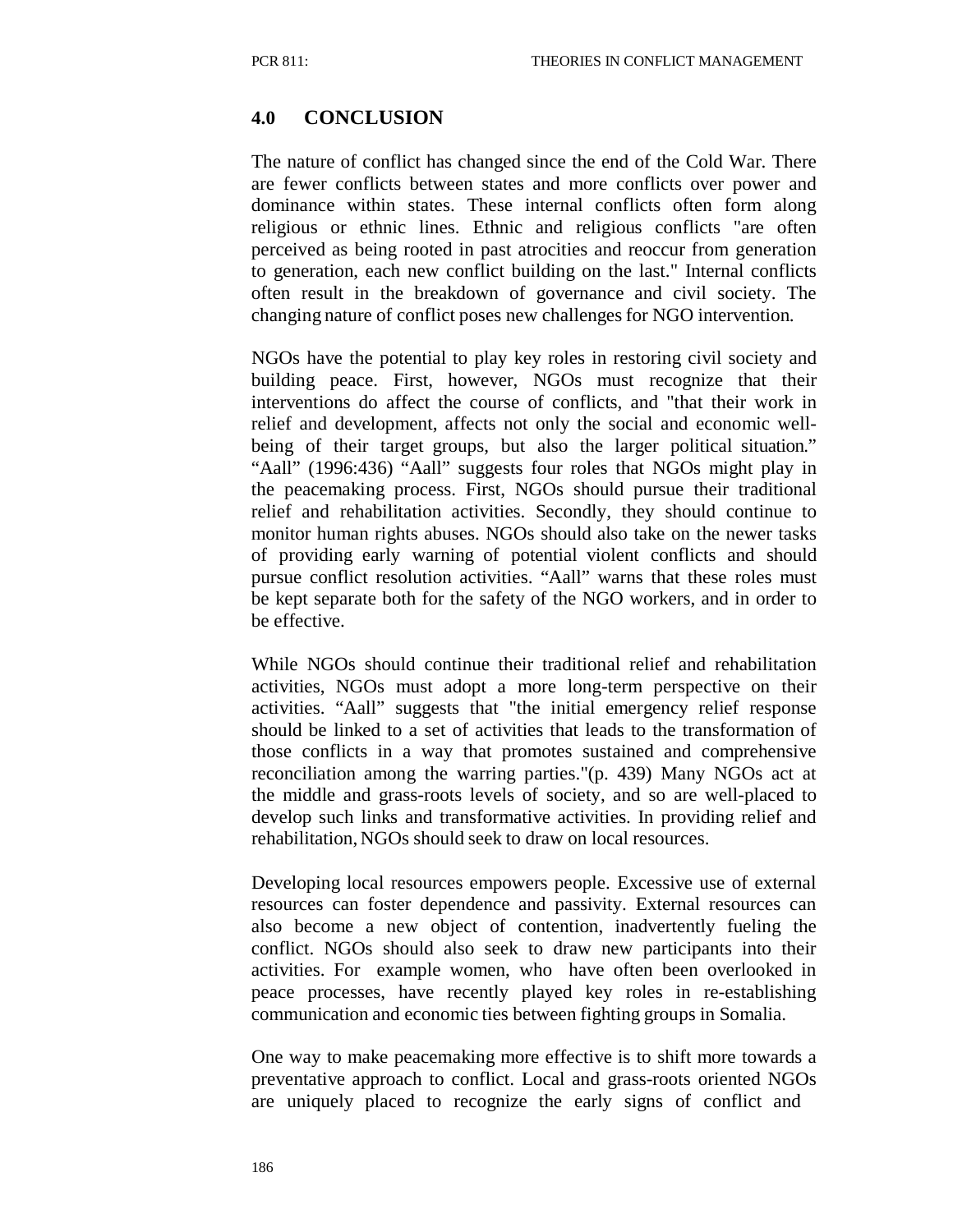deteriorating social conditions. In many cases, the international community has had early warning of a potential conflict, but has lacked the political will to act. Here, NGOs might also act as advocates for early intervention.

NGOs should consider engaging more directly in conflict resolution activities when four conditions are met. First, the NGO must be very familiar with the country, issues, and participants in the conflict. The NGO should have indigenous partners. The NGO staff must be well grounded in conflict resolution skills and knowledge. And finally, NGO workers must understand and accept the personal risk they run in attempting to intervene directly in the conflict.

Generally, NGOs and other international organizations need to better coordinate their efforts. In particular, NGOs must learn to cooperate with military peacekeeping forces. All suggests that NGO and military cooperation would be improved by a clearer understanding of the overall mission objectives on both sides. Given the changing nature of conflict in the post-Cold War era, "humanitarian operations should form a key part of training for the armed forces."[p. 441] International and NGO coordination would be improved by developing a single unified chain of command for conflict interventions. Procedures for holding NGOs accountable for their actions should also be developed.

### **5.0 SUMMARY**

In this unit, we have examined globalisation and its impact on civil society and conflict management processes. The concepts of globalisation, global civil society, and participants were discussed.

### **6.0 TUTOR MARKED ASSIGNMENTS (TMAS)**

- i) What is globalisation?
- ii) What is global Civil Society?
- iii) What roles can NGOs play in conflict management?
- iv) How effective are African NGOs in the global civil society?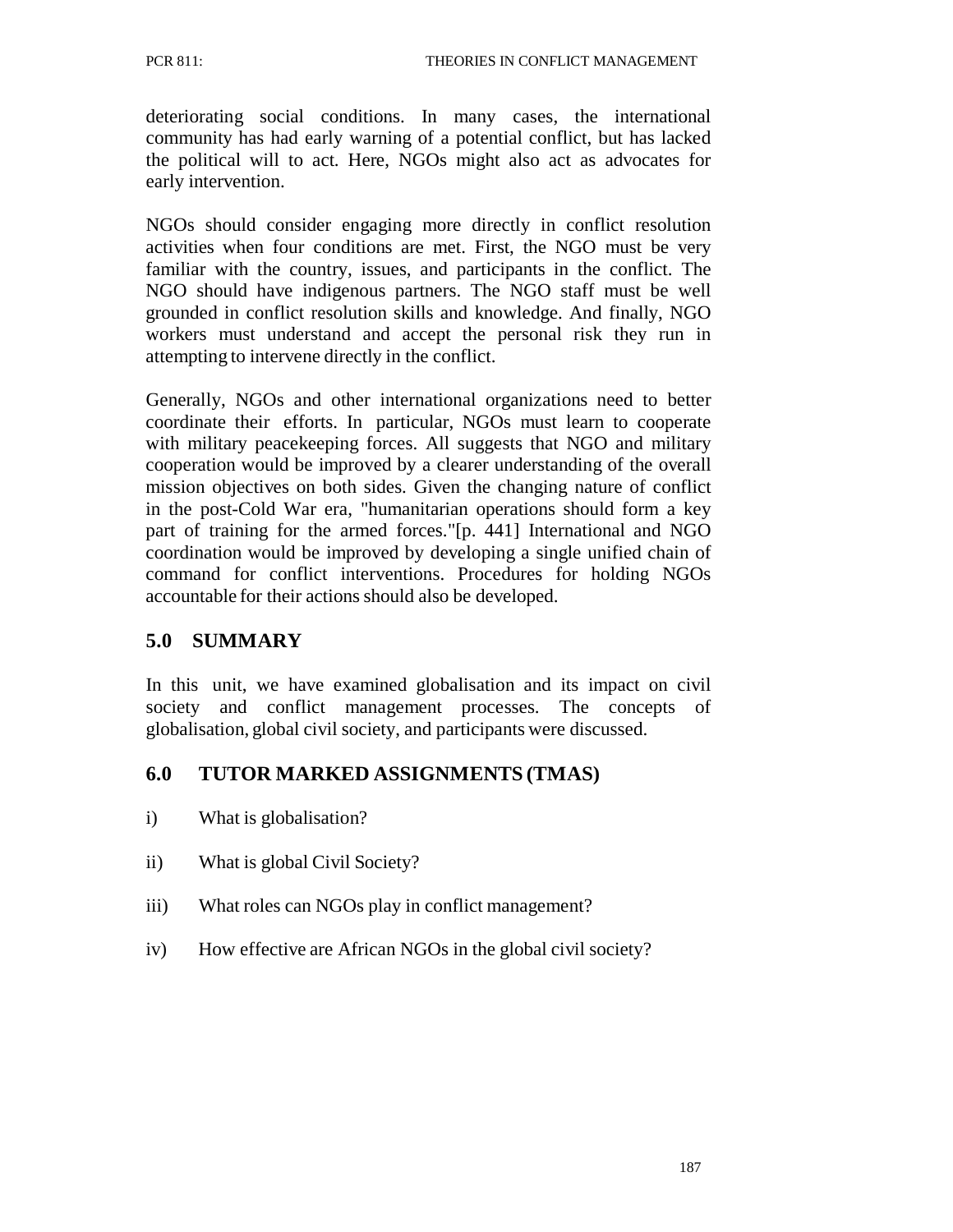#### **7.0 REFERENCES/FURTHER READINGS**

- Aall, Pamela (1996) "Nongovernmental Organizations and Peacemaking," in Crocker, Fen Hampson and Pamela Aall (eds) *Managing Global Chaos*. Chester, (Washington, D.C.: United States Institute of Peace Press, 1996) pp. 433-444.
- Reimann, K. D. (2002). "International Politics, Norms and the worldwide Growth of NGOs." Harvard University.
- Keohane, Robert O. and Joseph S. Nye, Jr. (1989) *Power and Interdependence,* 2nd ed. Boston: Little, Brown.
- Holsti, K. J. (1995). *International Politics: A Framework for Analysis.* New Jersey: Prentice-Hall, Englewood Cliffs, Pp. 8 – 10.
- Stewart, F. et al (1974) Civil Conflict in Developing Countries over the Last Quarter of a Century: An Empirical Overview of Economic and Social Consequences, *Oxford Development Studies,* Vol. 25, No. 1, pp. 11 – 40.
- Adekanye, J. B. (2004). Globalization: An Introduction, Ibadan: *Ibadan Journal of the Social Sciences*, Vol. 2, No. 1/September.
- Nabudere, D. N. (2000) *Globalisation and Post-Colonial African State*, Zimbabwe: Print Source Limited.
- Joseph Stiglitz (2003) *Globalisation and its Discontents*, New York: W. W. Norton.
- Claude Ake, (1981), *A Political Economy of Africa*. Harlow: Longman.
- Amuwo 'Kunle (2003) globalisation, NEPAD, and the Governance Question in Africa", *African Studies Quarterly*.
- Ali, Farazmand (1999). "Globalization and Public Administration", *Public Administration Review*, November/December 1999, Vol. 59, No. 6.
- Ali, Farazmand (1994). "The New World Order and Global Public Administration: A Critical Essay". In Jean-Claude Garcia-Zamorand Renu K. (eds) *Public Administration in the Global Village*, West Port, CT: Praeger, P. 65.
- David, Chandler (2004) *Constructing Global Civil Society*. New York: Palgrave.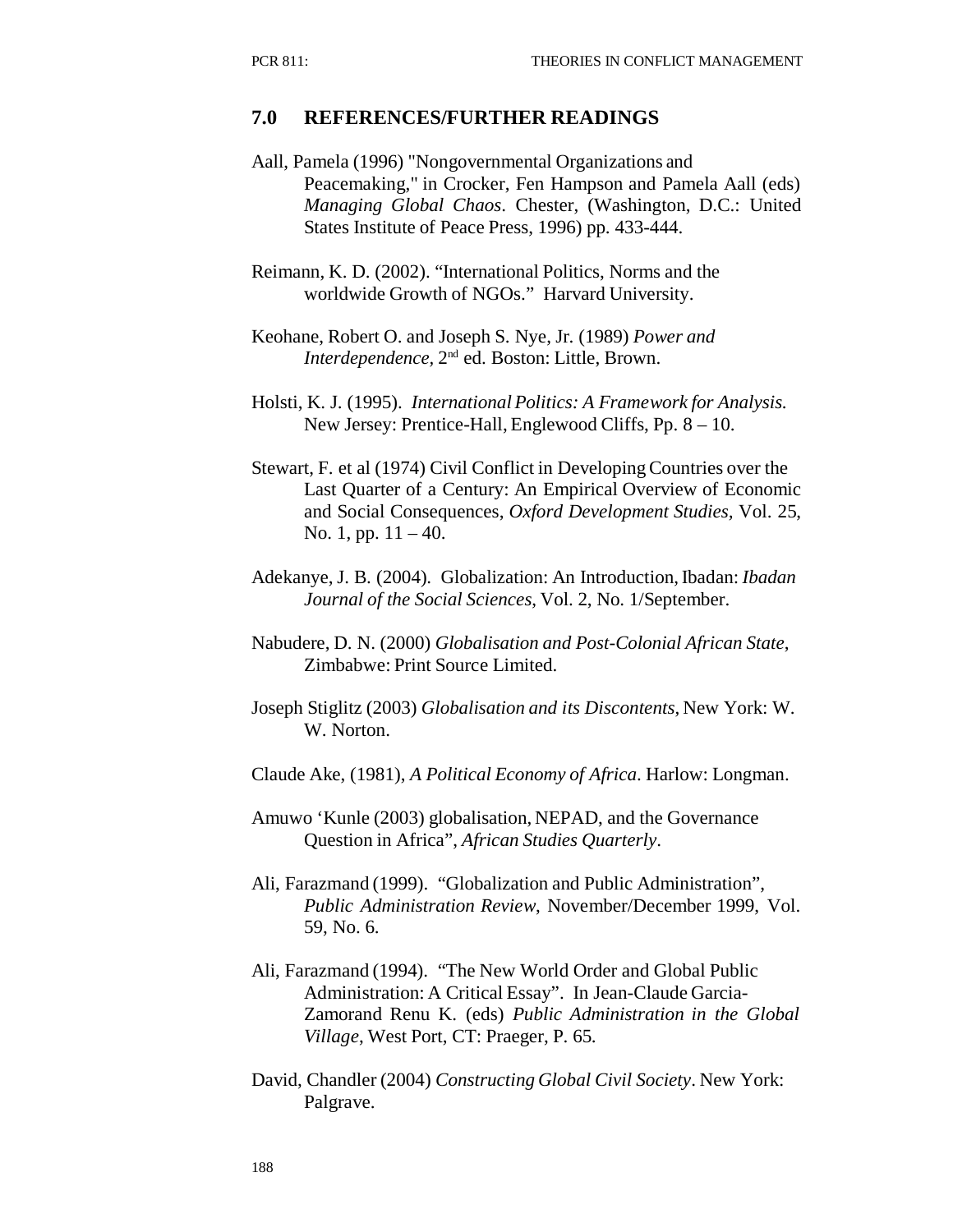- Jeau L. Cohen and Andrew Arato (1992) *Civil Society and Political Theory*, Cambridge: Mit Press.
- Margaret E. Keck and Kathryn Sikkink (1998), *Activists beyond Borders: Advocacy Networks in International Politics,* New York: Cornell University Press.
- Anheier, H. and Themudo, N. (2002) "Organisational Forms of Global Civil society: Implications of going Global", in Glasius, M. Kaldor, M. and Anheier, H. (eds), Global Civil Society, Oxford: Oxford University Press.
- Sassen Saskia (2003). The Participation of States and Citizens in Global Governance, *Indiana Journal of Global Legal Studies.*
- Kaldor, M. (2003) *Global Civil Society: An Answer to War*. Cambridge: Policy.
- Scott Feil (2003) Building Better Foundations: Security in Post-Conflict Reconstruction. The Washington Quarterly, Autermn, Pp. 97 – 109.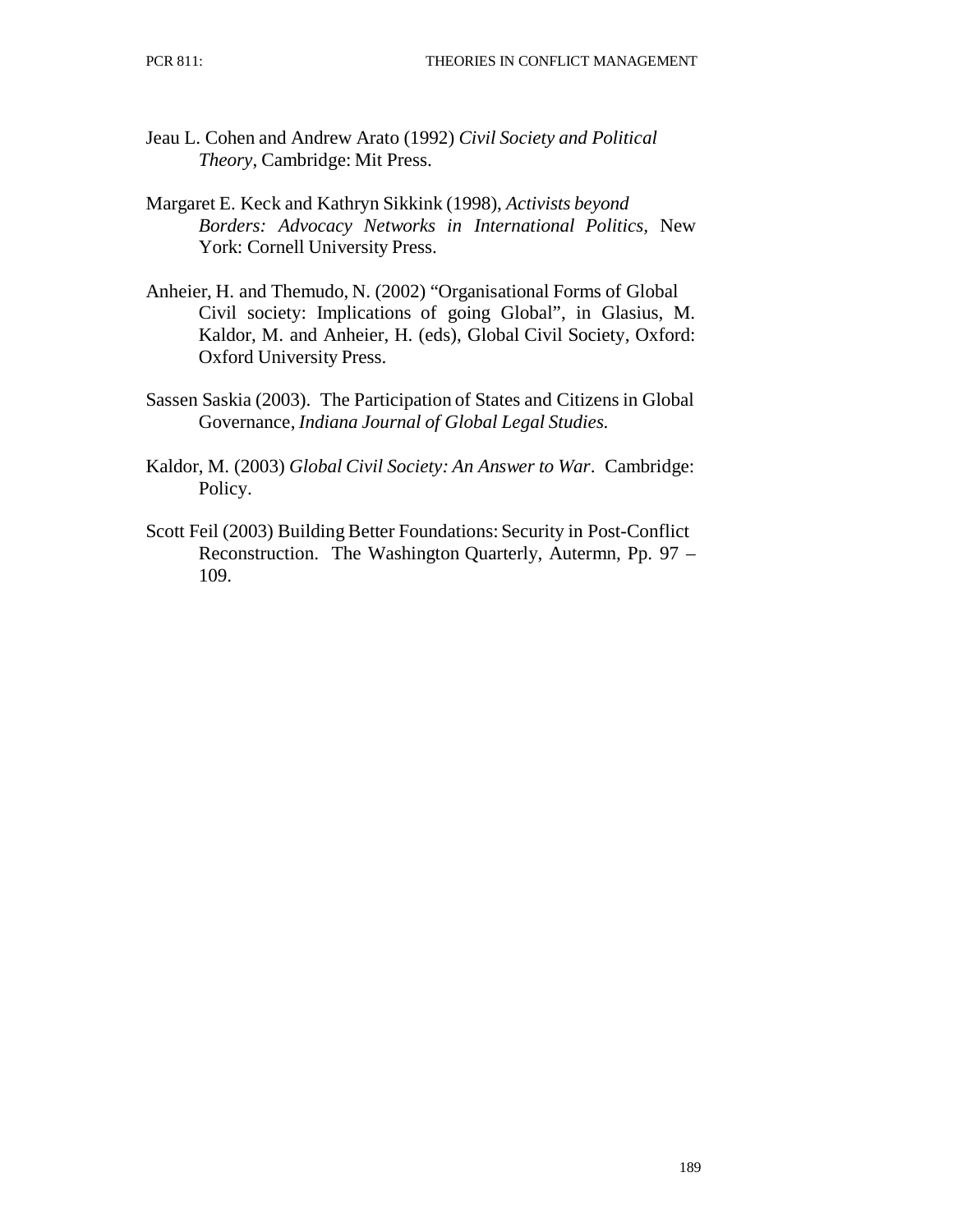#### **BIBLIOGRAPHY**

- Adekanye, J. Bayo (1996). An Interim Report on "Disarming Ethnic Guerrillas, Power-Sharing and Transition to Democracy in Africa', (A Toyota Funded Project) *International Peace Research Institute*. Oslo.
- Adekanye, J. Bayo (1998). 'Conflicts, Loss of State Capacities and Migration in Contemporary Africa' in pp. 165-206, R.T. Appleyard (ed) *Emigration Dynamics in Developing Countries.*  Aldershot England: Ashagate.
- Agyris, C. (1970). *Intervention Theory and Method: A Behavioural Science Reading.* Massachusetts: Addison-Wesley.
- Albert, I.O (1999). 'New Directions in the Management of Community Conflicts in Nigeria: Insights from the Activities of AAPW' in pp. 34-63, Onigu Otite and O. Albert (eds) *Community conflicts in Nigeria: Management, Resolution and Transformation*. Ibadan: Spectrum books.
- Anderson, James A. (1984). *Public Policy Making: An Introduction*, 3rd ed. (Boston: Houghton Mifflin Company.
- Avruch, K. and P. Black (1993). 'Conflict Resolution in Intercultural Settings: Problems and Prospects', in D.J. D. Sandfoles and H. van der Merwe (eds), 1993 *Conflict Resolution Theory and Practice*, Integration and Application: Manchester: Manchester University Press.
- Avruck, K and P. Black (1990). 'The Culture Question and Conflict Resolution', *Peace and Change* 16: 22-45.
- Bah, A. B. (2003). *Ethnic Conflicts and Management Strategies in Bulgaria, Sierra Leone and Nigeria.* Ibadan: Programme on Federalism and Ethnic Studies Monographs, New Series, no. 3, Ibadan: John Archers.
- Barry, B. (1991)."Political accommodation and consociation democracy", in *Democracy and Power: Essays in Political Theory*, Oxford University Press, Oxford.
- Berman, M.R. and J.E. Johnson [eds], (1977). *Unofficial Diplomats*, Columbia University Press, New York.

Boutros-Ghali, B. (1992). *An Agenda for Peace.* New York: United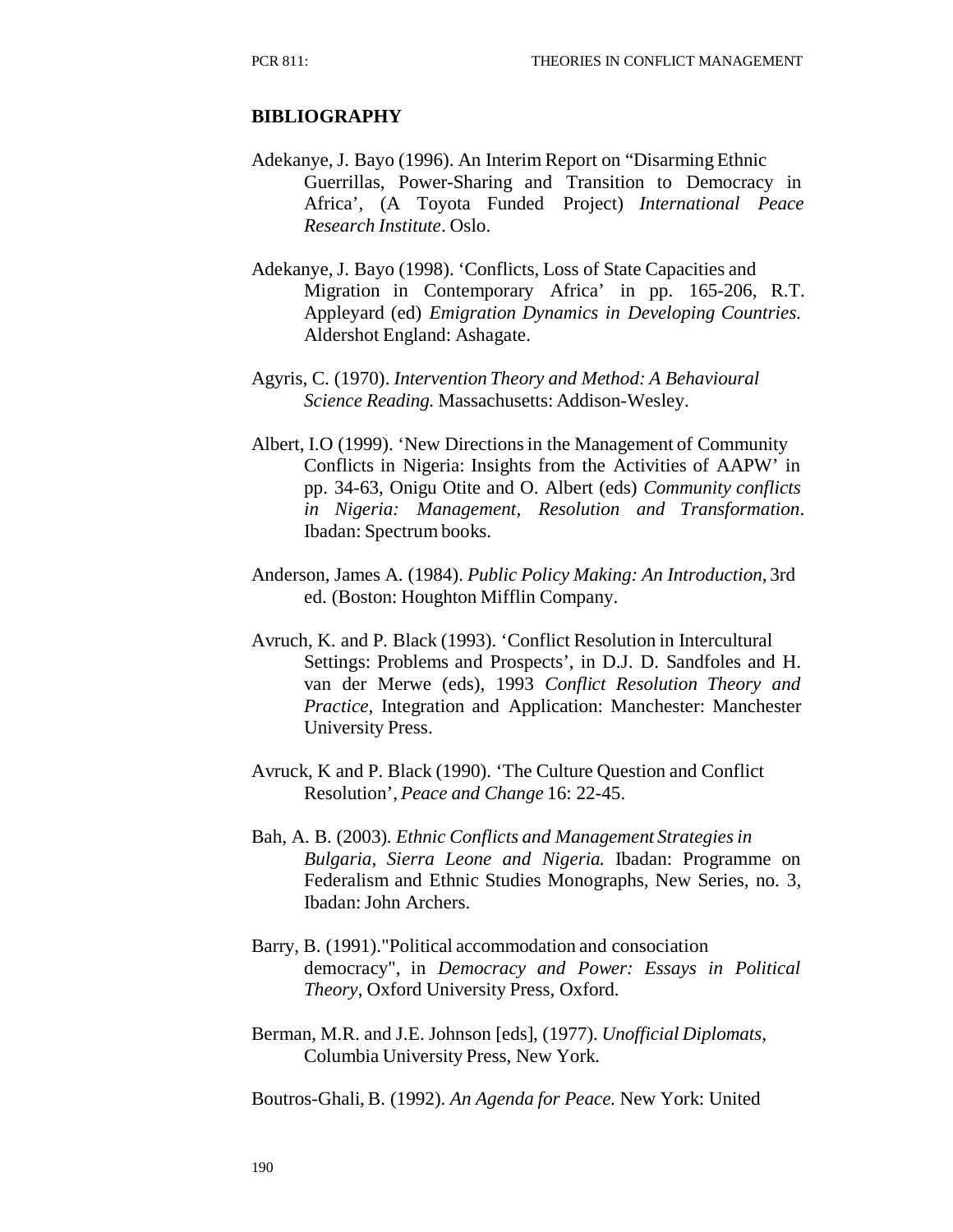Nations.

- Chalk, F. and Jonassohn, K. (1990) *The History and Sociology of Genocide: Analyses and Case Studies*, Yale University Press, New Haven.
- Coser, L. (1956). *The Functions of Social Conflict.* London: Collier-Macmillan.
- Cox, R. (1998). *Production, Power and World Order: Social Forces in the Making of History*, New York: Columbia University Press.
- Dahrendorf, Ralf. (1959). *Class and Class Conflict in Industrial Society.* London: Routledge and Kegan Paul.
- DeBono, E. (1985). *Conflicts: A Better Way to Resolve Them*, London: Harrap.
- Department for International Development (DFID) (2001). *The Causes of Conflicts in Sub-Saharan Africa: Framework Document*. London: DFID.
- Du Toit, Brian M. (Ed) (1978). *Ethnicity in Modern Africa*. Boulder CO: West View Press.
- Dye, Thomas R (1972). *Understanding Public Policy.* Englewood Cliffs, NJ: Prentice-Hall.
- Esman, M.J. (1987). "Ethnic Politics and Economic Power, *Comparative Politics*, 19 [4].
- Farer, T. (1996). *Beyond Sovereignty: Collectively Defending Democracy in the Americas*, Johns Hopkins University Press, and Baltimore.
- Fayemi, Kayode (2003). 'Preventing Conflict and Promoting Peace and Security within NEPAD and African Union- some preliminary comments' in pp63-83, E. Obadare and D. Oyewole (eds) *The New Partnership for Africa's Development (NEPAD): Challenges and Development*, London: Centre for Democracy and Development (CDD).
- Goor, L.L.P. van (1994). *Conflict and Development: The Causes of Conflict in Developing Countries*. The Hague: NIIR, Clingendael.

Gurr, Ted (1993)*. Minorities at Risk: A Global View of Ethno-political*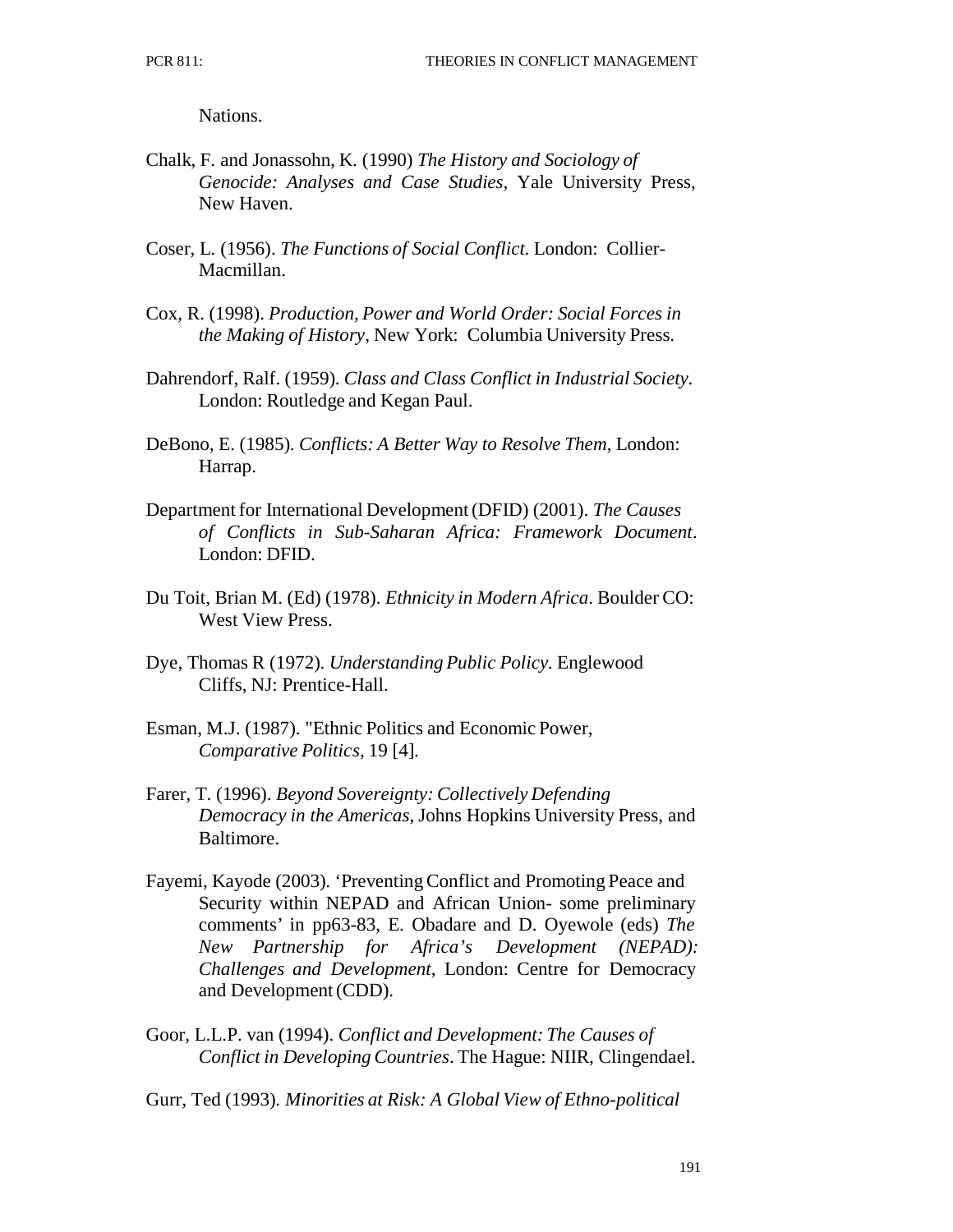*Conflicts. Washington D.C.: United State Institute of Peace.*

Halperin, M. and K. Lomasney, (1993). "Toward a Global Guarantee Clause", *Journal of Democracy*, 4 [3].

Halperin, M. and K. Lomasney, (1998). "Guaranteeing Democracy: A Review of the Record", *Journal of Democracy,* 9 [2].

Hoffmann, M. (1992). "Third Party Mediation and Conflict Resolution in the Post-Cold War World", in J. Baylis and J. Rengger [eds], *Dilemmas of World Politics*, Oxford University Press, New York.

Holbrooke, R. (1998). *To End a War*, Random House, New York.

Imobighe, T. A. (2003). *The OAU (AU) and OAS in Regional Conflict Management: A Comparative Assessment.* Ibadan: Spectrum.

- Institute for Democracy in South Africa (IDASA) (2004). *Peace Practice in Nigeria: A Toolkit* (Books 1, 2&3). Abuja: Institute for Democracy in South Africa (IDASA).
- Jeldres, J.A. (1996). "Cambodia's Fading Hopes", *Journal of Democracy*, 7 [1].
- Jenkins, William I. (1978). *Policy Analysis: A Political and Organizational Perspective*. London: Martin Robertson.
- Keller, Edmond (1983). *'*The State, Public Policy and Mediation of Ethnic Conflict in Africa' *in Rotchild and V.A. Olorunsola (eds.) State versus Ethnic Claims: Africa Policy Dilemmas.* Boulder, CO: West View Press. 251-280.
- Kriesberg, L. *et al* [eds], (1989). *Intractable Conflicts and their Transformation* Syracuse: Syracuse University Press.
- Kulinski, A. [ed], (1981). *Polarised Development and Regional Policies*, Mouton, New York,
- Licklider, R. [ed] (1993). *Stopping the Killing: How Civil Wars End*. New York: New York University Press.
- Markrides, K. (1977). *The Rise and Fall of the Cyprus Republic*, Yale University Press, new Haven.
- McGarry, J. (1990). "A Consociational Settlement for Northern Ireland?", *Plural Societies*, 20 [1].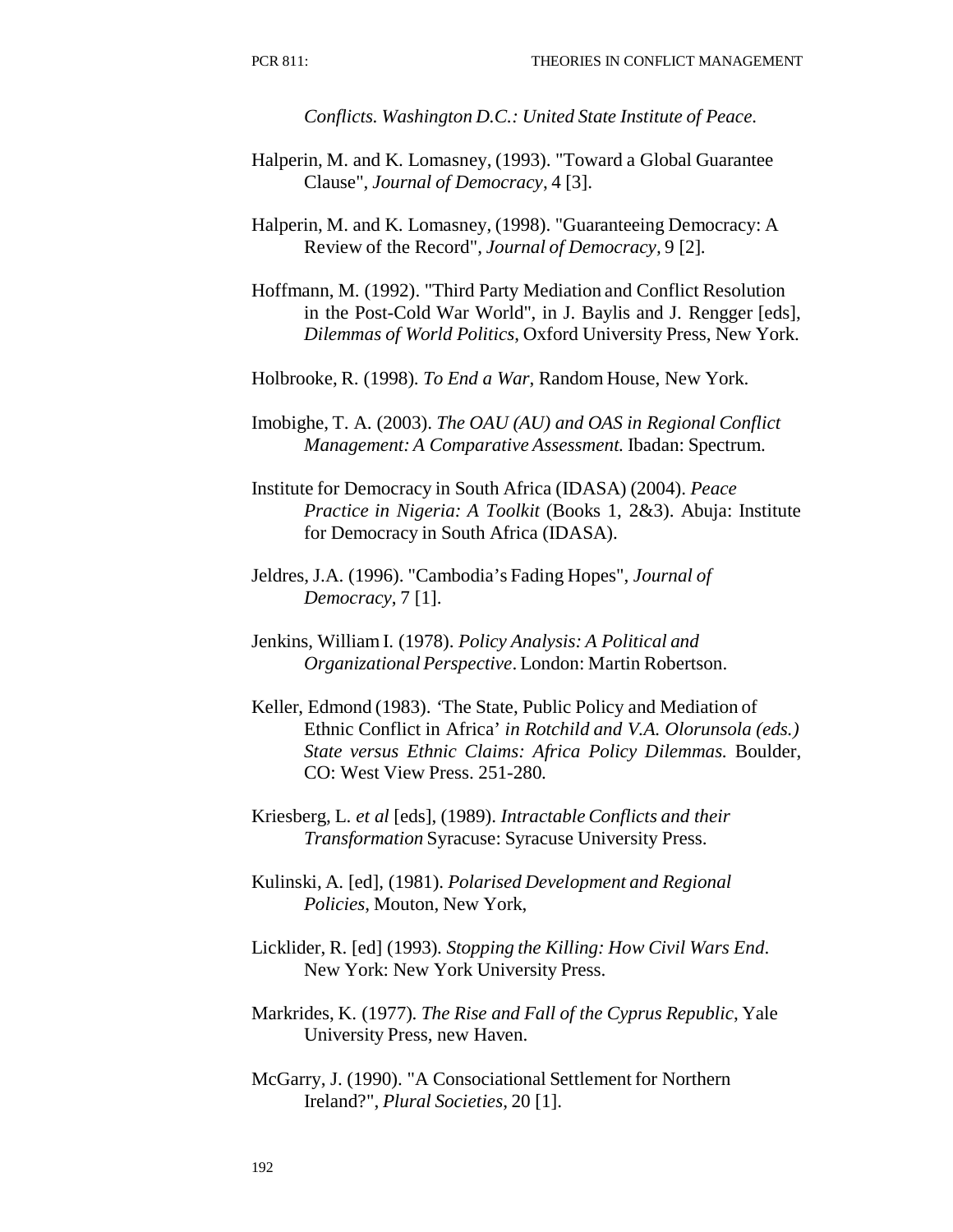- McGarry, J. (1989), "The Prospects for a Consociational Democracy in South Africa", *Journal of Commonwealth and Comparative Studies*, 27 [1].
- Means, G.P. (1972). "Special Rights as a Strategy for Development: The Case of Malaysia", *Comparative Politics*, 5[1].
- Midlarsky, M., (1992). *The Internationalisation of Communal Strife.* London: Routledge.

Moharir, Vasant (2002). Governance and Policy Analysis in Dele Olowu

and Soumana Sako eds. *Better Governance and Public Policy: Capacity Building and Democratic Renewal in Africa* Bloomfield: Kumarian Press. Pp. 107-123.

- Montville, J.V. (1987). "Track Two Diplomacy: The Development of Non-Governmental, Peace Promoting Relationships", Foreign Service Institute, US Department of State.
- Moore, C.W. (1996).*The Mediation Process: Practical Strategies for Conflict*. San Francisco, California: Jossey-Bass Publishers.
- Nathan, L. (1999). 'International Mediation in African Civil Wars', *Global Dialogue*.
- Nnoli, O. (1998). (ed) *Ethnic Conflict in Africa*. Dakar: CODESRIA Books.
- Nwolise, O.B.C. (2003).War-Making, Peacemaking and Conflict Resolution in Africa in H.B. Haruna, O.B.C. Nwolise and D. Oluyemi-Kusa eds *A Guide to Peace Education and Promotion Strategies in Africa* Vol.1.27-53.
- O'Donnell, G. (1988). *Bureaucratic Authoritarianism*, Berkley: University of California Press.
- Obler, J. and S. Clarke [eds], (1976). *Urban Ethnic Conflict: A Comparative Perspective*. Chapel Hill: University of North Carolina.
- Oguntomisin, G.O. (2004). 'War Prevention and Peacemaking in Precolonial Yoruba land, South – Western Nigeria'. In *Amani: Journal of African Peace.* 1(1):81-91.

Olzak, S. and J. Nagel [eds], (1986). *Competitive Ethnic Relations*.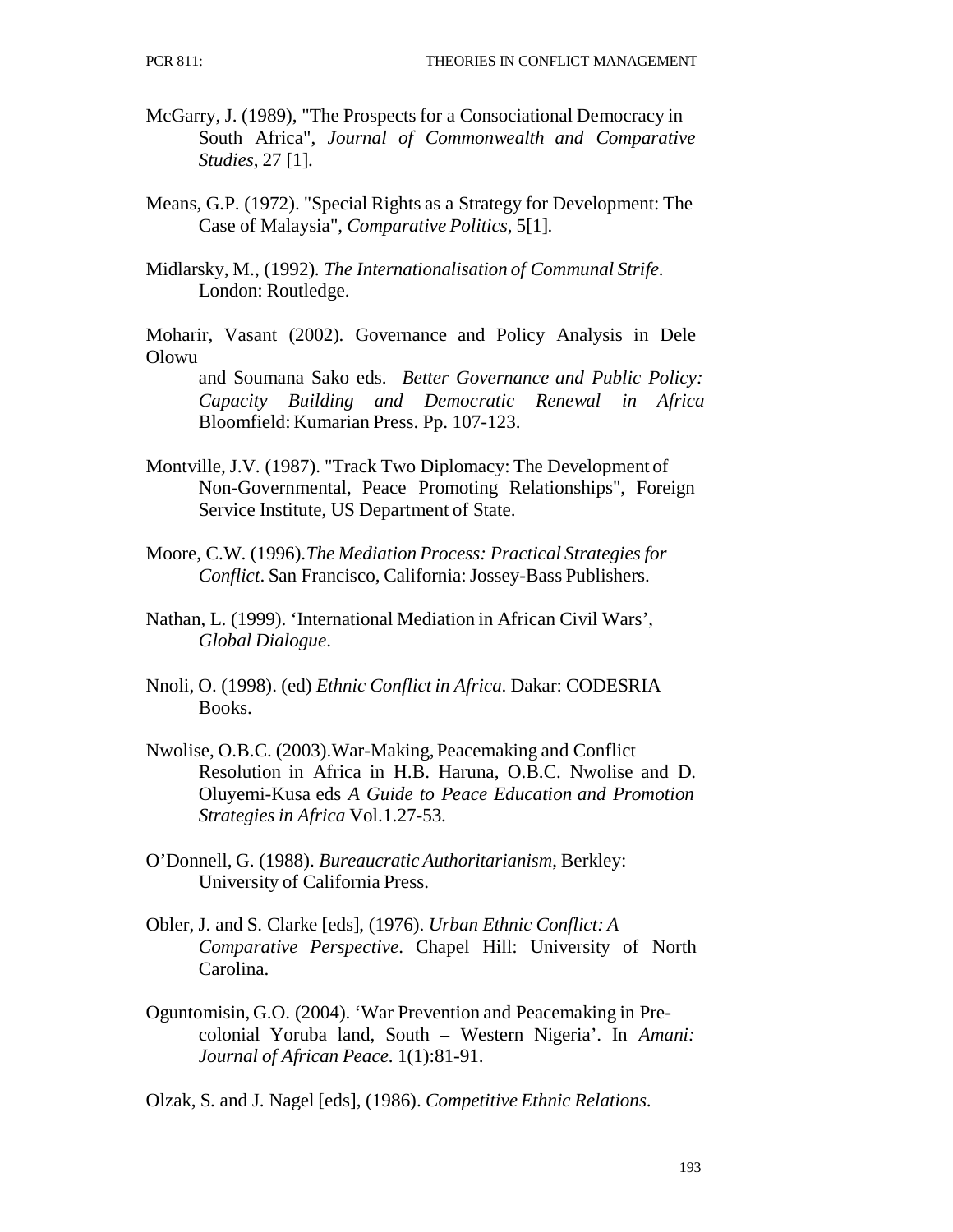Boston: Academic Press.

Onyinke, (2003).'The Contributions of Nigeria to International Peacemaking Operations: Case Studies of the Liberian and Sierra Leonean Conflicts'. An unpublished M.A. Dissertation submitted to the Peace and Conflict Studies Programme, University of Ibadan.

- Osaghae, E. (1994). Ethnicity in Africa or African Ethnicity: The Search for a Contextual Understanding in pp 137-151, Ulf Himmelstrand Kabiru Kinyanjui and Edward Mburugu (eds.) *African Perspectives on Development*. London: James Currey.
- Osaghae, E. (1998). 'The Ethnic and Class Character of Political Conflicts in Liberia', pp131-158 in Okwudiba Nnoli (ed) *Ethnic Conflict in Africa*. Dakar: CODESRIA Books.
- Otite, Onigu and O. Albert (eds ) *Community conflicts in Nigeria: Management, Resolution and Transformation*. Ibadan: Spectrum books.
- Peck, C. (1998). *Sustainable Peace: The Role of the United Nations and Regional Organisations in Preventing Conflict*. Washington, DC: Carnegie Commission on Preventing Deadly Conflict.
- Phadnis, U. (1990). *Ethnicity and Nation-State Building in South Asia*, New Delhi: Sage.
- Princen, T. (1992). *Intermediaries in International Conflict*, Princeton University Press, NJ.
- Pruitt, Dean G. and Jeffrey Z. Rubin. (1986). *Social Conflict: Escalation, Stalemate and Settlement* New York: Random House.
- Ramsbotham, O. and T. Woodhouse. (1996). *Humanitarian Intervention in Contemporary Conflict: A Reconceptualisation*. Cambridge: Polity Press.
- Rapaport, A., (1989). *The Origins of Violence: Approaches to the Study of Conflict*, New York: Paragon House.
- Roosens, E. [ed], (1989). *Creating Ethnicity: The Process of Ethnogenesis*, Sage, and London.
- Ross, M.H. (1993).*The Management of Conflict: Interpretations and Interests in Comparative Perspective.* New Haven: Yale University Press.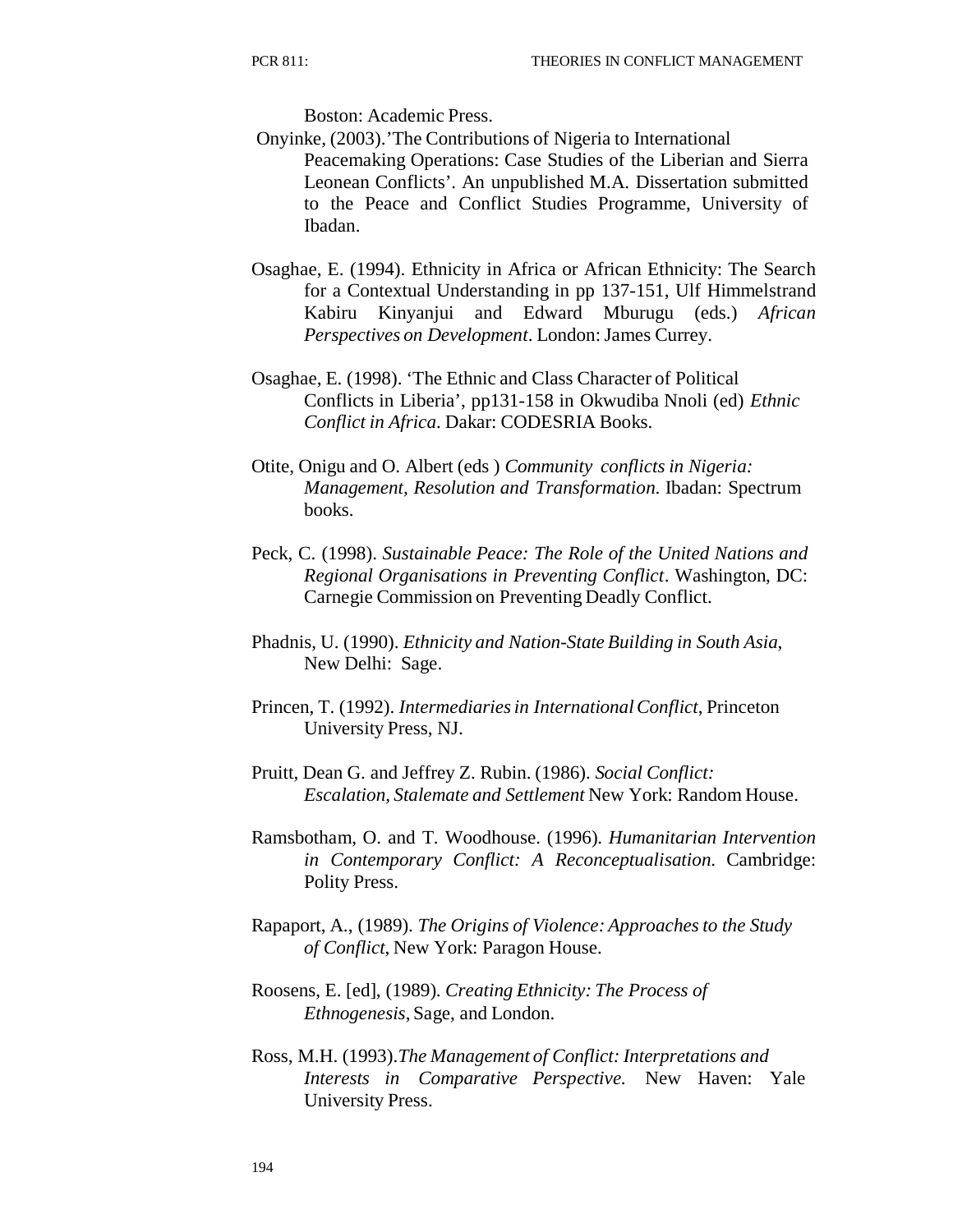- Rudolph, J. and Thompson, R., (1989). *Ethnoterritorial Politics: Policy and the Western World*, Rienner, Boulder.
- Saffran, W. (1991). "Ethnicity and Pluralism: Comparative and Theoretical Perspectives", *Canadian Review of Studies in Nationalism* 18 [1-2].
- Sandole, D., and Sandole-Staroste, I. [eds], (1987). *Conflict Management and Problem-Solving: Interpersonal to International Applications*, New York University Press, and NY.
- Saunders, H. (1985). "We Need a Larger Theory of Negotiation: The Importance of Pre-Negotiation Phases", *Negotiation Journal* 1[3].
- Schelling, T. (1960). *The Strategy of Conflict*. Harvard University Press, Cambridge.
- Schmid, A.P. (2000). Thesaurus and Glossary of Early Warning and Conflict Prevention Terms. London: Forum on Early Warning and Early Response.
- Scott, J.C. (1992). *Domination and the Arts of Resistance*. New Haven: Yale University Press.
- Sieghart, P. (1986). *The Lawful Rights of Mankind*. Oxford: Oxford University Press.
- Singer, L. (1994). *Settling Disputes: Conflict Resolution in Business, Families and the Legal System*, Westview Press, Oxford.
- Sites, P. (1973). *Control: The Basis of Social Order* New York: Dunellen.
- Smith, M. (1991). Burma: *Insurgency and the Politics of Ethnicity*, Zed Press, London,
- Smith, R.S. (1998). *War and Diplomacy in Pre-colonial West Africa*. London: Harper and Row.
- Smith. A., (1991). *National Identity.* Middlesex: Penguin.
- Sollenberg, M. [ed] (1997). *States in Armed Conflict 1996*, Report #46. Uppsala: Uppsala University.

Stedman, S. (1997). "Spoiler Problems in Peace Processes",